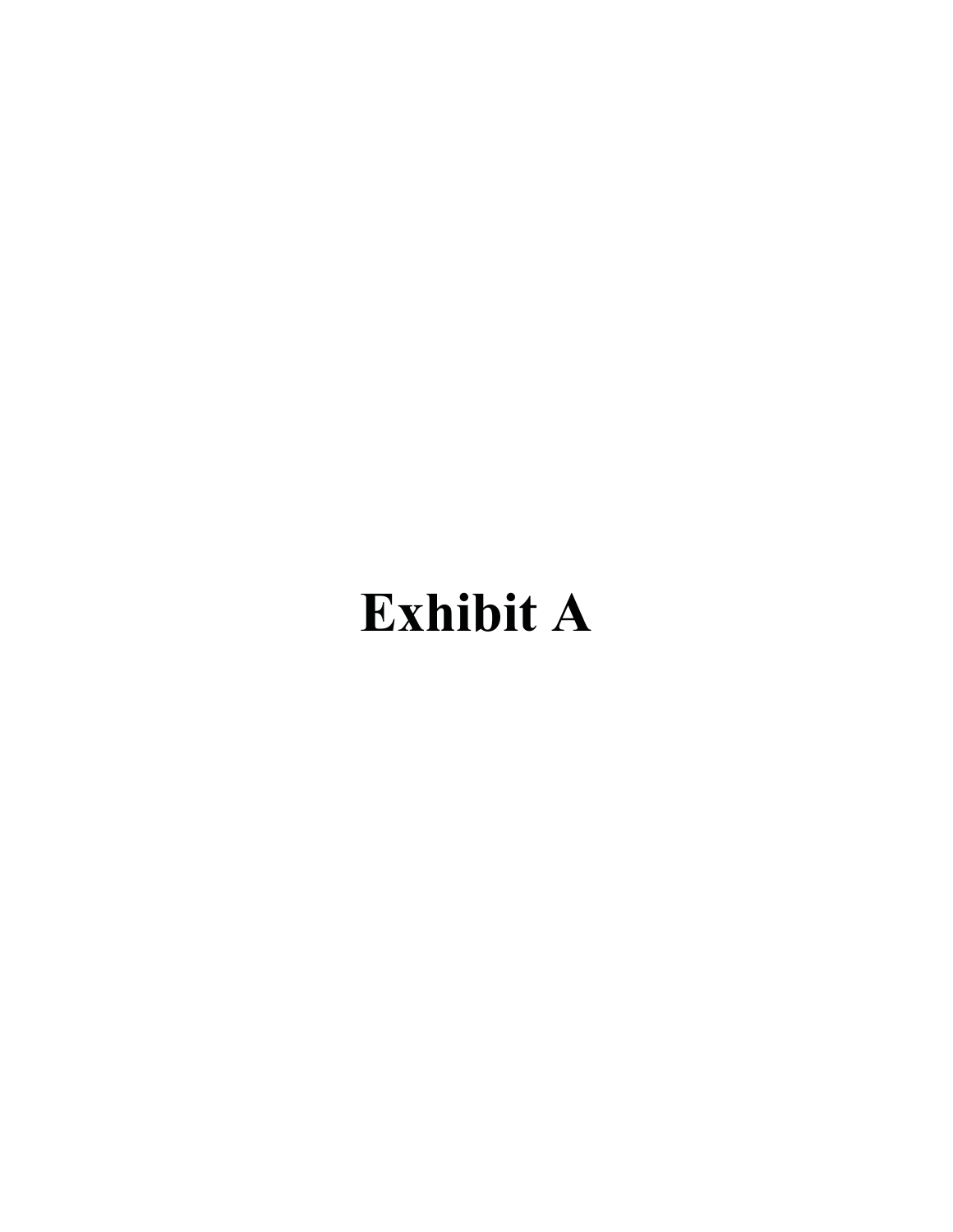# AMENDED AND RESTATED CREDIT AGREEMENT

among

## CUMULUS MEDIA INC,

CUMULUS MEDIA HOLDINGS INC., as Borrower,

#### CERTAIN LENDERS,

JPMORGAN CHASE BANK, N.A. as Administrative Agent,

#### ROYAL BANK OF CANADA,

and

# MACQUARIE CAPITAL (USA) INC.,

as Co-Syndication Agents,

and

## CREDIT SUISSE AG, CAYMAN ISLANDS BRANCH, FIFTH THIRD BANK, **GOLDMAN SACHS BANK USA** and ING CAPITAL LLC,

as Co-Documentation Agents Dated as of December 23, 2013

#### JP MORGAN SECURITIES LLC, RBC CAPITAL MARKETS\*,

and

MACQUARIE CAPITAL (USA) INC., as Joint Lead Arrangers and Joint Bookrunners

CREDIT SUISSE AG, CAYMAN ISLANDS BRANCH, FIFTH THIRD BANK, GOLDMAN SACHS BANK USA and ING CAPITAL LLC,

as

## Joint Bookrunners

RBC Capital Markets is a brand name for the capital markets businesses of Royal Bank of Canada and its Affiliates.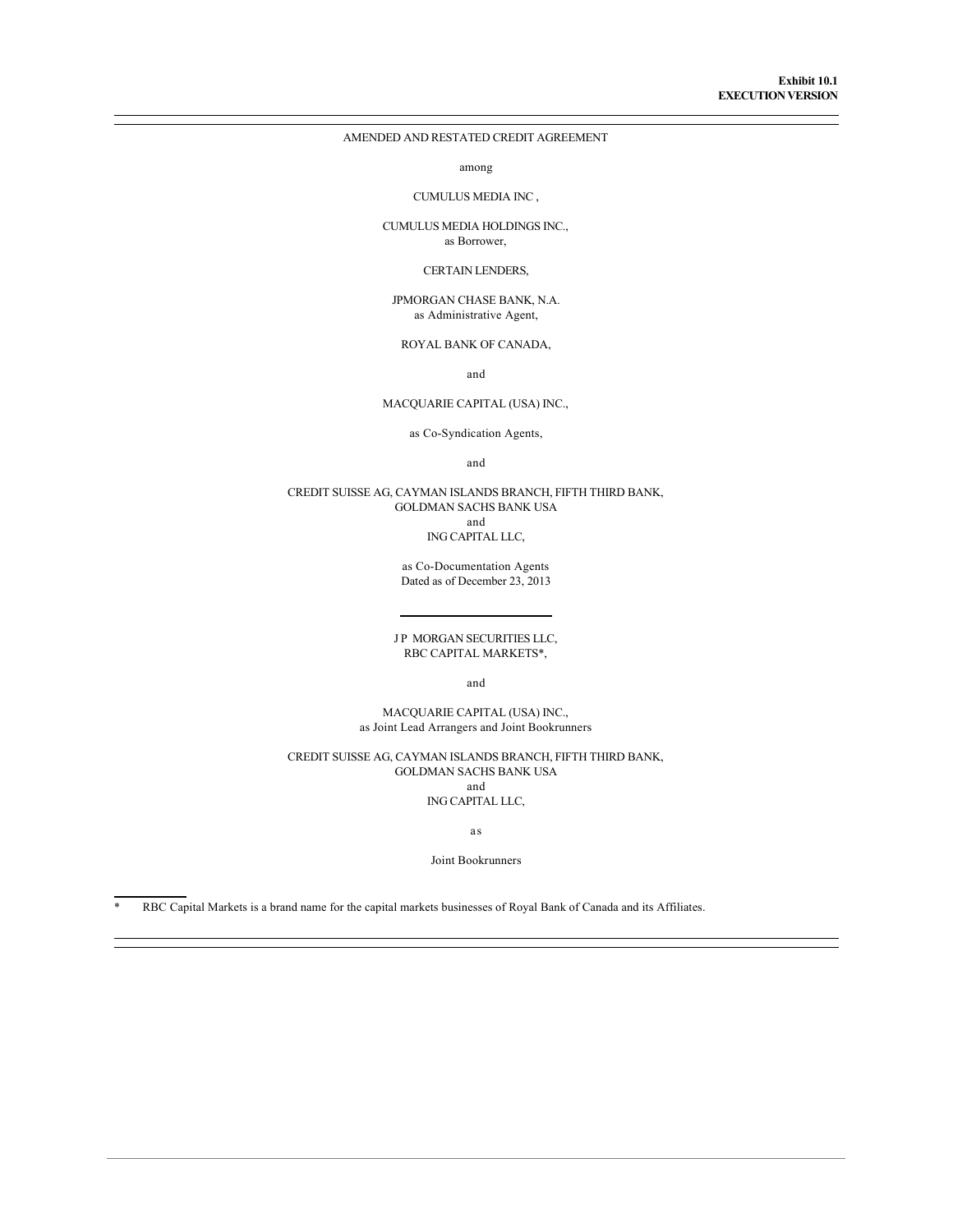|                   |                                                              | Page         |
|-------------------|--------------------------------------------------------------|--------------|
| <b>SECTION 1.</b> | <b>DEFINITIONS</b>                                           | $\mathbf{1}$ |
| 1.1               | Defined Terms                                                | 1            |
| 1.2               | Other Definitional Provisions                                | 39           |
| <b>SECTION 2.</b> | AMOUNT AND TERMS OF THE TERM LOAN COMMITMENTS                | 39           |
| 2.1               | Term Loans                                                   | 39           |
| 2.2               | Repayment of Term Loans                                      | 40           |
| 2.3               | Proceeds of Term Loans                                       | 40           |
| <b>SECTION 3.</b> | AMOUNT AND TERMS OF REVOLVING CREDIT COMMITMENTS             | 40           |
| 3.1               | Revolving Credit Commitments                                 | 40           |
| 3.2               | Proceeds of Revolving Credit Loans                           | 41           |
| 3.3               | Issuance of Letters of Credit                                | 41           |
| 3.4               | Participating Interests                                      | 42           |
| 3.5               | Procedure for Opening Letters of Credit                      | 42           |
| 3.6               | Payments in Respect of Letters of Credit                     | 42           |
| 3.7               | Swing Line Commitment                                        | 43           |
| 3.8               | Participations                                               | 44           |
| <b>SECTION 4.</b> | GENERAL PROVISIONS APPLICABLE TO LOANS AND LETTERS OF CREDIT | 44           |
| 4.1               | Procedure for Borrowing by the Borrower                      | 44           |
| 4.2               | Repayment of Loans; Evidence of Debt                         | 46           |
| 4.3               | Conversion Options                                           | 46           |
| 4.4               | <b>Changes of Commitment Amounts</b>                         | 47           |
| 4.5               | Optional Prepayments                                         | 47           |
| 4.6               | Mandatory Prepayments                                        | 48           |
| 4.7               | <b>Interest Rates and Payment Dates</b>                      | 49           |
| 4.8               | Computation of Interest and Fees                             | 49           |
| 4.9               | <b>Commitment Fees</b>                                       | 50           |
| 4.10              | Certain Fees                                                 | 50           |
| 4.11              | Letter of Credit Fees                                        | 50           |
| 4.12              | <b>Obligations Absolute</b>                                  | 51           |
| 4.13              | Assignments                                                  | 51           |
| 4.14              | Participations                                               | 51           |
| 4.15              | Inability to Determine Interest Rate for Eurodollar Loans    | 52           |
| 4.16              | Pro Rata Treatment and Payments                              | 52           |
| 4.17              | Illegality                                                   | 53           |
| 4.18              | Requirements of Law                                          | 54           |
| 4.19              | Indemnity                                                    | 55           |
| 4.20              | Taxes                                                        | 56           |
| 4.21              | Defaulting Lender                                            | 59           |
| 4.22              | Mitigation; Replacement of Lenders                           | 60           |
| 4.23              | Prepayments Below Par                                        | 61           |
| 4.24              | Extensions of Term Loans and Revolving Credit Commitments    | 63           |
| 4.25              | <b>Incremental Facility</b>                                  | 65           |
|                   |                                                              |              |

 $\mathbf{i}$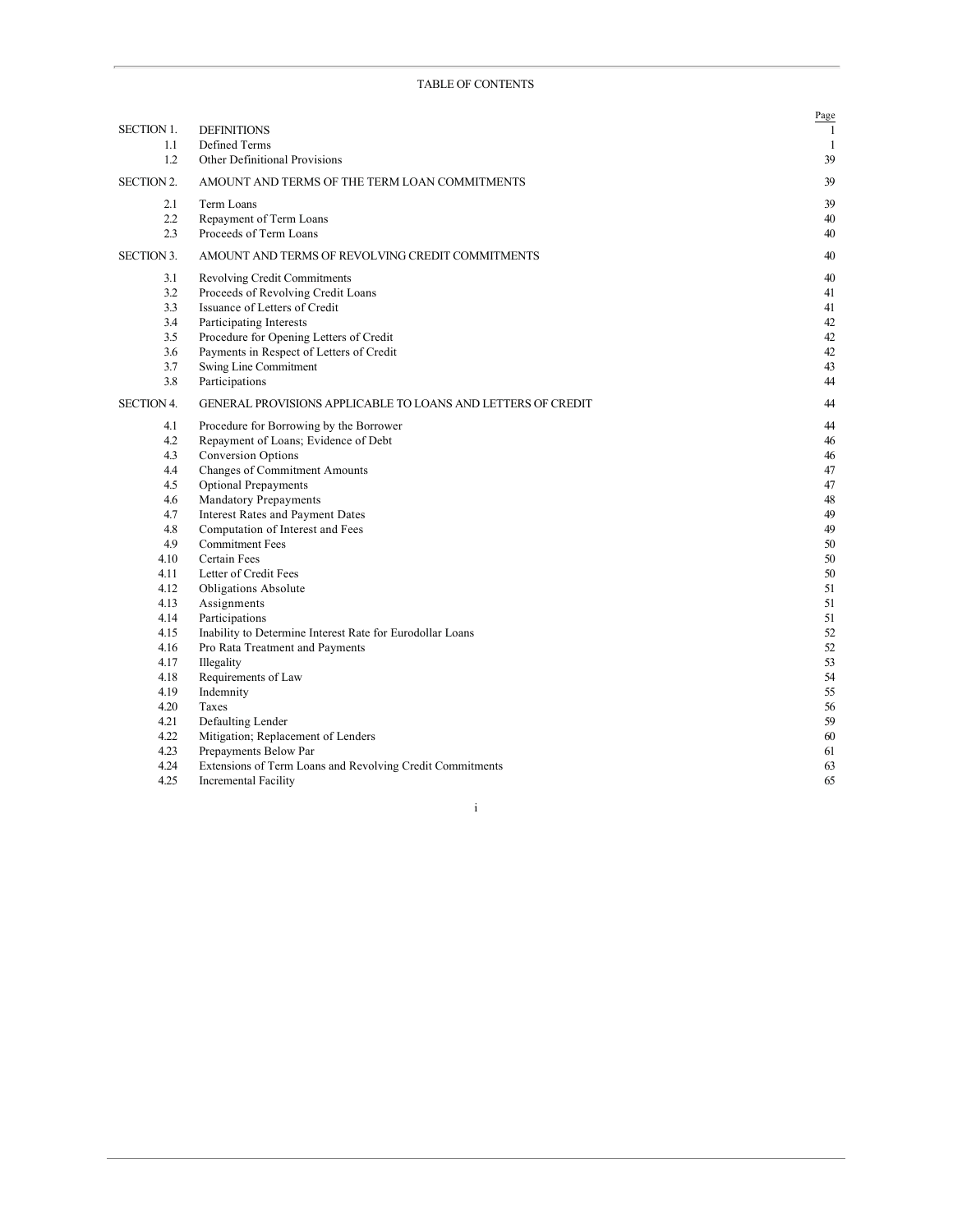|                   |                                                                                                  | Page |
|-------------------|--------------------------------------------------------------------------------------------------|------|
| <b>SECTION 5.</b> | REPRESENTATIONS AND WARRANTIES                                                                   | 66   |
| 5.1               | <b>Financial Condition</b>                                                                       | 66   |
| 5.2               | Corporate Existence; Compliance with Law                                                         | 67   |
| 5.3               | Corporate Power; Authorization                                                                   | 67   |
| 5.4               | Enforceable Obligations                                                                          | 67   |
| 5.5               | No Legal Bar                                                                                     | 67   |
| 5.6               | No Material Litigation                                                                           | 68   |
| 5.7               | Investment Company Act                                                                           | 68   |
| 5.8               | <b>Federal Regulation</b>                                                                        | 68   |
| 5.9               | No Default or Breach                                                                             | 68   |
| 5.10              | Taxes                                                                                            | 68   |
| 5.11              | Subsidiaries; Loan Parties                                                                       | 68   |
| 5.12              | Ownership of Property; Liens; Licenses                                                           | 69   |
| 5.13              | <b>Intellectual Property</b>                                                                     | 69   |
| 5.14              | <b>Labor Matters</b>                                                                             | 69   |
| 5.15              | <b>ERISA</b>                                                                                     | 69   |
| 5.16              | <b>Environmental Matters</b>                                                                     | 70   |
| 5.17              | Disclosure                                                                                       | 70   |
| 5.18              | <b>Security Documents</b>                                                                        | 70   |
| 5.19              | Solvency                                                                                         | 71   |
| 5.20              | Use of Proceeds                                                                                  | 71   |
| 5.21              | Patriot Act                                                                                      | 71   |
| 5.22              | Anti-Corruption Laws and Sanctions                                                               | 71   |
| <b>SECTION 6.</b> | <b>CONDITIONS PRECEDENT</b>                                                                      | 72   |
| 6.1               | Conditions to Initial Loans and Letters of Credit                                                | 72   |
| 6.2               | Conditions to All Loans and Letters of Credit after the Restatement Effective Date               | 74   |
| <b>SECTION 7.</b> | <b>AFFIRMATIVE COVENANTS</b>                                                                     | 74   |
| 7.1               | <b>Financial Statements</b>                                                                      | 75   |
| 7.2               | Certificates; Other Information                                                                  | 76   |
| 7.3               | Payment of Obligations                                                                           | 77   |
| 7.4               | Conduct of Business; Maintenance of Existence; Compliance                                        | 77   |
| 7.5               | Maintenance of Property; Insurance                                                               | 77   |
| 7.6               | Inspection of Property; Books and Records; Discussions; Annual Meetings                          | 78   |
| 7.7               | <b>Notices</b>                                                                                   | 78   |
| 7.8               | <b>Environmental Laws</b>                                                                        | 79   |
| 7.9               | [Reserved]                                                                                       | 79   |
| 7.10              | Additional Loan Parties; Pledge of Stock of Additional Subsidiaries; Additional Collateral, etc. | 79   |
| 7.11              | <b>Broadcast License Subsidiaries</b>                                                            | 80   |
| 7.12              | [Reserved]                                                                                       | 81   |
| 7.13              | Ratings                                                                                          | 81   |
| 7.14              | Designation of Subsidiaries                                                                      | 81   |
| 7.15              | Anti-Corruption Laws and Sanctions                                                               | 82   |

 $\ddot{\rm n}$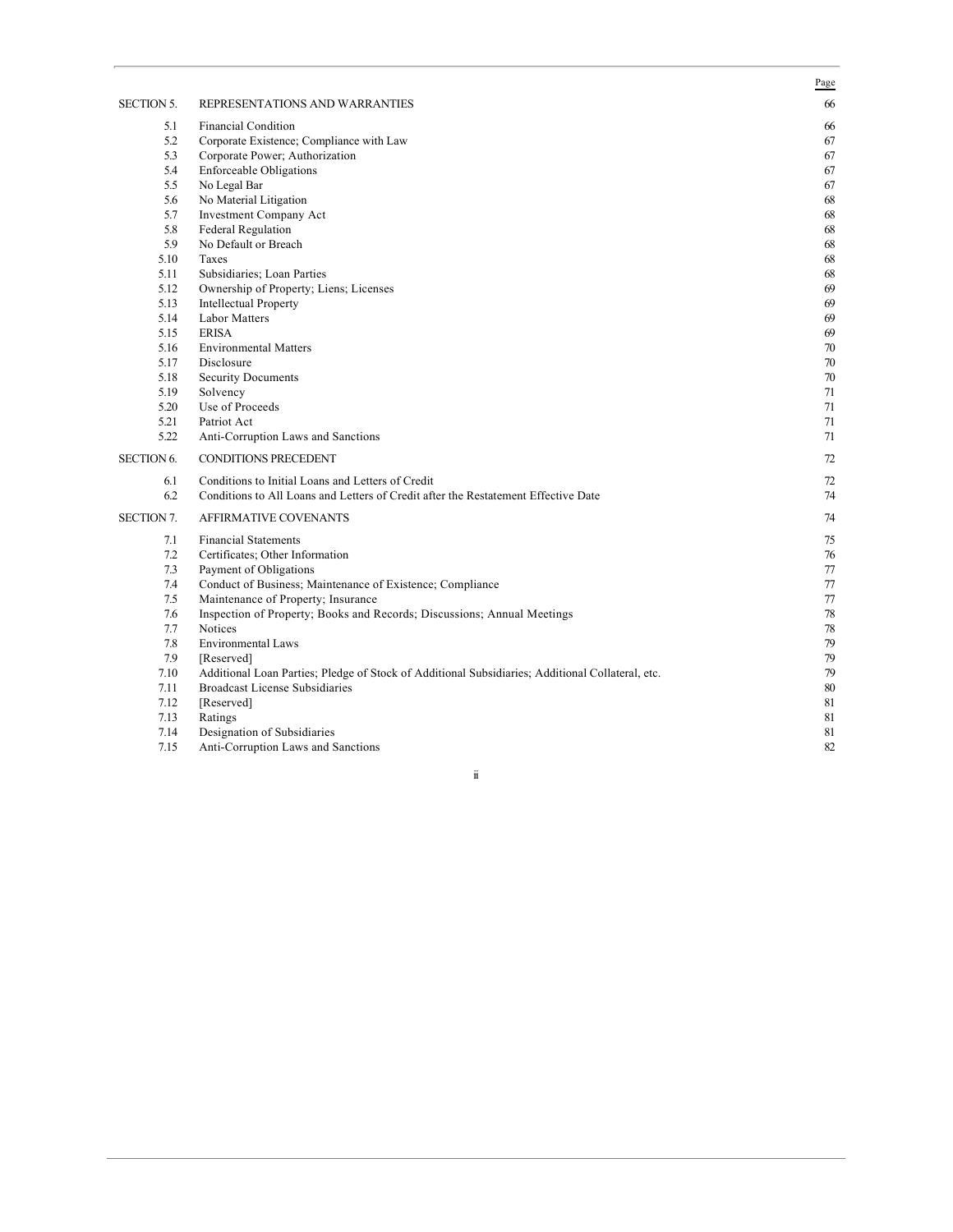|                    |                                                            | Page |
|--------------------|------------------------------------------------------------|------|
| SECTION 8.         | NEGATIVE COVENANTS.                                        | 82   |
| 81                 | <b>Financial Condition Covenants</b>                       | 82   |
| 82                 | Indebtedness                                               | 83   |
| 83                 | Limitation on Liens                                        | 85   |
| 8.4                | Limitation on Contingent Obligations                       | 88   |
| 85                 | Prohibition of Fundamental Changes                         | 89   |
| 8.6                | Prohibition on Sale of Assets                              | 89   |
| 8.7                | Limitation on Investments, Loans and Advances              | 92   |
| 8.8                | Limitation on Restricted Payments                          | 95   |
| 89                 | Transactions with Affiliates                               | 97   |
| 810                | Limitation on Sales and Leasebacks                         | 98   |
| 811                | Fiscal Year                                                | 98   |
| 8 1 2              | Negative Pledge Clauses                                    | 98   |
| 8 1 3              | <b>Clauses Restricting Subsidiary Distributions</b>        | 98   |
| 8 14               | FCC Licenses                                               | 99   |
| 815                | Certain Payments of Indebtedness                           | 99   |
| 816                | Amendment of Material Documents                            | 100  |
| <b>SECTION 9.</b>  | <b>EVENTS OF DEFAULT</b>                                   | 100  |
| <b>SECTION 10.</b> | THE ADMINISTRATIVE AGENT AND THE ISSUING LENDER            | 103  |
| 10.1               | Appointment                                                | 103  |
| 10.2               | Delegation of Duties                                       | 103  |
| 10.3               | <b>Exculpatory Provisions</b>                              | 104  |
| 10.4               | Reliance by the Administrative Agent                       | 104  |
| 10.5               | Notice of Default                                          | 104  |
| 10.6               | Non-Reliance on Administrative Agent and Other Lenders     | 104  |
| 10.7               | Indemnification                                            | 105  |
| 10.8               | Administrative Agent in its Individual Capacity            | 105  |
| 10.9               | Successor Administrative Agent                             | 105  |
| 10 10              | Issuing Lender as Issuer of Letters of Credit              | 106  |
| 10 11              | No Other Agent Duties, Etc.                                | 106  |
| <b>SECTION 11.</b> | <b>MISCELLANEOUS</b>                                       | 106  |
| 11.1               | Amendments and Waivers                                     | 106  |
| 11.2               | Notices                                                    | 109  |
| 11.3               | No Waiver; Cumulative Remedies                             | 110  |
| 11.4               | Survival of Representations and Warranties                 | 110  |
| 11.5               | Payment of Expenses                                        | 110  |
| 11.6               | Successors and Assigns; Participations; Purchasing Lenders | 112  |
| 11.7               | Adjustments; Set-off                                       | 116  |
| 11.8               | Counterparts                                               | 117  |
| 11.9               | Integration                                                | 117  |
| 11 10              | GOVERNING LAW; NO THIRD PARTY RIGHTS                       | 117  |
| 11 11              | SUBMISSION TO JURISDICTION; WAIVERS                        | 118  |
| 11 12              | Acknowledgements                                           | 118  |
| 11 13              | Releases of Guarantees and Liens                           | 119  |
| 11 14              | [Reserved]                                                 | 119  |
| 11 15              | Confidentiality                                            | 119  |

 $\ddot{\mathbf{m}}$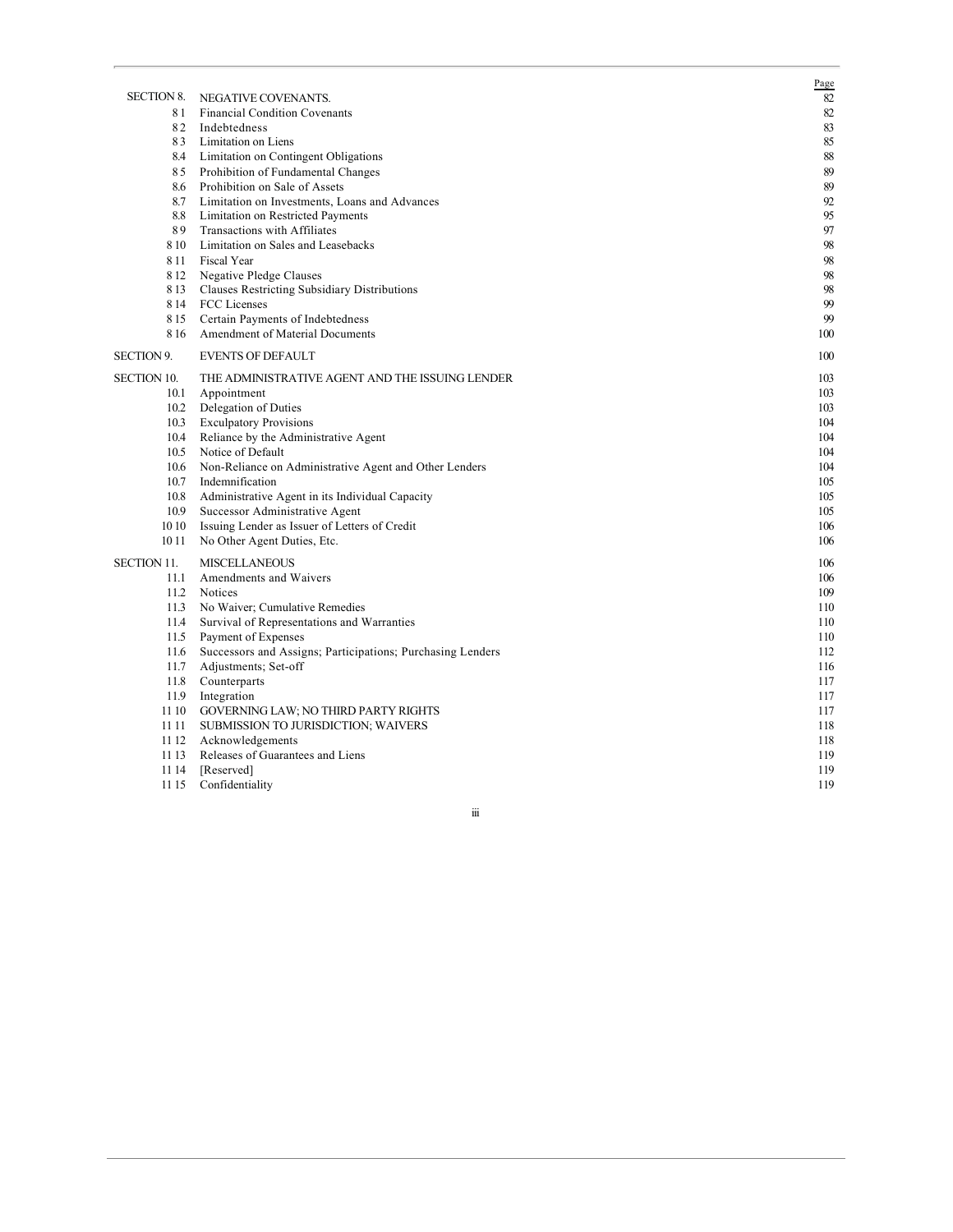|       |                                         | Page |
|-------|-----------------------------------------|------|
|       | 11.16 Usury Savings                     | 120  |
|       | 11.17 Severability                      | 120  |
| 11.18 | Patriot Act                             | 120  |
|       | 11.19 Reaffirmation Agreement; Consents | 120  |
| 11.20 | No Novation                             | 121  |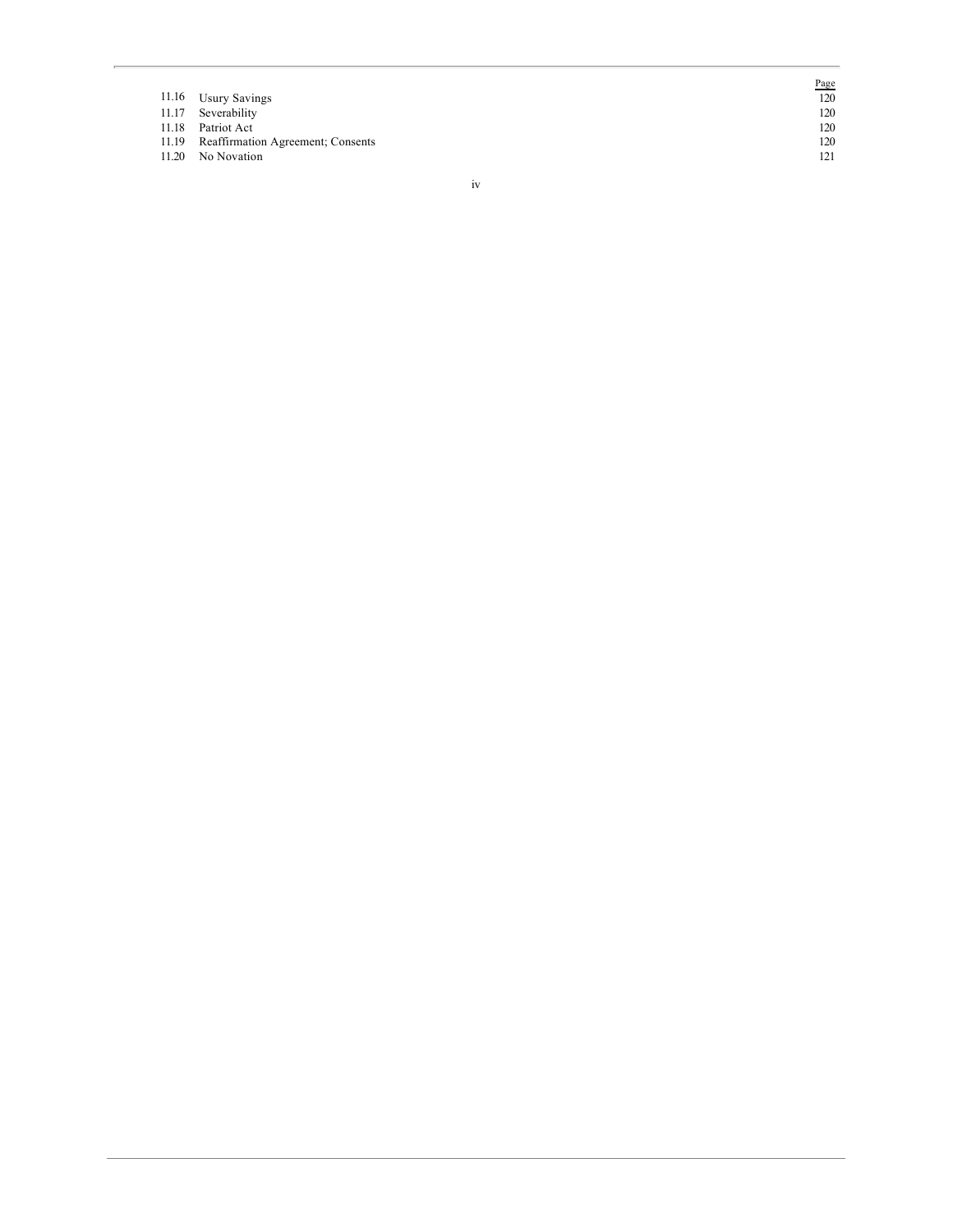# **SCHEDULES:**

| Schedule 1.1A      | Commitments                              |
|--------------------|------------------------------------------|
| Schedule 1.1B      | Mortgaged Properties                     |
| Schedule 3.1       | Letters of Credit                        |
| Schedule 5.6       | Litigation                               |
| Schedule 5.9       | No Default                               |
| Schedule $5.11(a)$ | Domestic Subsidiaries                    |
| Schedule $5.11(b)$ | Foreign Subsidiaries                     |
| Schedule $5.11(c)$ | Loan Parties                             |
| Schedule 5.12      | <b>FCC</b> Licenses                      |
| Schedule 5.16      | <b>Environmental Matters</b>             |
| Schedule 5.18      | Financing Statements and Other Filings   |
| Schedule 7.11      | <b>FCC</b> Licenses                      |
| Schedule 8.2       | <b>Existing Indebtedness</b>             |
| Schedule 8.3       | <b>Existing Liens</b>                    |
| Schedule 8.4       | <b>Existing Contingent Obligations</b>   |
| Schedule 8.6       | <b>Stations in Trust</b>                 |
| Schedule 8.7       | Existing Investments, Loans and Advances |
| Schedule 8.9       | Transactions with Affiliates             |

# **EXHIBITS:**

| Exhibit A        | Form of Guarantee and Collateral Agreement        |
|------------------|---------------------------------------------------|
| Exhibit B-1      | Form of Parent Closing Certificate                |
| Exhibit B-2      | Form of Borrower Closing Certificate              |
| Exhibit B-3      | Form of Subsidiary Guarantor Closing Certificate  |
| Exhibit C        | Form of L/C Participation Certificate             |
| Exhibit D        | Form of Assignment and Assumption                 |
| Exhibit E        | Forms of Exemption Certificate                    |
| <b>Exhibit F</b> | Form of Swing Line Loan Participation Certificate |
| Exhibit G        | Form of Discounted Prepayment Option Notice       |
| Exhibit H        | Form of Lender Participation Notice               |
| Exhibit I        | Form of Discounted Voluntary Prepayment Notice    |
| Exhibit J        | Form of Solvency Certificate                      |
| Exhibit K        | Form of Revolving Lender Addendum                 |
| Exhibit L        | Form of Term Lender Addendum                      |
| Exhibit M        | Form of Reaffirmation Agreement                   |
|                  |                                                   |

 $\mathbf v$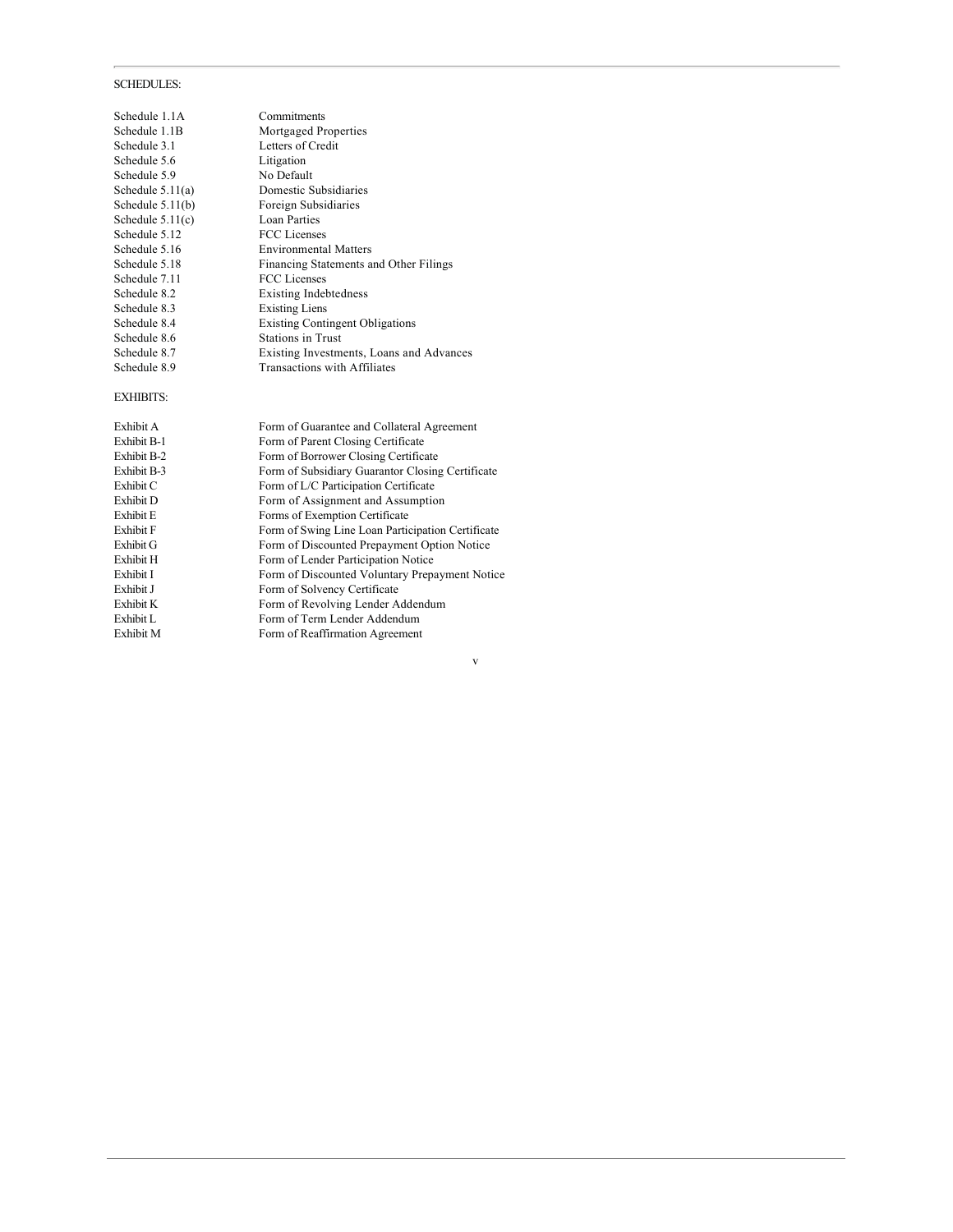AMENDED AND RESTATED CREDIT AGREEMENT (this "Agreement"), dated as of December 23, 2013, among CUMULUS MEDIA INC., a Delaware corporation ("Parent"), CUMULUS MEDIA HOLDINGS INC., a Delaware corporation (the "Borrower"), the several banks and other financial institutions or entities from time to time parties hereto (the "Lenders"), JPMORGAN CHASE BANK, N.A., as administrative agent for the Lenders, Royal Bank of Canada and Macquarie Capital (USA) Inc., as co-syndication agents, and Credit Suisse AG, Cayman Islands Branch, Fifth Third Bank, Goldman Sachs Bank USA and ING Capital LLC, as co-documentation agents.

WHEREAS, the Borrower entered into the First Lien Credit Agreement, dated as of September 16, 2011, as amended and restated as of December 20, 2012 and as further amended as of May 31, 2013 (the "Existing Credit Agreement"), with the several lenders party thereto, JPMorgan Chase Bank, N.A., as administrative agent, and certain other parties;

WHEREAS, the parties have agreed to amend and restate the Existing Credit Agreement as provided in this Agreement, which Agreement shall become effective upon the satisfaction of the conditions set forth in Section 6.1;

NOW, THEREFORE, in consideration of the premises and the agreements, provisions and covenants herein contained, the parties hereto hereby agree that on the Restatement Effective Date (as defined below) the Existing Credit Agreement shall be amended and restated in its entirety as follows:

#### **SECTION 1. DEFINITIONS**

1.1 Defined Terms. As used in this Agreement, the terms defined in the preamble or recitals hereto shall have the meanings set forth therein, and the following terms shall have the following meanings:

"ABR": for any day, a rate per annum (rounded upwards, if necessary, to the next 1/16 of 1%) equal to the greatest of (a) the Prime Rate in effect on such day, (b) the Federal Funds Effective Rate in effect on such day plus 1/2 of 1% and (c) the Eurodollar Rate for a Eurodollar Loan with a one-month interest period commencing on such day plus 1%. For purposes hereof: "Prime Rate" shall mean the rate of interest per annum publicly announced from time to time by JPMCB as its prime rate in effect at its principal office in New York City (the Prime Rate not being intended to be the lowest rate of interest charged by JPMCB in connection with extensions of credit to debtors); and "Federal Funds Effective Rate" shall mean, for any day, the weighted average of the rates on overnight federal funds transactions with members of the Federal Reserve System arranged by federal funds brokers, as published on the next succeeding Business Day by the Federal Reserve Bank of New York, or, if such rate is not so published for any day which is a Business Day, the average of the quotations for the day of such transactions received by the Administrative Agent from three federal funds brokers of recognized standing selected by it. If for any reason the Administrative Agent shall have determined (which determination shall be conclusive absent manifest error) that it is unable to ascertain the Federal Funds Effective Rate, for any reason, including the inability or failure of the Administrative Agent to obtain sufficient quotations in accordance with the terms hereof, the ABR shall be determined without regard to clause (b) of the first sentence of this definition, as appropriate, until the circumstances giving rise to such inability no longer exist. For purposes of this definition, the Eurodollar Rate shall be determined using the Eurodollar Rate as otherwise determined by the Administrative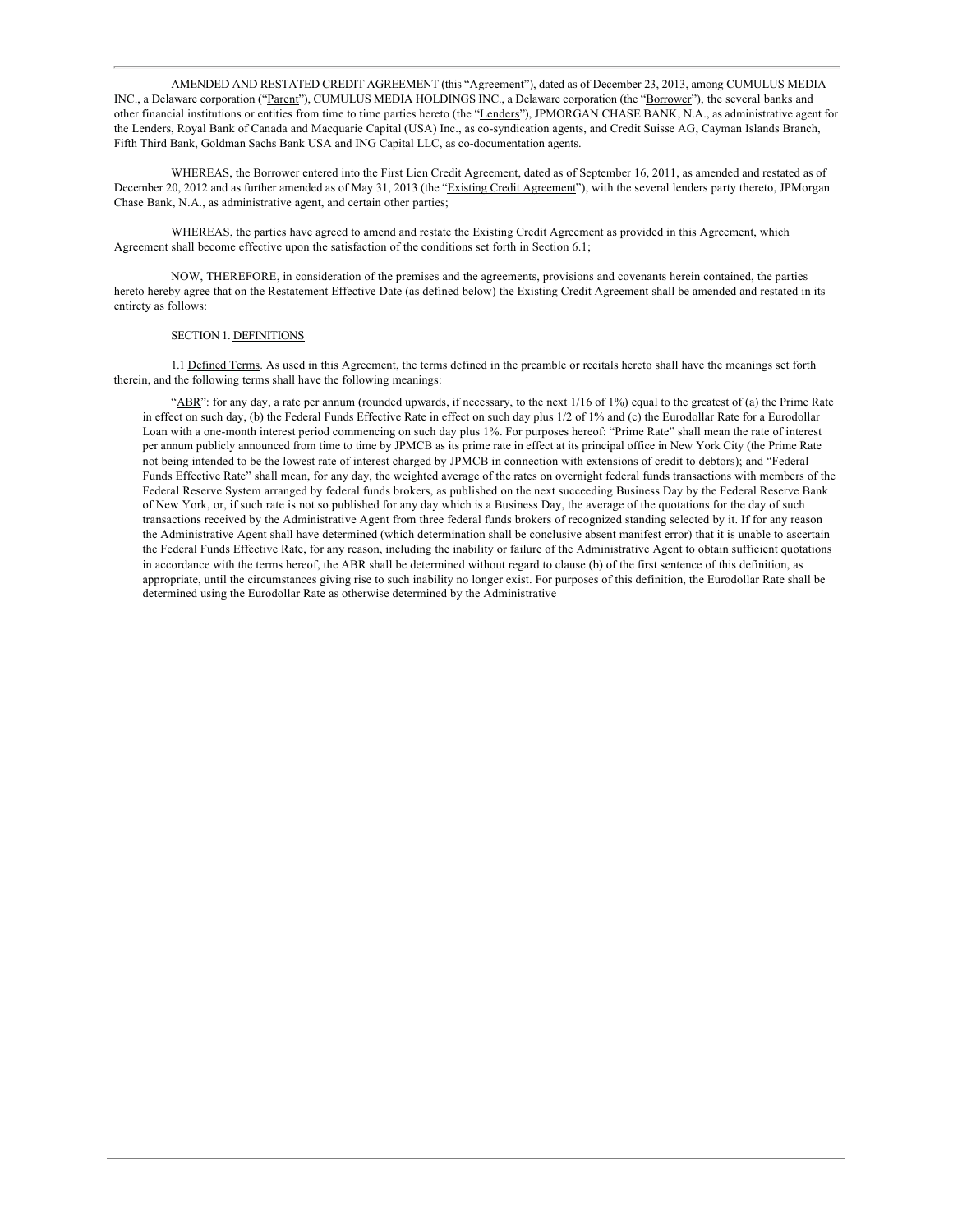Agent in accordance with the definition of Eurodollar Rate, except that (x) if a given day is a Business Day, such determination shall be made on such day (rather than two Business Days prior to the commencement of an Interest Period) or (y) if a given day is not a Business Day, the Eurodollar Rate for such day shall be the rate determined by the Administrative Agent pursuant to preceding clause (x) for the most recent Business Day preceding such day. Any change in the ABR due to a change in the Prime Rate, the Federal Funds Effective Rate or the Eurodollar Rate shall be effective as of the opening of business on the effective day of such change in the Prime Rate, the Federal Funds Effective Rate or the Eurodollar Rate, respectively. Notwithstanding the foregoing in respect of any Term Loans that are ABR Loans, ABR shall at all times not be less than 2.00%.

"ABR Loans": Loans whose interest rate is based on the ABR.

"Acceptable Discount": as defined in subsection 4.23.

"Acceptance Date": as defined in subsection 4.23.

"Acquired Business": WestwoodOne, Inc. (f/k/a Dial Global, Inc.).

"Acquisition": the acquisition of the Acquired Business by the Borrower.

"Act": as defined in subsection 11.18.

"Additional Lender": as defined in subsection 4.25.

"Adjustment Date": as defined in the definition of "Pricing Grid" in this subsection 1.1.

"Administrative Agent": JPMCB, together with its affiliates, in its capacity as administrative agent for the Lenders hereunder, and its successors in such capacity as provided in Section 10.

"Affiliate": of any Person (a) any Person (other than a Subsidiary) which, directly or indirectly, is in control of, is controlled by, or is under common control with such Person, or (b) any Person who is a director or officer (i) of such Person, (ii) of any Subsidiary of such Person or (iii) of any Person described in clause (a) above. For purposes of this definition, "control" of a Person shall mean the power, direct or indirect, either to (x) vote 10% or more of the securities having ordinary voting power for the election of directors of such Person, or (y) direct or cause the direction of the management and policies of such Person whether by contract or otherwise.

"Affiliated Debt Fund": any Affiliate of the Permitted Owners that (i) is a Debt Fund and (ii) with respect to which (x) such Permitted Owner and investment vehicles managed or advised by such Permitted Owner that are not engaged primarily in making, purchasing, holding or otherwise investing in commercial loans, bonds and similar extensions of credit in the ordinary course of business do not make investment decisions for such entity, and (y) the Permitted Owner does not, directly or indirectly, possess the power to direct or cause the direction of the investment policies for such entity.

 $\mathfrak{D}$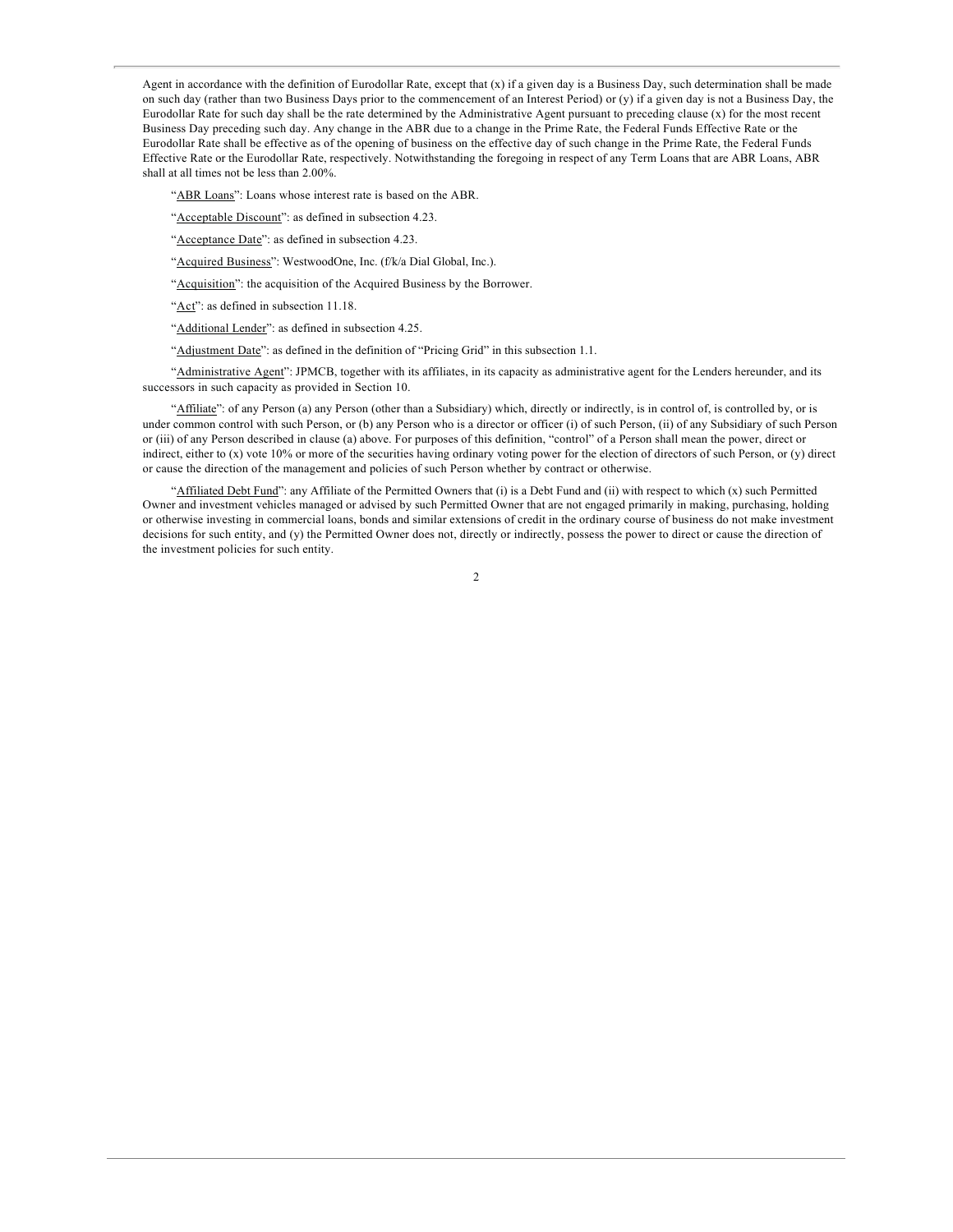"Affiliated Lender": the Permitted Owners and any Affiliate of the Permitted Owners (including the Borrower and its Subsidiaries).

"Aggregate Exposure": with respect to any Lender at any time, an amount equal to the sum of such Lender's Aggregate Revolving Credit Extensions of Credit plus such Lender's participating interests in Swing Line Loans.

"Aggregate Revolving Credit Extensions of Credit": at any particular time, the sum of (a) the aggregate then outstanding principal amount of the Revolving Credit Loans, (b) the aggregate amount then available to be drawn under all outstanding Letters of Credit and (c) the aggregate amount of Revolving L/C Obligations.

"Agreement": as defined in the preamble hereto.

"Anti-Corruption Laws": all laws, rules, and regulations of any jurisdiction applicable to the Borrower or its Subsidiaries from time to time concerning or relating to bribery or corruption.

"Applicable Discount": as defined in subsection 4.23.

"Applicable Margin": (a) for each Revolving Credit Loan, 3.25% per annum in the case of a Eurodollar Loan or 2.25% per annum in the case of an ABR Loan, (b) for each Term Loan, 3.25% per annum in the case of a Eurodollar Loan or 2.25% per annum in the case of an ABR Loan and (c) for each Swing Line Loan, 2.25% per annum. Notwithstanding the foregoing, the Applicable Margin in respect of any tranche of Extended Revolving Credit Commitments or any Extended Term Loans or Revolving Credit Loans made pursuant to any Extended Revolving Credit Commitments shall be the applicable percentages per annum set forth in the relevant Extension Offer.

"Approved Fund": as defined in subsection  $11.6(c)$ .

"Arrangers": J.P. Morgan Securities LLC, RBC Capital Markets, and Macquarie Capital (USA) Inc., in their capacity as arrangers of the Commitments (as defined in the Existing Credit Agreement).

"ASC": the FASB Accounting Standards Codification.

"Asset Sale": any sale, sale-leaseback, assignment, conveyance, transfer or other disposition by any Group Member of any of its property or assets (except sales, assignments, conveyances, transfers and other dispositions permitted by subsection 8.6 (other than clauses  $(e)$ ,  $(f)$ ,  $(g)$ ,  $(o)$  and  $(w)$  thereof).

" $\Delta$ ssignee": as defined in subsection 11.6(c).

/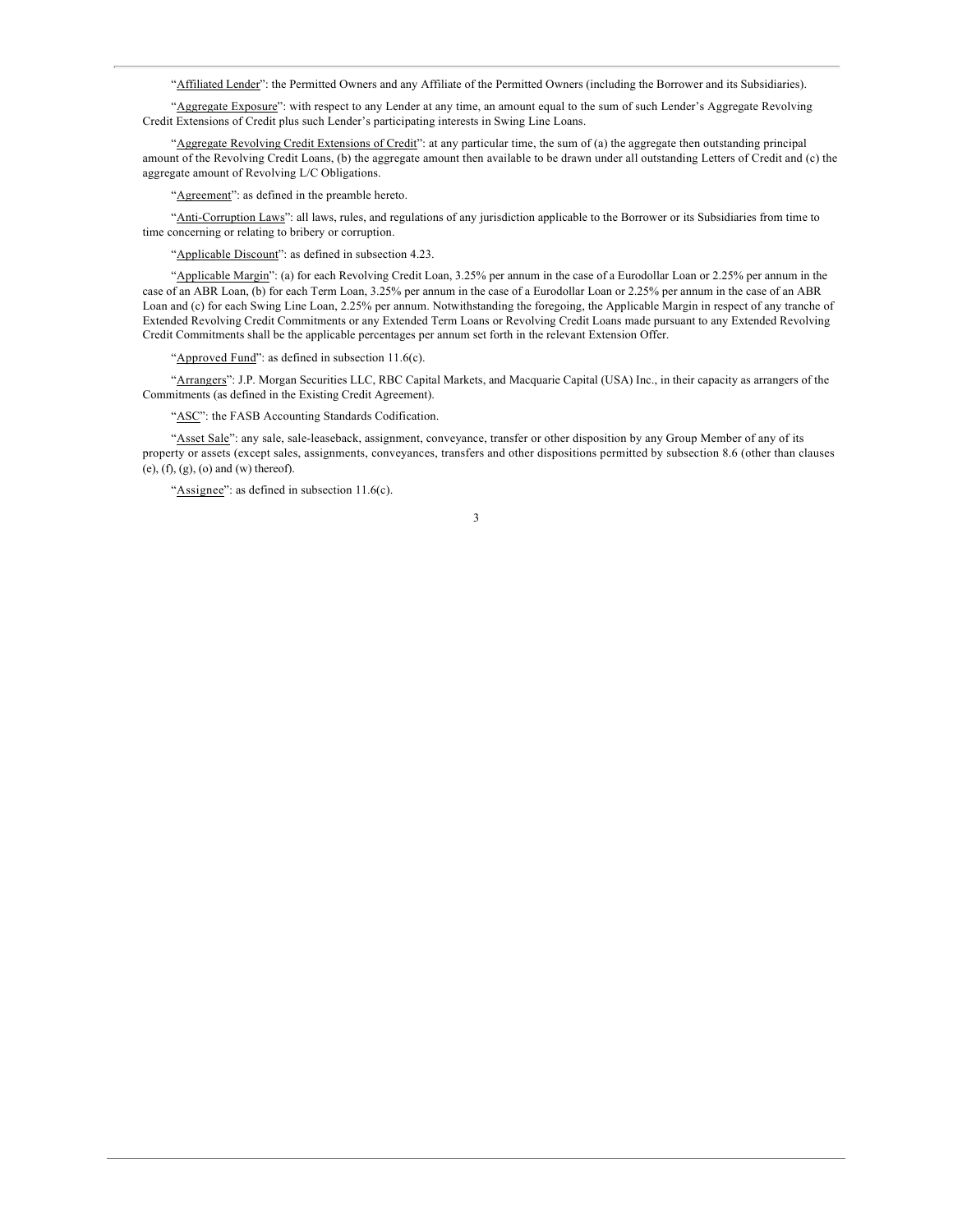"Assignment and Assumption": an Assignment and Assumption substantially in the form of Exhibit D hereto.

"Available Amount": as of any date of determination, an amount equal to the sum of:

(a) \$100,000,000; plus

(b) the Cumulative Retained Excess Cash Flow Amount; plus

(c) 50% of the sum of (without duplication):

(i) the Net Proceeds received after the Restatement Effective Date and on or prior to such date (other than any Net Proceeds applied for Investments under subsection 8.7(t), Restricted Payments under subsection 8.8(c) or subsection 8.8(h) or prepayments of Indebtedness under subsection 8.15(b)(iv)) from any Capital Stock Issuance (other than any such issuance to a Group Member), including any sale of treasury Capital Stock, but excluding any issuance of Disqualified Stock; provided that the Net Proceeds thereof have been contributed by Parent in cash as common equity to the Borrower;

(ii) the net cash proceeds received after the Restatement Effective Date and on or prior to such date from any capital contribution to the Borrower (other than any Specified Equity Contribution and any capital contributions applied pursuant to subsection 8.2(p)) or to any Restricted Subsidiary; provided that any such capital contribution is from a Person other than a Group Member;

(iii) the aggregate amount received after the Restatement Effective Date and on or prior to such date by the Borrower or any Restricted Subsidiary in cash from any dividend or other distribution by an Unrestricted Subsidiary;

(iv) the net cash proceeds received after the Restatement Effective Date and on or prior to such date by the Borrower or any Restricted Subsidiary from the issuance of convertible or exchangeable debt securities that have been converted into or exchanged for Capital Stock of a Group Member (other than Disqualified Stock);

(v) the aggregate amount received in cash or Cash Equivalents after the Restatement Effective Date and on or prior to such date by the Borrower or any Restricted Subsidiary in connection with the sale, transfer or other disposition of its ownership interest in any existing joint venture that is not a Subsidiary or in any Unrestricted Subsidiary, in each case, to the extent of the Investment in such joint venture or Unrestricted Subsidiary (with the amount of such Investment being calculated in accordance with the last sentence of subsection 8.7);

 $\overline{4}$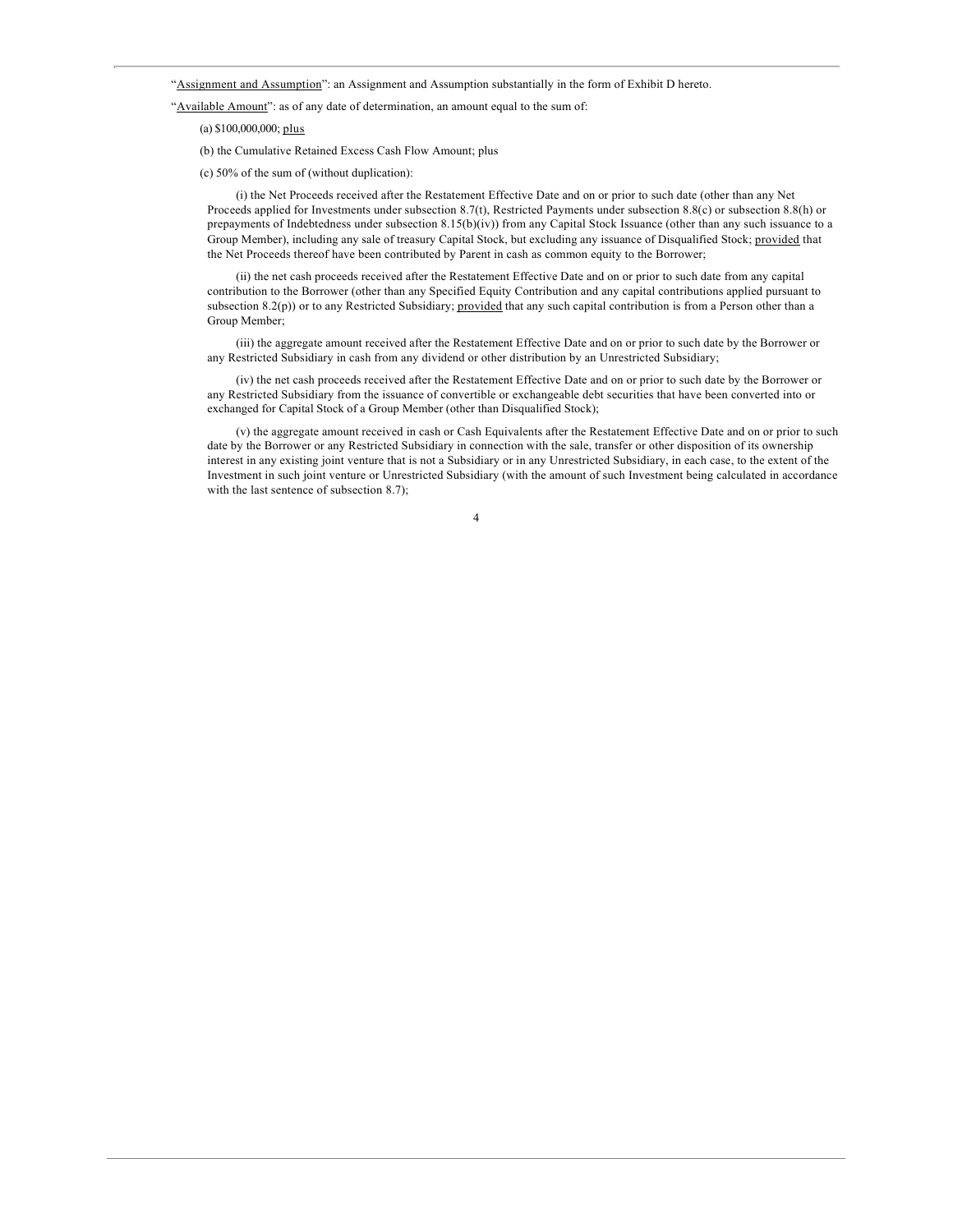(vi) the aggregate amount received in cash or Cash Equivalents after the Restatement Effective Date and on or prior to such date by the Borrower or any Restricted Subsidiary in connection with the sale, transfer or other disposition to a Person (other than a Group Member) of any Investment made in reliance on subsection 8.7(r) and repurchases and redemptions (other than by a Group Member) of such Investments from the Borrower or its Restricted Subsidiaries and repayments of loans or advances (other than by a Group Member) that constitute Investments made in reliance on subsection  $8.7(r)$ ; provided that such amount shall not exceed the amount of such initial Investment made in reliance on subsection  $8.7(r)$ ; and

(vii) the amount equal to the net reduction in Investments made by the Borrower or any Restricted Subsidiaries in any Person resulting from the redesignation of Unrestricted Subsidiaries as Restricted Subsidiaries or the merger or consolidation of an Unrestricted Subsidiary with and into the Borrower or any of its Restricted Subsidiaries not to exceed the amount of Investments previously made by the Borrower or any Restricted Subsidiary in such Unrestricted Subsidiary (with the amount of such Investments being calculated in accordance with the last sentence of subsection 8.7); minus

(d) the amount of any Investments made in reliance on subsection  $8.7(r)$  prior to such date and any Restricted Payments made in reliance on subsection 8.8(b) prior to such date.

"Available Revolving Credit Commitment": as to any Lender, at a particular time, an amount equal to the excess, if any, of (a) the amount of such Lender's Revolving Credit Commitment at such time less (b) the sum of (i) the aggregate unpaid principal amount at such time of all Revolving Credit Loans made by such Lender pursuant to subsection 3.1, (ii) such Lender's L/C Participating Interest in the aggregate amount available to be drawn at such time under all outstanding Letters of Credit, (iii) such Lender's Revolving Credit Commitment Percentage of the aggregate outstanding amount of Revolving L/C Obligations and (iv) such Lender's Revolving Credit Commitment Percentage of the aggregate unpaid principal amount at such time of all Swing Line Loans, provided that for purposes of calculating Available Revolving Credit Commitments pursuant to subsection 4.9 the amount referred to in this clause (iv) shall be zero; collectively, as to all the Lenders, the "Available Revolving Credit Commitments".

"Bankruptcy Code": the United States Bankruptcy Code, as now or hereafter in effect, or any successor statute.

"Bankruptcy Event": with respect to any Person, such Person or its Parent Entity becomes the subject of a bankruptcy or insolvency proceeding, or has had a receiver, conservator, trustee, administrator, custodian, assignee for the benefit of creditors or similar Person charged with the reorganization or liquidation of its business appointed for it, provided that a Bankruptcy Event shall not result solely by virtue of (i) any ownership interest, or the acquisition of any ownership interest, in such Person by a Governmental Authority or instrumentality thereof or (ii) in the case of a solvent Person, the precautionary appointment of an administrator, guardian, custodian or other similar official by a Governmental Authority or instrumentality thereof under or

 $\overline{5}$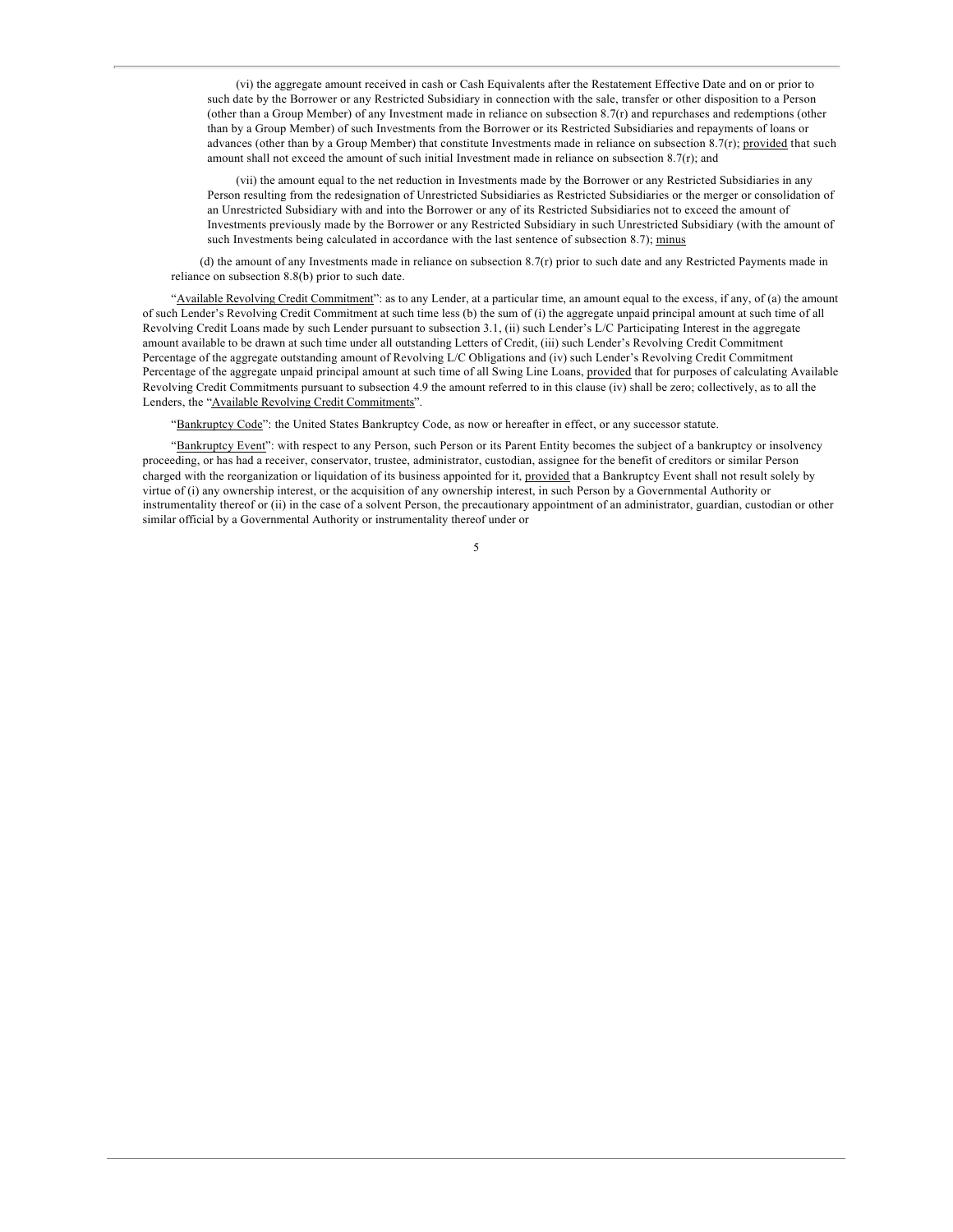based on the law of the country where such Person is subject to home jurisdiction supervision if applicable law requires that such appointment not be publicly disclosed and such appointment has not been publicly disclosed, in any such case where such action does not result in or provide such Person with immunity from the jurisdiction of courts within the United States or from the enforcement of judgments or writs of attachment on its assets or permit such Person (or such Governmental Authority or instrumentality) to reject, repudiate, disavow or disaffirm any contracts or agreements made by such Person or its Parent Entity.

"Benefited Lender": as defined in subsection 11.7 hereof.

"Board": the Board of Governors of the Federal Reserve System of the United States (or any successor).

"Borrower": as defined in the preamble hereto.

"Borrowing Date": any Business Day, or, in the case of Eurodollar Loans, any Working Day, specified in a notice pursuant to (a) subsection 3.7 or 4.1 as a date on which the Borrower requests JPMCB to make Swing Line Loans or the Lenders to make Revolving Credit Loans hereunder or (b) subsection 3.5 as a date on which the Borrower requests the Issuing Lender to issue a Letter of Credit hereunder.

"Breakage Event": as defined in subsection 4.19 hereof.

"Broadcast Assets": all or substantially all the assets used and useful in the operation of a Station pursuant to an FCC License, including such FCC License.

"Broadcast Cash Flow": for any period, Consolidated EBITDA for such period plus, to the extent deducted in calculating such Consolidated EBITDA, corporate level general and administrative expenses of the Borrower and the Subsidiary Guarantors for such period (calculated in a manner consistent with the calculation of such expenses in the consolidated financial statements of the Borrower for such period).

"Broadcast License Subsidiary": a wholly-owned Subsidiary of the Borrower that (a) owns or holds no material assets other than FCC Licenses and related rights and (b) has no material liabilities other than (i) trade payables incurred in the ordinary course of business and (ii) tax liabilities, other governmental charges and other liabilities incidental to the ownership or holding of such licenses and related rights.

"Business Acquisition": any Permitted Acquisition and any other acquisition permitted under subsection 8.7 pursuant to which the Borrower or any of its Restricted Subsidiaries acquires any business, division or line of business or all or substantially all of the outstanding Capital Stock of any corporation or other entity (other than any director's qualifying shares or any options for equity interests that cannot, as a matter of law, be cancelled, redeemed or otherwise extinguished without the express agreement of the holder thereof at or prior to acquisition) or any Station and Broadcast Assets related thereto.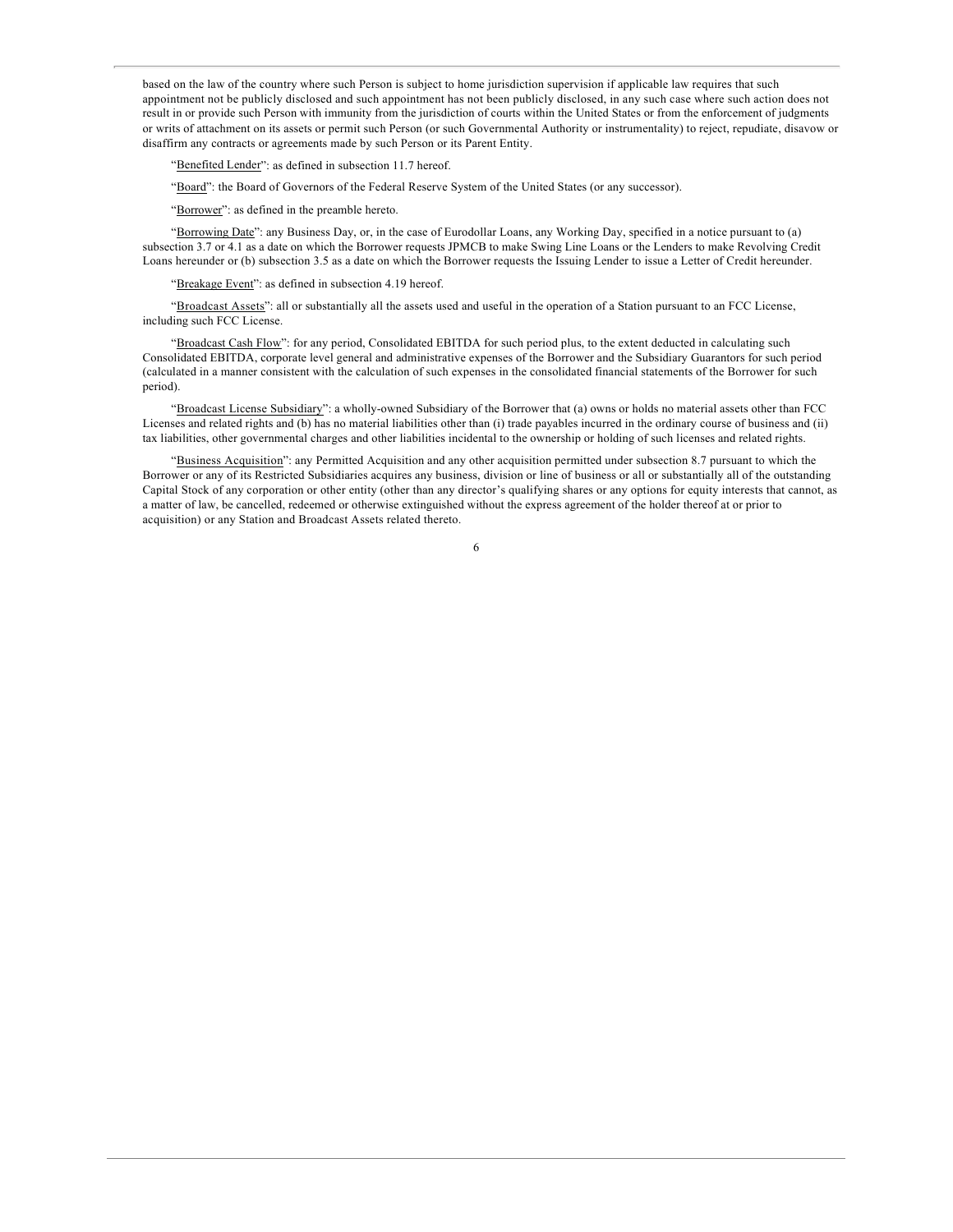"Business Day": a day other than a Saturday, Sunday or other day on which commercial banks in New York City are authorized or required by law to close.

"California Property": the property located at 3321 S. La Cienega Boulevard, Los Angeles, California 90016.

"Capital Expenditures": for any period, all amounts (other than those arising from the acquisition or lease of businesses and assets which are permitted by subsection 8.7) which are set forth on the consolidated statement of cash flows of the Borrower for such period as "capital expenditures" in accordance with GAAP.

"Capital Lease Obligations": as to any Person, the obligations of such Person to pay rent or other amounts under any lease of (or other arrangement conveying the right to use) real or personal property, or a combination thereof, which obligations are required to be classified and accounted for as capital leases on a balance sheet of such Person under GAAP and, for the purposes of this Agreement, the amount of such obligations at any time shall be the capitalized amount thereof at such time determined in accordance with GAAP. Notwithstanding anything else set forth herein, any lease that was or would have been treated as an operating lease under GAAP as in effect on the Restatement Effective Date that would become or be treated as a capital lease solely as a result of a change in GAAP after the Restatement Effective Date shall always be treated as an operating lease for all purposes and at all times under this Agreement.

"Capital Stock": any and all shares, interests, participations or other equivalents (however designated) of capital stock of a corporation, any and all equivalent ownership interests in a Person (other than a corporation) and any and all warrants, rights or options to purchase any of the foregoing; provided, that any instrument evidencing Indebtedness convertible or exchangeable for Capital Stock shall not be deemed to be Capital Stock, unless and until any such instruments are so converted or exchanged.

"Capital Stock Issuance": any issuance by Parent of its Capital Stock in a public or private offering.

"Cash Collateralize": to pledge and deposit with or deliver to the Administrative Agent, for the benefit of the Administrative Agent, Issuing Lender or Swing Line Lender (as applicable) and the Lenders, as collateral for L/C Exposure, Obligations in respect of Swing Line Loans, obligations of Lenders to fund participations in respect of either thereof or prepayment obligations (as the context may require), cash or deposit account balances, in each case pursuant to documentation in form and substance satisfactory to (a) the Administrative Agent and (b) the applicable Issuing Lender or the Swing Line Lender, as applicable (which documents are hereby consented to by the Lenders).

"Cash Equivalents":

(a) United States dollars;

(b) securities issued or directly and fully and unconditionally guaranteed or insured by the U.S. government or any agency or instrumentality thereof the securities of which are unconditionally guaranteed as a full faith and credit obligation of such government with maturities of 24 months or less from the date of acquisition;

 $\overline{7}$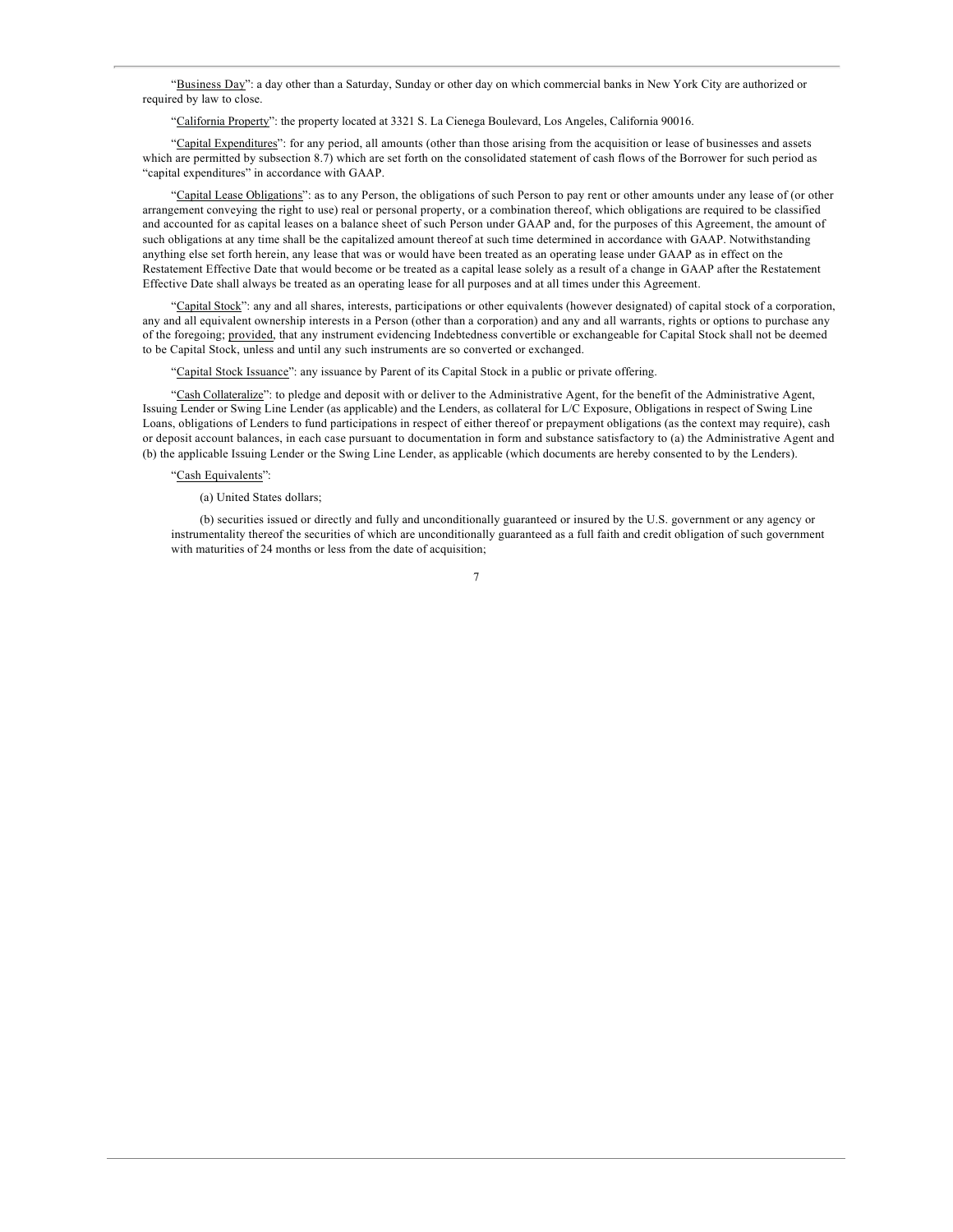(c) certificates of deposit, time deposits and eurodollar time deposits with maturities of one year or less from the date of acquisition, bankers' acceptances with maturities not exceeding one year and overnight bank deposits, in each case with any commercial bank having capital and surplus of not less than \$300,0000,000;

(d) repurchase obligations for underlying securities of the types described in clauses (b) and (c) entered into with any financial institution meeting the qualifications specified in clause (c) above and in U.S. dollars;

(e) commercial paper rated at least P-2 by Moody's or at least A-2 by S&P and in each case maturing within 24 months after the date of creation thereof, in U.S. dollars;

(f) marketable short-term money market and similar securities having a rating of at least P-2 or A-2 from either Moody's or S&P, respectively (or, if at any time neither Moody's nor S&P shall be rating such obligations, an equivalent rating from another Rating Agency) and in each case maturing within 24 months after the date of creation thereof and in U.S. dollars;

(g) investment funds investing substantially all of their assets in securities of the types described in clauses (a) through (f) above:

(h) readily marketable direct obligations issued by any state, commonwealth or territory of the United States or any political subdivision or taxing authority thereof having an investment grade rating from either Moody's or S&P with maturities of 24 months or less from the date of acquisition;

(i) Indebtedness or Preferred Stock issued by Persons with a rating of "A" or higher from S&P or "A2" or higher from Moody's with maturities of 24 months or less from the date of acquisition and in each case in U.S. dollars;

(j) Investments with weighted average maturities of 12 months or less from the date of acquisition in money market funds rated AAA- (or the equivalent thereof) or better by S&P or Aaa3 (or the equivalent thereof) or better by Moody's and in each case in U.S. dollars: and

(k) credit card receivables and debit card receivables so long as such are considered cash equivalents under GAAP and are so reflected on the Borrower's balance sheet.

Notwithstanding the foregoing, Cash Equivalents shall include amounts denominated in currencies other than U.S. dollars; provided that such amounts are converted into U.S. dollars as promptly as practicable and in any event within ten Business Days following the receipt of such amounts.

"Change in Control": (a) the acquisition of ownership, directly or indirectly, beneficially or of record, by any Person or group (within the meaning of the Securities Exchange Act of 1934 and the rules of the Securities and Exchange Commission thereunder as in effect on the Restatement Effective Date), of Capital Stock representing

 $\,8\,$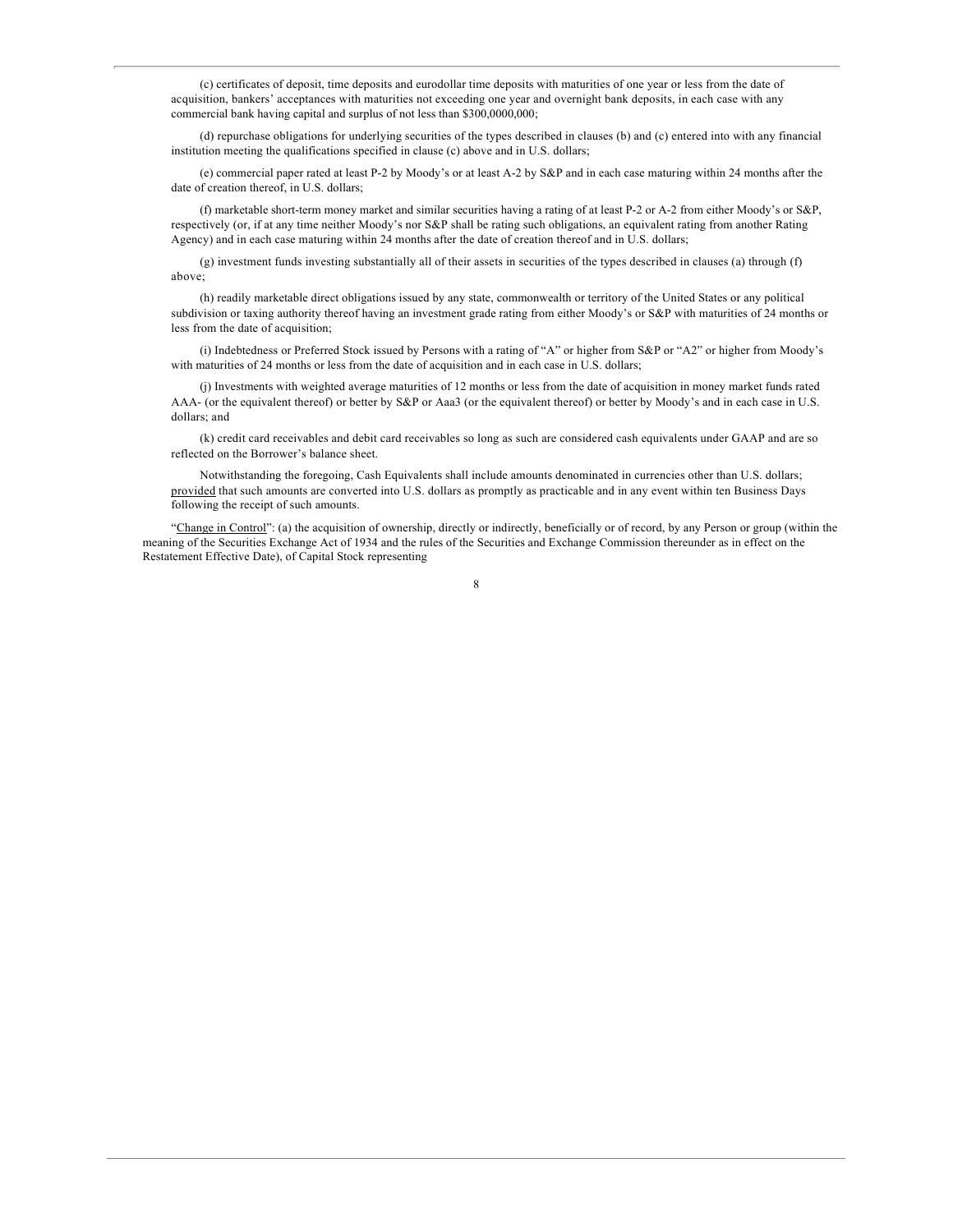more than 35% of the aggregate ordinary active voting power represented by the issued and outstanding Capital Stock of Parent (other than such an acquisition by a Permitted Owner); (b) occupation of a majority of the seats (other than vacant seats) on the board of directors of Parent by Persons who were neither (i) nominated by the board of directors of the Parent nor (ii) appointed by directors so nominated; (c) the acquisition of direct or indirect Control of Parent by any Person or group (other than such an acquisition by a Permitted Owner) or (d) the failure of Parent to own, directly and of record, 100% of the Capital Stock of the Borrower.

"Change in Law": with respect to any Lender, the adoption of any law, rule, regulation, policy, guideline or directive (whether or not having the force of law) or any change therein or in the interpretation or application thereof by any Governmental Authority, including the issuance of any final rule, regulation or guideline by any regulatory agency having jurisdiction over such Lender or, in the case of subsection 4.18, any corporation controlling such Lender; provided however, that notwithstanding anything herein to the contrary, (i) the Dodd-Frank Wall Street Reform and Consumer Protection Act and all requests, rules, guidelines or directives thereunder or issued in connection therewith and (ii) all requests, rules, guidelines, requirements and directives promulgated by the Bank for International Settlements, the Basel Committee on Banking Supervision (or any successor or similar authority) or the United States or foreign regulatory authorities, in each case pursuant to Basel III, shall in each case be deemed to be a "Change in Law", regardless of the date enacted, adopted or issued.

"Closing Date": the date on which each of the conditions precedent to the effectiveness of this Agreement contained in subsection 6.1 were satisfied, which date is September 16, 2011.

"Code": the Internal Revenue Code of 1986, as amended from time to time.

"Collateral": all property of the Loan Parties, now owned or hereafter acquired, upon which a Lien is purported to be created by any Security Document.

"Commercial L/C": a commercial documentary Letter of Credit under which the relevant Issuing Lender agrees to make payments in Dollars for the account of the Borrower, on behalf of the Borrower or any Restricted Subsidiary thereof, in respect of obligations of the Borrower or any Restricted Subsidiary thereof in connection with the purchase of goods or services in the ordinary course of business.

"Commitment Fee Rate": 0.50% per annum; provided, that on and after the first Adjustment Date occurring after the completion of the first full fiscal quarter of the Borrower ending after the Restatement Effective Date, the Commitment Fee Rate will be determined pursuant to the Pricing Grid.

"Commitment Percentage": with respect to any Lender, the Term Loan Commitment Percentage and the Revolving Credit Commitment Percentage of such Lender, as the context may require.

 $\overline{9}$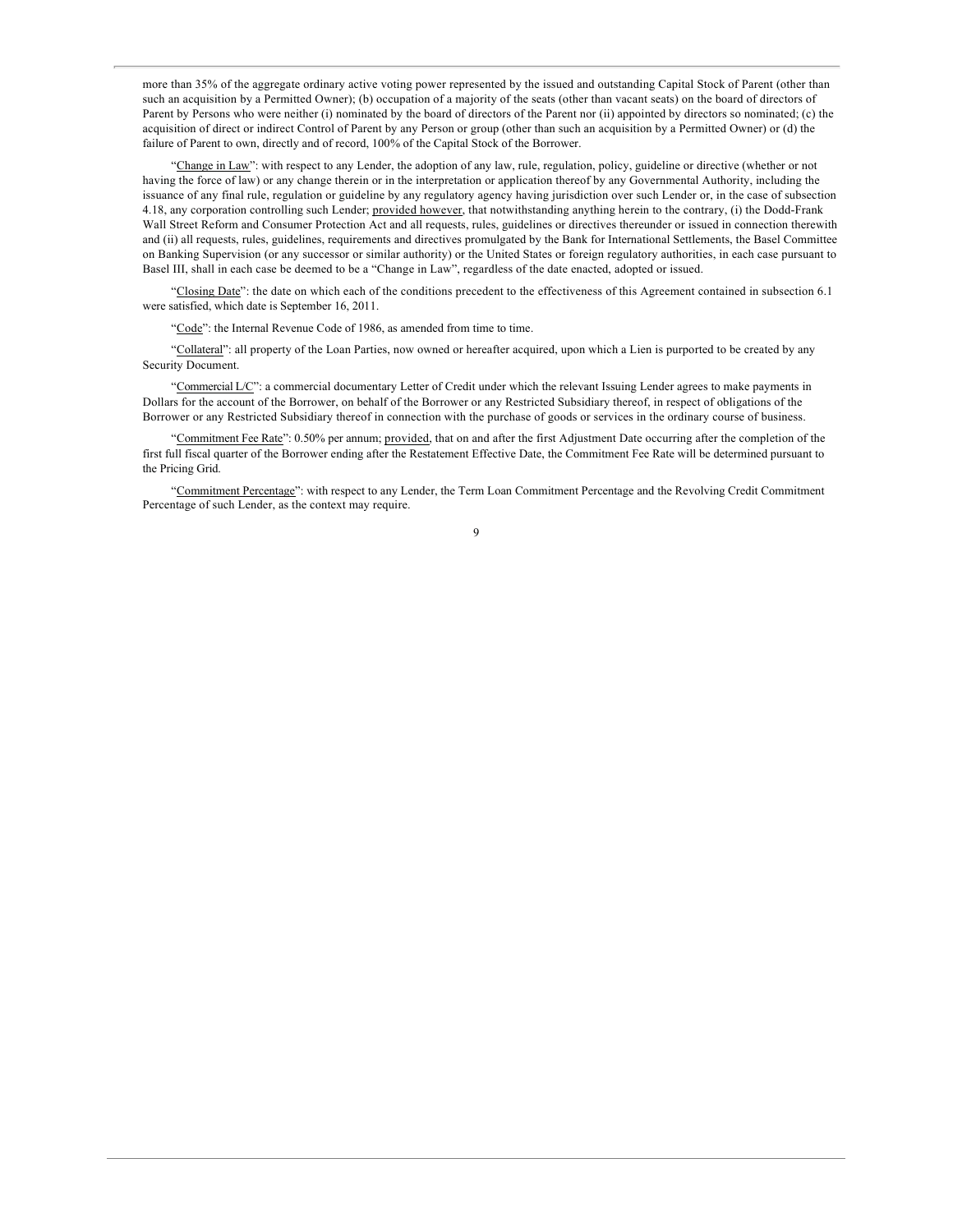"Commitments": the collective reference to the Term Loan Commitments, the Swing Line Commitment, the Revolving Credit Commitments and any Extended Revolving Credit Commitment; individually, a "Commitment".

"Commodity Exchange Act": the Commodity Exchange Act (7 U.S.C. §1 et seq.), as amended from time to time, and any successor statute.

"Communications Act": the Communications Act of 1934, as amended, 47 U.S.C. §151 et seq.

"Conduit Lender": any special purpose corporation organized and administered by any Lender for the purpose of making Loans otherwise required to be made by such Lender and designated by such Lender in a written instrument, subject to the consent of the Administrative Agent and the Borrower (which consent shall not be unreasonably withheld); provided, that the designation by any Lender of a Conduit Lender shall not relieve the designating Lender of any of its obligations to fund a Loan under this Agreement if, for any reason, its Conduit Lender fails to fund any such Loan, and the designating Lender (and not the Conduit Lender) shall have the sole right and responsibility to deliver all consents and waivers required or requested under this Agreement with respect to its Conduit Lender, and provided, further, that no Conduit Lender shall (a) be entitled to receive any greater amount pursuant to subsections 4.17, 4.18, 4.19 or 4.20 than the designating Lender would have been entitled to receive in respect of the extensions of credit made by such Conduit Lender or (b) be deemed to have any Commitment.

"Consolidated Current Assets": at any date, all amounts (other than cash and Cash Equivalents) that would, in conformity with GAAP, be set forth opposite the caption "total current assets" (or any like caption) (other than trade assets and barter assets) on a consolidated balance sheet of the Borrower and its Restricted Subsidiaries at such date.

"Consolidated Current Liabilities": at any date, all amounts that would, in conformity with GAAP, be set forth opposite the caption "total current liabilities" (or any like caption) (other than trade liabilities and barter liabilities) on a consolidated balance sheet of the Borrower and its Restricted Subsidiaries at such date, but excluding (a) the current portion of any Funded Debt of the Borrower and its Restricted Subsidiaries and (b) without duplication of clause (a) above, all Indebtedness consisting of Revolving Credit Loans or Swing Line Loans to the extent otherwise included therein.

"Consolidated EBITDA": for any period of the Borrower and its Restricted Subsidiaries, the consolidated net income ((i) including net income and losses from discontinued operations, (ii) excluding all income tax expense or benefit to the extent that the effect of such item has entered into the determination of consolidated net income whether based on income, profits or capital, including federal, foreign state, franchise, excise and similar taxes and foreign withholding taxes paid or accrued during such period, including any penalties and interest relating to any tax examinations, (iii) excluding extraordinary items, as well as unusual gains, losses and charges and gains and losses arising from the proposed or actual disposition of material assets (what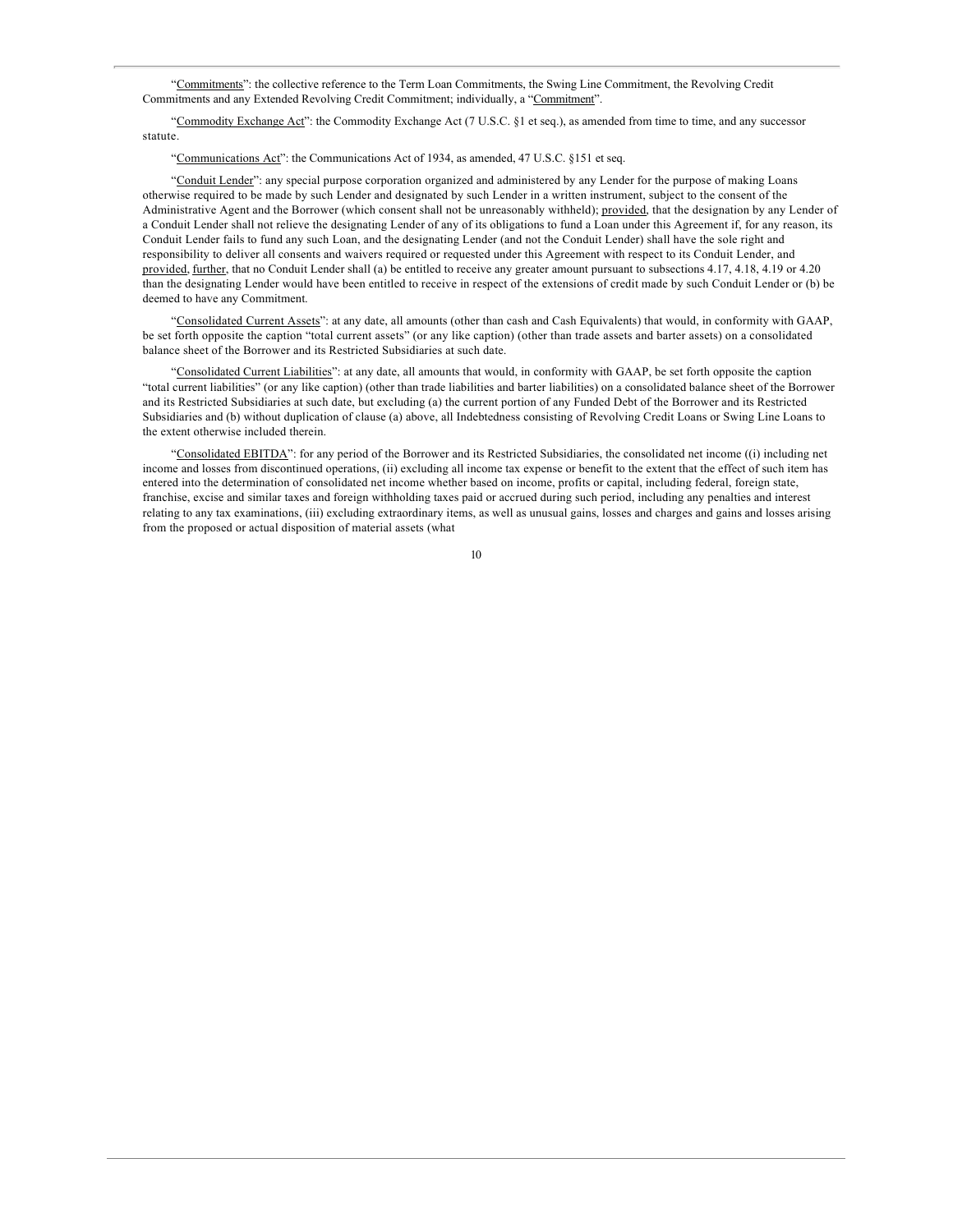constitutes material assets to be reasonably determined by the Borrower in good faith) whether such losses or gains are classified as discontinued operations, continuing operations or extraordinary items, (iv) excluding minority interest and (v) excluding to the extent reflected in the statement of consolidated net income for such period, the sum of (a) interest expense (net of interest income), including costs recognized from interest rate hedges, amortization and write offs of debt discount and debt issuance costs and commissions, discounts and other fees and charges associated with Letters of Credit, (b) depreciation and amortization expenses whether such expenses are classified as discontinued operations or continuing operations including acceleration thereof and including the amortization of the increase in inventory, if any, resulting from the application of ASC 805, "Business Combinations" for transactions contemplated by this Agreement (including any Business Acquisitions), (c) any impairment expense or write-off with respect to goodwill, other intangible assets, long-lived asset, joint ventures, assets held for sale, variable interest entities resulting from the application of ASC 810, "Consolidation," and investment in debt and equity securities pursuant to GAAP, (d) compensation expenses arising from the sale of stock, the granting of stock options, restricted stock, restricted stock units, dividends on unvested shares, the granting of stock appreciation rights, termination of stock based rewards in connection with the Plan and similar stock based arrangements, (e) the excess of the expense in respect of post-retirement benefits and postemployment benefits accrued under ASC 715, "Compensation-Retirement Benefits" and ASC 712, "Compensation-Nonretirement Postemployment Benefits" over the cash expense in respect of such post-retirement benefits and post-employment benefits, (f) all non-cash gains or losses incurred in connection with the disposition of assets, (g) all costs relating to hedging arrangements or the unwinding of hedging arrangements, (h) other non-cash expenses or charges, including asset retirement obligations and supplemental executive retirement obligations, (i) non-recurring expenses recognized for restructuring costs, including but not limited to severance costs, relocation costs, integration and facilities costs, signing costs, retention or completion bonuses, transition costs and litigation expenses (including judgment and settlement amounts relating to any Business Acquisition), provided that any restructuring costs added back pursuant to this clause (i) (1) in respect of the Acquisition  $(x)$  shall not exceed \$25,000,000 in the aggregate during the term of this Agreement and  $(y)$  shall be incurred within 24 months after the Restatement Effective Date, (2) in respect of all other restructuring costs, shall not exceed \$5,000,000 in any four fiscal quarter period and (3) in respect of litigation expenses shall not exceed \$3,000,000 in the aggregate during the term of this Agreement, (j) cost-savings and synergies that are reasonably identifiable, factually supportable and projected by the Borrower in good faith to be realized as a result of the Acquisition (calculated on a pro forma basis as though such costs savings and synergies had been realized on the first day of the relevant Test Period), net of the amount of actual benefits realized in respect thereof, provided that the aggregate amount added back pursuant to this clause (j) shall not exceed (i) \$40,500,000 in respect of the Test Period ending December 31, 2013, (ii) \$35,400,000 in respect of the Test Period ending March 31, 2014, (iii) \$30,375,000 in respect of the Test Period ending June 30, 2014, (iv) \$25,300,000 in respect of the Test Period ending September 30, 2014, (v) \$20,250,000 in respect of the Test Period ending December 31, 2014, (vi) \$15,200,000 in respect of the Test Period ending March 31, 2015, (vii) \$10,125,000 in respect of the Test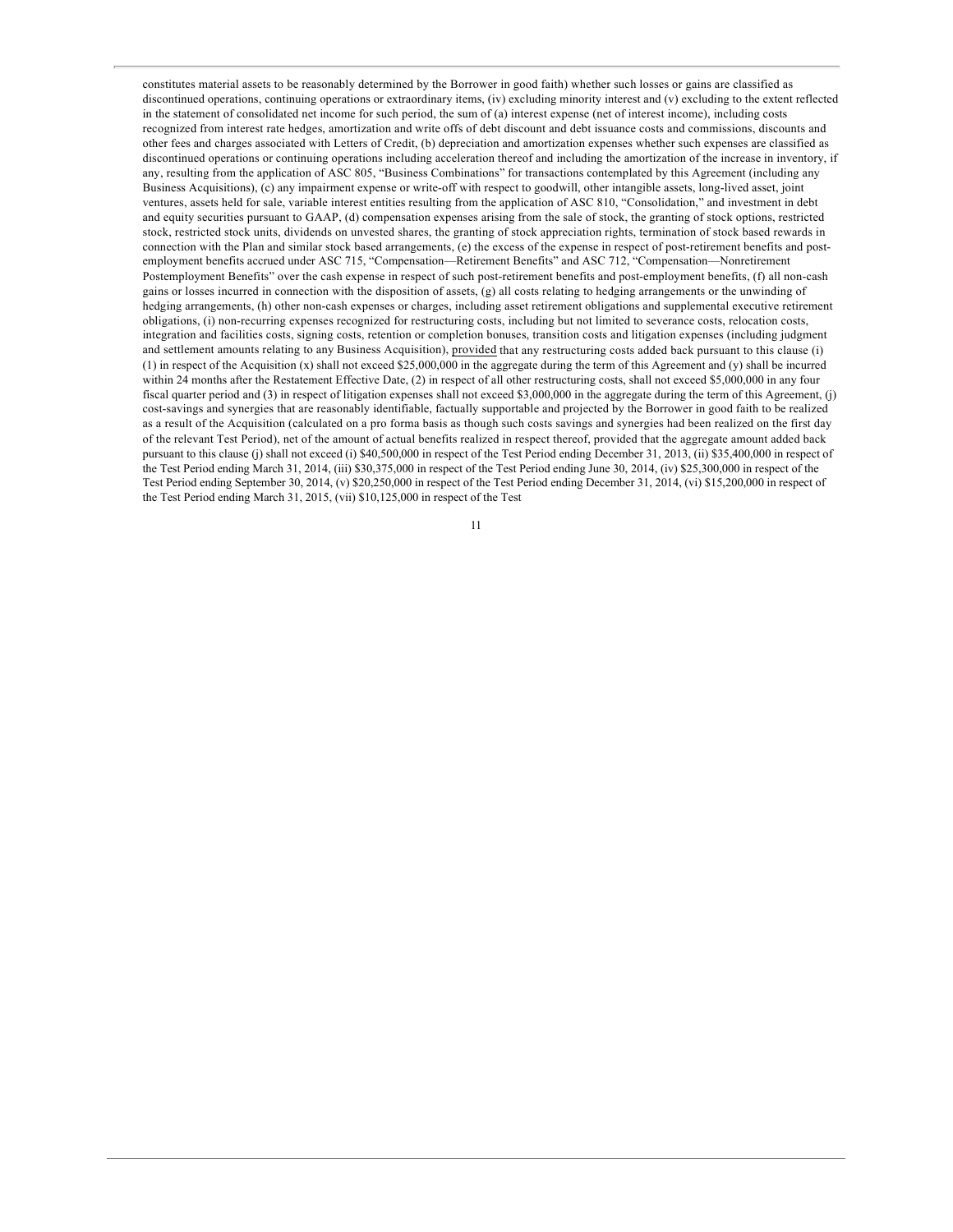Period ending June 30, 2015, (viii) \$5,000,000 in respect of the Test Period ending September 30, 2015 and (ix) \$0 in respect of any Test Period ending thereafter, (k) to the extent covered by insurance under which the insurer has been properly notified and has not denied or contested coverage, expenses with respect to liability or casualty events or business interruption, (1) all non-recurring transactional costs and any fees or expenses incurred or paid by the Borrower or any of its Restricted Subsidiaries in connection with this Agreement and the other Loan Documents, any Business Acquisition, any Investment, the disposition of material assets, the amendment or modification of any debt instrument, the incurrence of Indebtedness permitted to be incurred by this Agreement (including a refinancing thereof) and the issuance of any Capital Stock (in each case, whether or not successful) permitted to be issued by this Agreement, (m) cost-savings and synergies that are reasonably identifiable, factually supportable and projected by the Borrower in good faith to be realized as a result of mergers and other business combinations, Permitted Acquisitions, divestitures, insourcing initiatives, cost savings initiatives and other similar initiatives consummated after the Restatement Effective Date, in each case permitted by this Agreement (calculated on a pro forma basis as though such costs savings and synergies had been realized on the first day of the relevant Test Period), net of the amount of actual benefits realized in respect thereof, provided that actions in respect of such cost-savings and synergies have been taken; provided further that no cost savings and synergies shall be added back pursuant to this clause (m) to the extent duplicative of any expenses or charges otherwise added to Consolidated EBITDA, whether through a pro forma adjustment or otherwise, for such period or duplicative of amounts previously added to Consolidated EBITDA for other periods, (n) monitoring fees, management fees or similar fees paid to Affiliates during such period, in an aggregate amount not to exceed \$2,500,000 in any fiscal year of the Borrower, (o) interest-equivalent costs associated with any Receivables Facility for such period, whether accounted for as interest expense or loss on the sale of receivables, in each case to the extent deducted in calculating consolidated net income for such period, and (p) any charges, expenses and write-offs deducted in calculating consolidated net income for such period for purchase accounting adjustments; provided that Consolidated EBITDA shall be decreased by the amount of any dividends or distributions made to Parent to pay expenses that otherwise would have been expenses of the Borrower; provided further that Consolidated EBITDA for any such period shall exclude the cumulative effect of changes in GAAP or accounting principle(s) subsequent to the Closing Date.

The financial results of Unrestricted Subsidiaries, joint ventures and variable interest entities shall be excluded in calculating "Consolidated EBITDA" except that Consolidated EBITDA for any period shall be increased by the amount of cash dividends paid by such Unrestricted Subsidiaries, joint ventures and variable interest entities to the Borrower or any of its wholly-owned Restricted Subsidiaries.

For the purposes of calculating Consolidated EBITDA for any Test Period pursuant to any determination (i) if at any time during such Test Period or subsequent to such Test Period and prior to or simultaneously with the event for which the calculation of any such ratio is made, the Borrower or any Restricted Subsidiary shall have made any Material Disposition, the Consolidated EBITDA for such Test Period shall be reduced by an amount equal to the Consolidated EBITDA (if positive) attributable to the property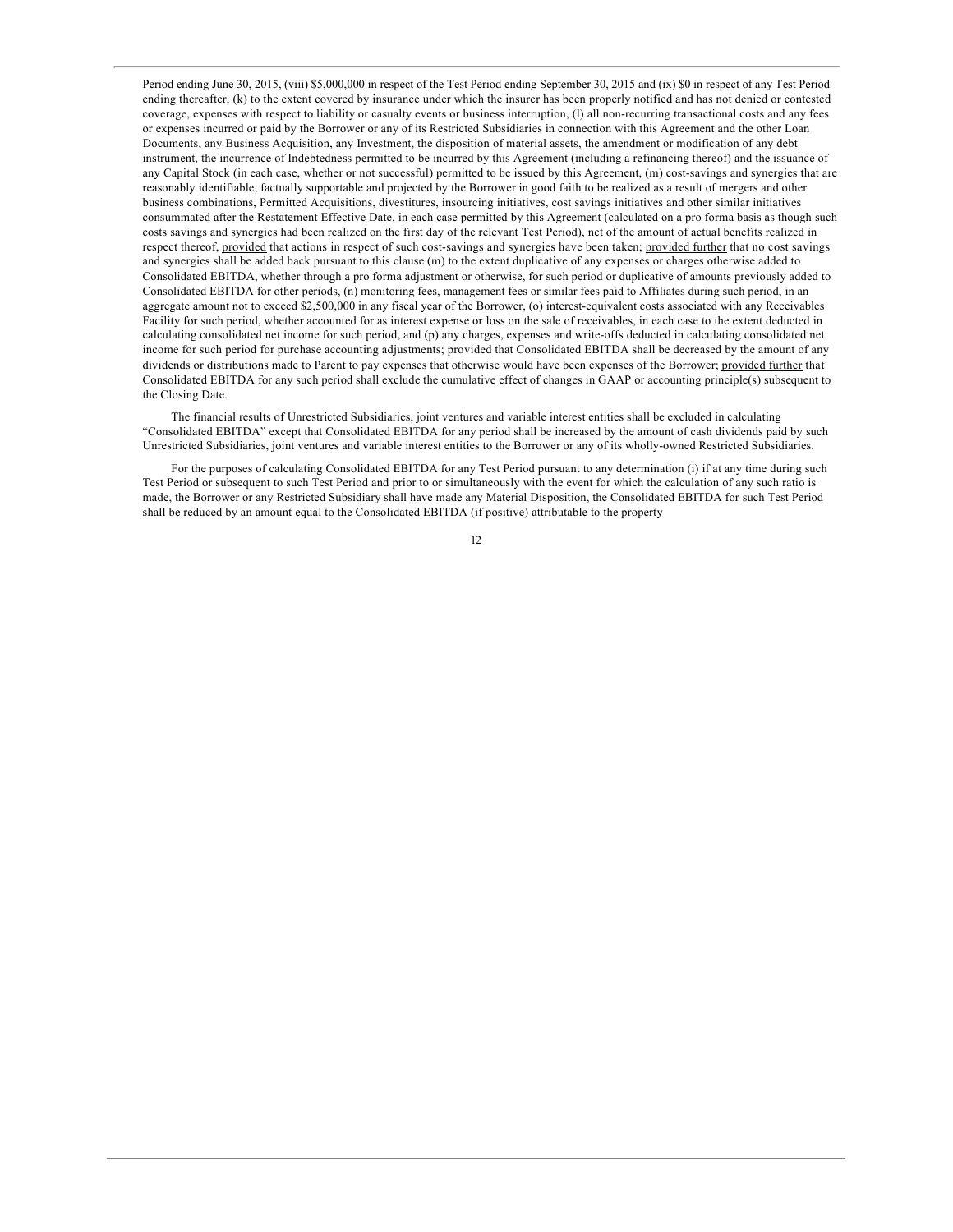that is the subject of such Material Disposition for such Test Period or increased by an amount equal to the Consolidated EBITDA (if negative) attributable thereto for such Test Period and (ii) if during such Test Period or subsequent to such Test Period and prior to or simultaneously with the event for which the calculation of any such ratio is made, the Borrower or any Restricted Subsidiary shall have made a Material Acquisition, Consolidated EBITDA for such Test Period shall be calculated after giving pro forma effect thereto as if such Material Acquisition occurred on the first day of such Test Period. As used in this Agreement, "Material Acquisition" means (i) the acquisition of any separate asset, business or lines of business for a purchase price (or in the case of a Permitted Asset Swap, the value of the assets subject to such Permitted Asset Swap) in excess of \$25,000,000 and (ii) the designation of any Unrestricted Subsidiary as a Restricted Subsidiary to the extent permitted hereunder; and "Material Disposition" means (i) any sale or other disposition of property or series of related sales or dispositions of property that yields gross proceeds to the Borrower or any of its Restricted Subsidiaries in excess of \$25,000,000 and (ii) the designation of any Restricted Subsidiary as an Unrestricted Subsidiary to the extent permitted hereunder. Calculations of Consolidated EBITDA shall take into account any identifiable cost savings from Material Acquisitions and Material Dispositions documented to the reasonable satisfaction of the Administrative Agent.

Notwithstanding anything to the contrary contained herein, for the purposes of determining Consolidated EBITDA under this Agreement for any period that includes any of the fiscal quarters ended December 31, 2012, March 31, 2013 and June 30, 2013 and September 30, 2013, Consolidated EBITDA for such fiscal quarters shall be \$115,687,900.00, \$75,982,940.00, \$119,487,560.00 and \$104,315,000.00 respectively.

"Consolidated First Lien Debt": at any date, Consolidated Total Indebtedness that is secured by a first priority Lien on any of the assets of the Borrower or any of its Restricted Subsidiaries.

"Consolidated First Lien Net Leverage Ratio": as of any date of determination, the ratio of (a) Consolidated First Lien Debt (provided that Indebtedness under clause (b) of the definition of Indebtedness shall only be included to the extent of any unreimbursed drawings under any letter of credit) less the aggregate amount of unrestricted cash and Cash Equivalents of the Borrower and the Subsidiary Guarantors up to a maximum amount of \$75,000,000 (or, solely for purposes of Section 8.1, \$100,000,000), in each case as of such date, to (b) Consolidated EBITDA for the Test Period most recently ended prior to such date for which financial statements have been delivered.

"Consolidated Senior Secured Debt": as of any date of determination, Consolidated Total Indebtedness secured by a Lien on any of the assets of the Borrower or any of its Restricted Subsidiaries.

"Consolidated Senior Secured Leverage Ratio": as of any date of determination, the ratio of (a) Consolidated Senior Secured Debt (provided that Indebtedness under clause (b) of the definition of Indebtedness shall only be included to the extent of any unreimbursed drawings under any letter of credit) as of such date to (b) Consolidated EBITDA for the Test Period most recently ended prior to such date.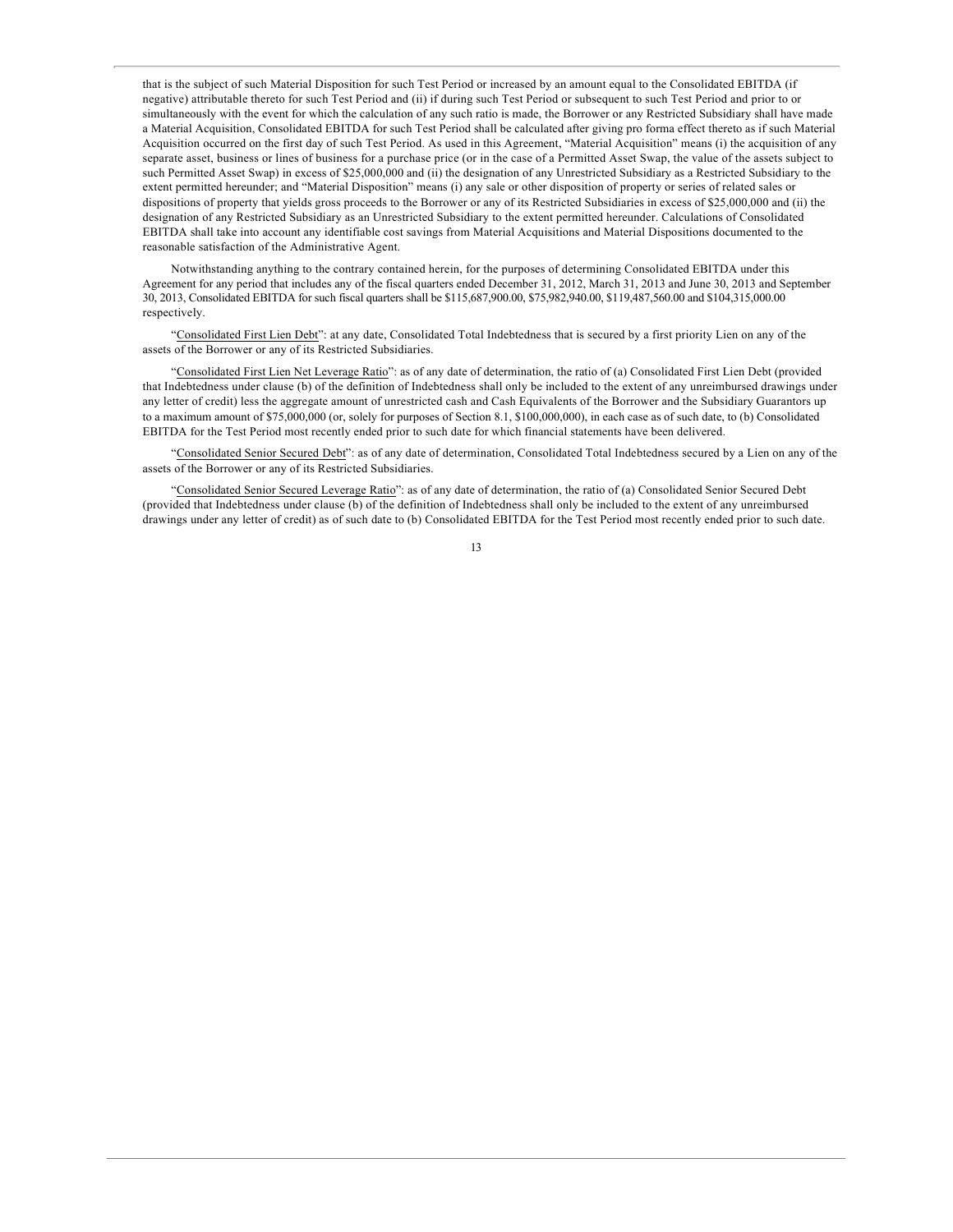"Consolidated Senior Secured Net Leverage Ratio": as of any date of determination, the ratio of (a) Consolidated Senior Secured Debt (provided that Indebtedness under clause (b) of the definition of Indebtedness shall only be included to the extent of any unreimbursed drawings under any letter of credit) less the aggregate amount of unrestricted cash and Cash Equivalents of the Borrower and the Subsidiary Guarantors up to a maximum amount of \$75,000,000, in each case as of such date, to (b) Consolidated EBITDA for the Test Period most recently ended prior to such date for which financial statements have been delivered.

"Consolidated Term Indebtedness": as of any date of determination, for the Borrower and its Restricted Subsidiaries on a consolidated basis, the outstanding principal amount of all obligations, whether current or long-term, for borrowed money (including Obligations with respect to the Term Facility hereunder) and all obligations evidenced by bonds, debentures, notes, loan agreements or other similar instruments; provided that Consolidated Term Indebtedness shall not include the outstanding principal amount of any loans of a revolving nature (including the Revolving Credit Loans).

"Consolidated Total Indebtedness": as of any date of determination, all Indebtedness of the Borrower and its Restricted Subsidiaries, determined on a consolidated basis in accordance with GAAP; provided that Consolidated Total Indebtedness shall not include Indebtedness in respect of any letter of credit or bank guaranty except to the extent of any unreimbursed amounts thereunder.

"Consolidated Total Leverage Ratio": as of any date of determination, the ratio of (a) Consolidated Total Indebtedness (provided that Indebtedness under clause (b) of the definition of Indebtedness shall only be included to the extent of any unreimbursed drawings under any letter of credit) as of such date to (b) Consolidated EBITDA for the Test Period most recently ended prior to such date for which financial statements have been delivered

"Consolidated Total Net Leverage Ratio": as of any date of determination, the ratio of (a) Consolidated Total Indebtedness (provided that Indebtedness under clause (b) of the definition of Indebtedness shall only be included to the extent of any unreimbursed drawings under any letter of credit) less the aggregate amount of unrestricted cash and Cash Equivalents of the Borrower and the Subsidiary Guarantors up to a maximum amount of (i) \$100,000,000 for purposes of Section 8.1 or (ii) \$75,000,000 for all other purposes, in each case as of such date, to (b) Consolidated EBITDA for the Test Period most recently ended prior to such date for which financial statements have been delivered.

"Consolidated Working Capital": at any date, the excess of Consolidated Current Assets on such date minus Consolidated Current Liabilities on such date.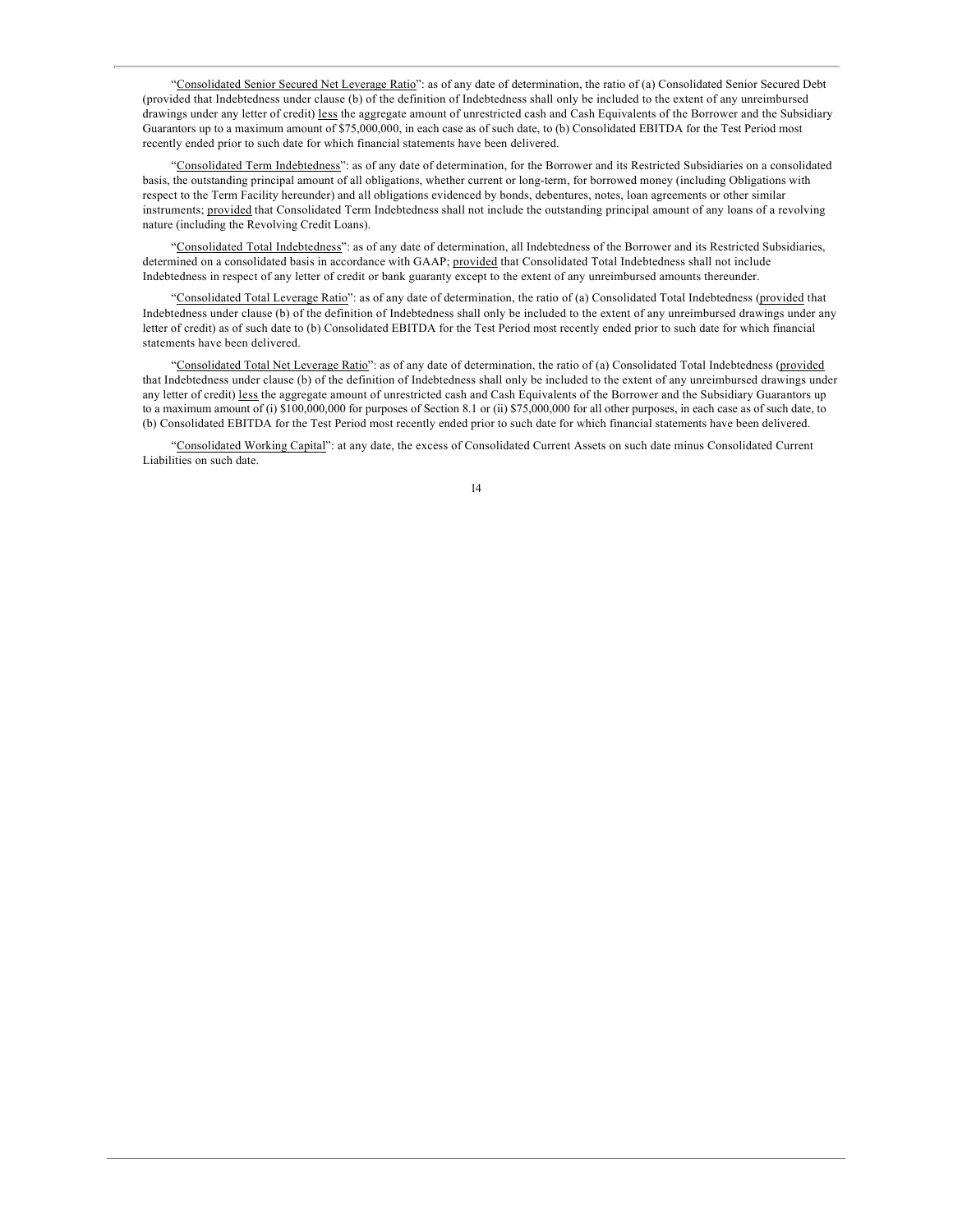"Contingent Obligation": as to any Person, any obligation of such Person guaranteeing or in effect guaranteeing any Indebtedness ("primary obligations") of any other Person (the "primary obligor") in any manner, whether directly or indirectly, including any obligation of such Person, whether or not contingent (a) to purchase any such primary obligation or any property constituting direct or indirect security therefor, (b) to advance or supply funds (i) for the purchase or payment of any such primary obligation or (ii) to maintain working capital or equity capital of the primary obligor or otherwise to maintain the net worth or solvency of the primary obligor, (c) to purchase property, securities or services primarily for the purpose of assuring the owner of any such primary obligation of the ability of the primary obligor to make payment of such primary obligation or (d) otherwise to assure or hold harmless the owner of any such primary obligation against loss in respect thereof; provided, however, that the term Contingent Obligation shall not include endorsements of instruments for deposit or collection in the ordinary course of business. The amount of any Contingent Obligation shall be deemed to be an amount equal to the stated or determinable amount (based on the maximum reasonably anticipated net liability in respect thereof as determined by the Borrower in good faith) of the primary obligation or portion thereof in respect of which such Contingent Obligation is made or, if not stated or determinable, the maximum reasonably anticipated net liability in respect thereof (assuming such Person is required to perform thereunder) as determined by the Borrower in good faith.

"Contractual Obligation": as to any Person, any provision of any security issued by such Person or of any agreement, instrument or undertaking to which such Person is a party or by which it or any of the property owned by it is bound.

"Control": the possession, directly or indirectly, of the power to direct or cause the direction of the management or policies of a Person, whether through the ability to exercise voting power, by contract or otherwise. "Controlling" and "Controlled" have meanings correlative thereto.

"Crestview": collectively, Crestview Radio Investors, LLC and its Affiliates.

"Cumulative Retained Excess Cash Flow Amount": at any date of determination, an amount equal to the aggregate cumulative sum of the Retained Percentage of Excess Cash Flow for the Excess Cash Flow Periods ended on or prior to such date.

"Debt Fund": bona fide debt fund or an investment vehicle that is engaged in the making, purchasing, holding or otherwise investing in commercial loans, bonds and similar extensions of credit in the ordinary course of business.

"Declined Prepayment Amount": as defined in subsection  $4.6(f)$ .

"Default": any of the events specified in Section 9, whether or not any requirement for the giving of notice, the lapse of time, or both, has been satisfied.

"Defaulting Lender": any Lender that, in the reasonable determination of the Administrative Agent, (a) has failed, within three Business Days of the date required to be funded or paid, to (i) fund any portion of its Loans, (ii) fund any portion of its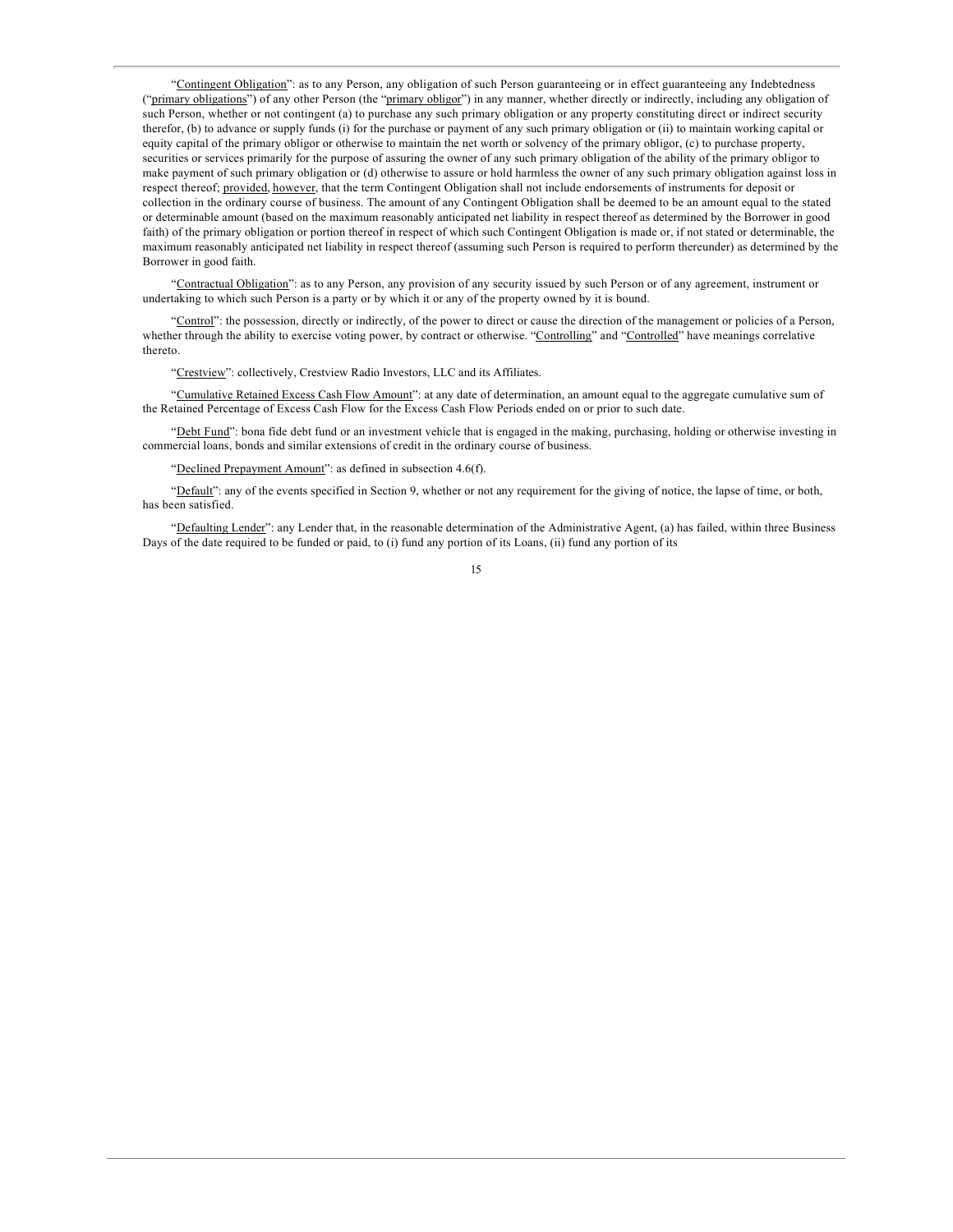participations in Letters of Credit or Swing Line Loans or (iii) pay over to any Lender Party any other amount required to be paid by it hereunder, unless, in the case of clause (i) above, such Lender notifies the Administrative Agent in writing that such failure is the result of such Lender's good faith determination that a condition precedent to funding (specifically identified and including the particular default, if any) has not been satisfied or waived in accordance with subsection 11.1, (b) has notified the Borrower or any Lender Party in writing that it does not intend or expect to comply with any of its funding obligations under this Agreement (unless such writing indicates that such position is based on such Lender's good faith determination that a condition precedent to funding (specifically identified and including the particular default, if any) has not been satisfied or waived in accordance with subsection 11.1), (c) has failed, within three Business Days after written request by the Administrative Agent, the Issuing Lender, the Swing Line Lender or the Borrower, acting in good faith, to provide a certification in writing from an authorized officer of such Lender that it will comply with its obligations to fund prospective Loans and participations in then outstanding Letters of Credit and Swing Line Loans under this Agreement, provided that such Lender shall cease to be a Defaulting Lender pursuant to this clause (c) upon such party's receipt of such certification in form and substance satisfactory to it and the Administrative Agent, or (d) has become the subject of a Bankruptcy Event.

"Discount Range": as defined in subsection 4.23.

"Discounted Prepayment Option Notice": as defined in subsection 4.23.

"Discounted Voluntary Prepayment": as defined in subsection 4.23.

"Discounted Voluntary Prepayment Notice": as defined in subsection 4.23.

"Disqualified Lenders": those Persons whose primary business consists of broadcasting, local media and advertising who are identified in writing by the Borrower to the Administrative Agent prior to the Restatement Effective Date, as such list may be supplemented after the Restatement Effective Date as reasonably agreed by the Administrative Agent, and will be made available to the Lenders by the Administrative Agent upon request.

"Disqualified Person": as defined in the definition of "Eligible Assignee".

"Disqualified Stock": with respect to any Person, any Capital Stock of such Person which, by its terms, or by the terms of any security into which it is convertible or for which it is putable or exchangeable, or upon the happening of any event, matures or is mandatorily redeemable (other than solely as a result of a change of control or asset sale) pursuant to a sinking fund obligation or otherwise, or is redeemable at the option of the holder thereof (other than solely as a result of a change of control or asset sale), in whole or in part, in each case prior to the date that is 180 days after the Term Loan Maturity Date (or, if later, the maturity date of any Extended Term Loans); provided, however, that if such Capital Stock is issued to any plan for the benefit of employees of Parent or its Subsidiaries or by any such plan to such employees, such Capital Stock shall not constitute Disqualified Stock solely because it may be required to be repurchased by Parent or its Subsidiaries in order to satisfy applicable statutory or regulatory obligations.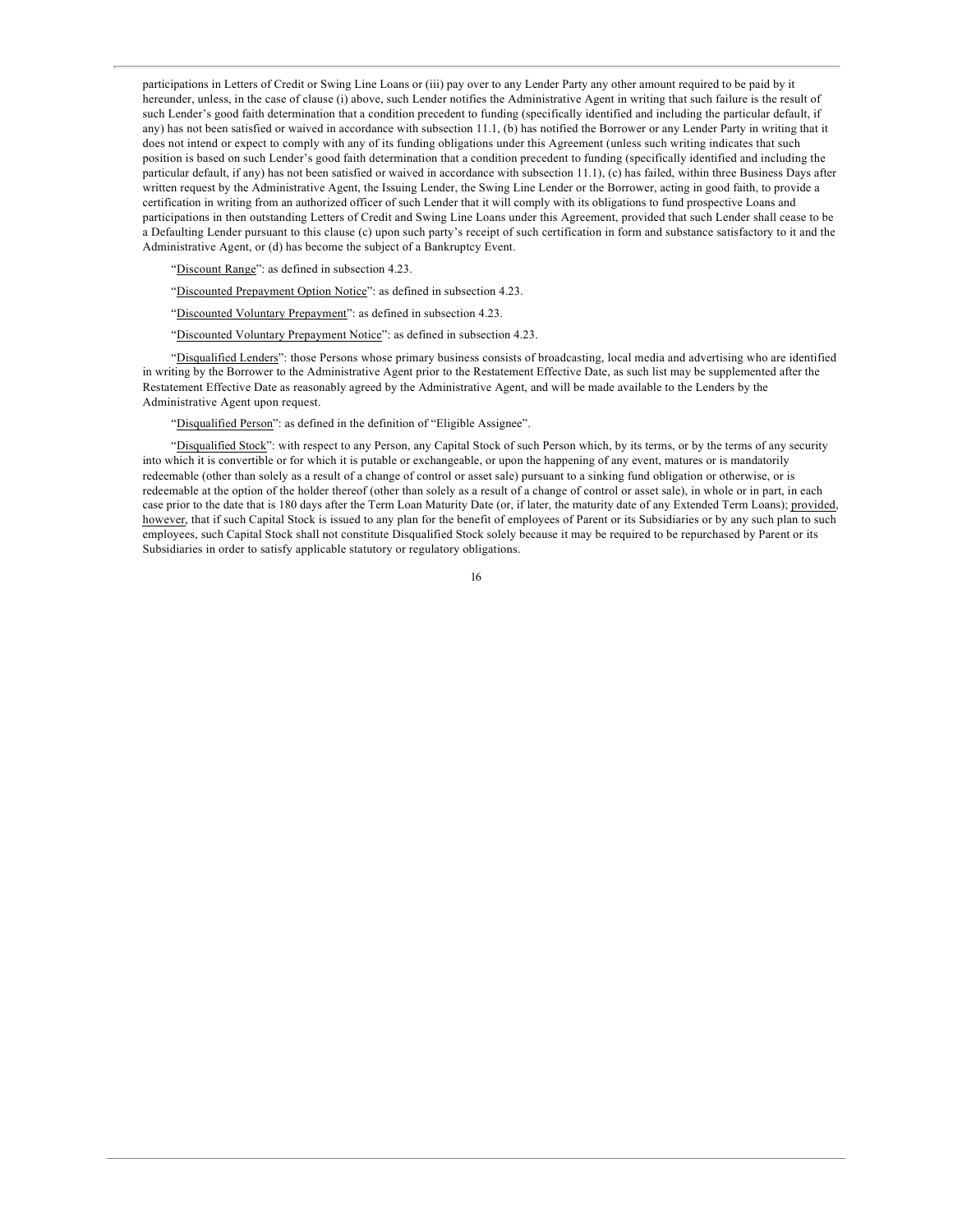"Divestiture Trust": a trust (a) created by or on behalf of the Borrower or any Restricted Subsidiary to hold and ultimately sell assets in conjunction with the Acquisition, any Business Acquisition or any sale or other disposition pursuant to Section 8.6(e) or  $(g)$  hereof to ensure compliance with the Communications Act or FCC rules and policies and (b) that is independently owned and managed by a Person unaffiliated with the Borrower or any Restricted Subsidiary.

"Dollars" and "\$": dollars in lawful currency of the United States of America.

"Domestic Subsidiary": any Subsidiary of the Borrower other than a Foreign Subsidiary.

"ECF Percentage": 50%; provided, that, with respect to any fiscal year of the Borrower, the ECF Percentage shall be reduced to (a) 25% if the Consolidated First Lien Net Leverage Ratio as of the last day of such fiscal year is less than 4.00 to 1.00 but greater than or equal to 3.00 to 1.00 and (b) 0% if the Consolidated First Lien Net Leverage Ratio as of the last day of such fiscal year is less than 3.00 to 1.00.

"Eligible Assignee": (a) a Lender, (b) a Lender Affiliate, (c) an Approved Fund and (d) any other Person (other than Parent); provided that "Eligible Assignee" shall not in any event include (i) a natural person, (ii) a Disqualified Lender or (iii) any holding company, trust or investment vehicle for the primary benefit of a natural person (including relatives of such person), other than any such entity that (w) has not been formed for the primary purpose of acquiring Loans or Commitments under this Agreement, (x) is managed by a professional adviser (other than such natural person or any such relatives) having significant experience in the business of making or purchasing commercial loans, (y) has assets of greater than \$25,000,000 and (z) has significant business activities that consist of making or purchasing (by assignment as principal) commercial loans and similar extensions of credit (any of the Persons described in clauses (i) through (iii) above, a "Disqualified Person").

"Environmental Laws": any and all applicable Federal, state, local or municipal laws, rules, orders, regulations, statutes, ordinances, codes, decrees or requirements of any Governmental Authority regulating, relating to or imposing liability or standards of conduct concerning human health or the protection of the environment, including Materials of Environmental Concern, as now or may at any time hereafter he in effect

"ERISA": the Employee Retirement Income Security Act of 1974, as amended from time to time.

"ERISA Affiliate": any trade or business (whether or not incorporated) that, together with any Loan Party, is treated as a single employer under Section 414 of the Code.

"Eurocurrency Reserve Requirements": for any day, as applied to a Eurodollar Loan, the aggregate (without duplication) of the rates (expressed as a decimal) of reserve requirements current on such day (including basic, supplemental, marginal and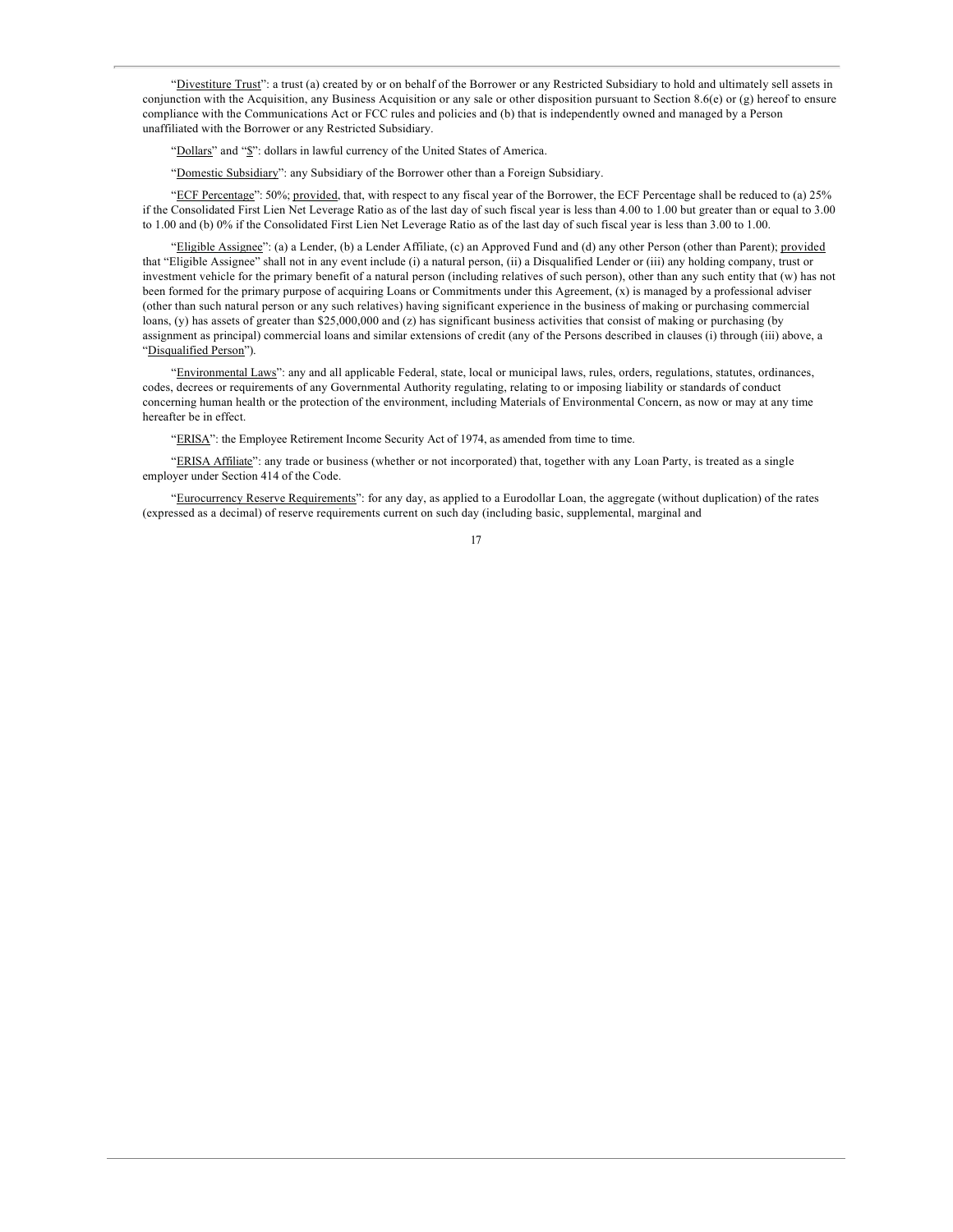emergency reserves under any regulations of the Board or other Governmental Authority having jurisdiction with respect thereto), as now and from time to time hereafter in effect, dealing with reserve requirements prescribed for Eurocurrency funding (currently referred to as "Eurocurrency liabilities" in Regulation D of such Board) maintained by a member bank of the Federal Reserve System.

"Eurodollar Base Rate": with respect to each day during any Interest Period for any Eurodollar Loan, the rate per annum determined on the basis of the rate for deposits in Dollars for a period equal to such Interest Period commencing on the first day of such Interest Period appearing on the Reuters Screen LIBOR01 Page as of 11:00 a.m., London time, two Working Days prior to the beginning of such Interest Period. In the event that such rate does not appear on the Reuters Screen LIBOR01 Page (or otherwise on such screen), the "Eurodollar Base Rate" shall be determined by reference to such other comparable publicly available service for displaying eurodollar rates as may be reasonably selected by the Administrative Agent or, in the absence of such availability, by reference to the rate at which JPMCB is offered Dollar deposits at or about 10:00 A.M., New York City time, two Working Days prior to the beginning of such Interest Period in the interbank eurodollar market where the foreign currency and exchange operations in respect of its Eurodollar Loans then are being conducted for delivery on the first day of such Interest Period for the number of days comprised therein and in an amount comparable to the amount of its Eurodollar Loan to be outstanding during such Interest Period.

"Eurodollar Lending Office": the office of each Lender which shall be maintaining its Eurodollar Loans.

"Eurodollar Loans": Loans at such time as they are made and/or being maintained at a rate of interest based upon a Eurodollar Rate.

"Eurodollar Rate": with respect to each day during each Interest Period pertaining to a Eurodollar Loan, a rate per annum determined for such day in accordance with the following formula (rounded upward to the nearest 1/100th of 1%):

## Eurodollar Base Rate

1.00 – Eurocurrency Reserve Requirement

; provided that (i) in respect of any Term Loans that are Eurodollar Loans, the Eurodollar Rate shall be at all times not less than 1.00% and (ii) in respect of any Revolving Credit Loans that are Eurodollar Loans, the Eurodollar Rate shall not be less than zero.

"Event of Default": any of the events specified in Section 9, provided that any requirement for the giving of notice, the lapse of time, or both, has been satisfied.

"Excess Cash Flow": for any fiscal year of the Borrower, the excess, if any, of (a) the sum, without duplication, of (i) consolidated net income of the Borrower for such period, adjusted to exclude any cash gains or losses attributable to any Asset Sale, (ii) the amount of all noncash charges (including depreciation and amortization) deducted in arriving at such consolidated net income, (iii) decreases in Consolidated **Working Capital**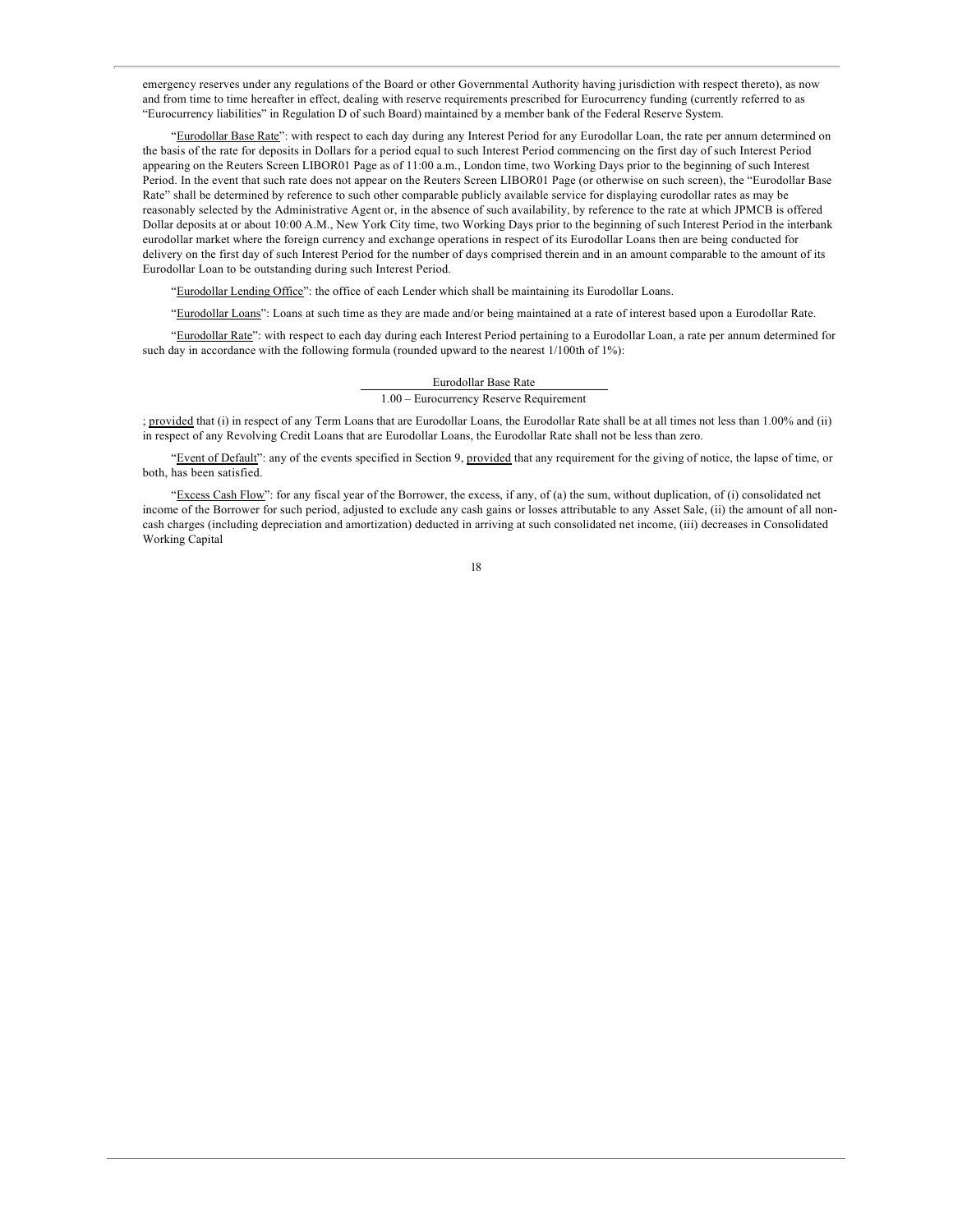for such period, and (iv) the aggregate net amount of non cash loss on the disposition of property by the Borrower and its Restricted Subsidiaries during such period (other than sales of inventory in the ordinary course of business), to the extent deducted in arriving at such consolidated net income less (b) the sum, without duplication, of (i) the amount of all non-cash credits included in arriving at such consolidated net income, (ii) the aggregate amount actually paid by the Borrower and its Restricted Subsidiaries in cash during such period on account of Capital Expenditures (excluding the principal amount of Indebtedness incurred in connection with such expenditures and any such expenditures financed with the proceeds of any Reinvestment Deferred Amount), (iii) the aggregate amount of all regularly scheduled principal payments of Funded Debt (including the Loans) of the Borrower and its Restricted Subsidiaries made during such period (other than in respect of any revolving credit facility (including the Revolving Credit Facility) to the extent there is not an equivalent permanent reduction in commitments thereunder), (iv) increases in Consolidated Working Capital for such period, (v) the aggregate net amount of non-cash gain on the disposition of property by the Borrower and its Restricted Subsidiaries during such period (other than sales of inventory in the ordinary course of business), to the extent included in arriving at such consolidated net income, (vi) the aggregate amount actually paid by the Borrower and its Restricted Subsidiaries in cash during such period on account of professional fees that have not been deducted in the calculation of consolidated net income for such period and (vii) the aggregate amount of any premium, make-whole or penalty payments actually paid in cash by the Borrower and its Restricted Subsidiaries during such period and financed with internally generated cash flow of the Borrower and its Restricted Subsidiaries that are made in connection with the prepayment of Indebtedness to the extent such payments are not expensed during such period or are not deducted in calculating Consolidated Net Income; provided that amounts deducted pursuant to this clause (vii) shall not exceed \$25,000,000 in the aggregate during the term of this Agreement.

"Excess Cash Flow Application Date": as defined in subsection 4.6(c).

"Excess Cash Flow Period": each fiscal year of the Borrower, commencing with the fiscal year ending December 31, 2013.

"Excluded Swap Obligation": with respect to any Guarantor, (a) any Swap Obligation if, and to the extent that, and only for so long as, all or a portion of the guarantee of such Guarantor of, or the grant by such Guarantor of a security interest to secure, as applicable, such Swap Obligation (or any guarantee thereof) is or becomes illegal under the Commodity Exchange Act or any rule, regulation or order of the Commodity Futures Trading Commission (or the application or official interpretation of any thereof) by virtue of such Guarantor's failure to constitute an "eligible contract participant," as defined in the Commodity Exchange Act and the regulations thereunder, at the time the guarantee of (or grant of such security interest by, as applicable) such Guarantor becomes or would become effective with respect to such Swap Obligation or (b) any other Swap Obligation designated as an "Excluded Swap Obligation" of such Guarantor as specified in any agreement between the relevant Loan Parties and counterparty applicable to such Swap Obligations, and agreed by the Administrative Agent. If a Swap Obligation arises under a master agreement governing more than one Swap, such exclusion shall apply only to the portion of such Swap Obligation that is attributable to Swaps for which such guarantee or security interest is or becomes illegal.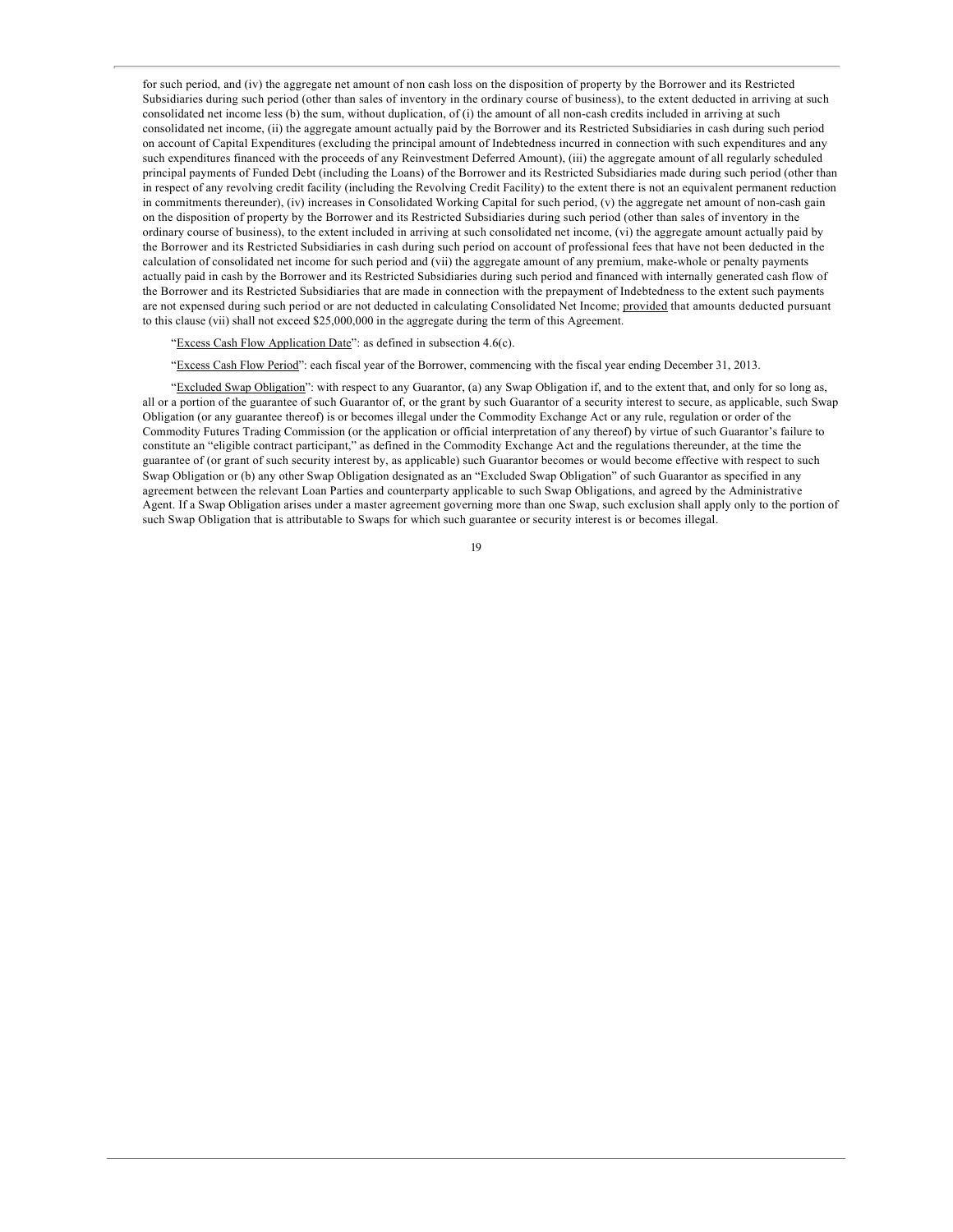"Existing Credit Agreement": as defined in the recitals hereto.

"Existing Letters of Credit": as defined in subsection  $3.3(c)$ .

"Existing Revolving Loans": "Revolving Loans" outstanding under the Existing Credit Agreement immediately prior to the Restatement Effective Date.

"Existing Term Lender": a "Term Lender" under the Existing Credit Agreement.

"Existing Term Loans": "Term Loans" outstanding under the Existing Credit Agreement immediately prior to the Restatement Effective Date.

"Extended Revolving Credit Commitment": as defined in subsection 4.24(a).

"Extended Term Loans": as defined in subsection 4.24(a).

"Extension": as defined in subsection  $4.24(a)$ .

"Extension Offer": as defined in subsection 4.24(a).

"Facility": each of (a) the Term Loan Commitments and Term Loans made thereunder (the "Term Facility") and (b) the Revolving Credit Commitments and the extensions of credit made thereunder (the "Revolving Credit Facility").

"FASB": the Financial Accounting Standards Board

"FATCA": Sections 1471 through 1474 of the Code, as of the Restatement Effective Date, and any regulations or official interpretations thereof.

"FCC": the Federal Communications Commission or any Governmental Authority succeeding to the Federal Communications Commission

"FCC Licenses": a license issued by the FCC under Part 73 of Title 47 of the Code of Federal Regulations and held by the Borrower or any Restricted Subsidiary.

"Fee Letter": that certain Fee Letter, dated as of December 3, 2013, among Parent, the Borrower, JPMorgan Chase Bank, N.A. and JPMorgan Securities LLC.

"Foreign Subsidiary": any Subsidiary of the Borrower (a) which is organized under the laws of any jurisdiction outside the United States (within the meaning of Section 7701(a)(9) of the Code), or (b) whose principal assets consist of capital stock or other equity interests of one or more Persons which conduct the major portion of their business outside the United States (within the meaning of Section 7701(a)(9) of the Code).

.,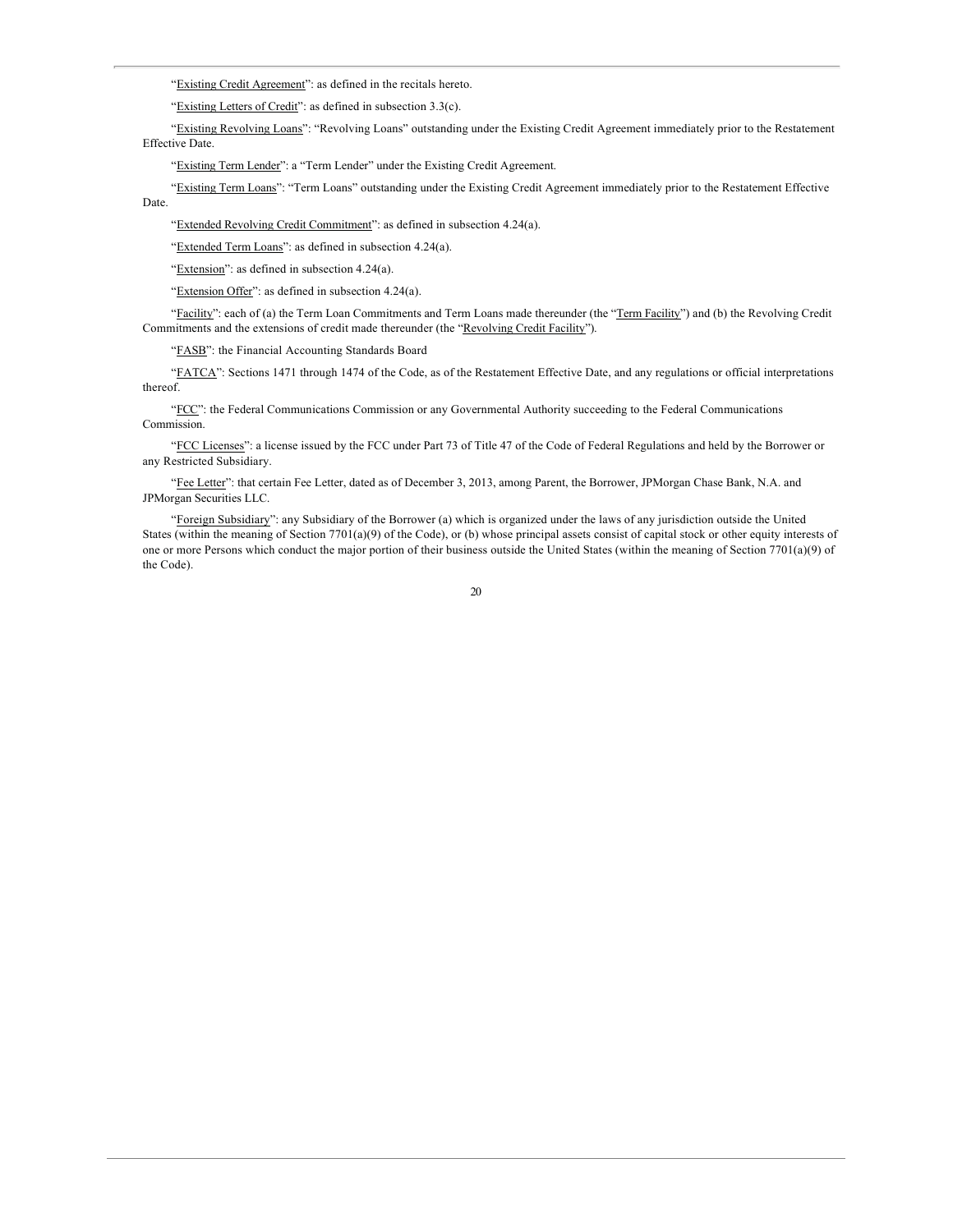"Funded Debt": as to any Person, all Indebtedness of such Person that matures more than one year from the date of its creation or matures within one year from such date but is renewable or extendible, at the option of such Person, to a date more than one year from such date or arises under a revolving credit or similar agreement that obligates the lender or lenders to extend credit during a period of more than one year from such date, including all current maturities and current sinking fund payments in respect of such Indebtedness whether or not required to be paid within one year from the date of its creation and, in the case of the Borrower, Indebtedness in respect of the Loans and any Permitted Refinancings thereof.

"GAAP": generally accepted accounting principles in the United States as in effect from time to time. In the event that any "Accounting Change" (as defined below) shall occur and such change results in a material change in the method of calculation of financial covenants, standards or terms in this Agreement, then the Borrower and the Administrative Agent agree, upon the request of the Borrower or the Administrative Agent, respectively, to enter into negotiations in order to amend such provisions of this Agreement so as to reflect equitably such Accounting Changes with the desired result that the criteria for evaluating the Borrower's financial condition shall be the same after such Accounting Changes as if such Accounting Changes had not been made. In the event a request for an amendment has been made pursuant to the prior sentence, until such time as such an amendment shall have been executed and delivered by the Borrower, the Administrative Agent and the Required Lenders, all financial covenants, standards and terms in this Agreement shall continue to be calculated or construed as if such Accounting Changes had not occurred. "Accounting Changes" refers to changes in accounting principles required by the promulgation of any rule, regulation, pronouncement or opinion by the Financial Accounting Standards Board of the American Institute of Certified Public Accountants or, if applicable, the SEC.

"GE Receivables Facility": the receivables securitization facility with General Electric Capital Corporation dated as of December 6, 2013.

"Gleiser Note": the promissory note dated as of November 21, 2003, made by Gleiser Communications, LLC, as the same may be amended or otherwise modified prior to and after the Restatement Effective Date.

"Governmental Authority": any nation or government, any state or other political subdivision thereof and any entity exercising executive, legislative, taxing, judicial, regulatory or administrative functions of or pertaining to government (including the FCC).

"Group Members": collectively, the Borrower and any of its Restricted Subsidiaries.

"Guarantee and Collateral Agreement": the Guarantee and Collateral Agreement executed and delivered by Parent, the Borrower and each Subsidiary Guarantor, substantially in the form of Exhibit A (it being understood and agreed that, notwithstanding anything that may be to the contrary herein, the Guarantee and Collateral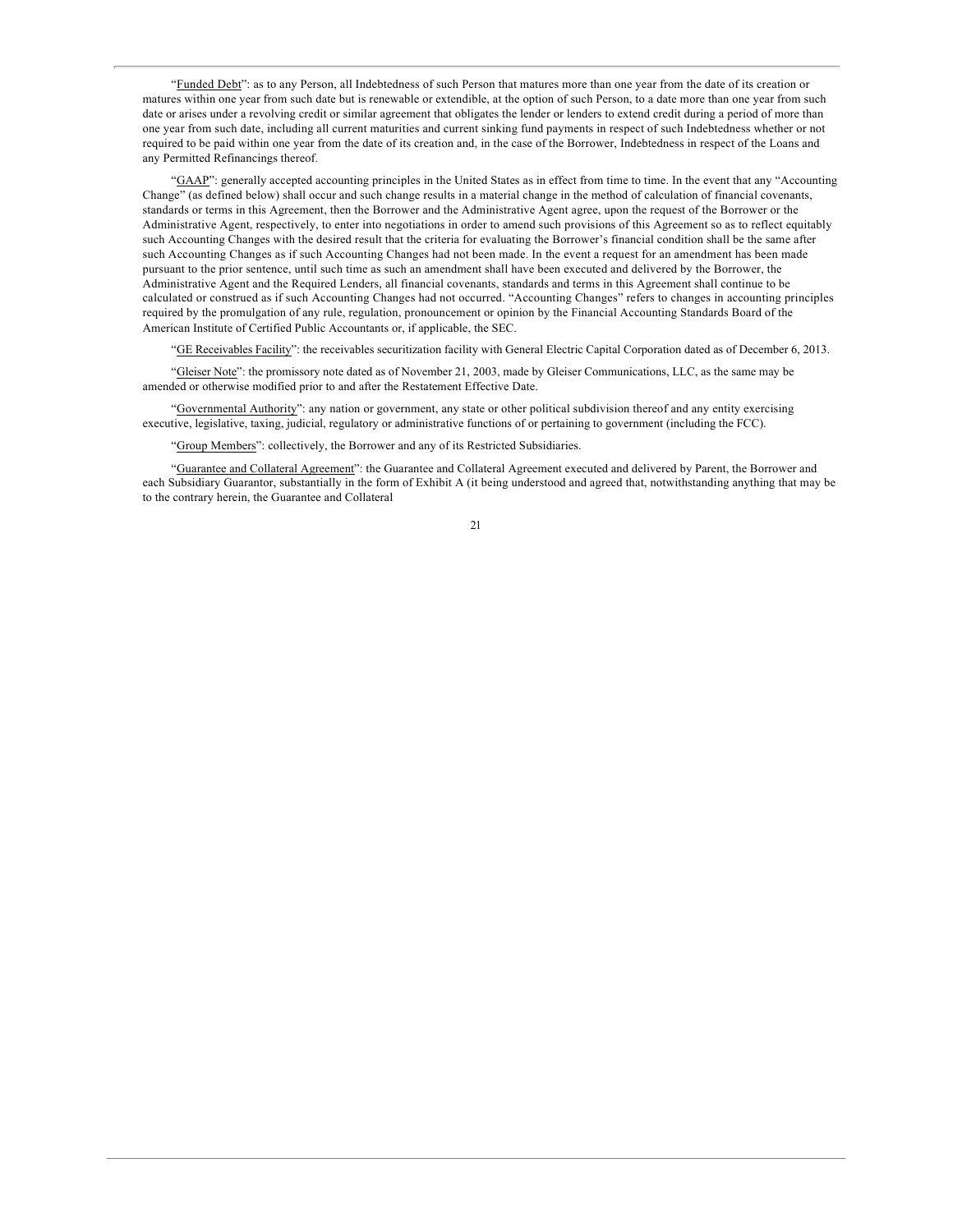Agreement shall not require the pledge of  $(x)$  any of the outstanding Capital Stock of, or other equity interests in, any Subsidiary of the Borrower which is owned by a Foreign Subsidiary of the Borrower or (y) more than 66% of the outstanding voting stock of any "first tier" Foreign Subsidiary of the Borrower).

"Guarantors": as defined in the Guarantee and Collateral Agreement.

"Incremental Facility": as defined in subsection  $4.25(a)$ .

"Incremental Facility Amendment": as defined in subsection 4.25(b).

"Incremental Facility Closing Date": as defined in subsection 4.25(b).

"Incremental Leverage Test": as defined in subsection 4.25(a).

"Incremental Notes": as defined in subsection  $8.2(q)$ .

"Incremental Revolving Facility": as defined in subsection 4.25(a).

"Incremental Term Facility": as defined in subsection 4.25(a).

"Indebtedness": of any Person, at any particular date, (a) all indebtedness of such Person for borrowed money or for the deferred purchase price of property or services (other than current trade payables or liabilities and deferred payment for services to employees or former employees incurred in the ordinary course of business and payable in accordance with customary practices and other deferred compensation arrangements), (b) obligations with respect to all letters of credit issued for the account of such Person, (c) all liabilities (other than Lease Obligations) secured by any Lien on any property owned by such Person, to the extent attributable to such Person's interest in such property, even though such Person has not assumed or become liable for the payment thereof, (d) Capital Lease Obligations of such Person, (e) all indebtedness of such Person arising under bankers' acceptance facilities, (f) all obligations of such Person in respect of Disqualified Stock and (g) for the purposes of Section 9(e) only, all obligations of such Person in respect of Swap Agreements; but, in each case, excluding (w) any net working capital adjustments or earnouts in connection with any permitted Investment under subsection 8.7 or disposition of assets permitted under subsection 8.6, (x) customer deposits and interest payable thereon in the ordinary course of business and (y) trade and other accounts and accrued expenses payable in the ordinary course of business in accordance with customary trade terms and in the case of both clauses (x) and (y) above, which are not overdue for a period of more than 90 days or, if overdue for more than 90 days, as to which a dispute exists and adequate reserves in conformity with GAAP have been established on the books of such Person and (z) Indebtedness that has been defeased or satisfied and discharged in accordance with the terms of the documents governing such Indebtedness. The amount of any net obligations under any Swap Agreement on any date shall be deemed to be the Swap Termination Value thereof as of such date. The amount of Indebtedness of any Person for purposes of clause (c) shall be deemed to be equal to the lesser of (i) the aggregate amount of the applicable liabilities and (ii) the fair market value of the property encumbered thereby as determined by such Person in good faith.

22.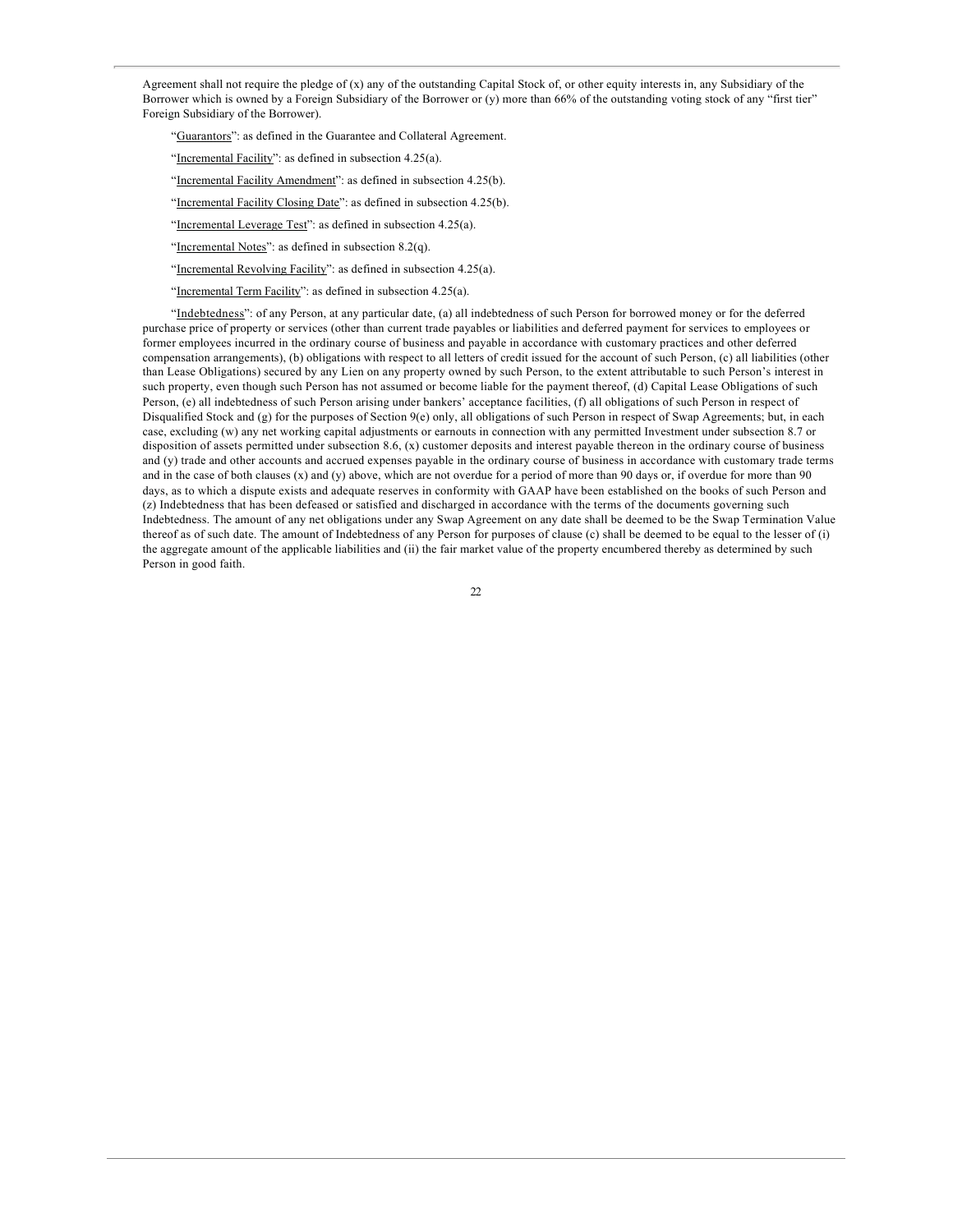"Insolvent" or "Insolvency": with respect to a Multiemployer Plan, the condition that such plan is insolvent within the meaning of Section 4245 of ERISA.

"Intellectual Property": the collective reference to all rights, priorities and privileges relating to intellectual property, whether arising under United States, multinational or foreign laws or otherwise, including copyrights, copyright licenses, patents, patent licenses, trademarks, trademark licenses, technology, know-how and processes, and all rights to sue at law or in equity for any infringement or other impairment thereof, including the right to receive all proceeds and damages therefrom.

"Interest Payment Date": (a) as to any ABR Loan (other than any Swing Line Loan), the last day of each March, June, September and December to occur while such Loan is outstanding and the final maturity date of such Loan. (b) as to any Eurodollar Loan having an Interest Period of three months or less, the last day of such Interest Period, (c) as to any Eurodollar Loan having an Interest Period longer than three months, each day that is three months, or a whole multiple thereof, after the first day of such Interest Period and the last day of such Interest Period, (d) as to any Loan (other than any Revolving Credit Loan that is an ABR Loan and any Swing Line Loan), the date of any repayment or prepayment made in respect thereof and (e) as to any Swing Line Loan, the day that such Loan is required to be repaid.

"Interest Period": with respect to any Eurodollar Loan:

(a) initially, the period commencing on the Borrowing Date or the effective date of the most recent conversion or continuation of such Eurodollar Loan, as the case may be, and ending one, two, three or six months (or, if made available by all relevant Lenders, twelve months) thereafter as selected by the Borrower in its notice of borrowing or notice of conversion, as the case may be, given with respect thereto; provided that with respect to the borrowing on the Restatement Effective Date, the Interest Period may be less than one month if so selected by the Borrower in its notice of borrowing; and

(b) thereafter, each period commencing on the last day of the next preceding Interest Period applicable to such Eurodollar Loan and ending one, two, three or six months (or, if made available by all relevant Lenders, any period not longer than twelve months) thereafter as selected by the Borrower by irrevocable notice to the Administrative Agent not less than three Working Days prior to the last day of the then current Interest Period with respect to such Eurodollar Loan;

provided that the foregoing provisions relating to Interest Periods are subject to the following:

(i) if any Interest Period would otherwise end on a day which is not a Working Day, that Interest Period shall be extended to the next succeeding Working Day, unless the result of such extension would be to carry such Interest Period into another calendar month, in which event such Interest Period shall end on the immediately preceding Working Day;

(ii) the Borrower may not select an Interest Period under a particular Facility that would extend beyond the Revolving Credit Termination Date or beyond the Term Loan Maturity Date, as the case may be (or, with respect to any Extended Loan, the maturity date with respect thereto), or if the Revolving Credit Termination Date or Term Loan Maturity Date (or maturity date with respect to any Extended Loan), as applicable, shall not be a Working Day, on the next preceding Working Day;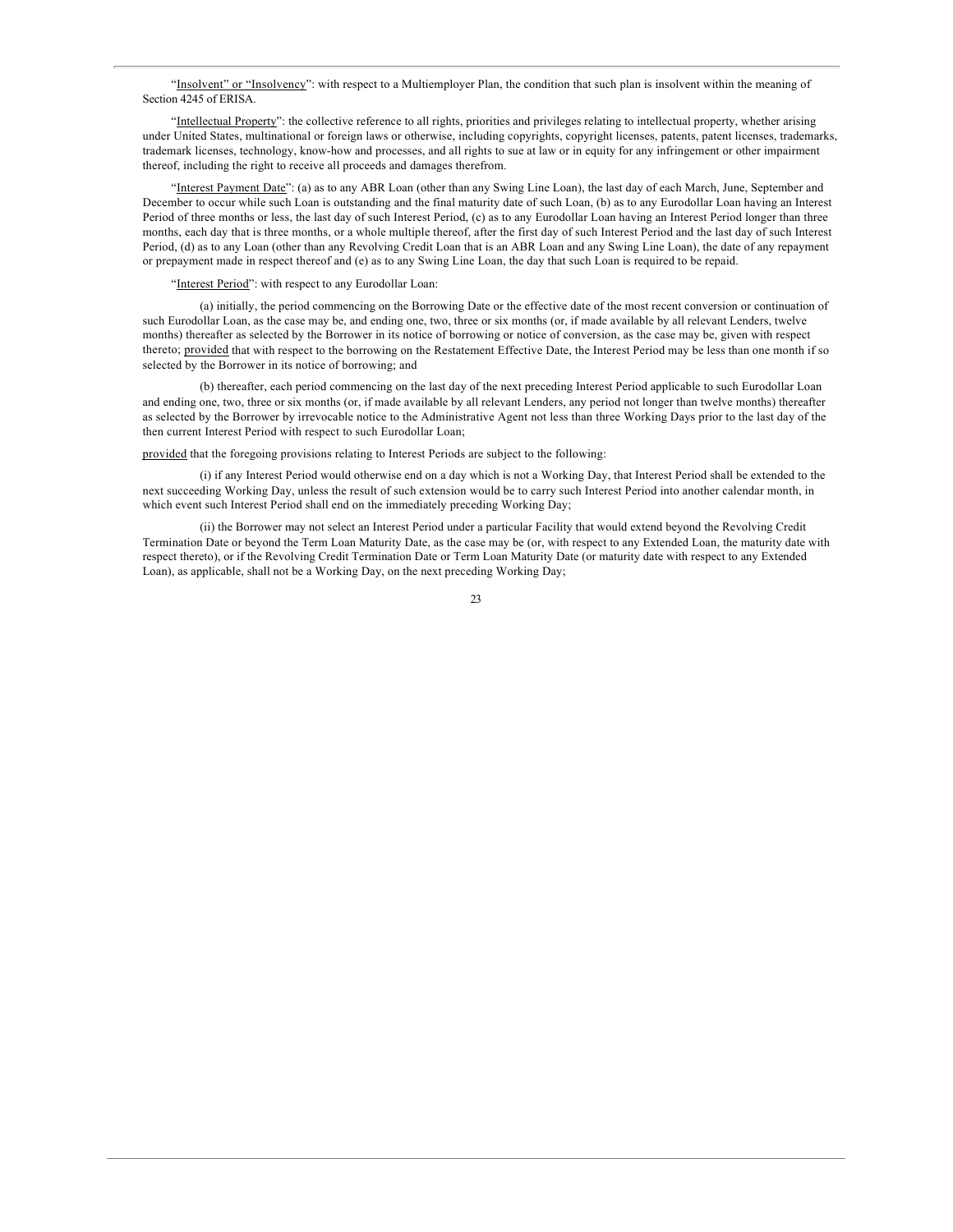(iii) if the Borrower shall fail to give notice as provided above in clause (b), it shall be deemed to have selected a conversion of a Eurodollar Loan into an ABR Loan (which conversion shall occur automatically and without need for compliance with the conditions for conversion set forth in subsection 4.3);

(iv) any Interest Period that begins on the last day of a calendar month (or on a day for which there is no numerically corresponding day in the calendar month at the end of such Interest Period) shall end on the last Working Day of a calendar month; and

(v) the Borrower shall select Interest Periods so as not to require a prepayment (to the extent practicable) or a scheduled payment of a Eurodollar Loan during an Interest Period for such Eurodollar Loan.

"Investments": as defined in subsection 8.7.

"Issuing Lender": JPMCB or any other Lender (or their respective Affiliates) which agrees to be an Issuing Lender and is designated by the Borrower and the Administrative Agent as an Issuing Lender, as issuer of Letters of Credit.

"JPMCB": JPMorgan Chase Bank, N.A.

"L/C Application": a letter of credit application in the Issuing Lender's then customary form for the type of letter of credit requested.

"L/C Exposure": at any time, an amount equal to the sum of (a) the aggregate then undrawn and unexpired amount of the then outstanding Letters of Credit and (b) the aggregate amount of drawings under Letters of Credit that have not then been reimbursed pursuant to subsection 3.6.

"L/C Participating Interest": an undivided participating interest in the face amount of each issued and outstanding Letter of Credit and the L/C Application relating thereto.

"L/C Participation Certificate": a certificate in substantially the form of Exhibit C hereto.

"Lease Obligations": of the Borrower and its Subsidiaries, as of the date of any determination thereof, the rental commitments of the Borrower and its Subsidiaries determined on a consolidated basis, if any, under leases for real and/or personal property (net of rental commitments from sub-leases thereof), excluding Capital Lease Obligations.

"Lender Affiliate": (a) any Affiliate of any Lender, (b) any Person that is administered or managed by any Lender and that is engaged in making, purchasing, holding or otherwise investing in commercial loans and similar extensions of credit in the ordinary course of its business and (c) with respect to any Lender which is a fund that invests in commercial loans and similar extensions of credit, any other fund that invests in commercial loans and similar extensions of credit and is managed or advised by the same investment advisor as such Lender or by an Affiliate of such Lender or investment advisor.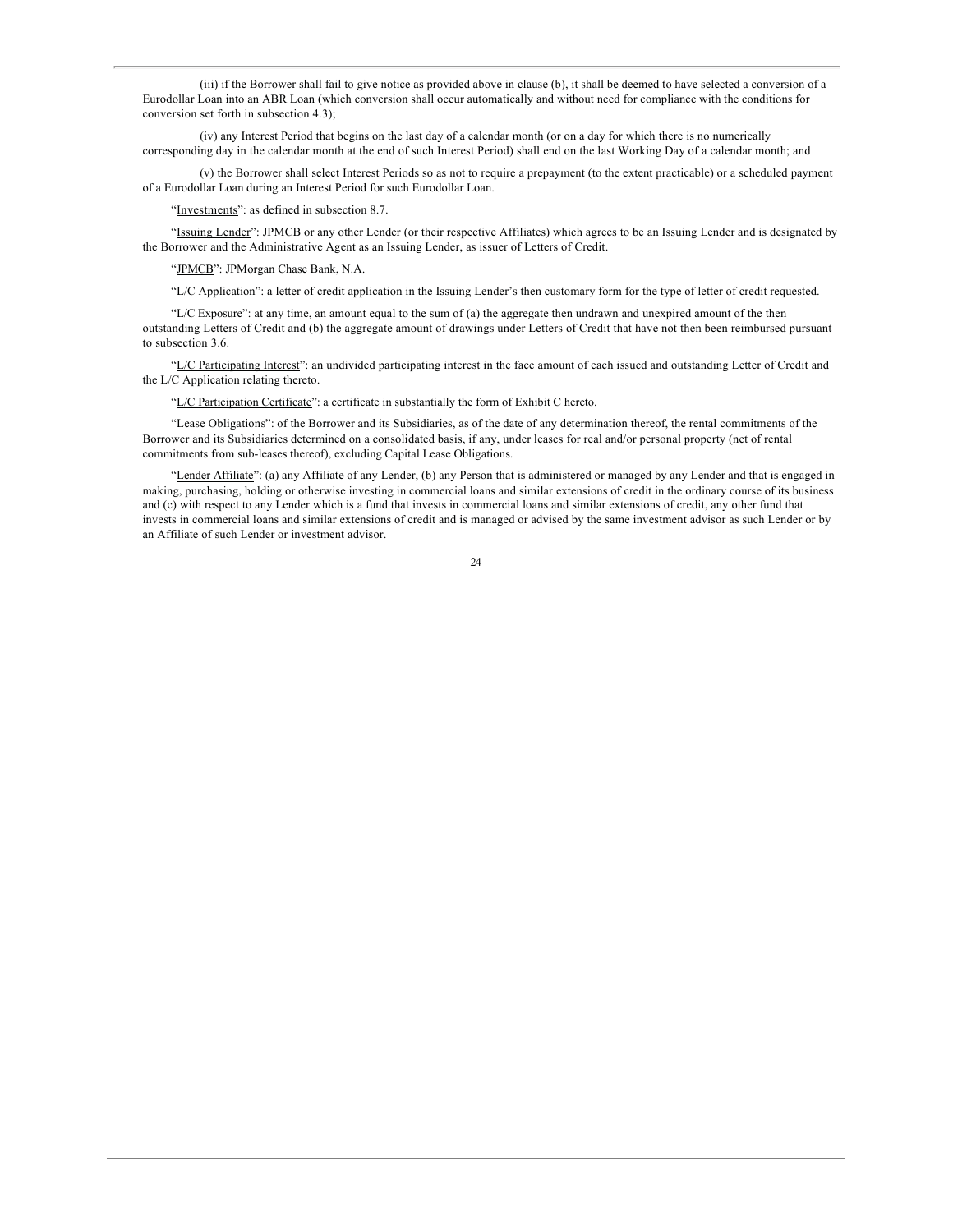"Lender Participation Notice": as defined in subsection 4.23.

"Lender Party": the Administrative Agent, the Issuing Lender, the Swing Line Lender or any other Lender.

"Lenders": as defined in the preamble hereto; provided that unless the context otherwise requires, each reference herein to the Lenders shall be deemed to include any Conduit Lender.

"Letters of Credit": a letter of credit issued by an Issuing Lender pursuant to the terms of subsection 3.3.

"Lien": any mortgage, pledge, hypothecation, assignment, deposit arrangement, encumbrance, lien (statutory or other), or preference, priority or other security agreement or preferential arrangement of any kind or nature whatsoever (including any conditional sale or other title retention agreement and any financing lease having substantially the same economic effect as any of the foregoing).

"Loan Documents": the collective reference to this Agreement, the Notes, the Guarantee and Collateral Agreement, any amendment or modification entered into in connection with any Incremental Facility or Extension, any Mortgage or other security document executed and delivered pursuant to the terms of subsection 7.10, and any intercreditor agreement, if applicable.

"Loans": the collective reference to the Term Loans, the Revolving Credit Loans and the Swing Line Loans; individually, a "Loan".

"Loan Parties": Parent and each of its Restricted Subsidiaries that is a party, or which at any time becomes a party, to a Loan Document.

"Majority Revolving Lenders": the holders of more than 50% of the Revolving Credit Commitments (or if the Revolving Credit Commitments have been cancelled (i) the aggregate then outstanding principal amount of the Revolving Credit Loans, (ii) the L/C Participating Interests in the aggregate amount then available to be drawn under all outstanding Letters of Credit, (iii) the aggregate then outstanding principal amount of Revolving L/C Obligations and (iv) the aggregate amount represented by the agreements of the Lenders in subsections 3.7(b) and (d) with respect to the Swing Line Loans then outstanding or the Swing Line Loan Participation Certificates then outstanding).

"Majority Term Lenders": the holders of more than 50% of the Term Loans.

"Material Acquisition": as defined in the definition of "Consolidated EBITDA".

"Material Adverse Effect": any event, development or circumstance that has had or could reasonably be expected to have a material adverse effect on (a) the business,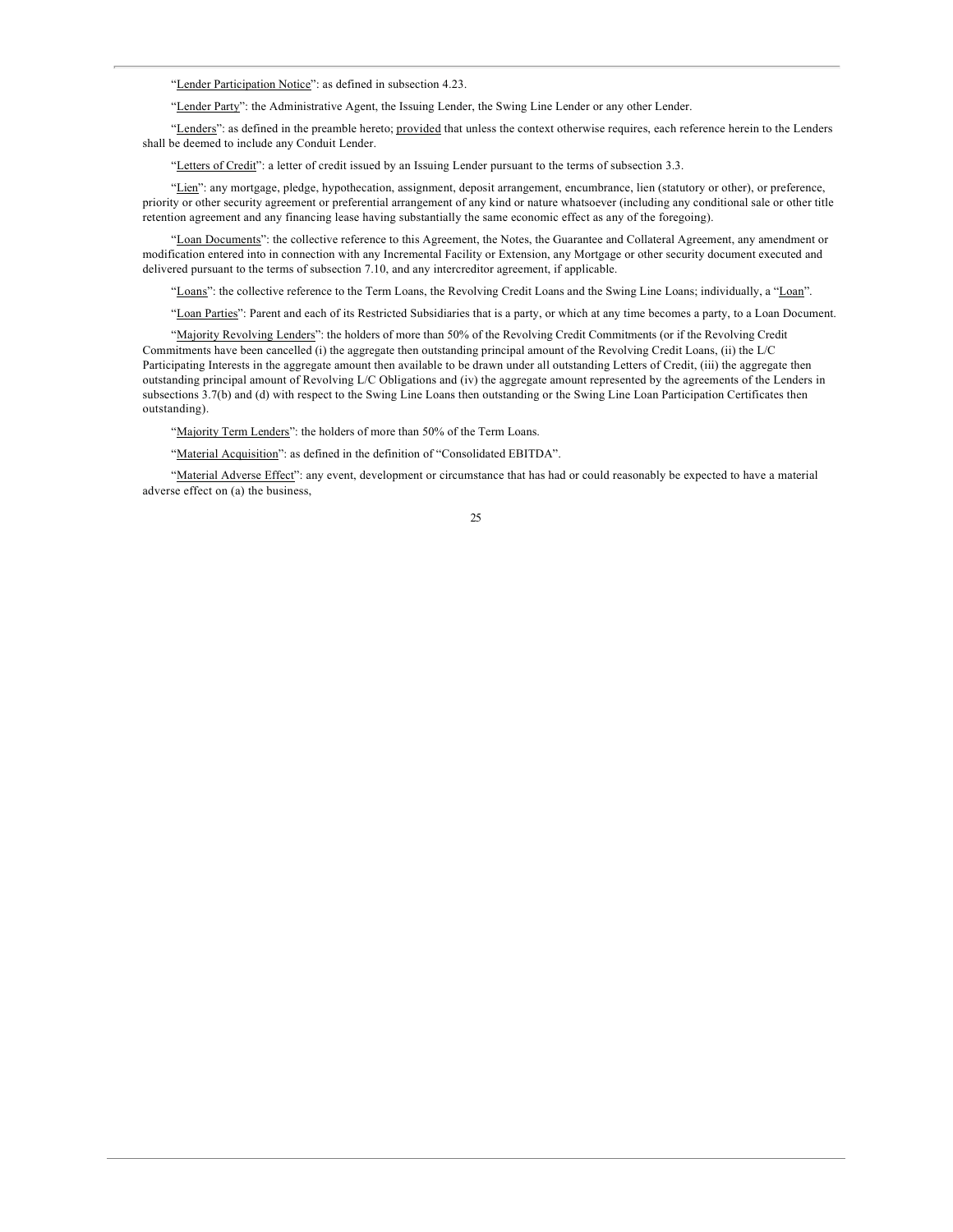results of operations, property or financial condition of the Borrower and its Restricted Subsidiaries taken as a whole or (b) the validity or enforceability of any of the Loan Documents or the rights and remedies of the Administrative Agent and the Lenders thereunder.

"Material Disposition": as defined in the definition of "Consolidated EBITDA".

"Materials of Environmental Concern": any gasoline or petroleum (including crude oil or any fraction thereof) or petroleum products or any hazardous or toxic substances, materials or wastes, defined or regulated as such in, or which form the basis of liability under, any Environmental Law, including asbestos, polychlorinated biphenyls and urea-formaldehyde insulation, medical waste and radioactive materials.

"Minimum Extension Condition": as defined in subsection 4.24(b).

"Minimum Tranche Amount": as defined in subsection 4.24(b).

"Moody's": Moody's Investors Service, Inc. and any successor to its rating agency business.

"Mortgaged Properties": the Properties listed on Schedule 1.1B, as to which the Administrative Agent for the benefit of the Lenders shall be granted a Lien pursuant to the Mortgages.

"Mortgages": each of the mortgages and deeds of trust (if any) made by any Loan Party in favor of, or for the benefit of, the Administrative Agent for the benefit of the Lenders, each in form and substance reasonably satisfactory to the Administrative Agent.

"Multiemployer Plan": a multiemployer plan as defined in Section 4001(a)(3) of ERISA to which a Loan Party or any ERISA Affiliate has (or within the past 6 years has had) an obligation to contribute pursuant to a collective bargaining agreement to which such Loan Party or ERISA Affiliate is a party.

"Net Proceeds": (a) in connection with any Asset Sale or any Recovery Event, the proceeds thereof in the form of cash and Cash Equivalents (including any such proceeds received by way of deferred payment of principal pursuant to a note or installment receivable or purchase price adjustment receivable or otherwise, but only as and when received) actually received by any Group Member, net of attorneys' fees, accountants' fees, investment banking fees, amounts required to be applied to the repayment of Indebtedness secured by a Lien expressly permitted hereunder on any asset that is the subject of such Asset Sale or Recovery Event (other than any Lien pursuant to a Security Document), any reserves required to be maintained in connection therewith in accordance with GAAP and other customary fees and expenses actually incurred in connection therewith and net of taxes paid or reasonably estimated to be payable as a result thereof (after taking into account (i) any available tax credits or deductions that would not otherwise have been utilized during the taxable period during which such Asset Sale or Recovery Event occurs and (ii) any tax sharing arrangements with a Person other than Parent or any of its Restricted Subsidiaries) and (b) in connection with any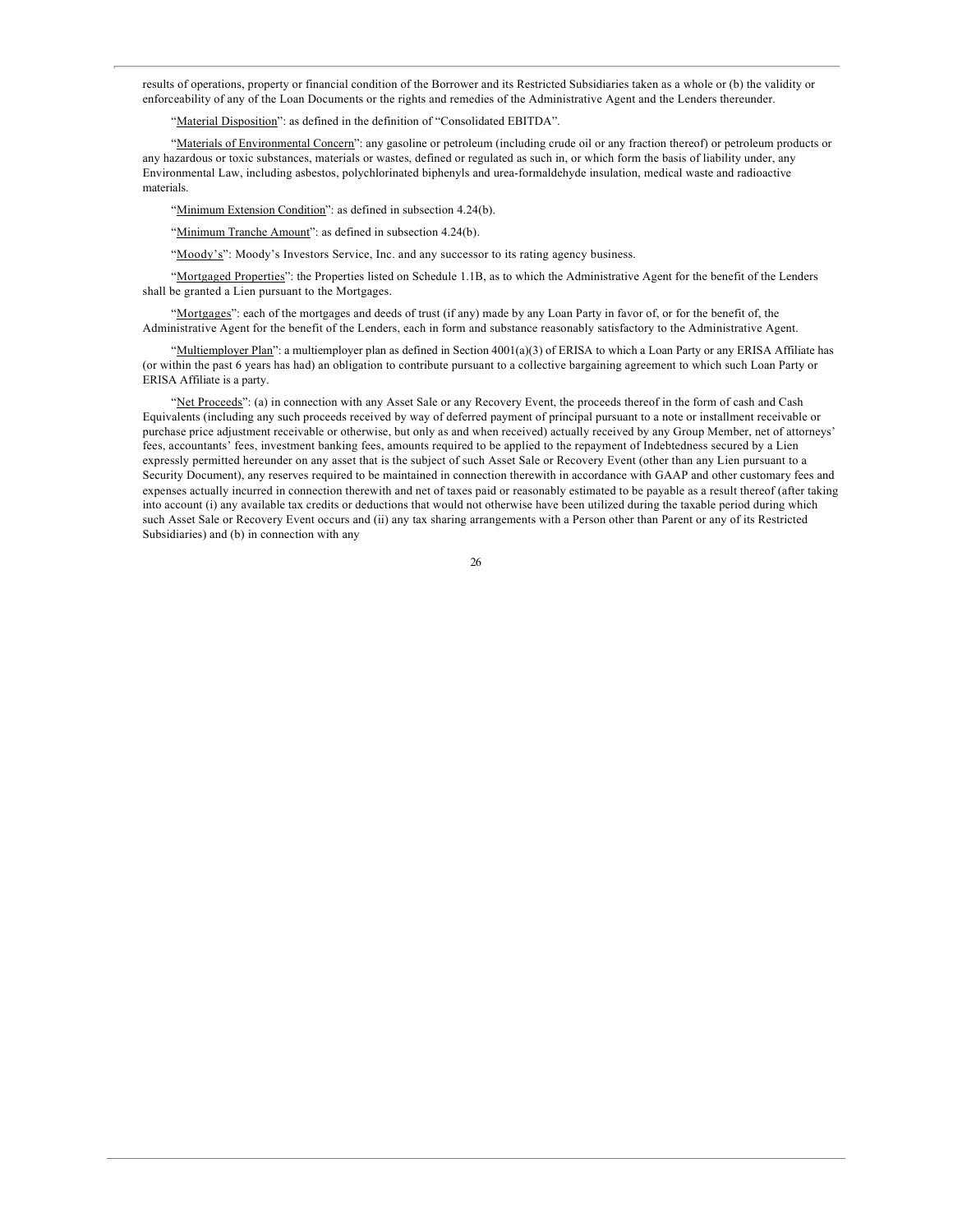issuance or sale of Capital Stock or any incurrence of Indebtedness, the proceeds thereof in the form of cash and Cash Equivalents received from such issuance or incurrence, net of attorneys' fees, investment banking fees, accountants' fees, underwriting discounts and commissions and other customary fees and expenses actually incurred in connection therewith.

"Non-Broadcast Assets": as defined in subsection 8.6(e).

"Non-Excluded Taxes": as defined in subsection 4.20(a).

"Non-Significant Subsidiary": at any time, any Restricted Subsidiary (other than any Broadcast License Subsidiary) which (i) at such time has total assets (including the total assets of any of its Subsidiaries), together with the total assets of any other Restricted Subsidiaries that are Non-Significant Subsidiaries, of less than 5% of the total assets of the Borrower and its Restricted Subsidiaries and (ii) has accrued revenues (including the accrued revenues of any of its Subsidiaries), together with the accrued revenues of any other Restricted Subsidiaries that are Non-Significant Subsidiaries, for the most recently ended twelve-month period of less than 5% of the total revenues of the Borrower and its Restricted Subsidiaries.

"Non-U.S. Lender": as defined in subsection  $4.20(g)$ .

"Notes": the collective reference to any promissory notes evidencing Loans.

"Obligations": the unpaid principal of and interest on the Loans and all other obligations and liabilities of the Borrower to the Administrative Agent or any Lenders (or, in the case of Specified Swap Agreements and Specified Cash Management Agreements, any Affiliate of any Lender) (including interest accruing after the maturity of the Loans and interest accruing after the filing of any petition in bankruptcy, or the commencement of any insolvency, reorganization or like proceeding, related to the Borrower, whether or not a claim for post-filing or post-petition interest is allowed in such proceeding), whether direct or indirect, absolute or contingent, due or to become due, now existing or hereafter incurred, which may arise under, out of, or in connection with, this Agreement, the Loans, the other Loan Documents, any Letter of Credit or L/C Application, any Specified Swap Agreement, any Specified Cash Management Agreement or any other document made, delivered or given in connection therewith, whether on account of principal, interest, reimbursement obligations, other fees, indemnities, costs, expenses (including all fees and disbursements of counsel to the Administrative Agent or any Lender or any such Affiliate) or otherwise.

"Offered Loans": as defined in subsection 4.23.

"Original Credit Agreement": the First Lien Credit Agreement dated as of the Closing Date among Parent, the Borrower, the Administrative Agent and the other parties thereto.

"Other Taxes": any and all present or future stamp or documentary Taxes or any other similar excise or property Taxes, charges or similar levies arising from any payment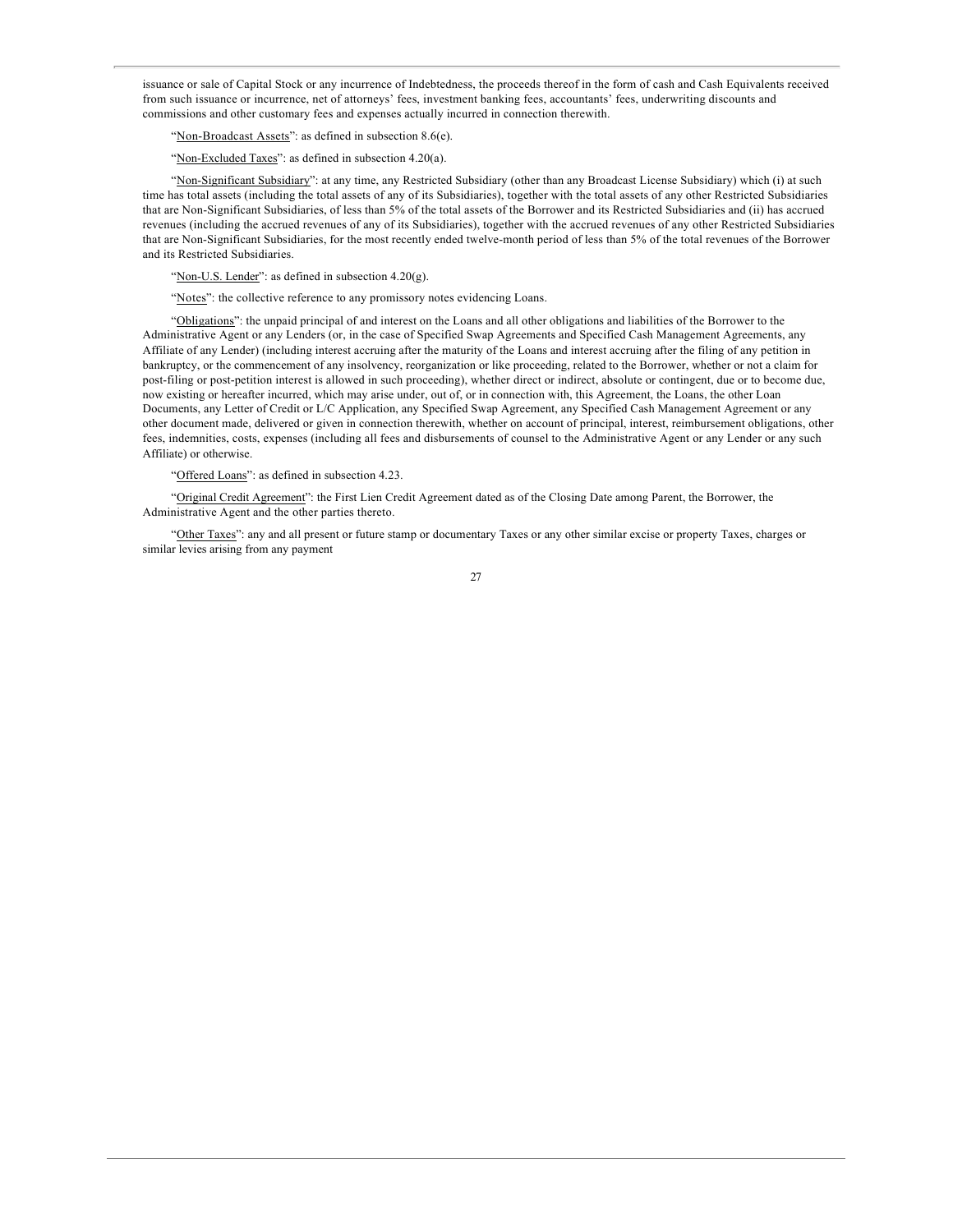made hereunder or from the execution, delivery or enforcement of, or otherwise with respect to, this Agreement or any other Loan Document including any interest, additions to Tax or penalties applicable thereto.

"Parent": as defined in the preamble hereto.

"Parent Entity": with respect to any Lender, any Person as to which such Lender is, directly or indirectly, a subsidiary.

"Participant Register": as defined in subsection  $11.6(b)$ .

"Participants": as defined in subsection  $11.6(b)$ .

"Participating Lender": any Lender (other than the Issuing Lender with respect to such Letter of Credit) with respect to its L/C Participating Interest in each Letter of Credit.

"PBGC": the Pension Benefit Guaranty Corporation established pursuant to Subtitle A of Title IV of ERISA (or any successor).

"Permitted Acquisition": any acquisition permitted by subsection 8.7(k).

"Permitted Asset Swap": as defined in subsection 8.6(q).

"Permitted Owner": (a) the Principal, (b) with respect to the Principal, (i) any spouse or immediate family member of the Principal or (ii) any trust, corporation, partnership or other entity, the beneficiaries, stockholders, partners, owners or Persons beneficially holding an 80% or more controlling interest of which consist of the Principal and/or such other Persons referred to in the immediately preceding clause (b)(i), (c) Crestview, or (d) any Person Controlled by, or under common Control with, the Principal or Crestview.

"Permitted Refinancing": with respect to all or any portion of any Indebtedness, any modification, refinancing, refunding, renewal or extension of such Indebtedness; provided that (i) the principal amount thereof does not exceed the principal amount of the Indebtedness so modified, refinanced, refunded, renewed or extended (plus any accrued but unpaid interest, fees and redemption premiums payable by the terms of such Indebtedness thereon and reasonable expenses incurred in connection therewith), (ii) other than with respect to a Permitted Refinancing in respect of Indebtedness permitted pursuant to subsection  $8.2(j)$ , such modification, refinancing, refunding, renewal or extension has a final maturity date equal to or later than the final maturity date of, and has a weighted average life to maturity equal to or greater than the weighted average life to maturity of, the Indebtedness being modified, refinanced, refunded, renewed or extended, (iii) if the Indebtedness being modified, refinanced, refunded, renewed or extended is subordinated in right of payment to the Obligations, such modification, refinancing, refunding, renewal or extension is subordinated in right of payment to the Obligations on terms at least as favorable on the whole to the Lenders as those contained in the documentation governing the Indebtedness being modified, refinanced, refunded,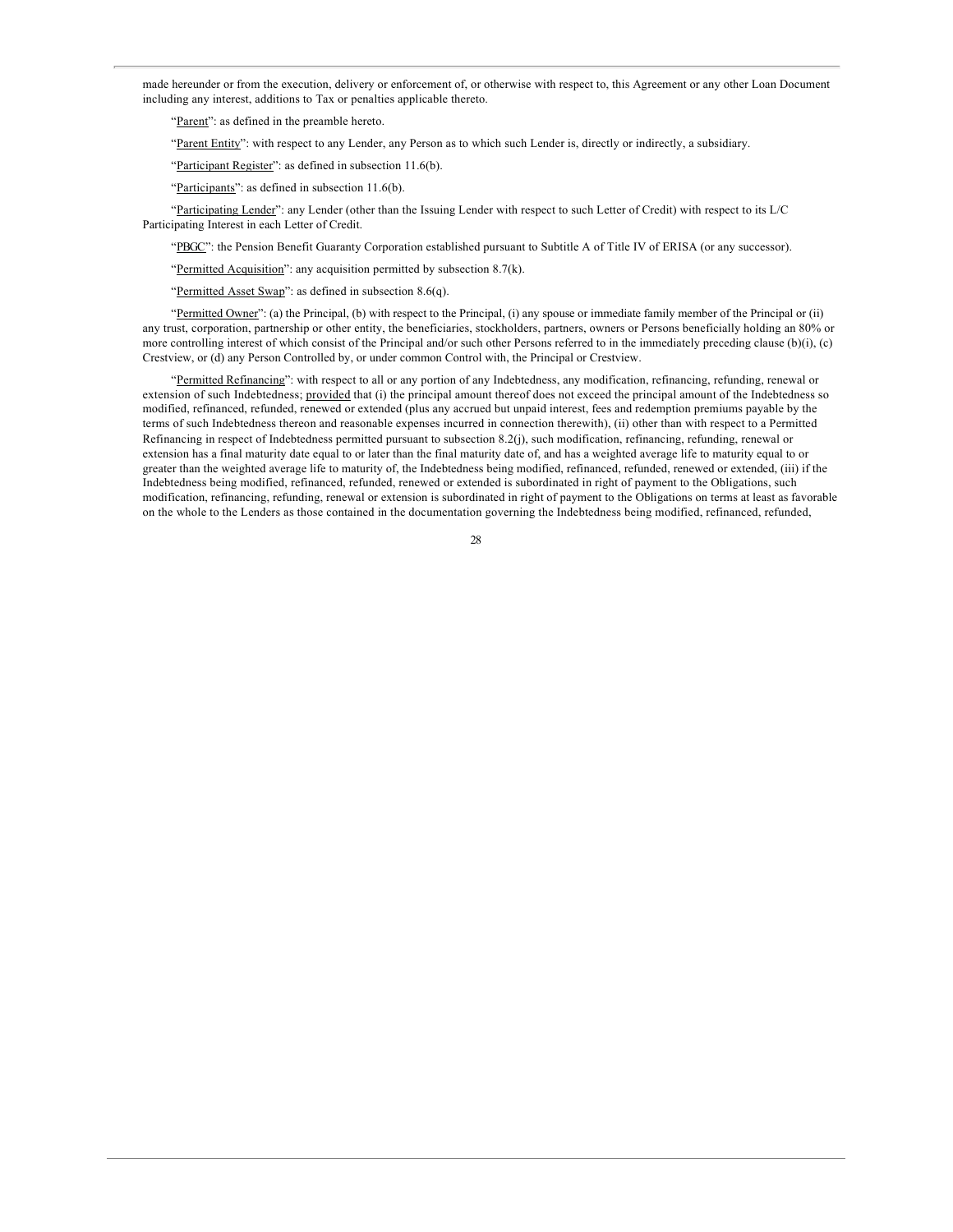renewed or extended, (iv) the terms and conditions of any such modified, refinanced, refunded, renewed or extended Indebtedness are market terms on the date of issuance (as determined in good faith by the Borrower) or are not, taken as a whole, materially more restrictive than the covenants and events of default contained in this Agreement (as determined in good faith by the Borrower), provided that if such Indebtedness contains any financial maintenance covenants, such covenants shall not be tighter than those contained in this Agreement, (v) such modification, refinancing, refunding, renewal or extension shall not be incurred by a Person who is not a Subsidiary Guarantor (unless such Indebtedness being refinanced was originally incurred or guaranteed by a Person who was not a Subsidiary Guarantor), (vi) at the time thereof, no Default or Event of Default shall have occurred and be continuing and (vii) to the extent that the Liens securing the Indebtedness being refinanced are subordinated to the Liens securing the Obligations, any Lien securing such refinancing Indebtedness is subordinated to the Liens securing the Obligations on terms at least as favorable (when taken as a whole) to the Lenders as those contained in the applicable subordination language (if any) for the Indebtedness being refinanced; provided further that with respect to any Permitted Refinancing of the Facilities (any such Permitted Refinancing Indebtedness, "Loan Refinancing Debt"), (x) other than amortization, pricing or maturity date, such Loan Refinancing Debt shall, with respect to all periods prior to the latest maturity date of Loans outstanding at the time of incurrence of such Loan Refinancing Debt, have the same terms as the Term Facility or Revolving Credit Facility, as applicable, or (taken as a whole) such terms that are not materially more favorable to the lenders providing such Loan Refinancing Debt than those applicable to the Term Facility or Revolving Credit Facility, as applicable, and (y) any Loan Refinancing Debt that is secured shall be subject to an intercreditor agreement reasonably satisfactory to the Administrative Agent.

"Person": an individual, partnership, corporation, business trust, joint stock company, trust, limited liability company, unincorporated association, joint venture, Governmental Authority or other entity of whatever nature.

"Plan": any employee pension benefit plan (as defined in Section 3(2) of ERISA, but excluding any Multiemployer Plan) in respect of which any Loan Party or any ERISA Affiliate is, or if such Plan were terminated, would under Section 4062 or 4069 of ERISA be deemed to be, an "employer" (as defined in Section 3(5) of ERISA).

"Pledged Stock": as defined in the Guarantee and Collateral Agreement.

"Preferred Stock": any Capital Stock with preferential rights of payment of dividends or upon liquidation, dissolution or winding up.

"Pricing Grid": with respect to the Commitment Fee Rate, the table set forth below: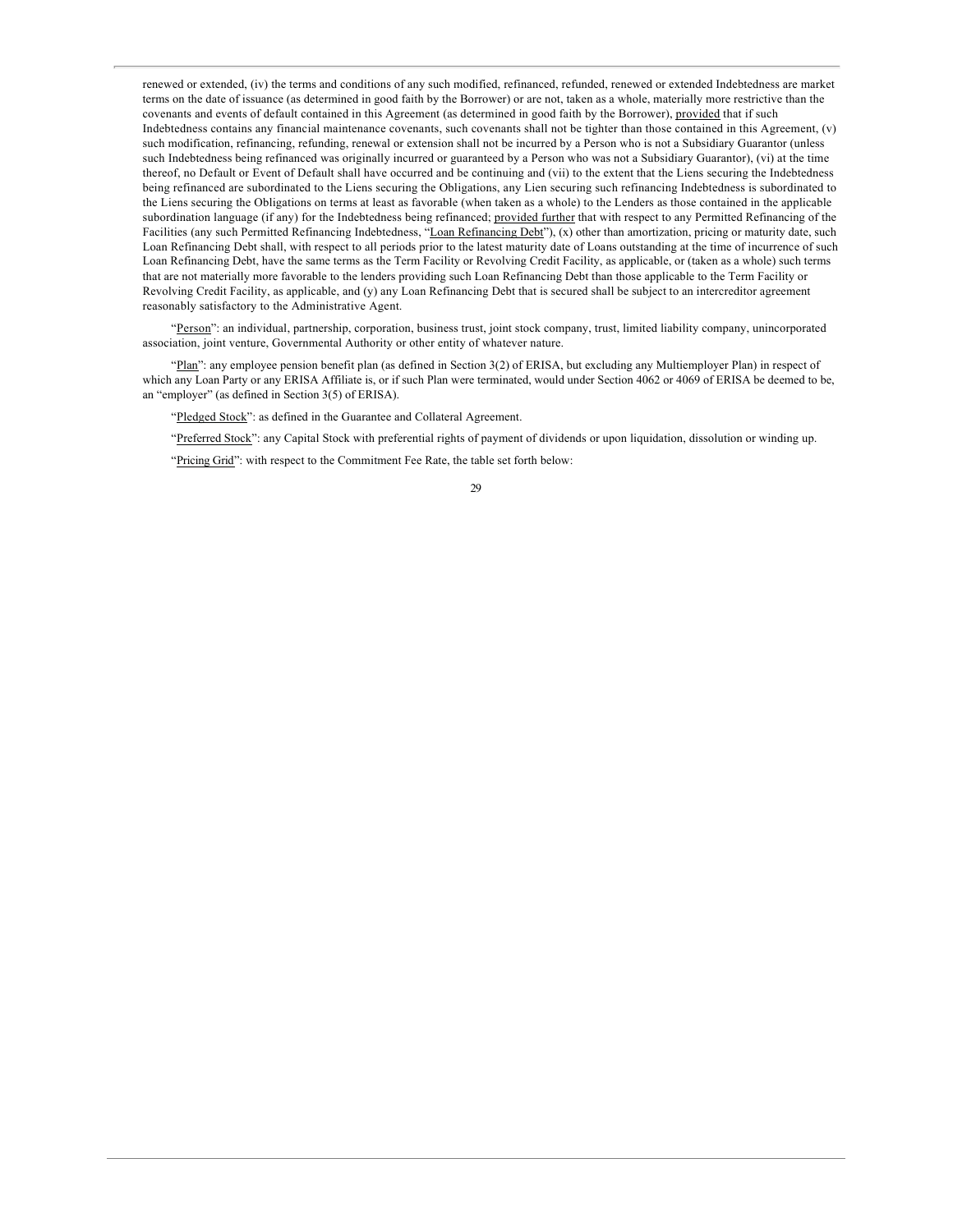Consolidated First Lien Net Leverage Ratio Greater than 3.50:1.00 Less than or equal to 3.50:1.00

Commitment Fee Rate 0 50% 0 375%

For the purposes of the Pricing Grid, changes in the Commitment Fee Rate resulting from changes in the Consolidated First Lien Net Leverage Ratio shall become effective on the date (the "Adjustment Date") that is three Business Days after the date on which financial statements are delivered to the Lenders pursuant to Section 7.1 and shall remain in effect until the next change to be effected pursuant to this paragraph. If any financial statements referred to above are not delivered within the time periods specified in Section 7.1, then, until the date that is three Business Days after the date on which such financial statements are delivered, the highest rate set forth in the table above shall apply. In addition, at all times while an Event of Default shall have occurred and be continuing, the highest rate set forth in the table above shall apply.

"Principal": Lewis W. Dickey, Jr.

"Prohibited Transaction": as defined in Section 406 of ERISA and Section  $4975(f)(3)$  of the Code.

"Properties": each parcel of real property currently or previously owned or operated by any Group Member.

"Proposed Discounted Prepayment Amount": as defined in subsection 4.23.

"Qualifying Lender": as defined in subsection 4.23.

"Qualifying Loan": as defined in subsection 4.23.

"Rating Agencies": Moody's and S&P, or if Moody's or S&P or both shall not make a rating on the Notes publicly available, a nationally recognized statistical rating agency or agencies, as the case may be, selected by the Borrower which shall be substituted for Moody's or S&P or both, as the case may be.

"Reaffirmation Agreement": the Reaffirmation Agreement to be executed and delivered by Parent, the Borrower and each Subsidiary Guarantor, substantially in the form of Exhibit M.

"Receivables Facility": any of one or more receivables financing facilities, as amended, supplemented, modified, extended, renewed, restated or refunded from time to time, the obligations of which are non-recourse (except for customary representations, warranties, covenants and indemnities made in connection with such facilities) to the Borrower and its Restricted Subsidiaries (other than a Receivables Subsidiary) pursuant to which the Borrower or any Restricted Subsidiary sells its accounts receivable to either (a) a Person that is not a Restricted Subsidiary or (b) a Receivables Subsidiary that in turn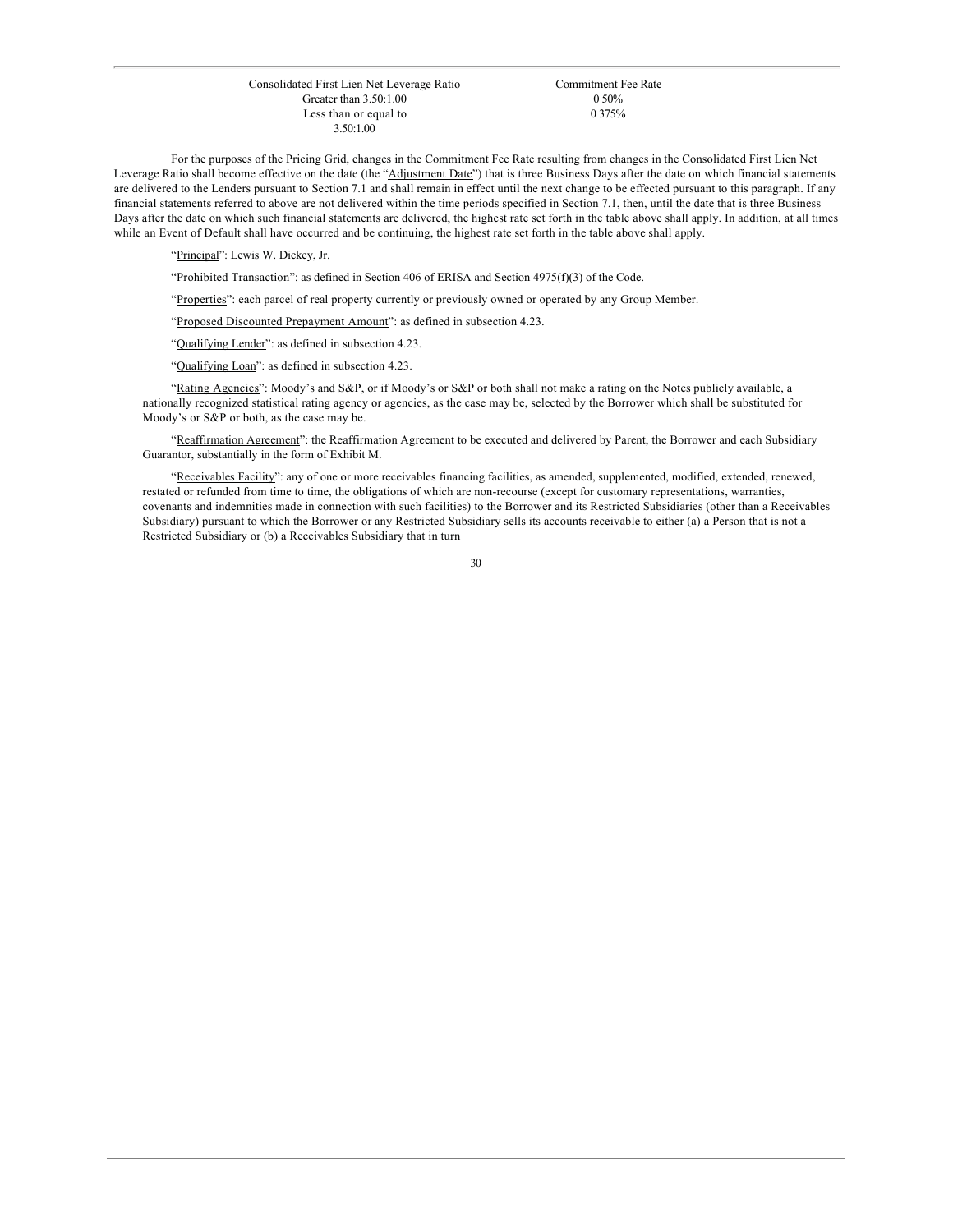funds such purchase by purporting to sell its accounts receivable to a Person that is not a Restricted Subsidiary or by borrowing from such a Person or from another Receivables Subsidiary that in turn funds itself by borrowing from such a Person.

"Receivables Subsidiary": any Subsidiary formed for the purpose of facilitating or entering into one or more Receivables Facilities, and in each case engages only in activities reasonably related or incidental thereto; provided that each Receivables Subsidiary shall at all times be 100% owned by a Loan Party.

"Recovery Event": any settlement of or payment in respect of any property or casualty insurance claim or any condemnation proceeding relating to any asset of any Group Member.

"Refunded Swing Line Loans": as defined in subsection 3.7.

"Register": as defined in subsection 11.6(d).

"Regulation U": Regulation U of the Board, as from time to time in effect.

"Reinvestment Deferred Amount": with respect to any Reinvestment Event, the aggregate Net Proceeds received by the Borrower or any Subsidiary in connection therewith that are not applied to prepay the Term Loans pursuant to subsection 4.6(b).

"Reinvestment Event": any Asset Sale or Recovery Event in respect of which the Borrower has exercised its Reinvestment Rights in accordance with subsection 4.6(b).

"Reinvestment Prepayment Amount": with respect to any Reinvestment Event, the Reinvestment Deferred Amount relating thereto less any amount expended prior to the relevant Reinvestment Prepayment Date to acquire, improve or repair assets useful in the business of the Borrower or any Restricted Subsidiary.

"Reinvestment Prepayment Date": with respect to any Reinvestment Event, the earlier of (a) the date occurring twelve months after such Reinvestment Event (or, if the Borrower enters into a legally binding commitment to reinvest the Net Proceeds from such Reinvestment Event within such 12-month period, the date that is 12 months after entry into such legally binding commitment) and (b) the date on which the Borrower shall have conclusively determined not to acquire, improve or repair assets useful in the Borrower's or any Restricted Subsidiary's business with all or any portion of the relevant Reinvestment Deferred Amount.

"Reinvestment Rights": if no Event of Default has occurred and is continuing at the time of receipt of Net Proceeds of a Reinvestment Event, except as provided in subsection 8.6(e) or subsection 8.10, the right of the Borrower (directly or indirectly through a Restricted Subsidiary) to use all or a specified portion of the Net Proceeds of an Asset Sale or Recovery Event to acquire, improve or repair assets useful in its business (including the acquisition of Equity Interests in a Person owning assets useful in its business; provided that such Person becomes a Restricted Subsidiary).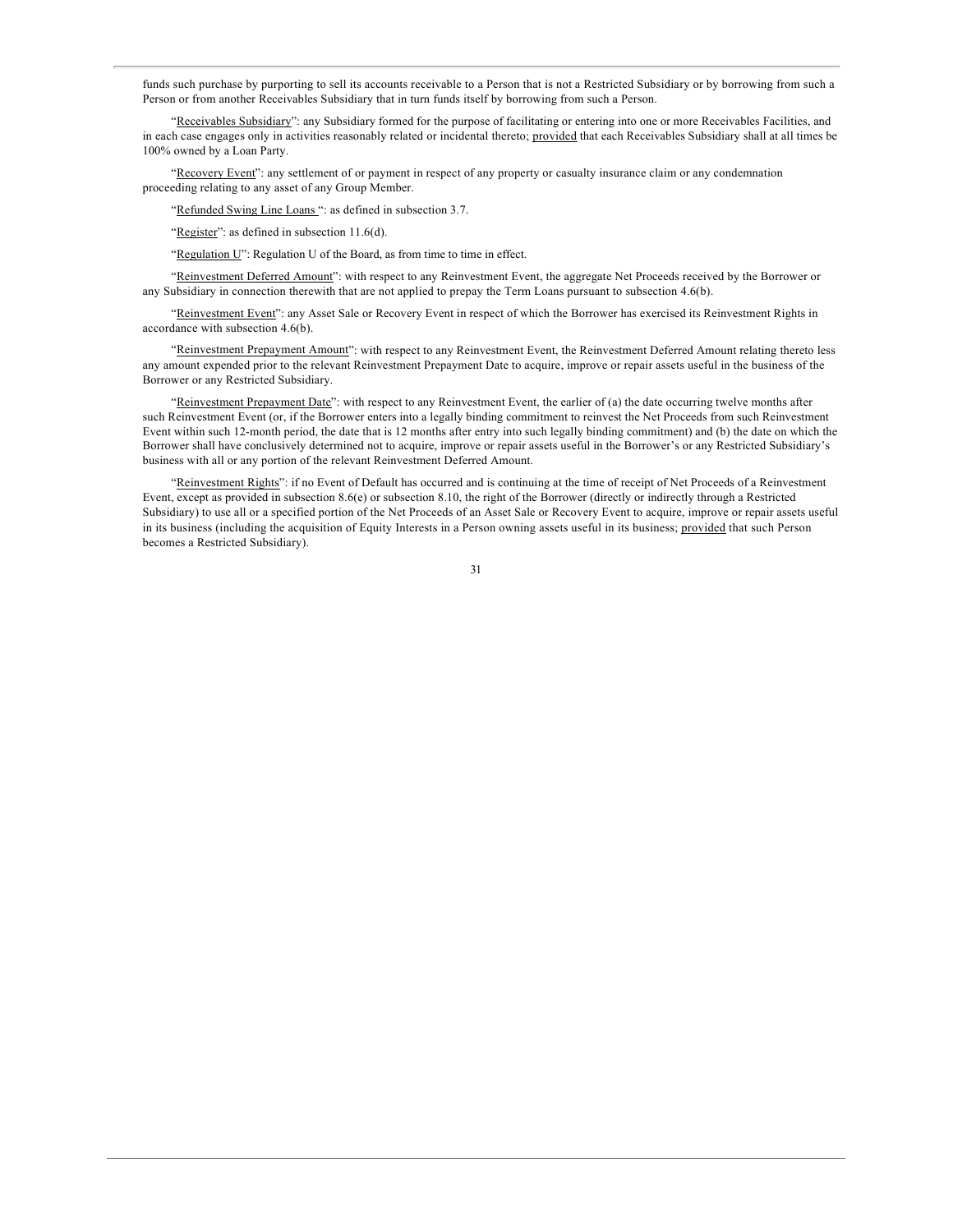"Related Document": any agreement, certificate, document or instrument relating to a Letter of Credit.

"Reorganization": with respect to a Multiemployer Plan, the condition that such plan is in reorganization as such term is used in Section 4241 of ERISA.

"Replaced Term Loans": as defined in subsection 11.1.

"Replacement Term Loans": as defined in subsection 11.1.

"Replaced Revolving Facility": as defined in subsection 11.1.

"Replacement Revolving Facility": as defined in subsection 11.1.

"Reportable Event": any "reportable event," as defined in Section 4043(c) of ERISA or the regulations issued thereunder, with respect to a Single Employer Plan, other than those events as to which the 30-day notice period has been waived pursuant to applicable regulations as in effect on the Restatement Effective Date.

"Required Lenders": at a particular time Lenders that hold more than 50% of (a) the aggregate then outstanding principal amount of the Term Loans and (b) the Revolving Credit Commitments or if the Revolving Credit Commitments have been cancelled (i) the aggregate then outstanding principal amount of the Revolving Credit Loans, (ii) the L/C Participating Interests in the aggregate amount then available to be drawn under all outstanding Letters of Credit, (iii) the aggregate then outstanding principal amount of Revolving L/C Obligations and (iv) the aggregate amount represented by the agreements of the Lenders in subsections 3.7(b) and (d) with respect to the Swing Line Loans then outstanding or the Swing Line Loan Participation Certificates then outstanding.

"Requirement of Law": as to any Person, the Certificate of Incorporation and By-Laws or other organizational or governing documents of such Person, and any law, treaty, rule or regulation (including Environmental Laws) or determination of an arbitrator or a court or other Governmental Authority, in each case applicable to or binding upon such Person or any of its property or to which such Person or any of its property is subject.

"Responsible Officer": the chief executive officer or the chief operating officer of the Borrower or, with respect to financial matters, the chief financial officer of the Borrower.

"Restatement Arrangers": J.P. Morgan Securities LLC, RBC Capital Markets, and Macquarie Capital (USA) Inc., in their capacity as arrangers of the Term Loan Commitments.

"Restatement Bookrunners": Credit Suisse AG, Cayman Islands Branch, Fifth Third Bank, Goldman Sachs Bank USA and ING Capital LLC, in their capacity as bookrunners in respect of the Term Loan Commitments.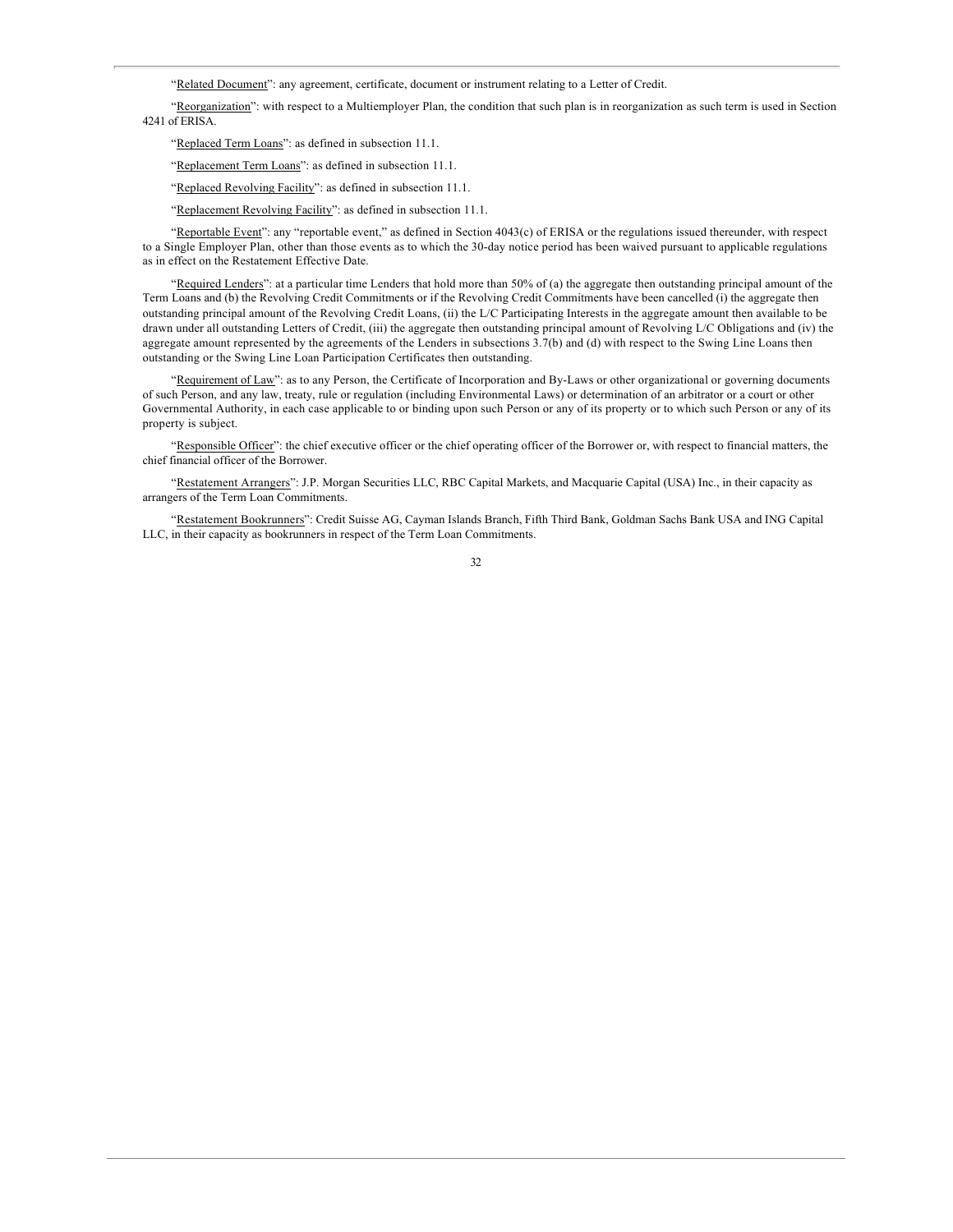"Restatement Effective Date": the date on which each of the conditions precedent to the effectiveness of this Agreement contained in subsection 6.1 has been either satisfied or waived, which date is December 23, 2013.

"Restricted Payments": as defined in subsection 8.8.

"Restricted Subsidiary": any Subsidiary of Parent other than an Unrestricted Subsidiary. Unless the context otherwise requires, all references to "Restricted Subsidiary" in this Agreement and the other Loan Documents shall be deemed to be a reference to a Restricted Subsidiary of the Borrower.

"Retained Percentage": with respect to any Excess Cash Flow Period, (a) 100% minus (b) the ECF Percentage with respect to such Excess Cash Flow Period.

"Revolving Commitment Conversion Amount": with respect to any Revolving Lender, as defined on such Lender's Revolving Lender Addendum as its "Revolving Commitment Conversion Amount".

"Revolving Credit Commitment": as to any Lender, its obligations to make Revolving Credit Loans to the Borrower pursuant to subsection 3 1, and to purchase its L/C Participating Interest in any Letter of Credit in an aggregate amount not to exceed at any time the amount set forth opposite such Lender's name in Schedule 1.1A under the heading "Revolving Credit Commitment" and in an aggregate amount not to exceed at any time the amount equal to such Lender's Revolving Credit Commitment Percentage of the aggregate Revolving Credit Commitments, as the aggregate Revolving Credit Commitments may be reduced or adjusted from time to time pursuant to this Agreement; collectively, as to all the Lenders, the "Revolving Credit Commitments". The Revolving Credit Commitments as of the Restatement Effective Date shall be \$200,000,000.

"Revolving Credit Commitment Percentage": as to any Lender at any time, the percentage which such Lender's Revolving Credit Commitment constitutes of all of the Revolving Credit Commitments (disregarding any Defaulting Lender's Revolving Credit Commitment) (or, if the Revolving Credit Commitments shall have been terminated, the percentage of the outstanding Aggregate Revolving Credit Extensions of Credit and Swing Line Loans constituted by such Lender's Aggregate Revolving Credit Extensions of Credit and participating interest in Swing Line Loans giving effect to any assignments and to any Lender's status as a Defaulting Lender at the time of determination).

"Revolving Credit Commitment Period": the period from and including the Restatement Effective Date to but not including the Revolving Credit Termination Date.

"Revolving Credit Facility": as defined in the definition of "Facility".

"Revolving Credit Loan" and "Revolving Credit Loans": as defined in subsection 3.1.

"Revolving Credit Termination Date": the earlier of (i) December 23, 2018 or if such day is not a Business Day, the first Business Day thereafter and (ii) any other date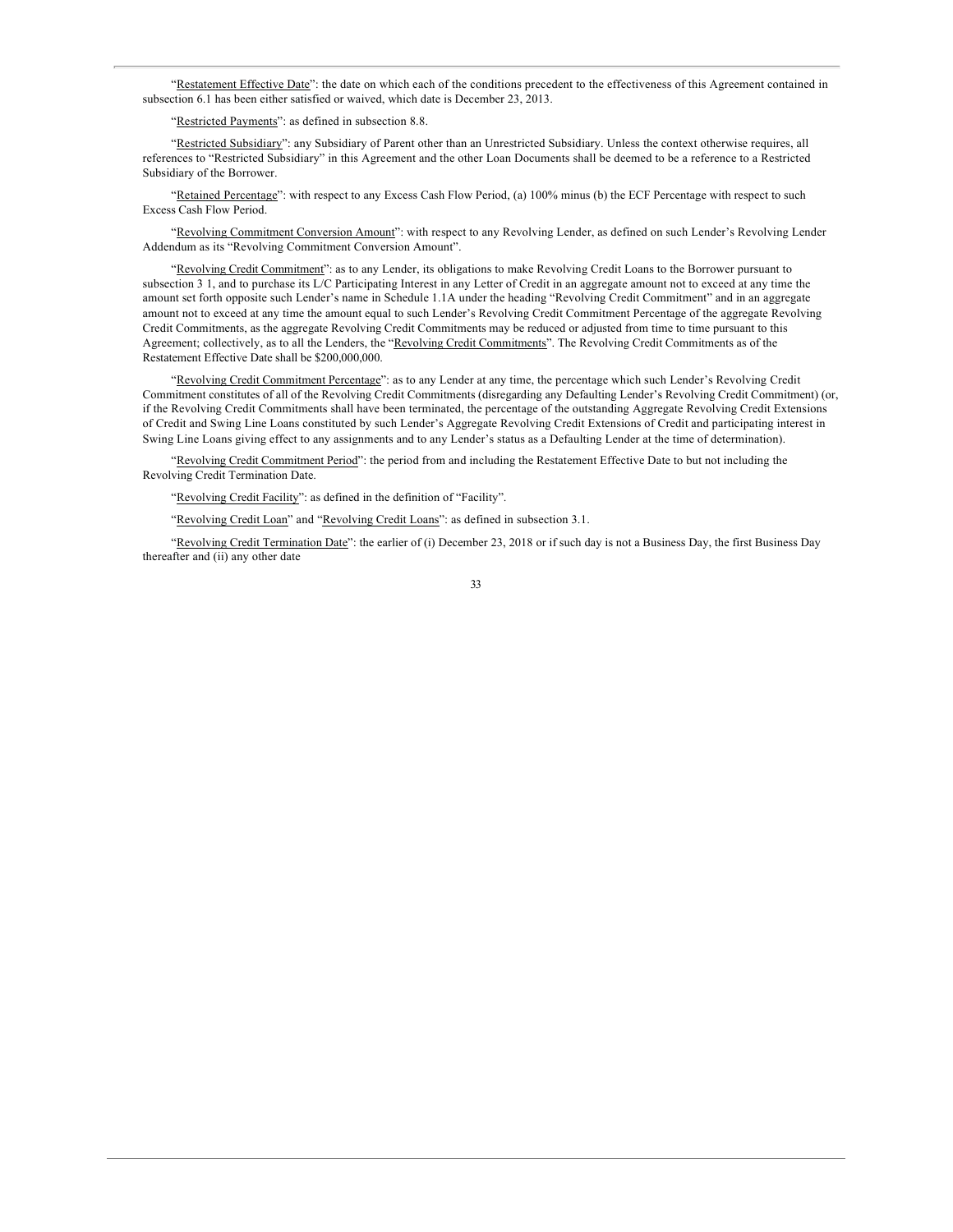on which the Revolving Credit Commitments shall terminate hereunder; provided that if on the date that is 91 days prior to the scheduled maturity date of the Senior Notes (such date, the "Springing Maturity Date") the aggregate principal amount of the Senior Notes is in excess of \$200,000,000, the Revolving Credit Termination Date shall be the Springing Maturity Date.

"Revolving L/C Obligations": the obligations of the Borrower to reimburse the Issuing Lender for any payments made by an Issuing Lender under any Letter of Credit that have not been reimbursed by the Borrower pursuant to subsection 3.6.

"Revolving Lender": each Lender that has a Revolving Credit Commitment or that holds Revolving Credit Loans.

"Revolving Lender Addendum": either a "Revolving Converting Lender" Addendum or a "Revolving New Lender" Addendum, substantially in the form of Exhibit K-1 or Exhibit K-2, respectively.

"S&P": Standard & Poor's Financial Services LLC and any successor to its rating agency business.

"Sanctions": economic or financial sanctions or trade embargoes imposed, administered or enforced from time to time by the U.S. government, including those administered by the Office of Foreign Assets Control of the U.S. Department of the Treasury or the U.S. Department of State.

"Sanctioned Country": at any time, a country or territory which is the subject or target of any Sanctions.

"Sanctioned Person": at any time, (a) any Person listed in any Sanctions-related list of designated Persons maintained by the Office of Foreign Assets Control of the U.S. Department of the Treasury or the U.S. Department of State, (b) any Person operating, organized or resident in a Sanctioned Country or (c) any Person controlled by any such Person.

"SEC Filings": any public filings that Parent or the Acquired Business has made on form 10K, 10Q or 8K pursuant to the U.S. federal securities statutes, rules or regulations prior to the Restatement Effective Date.

"Second Lien Credit Agreement": the Second Lien Credit Agreement, dated as of the Closing Date, among Parent, the Borrower, the lenders party thereto, JPMorgan Chase Bank, N.A., as administrative agent and the other agents party thereto.

"Second Lien Loans": the "Loans" as such term is defined in the Second Lien Credit Agreement.

"Securitization Repurchase Obligation": any obligation of a seller of accounts receivable in a receivables Facility to repurchase accounts receivable arising as a result of a breach of a representation, warranty, covenant or indemnity made or given in connection with a Receivables Facility, including as a result of a receivable or portion thereof becoming subject to any asserted defense, dispute, offset or counterclaim of any kind as a result of any action taken by any failure to take action by or any other event relating to the seller.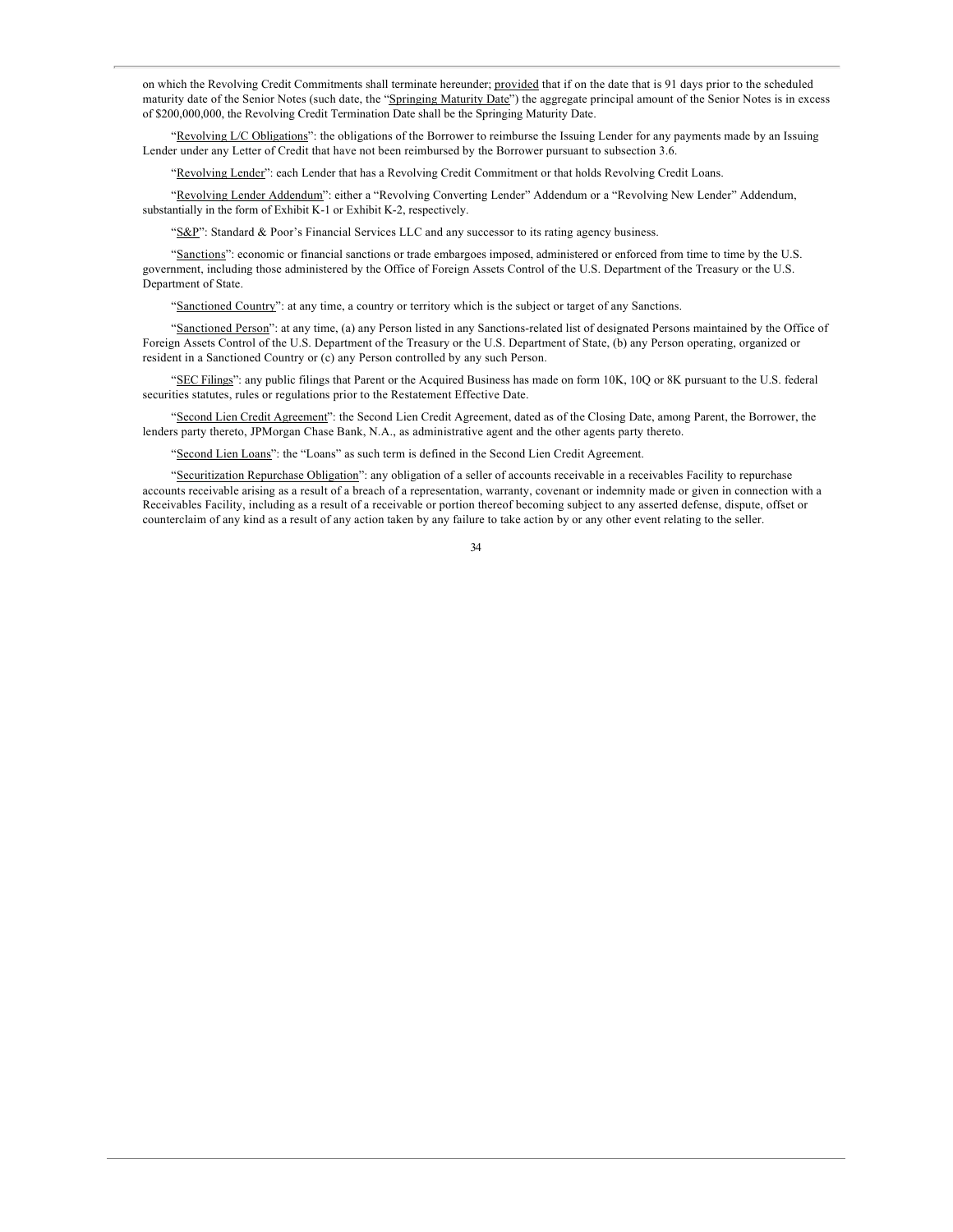"Security Documents": the collective reference to the Guarantee and Collateral Agreement, the Mortgages and all other security documents hereafter delivered to the Administrative Agent granting a Lien on any property of any Person to secure the obligations and liabilities of any Loan Party under any Loan Document.

"Senior Notes": the senior notes issued under and as defined in that certain Indenture dated as of March 13, 2011 among Parent, the Subsidiaries of Parent party thereto and U.S. Bank National Association, as trustee (as amended, modified or supplemented from time to time).

"Single Employer Plan": any Plan subject to the provisions of Title IV of ERISA or Section 412 of the Code or Section 302 of ERISA.

"Solvent": when used with respect to any Person, means that, as of any date of determination, (a) the amount of the present fair saleable value of the assets of such Person will, as of such date, exceed the amount of all liabilities of such Person, contingent or otherwise, as of such date, as such quoted terms are determined in accordance with applicable federal and state laws governing determinations of the insolvency of debtors, (b) the present fair saleable value of the assets of such Person will, as of such date, be greater than the amount that will be required to pay the liability of such Person on its debts as such debts become absolute and matured, (c) such Person will not have, as of such date, an unreasonably small amount of capital with which to conduct its business, and (d) such Person will be able to pay its debts as they mature. For purposes of this definition, (i) "debt" means liability on a "claim", (ii) "claim" means any  $(x)$  right to payment, whether or not such a right is reduced to judgment, liquidated, unliquidated, fixed, contingent, matured, unmatured, disputed, undisputed, legal, equitable, secured or unsecured or (v) right to an equitable remedy for breach of performance if such breach gives rise to a right to payment, whether or not such right to an equitable remedy is reduced to judgment, fixed, contingent, matured or unmatured, disputed, undisputed, secured or unsecured and (iii) "present fair saleable value" and "liabilities of such Person, contingent or otherwise" shall, in each case, be determined in accordance with applicable federal and state laws governing determinations of the insolvency of debtors.

"Specified Cash Management Agreement": any agreement providing for treasury, depositary, purchasing card or cash management services, including in connection with any automated clearing house transfers of funds or any similar transactions between the Borrower or any Subsidiary Guarantor and any Lender or Affiliate thereof.

"Specified Equity Contribution": as defined in subsection 8.1.

"Specified Swap Agreement": any Swap Agreement in respect of interest rates, currency exchange rates or commodity prices entered into by the Borrower or any Subsidiary Guarantor and any Person that is a Lender or an Affiliate of a Lender at the time such Swap Agreement is entered into.

"Springing Maturity Date": as defined in the definition of Revolving Credit Termination Date.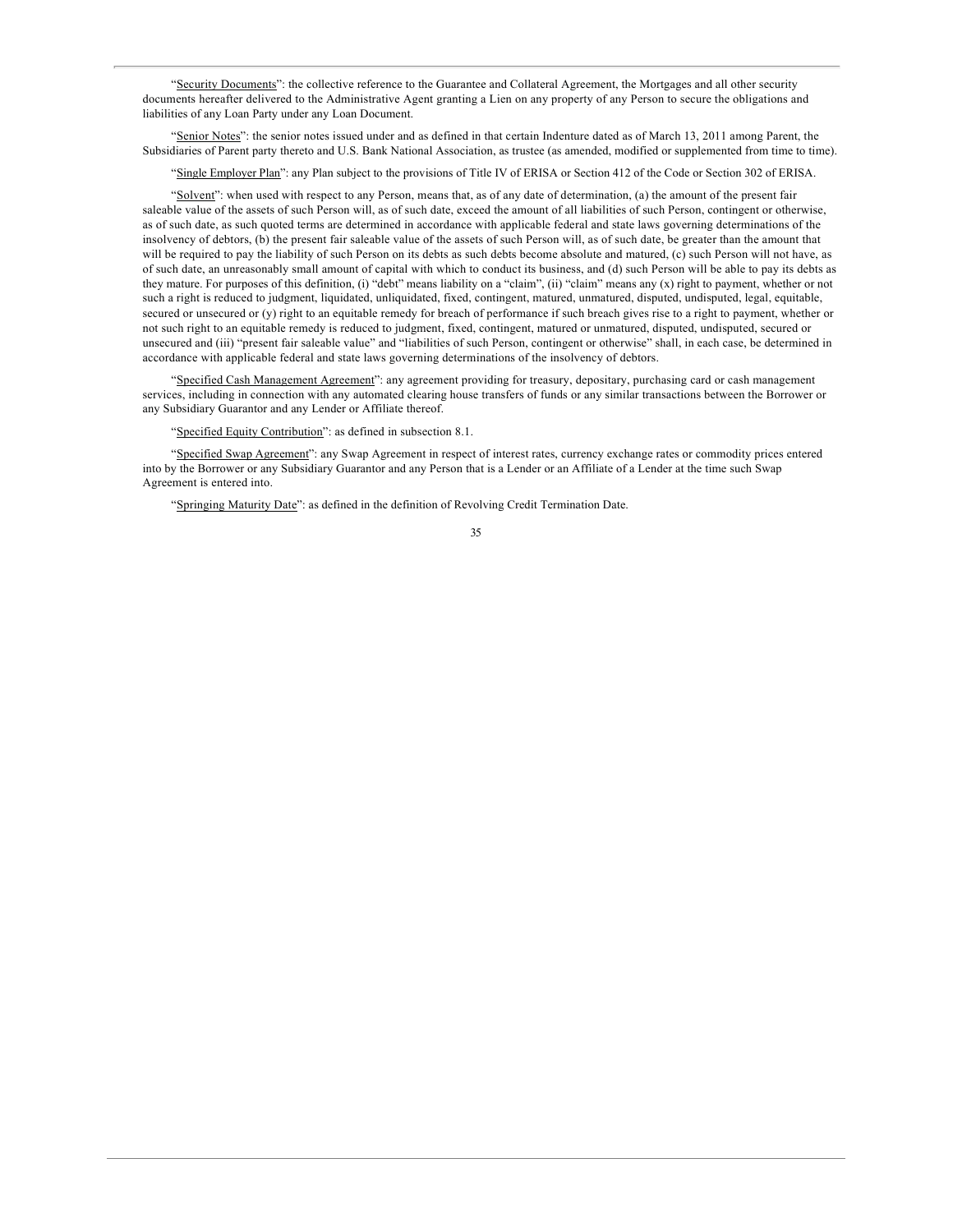"Standby L/C": an irrevocable standby or direct pay Letter of Credit under which the Issuing Lender agrees to make payments in Dollars for the account of the Borrower on behalf of the Borrower or any Restricted Subsidiary thereof, in respect of obligations of the Borrower or a Restricted Subsidiary thereof incurred for general corporate purposes, including for insurance purposes or in respect of advance payments or as bid or performance bonds.

"Station": a broadcast radio station operated pursuant to an FCC License.

"Subordinated Indebtedness": any Indebtedness of the Borrower or its Restricted Subsidiaries which is subordinated in right of payment to the Obligations.

"Subsidiary": as to any Person, a corporation, partnership or other entity of which shares of Capital Stock or other equity interests having ordinary voting power (other than Capital Stock or other equity interests having such power only by reason of the happening of a contingency) to elect a majority of the board of directors or other managers of such corporation, partnership or other entity are at the time owned, directly or indirectly, or the management of which is otherwise controlled, directly or indirectly, or both, by such Person. Unless otherwise qualified, all references to a "Subsidiary" or to "Subsidiaries" in this Agreement shall refer to a Subsidiary or Subsidiaries of the Borrower.

"Subsidiary Guarantor": any Restricted Subsidiary which enters into the Guarantee and Collateral Agreement pursuant to clause (a) of subsection 6.1 or subsection 7.10(a) (it being understood and agreed that no Foreign Subsidiary of the Borrower shall, in any case, enter into the Guarantee and Collateral Agreement pursuant to subsection 7.10(a)).

"Suspension Period": any day on which no Revolving Credit Loans, Swing Line Loans, Revolving L/C Obligations or Letters of Credit are outstanding, other than Letters of Credit that have been Cash Collateralized on terms reasonably satisfactory to the Administrative Agent in an amount equal to at least 103% of the undrawn amount thereof.

"Swap": any agreement, contract, or transaction that constitutes a "swap" within the meaning of section 1a(47) of the Commodity Exchange Act.

"Swap Agreement": any agreement with respect to any swap, forward, future or derivative transaction or option or similar agreement involving, or settled by reference to, one or more rates, currencies, commodities, equity or debt instruments or securities, or economic, financial or pricing indices or measures of economic, financial or pricing risk or value or any similar transaction or any combination of these transactions; provided that no phantom stock or similar plan providing for payments only on account of services provided by current or former directors, officers, employees or consultants of the Borrower or any of its Subsidiaries shall be a "Swap Agreement".

"Swap Obligation": with respect to any person, any obligation to pay or perform under any Swap.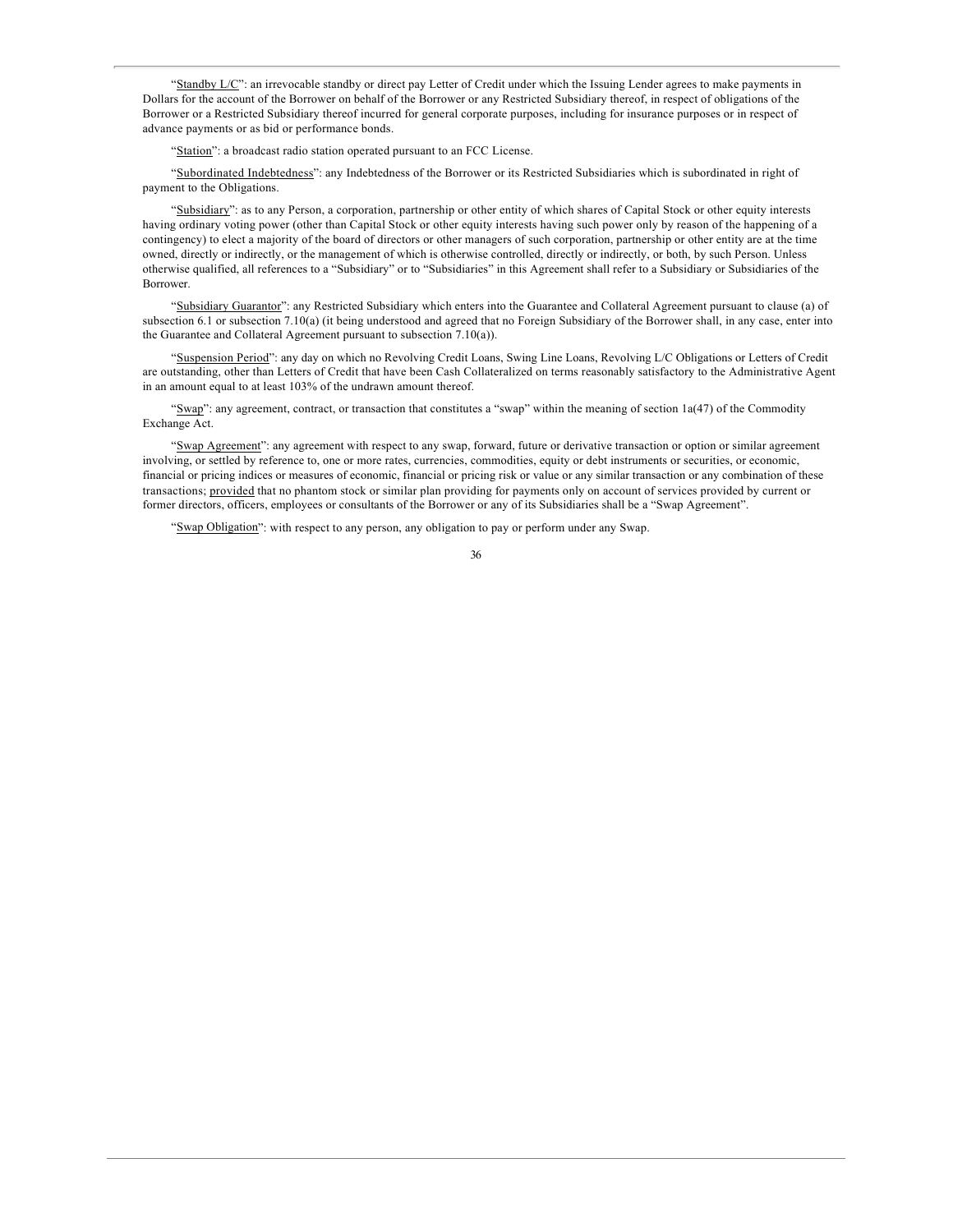"Swap Termination Value": in respect of any one or more Swap Agreements, after taking into account the effect of any legally enforceable netting agreement relating to such Swap Agreements, (a) for any date on or after the date such Swap Agreements have been closed out and termination value(s) determined in accordance therewith, such termination value(s), and (b) for any date prior to the date referenced in clause (a), the amount(s) determined as the mark-to-market value(s) for such Swap Agreement, as determined based upon one or more mid-market or other readily available quotations provided by any recognized dealer in such Swap Agreements (which may include a Lender or any Affiliate of a Lender).

"Swing Line Commitment": JPMCB's obligation to make Swing Line Loans pursuant to subsection 3.7.

"Swing Line Exposure": at any time, the aggregate principal amount of all Swing Line Loans outstanding at such time. The Swing Line Exposure of any Lender at any time shall equal its Revolving Credit Commitment Percentage of the aggregate Swing Line Exposure at such time.

"Swing Line Lender": at any time the Lender then having an obligation to make Swing Line Loans under this Agreement.

"Swing Line Loan" and "Swing Line Loans": as defined in subsection 3.7(a).

"Swing Line Loan Participation Certificate": a certificate in substantially the form of Exhibit F hereto.

"Taxes": any present or future taxes, levies, imposts, duties, deductions, withholdings, assessments, fees or other charges imposed by any Governmental Authority, including any interest, additions to tax or penalties applicable thereto.

"Term Facility": as defined in the definition of "Facility".

"Term Lender": each Lender that has a Term Loan Commitment or that holds a Term Loan.

"Term Lender Addendum": either a "Term Loan Converting Lender" Addendum or a "Term Loan Funding Lender" Addendum, substantially in the form of Exhibit L-1 or Exhibit L-2, respectively.

"Term Loan Commitment": as to any Lender, the obligation of such Lender, if any, to make a Term Loan to the Borrower hereunder and/or in the case of Existing Term Lenders, convert its Existing Term Loan into a Term Loan hereunder, in each case on the Restatement Effective Date, expressed as an amount representing the maximum principal amount of the Term Loan to be made or converted by such Lender hereunder. The amount of each Term Lender's Term Loan Commitment on the Restatement Effective Date is as set forth on its Term Lender Addendum. The Term Loan Commitment as of the Restatement Effective Date shall be \$2,025,000,000.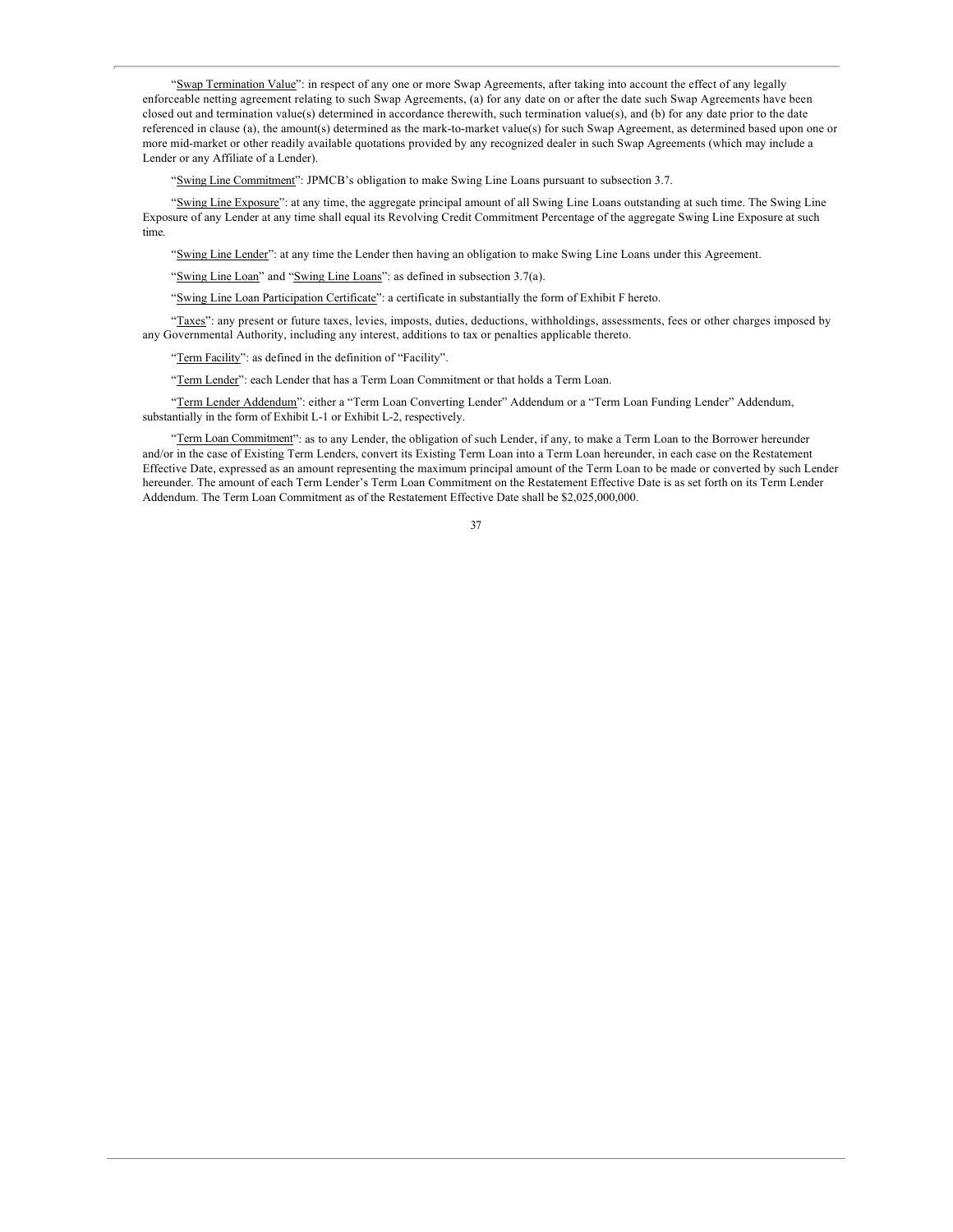"Term Loan Commitment Conversion Amount": with respect to any Term Lender, as defined on such Lender's Term Lender Addendum as its "Term Loan Commitment Conversion Amount".

"Term Loan Commitment Funding Amount": as to any Lender, the portion (if any) of its Term Loan Commitment that appears under the heading "Term Loan Commitment Funding Amount" on its Term Lender Addendum.

"Term Loan Commitment Percentage": as to any Lender, the percentage which such Lender's Term Loan constitutes of the aggregate then outstanding principal amount of Term Loans.

"Term Loan Converting Lender": any Term Lender with a Term Loan Commitment Conversion Amount (in its capacity as such).

"Term Loan Funding Lender": any Term Lender with a Term Loan Commitment Funding Amount (in its capacity as such).

"Term Loan Maturity Date": the earlier of (i) December 23, 2020 or if such day is not a Business Day, the first Business Day thereafter and (ii) any other date on which the Term Loan Commitments shall terminate hereunder; provided that if on the Springing Maturity Date, the aggregate principal amount of the Senior Notes is in excess of \$200,000,000, the Term Loan Maturity Date shall be the Springing Maturity Date.

"Term Loan Standstill Period": as defined in Section 9(c).

"Term Loans": the Loans made pursuant to Section 2.1.

"Test Period"; the most recent period of four consecutive fiscal quarters of the Borrower ended on or prior to such time (taken as one accounting period) in respect of which financial statements for each quarter or fiscal year in such period have been delivered pursuant to subsection  $7.1(a)$  or  $7.1(b)$ , as applicable.

"Transactions": the entering into of the Loan Documents and the initial borrowings hereunder, the payment in full of the indebtedness outstanding under the Second Lien Credit Agreement and the payments of fees, commissions and expenses in connection with each of the foregoing.

"Transferee": as defined in subsection  $11.6(f)$ .

"Type": as to any Loan, its nature as an ABR Loan or a Eurodollar Loan.

"LCC": the Uniform Commercial Code as in effect, from time to time, in the State of New York; provided that, if perfection or the effect of perfection or non-perfection or the priority of any security interest in any Collateral is governed by the Uniform Commercial Code as in effect in a jurisdiction other than the State of New York, "UCC" means the Uniform Commercial Code as in effect from time to time in such other jurisdiction for purposes of the provisions hereof relating to such perfection, effect of perfection or non-perfection or priority.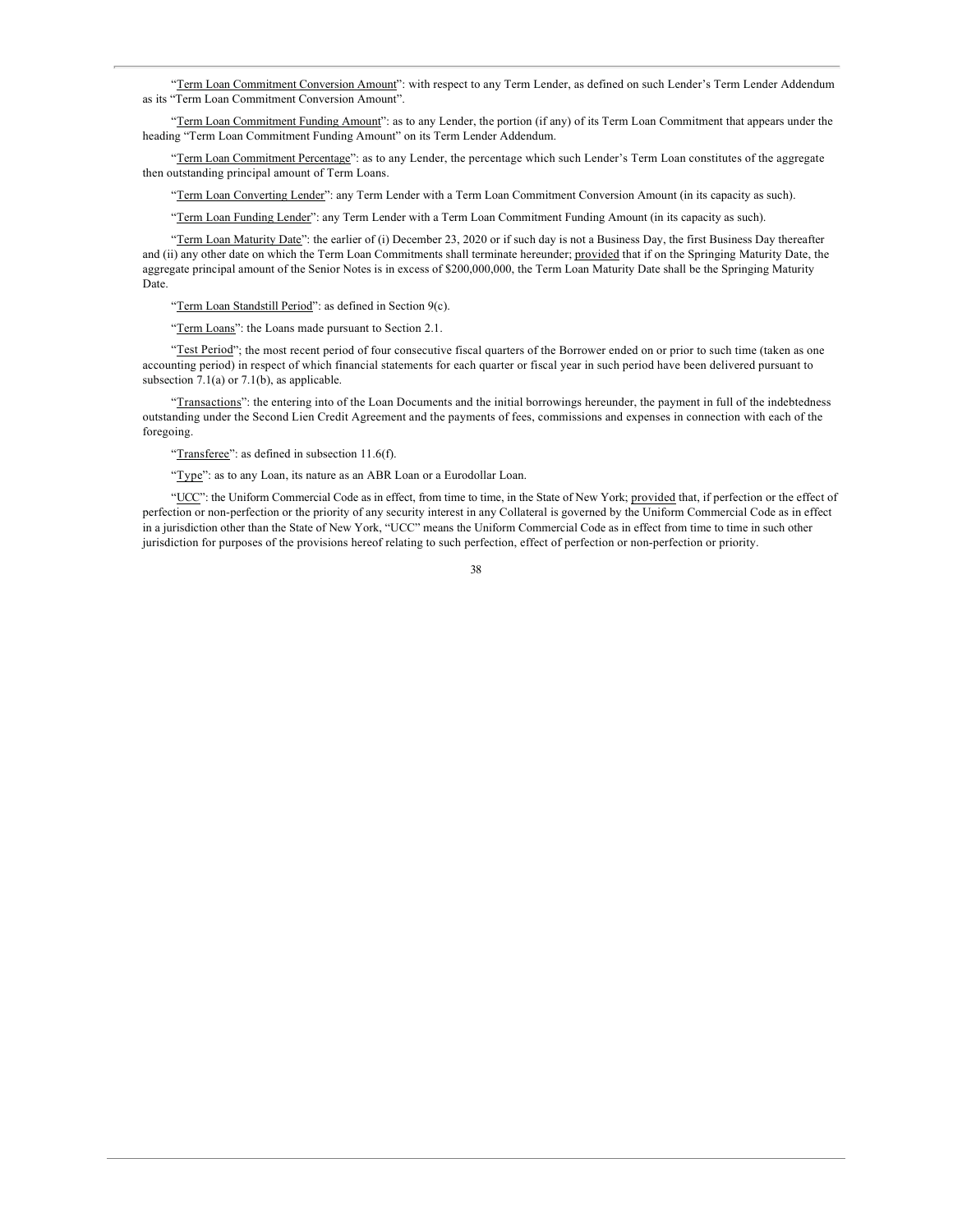"Unrestricted Subsidiary": any Subsidiary of the Borrower designated by the board of directors of the Borrower as an Unrestricted Subsidiary pursuant to subsection 7.14.

"Withdrawal Liability": liability to a Multiemployer Plan as a result of a complete withdrawal or a partial withdrawal from such Multiemployer Plan, as such terms are defined in Title IV of ERISA.

"Working Day": any Business Day which is a day for trading by and between banks in Dollar deposits in the interbank Eurodollar market.

1.2 Other Definitional Provisions. Unless otherwise specified therein, all terms defined in this Agreement shall have the defined meanings when used in the Notes, any other Loan Document or any certificate or other document made or delivered pursuant hereto.

(a) As used herein and in the Notes, any other Loan Document and any certificate or other document made or delivered pursuant hereto, accounting terms relating to the Borrower and its Subsidiaries not defined in subsection 1.1 and accounting terms partly defined in subsection 1.1 to the extent not defined, shall have the respective meanings given to them under GAAP. Notwithstanding any other provision contained herein, all terms of an accounting or financial nature used herein shall be construed, and all computations of amounts and ratios referred to herein shall be made, without giving effect to any election under ASC 825 "Financial Instruments" (or any other ASC having a similar result or effect) to value any Indebtedness or other liabilities of Parent, the Borrower or any Subsidiary at "fair value", as defined therein.

(b) The words "hereof", "herein" and "hereunder" and words of similar import when used in this Agreement shall refer to this Agreement as a whole and not to any particular provision of this Agreement, and section, subsection, schedule and exhibit references are to this Agreement unless otherwise specified.

(c)(i) The words "include", "includes" and "including" shall be deemed to be followed by the phrase "without limitation", (ii) the word "incur" shall be construed to mean incur, create, issue, assume, become liable in respect of or suffer to exist (and the words "incurred" and "incurrence" shall have correlative meanings), (iii) the words "asset" and "property" shall be construed to have the same meaning and effect and to refer to any and all tangible and intangible assets and properties, including cash, Capital Stock, securities, revenues, accounts, leasehold interests and contract rights, and (iv) references to agreements or other Contractual Obligations shall, unless otherwise specified, be deemed to refer to such agreements or Contractual Obligations as amended, supplemented, restated or otherwise modified from time to time.

(d) The meanings given to terms defined herein shall be equally applicable to the singular and plural forms of such terms.

## SECTION 2. AMOUNT AND TERMS OF THE TERM LOAN COMMITMENTS

2.1 Term Loans. Subject to the terms and conditions set forth herein, each Lender severally agrees to (i) make a term loan to the Borrower on the Restatement Effective Date in an amount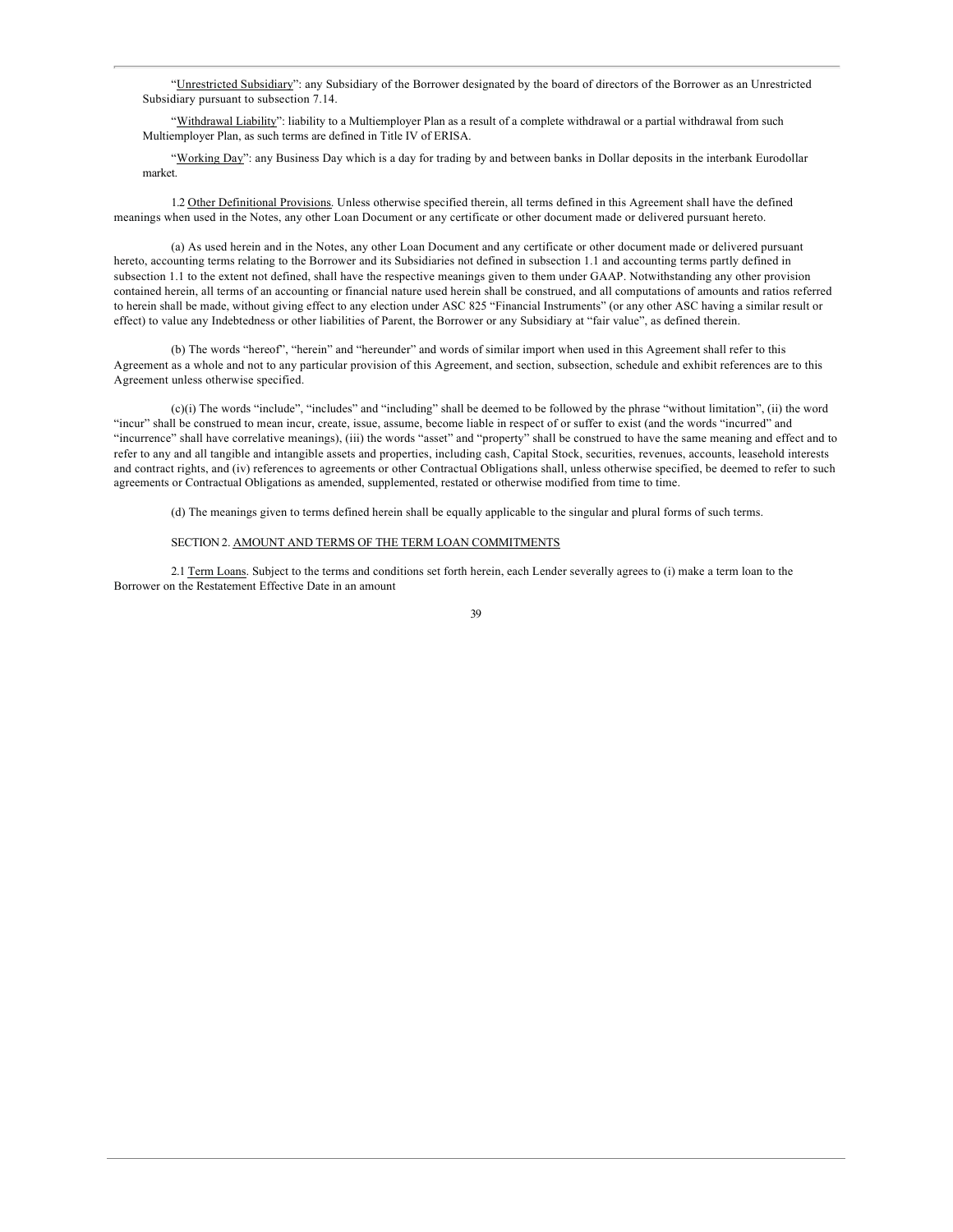equal to its Term Loan Commitment Funding Amount and/or (ii) convert its Existing Term Loans into Term Loans in an amount equal to its Term Loan Commitment Conversion Amount. Amounts repaid or prepaid in respect of Term Loans may not be reborrowed. The Term Loans may from time to time be (a) Eurodollar Loans or (b) ABR Loans or (c) a combination thereof, as determined by the Borrower and notified to the Administrative Agent in accordance with subsections 4.1 and 4.3.

2.2 Repayment of Term Loans. The Borrower shall repay the Term Loans in consecutive quarterly installments on the last day of each fiscal quarter (or, in the case of the last installment, the Term Loan Maturity Date), commencing on March 31, 2014, each of which installments shall be in an aggregate principal amount equal to 0.25% of the original aggregate principal amount of the Term Loans on the Restatement Effective Date; provided that with respect to the installment payable on the Term Loan Maturity Date, such installment shall be in an amount equal to the then outstanding principal amount of the Term Loans.

2.3 Proceeds of Term Loans. The Borrower shall use the proceeds of the Term Loans to satisfy the condition in Section 6.3(a), to pay fees, commissions and expenses in connection therewith and with the amendment and restatement of the Existing Credit Agreement and to repay in full the Second Lien Loans under the Second Lien Credit Agreement.

## SECTION 3. AMOUNT AND TERMS OF REVOLVING CREDIT COMMITMENTS

3.1 Revolving Credit Commitments. (a) Subject to the terms and conditions hereof, each Lender severally agrees to extend credit, in an aggregate amount not to exceed such Lender's Revolving Credit Commitment, to the Borrower from time to time on any Borrowing Date during the Revolving Credit Commitment Period by purchasing an L/C Participating Interest in each Letter of Credit issued by the Issuing Lender and by making loans to the Borrower ("Revolving Credit Loans") from time to time. Notwithstanding the foregoing, in no event shall (i) any Revolving Credit Loan or Swing Line Loan be made, or any Letter of Credit be issued, if, after giving effect to such making or issuance and the use of proceeds thereof as irrevocably directed by the Borrower, the sum of the Aggregate Revolving Credit Extensions of Credit and the aggregate outstanding principal amount of the Swing Line Loans would exceed the aggregate Revolving Credit Commitments or if subsection 3.7 would be violated thereby, (ii) any Revolving Credit Loan or Swing Line Loan be made, or any Letter of Credit be issued, if the amount of such Loan to be made or any Letter of Credit to be issued would, after giving effect to the use of proceeds, if any, thereof, exceed the Available Revolving Credit Commitments or (iii) Revolving Credit Loans in excess of \$200,000,000 in the aggregate be made on the Restatement Effective Date (unless otherwise agreed to by all of the Arrangers). During the Revolving Credit Commitment Period, the Borrower may use the Revolving Credit Commitments by borrowing, prepaying the Revolving Credit Loans or Swing Line Loans in whole or in part, and reborrowing, all in accordance with the terms and conditions hereof, and/or by having the Issuing Lenders issue Letters of Credit, having such Letters of Credit expire undrawn upon or if drawn upon, reimbursing the relevant Issuing Lender for such drawing, and having the Issuing Lenders issue new Letters of Credit. The Revolving Credit Loans may from time to time be (a) Eurodollar Loans or (b) ABR Loans or (c) a combination thereof, as determined by the Borrower and notified to the Administrative Agent in accordance with subsections 4.1 and 4.3.

(b) Each borrowing of Revolving Credit Loans pursuant to the Revolving Credit Commitments shall be in an aggregate principal amount of the lesser of (i) \$1,000,000, or a whole multiple of \$1,000,000 in excess thereof, and (ii) the Available Revolving Credit Commitments, except that any borrowing of a Revolving Credit Loan to be used solely to pay a like amount of Swing Line Loans may be in the aggregate principal amount of such Swing Line Loans.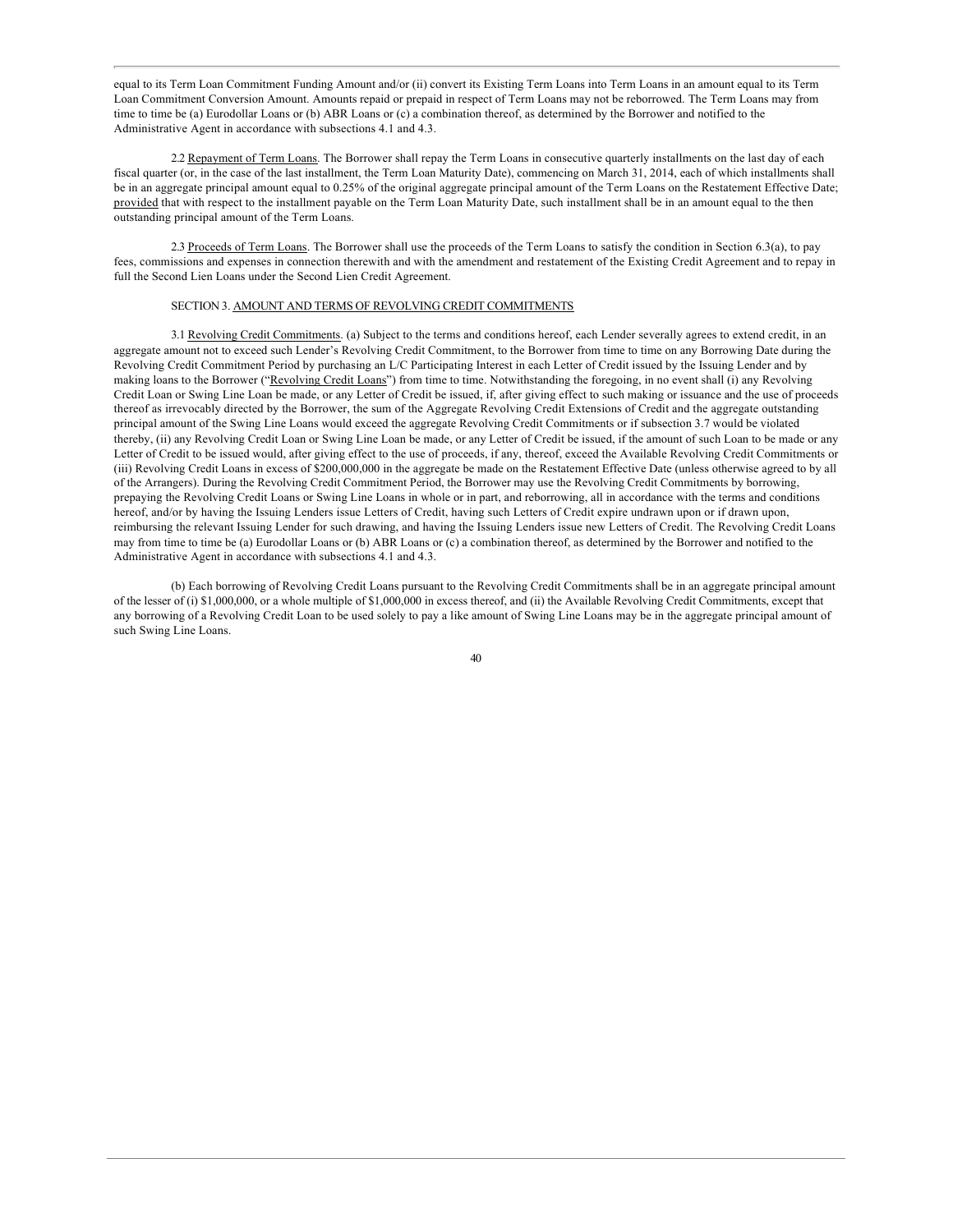3.2 Proceeds of Revolving Credit Loans. The Borrower shall use the proceeds of the Revolving Credit Loans to (a) make payments to the Issuing Lender to reimburse the Issuing Lender for drawings made under the Letters of Credit, (b) repay Swing Line Loans and Revolving Credit Loans after the Restatement Effective Date, and (c) finance the general working capital needs and general corporate purposes of the Borrower or any of its Subsidiaries.

3.3 Issuance of Letters of Credit. (a) The Borrower may from time to time request any Issuing Lender to issue a Letter of Credit, which may be either a Standby L/C or a Commercial L/C, by delivering to the Administrative Agent at its address specified in subsection 11.2 and the Issuing Lender an L/C Application completed to the satisfaction of the Issuing Lender, together with the proposed form of the Letter of Credit (which shall comply with the applicable requirements of paragraph (b) below) and such other certificates, documents and other papers and information as the Issuing Lender may reasonably request; provided that if the Issuing Lender informs the Borrower that it is for any reason unable to open such Letter of Credit, the Borrower may request another Lender to open such Letter of Credit upon the same terms offered to the initial Issuing Lender and if such other Lender agrees to issue such Letter of Credit each reference to the Issuing Lender for purposes of the Loan Documents shall be deemed to be a reference to such Lender.

(b) Each Letter of Credit issued hereunder shall, among other things, (i) be in such form requested by the Borrower as shall be acceptable to the Issuing Lender in its sole discretion and (ii) have an expiry date occurring not later than the earlier of (w) 365 days after the date of issuance of such Letter of Credit (or, in the case of a renewal or extension, 365 days after such renewal or extension) and (x) 15 Business Days prior to the Revolving Credit Termination Date; provided that any Letter of Credit with a one year term may provide for the renewal thereof for additional one year periods (but not beyond the date that is 15 Business Days prior to the Revolving Credit Termination Date, except to the extent Cash Collateralized or backstopped (including as provided herein) pursuant to arrangements reasonably acceptable to the relevant Issuing Lenders, in each case for all relevant period beyond the date that is 15 Business Days prior to the Revolving Credit Termination Date). Unless otherwise expressly agreed by the Issuing Lender, when a Letter of Credit is issued (including any such agreement applicable to an Existing Letter of Credit), (i) the rules of the "International Standby Practices 1998 published by the Institute of International Banking Law & Practice (or such later version thereof as may be in effect at the time of issuance) or the rules of the Uniform Customs and Practice for Documentary Credit, as most recently published by the International Chamber of Commerce (the "UCP Rules") shall apply to each Standby L/C, and (ii) the UCP Rules shall apply to each Commercial L/C

(c) The letters of credit set forth on Schedule 3.1 which remain outstanding on the Restatement Effective Date (the "Existing Letters of Credit") shall be deemed to be Letters of Credit issued under this Agreement on the Restatement Effective Date. Without limiting the foregoing (i) each such Existing Letter of Credit shall be included in the calculation of the L/C Exposure, (ii) all liabilities of the Borrower and the other Loan Parties with respect to such Existing Letters of Credit shall constitute Obligations and (iii) each Lender shall have reimbursement obligations with respect to such Existing Letters of Credit as provided in subsection 3.6(b).

(d) If the maturity date in respect of any tranche of Revolving Credit Commitments occurs prior to the expiration of any Letter of Credit, then (i) if one or more other tranches of Revolving Credit Commitments in respect of which the maturity date shall not have occurred are then in effect, (x) outstanding Revolving Credit Loans shall be repaid pursuant to subsection 4.5 on such maturity date in an amount sufficient to permit the reallocation of the L/C Exposure relating to the outstanding Letters of Credit contemplated by clause (y) below and (y) such Letters of Credit shall automatically be deemed to have been issued (including for purposes of the obligations of the Revolving Lenders to purchase participations therein and to make Revolving Credit Loans and payments in respect thereof pursuant to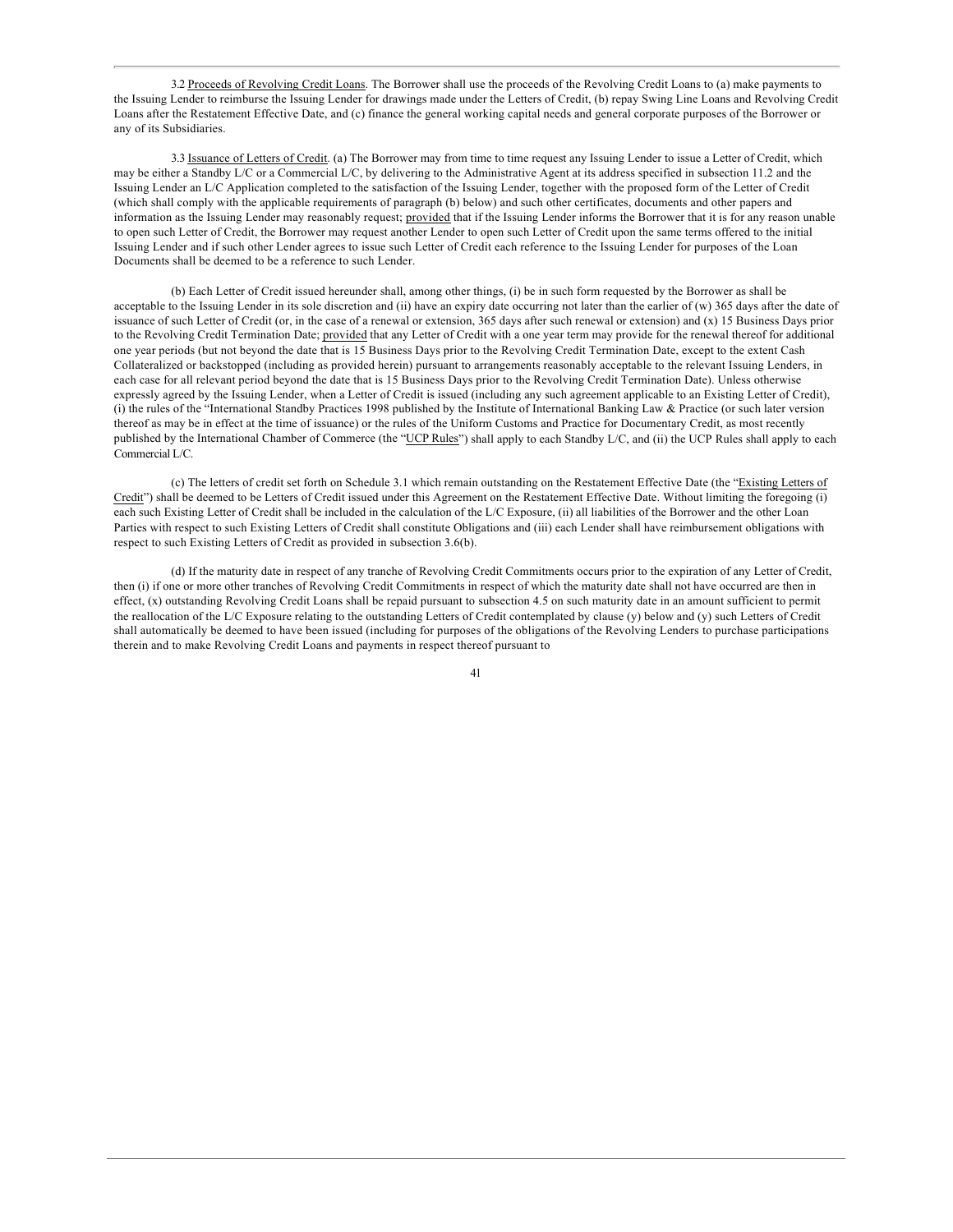subsection 3.4) under (and ratably participated in by Lenders pursuant to) the Revolving Credit Commitments in respect of such non-terminating tranches up to an aggregate amount not to exceed the aggregate principal amount of the unutilized Revolving Credit Commitments thereunder at such time (it being understood that (A) the participations therein of Revolving Lenders under the maturing tranche shall be correspondingly released and (B) no partial face amount of any Letter of Credit may be so reallocated) and (ii) to the extent not reallocated pursuant to immediately preceding clause (i), but without limiting the obligations with respect thereto, the Borrower shall Cash Collateralize any such Letter of Credit. If, for any reason, such Cash Collateral is not provided or the reallocation does not occur, the Revolving Lenders under the maturing tranche shall continue to be responsible for their participating interests in the Letters of Credit; provided that, notwithstanding anything to the contrary contained herein, upon any subsequent repayment of the Revolving Loans, the reallocation set forth in clause (i) shall automatically occur to the extent of such repayment (it being understood that no partial face amount of any Letter of Credit may be so reallocated). Except to the extent of reallocations of participations pursuant to clause (i) of the second preceding sentence, the occurrence of a maturity date with respect to a given tranche of Revolving Credit Commitments shall have no effect upon (and shall not diminish) the percentage participations of the Revolving Lenders in any Letter of Credit issued before such maturity date. Commencing with the maturity date of any tranche of Revolving Credit Commitments, the sublimit for Letters of Credit under any tranche of Revolving Credit Commitments that has not so then matured shall be as agreed with the Lenders under such extended tranche; provided that in no event shall such sublimit be less than the sum of (x) the L/C Exposure of the Revolving Lenders under such extended tranche immediately prior to such maturity date and (y) the face amount of the Letters of Credit reallocated to such extended tranche pursuant to clause (i) above (assuming Revolving Credit Loans are repaid in accordance with clause  $(i)(x)$ ).

(e) In the event of any conflict between the terms hereof and the terms of any L/C Application, the terms hereof shall control.

3.4 Participating Interests. Effective in the case of each Letter of Credit opened by the Issuing Lender as of the date of the opening thereof, the Issuing Lender agrees to allot and does allot, to itself and each other Lender, and each Lender severally and irrevocably agrees to take and does take in such Letter of Credit and the related L/C Application, an L/C Participating Interest in a percentage equal to such Lender's Revolving Credit Commitment Percentage.

3.5 Procedure for Opening Letters of Credit. Upon receipt of any L/C Application from the Borrower in respect of a Letter of Credit, the Issuing Lender will promptly notify the Administrative Agent thereof. The Issuing Lender will process such L/C Application, and the other certificates, documents and other papers delivered to the Issuing Lender in connection therewith, upon receipt thereof in accordance with its customary procedures and, subject to the terms and conditions hereof, shall promptly open such Letter of Credit by issuing the original of such Letter of Credit to the beneficiary thereof and by furnishing a copy thereof to the Borrower; provided that no such Letter of Credit shall be issued (a) if the amount of such requested Letter of Credit, together with the sum of (i) the aggregate unpaid amount of Revolving L/C Obligations outstanding at the time of such request and (ii) the maximum aggregate amount available to be drawn under all Letters of Credit outstanding at such time, would exceed \$30,000,000 or (b) if subsection 3.1 would be violated thereby.

3.6 Payments in Respect of Letters of Credit. (a) The Borrower agrees to reimburse the Issuing Lender, through the Administrative Agent, for any payment made by the Issuing Lender under any Letter of Credit not later than 12:00 Noon, New York City time, on (i) the Business Day that the Borrower receives notice of such draft, if such notice is received on such day prior to 10:00 A.M., New York City time, or (ii) if clause (i) above does not apply, the Business Day immediately following the day that the Borrower receives such notice. Interest shall be payable on any such unreimbursed amounts from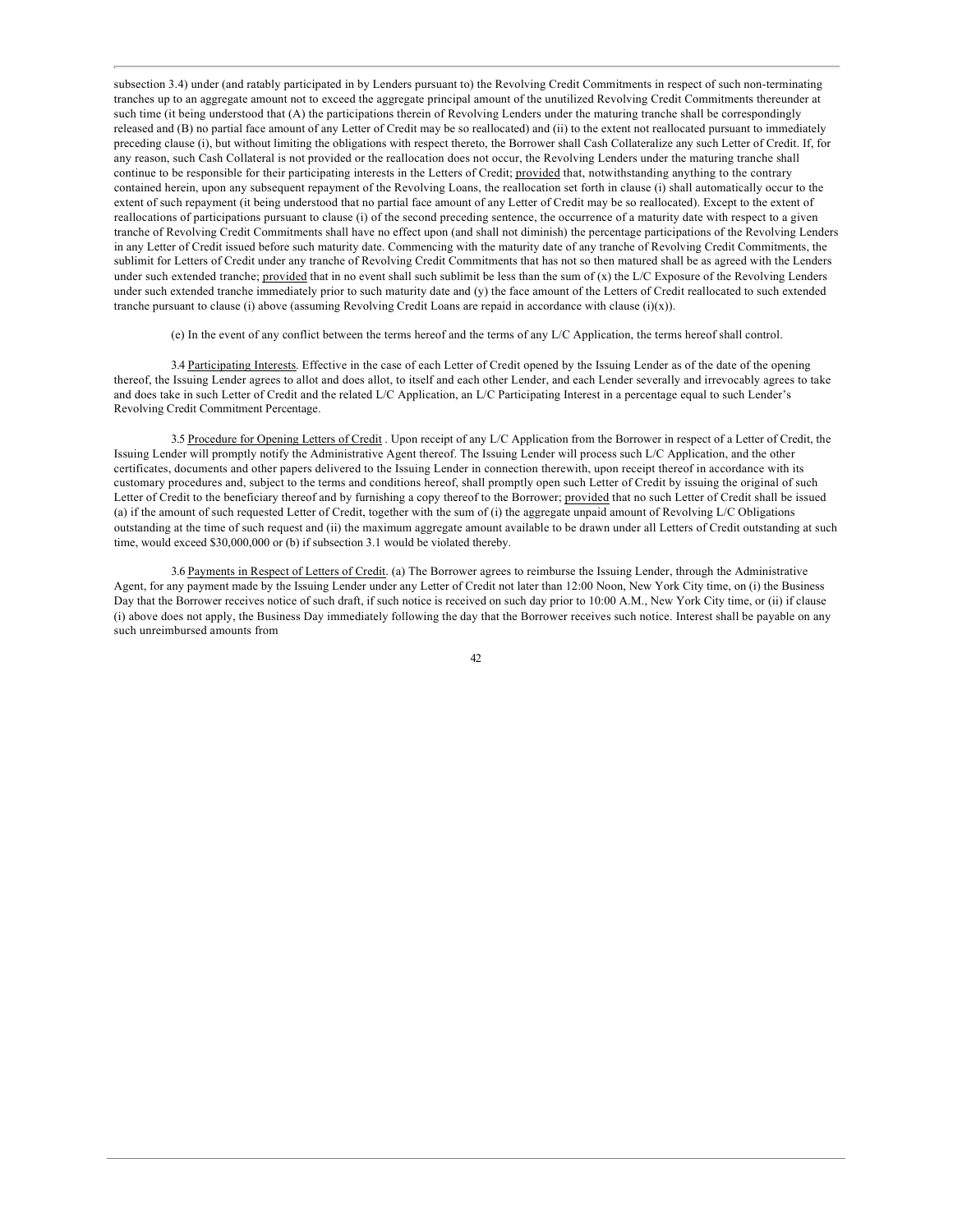the date of such payment until reimbursement in full thereof at a rate per annum equal to (A) until the Business Day next succeeding the date on which the relevant notice is received by the Borrower, the ABR plus the Applicable Margin for Revolving Credit Loans which are ABR Loans and (B) on such date and thereafter, the ABR plus the Applicable Margin for Revolving Credit Loans which are ABR Loans plus 2%.

(b) In the event that the Issuing Lender makes a payment under any Letter of Credit and is not reimbursed in full therefor in accordance with the terms of this Agreement (or in the event that any reimbursement received by the Issuing Lender shall be required to be returned by it at any time), the Issuing Lender will promptly notify each other Lender with a Revolving Credit Commitment through the Administrative Agent. Forthwith upon its receipt of any such notice, each other Lender with a Revolving Credit Commitment will transfer to the Issuing Lender, through the Administrative Agent, in immediately available funds, an amount equal to such other Lender's pro rata share of the Revolving L/C Obligation arising from such unreimbursed payment. Upon its receipt from such other Lender of such amount and a request of such Lender, the Issuing Lender will complete, execute and deliver to such other Lender an L/C Participation Certificate dated the date of such receipt and in such amount.

(c) Whenever, at any time after the Issuing Lender has made a payment under any Letter of Credit and has received from any other Lender such other Lender's pro rata share of the Revolving L/C Obligation arising therefrom, the Issuing Lender receives any reimbursement on account of such Revolving L/C Obligation or any payment of interest on account thereof, the Issuing Lender will distribute to such other Lender, through the Administrative Agent, its pro rata share thereof in like funds as received (appropriately adjusted, in the case of interest payments, to reflect the period of time during which such Lender's participating interest was outstanding and funded); provided that, in the event that the receipt by the Issuing Lender of such reimbursement or such payment of interest (as the case may be) is required to be returned, such other Lender will return to the Issuing Lender, through the Administrative Agent, any portion thereof previously distributed by the Issuing Lender to it in like funds as such reimbursement or payment is required to be returned by the Issuing Lender.

3.7 Swing Line Commitment. (a) Subject to the terms and conditions hereof, JPMCB agrees to make swing line loans (individually, a "Swing Line Loan"; collectively, the "Swing Line Loans") to the Borrower from time to time during the Revolving Credit Commitment Period in an aggregate principal amount at any one time outstanding not to exceed \$30,000,000; provided that at no time may the sum of the aggregate outstanding principal amount of the Swing Line Loans and the Aggregate Revolving Credit Extensions of Credit exceed the Revolving Credit Commitments. Amounts borrowed by the Borrower under this subsection may be repaid and, through but excluding the Revolving Credit Termination Date, reborrowed. The Swing Line Loans shall be ABR Loans, and shall not be entitled to be converted into Eurodollar Loans. The Borrower shall give JPMCB irrevocable notice (which notice must be received by JPMCB prior to 1:00 p.m., New York City time) on the requested Borrowing Date specifying the amount of each requested Swing Line Loan, which shall be in the minimum amount of \$250,000 or a whole multiple thereof. The proceeds of each Swing Line Loan will be made available by JPMCB to the Borrower by crediting the account of the Borrower at JPMCB with such proceeds. The proceeds of Swing Line Loans may be used solely for the purposes referred to in subsection 3.2.

(b) JPMCB at any time in its sole and absolute discretion may, and on the thirtieth day (or if such day is not a Business Day, the next Business Day) after the Borrowing Date with respect to any Swing Line Loans shall, on behalf of the Borrower (which hereby irrevocably directs JPMCB to act on its behalf), request each Lender, including JPMCB, to make a Revolving Credit Loan (which shall be initially an ABR Loan) in an amount equal to such Lender's Revolving Credit Commitment Percentage of the amount of such Swing Line Loans (the "Refunded Swing Line Loans") outstanding on the date such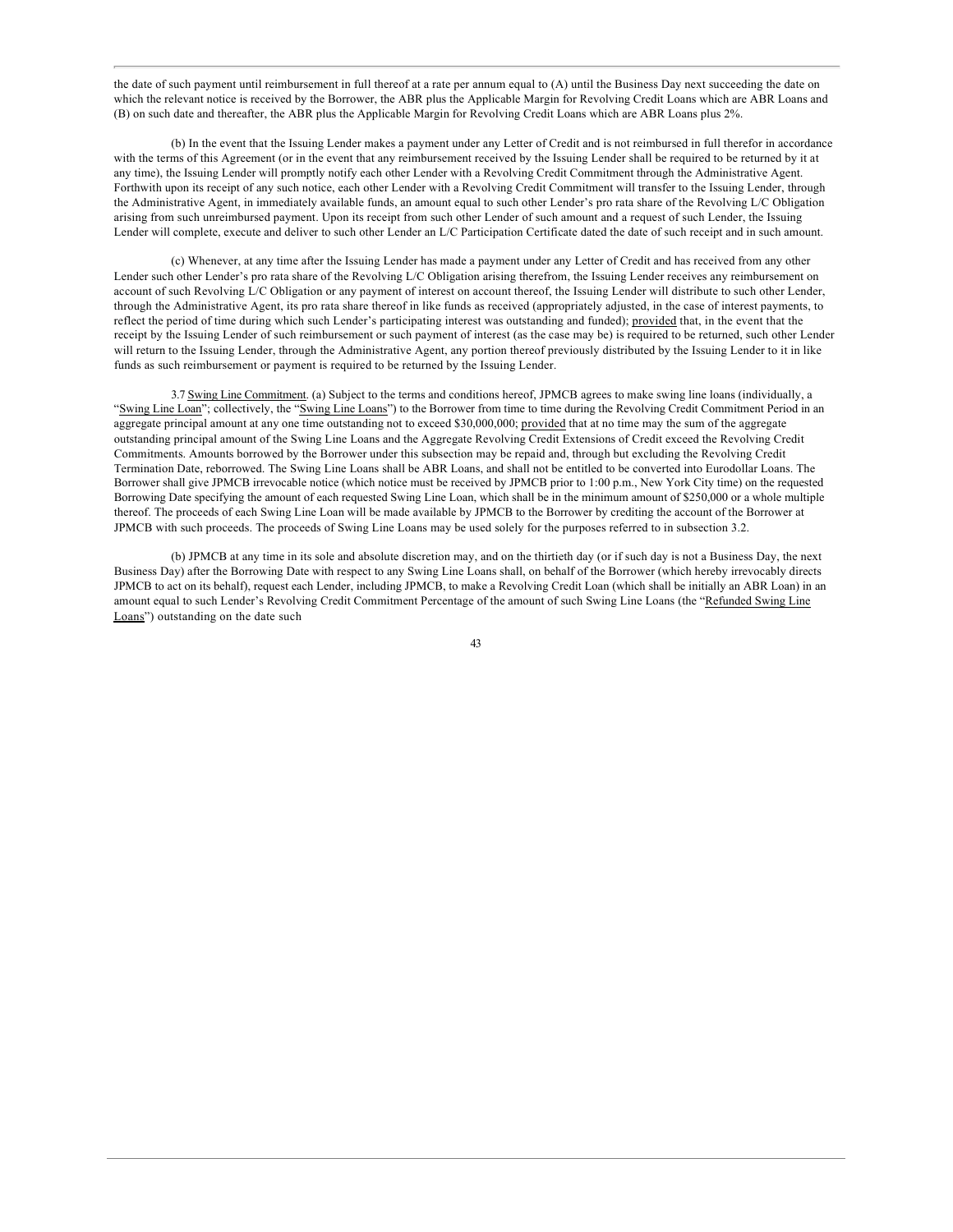notice is given. Unless any of the events described in Section 9(f) shall have occurred (in which event the procedures of clause (c) of this subsection shall apply) each Lender shall make the proceeds of its Revolving Credit Loan available to JPMCB for the account of JPMCB at the office of JPMCB located at 270 Park Avenue, New York, New York 10017 prior to 12:00 Noon (New York City time) in funds immediately available on the Business Day next succeeding the date such notice is given. The proceeds of such Revolving Credit Loans shall be immediately applied to repay the Refunded Swing Line Loans.

(c) If prior to the making of a Revolving Credit Loan pursuant to clause (b) of this subsection one of the events described in Section 9(f) shall have occurred, each Lender will, on the date such Loan would otherwise have been made, purchase an undivided participating interest in the Refunded Swing Line Loans in an amount equal to its Revolving Credit Commitment Percentage of such Refunded Swing Line Loans. Each Lender will immediately transfer to JPMCB, in immediately available funds, the amount of its participation and upon receipt thereof JPMCB will deliver to such Lender a Swing Line Loan Participation Certificate dated the date of receipt of such funds and in such amount.

(d) Whenever, at any time after JPMCB has received from any Lender such Lender's participating interest in a Swing Line Loan, JPMCB receives any payment on account thereof, JPMCB will distribute to such Lender its participating interest in such amount (appropriately adjusted, in the case of interest payments, to reflect the period of time during which such Lender's participating interest was outstanding and funded) in like funds as received; provided, however, that in the event that such payment received by JPMCB is required to be returned, such Lender will return to JPMCB any portion thereof previously distributed by JPMCB to it in like funds as such payment is required to be returned by JPMCB.

(e) If the maturity date shall have occurred in respect of any tranche of Revolving Credit Commitments at a time when another tranche or tranches of Revolving Credit Commitments is or are in effect with a longer maturity date, then on the earliest occurring maturity date all then outstanding Swing Line Loans shall be repaid in full on such date (and there shall be no adjustment to the participations in such Swing Line Loans as a result of the occurrence of such maturity date); provided, however, that if on the occurrence of such earliest maturity date (after giving effect to any repayments of Revolving Credit Loans and any reallocation of Letter of Credit participations as contemplated in subsection 3.3(d)), there shall exist sufficient unutilized Extended Revolving Credit Commitments so that the respective outstanding Swing Line Loans could be incurred pursuant the Extended Revolving Credit Commitments which will remain in effect after the occurrence of such maturity date, then there shall be an automatic adjustment on such date of the participations in such Swing Line Loans and same shall be deemed to have been incurred solely pursuant to the relevant Extended Revolving Credit Commitments, and such Swing Line Loans shall not be so required to be repaid in full on such earliest maturity date.

3.8 Participations. Each Lender's obligation to purchase participating interests pursuant to subsection 3.4 and clauses (b) and (c) of subsection 3.7 is absolute and unconditional as set forth in subsection 4.14.

## SECTION 4. GENERAL PROVISIONS APPLICABLE TO LOANS AND LETTERS OF CREDIT

4.1 Procedure for Borrowing by the Borrower. (a) The Borrower may borrow under the Commitments on any Working Day, if the borrowing is of Eurodollar Loans, or on any Business Day, if the borrowing is of ABR Loans. With respect to any borrowings, the Borrower shall give the Administrative Agent irrevocable notice (which notice must be received by the Administrative Agent (i) with respect to any Loans to be made on the Restatement Effective Date (including any Existing Term Loans to be converted to Term Loans on the Restatement Effective Date) (x) prior to 3:00 P.M., New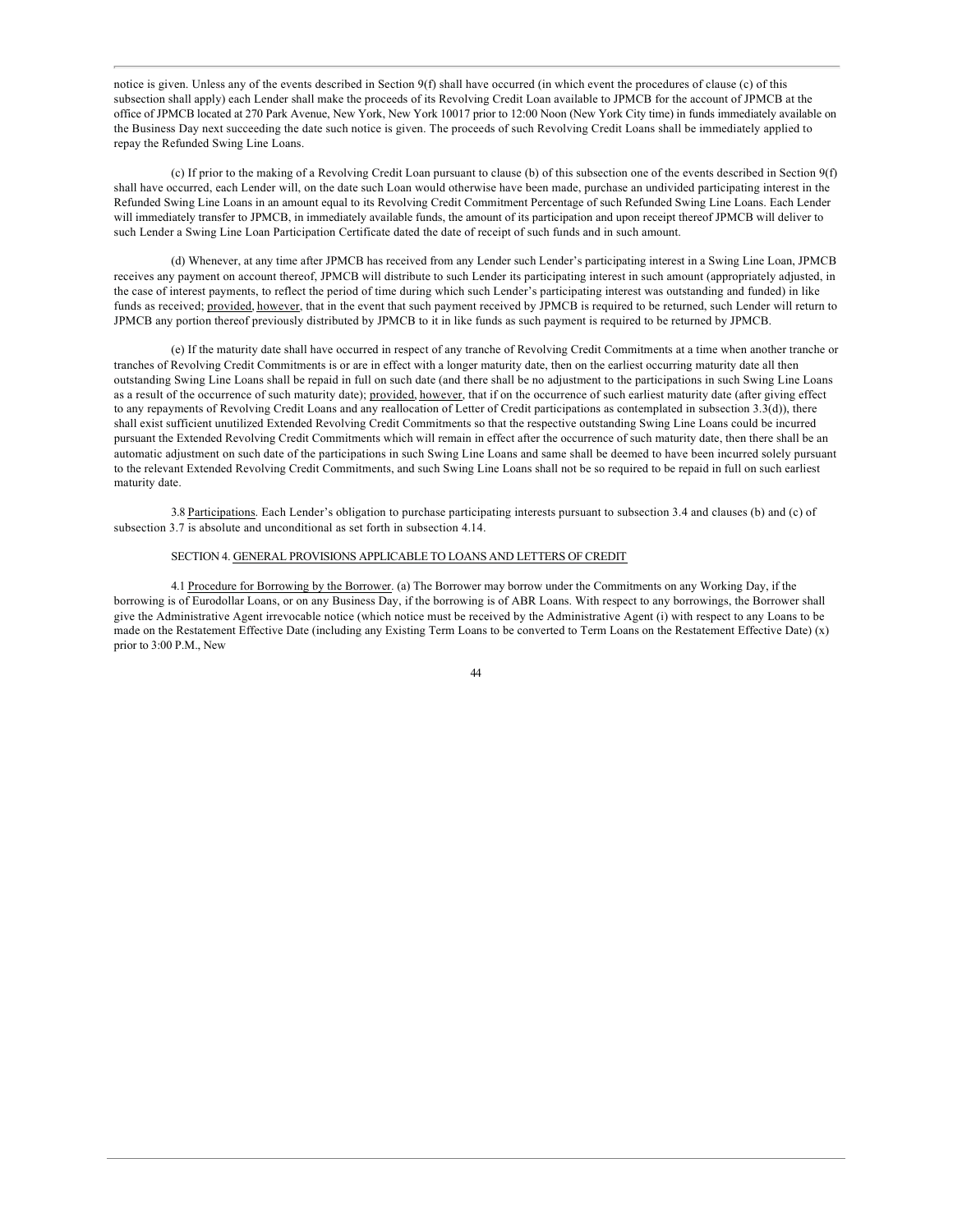York City time one Working Day prior to the Restatement Effective Date if all or any part of the Loans are to be Eurodollar Loans and (y) prior to 9:00 A.M. New York City time on the Restatement Effective Date if the borrowing is to be solely of ABR Loans and (ii) with respect to any Loans to be made after the Restatement Effective Date, prior to 1:00 P.M., New York City time, (x) three Working Days prior to the requested Borrowing Date if all or any part of the Loans are to be Eurodollar Loans and (y) one Business Day prior to the requested Borrowing Date if the borrowing is to be solely of ABR Loans) specifying (A) the amount of the borrowing, (B) whether such Loans are initially to be Eurodollar Loans or ABR Loans, or a combination thereof, (C) if the borrowing is to be entirely or partly Eurodollar Loans, the length of the Interest Period for such Eurodollar Loans, and (D) if the borrowing is to be made after the Restatement Effective Date, the amount of such borrowing to be constituted by Revolving Credit Loans. Upon receipt of such notice the Administrative Agent shall promptly notify each Lender (which notice shall in any event be delivered to each Lender by 4:00 P.M., New York City time, on such date or, in the case of Loans to be made on the Restatement Effective Date, promptly following receipt thereof by the Administrative Agent). On the Restatement Effective Date, (i) the Existing Term Loans of each Term Loan Converting Lender shall be converted into a Term Loan in an amount equal to such Term Lender's Term Loan Commitment Conversion Amount and (ii) not later than 12:00 Noon, New York City time, on the Restatement Effective Date, each Term Loan Funding Lender and each Revolving Lender shall make available to the Administrative Agent at the office of the Administrative Agent specified in subsection 11.2 (or at such other location as the Administrative Agent may direct) an amount in immediately available funds equal to the amount of the Loan to be made by such Lender. With respect to any borrowing after the Restatement Effective Date, not later than 12:00 Noon, New York City time, on the Borrowing Date specified in such notice, each Lender shall make available to the Administrative Agent at the office of the Administrative Agent specified in subsection 11.2 (or at such other location as the Administrative Agent may direct) an amount in immediately available funds equal to the amount of the Loan to be made by such Lender. Subject to subsection 3.7(b), Loan proceeds received by the Administrative Agent hereunder shall promptly be made available to the Borrower by the Administrative Agent's crediting the account of the Borrower, at the office of the Administrative Agent specified in subsection 11.2, with the aggregate amount actually received by the Administrative Agent from the Lenders and in like funds as received by the Administrative Agent. On the Restatement Effective Date, all Existing Revolving Loans shall be deemed repaid and such portion thereof that were ABR Loans shall be reborrowed as ABR Loans by the Borrower and such portion thereof that were Eurodollar Loans shall be reborrowed as Eurodollar Loans by the Borrower (it being understood that for each tranche of Existing Revolving Loans that were Eurodollar Loans, (x) the initial Interest Period for the relevant reborrowed Eurodollar Loans shall equal the remaining length of the Interest Period for such tranche and (y) the Eurodollar Rate for the relevant reborrowed Eurodollar Loans during such initial Interest Period shall be the Eurodollar Rate for such tranche immediately prior to the Restatement Effective Date) and any Revolving Lenders that are not Existing Revolving Lenders shall advance funds to the Administrative Agent no later than 12:00 Noon, New York City time on the Restatement Effective Date as shall be required to repay the Revolving Loans of Existing Revolving Lenders such that each Revolving Lender's share of outstanding Revolving Loans on the Restatement Effective Date is equal to its Revolving Credit Commitment Percentage (after giving effect to the Restatement Effective Date).

(b) Any borrowing of Eurodollar Loans by the Borrower hereunder shall be in such amounts and be made pursuant to such elections so that, after giving effect thereto, (i) the aggregate principal amount of all Eurodollar Loans having the same Interest Period shall not be less than \$1,000,000, or a whole multiple of \$1,000,000 in excess thereof, and (ii) no more than five Interest Periods shall be in effect at any one time with respect to Eurodollar Loans which are Term Loans and no more than five Interest Periods shall be in effect at any one time with respect to Eurodollar Loans which are Revolving Credit Loans.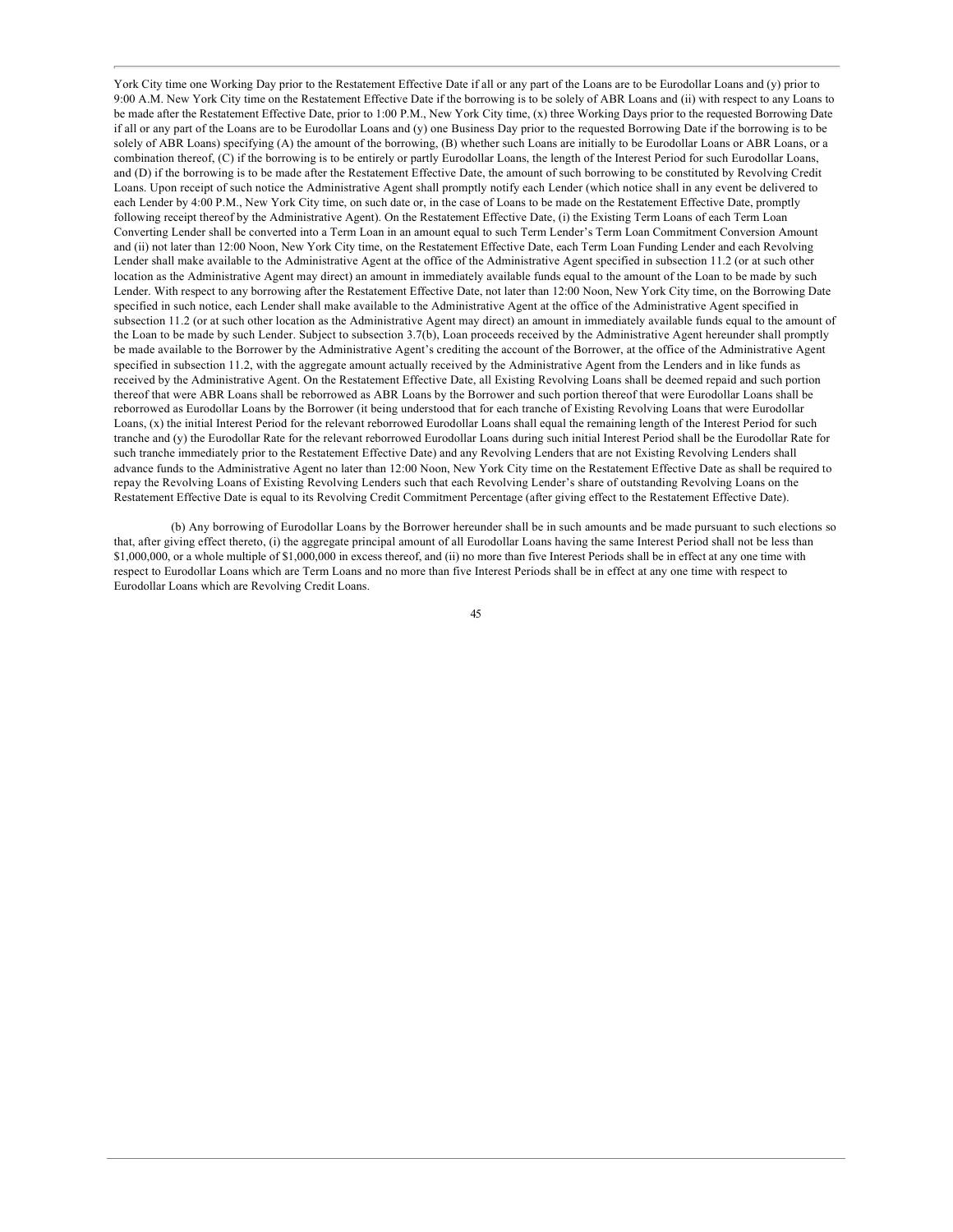4.2 Repayment of Loans; Evidence of Debt. (a) The Borrower hereby unconditionally promises to pay to the Administrative Agent for the account of each Lender (i) the then unpaid principal amount of each Revolving Credit Loan of such Lender (other than any Revolving Credit Loan made under any Extended Revolving Credit Commitment) on the Revolving Credit Termination Date (or such earlier date on which the Revolving Credit Loans become due and payable pursuant to Section 9), (ii) the then unpaid principal amount of the Term Loan of such Lender (other than Extended Term Loans), in accordance with the applicable amortization schedule set forth in subsection 2.2 (or the then unpaid principal amount of such Term Loans, on the date that any or all of the Loans become due and payable pursuant to Section 9), (iii) the then unpaid principal amount of each Revolving Credit Loan under an Extended Revolving Credit Commitment of such Lender on the respective maturity date applicable thereto (or such earlier date on which the Loans become due and payable pursuant to Section 9) and (iv) the then unpaid principal amount of any Extended Term Loan of such Lender, in accordance with the amortization schedule and maturity date applicable thereto (or the then unpaid principal amount of such Extended Term Loan, on the date that any or all of the Loans become due and payable pursuant to Section 9). The Borrower hereby further agrees to pay interest on the unpaid principal amount of the Loans from time to time outstanding from the date hereof until payment in full thereof at the rates per annum, and on the dates, set forth in subsection 4.7.

(b) Each Lender shall maintain in accordance with its usual practice an account or accounts evidencing indebtedness of the Borrower to such Lender resulting from each Loan of such Lender from time to time, including the amounts of principal and interest payable and paid to such Lender from time to time under this Agreement.

(c) The Administrative Agent shall maintain the Register pursuant to subsection 11.6(d), and a subaccount therein for each Lender, in which shall be recorded (i) the amount of each Loan made hereunder, the Type thereof and each Interest Period applicable thereto, (ii) the amount of any principal or interest due and payable or to become due and payable from the Borrower to each Lender hereunder and (iii) both the amount of any sum received by the Administrative Agent hereunder from the Borrower and each Lender's share thereof.

(d) The entries made in the Register and the accounts of each Lender maintained pursuant to subsection 4.2(c) shall, to the extent permitted by applicable law, be prima facie evidence of the existence and amounts of the obligations of the Borrower therein recorded; provided, however, that the failure of any Lender or the Administrative Agent to maintain the Register or any such account, or any error therein, shall not in any manner affect the obligation of the Borrower to repay (with applicable interest) the Loans made to such Borrower by such Lender in accordance with the terms of this Agreement.

4.3 Conversion Options. The Borrower may elect from time to time to convert Eurodollar Loans into ABR Loans by giving the Administrative Agent irrevocable notice of such election, to be received by the Administrative Agent prior to 12:00 Noon, New York City time, at least three Working Days prior to the proposed conversion date, provided that any such conversion of Eurodollar Loans shall only be made on the last day of an Interest Period with respect thereto. The Borrower may elect from time to time to convert all or a portion of the ABR Loans then outstanding to Eurodollar Loans by giving the Administrative Agent irrevocable notice of such election, to be received by the Administrative Agent prior to 12:00 Noon, New York City time, at least three Working Days prior to the proposed conversion date, specifying the Interest Period selected therefor, and, if no Event of Default has occurred and is continuing, such conversion shall be made on the requested conversion date or, if such requested conversion date is not a Working Day, on the next succeeding Working Day. Upon receipt of any notice pursuant to this subsection 4.3, the Administrative Agent shall promptly, but in any event by 4:00 P.M., New York City time, notify each Lender thereof. All or any part of the outstanding Loans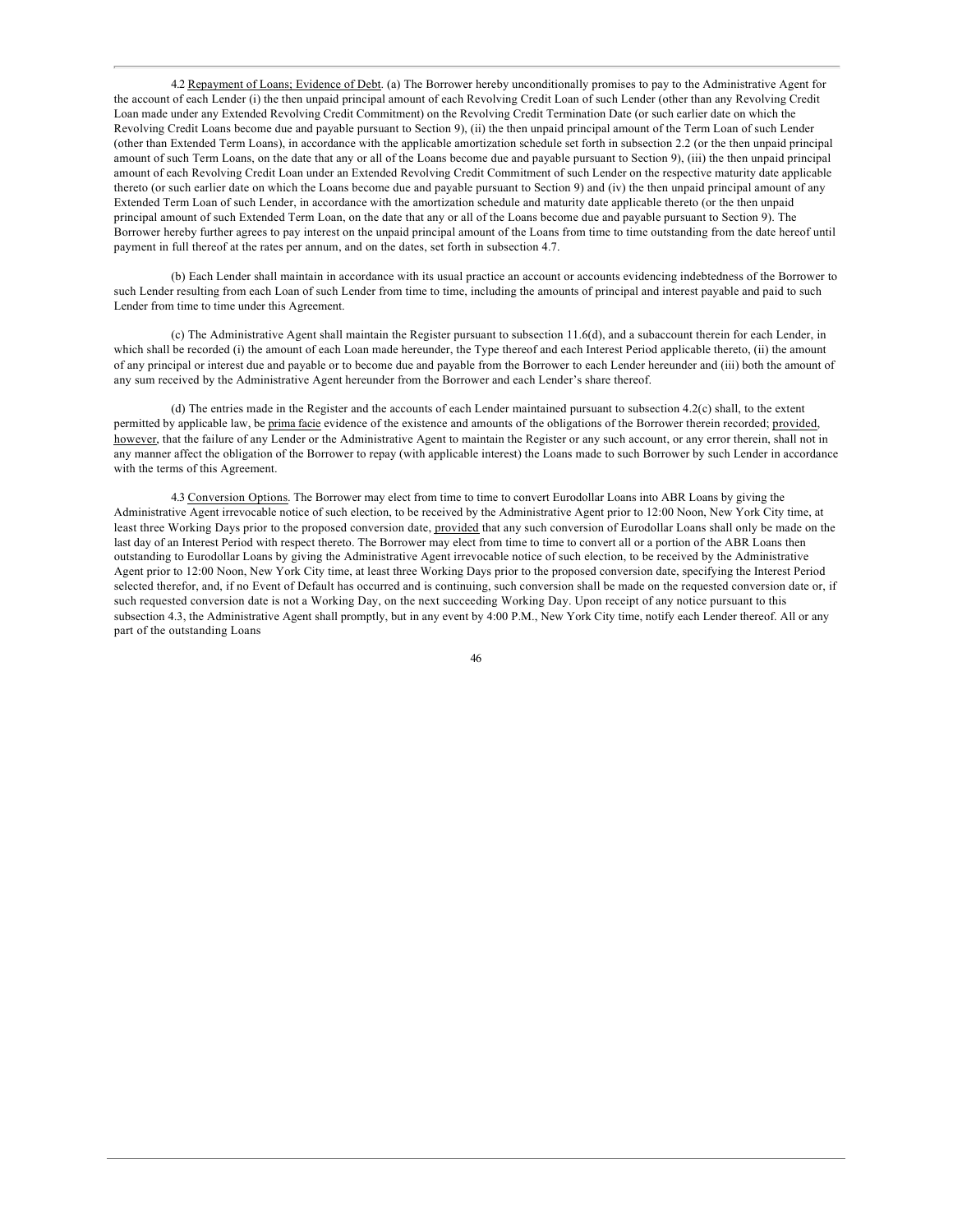(other than Swing Line Loans) may be converted as provided herein, provided that partial conversions of Loans shall be in the aggregate principal amount of \$1,000,000, or a whole multiple of \$1,000,000 in excess thereof, and the aggregate principal amount of the resulting Eurodollar Loans outstanding in respect of any one Interest Period shall be at least \$1,000,000 or a whole multiple of \$1,000,000 in excess thereof.

4.4 Changes of Commitment Amounts. (a) The Borrower shall have the right, upon not less than three Business Days' notice to the Administrative Agent, to terminate or, from time to time, reduce the Revolving Credit Commitments subject to the provisions of this subsection 4.4. To the extent, if any, that the sum of the amount of the Revolving Credit Loans, Swing Line Loans, and Revolving L/C Obligations then outstanding and the amounts available to be drawn under outstanding Letters of Credit exceeds the amount of the Revolving Credit Commitments as then reduced, the Borrower shall be required to make a prepayment equal to such excess amount, the proceeds of which shall be applied first, to payment of the Swing Line Loans then outstanding, second, to payment of the Revolving Credit Loans then outstanding, third, to payment of any Revolving L/C Obligations then outstanding, and last, to Cash Collateralize any outstanding Letters of Credit. Any such termination of the Revolving Credit Commitments shall be accompanied by prepayment in full of the Revolving Credit Loans, Swing Line Loans and Revolving L/C Obligations then outstanding and by Cash Collateralization of any outstanding Letter of Credit. Upon termination of the Revolving Credit Commitments any Letter of Credit then outstanding which has been so Cash Collateralized shall no longer be considered a "Letter of Credit", as defined in subsection 1.1 and any L/C Participating Interests heretofore granted by the Issuing Lender to the Lenders in such Letter of Credit shall be deemed terminated (subject to automatic reinstatement in the event that such Cash Collateral is returned and the Issuing Lender is not fully reimbursed for any such Revolving L/C Obligations) but the Letter of Credit fees payable under subsection 4.11 shall continue to accrue to the Issuing Lender (or, in the event of any such automatic reinstatement, as provided in subsection 4.11) with respect to such Letter of Credit until the expiry thereof.

(b) Interest accrued on the amount of any partial prepayment pursuant to this subsection 4.4 to the date of such partial prepayment shall be paid on the Interest Payment Date next succeeding the date of such partial prepayment. In the case of the termination of the Revolving Credit Commitments, interest accrued on the amount of any prepayment relating thereto and any unpaid commitment fee accrued hereunder shall be paid on the date of such termination. Any such partial reduction of the Revolving Credit Commitments shall be in an amount of \$1,000,000 or a whole multiple of \$1,000,000 in excess thereof, and shall reduce permanently the Revolving Credit Commitments.

4.5 Optional Prepayments. (a) The Borrower may at any time and from time to time prepay Loans, in whole or in part, upon at least one Business Days' irrevocable notice to the Administrative Agent in the case of ABR Loans and two Working Days' irrevocable notice to the Administrative Agent in the case of Eurodollar Loans and specifying the date and amount of prepayment; provided that Eurodollar Loans prepaid on other than the last day of any Interest Period with respect thereto shall be prepaid subject to the provisions of subsection 4.16. Upon receipt of such notice the Administrative Agent shall promptly notify each Lender thereof. If such notice is given, the Borrower shall make such prepayment, and the payment amount specified in such notice shall be due and payable, on the date specified therein. Accrued interest on any Notes or on the amount of any Loans paid in full pursuant to this subsection 4.5 shall be paid on the date of such prepayment. Accrued interest on the amount of any partial prepayment shall be paid on the Interest Payment Date next succeeding the date of such partial prepayment. Partial prepayments shall be in an aggregate principal amount equal to the lesser of  $(A)$  \$1,500,000 or a whole multiple of \$1,000,000 in excess thereof and  $(B)$  the aggregate unpaid principal amount of the applicable Loans, as the case may be. Any amount prepaid on account of Term Loans may not be reborrowed. Partial prepayments of the Term Loans pursuant to this subsection 4.5 shall be applied as directed by the Borrower.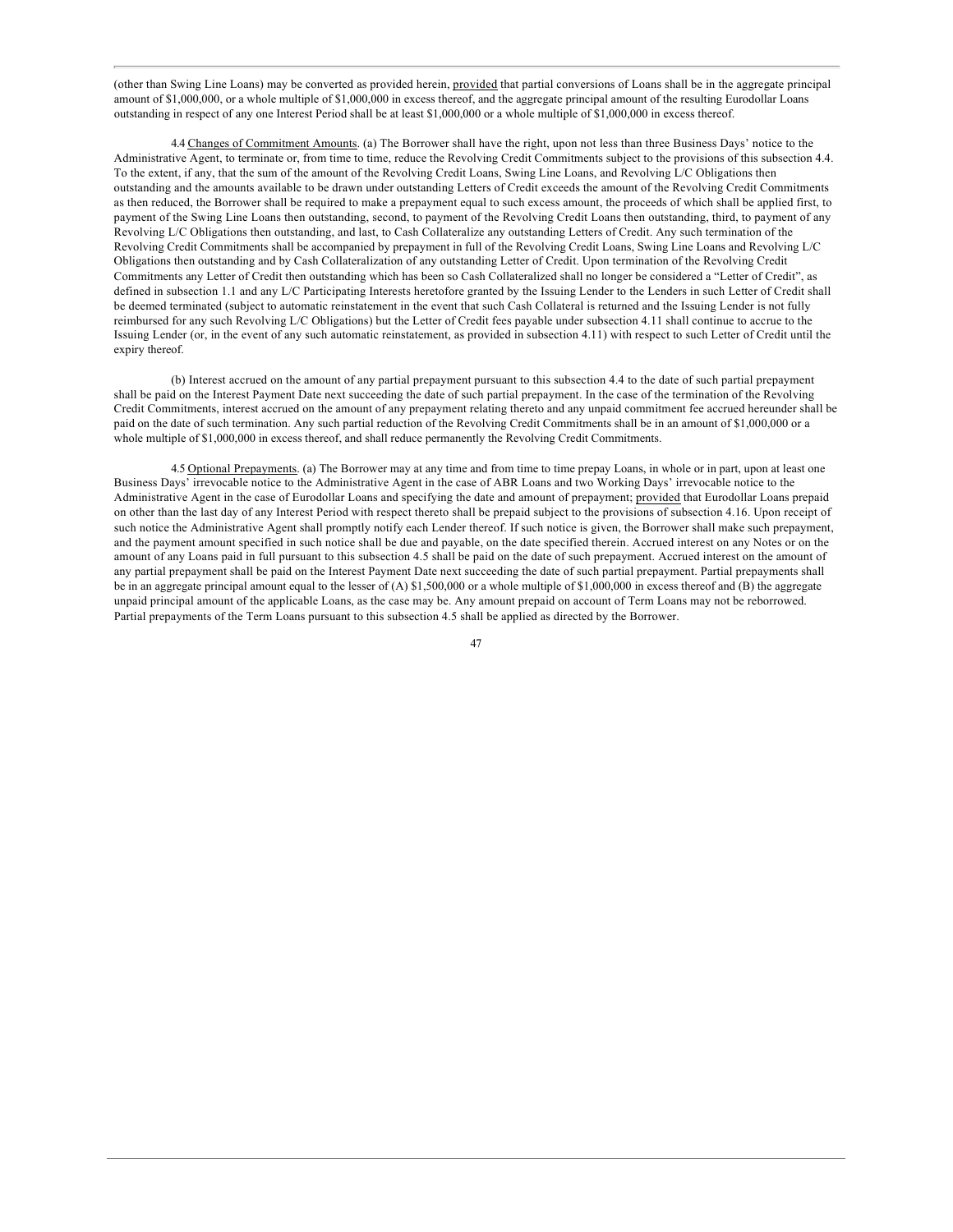(b) In the event of any prepayment of Term Loans made with the proceeds of any Indebtedness (other than proceeds of Revolving Credit Loans) having a lower effective yield (taking into account applicable interest rate, including floors, original issue discount ("OID") and fees, with OID and fees being equated to interest rate based on a four-year life to maturity) than the effective yield (taking into account applicable interest rate, including floors, OID and fees, with OID and fees being equated to interest rate based on a four-year life to maturity) for the Term Loans on or prior to the date that is six months following the Restatement Effective Date, the Borrower shall pay to the applicable Lenders with respect to such Term Loans a prepayment premium equal to 1% of the principal amount of the Term Loans so prepaid.

(c) Notwithstanding anything to the contrary contained in this Agreement, the Borrower may rescind any notice of prepayment under this subsection 4.5 if such prepayment would have resulted from a refinancing of all of the Facilities, which refinancing shall not be consummated or shall otherwise be delayed.

4.6 Mandatory Prepayments. (a) In the event of any incurrence of Indebtedness by any Group Member (other than Indebtedness of any Group Member permitted to be issued under subsection 8.2), an amount equal to 100% of the Net Proceeds of such Indebtedness incurrence shall on the date of such Indebtedness incurrence be applied to the prepayment of the Term Loans as set forth in subsection 4.6(d).

(b) In the event of receipt by any Group Member of Net Proceeds from any Asset Sale or Recovery Event (in excess of \$7,500,000 in the aggregate for all Asset Sales and Recovery Events per fiscal year) by any Group Member then, unless the Borrower exercises its Reinvestment Rights in respect thereof, an amount equal to 100% of the Net Proceeds of such Asset Sale or Recovery Event shall on the date of such receipt be applied to the prepayment of the Term Loans as set forth in subsection 4.6(d); provided that notwithstanding the foregoing, on each Reinvestment Prepayment Date, an amount equal to the Reinvestment Prepayment Amount with respect to the relevant Reinvestment Event shall be applied toward the prepayment of the Term Loans as set forth in subsection 4.6(d).

(c) If, for any fiscal year of the Borrower commencing with the fiscal year ending December 31, 2013, there shall be Excess Cash Flow, the Borrower shall, on the relevant Excess Cash Flow Application Date, apply toward the prepayment of the Term Loans the ECF Percentage of such Excess Cash Flow less (solely to the extent not funded by the proceeds of Indebtedness) (x) the aggregate amount of all optional prepayments of Term Loans pursuant to subsection 4.5 or subsection 4.23 made during such fiscal year (including, with respect to the fiscal year ending December 31, 2013, any optional prepayments of Term Loans (as defined in the Existing Credit Agreement) during such fiscal year) (provided that with respect to any prepayment pursuant to subsection 4.23, the aggregate amount of such prepayment for purposes of this clause shall be the amount of the Borrower's cash payment in respect of such prepayment) and (y) the aggregate amount of all optional repayments of Revolving Credit Loans pursuant to subsection 4.5 made during such fiscal year that are accompanied by an equivalent permanent reduction in the Revolving Credit Commitments. Each such prepayment shall be made on a date (an "Excess Cash Flow Application Date") no later than ten Business Days after the earlier of (i) the date on which the financial statements of the Borrower referred to in subsection 7.1, for the fiscal year with respect to which such prepayment is made, are required to be delivered to the Lenders and (ii) the date such financial statements are actually delivered.

(d) Partial prepayments of the Term Loans pursuant to subsection 4.6 shall be applied first, to the next eight installments thereof scheduled to be paid in direct order, and second, to the remaining installments on a pro rata basis (other than the repayment to be made on the Term Loan Maturity Date); provided that prepayments of Eurodollar Loans pursuant to this subsection 4.6, if not on

 $\Delta$ <sup> $\Omega$ </sup>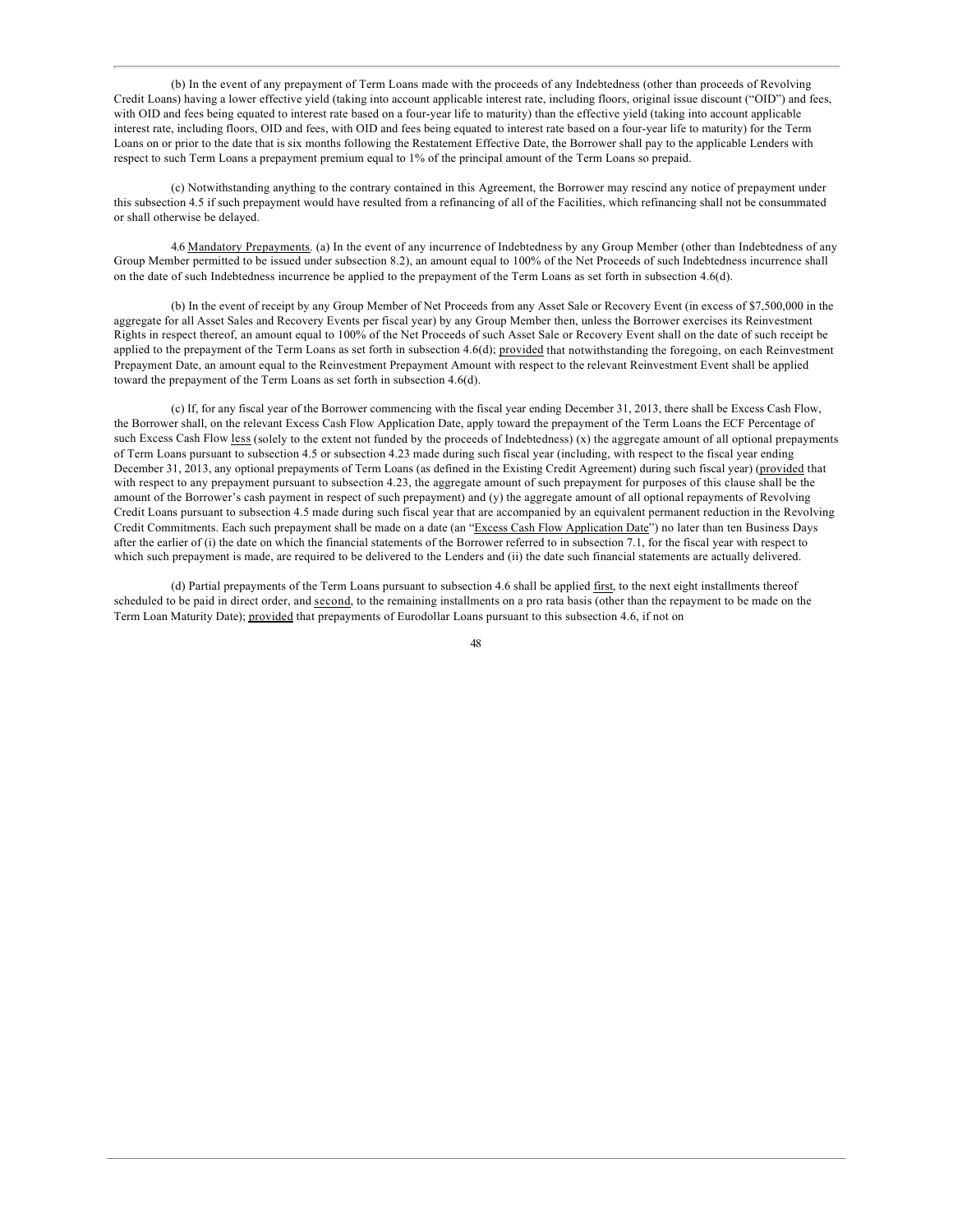the last day of the Interest Period with respect thereto, shall, at the Borrower's option, as long as no Event of Default has occurred and is continuing, be prepaid subject to the provisions of subsection 4.19 or such prepayment (after application to any ABR Loans, in the case of prepayments by the Borrower) shall be deposited with the Administrative Agent as Cash Collateral for such Eurodollar Loans on terms reasonably satisfactory to the Administrative Agent and thereafter shall be applied to the prepayment of the Eurodollar Loans on the last day of the respective Interest Periods for such Eurodollar Loans next ending most closely to the date of receipt of such Net Proceeds. After such application, unless a Default or an Event of Default shall have occurred and be continuing, any remaining interest earned on such Cash Collateral shall be paid to the Borrower.

(e) Except as set forth in subsection 4.19, all payments made under this subsection 4.6 will be without penalty or premium.

(f) Notwithstanding anything to the contrary contained in this subsection 4.6, if any Term Lender shall notify the Administrative Agent (i) on the date of such prepayment, with respect to any prepayment under subsection 4.6(a) or (b) or (ii) at least one Business Day prior to the date of a prepayment under subsection 4.6(c) that it wishes to decline its share of such prepayment, such share (the "Declined Prepayment Amount") shall be retained by the Borrower.

(g) Upon the Revolving Credit Termination Date the Borrower shall, with respect to each then outstanding Letter of Credit, if any, either (i) cause such Letter of Credit to be cancelled without such Letter of Credit being drawn upon or (ii) collateralize the Revolving L/C Obligations with respect to such Letter of Credit with cash or a letter of credit issued by banks or a bank satisfactory to the Administrative Agent on terms reasonably satisfactory to the Administrative Agent.

4.7 Interest Rates and Payment Dates. (a) Each Eurodollar Loan shall bear interest for each day during each Interest Period with respect thereto on the unpaid principal amount thereof at a rate per annum equal to the Eurodollar Rate determined for such Interest Period plus the Applicable Margin.

(b) ABR Loans shall bear interest for the period from and including the date thereof until maturity thereof on the unpaid principal amount thereof at a rate per annum equal to the ABR plus the Applicable Margin.

(c) Upon the occurrence of an Event of Default under Section  $9(f)$  or, at the election of the Required Lenders if all or a portion of (i) the principal amount of any of the Loans or Revolving L/C Obligations or (ii) any interest payable thereon, shall not be paid when due (whether at the stated maturity, by acceleration or otherwise), any overdue amount under the Loan Documents shall, without limiting the rights of the Lenders under Section 9, bear interest at a rate per annum which is (x) in the case of overdue principal or Revolving L/C Obligations, 2% above the rate that would otherwise be applicable thereto pursuant to the foregoing provisions of this subsection or (y) in the case of overdue interest, fees and other amounts, 2% above the rate described in paragraph (b) of this subsection for Revolving Credit Loans, in each case from the date of such nonpayment until such amount is paid in full (as well after as before judgment).

(d) Interest shall be payable in arrears on each Interest Payment Date; provided that interest accruing pursuant to paragraph (c) of this subsection shall be payable on demand by the Administrative Agent made at the request of the Required Lenders.

4.8 Computation of Interest and Fees. (a) Interest in respect of ABR Loans at any time the ABR is calculated based on the Prime Rate and all fees hereunder shall be calculated on the basis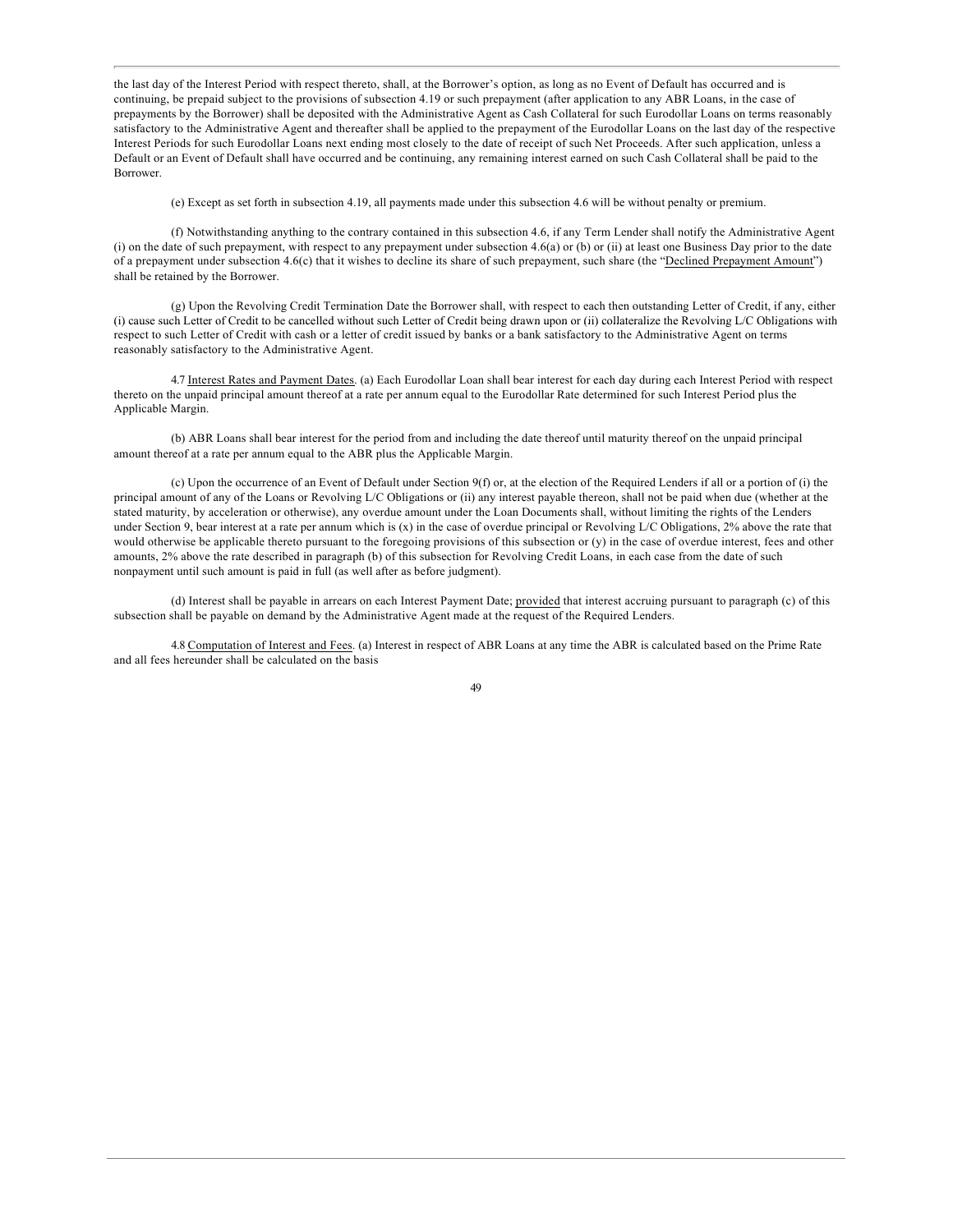of a 365 or 366, as the case may be, day year for the actual days elapsed. Interest in respect of Eurodollar Loans and ABR Loans at any time the ABR is not calculated based on the Prime Rate shall be calculated on the basis of a 360 day year for the actual days elapsed. The Administrative Agent shall as soon as practicable notify the Borrower and the Lenders of each determination of a Eurodollar Rate. Any change in the interest rate on a Loan resulting from a change in the ABR shall become effective as of the opening of business on the day on which such change in the ABR becomes effective. The Administrative Agent shall as soon as practicable notify the Borrower and the Lenders of the effective date and the amount of each such change.

(b) Each determination of an interest rate by the Administrative Agent pursuant to any provision of this Agreement shall be conclusive and binding on the Borrower and the Lenders in the absence of manifest error. The Administrative Agent shall, at the request of the Borrower, deliver to the Borrower a statement showing the quotations used by the Administrative Agent in determining the Eurodollar Rate.

4.9 Commitment Fees. (a) Subject to paragraph (b) of this subsection 4.9, the Borrower agrees to pay to the Administrative Agent, for the account of each Lender, a commitment fee from and including the Restatement Effective Date to but excluding the Revolving Credit Termination Date on the sum of such Lender's Available Revolving Credit Commitment outstanding from time to time, at the Commitment Fee Rate.

(b) The commitment fee provided for in this subsection 4.9 shall be payable quarterly in arrears on the last day of each fiscal quarter ending after the Restatement Effective Date and on the Revolving Credit Termination Date.

4.10 Certain Fees. The Borrower agrees to pay to the Administrative Agent for its own account a non-refundable agent's fee in the amount and payable on such dates as is separately agreed to by the Borrower and the Administrative Agent.

4.11 Letter of Credit Fees. (a) In lieu of any letter of credit commissions and fees provided for in any L/C Application relating to Letters of Credit (other than standard administrative, issuance, amendment and negotiation fees), the Borrower agrees to pay the Administrative Agent a Letter of Credit fee, for the account of the Issuing Lender and the Participating Lenders, (i) with respect to each Standby L/C, on the average outstanding amount available to be drawn under each Standby L/C at a rate per annum equal to the Applicable Margin for Revolving Credit Loans which are Eurodollar Loans in effect at such time, whether or not there are any such Eurodollar Loans outstanding at such time, payable in arrears, on the last day of each fiscal quarter of the Borrower and on the Revolving Credit Termination Date and (ii) with respect to each Commercial L/C, on the aggregate face amount of each Commercial L/C at a rate equal to the Applicable Margin for Revolving Credit Loans which are Eurodollar Loans in effect at such time, whether or not there are any such Eurodollar Loans outstanding at such time, payable on the date such Commercial L/C is issued.

In addition, the Borrower shall pay to the Issuing Lender (i) with respect to each Standby L/C, in arrears on the last day of each fiscal quarter of the Borrower and on the Revolving Credit Termination Date with respect to the Revolving Credit Commitments, a fee equal to 0.125% per annum on the average outstanding amount available to be drawn under such Standby L/C, solely for its own account as Issuing Lender of such Standby L/C and not on account of its L/C Participating Interest therein and (ii) with respect to each Commercial L/C, on the date such Commercial L/C is issued, a fee to equal to 0.125% on the aggregate face amount of such Commercial L/C, solely for its own account as Issuing Lender of such Commercial L/C and not on account of its L/C Participating Interest therein.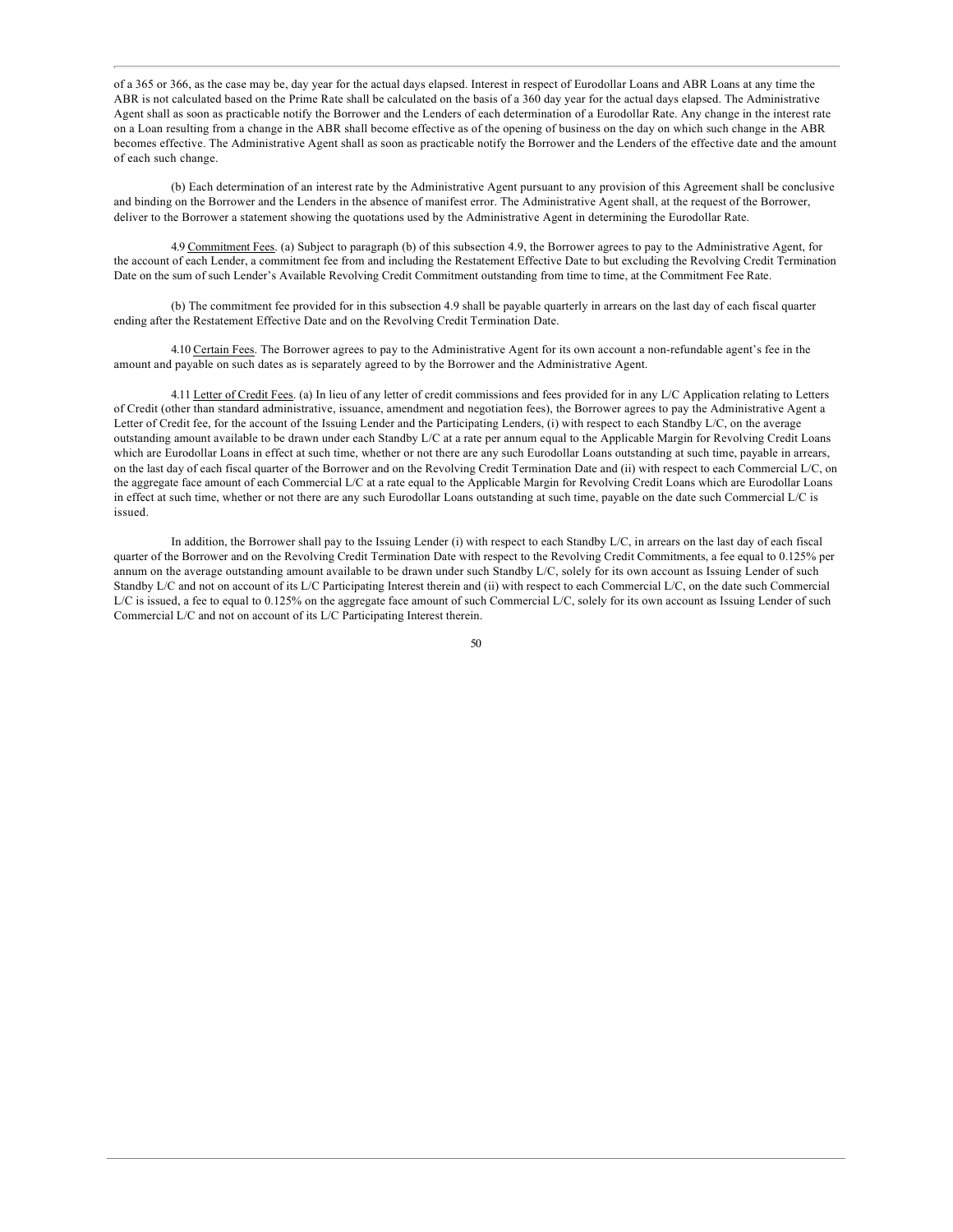(b) In connection with any payment of fees pursuant to this subsection 4.11, the Administrative Agent agrees to provide to the Borrower a statement of any such fees so paid; provided that the failure by the Administrative Agent to provide the Borrower with any such invoice shall not relieve the Borrower of its obligation to pay such fees.

(c) In addition to the foregoing fees, the Borrower shall pay or reimburse the Issuing Lender for any taxes, fees, charges, expenses or other costs as are incurred or charged by the Issuing Lender in issuing, negotiating, effecting payment under, amending or otherwise administering any Letter of Credit.

4.12 Obligations Absolute. The payment obligations of the Borrower under this Agreement with respect to the Letters of Credit shall be unconditional and irrevocable and shall be paid strictly in accordance with the terms of this Agreement under all circumstances, including the following circumstances:

(i) the existence of any claim, set-off, defense or other right which the Borrower or any of its Subsidiaries may have at any time against any beneficiary, or any transferee, of any Letter of Credit (or any Persons for whom any such beneficiary or any such transferee may be acting), the Issuing Lender, the Administrative Agent or any Lender, or any other Person, whether in connection with this Agreement, the Related Documents, any Loan Documents, the transactions contemplated herein, or any unrelated transaction;

(ii) any statement or any other document presented under any Letter of Credit proving to be forged, fraudulent, invalid or insufficient in any respect or any statement therein being untrue or inaccurate in any respect;

(iii) payment by the Issuing Lender under any Letter of Credit against presentation of a draft or certificate which does not comply with the terms of such Letter of Credit, except where such payment constitutes gross negligence or willful misconduct on the part of the Issuing Lender; or

(iv) any other circumstances or happening whatsoever, whether or not similar to any of the foregoing, except for any such circumstances or happening constituting gross negligence or willful misconduct on the part of the Issuing Lender.

4.13 Assignments. No Participating Lender's participation in any Letter of Credit or any of its rights or duties hereunder shall be subdivided, assigned or transferred (other than in connection with a transfer of part or all of such Participating Lender's Revolving Credit Commitment in accordance with subsection 11.6) without the prior written consent of the Issuing Lender, which consent will not be unreasonably withheld or delayed. Such consent may be given or withheld without the consent or agreement of any other Participating Lender. Notwithstanding the foregoing, a Participating Lender may subparticipate its Participating Interest without obtaining the prior written consent of the Issuing Lender.

4.14 Participations. Each Lender's obligation to purchase participating interests pursuant to subsection 3.4 shall be absolute and unconditional and shall not be affected by any circumstance, including (i) any set-off, counterclaim, recoupment, defense or other right which such Lender may have against the Issuing Lender, the Borrower or any other Person for any reason whatsoever; (ii) the occurrence or continuance of a Default or an Event of Default; (iii) any adverse change in the condition (financial or otherwise) of the Borrower; (iv) any breach of this Agreement by the Borrower or any other Lender; or (v) any other circumstance, happening or event whatsoever, whether or not similar to any of the foregoing.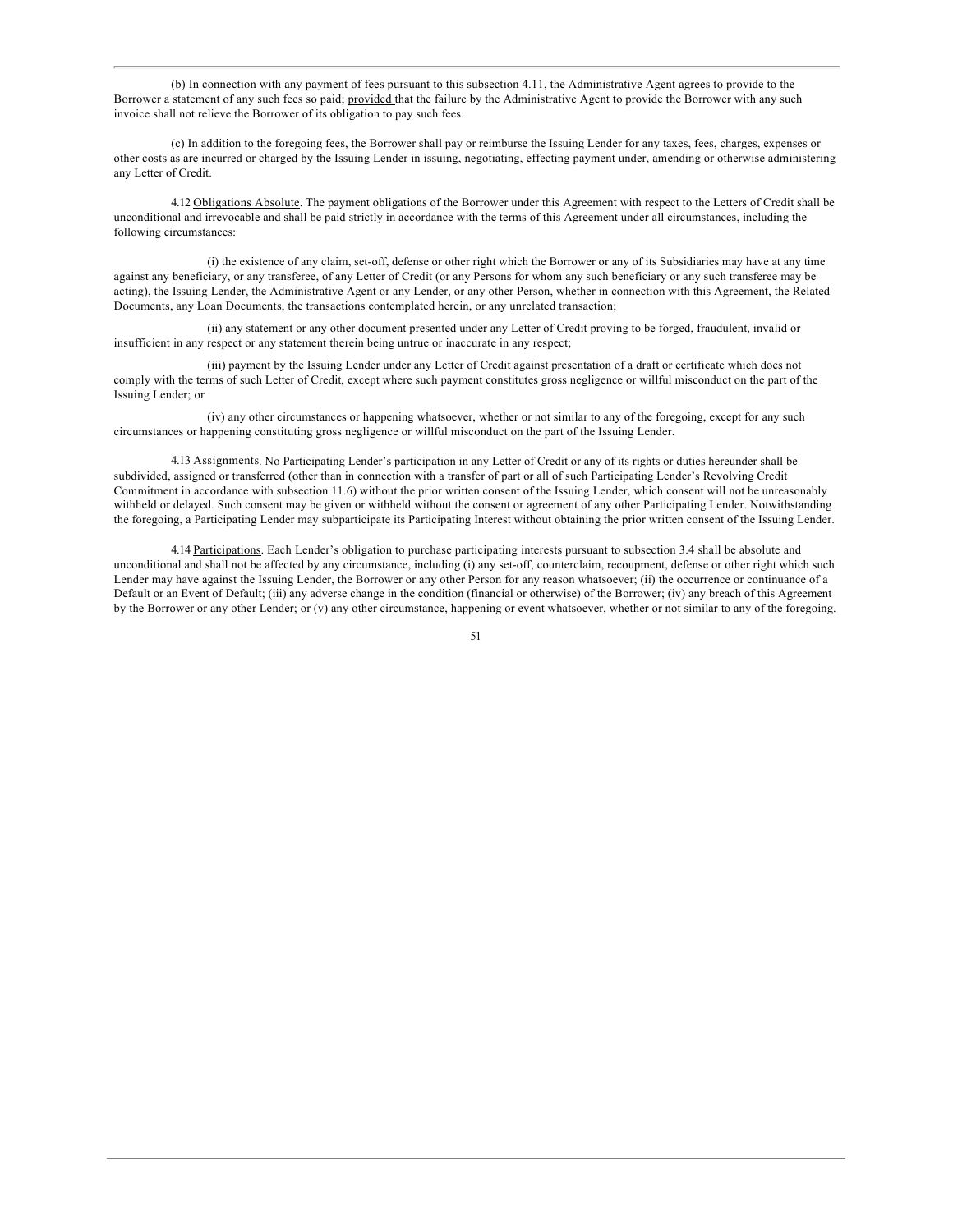4.15 Inability to Determine Interest Rate for Eurodollar Loans. In the event that the Administrative Agent shall have determined (which determination shall be conclusive and binding upon the Borrower) that (a) by reason of circumstances affecting the interbank eurodollar market generally, adequate and reasonable means do not exist for ascertaining the Eurodollar Rate for any Interest Period with respect to (i) proposed Loans that the Borrower has requested be made as Eurodollar Loans, (ii) any Eurodollar Loans that will result from the requested conversion of all or part of ABR Loans into Eurodollar Loans or (iii) the continuation of any Eurodollar Loan as such for an additional Interest Period, (b) the Eurodollar Rate determined or to be determined for any Interest Period will not adequately and fairly reflect the cost to Lenders constituting the Required Lenders of maintaining their affected Eurodollar Loans during such Interest Period by reason of circumstances affecting the interbank eurodollar market generally or (c) dollar deposits in the relevant amount and for the relevant period with respect to any such Eurodollar Loan are not available to any of the Lenders in their respective Eurodollar Lending Offices' interbank eurodollar market, the Administrative Agent shall forthwith give notice of such determination, confirmed in writing, to the Borrower and the Lenders at least one day prior to, as the case may be, the requested Borrowing Date, the conversion date or the last day of such Interest Period. If such notice is given, (i) any requested Eurodollar Loans shall be made as ABR Loans, (ii) any ABR Loans that were to have been converted to Eurodollar Loans shall be continued as ABR Loans and (iii) any outstanding Eurodollar Loans shall be converted, on the last day of the then current Interest Period applicable thereto, into ABR Loans. Until such notice has been withdrawn by the Administrative Agent, no further Eurodollar Loans shall be made and no ABR Loans shall be converted to Eurodollar Loans.

4.16 Pro Rata Treatment and Payments. (a) Each borrowing of any Loan (other than Swing Line Loans) and each payment by the Borrower on account of any fee hereunder (other than as set forth in subsections 4.10 and 4.11) and any reduction of the Revolving Credit Commitments shall be made pro rata according to the relevant Commitment Percentages of the Lenders entitled or obligated thereto. Each payment (including each prepayment) by the Borrower on account of principal of and interest on the Loans (other than Swing Line Loans and other than as set forth in subsections 4.6, 4.17, 4.18 and 4.19) shall be made pro rata according to the relevant Commitment Percentages of the Lenders entitled thereto. All payments (including prepayments) to be made by the Borrower on account of principal, interest and fees shall be made without set-off or counterclaim and shall be made to the Administrative Agent, for the account of the Lenders, at the Administrative Agent's office located at 1111 Fannin Street, 8th Floor, Houston, Texas 77002, in lawful money of the United States of America and in immediately available funds. The Administrative Agent shall promptly distribute such payments ratably to each Lender in like funds as received. If any payment hereunder (other than payments on Eurodollar Loans) becomes due and payable on a day other than a Business Day, such payment shall be extended to the next succeeding Business Day and, with respect to payments of principal, interest thereon shall be payable at the then applicable rate during such extension. If any payment on a Eurodollar Loan becomes due and payable on a day other than a Working Day, the maturity thereof shall be extended to the next succeeding Working Day and, with respect to payments of principal, interest thereon shall be payable at the then applicable rate during such extension unless the result of such extension would be to extend such payment into another calendar month in which event such payment shall be made on the immediately preceding Working Day.

(b) Unless the Administrative Agent shall have been notified in writing by any Lender prior to a Borrowing Date that such Lender will not make the amount which would constitute its relevant Commitment Percentage of the borrowing on such date available to the Administrative Agent, the Administrative Agent may assume that such Lender has made such amount available to the Administrative Agent on such Borrowing Date in accordance with subsection 4.1 and the Administrative Agent may, in reliance upon such assumption, make available to the Borrower a corresponding amount. If such amount is made available to the Administrative Agent by such Lender on a date after such Borrowing Date, such Lender shall pay to the Administrative Agent on demand an amount equal to the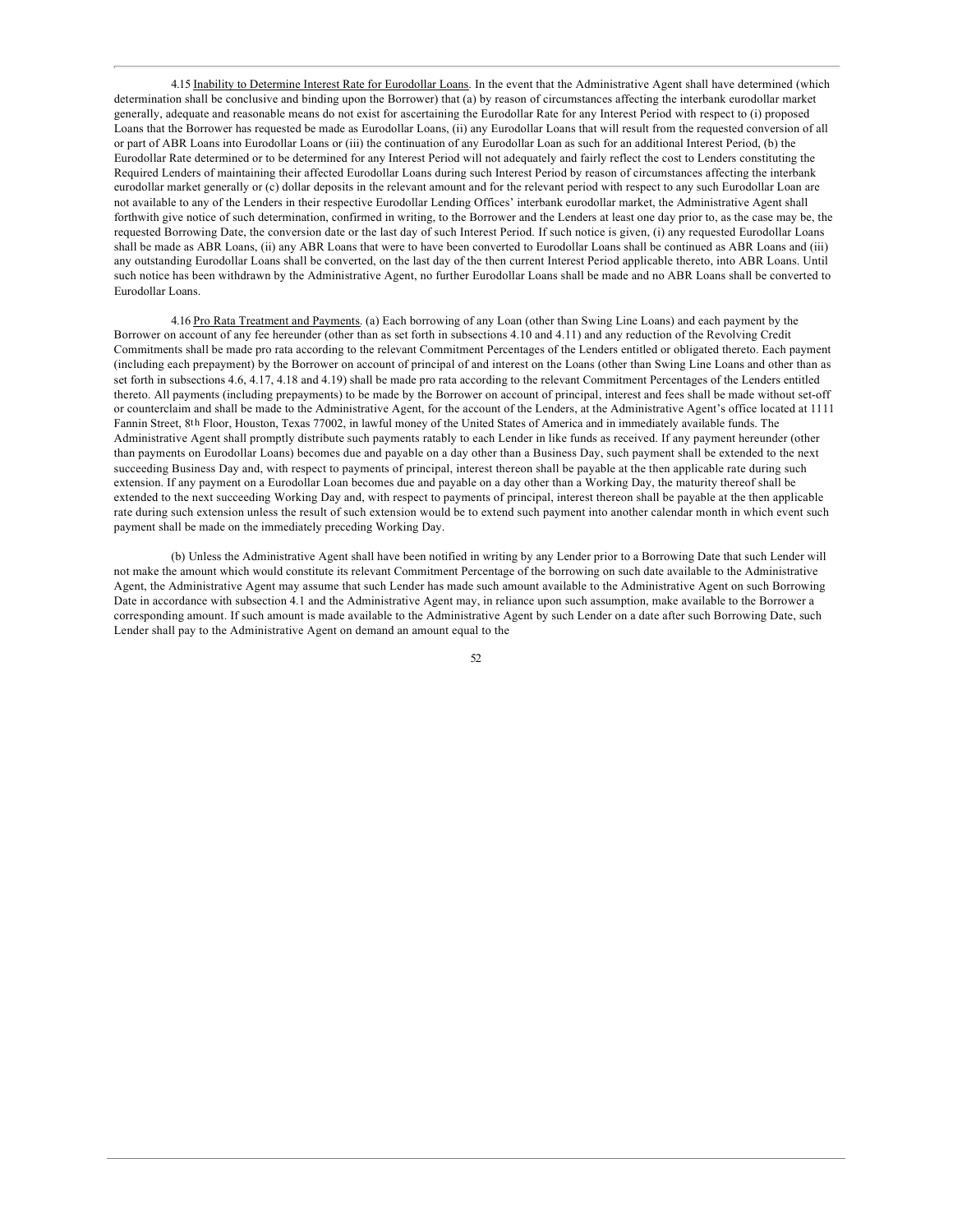product of (i) the daily average Federal funds rate during such period as quoted by the Administrative Agent, times (ii) the amount of such Lender's relevant Commitment Percentage of such borrowing, times (iii) a fraction the numerator of which is the number of days that elapse from and including such Borrowing Date to the date on which such Lender's relevant Commitment Percentage of such borrowing shall have become immediately available to the Administrative Agent and the denominator of which is 360. A certificate of the Administrative Agent submitted to any Lender with respect to any amounts owing under this subsection  $4.16(b)$  shall be conclusive, absent manifest error. If such Lender's relevant Commitment Percentage of such borrowing is not in fact made available to the Administrative Agent by such Lender within three Business Days of such Borrowing Date, the Administrative Agent shall be entitled to recover such amount with interest thereon at the rate per annum applicable to ABR Loans hereunder, on demand, from the Borrower without prejudice to any rights which the Borrower or the Administrative Agent may have against such Lender hereunder. Nothing contained in this subsection 4.16(b) shall relieve any Lender which has failed to make available its ratable portion of any borrowing hereunder from its obligation to do so in accordance with the terms hereof.

(c) The failure of any Lender to make the Loan to be made by it on any Borrowing Date shall not relieve any other Lender of its obligation, if any, hereunder to make its Loan on such Borrowing Date, but no Lender shall be responsible for the failure of any other Lender to make the Loan to be made by such other Lender on such Borrowing Date.

(d) All payments and prepayments (other than mandatory prepayments as set forth in subsection 4.6 and other than prepayments as set forth in subsection 4.18 with respect to increased costs) of Eurodollar Loans hereunder shall be in such amounts and be made pursuant to such elections so that, after giving effect thereto, the aggregate principal amount of all Eurodollar Loans with the same Interest Period shall not be less than  $$1,000,000$  or a whole multiple of  $$1,000,000$  in excess thereof.

(e) Notwithstanding anything to the contrary contained in this subsection 4.16 or elsewhere in this Agreement, the Borrower may (i) make prepayments of Term Loans at a discount to the par value of such Loans and on a non pro rata basis in accordance with subsection 4.23, (ii) purchase Term Loans on a non pro rata basis in accordance with subsection 11.6 and (iii) extend the final maturity of Term Loans and/or Revolving Credit Commitments in connection with an Extension that is permitted under subsection 4.24 without being obligated to effect such extensions on a pro rata basis among the Lenders (it being understood that no such extension (x) shall constitute a payment or prepayment of any Term Loans or Revolving Credit Loans, as applicable, for purposes of this subsection or (y) shall reduce the amount of any scheduled amortization payment due under subsection 2.2, except that the amount of any scheduled amortization payment due to a Lender of Extended Term Loans may be reduced to the extent provided pursuant to the express terms of the respective Extension Offer) without giving rise to any violation of this subsection or any other provision of this Agreement. Furthermore, the Borrower may take all actions contemplated by  $(A)$  subsection 4.23 in connection with the prepayment of Term Loans at a discount to the par value of such Loans, (B) subsection 4.24 in connection with any Extension (including modifying pricing, amortization and repayments or prepayments of Extended Revolving Credit Commitments or Extended Term Loans) and (C) subsection 11.6 in connection with the purchase of Term Loans on a non pro rata basis and, in each case, such actions taken in accordance with subsection 4.23, 4.24 and 11.6, as applicable, shall be permitted hereunder, and the differing or non pro rata payments contemplated therein shall be permitted without giving rise to any violation of this subsection or any other provision of this Agreement.

4.17 Illegality. Notwithstanding any other provisions herein, if any Change in Law occurring after the date that any lender becomes a Lender party to this Agreement shall make it unlawful for such Lender to maintain Eurodollar Loans as contemplated by this Agreement, the commitment of such Lender hereunder to make Eurodollar Loans or to convert all or a portion of ABR Loans into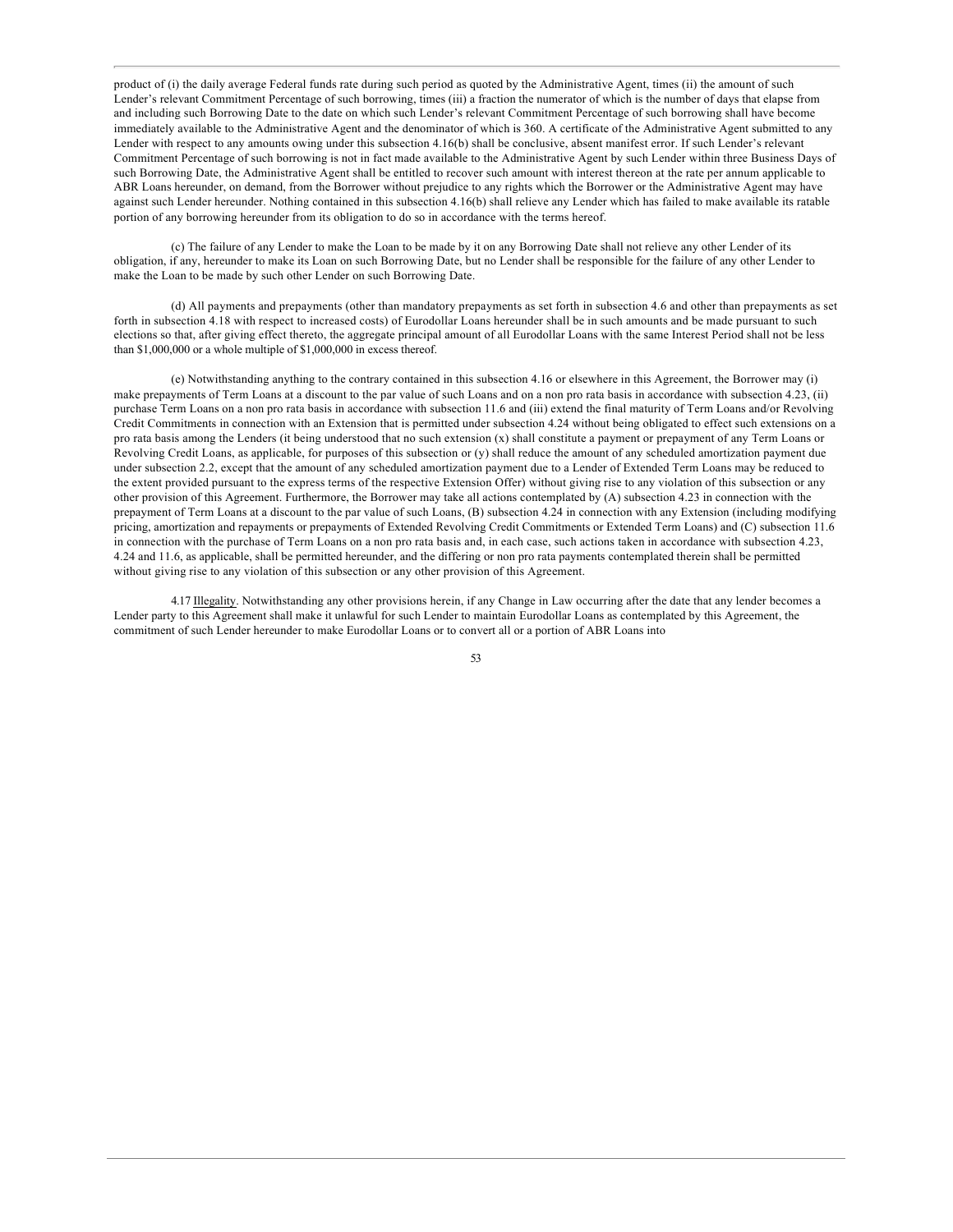Eurodollar Loans shall forthwith be cancelled and such Lender's Loans then outstanding as Eurodollar Loans, if any, shall, if required by law and if such Lender so requests, be converted automatically to ABR Loans on the date specified by such Lender in such request. To the extent that such affected Eurodollar Loans are converted into ABR Loans, all payments of principal which would otherwise be applied to such Eurodollar Loans shall be applied instead to such Lender's ABR Loans. The Borrower hereby agrees promptly to pay any Lender, upon its demand, any additional amounts necessary to compensate such Lender for any costs incurred by such Lender in making any conversion in accordance with this subsection 4.17 including, but not limited to, any interest or fees payable by such Lender to lenders of funds obtained by it in order to make or maintain its Eurodollar Loans hereunder (such Lender's notice of such costs, as certified to the Borrower through the Administrative Agent, to be conclusive absent manifest error).

4.18 Requirements of Law. (a) In the event that, at any time after the Restatement Effective Date any Change in Law or compliance by any Lender with any request or directive (whether or not having the force of law) from any central bank or other Governmental Authority:

(i) does or shall subject any Lender, Transferee or Issuing Lender to any taxes with respect to this Agreement, any Note, any Eurodollar Loans or any Letter of Credit made by it or change the basis of taxation of payments to such Lender in respect thereof (other than (A) Non-Excluded Taxes covered by subsection 4.20 or Other Taxes or (B) the imposition of, or change in the rate of, any taxes excluded from the definition of "Non-Excluded Taxes" pursuant to subsection 4.20(a));

(ii) does or shall impose, modify or hold applicable any reserve, special deposit, compulsory loan, liquidity requirement or similar requirement against assets held by, or deposits or other liabilities in or for the account of, advances or loans by, or other credit extended by, or any other acquisition of funds by, any office of such Lender which are not otherwise included in the determination of the Eurodollar Rate; or

(iii) does or shall impose on such Lender any other condition;

and the result of any of the foregoing is to increase the cost to such Lender (or, in the case of (i), to such Lender, Transferee or Issuing Lender) of converting, renewing or maintaining advances or extensions of credit or to reduce any amount receivable hereunder, in each case, in respect of its Eurodollar Loans or, in the case of (i), any Loans or issuing or participating Letters of Credit, then, in any such case, the Borrower shall promptly pay such Lender (or, in the case of (i), such Lender, Transferee or Issuing Lender), on demand, any additional amounts necessary to compensate such Lender (or, in the case of (i), such Lender, Transferee or Issuing Lender) on an after-tax basis for such additional cost or reduced amount receivable (other than (A) Non-Excluded Taxes covered by subsection 4.20 or Other Taxes or (B) the imposition of, or change in the rate of, any taxes excluded from the definition of "Non-Excluded Taxes" pursuant to subsection 4.20(a)) which such Lender (or, in the case of (i), such Lender, Transferee or Issuing Lender) deems to be material as determined by such Lender (or, in the case of (i), such Lender, Transferee or Issuing Lender) with respect to such Eurodollar Loans or, in the case of (i), any Loans or issuing or participating Letters of Credit, together with interest on each such amount from the date demanded until payment in full thereof at a rate per annum equal to the ABR plus the Applicable Margin (which Applicable Margin shall, with respect to Letters of Credit, be the Applicable Margin with respect to Revolving Credit ABR Loans).

(b) In the event that at any time after the Restatement Effective Date any Change in Law with respect to any Lender or the Issuing Lender shall, in the opinion of such Lender or the Issuing Lender, as the case may be, have the effect of reducing the rate of return on such Lender's, the Issuing Lender's or such corporation's capital, as the case may be, as a consequence of the obligations of such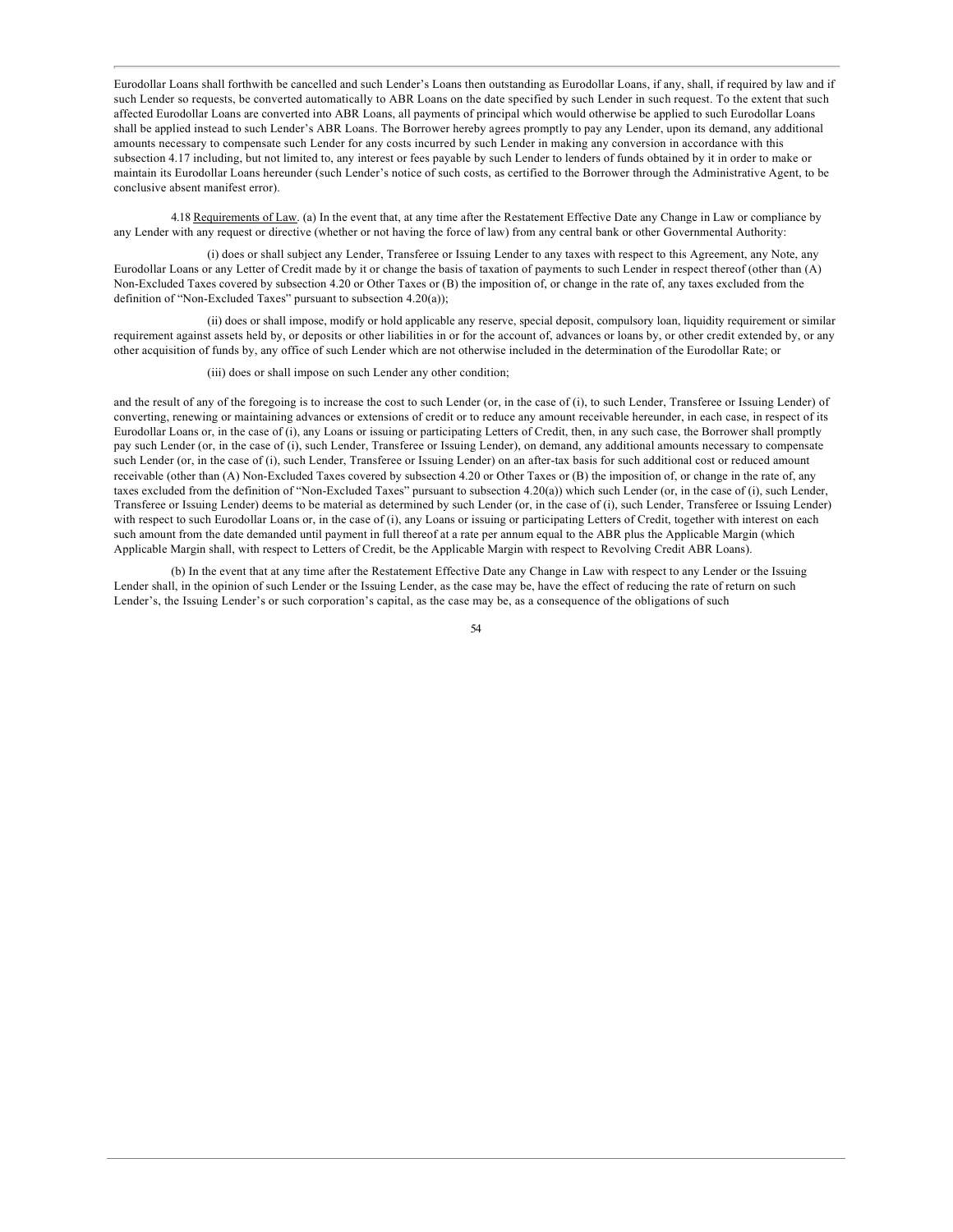Lender or the Issuing Lender, as the case may be, hereunder to a level below that which such Lender, the Issuing Lender or such corporation, as the case may be, could have achieved but for such Change in Law (taking into account such Lender's, the Issuing Lender's or such corporation's policies, as the case may be, with respect to capital adequacy) by an amount deemed by such Lender or the Issuing Lender, as the case may be, to be material, then from time to time following notice by such Lender or the Issuing Lender, as the case may be, to the Borrower of such Change in Law as provided in paragraph (c) of this subsection 4.18, within 15 days after demand by such Lender or the Issuing Lender, as the case may be, the Borrower shall pay to such Lender or the Issuing Lender, as the case may be, such additional amount or amounts as will compensate such Lender, the Issuing Lender or such corporation, as the case may be, on an after-tax basis for such reduction.

(c) If any Lender or the Issuing Lender becomes entitled to claim any additional amounts pursuant to this subsection 4.18, it shall promptly notify the Borrower through the Administrative Agent, of the event by reason of which it has become so entitled. If any Lender has notified the Borrower through the Administrative Agent of any increased costs pursuant to paragraph (a) of this subsection 4.18, the Borrower at any time thereafter may, upon at least two Working Days' notice to the Administrative Agent (which shall promptly notify the Lenders thereof), and subject to subsection 4.19, prepay or convert into ABR Loans all (but not a part) of the Eurodollar Loans then outstanding. Each Lender agrees that, upon the occurrence of any event giving rise to the operation of paragraph (a) of this subsection 4.18 or entitling a Lender to receive additional amounts under paragraph (a) or (c) of subsection 4.20 with respect to such Lender, it will, if requested by the Borrower, and to the extent permitted by law or by the relevant Governmental Authority, endeavor in good faith to avoid or minimize the increase in costs, reduction in payments, or payment of additional amounts resulting from such event (including endeavoring to change its Eurodollar Lending Office or any other lending office); provided, however, that such avoidance or minimization can be made in such a manner that such Lender, in its sole determination, suffers no economic, legal or regulatory disadvantage.

(d) A certificate submitted by such Lender, through the Administrative Agent, to the Borrower shall be conclusive in the absence of manifest error. The covenants contained in this subsection 4.18 shall survive the termination of this Agreement and repayment of the outstanding Loans

(e) The Borrower agrees that the provisions of the foregoing paragraphs (a) and (b) and the provisions of each L/C Application providing for reimbursement or payment to the Issuing Lender in the event of the imposition or implementation of, or increase in, any reserve, special deposit, capital adequacy or similar requirement in respect of the Letter of Credit relating thereto shall apply equally to each Participating Lender in respect of its L/C Participating Interest in such Letter of Credit, as if the references in such paragraphs and provisions referred to, where applicable, such Participating Lender or any corporation controlling such Participating Lender.

4.19 Indemnity. The Borrower agrees to indemnify each Lender and to hold such Lender harmless from any loss or expense which such Lender may sustain or incur as a consequence of (a) default by the Borrower in payment of the principal amount of or interest on any Eurodollar Loans of such Lender, including, but not limited to any such loss or expense arising from interest or fees payable by such Lender to lenders of funds obtained by it in order to make or maintain its Eurodollar Loans hereunder, (b) default by the Borrower in making a conversion of ABR Loans to Eurodollar Loans after the Borrower has given notice in accordance with subsection 4.1 or in continuing Eurodollar Loans for an additional Interest Period after the Borrower has given a notice in accordance with clause (b) of the definition of Interest Period, (c) default by the Borrower in making a borrowing of Eurodollar Loans after the Borrower has given a notice in accordance with subsection 4.1 or in making any prepayment of Eurodollar Loans after the Borrower has given a notice in accordance with subsection 4.3 or (d) a payment or prepayment of a Eurodollar Loan or conversion of any Eurodollar Loan into an ABR Loan, in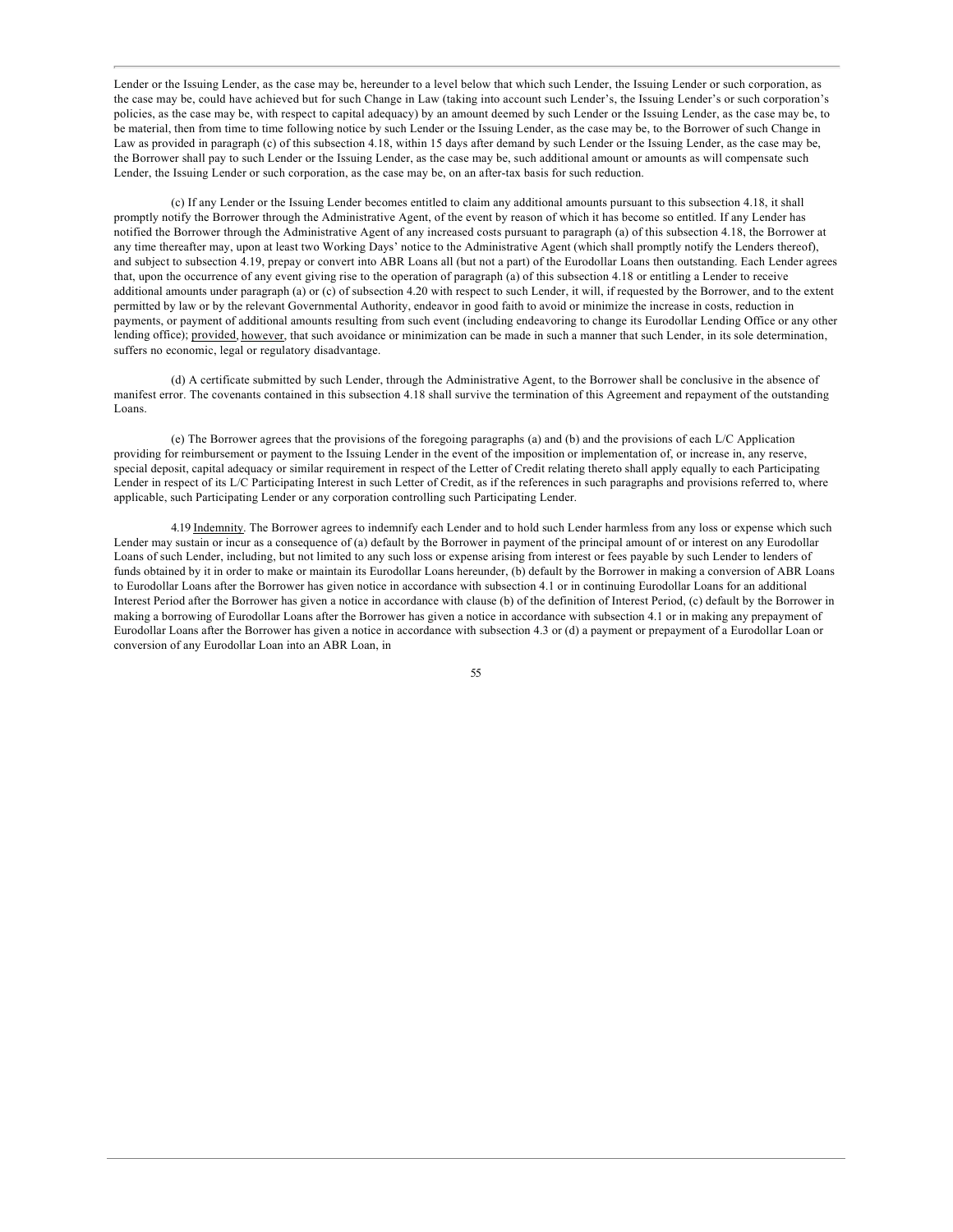either case on a day which is not the last day of an Interest Period with respect thereto (any of the events referred to in clauses (b), (c) or (d), a "Breakage Event"). In the case of a Breakage Event, such loss or expense shall include an amount equal to the excess, as reasonably determined by such Lender of (i) the cost of obtaining funds for the Eurocurrency Loan that is the subject of such Breakage Event for the period from the date of such Breakage Event to the last day of the Interest Period in effect (or that would have been in effect) for such Loan over (ii) the amount of interest likely to be realized by such Lender in redeploying the funds released or not utilized by reason of such Breakage Event for such period, but such loss or expense shall not, in any event, include any lost profit or loss of Applicable Margin. A certificate of any Lender setting forth any amount or amounts that such Lender is entitled to receive pursuant to this Section shall be delivered to the Borrower and shall be conclusive absent manifest error. This covenant shall survive termination of this Agreement and payment of the outstanding Obligations.

4.20 Taxes. (a) All payments made by or on behalf of any Loan Party under this Agreement or any other Loan Document shall be made free and clear of, and without deduction or withholding for or on account of, any present or future income, stamp or other Taxes, excluding net income taxes, branch profit taxes, franchise taxes and other similar taxes imposed as a result of a present or former connection between the Administrative Agent or such Lender and the jurisdiction of the Governmental Authority imposing such tax or any political subdivision or taxing authority thereof or therein (other than any such connection arising solely from the Administrative Agent or such Lender having executed, delivered or performed its obligations or received a payment under, or enforced, this Agreement or any other Loan Document); provided that, if any such non-excluded Taxes ("Non-Excluded Taxes") or Other Taxes are required to be withheld from any amounts payable to the Administrative Agent or any Lender, as determined in good faith by the applicable withholding agent, (i) such amounts shall be paid to the relevant Governmental Authority in accordance with applicable law and (ii) the amounts so payable by the applicable Loan Party to the Administrative Agent or such Lender shall be increased to the extent necessary to yield to the Administrative Agent or such Lender (after payment of all Non-Excluded Taxes and Other Taxes) interest or any such other amounts payable hereunder at the rates or in the amounts specified in this Agreement as if such withholding or deduction had not been made; provided further, however, that Non-Excluded Taxes shall not include any amounts (x) that are attributable to such Lender's failure to comply with the requirements of paragraph  $(f)$ ,  $(g)$ ,  $(h)$  or  $(i)$  of this subsection 4.20 or  $(y)$  that are United States federal withholding taxes imposed by a Requirement of Law in effect (including FATCA) at the time (and, in the case of FATCA, including any future regulations of official interpretations thereof) a Non-U.S. Lender becomes a party hereto (or designates a new lending office) that do not arise as a result of a change in the jurisdiction of incorporation or the operations of a Loan Party, except to the extent that such Non-U.S. Lender (or its assignor, if any) was entitled, at the time of designation of a new lending office (or assignment), to receive additional amounts with respect to such withholding taxes under this subsection 4.20.

(b) In addition, the Loan Parties shall pay any Other Taxes to the relevant Governmental Authority if and to the extent required by applicable law.

(c) Whenever any Non-Excluded Taxes or Other Taxes are payable by a Loan Party, as promptly as possible thereafter such Loan Party shall send to the Administrative Agent for its own account or for the account of the relevant Lender, as the case may be, a copy of a receipt received by such Loan Party showing payment thereof. If (i) a Loan Party fails to pay any Non-Excluded Taxes or Other Taxes when due to the appropriate taxing authority, (ii) a Loan Party fails to remit to the Administrative Agent the required receipts or other reasonably requested documentary evidence or (iii) any Non-Excluded Taxes or Other Taxes are imposed directly upon the Administrative Agent or any Lender (other than in the case of (iii) any interest or penalties attributable to the gross negligence or willful misconduct of the Administrative Agent or such Lender), the Loan Parties shall indemnify the Administrative Agent and the Lenders for such amounts and any incremental taxes, interest or penalties that may become payable by the Administrative Agent or any Lender as a result of any such failure, in the case of (i) and (ii), or any such direct imposition, in the case of (iii).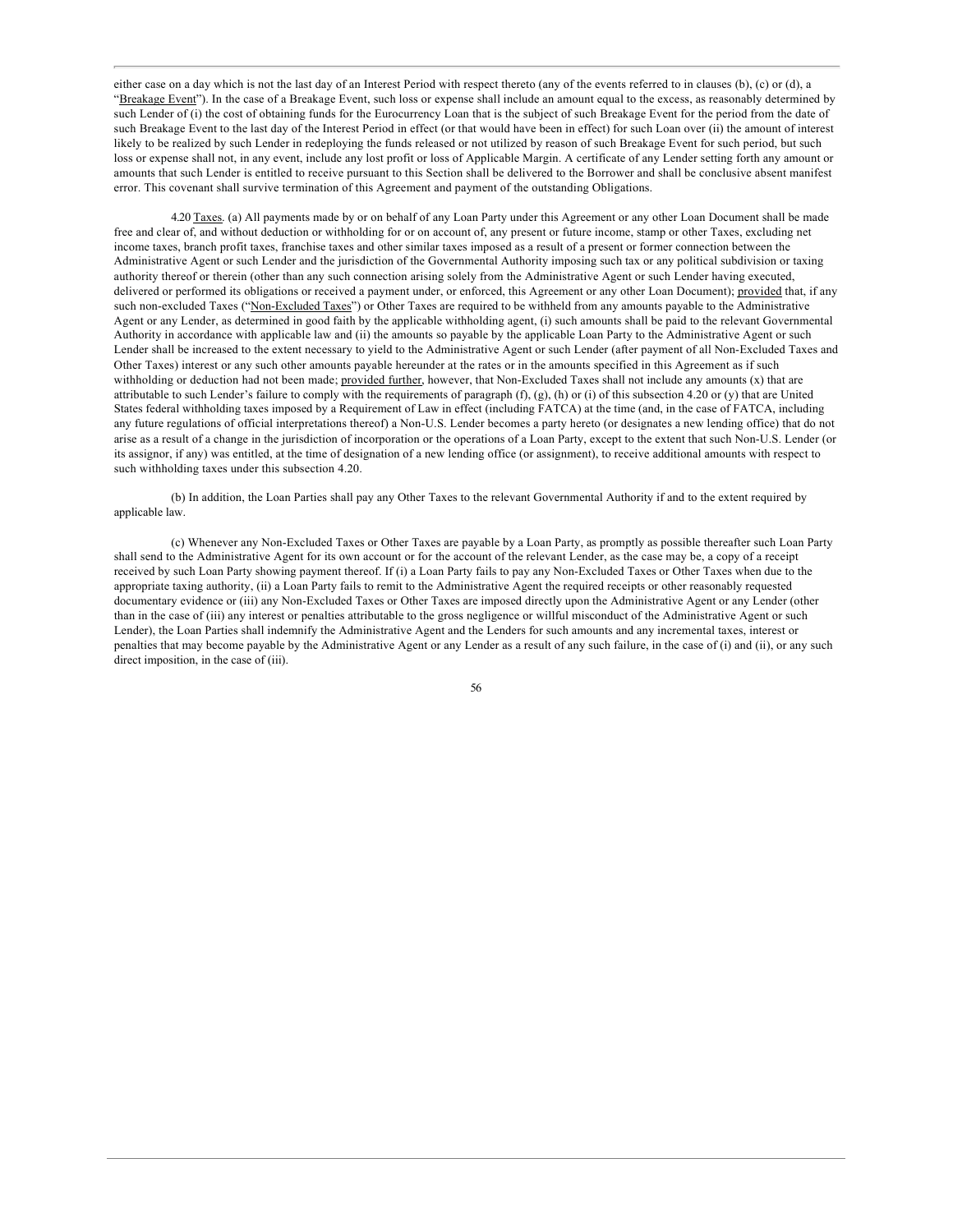(d) If any Lender Party determines, in its sole discretion exercised in good faith, that it has received a refund of any Non-Excluded Taxes as to which it has been indemnified pursuant to this subsection 4.20 (including additional amounts paid pursuant to this subsection 4.20), it shall pay to the indemnifying party an amount equal to such refund (but only to the extent of indemnity payments made under this subsection with respect to the Non-Excluded Taxes giving rise to such refund), net of all out-of-pocket expenses (including any Non-Excluded Taxes) of such indemnified party and without interest (other than any interest paid by the relevant Governmental Authority with respect to such refund). Such indemnifying party, upon the request of such indemnified party, shall repay to such indemnified party the amount paid to such indemnified party pursuant to the previous sentence (plus any penalties, interest or other charges imposed by the relevant Governmental Authority) in the event such indemnified party is required to repay such refund to such Governmental Authority. Notwithstanding anything to the contrary in this subsection 4.20(d), in no event will any indemnified party be required to pay any amount to any indemnifying party pursuant to this subsection 4.20(d) if such payment would place such indemnified party in a less favorable position (on a net after-Tax basis) than such indemnified party would have been in if the Tax giving rise to such refund had not been deducted, withheld or otherwise imposed and the indemnification payments or additional amounts with respect to such Tax had never been paid. This subsection 4.20(d) shall not be construed to require any indemnified party to make available its tax returns (or any other information relating to its taxes which it deems confidential) to the indemnifying party or any other Person.

(e) Each Lender shall indemnify the Administrative Agent for the full amount of any Taxes (i) that are attributable to such Lender or (ii) that are attributable to such Lender's failure to comply with the provisions of subsection 11.6(b) relating to the maintenance of a Participant Register, in either case, that are payable or paid by the Administrative Agent, together with all interest, penalties, reasonable costs and expenses arising therefrom or with respect thereto, as determined by the Administrative Agent in good faith. A certificate as to the amount of such payment or liability delivered to any Lender by the Administrative Agent shall be conclusive absent manifest error. Each Lender hereby authorizes the Administrative Agent to set off and apply any and all amounts at any time owing to such Lender under any Loan Document or otherwise payable by the Administrative Agent to the Lender from any other source against any amount due to the Administrative Agent under this subsection  $4.20(e)$ .

(f) If a payment made to a Lender under this Agreement or any other Loan Document would be subject to United States federal withholding tax imposed by FATCA if such Lender were to fail to comply with the applicable reporting requirements of FATCA (including those contained in Section 1471(b) or 1472(b) of the Code, as applicable), such Lender shall deliver to the Borrower and the Administrative Agent, at the time or times prescribed by law and at such time or times reasonably requested by the Borrower or the Administrative Agent, such documentation prescribed by applicable law (including as prescribed by Section  $1471(b)(3)(C)(i)$  of the Code) and such additional documentation reasonably requested by the Borrower or the Administrative Agent as may be necessary for the Borrower or the Administrative Agent to comply with its obligations under FATCA, to determine that such Lender has or has not complied with such Lender's obligations under FATCA or to determine the amount to deduct and withhold from such payment. Solely for purposes of this subsection 4.20(f), "FATCA" shall include any amendments made to FATCA after the Restatement Effective Date.

(g) Each Lender, Assignee and Participant that is not a citizen or resident of the United States of America, a corporation, partnership or other entity created or organized in or under the laws of the United States of America, or an estate or trust that is subject to United States federal income taxation regardless of the source of its income (a "Non-U.S. Lender") shall deliver to the Borrower and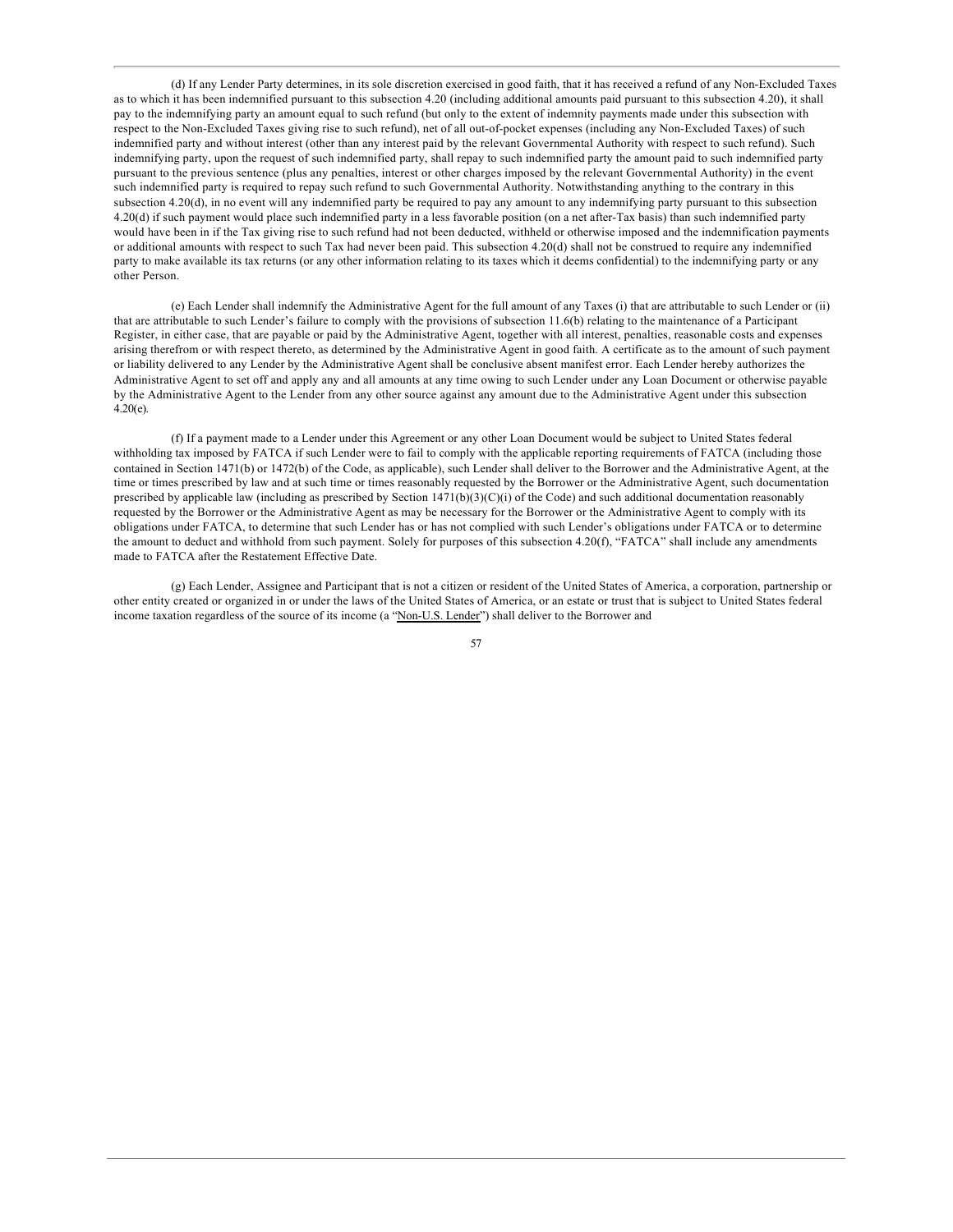the Administrative Agent, and if applicable, the assigning Lender (or, in the case of a Participant, to the Lender from which the related participation shall have been purchased) on or before the date on which it becomes a party to this Agreement (or, in the case of a Participant, on or before the date on which such Participant purchases the related participation) and from time or time thereafter upon the request of the Borrower or the Administrative Agent:

(i) two duly completed and signed copies of either Internal Revenue Service Form W-8BEN (relating to such Non-U.S. Lender and entitling it to a complete exemption from, or a reduced rate of, United States federal withholding tax on all amounts to be received by such Non-U.S. Lender pursuant to this Agreement and the other Loan Documents), Form W-8ECI (relating to all amounts to be received by such Non-U.S. Lender pursuant to this Agreement and the other Loan Documents) or Form W-8IMY (together with any applicable underlying Internal Revenue Service forms, which together entitle such Non-U.S. Lender to a complete exemption from, or a reduced rate of, United States Federal withholding tax on all amounts to be received by such Non-U.S. Lender pursuant to this Agreement and the other Loan Documents), or successor and related applicable forms, as the case may be; or

(ii) in the case of a Non-U.S. Lender that is not a "bank" within the meaning of Section  $881(c)(3)(A)$  of the Code and that does not comply with the requirements of clause (i) hereof, (x) a statement in the form of the applicable Exhibit E (or such other form of statement as shall be reasonably requested by the Borrower from time to time) to the effect that such Non-U.S. Lender is eligible for a complete exemption from, or a reduced rate of, United States federal withholding tax under Section 871(h) or 881(c) of the Code, and (y) two duly completed and signed copies of the applicable Internal Revenue Service Form W-8 or successor and related applicable form;

In addition, each Non-U.S. Lender agrees (i) to deliver to the Borrower and the Administrative Agent, and if applicable, the assigning Lender (or, in the case of a Participant, to the Lender from which the related participation shall have been purchased) two further duly completed and signed copies of such Form W-8BEN, W-8IMY or W-8ECI or such other Internal Revenue Service forms required to be delivered pursuant to this subsection 4.20, as the case may be, or successor and related applicable forms, on or before the date that any such form expires or becomes obsolete and promptly after the occurrence of any event requiring a change from the most recent form(s) previously delivered by it to the Borrower and the Administrative Agent (or, in the case of a Participant, to the Lender from which the related participation shall have been purchased) in accordance with applicable United States laws and regulations, and (ii) to notify promptly the Borrower and the Administrative Agent (or, in the case of a Participant, the Lender from which the related participation shall have been purchased) if it is no longer able to deliver, or if it is required to withdraw or cancel, any form or statement previously delivered by it pursuant to this subsection  $4.20(g)$ . Notwithstanding any other provision of this subsection 4.20, a Non-U.S. Lender shall not be required to deliver any form pursuant to this subsection 4.20 that such Non-U.S. Lender is not legally able to deliver.

(h) A Lender that is entitled to an exemption from or reduction of non-U.S. withholding tax under the law of the jurisdiction in which the Borrower is located, or any treaty to which such jurisdiction is a party, with respect to payments under this Agreement shall deliver to the Borrower (with a copy to the Administrative Agent), at the time or times prescribed by applicable law, as reasonably requested by the Borrower or the Administrative Agent, or as specified in the proceeding in the preceding paragraph, such properly completed and executed documentation prescribed by applicable law as will permit such payments to be made without withholding or at a reduced rate; provided that such Lender is legally entitled to complete, execute and deliver such documentation and in such Lender's judgment such completion, execution or submission would not materially prejudice the legal or commercial position of such Lender.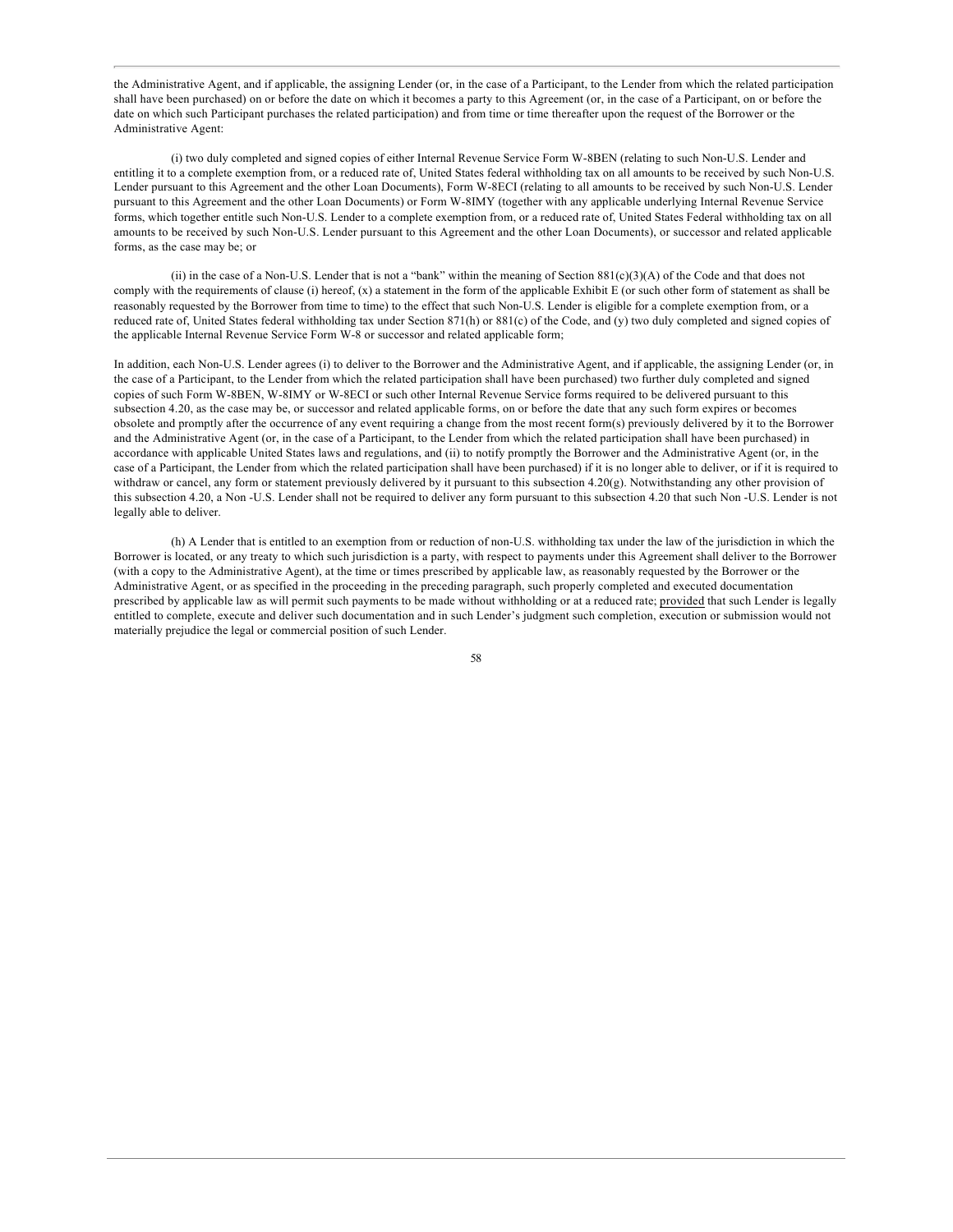(i) Each Lender, Assignee and Participant that is not a Non-U.S. Lender shall, on or before the date that such Lender becomes a party to this Agreement, to the extent it is legally entitled to do so, deliver to the Borrower and the Administrative Agent (or, in the case of a Participant, to the Lender from whom the related Participation was purchased), two duly completed and signed copies of Internal Revenue Service Form W-9, certifying that such Person is exempt from United States back-up withholding tax. Each such Lender, Assignee or Participant shall deliver further documentation in accordance with the previous sentence at the time(s) specified by subsection  $4.20(g)$ .

(j) The agreements in this subsection 4.20 shall survive the termination of this Agreement and the payment of the Loans and all other amounts payable hereunder.

4.21 Defaulting Lender. Notwithstanding any provision of this Agreement to the contrary, if any Revolving Lender becomes a Defaulting Lender, then the following provisions shall apply for so long as such Revolving Lender is a Defaulting Lender:

(a) fees shall cease to accrue on the Revolving Credit Commitment of such Defaulting Lender pursuant to subsection 4.9;

(b) the Aggregate Exposure of such Defaulting Lender shall not be included in determining whether all Lenders or the Required Lenders have taken or may take any action hereunder (including any consent to any amendment or waiver pursuant to subsection 11.1), provided that any waiver, amendment or modification (i) which requires the consent of all Lenders or each affected Lender which affects such Defaulting Lender differently than other affected Lenders or (ii) increases or extends such Defaulting Lender's Commitment, reduces or excuses the principal amount of, or interest or fees payable on, Loans or Letter of Credit disbursements or postpones the scheduled date of payment as to such Defaulting Lender shall require the consent of such Defaulting Lender;

(c) if any Swing Line Exposure or L/C Exposure exists at the time such Revolving Lender becomes a Defaulting Lender then:

(i) all or any part of the Swing Line Exposure and L/C Exposure of such Defaulting Lender shall be reallocated among the non-Defaulting Lenders in accordance with their respective Revolving Credit Commitment Percentages but only to the extent the sum of all non-Defaulting Lenders' Aggregate Revolving Credit Extensions of Credit and participations in Swing Line Loans plus such Defaulting Lender's Swing Line Exposure and L/C Exposure does not exceed the total of all non-Defaulting Lenders' Revolving Commitments;

(ii) if the reallocation described in clause (i) above cannot, or can only partially, be effected, the Borrower shall within three Business Days following notice by the Administrative Agent (x) first, prepay such Swing Line Exposure and (y) second, Cash Collateralize for the benefit of the Issuing Lender only the Borrower's obligations corresponding to such Defaulting Lender's L/C Exposure (after giving effect to any partial reallocation pursuant to clause (i) above) for so long as such L/C Exposure is outstanding;

(iii) if the Borrower Cash Collateralizes any portion of such Defaulting Lender's L/C Exposure pursuant to clause (ii) above, the Borrower shall not be required to pay any fees to such Defaulting Lender pursuant to subsection 4.11 with respect to such Defaulting Lender's L/C Exposure during the period such Defaulting Lender's L/C Exposure is Cash Collateralized;

(iv) if the L/C Exposure of the non-Defaulting Lenders is reallocated pursuant to clause (i) above, then the fees payable to the Lenders pursuant to subsection 4.9 and subsection 4.11 shall be adjusted in accordance with such non-Defaulting Lenders' Revolving Credit Commitment Percentages; and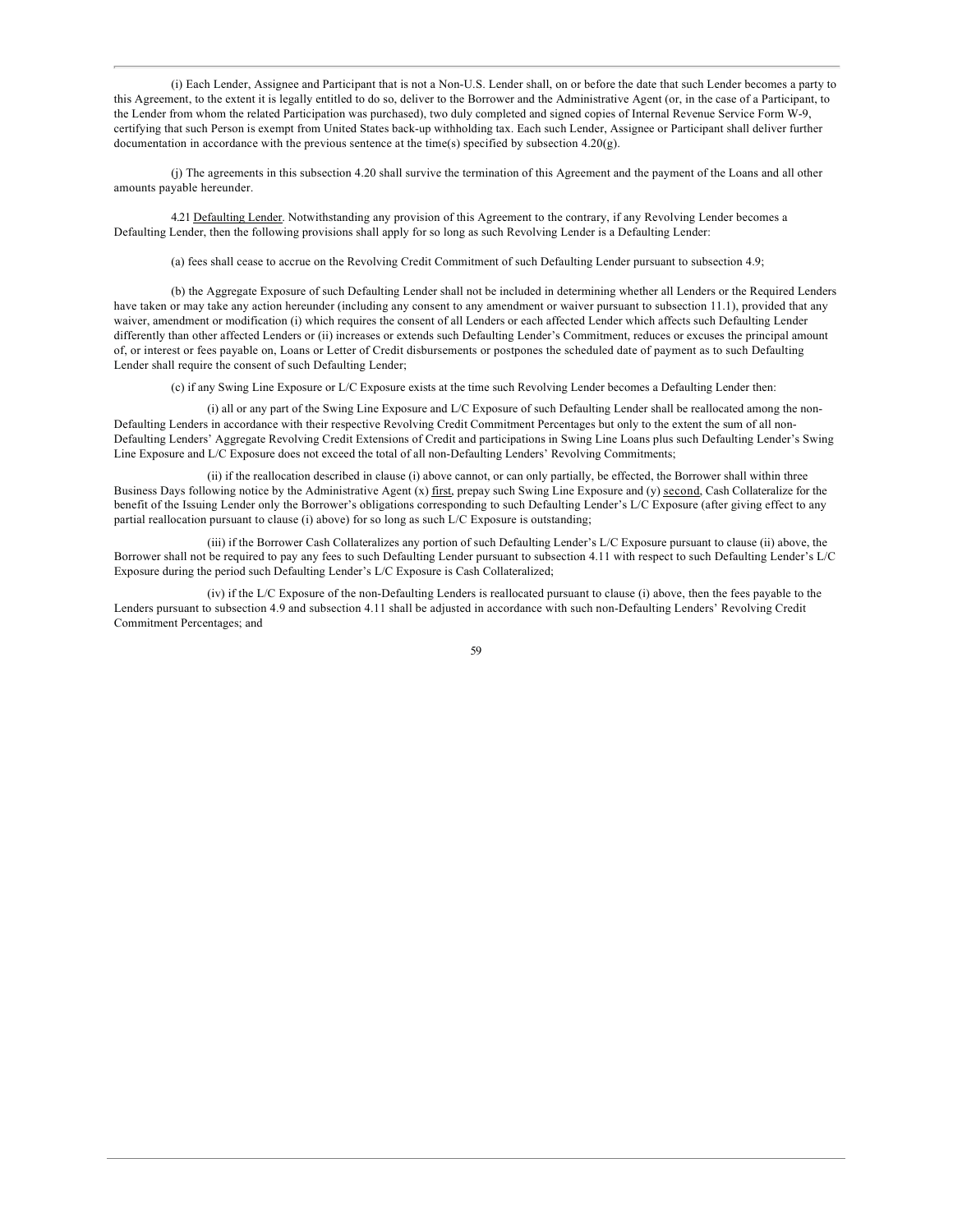(v) if all or any portion of such Defaulting Lender's L/C Exposure is neither reallocated nor Cash Collateralized pursuant to clause (i) or (ii) above, then, without prejudice to any rights or remedies of the Issuing Lender or any other Lender hereunder, all letter of credit fees payable under subsection 4.11 with respect to such Defaulting Lender's L/C Exposure shall be payable to the Issuing Lender until and to the extent that such L/C Exposure is reallocated and/or Cash Collateralized; and

(d) so long as such Lender is a Defaulting Lender, the Swing Line Lender shall not be required to fund any Swing Line Loan and the Issuing Lender shall not be required to issue, amend or increase any Letter of Credit, unless it has received assurances satisfactory to it that non-Defaulting Lenders will cover the related exposure and/or Cash Collateral will be provided by the Borrower, and participating interests in any newly made Swing Line Loan or any newly issued or increased Letter of Credit shall be allocated among non-Defaulting Lenders in a manner consistent with subsection  $4.21(c)(i)$  (and such Defaulting Lender shall not participate therein).

In the event that the Administrative Agent, the Borrower, the Swing line Lender and the Issuing Lender each agrees that a Defaulting Lender has adequately remedied all matters that caused such Revolving Lender to be a Defaulting Lender, then the Swing Line Exposure and L/C Exposure of the Revolving Lenders shall be readjusted to reflect the inclusion of such Revolving Lender's Commitment and on such date such Revolving Lender shall purchase at par such of the Revolving Loans of the other Revolving Lenders (other than Swing Line Loans) as the Administrative Agent shall determine may be necessary in order for such Revolving Lender to hold such Revolving Loans in accordance with its Revolving Credit Commitment Percentage.

4.22 Mitigation; Replacement of Lenders. (a) If any Lender requests compensation under subsection 4.18, or if the Borrower is required to pay any additional amount to any Lender or any Governmental Authority for the account of any Lender pursuant to subsection 4.20, then such Lender shall use reasonable efforts to designate a different lending office for funding or booking its Loans hereunder or to assign its rights and obligations hereunder to another of its offices, branches or affiliates, if, in the reasonable judgment of such Lender, such designation or assignment (i) would eliminate or reduce amounts payable pursuant to subsection 4.18 or subsection 4.20, as applicable, in the future and (ii) would not subject such Lender to any unreimbursed cost or expense and would not otherwise be disadvantageous to such Lender. The Borrower hereby agrees to pay all reasonable costs and expenses incurred by any Lender in connection with any such designation or assignment.

(b) If any Lender requests compensation under subsection 4.18, or if the Borrower is required to pay any additional amount to any Lender or any Governmental Authority for the account of any Lender pursuant to subsection 4.20, or if any Lender becomes a Defaulting Lender, then the Borrower may, at its sole expense and effort, upon notice to such Lender and the Administrative Agent, require such Lender to assign and delegate, without recourse (in accordance with and subject to the restrictions contained in subsection 11.6), all its interests, rights and obligations under this Agreement to an assignee that shall assume such obligations (which assignee may be another Lender, if a Lender accepts such assignment), provided that (A) (i) the Borrower shall have received the prior written consent of the Administrative Agent (and, if a Revolving Credit Commitment is being assigned, each Issuing Lender and the Swing Line Lender), which consent shall not unreasonably be withheld or delayed, (ii) such Lender shall have received payment of an amount equal to the outstanding principal of its Loans, participations in Letters of Credit funded under subsection 3.6(b) and participations in Swing Line Loans, accrued interest thereon, accrued fees and all other amounts payable to it hereunder from the assignee (to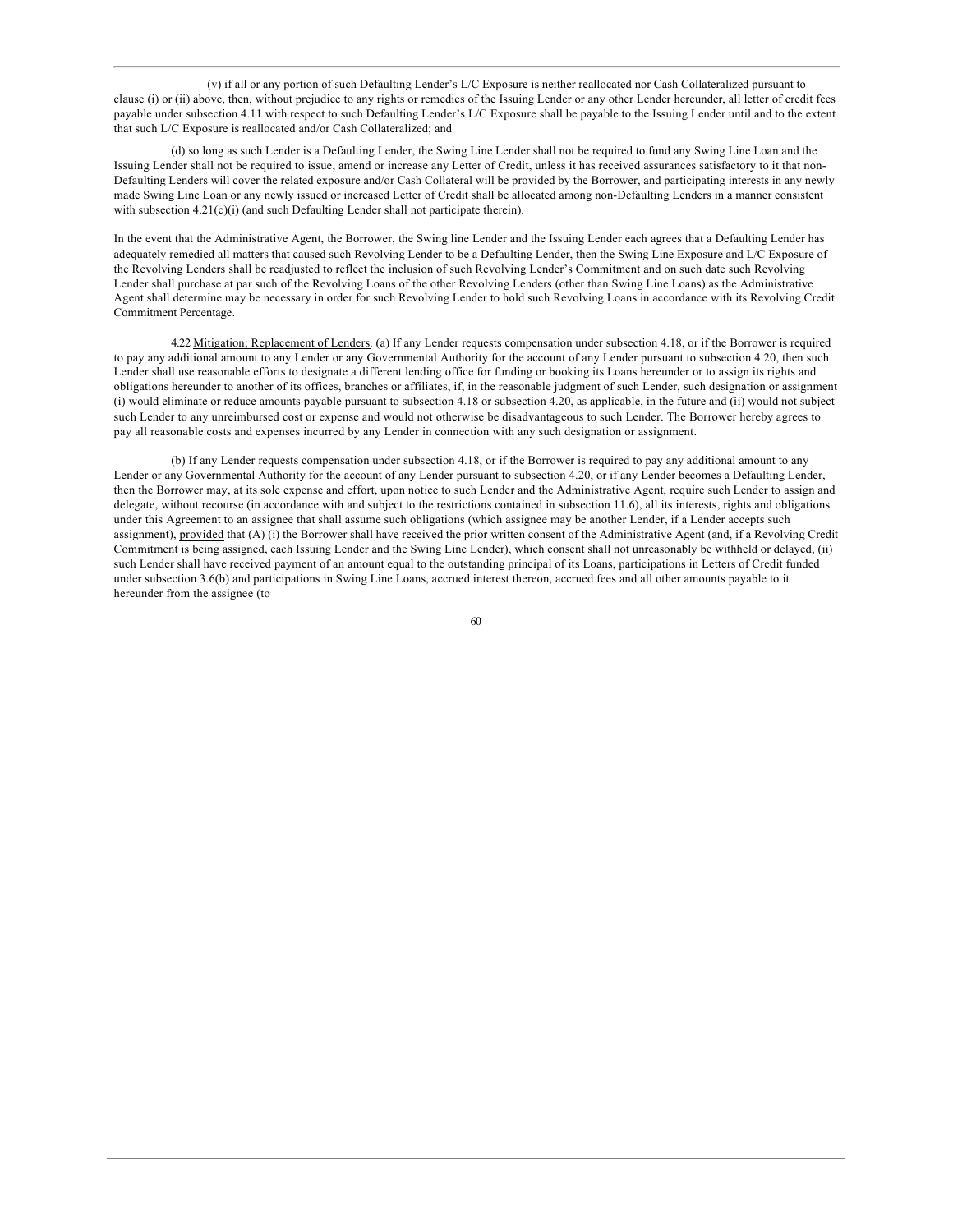the extent of such outstanding principal and accrued interest and fees) or the Borrower (in the case of all other amounts), (iii) the Borrower or such assignee shall have paid to the Administrative Agent the processing and recordation fee specified in subsection 11.6(d) and (iv) in the case of any such assignment resulting from a claim for compensation under subsection 4.18 or payments required to be made pursuant to subsection 4.20, such assignment will result in a material reduction in such compensation or payments and (B) substantially concurrently with satisfaction of the requirements set forth in clause (A) of this proviso, such Lender shall be deemed to have assigned and delegated its interests, rights and obligations under this Agreement and such Lender shall not be required to execute the Assignment and Assumption in connection therewith. A Lender shall not be required to make any such assignment and delegation if, prior thereto, as a result of a waiver by such Lender or otherwise (including as a result of any action taken by such Lender under paragraph (a) above), the circumstances entitling the Borrower to require such assignment and delegation cease to apply.

4.23 Prepayments Below Par. (a) Notwithstanding anything to the contrary set forth in this Agreement (including subsection 4.16(a) or 11.7(a)) or any other Loan Document, the Borrower shall have the right at any time and from time to time to prepay Term Loans to the Lenders at a discount to the par value of such Loans and on a non pro rata basis (each, a "Discounted Voluntary Prepayment") pursuant to the procedures described in this subsection 4.23, provided that (A) on the date of the Discounted Prepayment Option Notice and after giving effect to the Discounted Voluntary Prepayment, no more than \$50,000,000 shall be outstanding in Revolving Credit Loans and Swing Line Loans, (B) the proceeds of Revolving Credit Loans are not used to make such Discounted Voluntary Prepayment, (C) any Discounted Voluntary Prepayment shall be offered to all Term Lenders of a particular tranche on a pro rata basis, (D) the Borrower shall deliver to the Administrative Agent, together with each Discounted Prepayment Option Notice, a certificate of a Responsible Officer of the Borrower (1) stating that no Event of Default has occurred and is continuing or would result from the Discounted Voluntary Prepayment, (2) stating that each of the conditions to such Discounted Voluntary Prepayment contained in this subsection 4.23 has been satisfied and (3) specifying the aggregate principal amount of Term Loans to be prepaid pursuant to such Discounted Voluntary Prepayment and (E) the aggregate amount of Term Loans prepaid pursuant to this subsection 4.23 (valued at the par amount thereof) shall not exceed 50% of the initial aggregate principal amount of the Term Loans.

(b) To the extent the Borrower seeks to make a Discounted Voluntary Prepayment, the Borrower will provide written notice to the Administrative Agent substantially in the form of Exhibit G hereto (each, a "Discounted Prepayment Option Notice") that the Borrower desires to prepay Term Loans in an aggregate principal amount specified therein by the Borrower (each, a "Proposed Discounted Prepayment Amount"), in each case at a discount to the par value of such Loans as specified below. The Proposed Discounted Prepayment Amount of any Loans shall not be less than \$10,000,000 (unless otherwise agreed by the Administrative Agent). The Discounted Prepayment Option Notice shall further specify with respect to the proposed Discounted Voluntary Prepayment (A) the Proposed Discounted Prepayment Amount for Loans to be prepaid, (B) a discount range (which may be a single percentage) selected by the Borrower with respect to such proposed Discounted Voluntary Prepayment equal to a percentage of par of the principal amount of the Loans to be prepaid (the "Discount Range"), and (C) the date by which Lenders are required to indicate their election to participate in such proposed Discounted Voluntary Prepayment, which shall be at least five Business Days following the date of the Discounted Prepayment Option Notice (the "Acceptance Date").

(c) Upon receipt of a Discounted Prepayment Option Notice, the Administrative Agent shall promptly notify each applicable Lender thereof. On or prior to the Acceptance Date, each such Lender may specify by written notice substantially in the form of Exhibit H hereto (each, a "Lender Participation Notice") to the Administrative Agent (A) a maximum discount to par (the "Acceptable Discount") within the Discount Range (for example, a Lender specifying a discount to par of 20% would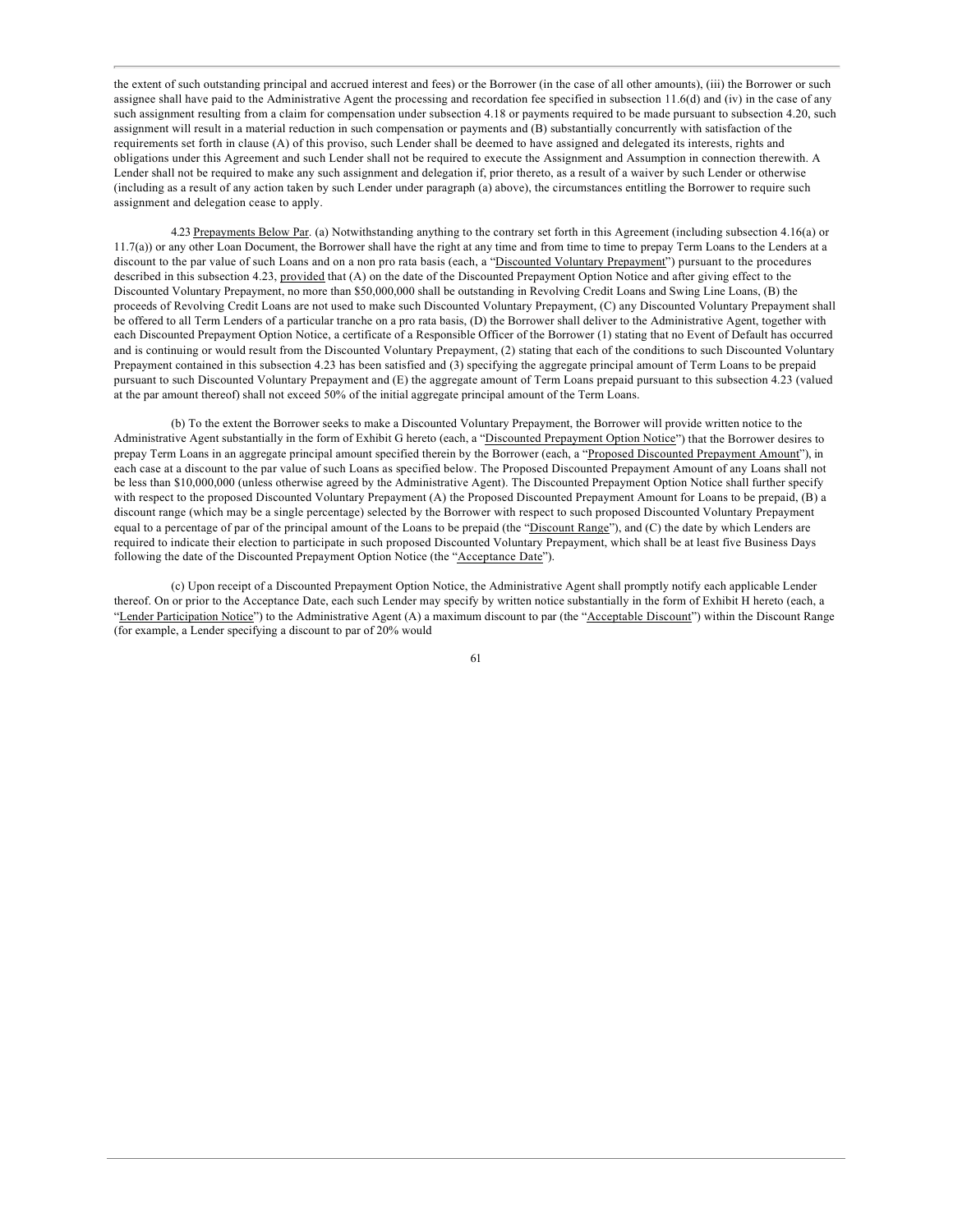accept a purchase price of  $80\%$  of the par value of the Loans to be prepaid) and  $(B)$  a maximum principal amount (subject to rounding requirements specified by the Administrative Agent) of the Loans to be prepaid held by such Lender with respect to which such Lender is willing to permit a Discounted Voluntary Prepayment at the Acceptable Discount ("Offered Loans"). Based on the Acceptable Discounts and principal amounts of the Loans to be prepaid specified by the Lenders in the applicable Lender Participation Notice, the Administrative Agent, in consultation with the Borrower, shall determine the applicable discount for such Loans to be prepaid (the "Applicable Discount"), which Applicable Discount shall be (A) the percentage specified by the Borrower if the Borrower has selected a single percentage pursuant to subsection 4.23(b) for the Discounted Voluntary Prepayment or (B) otherwise, the highest Acceptable Discount at which the Borrower can pay the Proposed Discounted Prepayment Amount in full (determined by adding the principal amounts of Offered Loans commencing with the Offered Loans with the highest Acceptable Discount); provided, however, that in the event that such Proposed Discounted Prepayment Amount cannot be repaid in full at any Acceptable Discount, the Applicable Discount shall be the lowest Acceptable Discount specified by the Lenders that is within the Discount Range. The Applicable Discount shall be applicable for all Lenders who have offered to participate in the Voluntary Discounted Prepayment and have Qualifying Loans (as defined below). Any Lender with outstanding Loans to be prepaid whose Lender Participation Notice is not received by the Administrative Agent by the Acceptance Date shall be deemed to have declined to accept a Discounted Voluntary Prepayment of any of its Loans at any discount to their par value within the Applicable Discount.

(d) The Borrower shall make a Discounted Voluntary Prepayment by prepaying those Loans to be prepaid (or the respective portions thereof) offered by the Lenders ("Qualifying Lenders") that specify an Acceptable Discount that is equal to or greater than the Applicable Discount ("Qualifying Loans") at the Applicable Discount, provided that if the aggregate proceeds required to prepay all Qualifying Loans (disregarding any interest payable at such time) would exceed the amount of aggregate proceeds required to prepay the Proposed Discounted Prepayment Amount, such amounts in each case calculated by applying the Applicable Discount, the Borrower shall prepay such Qualifying Loans ratably among the Qualifying Lenders based on their respective principal amounts of such Qualifying Loans (subject to rounding requirements specified by the Administrative Agent). If the aggregate proceeds required to prepay all Qualifying Loans (disregarding any interest payable at such time) would be less than the amount of aggregate proceeds required to prepay the Proposed Discounted Prepayment Amount, such amounts in each case calculated by applying the Applicable Discount, the Borrower shall prepay all Qualifying Loans.

(e) Each Discounted Voluntary Prepayment shall be made within five Business Days of the Acceptance Date (or such later date as the Administrative Agent shall reasonably agree, given the time required to calculate the Applicable Discount and determine the amount and holders of Qualifying Loans), without premium or penalty (and not subject to subsection 4.19), upon irrevocable notice substantially in the form of Exhibit I hereto (each a "Discounted Voluntary Prepayment Notice"), delivered to the Administrative Agent no later than 1:00 p.m. New York City Time, three Business Days prior to the date of such Discounted Voluntary Prepayment, which notice shall specify the date and amount of the Discounted Voluntary Prepayment and the Applicable Discount determined by the Administrative Agent. Upon receipt of any Discounted Voluntary Prepayment Notice, the Administrative Agent shall promptly notify each relevant Lender thereof. If any Discounted Voluntary Prepayment Notice is given, the amount specified in such notice shall be due and payable to the applicable Lenders, subject to the Applicable Discount on the applicable Loans, on the date specified therein together with accrued interest (on the par principal amount) to but not including such date on the amount prepaid. The par principal amount of each Discounted Voluntary Prepayment of a Term Loan shall be applied ratably to reduce the remaining installments of such Term Loans.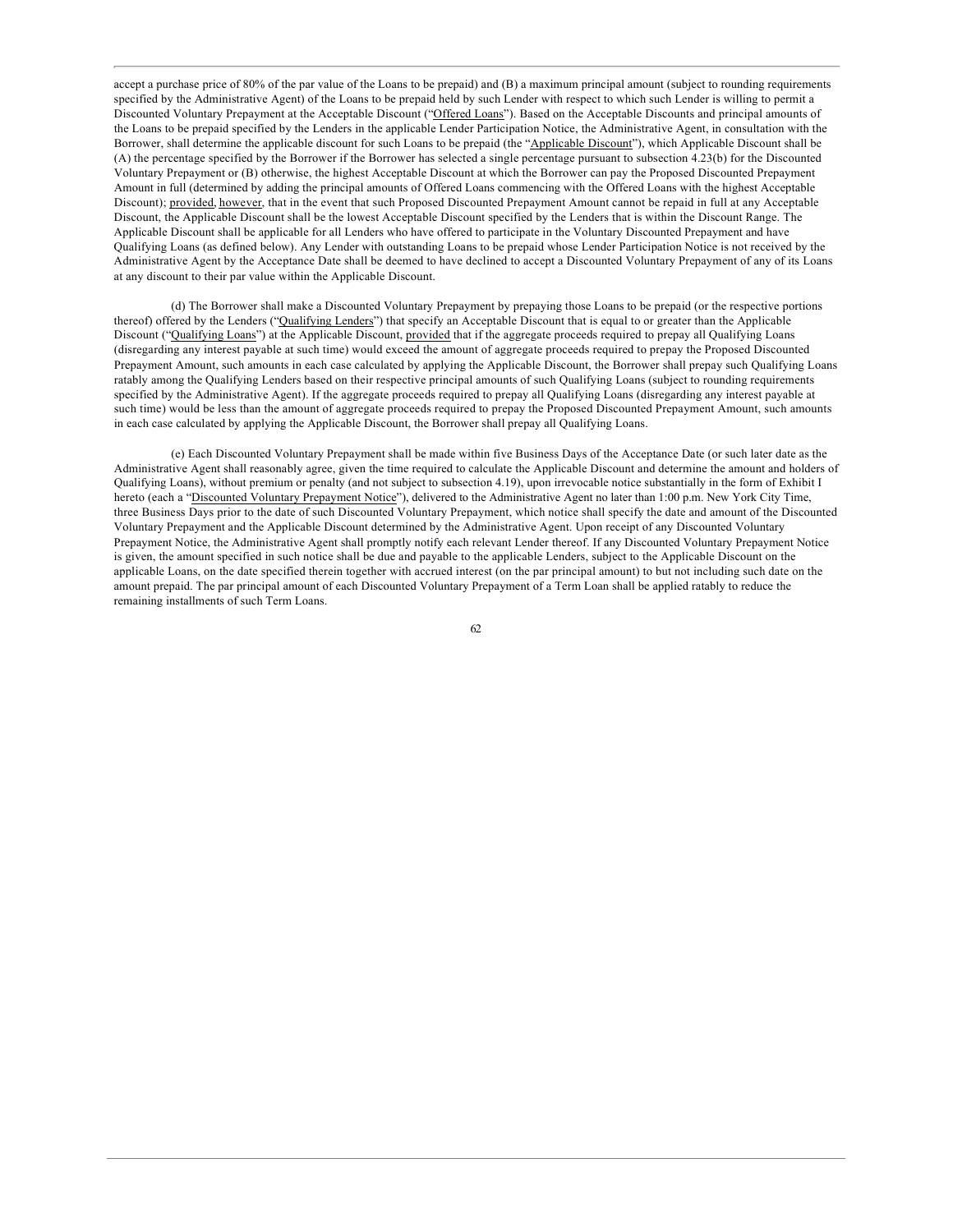(f) To the extent not expressly provided for herein, each Discounted Voluntary Prepayment shall be consummated pursuant to reasonable procedures (including as to timing, rounding, minimum amounts, Type and Interest Periods and calculation of Applicable Discount in accordance with subsection  $4.23(c)$  above) established by the Administrative Agent and the Borrower.

(g) Prior to the delivery of a Discounted Voluntary Prepayment Notice, (A) upon written notice to the Administrative Agent, the Borrower may withdraw or modify its offer to make a Discounted Voluntary Prepayment pursuant to any Discounted Prepayment Option Notice and (B) no Lender may withdraw its offer to participate in a Discounted Voluntary Prepayment pursuant to any Lender Participation Notice unless the terms of such proposed Discounted Voluntary Prepayment have been modified by the Borrower after the date of such Lender Participation Notice.

(h) Nothing in this subsection 4.23 shall require the Borrower to undertake any Discounted Voluntary Prepayment.

4.24 Extensions of Term Loans and Revolving Credit Commitments. (a) Notwithstanding anything to the contrary in this Agreement, pursuant to one or more offers (each, an "Extension Offer") made from time to time by the Borrower to all Lenders of Term Loans with a like maturity date or Revolving Credit Commitments with a like maturity date, in each case on a pro rata basis (based on the aggregate outstanding principal amount of the respective Term Loans or Revolving Credit Commitments with a like maturity date, as the case may be) and on the same terms to each such Lender, the Borrower is hereby permitted to consummate from time to time transactions with individual Lenders that accept the terms contained in such Extension Offers to extend the maturity date of each such Lender's Term Loans and/or Revolving Credit Commitments and otherwise modify the terms of such Term Loans and/or Revolving Credit Commitments pursuant to the terms of the relevant Extension Offer (including by increasing the interest rate or fees payable in respect of such Term Loans and/or Revolving Credit Commitments (and related outstandings) and/or modifying the amortization schedule in respect of such Lender's Term Loans) (each, an "Extension", and each group of Term Loans or Revolving Credit Commitments, as applicable, in each case as so extended, as well as the original Term Loans and the original Revolving Credit Commitments (in each case not so extended), being a "tranche"; any Extended Term Loans shall constitute a separate tranche of Term Loans from the tranche of Term Loans from which they were converted, and any Extended Revolving Credit Commitments shall constitute a separate tranche of Revolving Commitments from the tranche of Revolving Commitments from which they were converted), so long as the following terms are satisfied: (i) no Default or Event of Default shall have occurred and be continuing at the time the offering document in respect of an Extension Offer is delivered to the Lenders, (ii) except as to interest rates, fees and final maturity (which shall be determined by the Borrower and set forth in the relevant Extension Offer), the Revolving Credit Commitment of any Revolving Lender that agrees to an extension with respect to such Revolving Credit Commitment extended pursuant to an Extension (an "Extended Revolving Credit Commitment"), and the related outstandings, shall be a Revolving Credit Commitment (or related outstandings, as the case may be) with the same terms as the original Revolving Credit Commitments (and related outstandings); provided that (x) subject to the provisions of subsections 3.3(d) and 3.7(e) to the extent dealing with Swing Line Loans and Letters of Credit which mature or expire after a maturity date when there exist Extended Revolving Commitments with a longer maturity date, all Swing Line Loans and Letters of Credit shall be participated in on a pro rata basis by all Lenders with Revolving Credit Commitments in accordance with their Revolving Credit Commitment Percentages (and except as provided in subsections 3.3(d) and 3.7(e), without giving effect to changes thereto on an earlier maturity date with respect to Swing Line Loans and Letters of Credit theretofore incurred or issued) and all borrowings under Revolving Credit Commitments and repayments thereunder shall be made on a pro rata basis (except for (A) payments of interest and fees at different rates on Extended Revolving Credit Commitments (and related outstandings) and (B) repayments required upon the maturity date of the non-extending Revolving Credit Commitments) and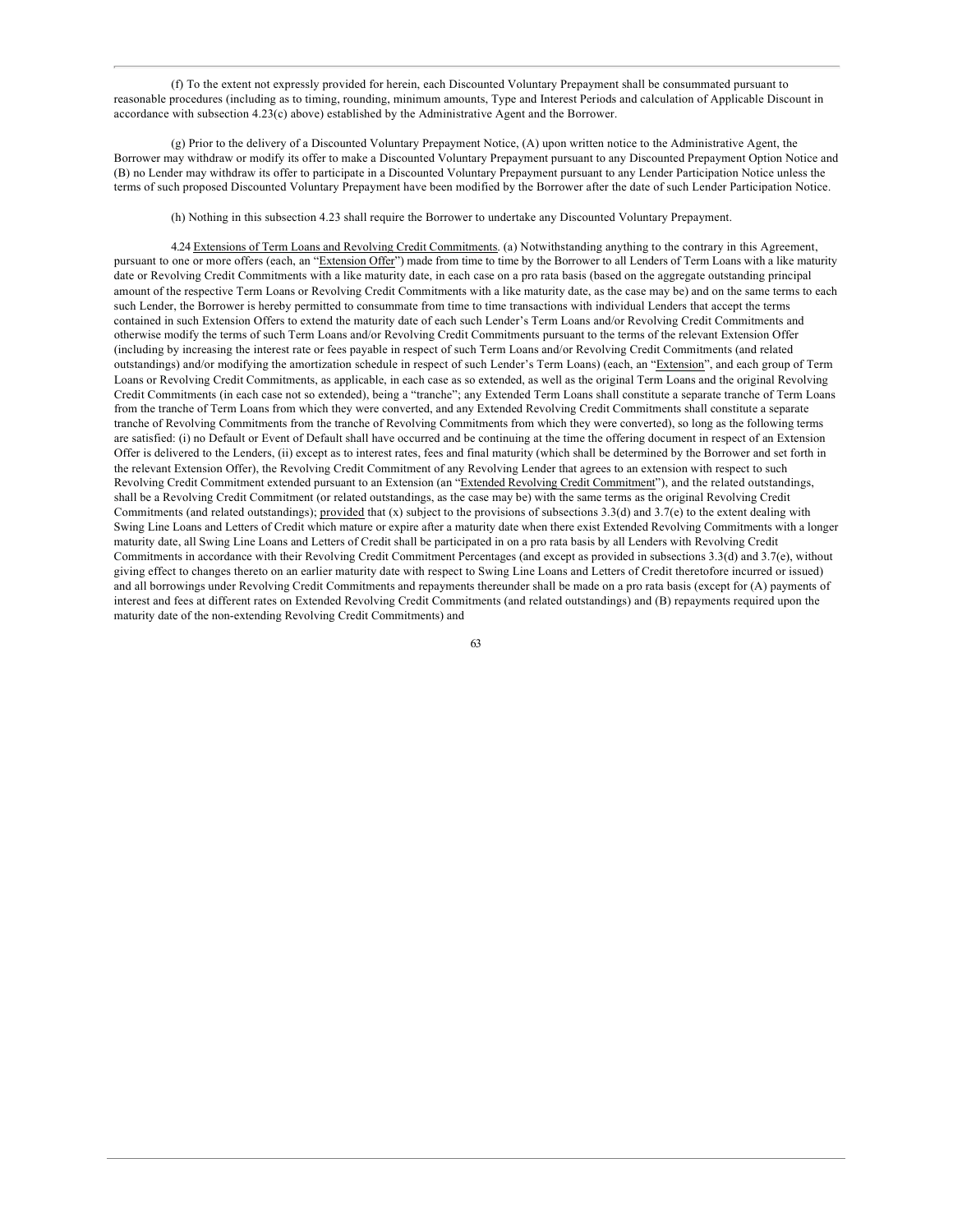(y) at no time shall there be Revolving Credit Commitments hereunder (including Extended Revolving Credit Commitments and any original Revolving Credit Commitments) which have more than three different maturity dates, (iii) except as to interest rates, fees, amortization, final maturity date, premium, required prepayment dates and participation in prepayments (which shall, subject to immediately succeeding clauses (iv), (v) and (vi), be determined between the Borrower and set forth in the relevant Extension Offer), the Term Loans of any Term Lender that agrees to an extension with respect to such Term Loans extended pursuant to any Extension ("Extended Term Loans") shall have the same terms as the tranche of Term Loans subject to such Extension Offer until the maturity of such Term Loans, (iv) the final maturity date of any Extended Term Loans shall be no earlier than the then latest maturity date hereunder and the amortization schedule applicable to Term Loans pursuant to subsection 2.2 for periods prior to the Term Loan Maturity Date, as applicable, may not be increased, (v) the weighted average life of any Extended Term Loans shall be no shorter than the remaining weighted average life of the Term Loans extended thereby, (vi) any Extended Term Loans may participate on a pro rata basis or a less than pro rata basis (but not greater than a pro rata basis) in any voluntary or mandatory repayments or prepayments hereunder, in each case as specified in the respective Extension Offer, (vii) if the aggregate principal amount of Term Loans (calculated on the face amount thereof) or Revolving Credit Commitments, as the case may be, in respect of which Term Lenders or Revolving Lenders, as the case may be, shall have accepted the relevant Extension Offer shall exceed the maximum aggregate principal amount of Term Loans or Revolving Credit Commitments, as the case may be, offered to be extended by the Borrower pursuant to such Extension Offer, then the Term Loans or Revolving Credit Loans, as the case may be, of such Term Lenders or Revolving Lenders, as the case may be, shall be extended ratably up to such maximum amount based on the respective principal amounts (but not to exceed actual holdings of record) with respect to which such Term Lenders or Revolving Lenders, as the case may be, have accepted such Extension Offer, (viii) all documentation in respect of such Extension shall be consistent with the foregoing, (ix) any applicable Minimum Extension Condition shall be satisfied unless waived by the Borrower and (x) the Minimum Tranche Amount shall be satisfied unless waived by the Administrative Agent.

(b) With respect to all Extensions consummated by the Borrower pursuant to this subsection, (i) such Extensions shall not constitute voluntary or mandatory payments or prepayments for purposes of subsection 4.4, 4.5 or 4.6 and (ii) no Extension Offer is required to be in any minimum amount or any minimum increment, provided that (x) the Borrower may at its election specify as a condition (a "Minimum Extension Condition") to consummating any such Extension that a minimum amount (to be determined and specified in the relevant Extension Offer in the Borrower's sole discretion and may be waived by the Borrower) of Term Loans or Revolving Credit Commitments (as applicable) of any or all applicable tranches be tendered and (y) no tranche of Extended Term Loans shall be in an amount of less than \$50,000,000 (or, if less, the then aggregate outstanding amount of the Term Loans) (the "Minimum Tranche Amount"), unless such Minimum Tranche Amount is waived by the Administrative Agent. The Administrative Agent and the Lenders hereby consent to the transactions contemplated by this subsection (including, for the avoidance of doubt, payment of any interest, fees or premium in respect of any Extended Term Loans and/or Extended Revolving Credit Commitments on such terms as may be set forth in the relevant Extension Offer) and hereby waive the requirements of any provision of this Agreement (including subsection 4.4, 4.5 or 4.6 and 4.16(a)) or any other Loan Document that may otherwise prohibit any such Extension or any other transaction contemplated by this Section.

(c) No consent of any Lender or the Administrative Agent shall be required to effectuate any Extension, other than (A) the consent of each Lender agreeing to such Extension with respect to one or more of its Term Loans and/or Revolving Credit Commitments (or a portion thereof) and (B) with respect to any Extension of the Revolving Credit Commitments, the consent of the Issuing Lender and the Swing Line Lender, which consent shall not be unreasonably withheld or delayed. All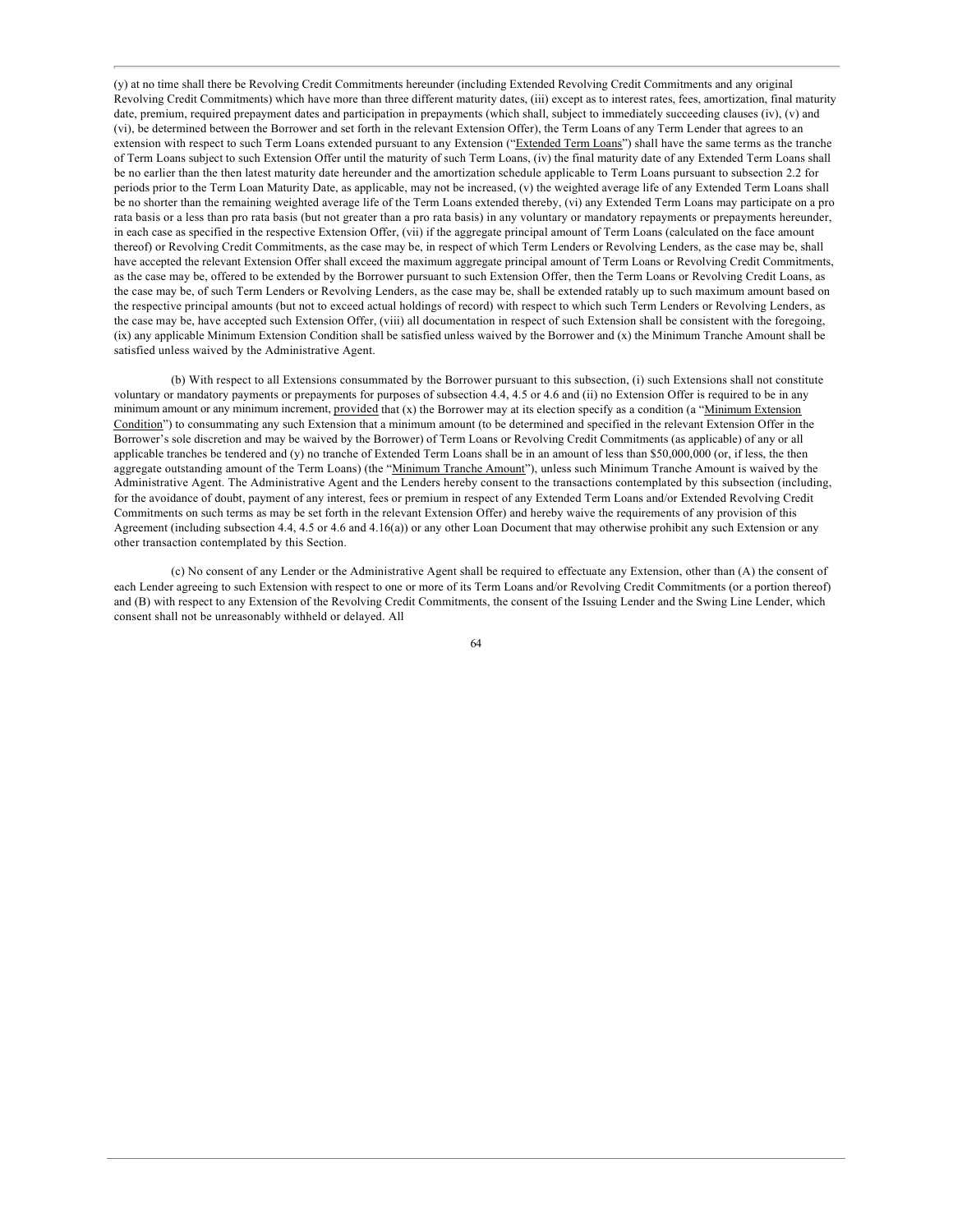Extended Term Loans, Extended Revolving Credit Commitments and all obligations in respect thereof shall be Obligations under this Agreement and the other Loan Documents that are secured by the Collateral on a pari passu basis with all other applicable Obligations under this Agreement and the other Loan Documents. The Lenders hereby irrevocably authorize the Administrative Agent to enter into amendments to this Agreement and the other Loan Documents with the Borrower as may be necessary in order to establish new tranches or sub-tranches in respect of Revolving Credit Commitments or Term Loans so extended and such technical amendments as may be necessary or appropriate in the reasonable opinion of the Administrative Agent and the Borrower in connection with the establishment of such new tranches or sub-tranches, in each case on terms consistent with this subsection. Without limiting the foregoing, in connection with any Extensions the respective Loan Parties shall (at their expense) amend (and the Administrative Agent is hereby directed to amend) any Mortgage that has a maturity date prior to the then latest maturity date so that such maturity date is extended to the then latest maturity date (or such later date as may be advised by local counsel to the Administrative Agent).

(d) In connection with any Extension, the Borrower shall provide the Administrative Agent at least 5 Business Days' (or such shorter period as may be agreed by the Administrative Agent) prior written notice thereof, and shall agree to such procedures (including regarding timing, rounding and other adjustments and to ensure reasonable administrative management of the credit facilities hereunder after such Extension), if any, as may be established by, or acceptable to, the Administrative Agent, in each case acting reasonably to accomplish the purposes of this subsection

4.25 Incremental Facility. (a) The Borrower may from time to time amend this Agreement in order to provide to the Borrower increased revolving commitments (each, an "Incremental Revolving Facility") and additional term loan facilities and/or increased term loan commitments in respect of the Term Facility or any other existing term loan facility hereunder (each, an "Incremental Term Facility"; together with any Incremental Revolving Facility, the "Incremental Facilities"), provided that the aggregate principal amount of the Incremental Facilities pursuant to this Section 4.25 shall not exceed (A) together with the aggregate initial principal amount of any Incremental Notes incurred pursuant to clause (A)(i) of the proviso to Section 8.2(q), \$200,000,000 plus (B) an additional amount if, after giving effect to such additional amount, on a pro forma basis the Consolidated Senior Secured Leverage Ratio (assuming, (x) if such Incremental Facility is an Incremental Revolving Facility, such Incremental Revolving Facility is fully drawn as of such date and (y) that any indebtedness incurred under an Incremental Facility is senior secured debt; whether or not such debt is senior or secured) does not exceed 4.75:1.00 as of the last day of the most recently ended fiscal quarter. Each Incremental Facility shall be in a minimum aggregate principal amount of \$25,000,000. Each Incremental Facility will be secured and guaranteed with the other Facilities on a pari passu basis. Each Incremental Term Facility must have a weighted average life to maturity which is the same or longer than the then remaining weighted average life to maturity of the Term Facility and a final maturity no earlier than the Term Loan Maturity Date. Incremental Facilities will be entitled to prepayments and voting rights on the same basis as the comparable Facility unless the applicable Incremental Facility Activation Notice specifies a lesser treatment. Each Incremental Revolving Facility shall have the same terms as the Revolving Credit Facility and upon effectiveness of any Incremental Revolving Facility, the commitments thereunder shall be Revolving Credit Commitments for all purposes hereunder. Other than amortization, pricing or maturity date, each Incremental Term Facility shall have the same terms as the Term Facility or such terms as are reasonably satisfactory to the Administrative Agent and the Borrower, provided that if the Applicable Margin (which, for such purposes only, shall be deemed to include all upfront or similar fees or original issue discount payable to all Lenders providing such Incremental Term Facility and any Eurodollar or ABR floor applicable to such Incremental Term Facility but excluding any ticking fees, arrangement fees and other fees not paid to the makers of such loans generally) relating to any Incremental Term Facility exceeds the Applicable Margin (which, for such purposes only, shall be deemed to include all upfront or similar fees or original issue discount payable to all Lenders providing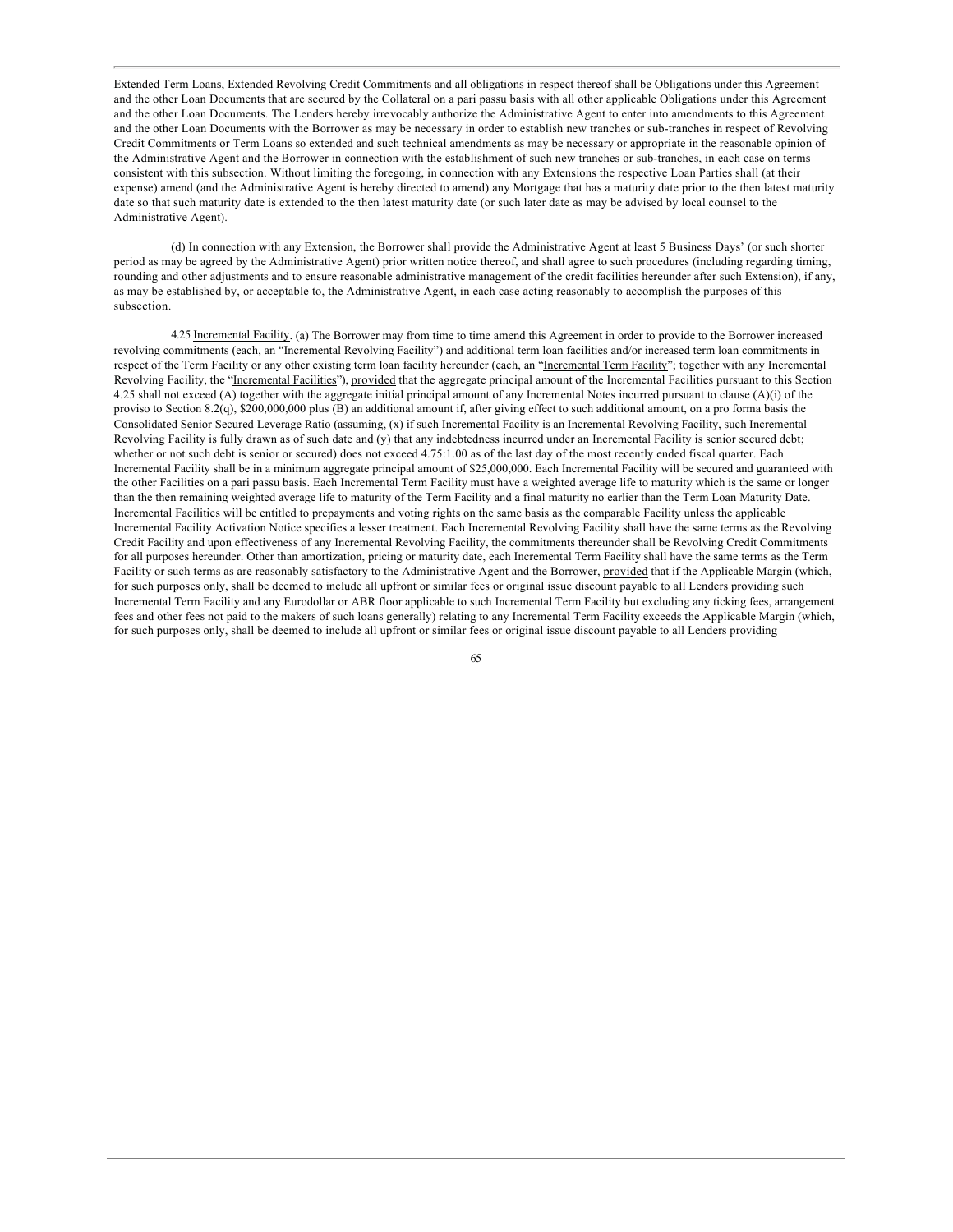the Term Facility, and any Eurodollar or ABR floor applicable to the Term Facility) relating to the Term Facility immediately prior to the effectiveness of the applicable Incremental Term Facility by more than 0.50%, the Applicable Margin relating to the Term Facility shall be adjusted to be equal to the Applicable Margin (which, for such purposes only, shall be deemed to include all upfront or similar fees or original issue discount payable to all Lenders providing such Incremental Term Facility and any Eurodollar or ABR floor applicable to such Incremental Facility) relating to such Incremental Term Facility minus 0.50%. In the case of any Incremental Term Facility that increases the term loan commitments under the Term Facility or any other existing term loan facility, the manner in which such increase is implemented shall be reasonably satisfactory to the Administrative Agent. An Incremental Facility may be made available under this Agreement only if, after giving effect thereto and the use of proceeds thereof no Default or Event of Default exists (or with respect to any use of an Incremental Term Facility for a Permitted Acquisition that requires limited conditionality, no Default or Event of Default exists at the time of entry into the applicable acquisition agreement for such Permitted Acquisition).

(b) An Incremental Facility shall be made available hereunder upon delivery to the Administrative Agent of notice thereof executed by the Borrower. Any additional bank, financial institution, existing Lender or other Person that elects to extend loans or commitments under an Incremental Facility shall be reasonably satisfactory to the Borrower (any such bank, financial institution, existing Lender or other Person being called an "Additional Lender") and, if not already a Lender, shall become a Lender under this Agreement pursuant to an amendment (an "Incremental Facility Amendment") to this Agreement and, as appropriate, the other Loan Documents, executed by the Borrower, such Additional Lender and the Administrative Agent. No Incremental Facility Amendment shall require the consent of any Lenders other than the Additional Lenders with respect to such Incremental Facility Amendment. No Lender shall be obligated to provide any Incremental Facility, unless it so agrees. Commitments in respect of any Incremental Facility shall become Commitments under this Agreement. An Incremental Facility Amendment may, without the consent of any other Lenders, effect such amendments to any Loan Documents as may be necessary or appropriate, in the opinion of the Administrative Agent, to effect the provisions of this subsection (including to provide for voting provisions applicable to the Additional Lenders). The effectiveness of any Incremental Facility Amendment shall, unless otherwise agreed to by the Administrative Agent and the Additional Lenders, be subject to the satisfaction on the date thereof (each, an "Incremental Facility Closing Date") of each of the conditions set forth in subsection 6.2 (it being understood that all references to "Borrowing Date" in subsection 6.2 shall be deemed to refer to the Incremental Facility Closing Date). The proceeds of any Incremental Facility will be used only for general corporate purposes (including acquisitions permitted under subsection 8.7).

# SECTION 5. REPRESENTATIONS AND WARRANTIES

In order to induce the Lenders to enter into this Agreement and to make the Loans and to induce the Issuing Lender to issue, and the Participating Lenders to participate in, the Letters of Credit, the Borrower hereby represents and warrants to each Lender and the Administrative Agent, on the date of each Loan made or Letter of Credit issued, that:

5.1 Financial Condition. (a) (i) The audited consolidated balance sheet of Parent and its Subsidiaries at December 31, 2010, December 31, 2011 and December 31, 2012 and the related consolidated statements of operations, stockholders' equity and cash flows for the fiscal years ended on such dates, reported on by certified public accountants of nationally recognized standing and (ii) the unaudited consolidated balance sheet of Parent and its Subsidiaries at March 31, 2013, June 30, 2013 and September 30, 2013 and the related consolidated statements of operations and cash flows for the fiscal periods ended on such dates, fairly present in all material respects (except, with respect to interim reports, for normal year-end adjustments and the absence of footnotes) the consolidated financial position of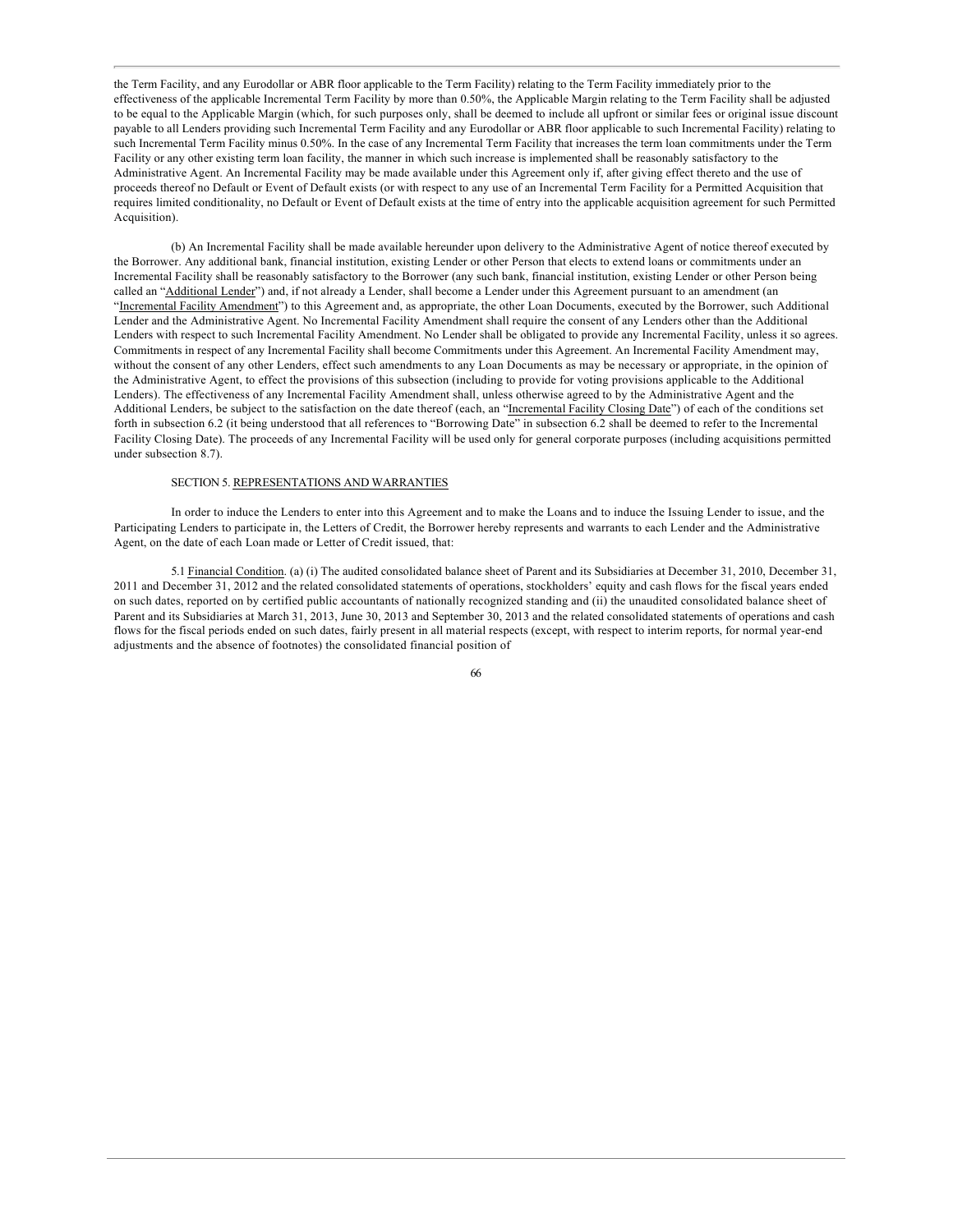Parent and its Subsidiaries as at such date, and the consolidated results of their operations and cash flows for the fiscal periods then ended and, in the case of the statements referred to in the foregoing clause (ii), the portion of the fiscal year through March 31, 2013 or June 30, 2013, as applicable, in each case, in accordance with GAAP consistently applied throughout the periods involved (except as noted therein).

(b) No Change. Since December 31, 2012, there has been no development or event that has had or could reasonably be expected to have a Material Adverse Effect.

5.2 Corporate Existence; Compliance with Law. Each Group Member (a) is a Person duly organized or formed, validly existing and in good standing under the laws of the jurisdiction of its incorporation or organization. (b) has the requisite power and authority and the legal right to own and operate its property, to lease the property it operates and to conduct the business in which it is currently engaged, except to the extent that the failure to possess such power and authority and such legal right would not, in the aggregate, have a Material Adverse Effect, (c) is duly qualified and in good standing under the laws of each jurisdiction where its ownership, lease or operation of property or the conduct of its business requires such qualification, except where the failure to be so qualified would not have a Material Adverse Effect and (d) is in compliance with all applicable Requirements of Law (including occupational safety and health, health care, pension, certificate of need, the Comprehensive Environmental Response, Compensation and Liability Act, any so-called "Superfund" or "Superlien" law, or any applicable federal, state, local or other statute, law, ordinance, code, rule, regulation, order or decree regulating, relating to, or imposing liability or standards of conduct concerning, any Materials of Environmental Concern), except to the extent that the failure to comply therewith would not, in the aggregate, have a Material Adverse Effect.

5.3 Corporate Power; Authorization. (a) Each Loan Party has the requisite power and authority and the legal right to make, deliver and perform the Loan Documents to which it is a party and, in the case of the Borrower, to obtain extensions of credit hereunder. Each Loan Party has taken all necessary corporate or other organizational action to authorize the execution, delivery and performance of the Loan Documents to which it is a party and in case of the Borrower, to authorize the extensions of credit on the terms and conditions of this Agreement.

(b) No consent or authorization of, or filing with, notice to or other act by or in respect of, any Person (including any Governmental Authority) is required in connection with the extensions of credit hereunder or with the execution, delivery, performance by any Loan Party, validity or enforceability of this Agreement or any Loan Document to the extent that it is a party thereto, or the guarantee of the Obligations pursuant to the Guarantee and Collateral Agreement, except (i) such as have been obtained or made and are in full force and effect, (ii) filings necessary to perfect Liens created under the Loan Documents and (iii) those consents, authorizations, filings and notices, the failure of which to obtain or make could not, individually or in the aggregate, reasonably be expected to have a Material Adverse Effect.

5.4 Enforceable Obligations. Each of the Loan Documents has been duly executed and delivered on behalf of each Loan Party party thereto and each of such Loan Documents constitutes the legal, valid and binding obligation of such Loan Party, enforceable against such Loan Party in accordance with its terms, except as such enforceability may be limited by applicable bankruptcy, insolvency, reorganization, moratorium, or similar laws affecting creditors' rights generally and by general principles of equity (regardless of whether enforcement is sought in a proceeding in equity or at law).

5.5 No Legal Bar. The execution, delivery and performance of each Loan Document, the guarantee of the Obligations pursuant to the Guarantee and Collateral Agreement, the use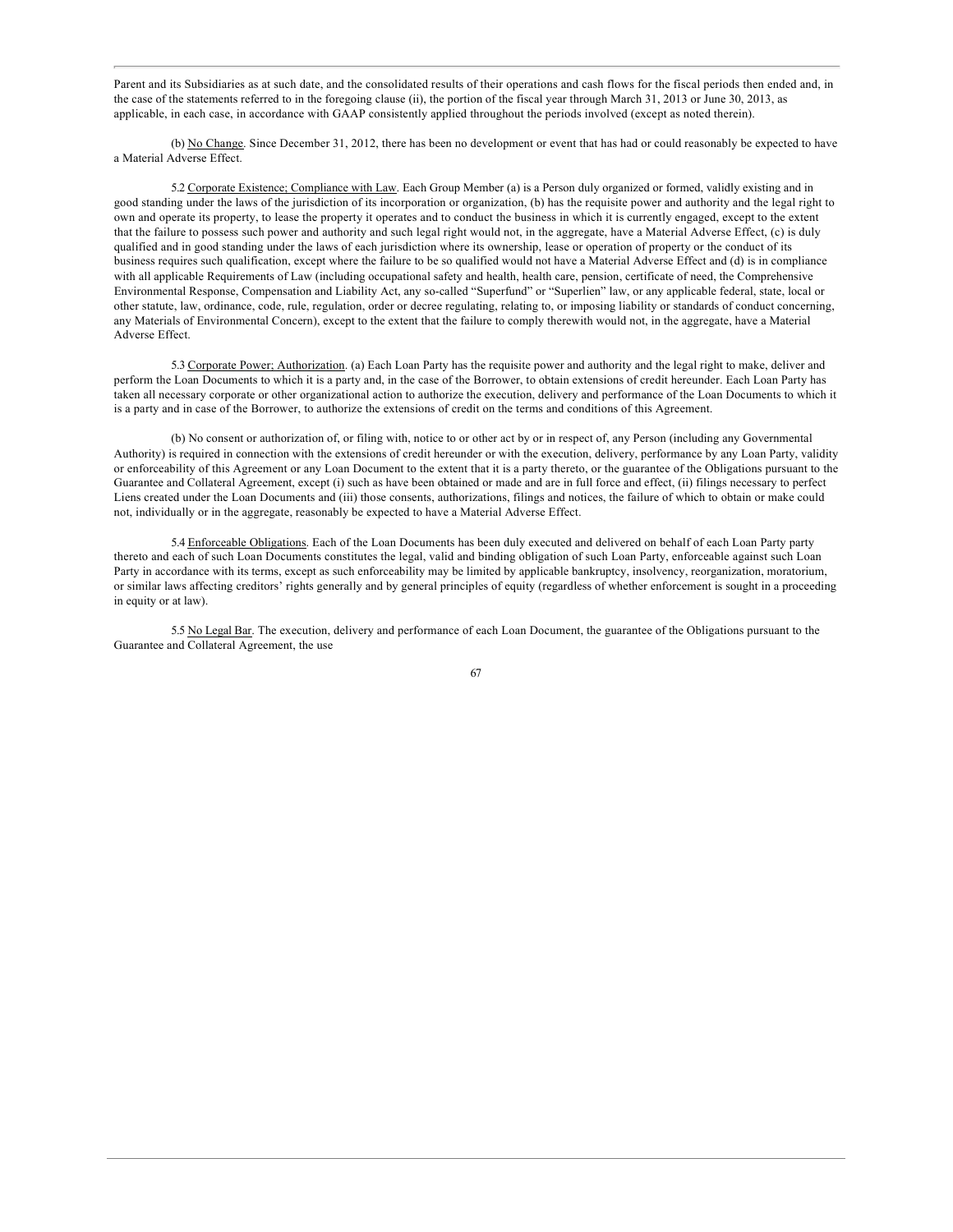of proceeds of the Loans and of drawings under the Letters of Credit will not violate any Requirement of Law or any Contractual Obligation applicable to or binding upon any Group Member or any of its properties or assets, which violations, individually or in the aggregate, would have a Material Adverse Effect, and will not result in the creation or imposition (or the obligation to create or impose) of any Lien (other than any Liens created pursuant to the Loan Documents) on any of its or their respective properties or assets.

5.6 No Material Litigation. Except as disclosed in the SEC Filings or on Schedule 5.6, no litigation or investigation known to the Borrower through receipt of written notice or proceeding of or by any Governmental Authority or any other Person is pending against any Group Member, (a) with respect to the validity, binding effect or enforceability of any Loan Document, or with respect to the Loans made hereunder, or the use of proceeds thereof or (b) which would have a Material Adverse Effect.

5.7 Investment Company Act. No Group Member is required to be registered as an "investment company" (as the quoted term is defined or used in the Investment Company Act of 1940, as amended).

5.8 Federal Regulation. No part of the proceeds of any of the Loans, and no other extensions of credit hereunder, will be used for any purpose which violates, or which would be inconsistent with, the provisions of Regulation T, U or X of the Board. No Group Member is engaged or will engage, principally or as one of its important activities, in the business of extending credit for the purpose of "purchasing" or "carrying" any "margin stock" within the respective meanings of each of the quoted terms under said Regulation U.

5.9 No Default or Breach. Except as set forth in the SEC Filings made prior to the Restatement Effective Date or on Schedule 5.9, no Group Member is in default or breach (i) in the payment or performance of any of its Contractual Obligations (other than Indebtedness) in any respect which would have a Material Adverse Effect, or (ii) under any condition, term or requirement of any FCC License or any order, award or decree of any Governmental Authority or arbitrator binding upon or affecting it or by which any of its properties or assets may be bound or affected in any respect which would have a Material Adverse Effect.

5.10 Taxes. Each Group Member has paid all Taxes shown to be due and payable on its Tax returns or extension requests or on any assessments made against it or any of its property and all other Taxes, fees or other charges imposed on it or any of its property by any Governmental Authority (other than those the amount or validity of which is currently being contested in good faith by appropriate proceedings and with respect to which reserves in conformity with GAAP have been provided in the books of such Group Member), except any such Taxes, fees or charges, the payment of which, or the failure to pay, would not have a Material Adverse Effect; and, to the knowledge of the Borrower, no claims are being asserted with respect to any such Taxes, fees or other charges (other than those the amount or validity of which is currently being contested in good faith by appropriate proceedings and with respect to which reserves in conformity with GAAP have been provided in the books of the applicable Group Member), except as to any such Taxes, fees or other charges, the payment of which, or the failure to pay, would not have a Material Adverse Effect.

5.11 Subsidiaries; Loan Parties. As of the Restatement Effective Date, (a) the Subsidiaries of Parent listed on Schedule 5.11(a) constitute all of the Domestic Subsidiaries of Parent, (b) the Subsidiaries listed on Schedule 5.11(b) constitute all of the Foreign Subsidiaries of Parent and (c) the Loan Parties listed on Schedule 5.11(c) constitute all of the Loan Parties. As of the Restatement Effective Date, Schedule 5.11(a) identifies all of the Broadcast License Subsidiaries and the Unrestricted Subsidiaries.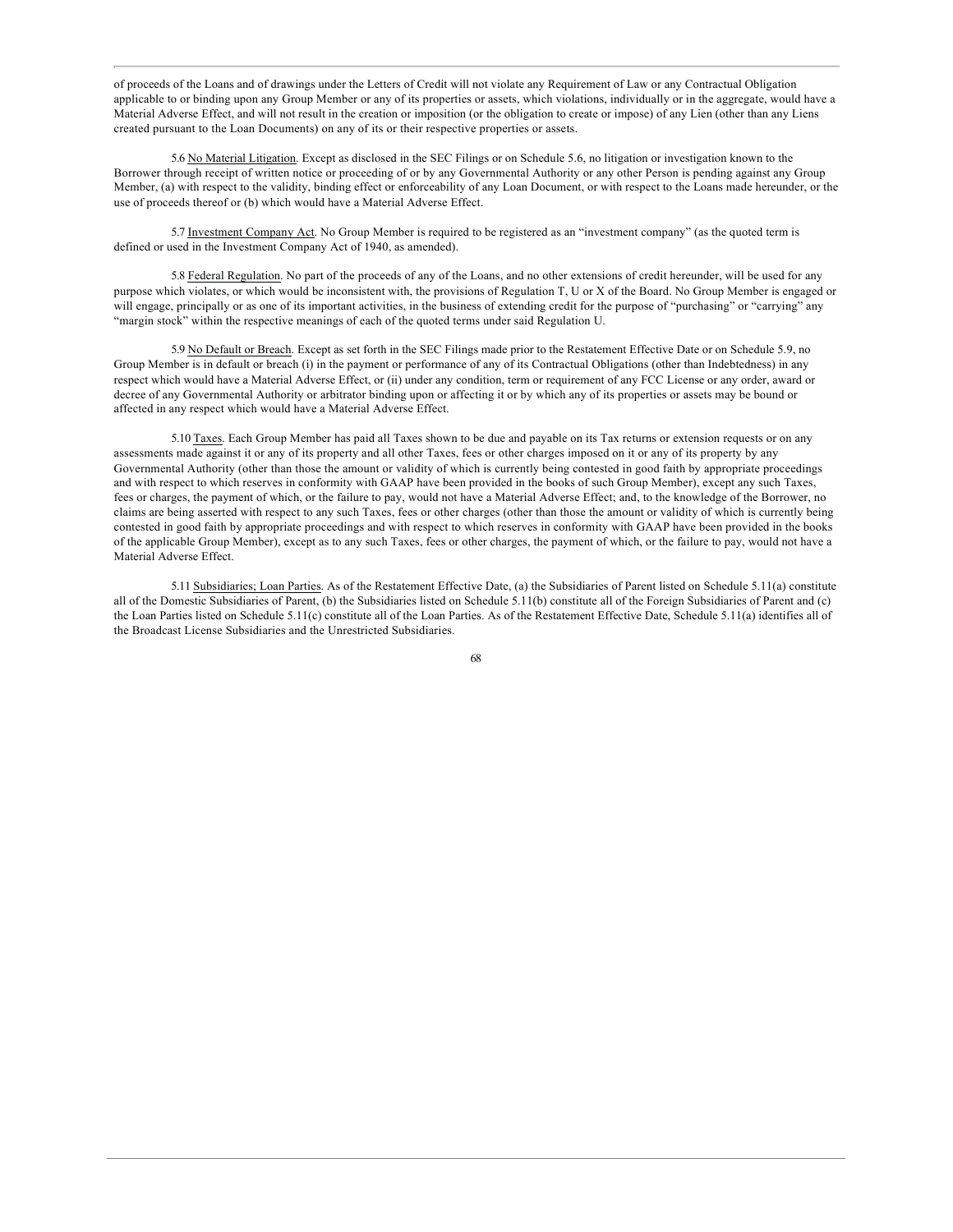5.12 Ownership of Property; Liens; Licenses. (a) Except as disclosed in Schedule 8.3 hereof, each Group Member has good and marketable title to, or valid and subsisting leasehold interests in, all its real property used by such Group Member in the operation of its business, and good title to all its respective other owned property, except where the failure to have such title or interest would not have a Material Adverse Effect. All such real property and other owned property is free and clear of any Liens, other than Liens permitted by subsection 8.3.

(b) As of the Restatement Effective Date, Schedule 5.12 sets forth all FCC Licenses held by any Group Member (and the respective holders of such FCC Licenses) and all other licenses and permits issued by any Governmental Authority which are held by any Group Member that are in effect as of the Restatement Effective Date and are material to the business of the Group Members. Each of the foregoing FCC Licenses, and each other license or permit from a Governmental Authority that is material to the business of the Group Members, is valid and in full force and effect, and except as disclosed on Schedule 5.12, the Group Members are in compliance in all material respects with the terms and conditions thereof and any requirements under applicable FCC regulation.

5.13 Intellectual Property. Each Group Member owns, or is licensed to use, all Intellectual Property necessary for the conduct of its business as currently conducted except where the failure to do so could not reasonably be expected to have a Material Adverse Effect. No claim that could reasonably be expected to have a Material Adverse Effect has been asserted and is pending by any Person challenging or questioning the use of any Intellectual Property or the validity or effectiveness of any Intellectual Property, nor does the Borrower know of any valid basis for any such claim. The use of Intellectual Property by the Group Members does not infringe on the rights of any Person in a manner that could reasonably be expected to have a Material Adverse Effect.

5.14 Labor Matters. Except as, in the aggregate, could not reasonably be expected to have a Material Adverse Effect: (a) there are no strikes or other labor disputes against any Group Member pending or, to the knowledge of the Borrower, threatened; (b) hours worked by and payment made to employees of any Group Member have not been in violation of the Fair Labor Standards Act or any other applicable Requirement of Law dealing with such matters; and (c) all payments due from any Group Member on account of insurance coverage, other contributions or liabilities associated with employee health and welfare benefit plans have been paid or accrued as a liability on the books of such Group Member.

5.15 ERISA. Except as would not have a Material Adverse Effect: (i) each Loan Party and each ERISA Affiliate is in compliance with the applicable provisions of ERISA and of the Code relating to Plans; (ii) no Reportable Event or non-exempt Prohibited Transaction has occurred or is reasonably expected to occur with respect to any Plan; (iii) there has been no determination that any Single Employer Plan is, or is expected to be, in "at risk" status (within the meaning of Section 430 of the Code or Section 303 of ERISA); (iv) no Lien in favor of the PBGC or any Single Employer Plan has been imposed upon any Loan Party or any ERISA Affiliate that remains unsatisfied; (v) no Loan Party and no ERISA Affiliate has received from the PBGC or a plan administrator any notice relating to an intention to terminate any Single Employer Plan or to appoint a trustee to administer any Single Employer Plan under Section 4042 of ERISA; (vi) no Loan Party and no ERISA Affiliate has incurred any Withdrawal Liability that remains unsatisfied; and (vii) no Loan Party and no ERISA Affiliate has received any notice concerning the imposition of Withdrawal Liability or any determination that a Multiemployer Plan is, or is expected to be, Insolvent, in Reorganization, terminated or in "endangered" or "critical" status (within the meaning of Section 432 of the Code or Section 305 of ERISA).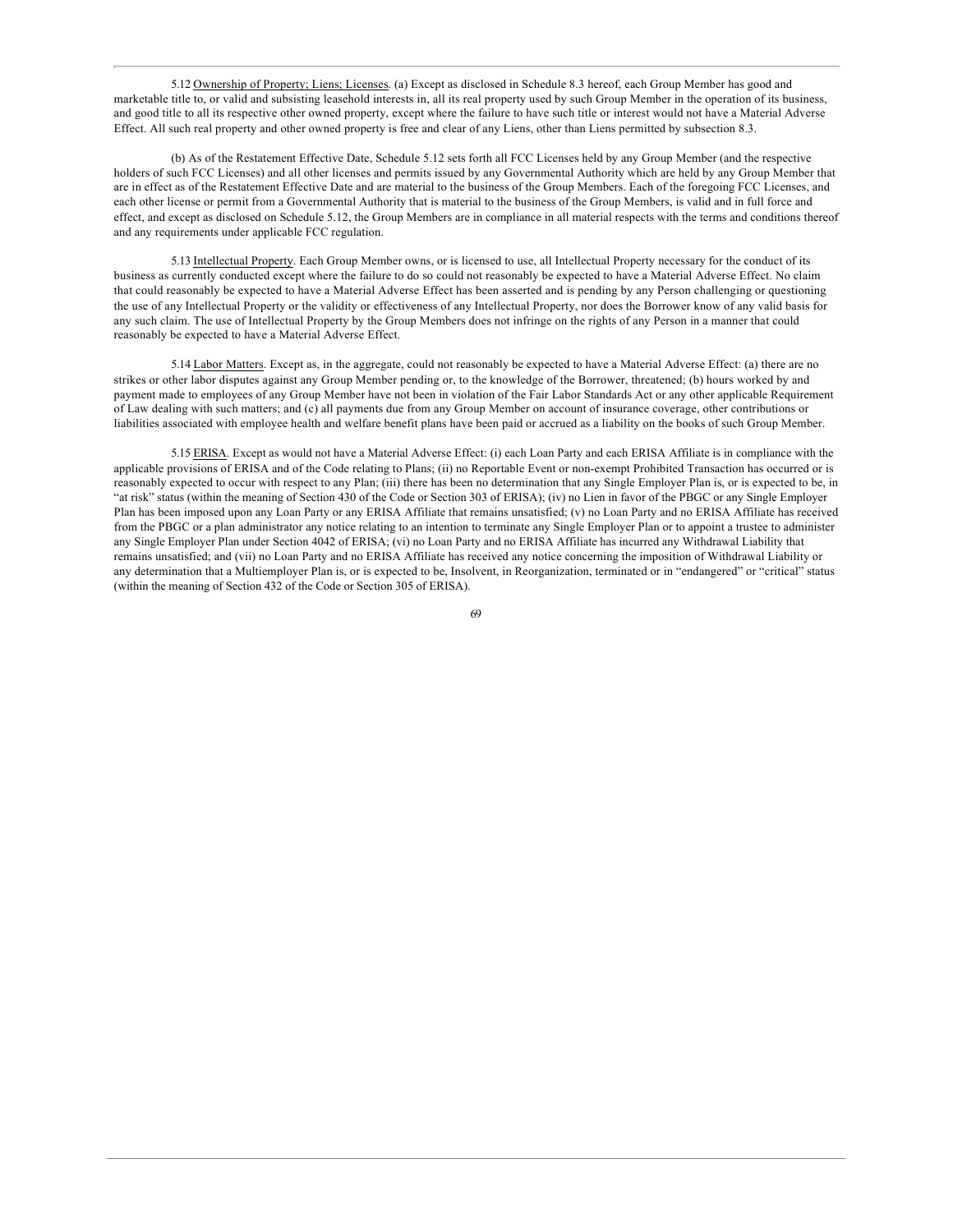5.16 Environmental Matters. (a) Except as disclosed in the SEC Filings or on Schedule 5.16, to the knowledge of the Borrower, the Properties do not contain any Materials of Environmental Concern in concentrations which constitute a violation of, or would reasonably be expected to give rise to liability under, Environmental Laws that would have a Material Adverse Effect.

(b) The Properties and all operations at the Properties are in compliance with all applicable Environmental Laws, except for failure to be in compliance that would not have a Material Adverse Effect, and there is no contamination at, under or about the Properties that would have a Material Adverse Effect.

(c) No Group Member has received any written notice of violation, alleged violation, non-compliance, liability or potential liability regarding environmental matters or compliance with Enviro

nmental Laws with regard to the Properties that would have a Material Adverse Effect, nor does the Borrower have knowledge that any such action is being contemplated, considered or threatened.

(d) There are no judicial proceedings or governmental or administrative actions pending or threatened under any Environmental Law to which any Group Member is or will be named as a party with respect to the Properties that would have a Material Adverse Effect, nor are there any consent decrees or other decrees, consent orders, administrative orders or other orders under any Environmental Law with respect to the Properties that would have a Material Adverse Effect.

5.17 Disclosure. None of the written reports, financial statements, certificates or other written information (other than projections, budgets or other estimates or forward-looking statements or information of a general economic or industry nature or reports or studies prepared by third parties that were not expressly commissioned by a Group Member (collectively, the "Projections")), taken as a whole, furnished by or on behalf of any Group Member to the Administrative Agent or any Lender prior to the Restatement Effective Date in connection with the transactions contemplated by this Agreement or any other Loan Document or delivered hereunder or thereunder (as modified or supplemented by other information so furnished prior to the Restatement Effective Date) contains any material misstatement of fact or omits to state any material fact necessary to make the statements therein, in the light of the circumstances under which they were made, not materially misleading; provided that, with respect to Projections, the Borrower represents only that such information was prepared in good faith based upon assumptions believed by the Borrower to be reasonable at the time such Projections were prepared, it being understood that Projections by their nature are uncertain and no assurance is given that the results reflected in such Projections will be achieved.

5.18 Security Documents. (a) The Guarantee and Collateral Agreement is effective to create in favor of the Administrative Agent, for the benefit of the Lenders, a legal, valid and enforceable security interest in the Collateral described therein and proceeds thereof except as such enforceability may be limited by applicable bankruptcy, insolvency, reorganization, moratorium, or similar laws affecting creditors' rights generally and by general principles of equity (regardless of whether enforcement is sought in a proceeding in equity or at law). In the case of the Pledged Stock that are Securities (as defined in the UCC) described in the Guarantee and Collateral Agreement, when stock certificates representing such Pledged Stock are delivered to the Administrative Agent (together with a properly completed and signed stock power or endorsement), and in the case of the other Collateral in which a security interest can be perfected under the relevant UCC by filing a UCC financing statement and described in the Guarantee and Collateral Agreement, when financing statements and other filings specified on Schedule 5.18 in appropriate form are filed in the offices specified on Schedule 5.18, the Guarantee and Collateral Agreement shall constitute a fully perfected Lien on, and security interest in, all right, title and interest of the Loan Parties in such Collateral and the proceeds thereof, as security for the Obligations (as defined in the Guarantee and Collateral Agreement), in each case prior and superior in right to any other Person (except, in the case of Collateral other than Pledged Stock, Liens permitted by subsection 8.3 and, in the case of Collateral consisting of Pledged Stock, inchoate Liens arising by operation of law).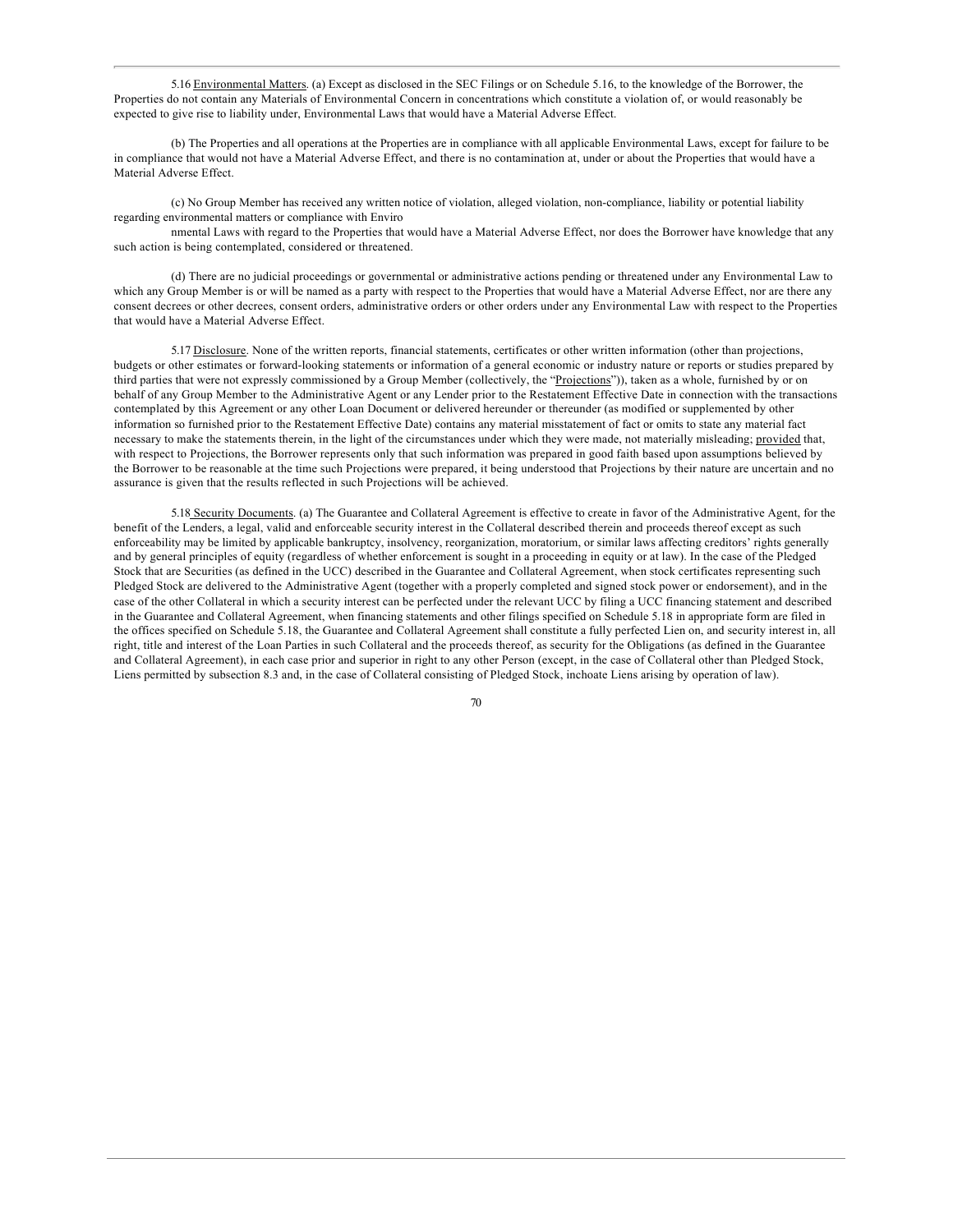(b) Each of the Mortgages upon proper filing is effective to create in favor of the Administrative Agent, for the benefit of the Lenders, a legal, valid and enforceable security interest in the Mortgaged Properties described therein and proceeds thereof except as such enforceability may be limited by applicable bankruptcy, insolvency, reorganization, moratorium, or similar laws affecting creditors' rights generally and by general principles of equity (regardless of whether enforcement is sought in a proceeding in equity or at law), and when the Mortgages are filed in the appropriate recording offices, each such Mortgage shall constitute a fully perfected (if and to the extent perfection may be achieved by such filings) Lien on, and security interest in, all right, title and interest of the Loan Parties in the Mortgaged Properties and the proceeds thereof, as security for the Obligations (as defined in the relevant Mortgage), in each case prior and superior in right to any other Person (except that the security interest created in such real property and the Mortgaged Property may be subject to the Liens permitted by subsection 8.3).

5.19 Solvency. As of the Restatement Effective Date and after giving effect to the Transactions, the Borrower and its Restricted Subsidiaries, on a consolidated basis, are Solvent.

5.20 Use of Proceeds. The proceeds of the Term Loans to be made on the Restatement Effective Date shall be used to satisfy the condition in Section 6.1(a), to pay related fees and expenses in connection therewith and in connection with the amendment and restatement of the Existing Credit Agreement and to repay in full the Second Lien Loans of the Borrower under the Second Lien Credit Agreement. The proceeds of the Revolving Credit Loans to be made on the Restatement Effective Date shall be used to repay Existing Revolving Loans. The proceeds of the Revolving Credit Loans made after the Restatement Effective Date and the Swing Line Loans shall be used for working capital and general corporate purposes.

5.21 Patriot Act. To the extent applicable, each Group Member is in compliance, in all material respects, with (i) the Trading with the Enemy Act, as amended, and each of the foreign assets control regulations of the United States Treasury Department (31 CFR, Subtitle B, Chapter V, as amended) and any other enabling legislation or executive order relating thereto, and (ii) the Act. No part of the proceeds of the Loans will be used, directly or indirectly, for any payments to any governmental official or employee, political party, official of a political party, candidate for political office, or anyone else acting in an official capacity, in order to obtain, retain or direct business or obtain any improper advantage, in violation of the United States Foreign Corrupt Practices Act of 1977, as amended.

5.22 Anti-Corruption Laws and Sanctions. The Borrower has implemented and maintains in effect policies and procedures designed to ensure compliance by the Borrower, its Subsidiaries and their respective directors, officers, employees and agents with Anti-Corruption Laws and applicable Sanctions, and the Borrower, its Subsidiaries and their respective officers and employees, and to the knowledge of the Borrower, its directors and agents, are in compliance with Anti-Corruption Laws and applicable Sanctions in all material respects. None of (a) the Borrower, any Subsidiary or any of their respective directors, officers or employees, or (b) to the knowledge of the Borrower, any agent of the Borrower or any Subsidiary that will act in any capacity in connection with or benefit from the credit facility established hereby, is a Sanctioned Person. No Borrowing or Letter of Credit, use of proceeds or other transaction contemplated by the Credit Agreement will violate Anti-Corruption Laws or applicable Sanctions.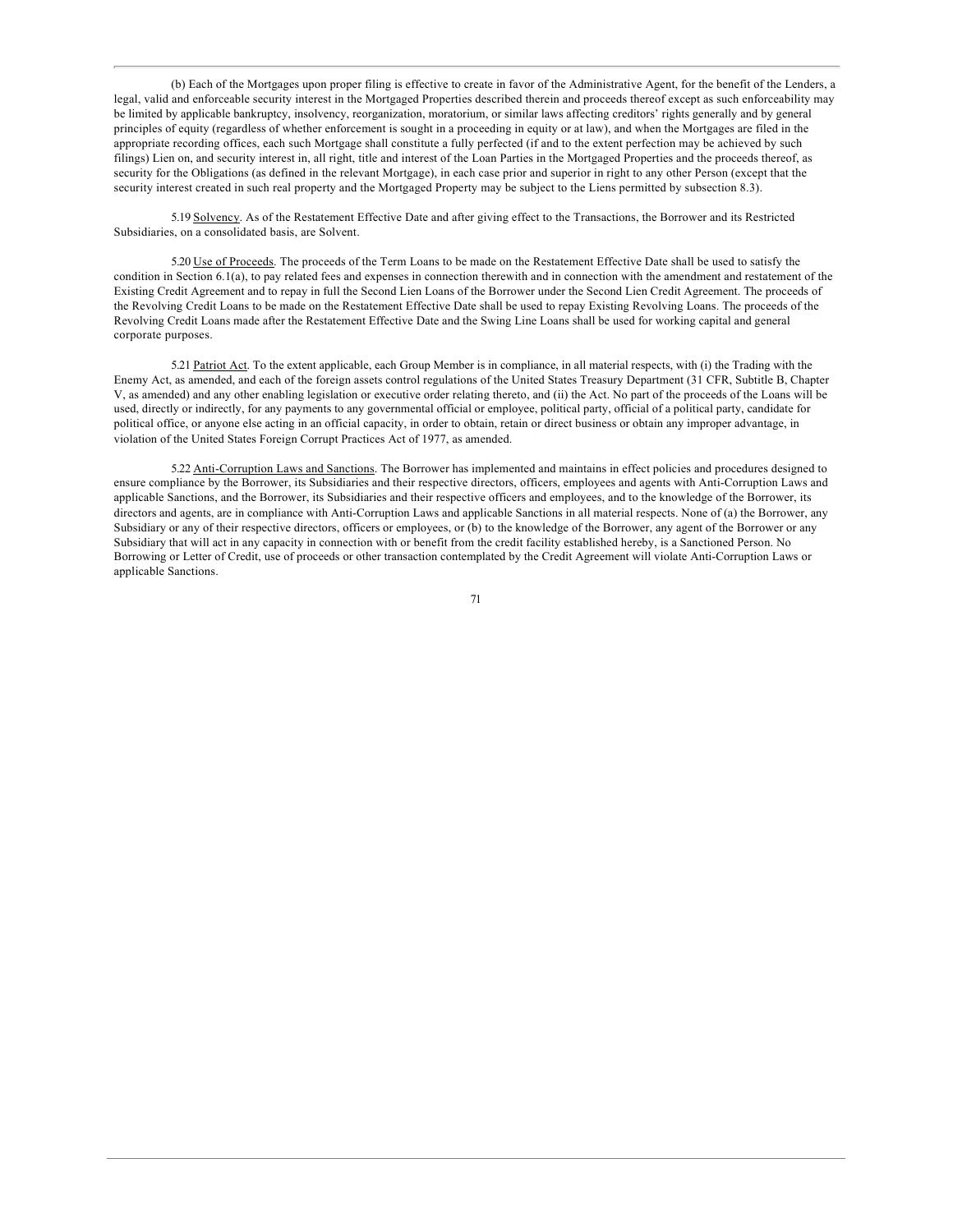### SECTION 6. CONDITIONS PRECEDENT

6.1 Conditions to Initial Loans and Letters of Credit. The obligation of each Lender to have made its Loans on the Restatement Effective Date and the obligation of the Issuing Lenders to have issued any Letter of Credit on the Restatement Effective Date is subject to the satisfaction or waiver, immediately prior to or concurrently with the making of such Loans or the issuance of such Letter of Credit, as the case may be, of the following conditions precedent:

(a) Credit Agreement; Revolving and Term Lender Addenda; Reaffirmation Agreement. The Administrative Agent shall have received (i) this Agreement, executed and delivered by the Administrative Agent, the Borrower and Required Lenders (as defined in the Existing Credit Agreement) and reasonably satisfactory evidence that (x) all Existing Term Loans shall have been paid in full or will be paid in full substantially simultaneously with the effectiveness of this Agreement, or replaced with Term Loans hereunder (and all accrued interest thereon and other amounts outstanding in respect thereof shall have been paid in full) and (y) all Existing Revolving Loans shall be deemed repaid and such portion thereof that were ABR Loans shall be reborrowed as ABR Loans by the Borrower and such portion thereof that were Eurodollar Loans shall be reborrowed as Eurodollar Loans by the Borrower, (ii) Revolving Lender Addenda to this Agreement, executed and delivered by Persons with aggregate Revolving Credit Commitments of \$200,000,000, (iii) Term Lender Addenda to this Agreement, executed and delivered by Persons with aggregate Term Loan Commitment Conversion Amounts and Term Loan Commitment Funding Amounts of \$2,025,000,000 and (iv) the Reaffirmation Agreement, executed and delivered by Parent, the Borrower and each Subsidiary Guarantor.

(b) Fees. The Administrative Agent shall have received for the account of the Restatement Arrangers, the Restatement Bookrunners or the Lenders, or for its own account, as the case may be, all fees and expenses payable to the Lenders, the Restatement Arrangers, the Restatement Bookrunners and the Administrative Agent on or prior to the Restatement Date and invoiced at least one Business Day prior to the Restatement Effective Date.

(c) Legal Opinion. The Administrative Agent shall have received, dated the Restatement Effective Date and addressed to the Administrative Agent and the Lenders, an opinion of Jones Day, counsel to the Borrower, in form and substance reasonably satisfactory to the Administrative Agent. Such opinion shall also cover such other matters incident to the transactions contemplated by this Agreement as the Administrative Agent shall reasonably require.

(d) Closing Certificates. The Administrative Agent shall have received a closing certificate of Parent, the Borrower and each Subsidiary Guarantor, dated the Restatement Effective Date, substantially in the form of Exhibits B-1, B-2 and B-3 hereto, respectively, with appropriate insertions and attachments, reasonably satisfactory in form and substance to the Administrative Agent and its counsel, executed by the Chief Executive Officer or any Vice President and the Secretary or any Assistant Secretary of Parent, the Borrower and each Subsidiary Guarantor respectively.

(e) Organizational Documents. The Administrative Agent shall have received true and correct copies of the Certificate of Incorporation and By-laws or Operating Agreement of each Loan Party, certified as to authenticity by the Secretary or Assistant Secretary of each such Loan Party.

(f) Corporate Documents. The Administrative Agent shall have received copies of certificates from the Secretary of State or other appropriate authority of such jurisdiction, evidencing the good standing or existence of each Loan Party in its jurisdiction of incorporation or organization.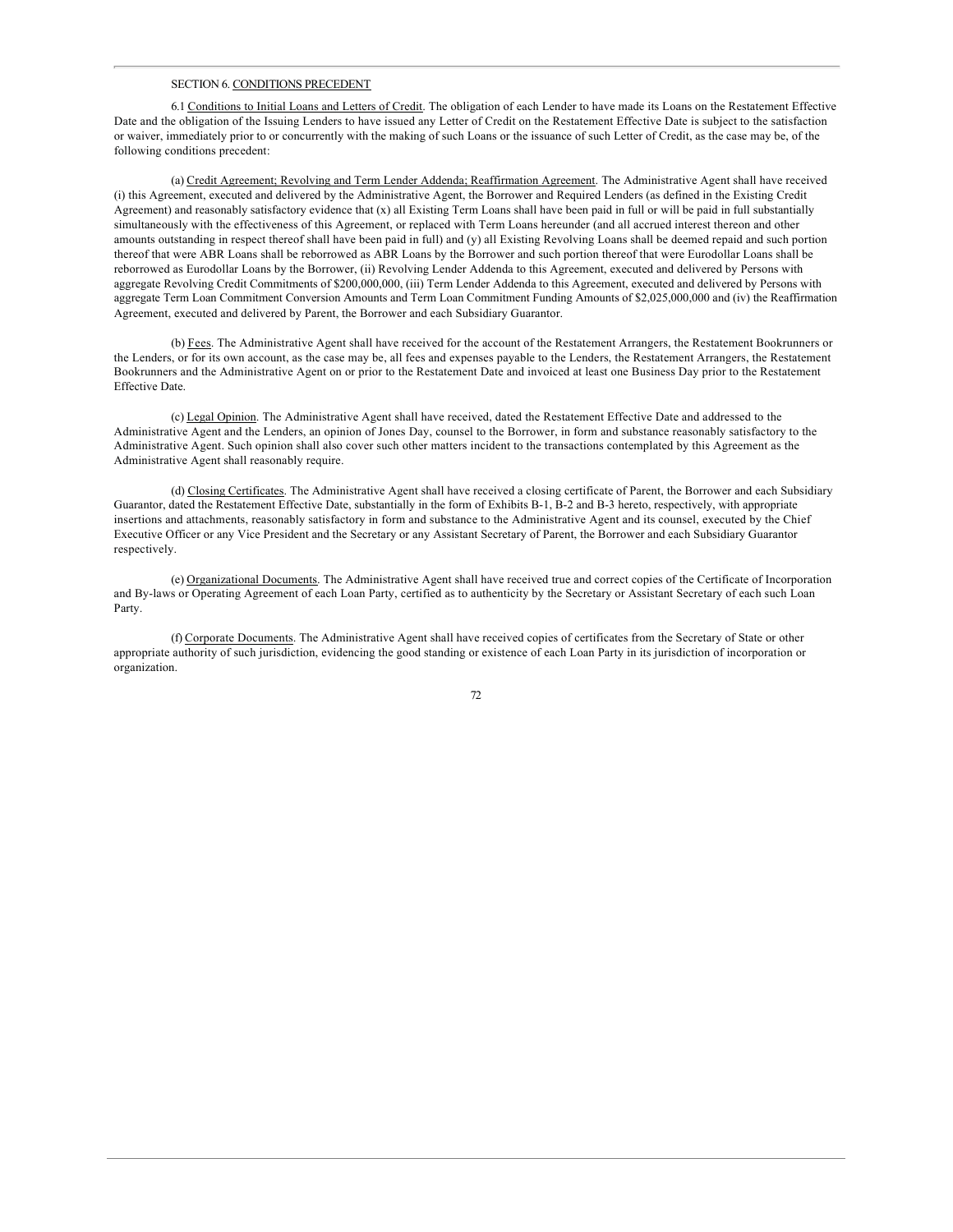(g) Pledged Stock; Stock Powers; Pledged Notes. The Administrative Agent shall have (i) received the certificates representing the shares pledged pursuant to the Guarantee and Collateral Agreement, together with an undated stock power for each such certificate executed in blank by a duly authorized officer of the pledgor thereof, and (ii) received the promissory notes pledged pursuant to the Guarantee and Collateral Agreement, endorsed in blank by a duly authorized officer of the pledgor thereof.

(h) Filings. All necessary or advisable filings shall have been duly made or made available to the Administrative Agent or its counsel to create a perfected first priority Lien on and security interest in all Collateral in which a security interest can be perfected by filing a UCC-1 financing statement, and all such Collateral shall be free and clear of all Liens, except Liens permitted by subsection 8.3.

(i) Lien Searches. The Administrative Agent shall have received the results of a recent Lien search with respect to each Loan Party, and such search shall reveal no Liens on any of the assets of the Loan Parties except for Liens permitted by subsection 8.3 or otherwise reasonably acceptable to the Administrative Agent or discharged on or prior to the Restatement Effective Date pursuant to documentation reasonably satisfactory to the Administrative Agent.

(j) Representations and Warranties. Each of the representations and warranties made in or pursuant to the Loan Documents shall be true and correct in all material respects on and as of the Restatement Effective Date as if made on and as of such date (unless stated to relate to a specific earlier date, in which case, such representations and warranties shall be true and correct in all material respects as of such earlier date).

(k) No Default or Event of Default. No Default or Event of Default shall have occurred and be continuing at the time of, or after giving effect to this Agreement and the loans to be made hereunder on the Restatement Effective Date.

(I) Indebtedness under Second Lien Credit Agreement. The Indebtedness under the Second Lien Credit Agreement shall have been repaid in full and all liens incurred in respect of such Indebtedness have been released.

(m) Corporate Ratings. The Borrower shall have used commercially reasonable efforts to maintain a corporate family and/or corporate credit rating for the Borrower and a rating for the Term Loan Facility, in each case from each of S&P and Moody's.

(n) Flood determinations and insurance. The Administrative Agent shall have received (i) a "Life-of-Loan" Federal Emergency Management Agency Standard Flood Hazard Determination with respect to each Mortgaged Property and (ii) in the event any such property is located in an area identified by the Federal Emergency Management Agency (or any successor agency) as a special flood hazard area, (x) a notice about special flood hazard area status and flood disaster assistance, duly executed by the Borrower, (y) evidence of flood insurance with a financially sound and reputable insurer, naming the Administrative Agent, as mortgagee, in an amount and otherwise in form and substance reasonably satisfactory to the Administrative Agent, and (z) evidence of the payment of premiums in respect thereof in form and substance reasonably satisfactory to the Administrative Agent.

(o) Patriot Act. Before the end of the third Business Day prior to the Restatement Effective Date, the Administrative Agent shall have received all documentation and other information, which has been requested in writing at least five Business Days prior to the Restatement Effective Date, required by regulatory authorities under applicable "know your customer" and anti-money laundering rules and regulations, including the Patriot Act.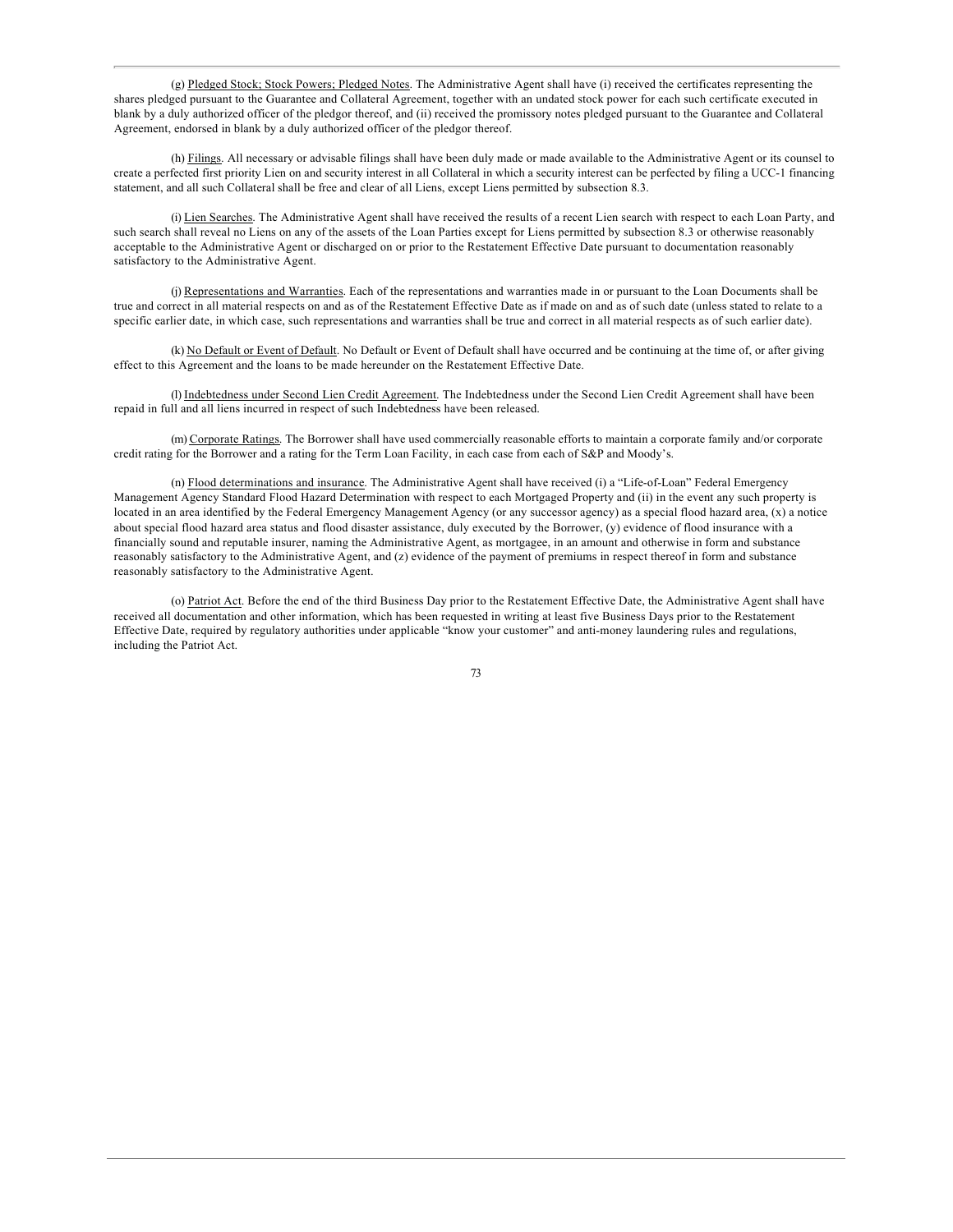(p) Solvency Certificate. The Administrative Agent shall have received a solvency certificate in substantially the form attached hereto as Exhibit J from the Chief Financial Officer of the Borrower that shall certify as to the solvency of the Borrower and its Restricted Subsidiaries on a consolidated basis after giving effect to the Transactions.

For purposes of determining compliance with the conditions specified in this subsection 6.1, each Lender that has signed this Agreement shall be deemed to have consented to, approved, accepted or be satisfied with, each document or other matter required thereunder to be consented to or approved by or acceptable or satisfactory to a Lender unless the Administrative Agent shall have received notice from such Lender prior to the proposed Restatement Effective Date specifying its objection thereto.

6.2 Conditions to All Loans and Letters of Credit after the Restatement Effective Date The obligation of each Lender to make any Loan (other than (i) any Revolving Credit Loan the proceeds of which are to be used to repay Refunded Swing Line Loans or (ii) as agreed by the Administrative Agent and the Additional Lenders as set forth in subsection 4.25(b)) and the obligation of each Issuing Lender to issue any Letter of Credit, in each case after the Restatement Effective Date, is subject to the satisfaction of the following conditions precedent on the relevant Borrowing Date:

(a) Representations and Warranties. Each of the representations and warranties made in or pursuant to the Loan Documents shall be true and correct in all material respects on and as of the date of such Loan (or such Letter of Credit) as if made on and as of such date (unless stated to relate to a specific earlier date, in which case, such representations and warranties shall be true and correct in all material respects as of such earlier date).

(b) No Default or Event of Default. No Default or Event of Default shall have occurred and be continuing on such date or after giving effect to the Loan to be made or the Letter of Credit to be issued on such Borrowing Date.

(c) Financial Covenant. The Borrower shall be in pro forma compliance with the financial covenant set forth in subsection 8.1 as of the last day of the most recently ended fiscal quarter after giving effect to the Loan to be made or the Letter of Credit to be issued on such Borrowing Date; provided that in determining such financial covenant, the proceeds of any Loan to be made on such Borrowing Date shall be excluded in the calculation of unrestricted cash and Cash Equivalents.

Each borrowing by the Borrower hereunder (other than (i) any borrowing of any Revolving Credit Loan the proceeds of which are used to repay funded Swing Line Loans and (ii) as agreed by the Administrative Agent and the Additional Lenders as set forth in subsection 4.25(b)) and the issuance of each Letter of Credit by each Issuing Lender hereunder, in each case after the Restatement Effective Date, shall constitute a representation and warranty by the Borrower as of the date of such borrowing or issuance that the conditions in clauses (a) through (c) of this subsection 6.2 have been satisfied.

# SECTION 7. AFFIRMATIVE COVENANTS

From and after the Restatement Effective Date, so long as the Commitments remain in effect or any Loan or Note or Revolving L/C Obligation remains outstanding and unpaid, any amount remains available to be drawn under any Letter of Credit (unless the L/C Exposure related thereto has been fully Cash Collateralized) or any other amount is owing to any Lender (other than (i) under any

 $7<sub>A</sub>$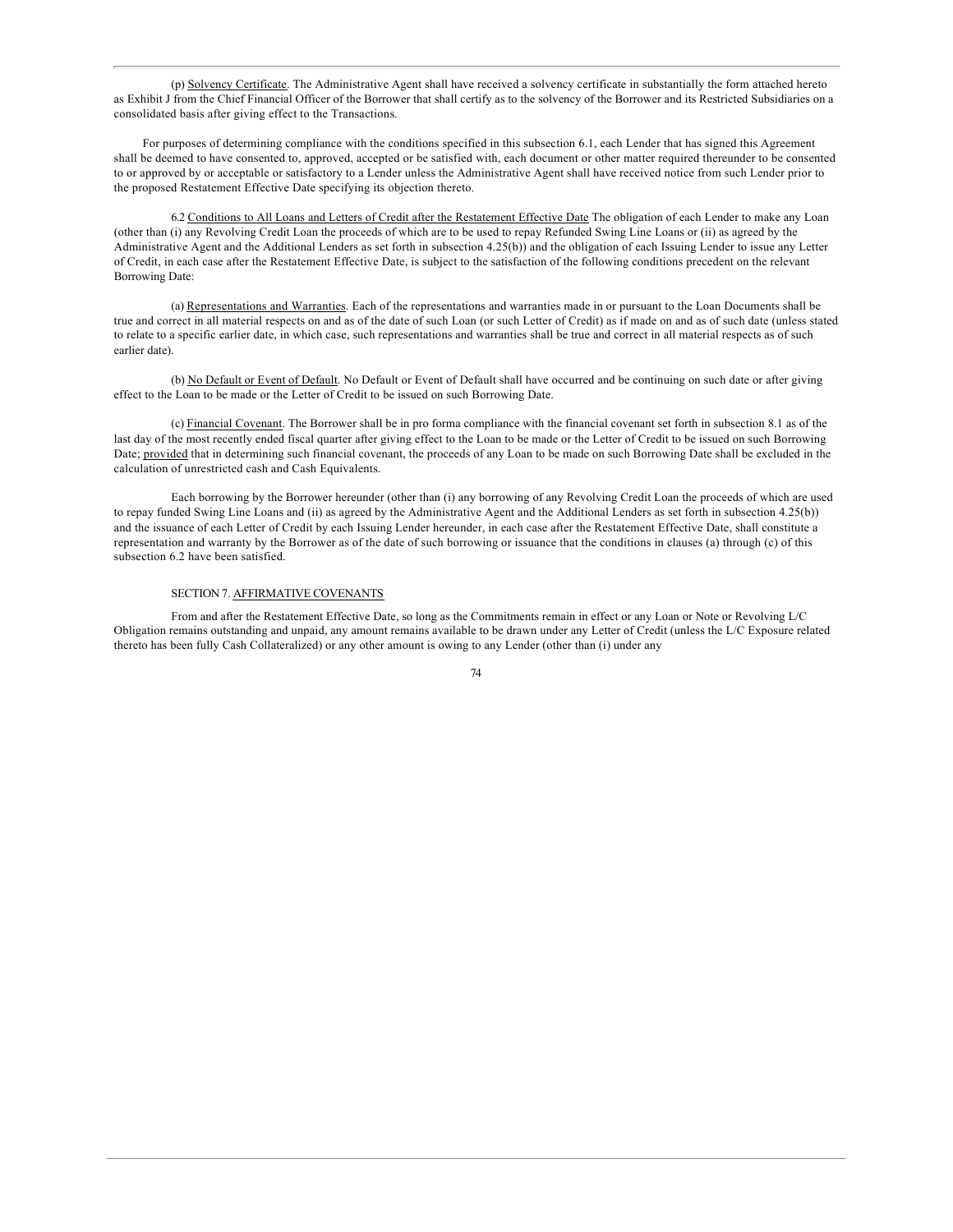Specified Swap Agreement or Specified Cash Management Agreement and (ii) indemnities and other contingent liabilities not then due and payable that survive repayment of the Loans), the Issuing Lender or the Administrative Agent hereunder, the Borrower hereby agrees that it shall, and, in the case of the agreements contained in subsections 7.3, 7.4, 7.5, 7.6, 7.7, 7.8, 7.9, and 7.11 cause each of its Restricted Subsidiaries to, and Parent hereby agrees (solely with respect to subsection 7.10) that it shall and shall cause each of its Restricted Subsidiaries to:

7.1 Financial Statements. Furnish to the Administrative Agent (with sufficient copies for each Lender) or otherwise make available as described in the last sentence of subsection 7.2:

(a) as soon as available, but in any event within 90 days after the end of each fiscal year of the Borrower, a copy of the consolidated balance sheet of the Borrower and its consolidated Subsidiaries as at the end of such year and the related consolidated statements of operations, stockholders' equity and cash flows for such year, setting forth in each case in comparative form the figures for the previous year, reported on without a "going concern" or like qualification or exception, or qualification arising out of the scope of the audit, by certified public accountants of nationally recognized standing not unacceptable to the Administrative Agent; and

(b) as soon as available, but in any event not later than 60 days after the end of each of the first three quarterly periods of each fiscal year of the Borrower, the unaudited consolidated balance sheet of the Borrower and its consolidated Subsidiaries at the end of such quarter and the related unaudited consolidated statements of operations and cash flows of the Borrower and its consolidated Subsidiaries for such applicable period and the portion of the fiscal year through the end of such quarter, setting forth in each case in comparative form, the figures for the previous year, certified by a Responsible Officer as being fairly stated in all material respects (subject to normal year-end audit adjustments and the absence of footnotes);

all financial statements shall be prepared in reasonable detail in accordance with GAAP (provided, that interim statements may be condensed and may exclude footnote disclosure and are subject to year-end adjustment) applied consistently throughout the periods reflected therein and with prior periods (except as concurred in by such accountants or officer, as the case may be, and disclosed therein and except that interim financial statements need not be restated for changes in accounting principles which require retroactive application, and operations which have been discontinued (as defined in ASC 360, "Property, Plant and Equipment") during the current year need not be shown in interim financial statements as such either for the current period or comparable prior period).

In the event the Borrower changes its accounting methods because of changes in GAAP, or any change in GAAP occurs which increases or diminishes the protection and coverage afforded to the Lenders under current GAAP accounting methods, the Borrower or the Administrative Agent, as the case may be, may request of the other parties to this Agreement an amendment of the financial covenants contained in this Agreement to reflect such changes in GAAP and to provide the Lenders with protection and coverage equivalent to that existing prior to such changes in accounting methods or GAAP, and each of the Borrower, the Administrative Agent and the Lenders agree to consider such request in good faith.

Documents required to be delivered pursuant to this subsection 7.1 and subsection 7.2 below (to the extent any such documents are included in materials otherwise filed with the SEC) may be delivered electronically and if so delivered, shall be deemed to have been delivered on the date (i) on which Parent or the Borrower posts such documents, or provides a link thereto, on Parent's or the Borrower's website on the Internet at www.cumulus.com or (ii) on which such documents are posted on Parent's or the Borrower's behalf on an Internet or intranet website, if any, to which each Lender and the Administrative Agent have access (whether a commercial or public third-party website or whether sponsored by the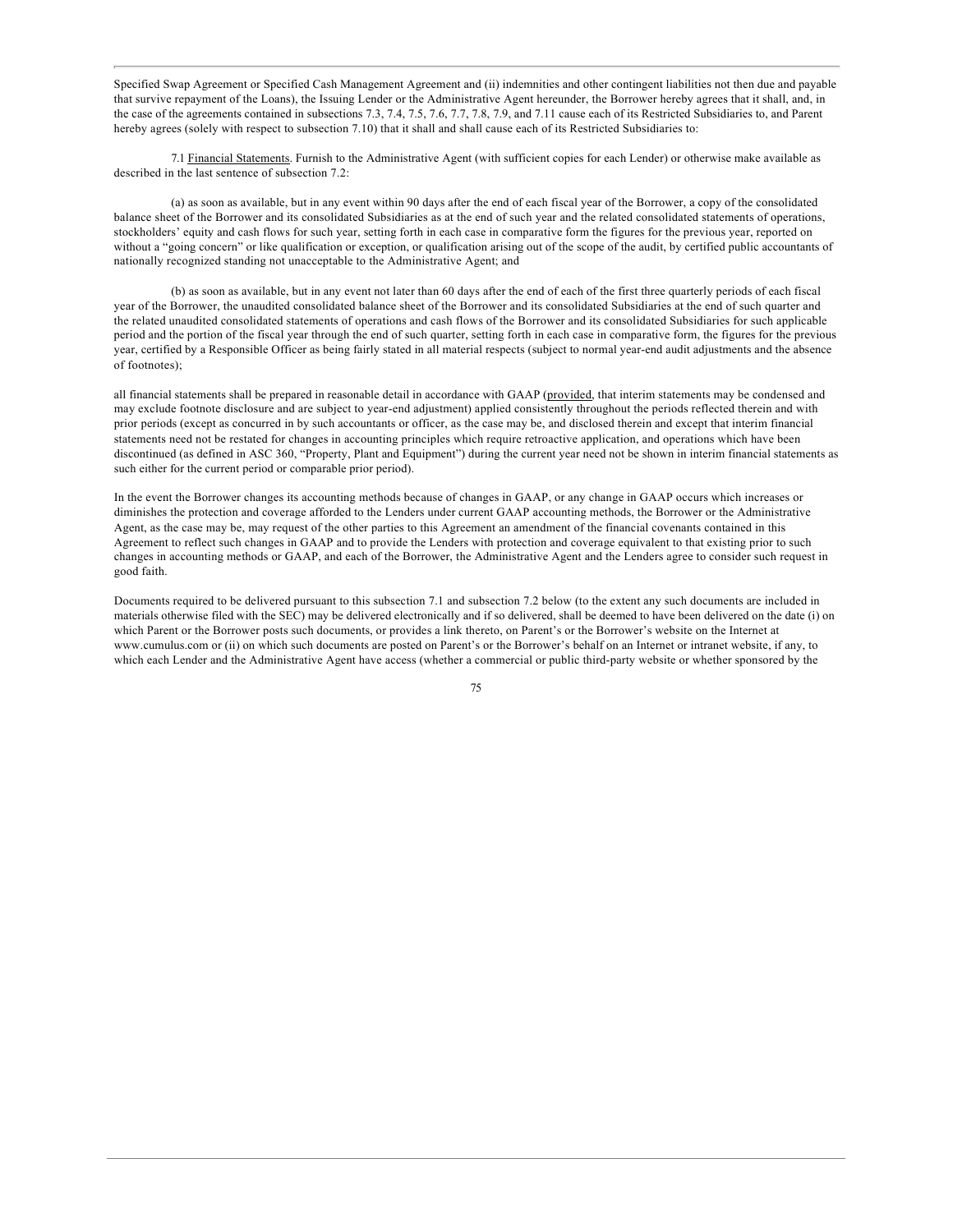Administrative Agent (including the website of the SEC at http://www.sec.gov)); provided that (x) in each case, other than with respect to regular periodic reporting, the Borrower shall notify the Administrative Agent of the posting of any such documents and (y) in the case of documents required to be delivered pursuant to subsection 7.2, at the request of the Administrative Agent, the Borrower shall furnish to the Administrative Agent a hard copy of such document. Each Lender shall be solely responsible for timely accessing posted documents and maintaining its copies of such documents.

7.2 Certificates; Other Information. Furnish to the Administrative Agent or otherwise make available as described in the last sentence of subsection 7.2:

(a) concurrently with the delivery of the consolidated financial statements referred to in subsection 7.1(a), a letter from the independent certified public accountants reporting on such financial statements stating that in making the examination necessary to express their opinion on such financial statements nothing came to their attention to cause them to believe that the Borrower failed to comply with the terms, covenants, provisions or conditions of subsection 8.1 insofar as they relate to financial and accounting matters (subject to customary qualifications), except as specified in such letter; provided, that this delivery shall not be required if such accountants do not provide such letters generally;

(b) within five (5) Business Days following delivery of the financial statements referred to in subsections 7.1(a) and 7.1(b), a certificate of the Responsible Officer of the Borrower (i) stating that, to the best of such officer's knowledge, such officer has obtained no knowledge of any Default or Event of Default except as specified in such certificate, (ii) showing in detail as of the end of the related fiscal period the figures and calculations supporting such statement in respect of subsection 8.1 and (iii) in the case of financial statements under subsection 7.1(a), beginning with the financial statements for the fiscal year ending December 31, 2013, setting forth reasonably detailed calculations of Excess Cash Flow;

(c) promptly upon receipt thereof, copies of all final reports submitted to the Borrower by independent certified public accountants in connection with each annual, interim or special audit of the books of the Borrower made by such accountants, including any final comment letter submitted by such accountants to management in connection with their annual audit;

(d) promptly upon their becoming available, copies of all financial statements, reports, notices and proxy statements and all regular and periodic reports and all final registration statements and final prospectuses, if any, filed by Parent or any of its Restricted Subsidiaries with any securities exchange or with the Securities and Exchange Commission or any Governmental Authority succeeding to any of its functions;

(e) concurrently with the delivery of the financial statements referred to in subsections 7.1(a) and 7.1(b), a management summary describing and analyzing the performance of the Borrower and its Subsidiaries during the periods covered by such financial statements; provided, however, that such management summary need not be furnished so long as Parent or the Borrower is a reporting company under the Securities Exchange Act of 1934, as amended;

(f) concurrently with the delivery of the consolidated financial statements referred to in subsection 7.1(a), but in any event within 90 days after the beginning of each fiscal year of the Borrower to which such budget relates, an annual operating budget of the Borrower and its Subsidiaries, on a consolidated basis;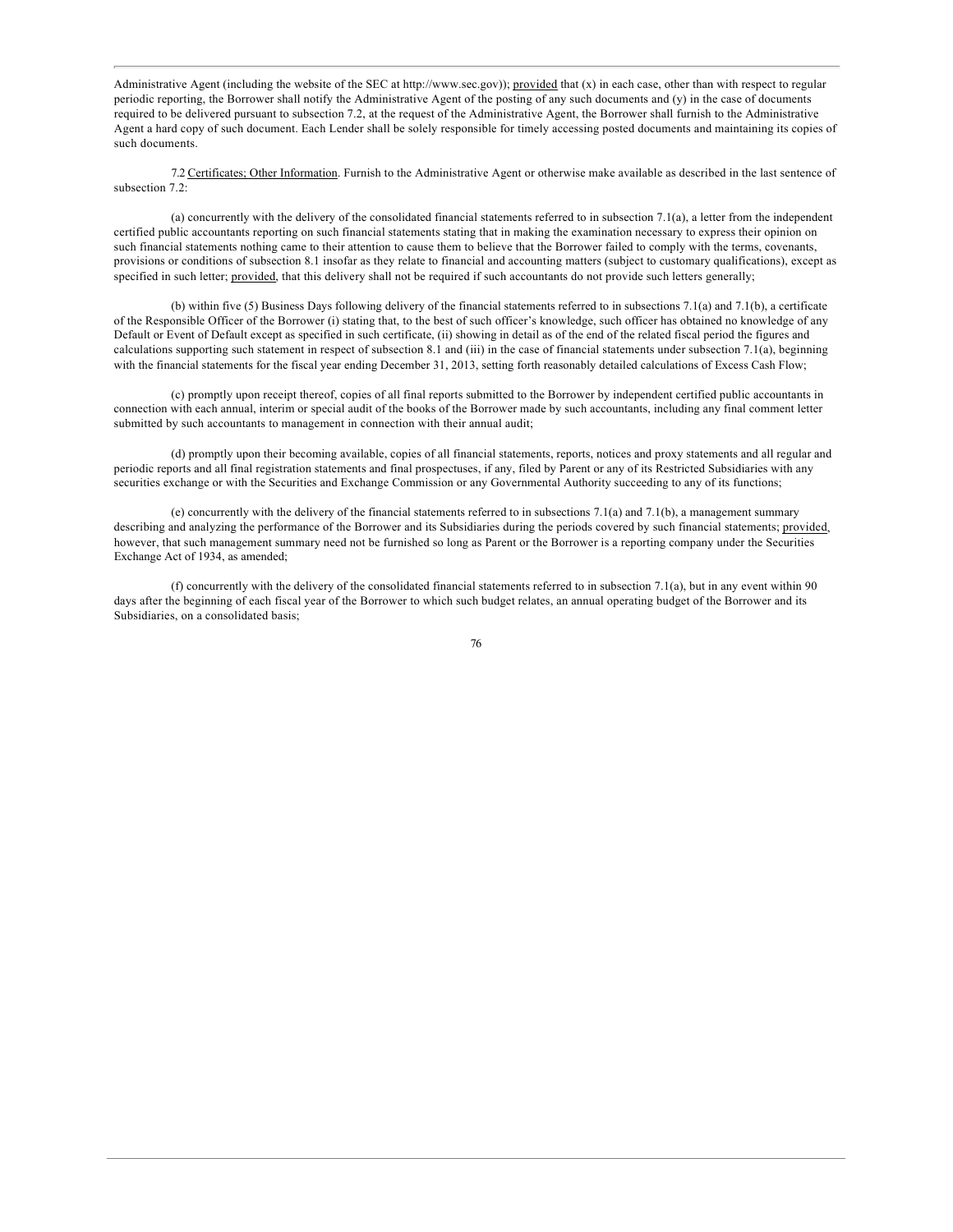(g) promptly following any request by the Administrative Agent therefor, copies of any documents or notices described in Sections 101(k) or 101(l) of ERISA that any Loan Party or any ERISA Affiliate may request with respect to any Multiemployer Plan; provided, that if the Loan Parties or their ERISA Affiliates have not requested such documents or notices from the administrator or sponsor of an applicable Multiemployer Plan, then Borrower shall cause the Loan Parties and/or their ERISA Affiliates to promptly make a request for such documents or notices from the administrator or sponsor of such Multiemployer Plan and Borrower shall provide copies of such documents and notices promptly after receipt thereof; and

(h) promptly, such additional financial and other information as the Administrative Agent or any Lender (through the Administrative Agent) may from time to time reasonably request.

The requirements of subsections 7.1 and 7.2 above shall be deemed to be satisfied if Parent or the Borrower shall have made such materials available to the Administrative Agent, including by electronic transmission, within the time periods specified therefor and pursuant to procedures approved by the Administrative Agent, or by filing such materials by electronic transmission with the Securities and Exchange Commission, in which case "delivery" of such statements for purposes of subsections 7.2(a) and 7.1(b) shall mean making such statements available in such fashion.

7.3 Payment of Obligations. Pay, discharge or otherwise satisfy at or before maturity or before they become delinguent, as the case may be, all of its Tax liabilities, assessments and governmental charges or levies upon it or its properties or assets, except (a) when the amount or validity thereof is currently being contested in good faith by appropriate proceedings and reserves in conformity with GAAP with respect thereto have been provided on the books of the applicable Group Member, as the case may be and (b) to the extent the failure to pay or discharge the same could not reasonably be expected to have a Material Adverse Effect.

7.4 Conduct of Business; Maintenance of Existence; Compliance. Continue to engage in business conducted or proposed to be conducted by the Borrower and its Restricted Subsidiaries on the Restatement Effective Date or any business that is similar, reasonably related, incidental, complementary or ancillary thereto, including without limitation in broadcasting and other media businesses, and preserve, renew and keep in full force and effect its legal existence and take all reasonable action to maintain all rights, privileges, franchises, accreditations, certifications, authorizations, licenses, permits, approvals and registrations, necessary or desirable in the normal conduct of its business except for rights, privileges, franchises, accreditations, certifications, authorizations, licenses, permits, approvals and registrations the loss of which would not in the aggregate have a Material Adverse Effect, and except as otherwise permitted by this Agreement; and comply with all applicable Requirements of Law and Contractual Obligations except to the extent that the failure to comply therewith would not, in the aggregate, have a Material Adverse Effect.

7.5 Maintenance of Property; Insurance. (a) Except if the failure to do so could not reasonably be expected to result in a Material Adverse Effect, keep all property useful and necessary in its business in good working order and condition (ordinary wear and tear, casualty and condemnation excepted).

(b) Maintain with financially sound and reputable insurance companies (provided that if any such insurance company shall at any time cease to be financially sound and reputable, there shall be no breach of this provision in the event that the Borrower promptly (and in any event within forty-five (45) days of such date) obtains insurance from an alternative insurance carrier that is financially sound and reputable) insurance with respect to its properties in at least such amounts (after giving effect to any self-insurance reasonable and customary for similarly situated Persons engaged in the same or similar businesses as the Borrower and its Subsidiaries in the same geographic locales) and against at least such risks as are customarily insured against in the same general area by companies engaged in the same or similar business.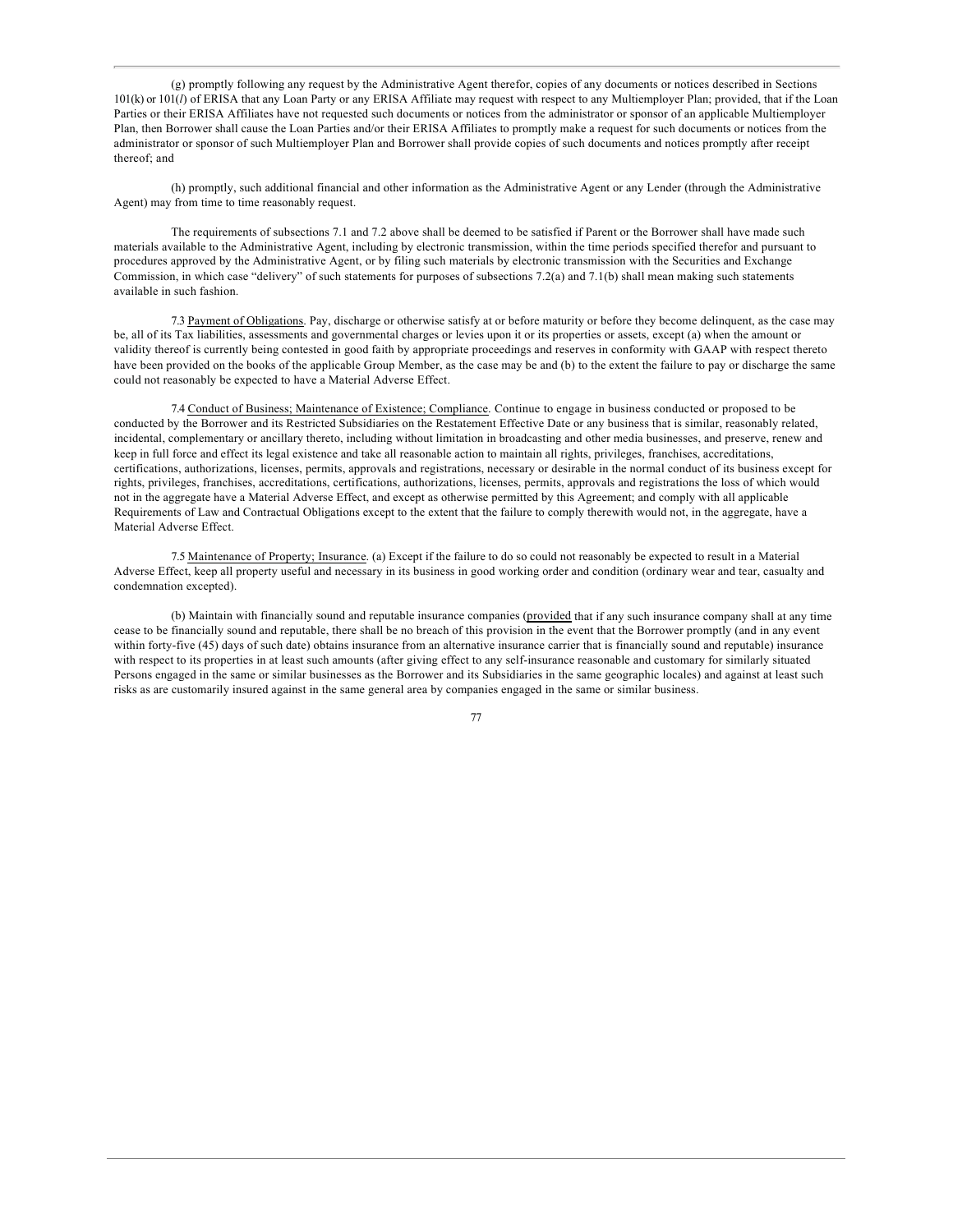(c) Maintain casualty and property insurance for which the Borrower shall (i) use commercially reasonable efforts to cause such insurance to provide that no cancellation, material reduction in amount or material change in coverage thereof shall be effective until at least thirty (30) days after receipt by the Administrative Agent of written notice thereof, and (ii) name the Administrative Agent as insured party or loss payee.

(d) Upon request by the Administrative Agent, the Borrower shall deliver to the Administrative Agent information in reasonable detail as to the insurance maintained by the Group Members.

7.6 Inspection of Property; Books and Records; Discussions; Annual Meetings. (a) Keep proper books of record and account in which full, true and correct in all material respects entries are made of all material dealings and transactions in relation to its business and activities which permit financial statements to be prepared in conformity with GAAP and all Requirements of Law; and permit representatives of the Administrative Agent upon reasonable notice to visit and inspect any of its properties and examine and make abstracts from any of its books and records at any reasonable time during normal business hours and as often as may reasonably be desired upon reasonable notice (but no more than once per annum unless an Event of Default has occurred and is continuing), and to discuss the business, operations, properties and financial and other condition of Parent and its Restricted Subsidiaries with officers and employees thereof and with their independent certified public accountants (with, at the option of the Borrower, an officer of the Borrower present) upon reasonable advance notice to the Borrower.

(b) Within 120 days after the end of each fiscal year of the Borrower, at the request of the Administrative Agent, hold a meeting at a mutually agreeable location, venue and time or, at the option of the Administrative Agent, by conference call (the reasonable costs of such venue or call to be paid by the Borrower) with all Lenders who choose to attend such meeting at which meeting shall be reviewed, to the extent permitted by applicable Requirements of Law (including applicable national security laws, directives, policies, rules, regulations and procedures), the financial results of the previous fiscal year and the financial condition of Parent and its Restricted Subsidiaries and the operating budget presented for the current fiscal year of the Borrower.

7.7 Notices. Promptly give notice to the Administrative Agent (who shall deliver to each Lender) upon a Responsible Officer obtaining knowledge of:

(a) the occurrence of any Default or Event of Default;

(b) any litigation, investigation or proceeding which may exist at any time between Parent and any of its Restricted Subsidiaries and any Governmental Authority, or receipt of any notice of any environmental claim or assessment against Parent or any of its Restricted Subsidiaries by any Governmental Authority, which in any such case would reasonably be expected to have a Material Adverse Effect;

(c) any litigation or proceeding affecting Parent or any of its Restricted Subsidiaries (i) in which more than \$35,000,000 of the amount claimed is not covered by insurance or (ii) in which injunctive or similar relief is sought which if obtained would reasonably be expected to have a Material Adverse Effect;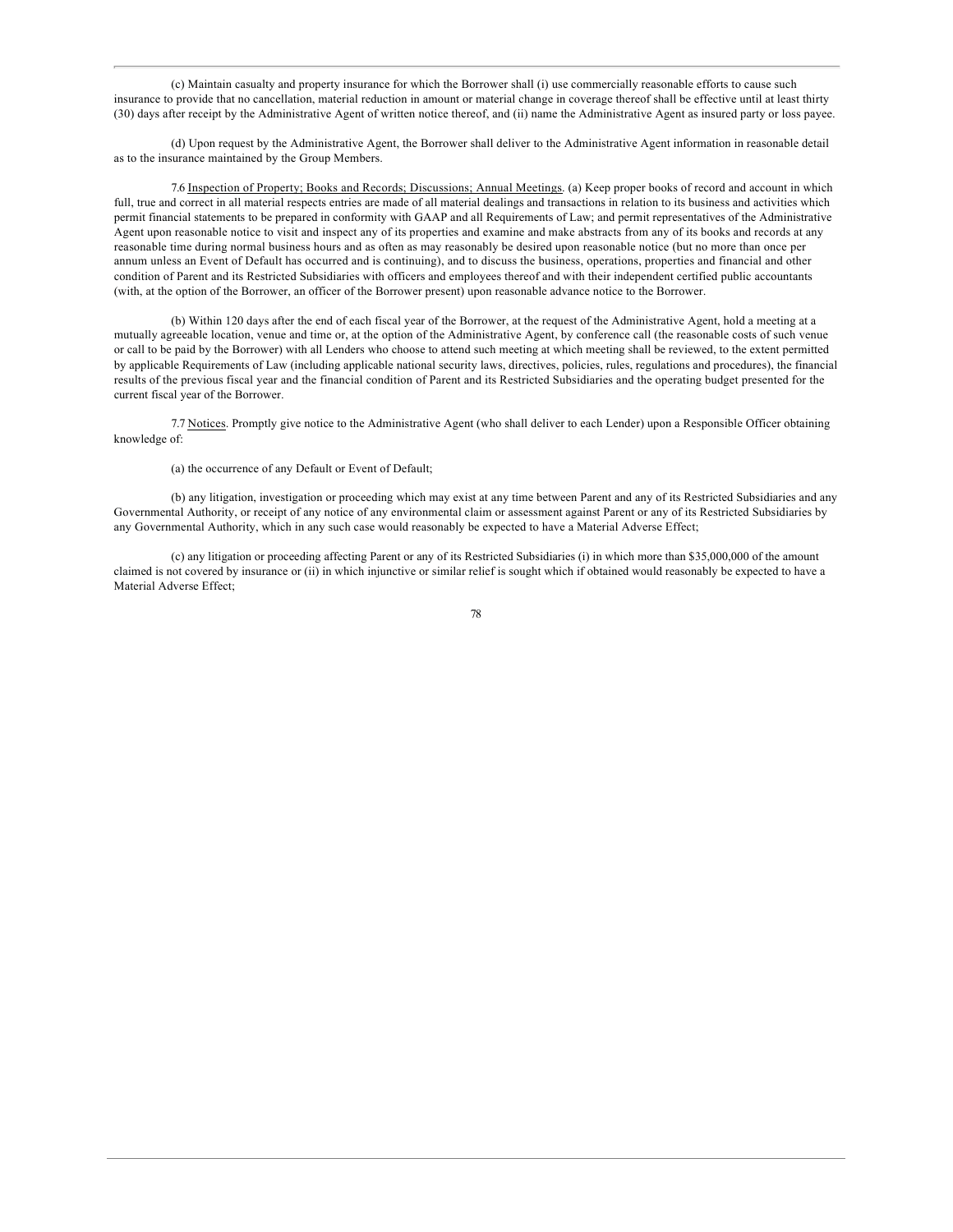(d) the occurrence of any Reportable Event that, alone or together with any other Reportable Events that have occurred, would reasonably be expected to result in a Material Adverse Effect, and in addition to such notice, deliver to the Administrative Agent and each Lender whichever of the following may be applicable: (A) a certificate of the Responsible Officer of the Borrower setting forth details as to such Reportable Event and the action that the Loan Party or ERISA Affiliate proposes to take with respect thereto, together with a copy of any notice of such Reportable Event that may be required to be filed with the PBGC, or (B) any notice delivered by the PBGC in connection with such Reportable Event;

(e) the occurrence of any event which could reasonably be expected to have a material adverse effect on the aggregate value of the Collateral or on the security interests created by the Guarantee and Collateral Agreement; and

(f) any development or event that has had or could reasonably be expected to have a Material Adverse Effect.

Each notice pursuant to this subsection 7.7 shall be accompanied by a statement of the Responsible Officer of the Borrower setting forth details of the occurrence referred to therein and (in the cases of clauses (a) through (f)) stating what action the Borrower proposes to take with respect thereto.

7.8 Environmental Laws. Except to the extent the failure to do so could not reasonably be expected to have, individually or in the aggregate, a Material Adverse Effect:

(a) Comply with, and take commercially reasonable steps to cause all tenants and subtenants, if any, to comply with, all applicable Environmental Laws, and obtain and comply with and maintain, and take commercially reasonable steps to cause all tenants and subtenants to obtain and comply with and maintain, any and all licenses, approvals, notifications, registrations or permits required by applicable Environmental Laws.

(b) Conduct and complete all investigations, studies, sampling and testing, and all remedial, removal and other actions to the extent required under Environmental Laws and promptly comply with all legally binding lawful orders and directives of all Governmental Authorities regarding Environmental Laws.

# 7.9 [Reserved].

7.10 Additional Loan Parties; Pledge of Stock of Additional Subsidiaries; Additional Collateral, etc. (a) With respect to any new whollyowned Subsidiary of Parent (other than a Foreign Subsidiary, a Non-Significant Subsidiary, a Broadcast License Subsidiary, a Receivables Subsidiary or an Unrestricted Subsidiary, or any other Subsidiary with respect to which, in the reasonable judgment of the Administrative Agent, determined in consultation with the Borrower, the burden, cost or consequences (including any material adverse tax consequences) of such Subsidiary providing a guarantee of the Obligations shall be excessive in view of the benefits to be obtained by the Lenders therefrom) created or acquired after the Restatement Effective Date (including as a result of the consummation of any Business Acquisition) (which, for purposes of this clause (a) shall include any existing wholly-owned Subsidiary that ceases to be a Foreign Subsidiary, a Non-Significant Subsidiary, a Broadcast License Subsidiary, a Receivables Subsidiary or an Unrestricted Subsidiary), promptly cause such Subsidiary to become a party to the Guarantee and Collateral Agreement, which shall be accompanied by such resolutions, incumbency certificates and legal opinions as are reasonably requested by the Administrative Agent; provided that if any Subsidiary of Parent (including any Foreign Subsidiary, Non-Significant Subsidiary, Broadcast License Subsidiary, Receivables Subsidiary and Unrestricted Subsidiary) shall guarantee obligations in respect of the Senior Notes or any Permitted Refinancing thereof, such Subsidiary shall promptly become a party to the Guarantee and Collateral Agreement.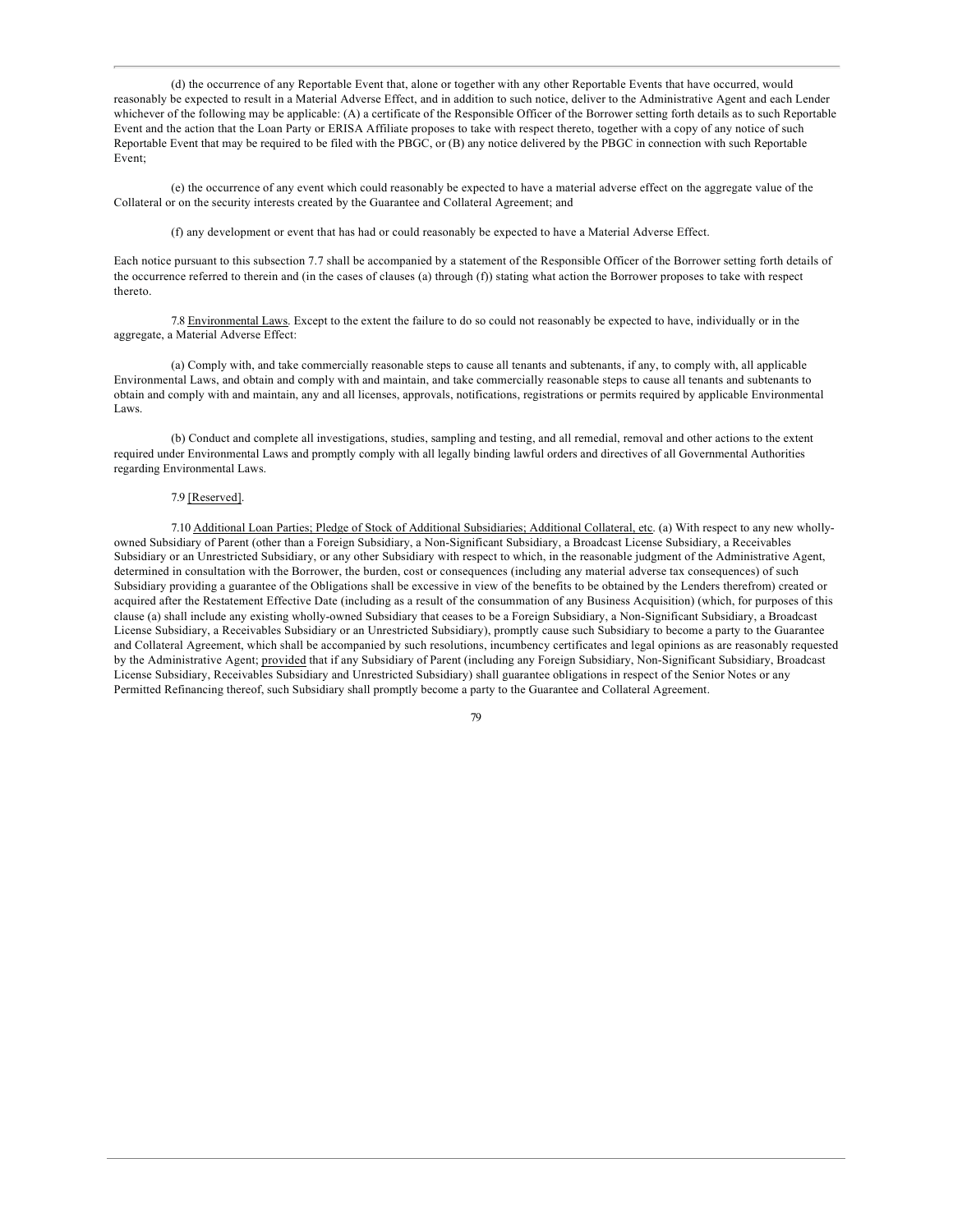(b) (i) Pledge the Capital Stock, or other equity interests and intercompany indebtedness, owned by any Loan Party that is created or acquired after the Restatement Effective Date pursuant to the Guarantee and Collateral Agreement (it being understood and agreed that, notwithstanding anything that may be to the contrary herein, this subsection 7.10(b) shall not require any Loan Party to pledge more than 66% of the outstanding voting stock of any of its Foreign Subsidiaries) and (ii) with regard to any property acquired by any Loan Party after the Restatement Effective Date (other than property described in paragraphs (b)(i) or (c)) (x) execute and deliver to the Administrative Agent such amendments to the Guarantee and Collateral Agreement or such other documents as the Administrative Agent deems necessary or advisable to grant to the Administrative Agent, for the benefit of the Lenders, a security interest in such property in accordance with the Guarantee and Collateral Agreement and (y) take all actions necessary or advisable to grant to the Administrative Agent, for the benefit of the Lenders, a perfected first priority security interest in such property, including the filing of Uniform Commercial Code financing statements in such jurisdictions as may be required by the Guarantee and Collateral Agreement or by law or as may be requested by the Administrative Agent.

(c) With respect to any fee interest in any real property having a value (together with improvements thereof) of at least \$25,000,000 acquired after the Restatement Effective Date by any Loan Party (unless subject to a Lien permitted under subsections 8.3(f) or 8.3(h)), promptly (i) execute and deliver a first priority Mortgage, in favor of the Administrative Agent, for the benefit of the Lenders, covering such real property; provided that the California Property shall not be subject to this clause (i) unless a Loan Party owns such property on the date that is six months following the Restatement Effective Date (or such later date as agreed by the Administrative Agent), (ii) if requested by the Administrative Agent, provide the Lenders with (x) title and extended coverage insurance covering such real property in an amount at least equal to the purchase price of such real property (or such other amount as shall be reasonably specified by the Administrative Agent) as well as a current ALTA survey thereof, together with a surveyor's certificate, in each case, if available, and (y) any consents or estoppels reasonably deemed necessary or advisable by the Administrative Agent in connection with such Mortgage, each of the foregoing in form and substance reasonably satisfactory to the Administrative Agent, (iii) deliver the items required by subsection 6.1(n)(ii), (iv) with respect to such real property and (iv) if requested by the Administrative Agent, deliver to the Administrative Agent legal opinions relating to the matters described above, which opinions shall be in form and substance, and from counsel, reasonably satisfactory to the Administrative Agent.

7.11 Broadcast License Subsidiaries. (a) Unless the Borrower shall reasonably determine with the consent of the Administrative Agent (such consent not to be unreasonably delayed, conditioned or withheld) that doing so would cause undue expense or effort for the Borrower or its Subsidiaries, and except with respect to the FCC Licenses listed on Schedule 7.11, cause all FCC Licenses for all Stations owned by the Borrower or its Subsidiaries (other than any Station which the Borrower or any Subsidiary has placed in a Divestiture Trust) to be held at all times by one or more Broadcast License Subsidiaries; provided, that with regard to any FCC Licenses for Stations acquired by the Borrower or its Subsidiaries after the Restatement Effective Date, the foregoing requirement shall be deemed satisfied if such FCC Licenses are, promptly following the acquisition of the respective Stations, assigned to and subsequently held by one or more Broadcast License Subsidiaries.

(b) Ensure that each Broadcast License Subsidiary engages only in the business of holding FCC Licenses and rights and activities related thereto.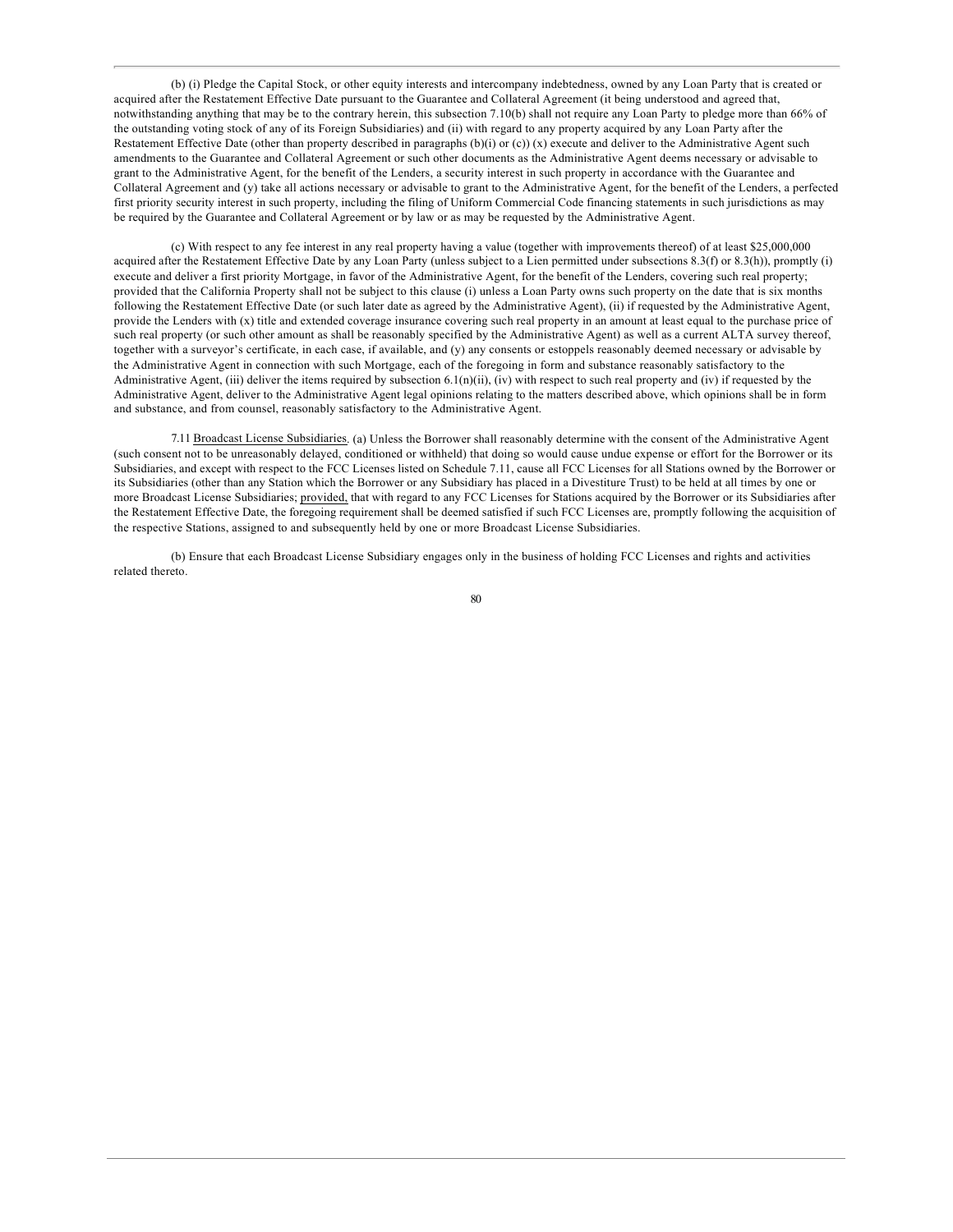(c) Ensure that the property of each Broadcast License Subsidiary is not commingled with the property of Parent, the Borrower or any Subsidiary other than Broadcast License Subsidiaries or otherwise remains clearly identifiable.

(d) Ensure that no Broadcast License Subsidiary has any Indebtedness, guarantees or other liabilities except for the liabilities expressly permitted to be incurred in accordance with the definition of "Broadcast License Subsidiary".

(e) Ensure that no Broadcast License Subsidiary creates, incurs, assumes or suffers to exist any Liens upon any of its property, assets, income or profits, whether now owned or hereafter acquired, except non-consensual Liens arising by operation of law.

#### 7.12 [Reserved]

7.13 Ratings. Use commercially reasonable efforts to obtain and maintain a corporate family and/or corporate credit rating, as applicable, and ratings in respect of the Facilities, in each case from each of S&P and Moody's.

7.14 Designation of Subsidiaries. (a) The board of directors of the Borrower may at any time designate any Restricted Subsidiary (other than a Broadcast License Subsidiary) as an Unrestricted Subsidiary or any Unrestricted Subsidiary as a Restricted Subsidiary; provided that (i) immediately before and after such designation, no Default or Event of Default shall have occurred and be continuing, (ii) no Subsidiary may be designated as an Unrestricted Subsidiary if it has Indebtedness with recourse to Parent or any of its Restricted Subsidiaries, (ii) no Subsidiary may be designated as an Unrestricted Subsidiary if it was previously designated an Unrestricted Subsidiary, (iv) no Subsidiary may be designated as an Unrestricted Subsidiary if it is party to any agreement or contract with Parent or any of its Restricted Subsidiaries, unless the terms of such agreement are no less favorable to Parent or such Restricted Subsidiary, as applicable, than those that might be obtained from an unaffiliated thirdparty, (v) no Subsidiary may be designated as an Unrestricted Subsidiary if such Subsidiary is a Person with respect to which Parent or any of its Restricted Subsidiaries has any direct or indirect obligation to make capital contributions or to maintain such Subsidiary's financial condition, (vi) no Subsidiary may be designated an Unrestricted Subsidiary if after giving effect to such designation, the Consolidated Total Net Leverage Ratio as of such date would exceed the ratio set forth opposite the next succeeding fiscal quarter end in subsection 8.1 and (vii) no Unrestricted Subsidiary may engage in any transaction described in subsections 8.8 (with respect to the prepayment of any Senior Notes) or 8.15 if the Borrower is prohibited from engaging in such transaction.

(b) The designation of any Subsidiary as an Unrestricted Subsidiary shall constitute an Investment by the Borrower therein, at the date of designation in an amount equal to the fair market value of the Borrower's investment therein as determined in good faith by the board of directors of the Borrower. The designation of any Unrestricted Subsidiary as a Restricted Subsidiary shall, at the time of such designation, constitute the incurrence of any Indebtedness or Liens of such Subsidiary existing at such time. Upon a redesignation of any Subsidiary as a Restricted Subsidiary, the Borrower shall be deemed to continue to have a permanent Investment in an Unrestricted Subsidiary in an amount (if positive) equal to (a) the Borrower's Investment in such Subsidiary at the time of such redesignation less (b) the fair market value of the net assets of such Subsidiary at the time of such redesignation. Any property transferred to or from an Unrestricted Subsidiary shall be valued at its fair market value at the time of such transfer, in each case as determined in good faith by the board of directors of the Borrower.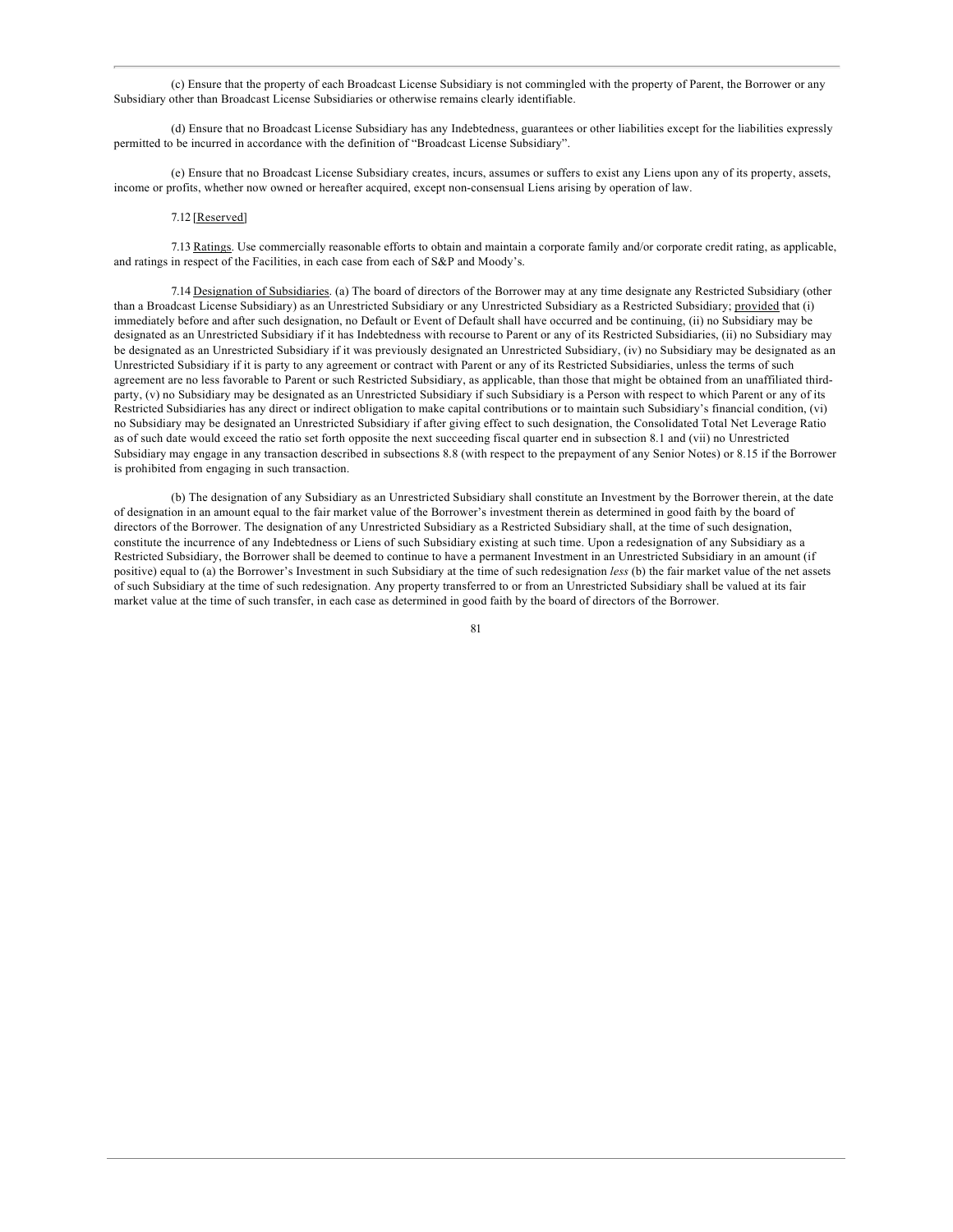7.15 Anti-Corruption Laws and Sanctions. The Borrower will maintain in effect and enforce policies and procedures designed to ensure compliance by the Borrower, its Subsidiaries and their respective directors, officers, employees and agents with Anti-Corruption Laws and applicable Sanctions.

# SECTION 8. NEGATIVE COVENANTS.

From and after the Restatement Effective Date, the Borrower hereby agrees that it shall not, and shall not permit any of its Restricted Subsidiaries to, directly or indirectly so long as the Commitments remain in effect or any Loan or Note or Revolving L/C Obligation remains outstanding and unpaid, any amount remains available to be drawn under any Letter of Credit (unless the L/C Exposure related thereto has been fully Cash Collateralized) or any other amount is owing to any Lender (other than (i) under any Specified Swap Agreements or Specified Cash Management Agreements and (ii) indemnities and other contingent liabilities not then due and payable that survive repayment of the Loans), the Issuing Lender or the Administrative Agent hereunder:

8.1 Financial Condition Covenants. Permit, other than during a Suspension Period, the Consolidated First Lien Net Leverage Ratio as of the last day of any fiscal quarter set forth below to be greater than the ratio set forth opposite such date below:

|                               | Consolidated            |
|-------------------------------|-------------------------|
|                               | First Lien Net          |
|                               | Leverage                |
| Period                        | Ratio                   |
| December 31, 2014             | 5.75 to 1.00            |
| March 31, 2015                | 5.50 to 1.00            |
| June 30, 2015                 | 5.50 to 1.00            |
| September 30, 2015            | 5.50 to 1.00            |
| December 31, 2015             | 5.50 to 1.00            |
| March 31, 2016                | $5.00 \text{ to } 1.00$ |
| June 30, 2016                 | 5.00 to 1.00            |
| September 30, 2016            | $5.00 \text{ to } 1.00$ |
| December 31, 2016             | $5.00 \text{ to } 1.00$ |
| March 31, 2017                | $4.50 \text{ to } 1.00$ |
| June 30, 2017                 | $4.50 \text{ to } 1.00$ |
| September 30, 2017            | $4.25$ to $1.00$        |
| December 31, 2017             | 4.25 to 1.00            |
| March 31, 2018 and thereafter | $4.00 \text{ to } 1.00$ |

Solely for purposes of determining compliance with the financial covenant set forth herein, any cash equity contribution (which equity shall be common equity or other equity that is not Disqualified Stock) made to the Borrower during the period commencing 15 days prior to the end of the relevant fiscal quarter and on or prior to the day that is 10 Business Days after the day on which financial statements are required to be delivered pursuant to subsection  $7.1(a)$  or subsection  $7.1(b)$ , as applicable, shall, at the request of Borrower, be included in the calculation of Consolidated EBITDA for the purposes of determining compliance with the financial covenant set forth herein for periods including such fiscal quarter (any such equity contribution so included in the calculation of Consolidated EBITDA, a "Specified Equity Contribution"); provided that (a) in each four fiscal quarter-period there shall be a period of at least two fiscal quarters in which no Specified Equity Contribution is made and there shall not be more than five Specified Equity Contributions during the term of this Agreement, (b) the amount of any Specified Equity Contribution shall be no greater than the amount required to cause the Borrower to be in compliance with the financial covenant set forth herein and (c) upon the Administrative Agent's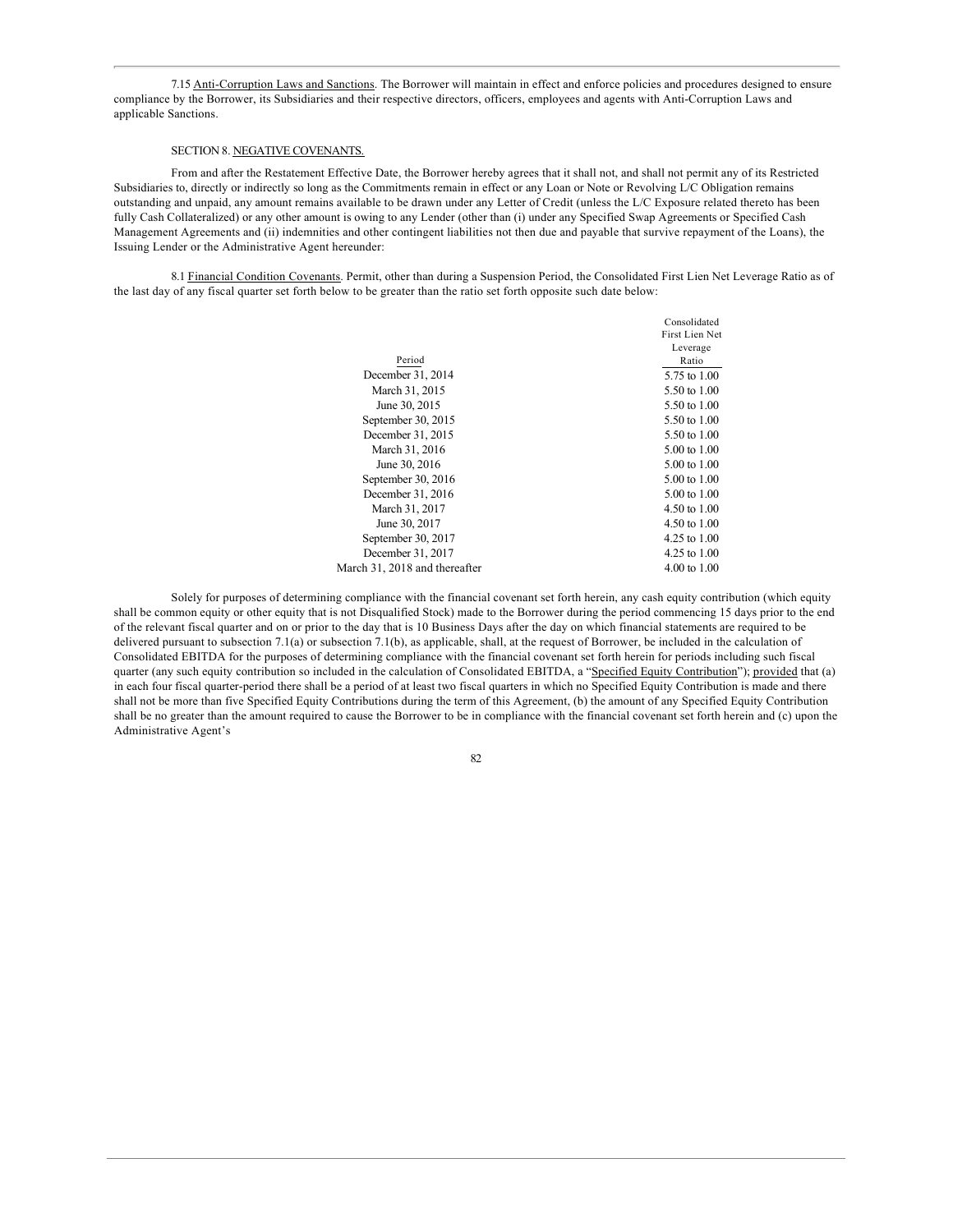receipt of any such request of Borrower to include any Specified Equity Contribution in the calculation of Consolidated EBITDA, until the 10th Business Day after the applicable day on which financial statements are required to be delivered pursuant to subsection 7.1(a) or subsection 7.1(b), as applicable, no Lender Party shall exercise any right to accelerate the Loans or terminate the Commitments and no Lender Party shall exercise any right to foreclose on or take possession of the Collateral solely on the basis of an Event of Default having occurred and being continuing as a result of a breach of this subsection 8.1. For the avoidance of doubt, all Specified Equity Contributions shall be disregarded for all other purposes of this Agreement.

8.2 Indebtedness. Create, incur, assume or suffer to exist any Indebtedness, except:

(a) (i) Indebtedness of the Loan Parties under this Agreement (including Indebtedness in respect of Letters of Credit or any Incremental Facility) and Permitted Refinancings thereof;

(b) Indebtedness of the Borrower to any Restricted Subsidiary and of any Restricted Subsidiary to any other Restricted Subsidiary; provided that (i) any such Indebtedness owed by a Loan Party to a Person that is not a Loan Party shall be unsecured and subordinated in right of payment to the payment in full of the Obligations on terms reasonably satisfactory to the Administrative Agent and (ii) Indebtedness of Restricted Subsidiaries that are not Subsidiary Guarantors to the Borrower or any Subsidiary Guarantor must also be permitted under subsection 8.7;

(c) Indebtedness of the Borrower or any of its Restricted Subsidiaries in respect of any foreign currency exchange contracts, interest rate swap arrangements or other derivative contracts or transactions, other than any such contracts, arrangements or transactions entered into by the Borrower or any of its Restricted Subsidiaries for speculative purposes;

(d) Indebtedness of the Borrower or any of its Restricted Subsidiaries consisting of reimbursement obligations under surety, indemnity, performance, release and appeal bonds, in each case required in the ordinary course of business or in connection with the enforcement of rights or claims of the Borrower and its Restricted Subsidiaries, and letters of credit obtained in support thereof in the ordinary course of business;

(e) existing Indebtedness of the Borrower or any of its Restricted Subsidiaries listed on Schedule 8.2 hereto including any extension or renewals or refinancing thereof, provided the principal amount thereof is not increased;

(f) (i) any Indebtedness of any Person that becomes a Restricted Subsidiary in connection with a Permitted Acquisition after the Closing Date, (ii) any Indebtedness of any Person that is assumed by a Restricted Subsidiary in connection with an acquisition of assets by such Restricted Subsidiary in connection with a Permitted Acquisition after the Closing Date, and (iii) any Permitted Refinancing in respect of any Indebtedness set forth in the immediately preceding clauses (i) and (ii); provided that  $(x)$  in the case of clauses (i) and (ii) such Indebtedness exists at the time of such Permitted Acquisition and is not created in contemplation of or in connection with such Permitted Acquisition, (y) the aggregate principal amount of all Indebtedness of Restricted Subsidiaries that are not Subsidiary Guarantors outstanding under this clause (f) shall not exceed \$75,000,000 at any time and (z) no Group Member (other than such Person that becomes a Restricted Subsidiary of the Borrower or the Restricted Subsidiary, as the case may be, that so assumes such Person's Indebtedness) shall guarantee or otherwise become liable for the payment of such Indebtedness;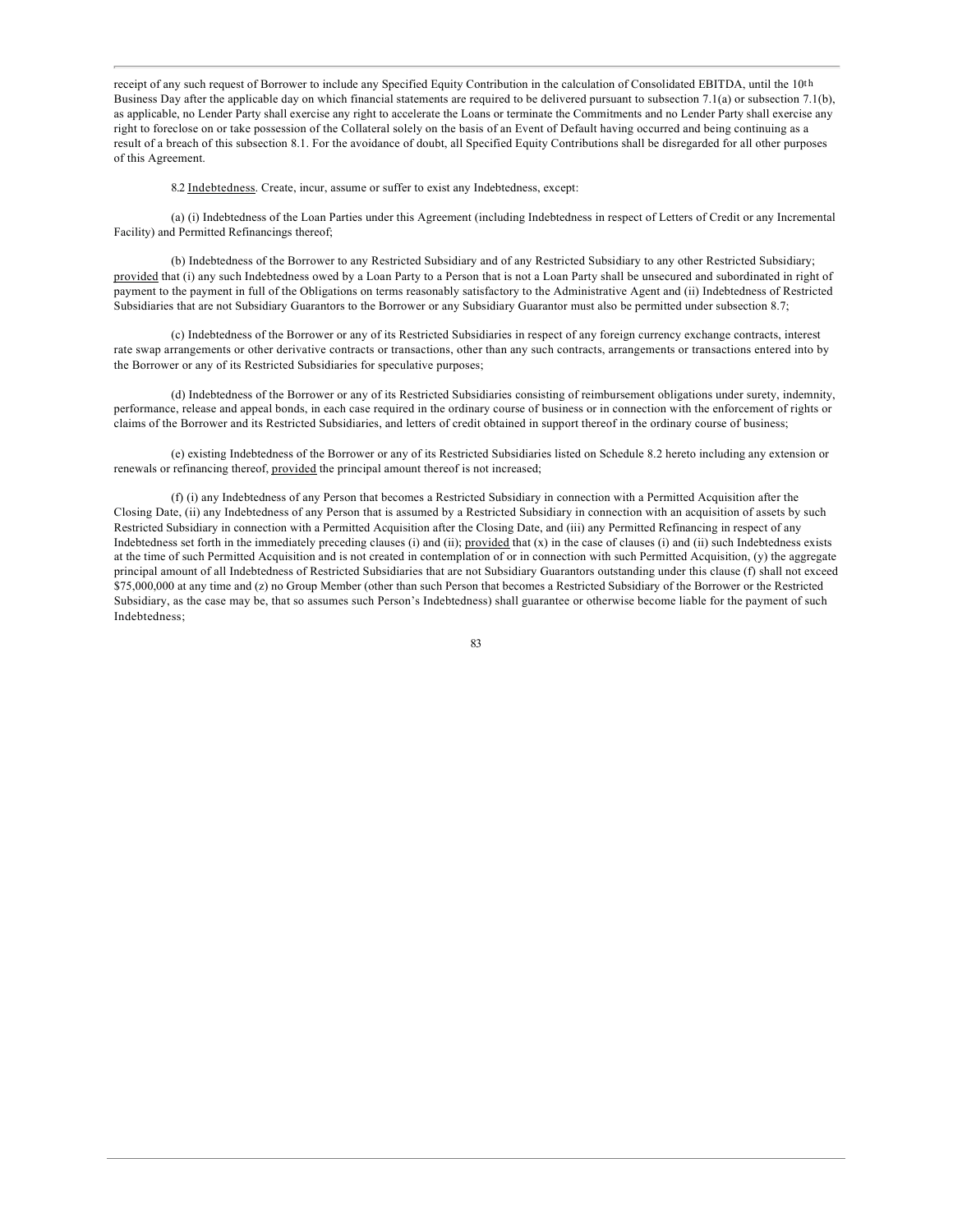(g) letters of credit of the Borrower and its Restricted Subsidiaries; provided that the aggregate face amount of such letters of credit shall not exceed \$10,000,000 outstanding at any time;

(h) Indebtedness of the Borrower in respect of the Senior Notes outstanding on the Restatement Effective Date and any Permitted Refinancing thereof;

(i) Indebtedness consisting of promissory notes issued by the Borrower and its Subsidiaries to current or former directors, officers, employees, members of management or consultants of such person (or their respective estate, heirs, family members, spouse or former spouse) to finance the repurchase of shares of Parent permitted by subsection 8.8;

(i) (i) Indebtedness of the Borrower or any Restricted Subsidiary (including Capital Lease Obligations) incurred to finance the acquisition, construction, repair, replacement, lease or improvement of fixed or capital assets (or the purchase of the Capital Stock of any Person owning such assets) in an amount not to exceed \$100,000,000 at any time outstanding; provided that such Indebtedness is incurred prior to or within 365 days after the applicable acquisition, construction, repair, replacement or improvement, (ii) Indebtedness arising out of sale-leaseback transactions permitted hereunder and (iii) any Permitted Refinancing of any Indebtedness set forth in the immediately preceding clauses (i) and (ii);

(k) cash management obligations and other Indebtedness of the Borrower and any Restricted Subsidiaries in respect of netting services, overdraft protections, employee credit card programs, automatic clearing house arrangements and other similar arrangements in each case in connection with deposit accounts;

(I) unsecured Indebtedness arising from agreements of the Borrower and its Restricted Subsidiaries providing for seller financing, deferred purchase price, contingent liabilities in respect of any indemnification obligations, adjustment of purchase price or similar obligations, in each case, incurred or assumed in connection with any Business Acquisition; provided, however, that (i) such Indebtedness is not reflected on the balance sheet of the Borrower or any of its Restricted Subsidiaries prepared in accordance with GAAP (contingent obligations referred to in a footnote to financial statements and not otherwise reflected on the balance sheet will not be deemed to be reflected on such balance sheet for purposes of this clause (i)), (ii) with respect to a disposition, the maximum assumable liability in respect of all such Indebtedness shall at no time exceed the gross proceeds including non-cash proceeds (the fair market value of such non-cash proceeds being measured at the time received and without giving effect to any subsequent changes in value) actually received by the Borrower and its Restricted Subsidiaries in connection with such disposition and (iii) as of the date of incurrence of any Indebtedness under this clause (I), the Consolidated Total Net Leverage Ratio (determined (i) on a pro forma basis, after giving effect to the incurrence of such Indebtedness, and (ii) excluding the proceeds of such Indebtedness in the calculation of unrestricted cash and Cash Equivalents) of the Borrower and the Subsidiary Guarantors as of such date) is less than or equal to  $6.25$  to  $1.00$ ;

(m) Indebtedness of the Borrower or any of its Restricted Subsidiaries consisting of (i) financing of insurance premiums or (ii) take-orpay obligations contained in supply arrangements, in each case, in the ordinary course of business;

(n) Indebtedness of the Borrower or any of its Restricted Subsidiaries incurred pursuant to the GE Receivables Facility or any other Receivables Facility, in an aggregate amount outstanding not to exceed \$50,000,000 at any time;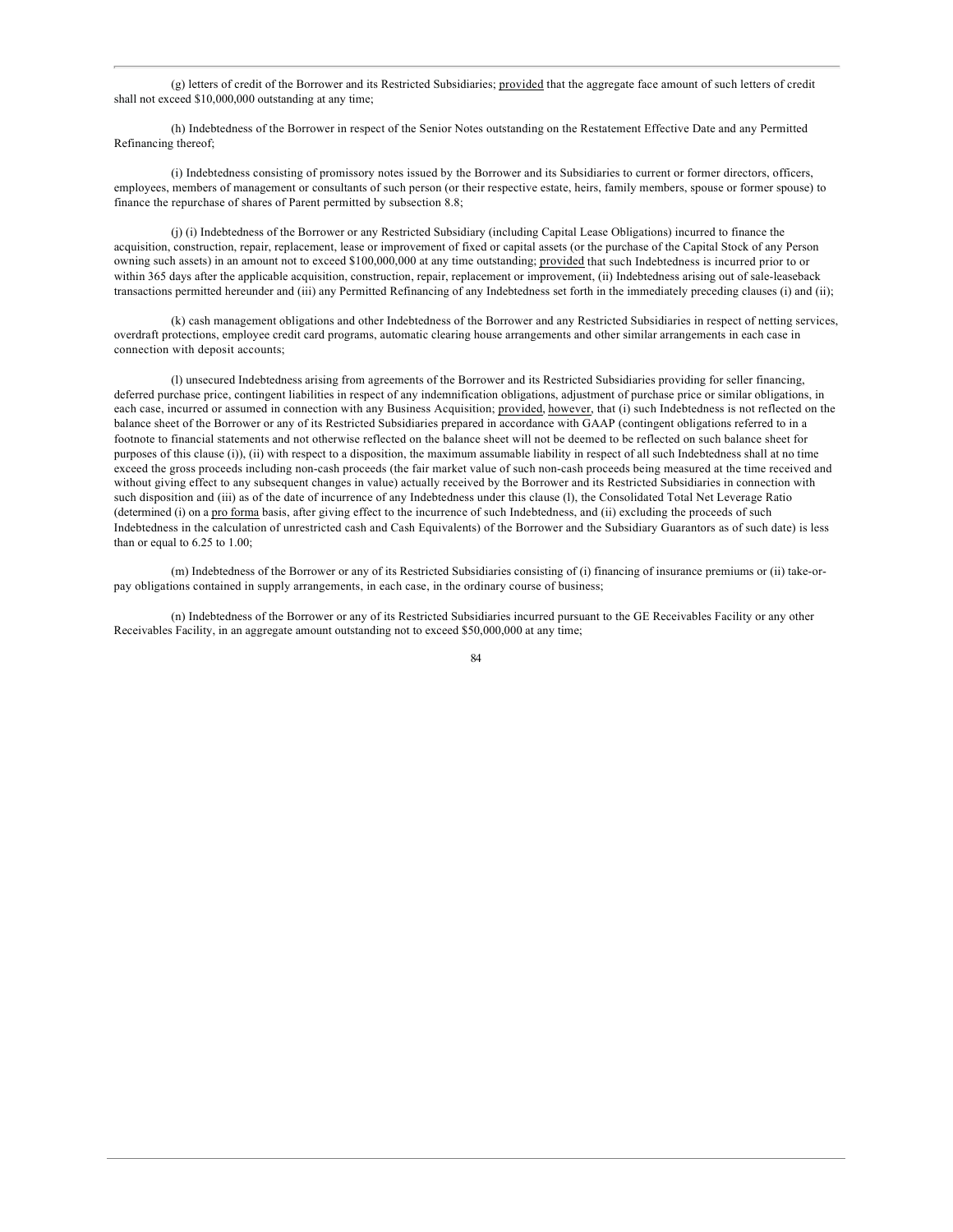(o) Indebtedness of the Borrower or any of its Restricted Subsidiaries; provided that, as of the date of incurrence of any such Indebtedness, the Consolidated Total Net Leverage Ratio (determined (i) on a pro forma basis, after giving effect to the incurrence of such Indebtedness, and (ii) excluding the proceeds of such Indebtedness in the calculation of unrestricted cash and Cash Equivalents) of the Borrower and the Subsidiary Guarantors as of such date is less than or equal to 6.25 to 1.00;

(p) other unsecured Indebtedness of the Borrower or any of its Restricted Subsidiaries in an aggregate principal amount not to exceed, at any time, the sum of (i) \$100,000,000 and (ii) the aggregate amount of cash capital contributions (other than any Specified Equity Contribution and any cash capital contributions included in the calculation of the Available Amount to the extent such cash capital contributions have been applied pursuant to the definition of Available Amount to make an Investment pursuant to subsection 8.7(r) or a Restricted Payment pursuant to subsection 8.8(b) received by the Borrower after the Closing Date; and

(q) junior lien secured or unsecured notes (such notes, "Incremental Notes"); provided that (A) the aggregate initial principal amount of all Incremental Notes shall not exceed (i) together with the aggregate initial principal amount of all Incremental Facilities incurred pursuant to Section 4.25, \$200,000,000 plus (ii) an additional amount if, after giving effect to such additional amount, on a pro forma basis the Consolidated Senior Secured Leverage Ratio as of the last day of the most recently ended fiscal quarter does not exceed 4.75:1.00 (assuming all such additional amounts were senior secured debt, whether or not such debt is senior or secured) and (B) such Incremental Notes do not mature on or prior to the date that is 91 days following the final stated maturity date of, or have a shorter weighted average life than, the Term Loans;

provided that the aggregate amount of Indebtedness of Restricted Subsidiaries that are not Subsidiary Guarantors (other than Indebtedness set forth on Schedule 8.2 and any Permitted Refinancings thereof) shall not exceed \$100,000,000 at any time.

8.3 Limitation on Liens. Create, incur, assume or suffer to exist any Lien upon any of its property, assets, income or profits, whether now owned or hereafter acquired, except:

(a) Liens for taxes, assessments or other governmental charges not yet overdue by more than 30 days or not yet payable or which are being contested in good faith and by appropriate proceedings if adequate reserves with respect thereto are maintained on the books of the Borrower or such Subsidiary, as the case may be, in accordance with GAAP;

(b) carriers', warehousemen's, mechanics', landlords', materialmen's, repairmen's or other like Liens arising by operation of law, in each case in the ordinary course of business in respect of obligations which are not yet due and payable or which are being contested in good faith and by appropriate proceedings if adequate reserves with respect thereto are maintained on the books of the Borrower or such Subsidiary, as the case may be, in accordance with GAAP;

(c) (i) pledges or deposits in connection with workmen's compensation, unemployment insurance and other social security legislation and/or securing liability for reimbursement or indemnification obligations of insurance carriers providing property, casualty or liability insurance to the Borrower or any Restricted Subsidiary;

(d) (i) easements, right-of-way, zoning, other land use regulations and similar restrictions and other similar encumbrances or title defects incurred, or leases or subleases granted to others, in the ordinary course of business, which, in the aggregate do not materially detract from the value of the property subject thereto or do not interfere with or adversely affect in any material respect the ordinary conduct of the business of the Borrower and its Restricted Subsidiaries taken as a whole and (ii) any exceptions set forth in any title policies with respect to Mortgaged Properties;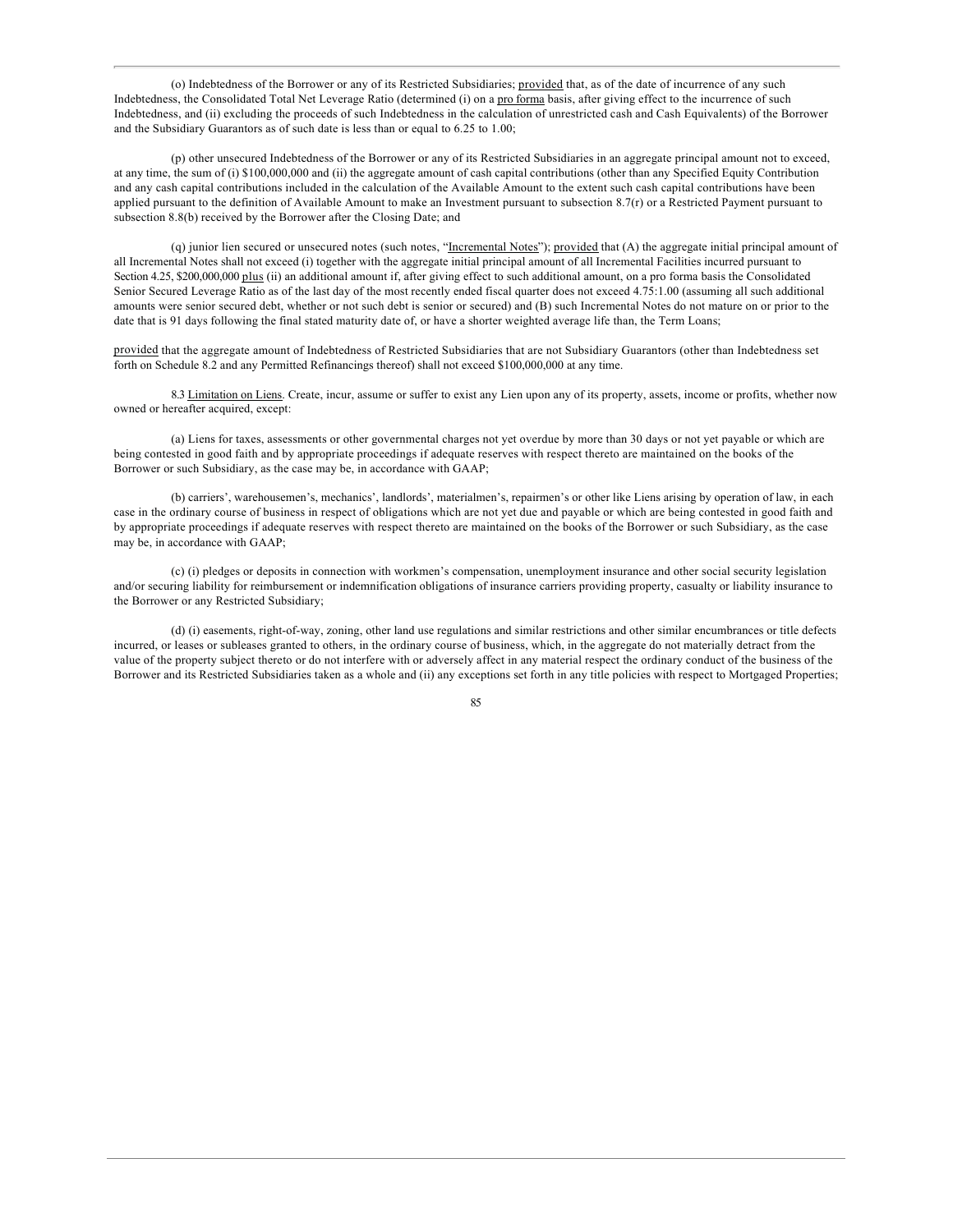(e) (i) Liens pursuant to the Loan Documents;

(f) Liens on assets of entities or Persons which become Restricted Subsidiaries of the Borrower after the Closing Date; provided that such Liens exist at the time such entities or Persons become Subsidiaries and are not created in anticipation thereof;

(g) Liens on documents of title and the property covered thereby securing Indebtedness in respect of the Letters of Credit which are Commercial L/Cs;

(h) Liens securing any Indebtedness permitted under subsection 8.2(j); provided that (i) such security interests and the Indebtedness secured thereby are incurred prior to or within 365 days after such acquisition or the completion of such construction or improvement, (ii) the Indebtedness secured thereby does not exceed the cost of acquiring, constructing, repairing, replacing, leasing or improving such fixed or capital assets and (iii) such security interests shall not apply to any other property or assets of the Borrower or any Restricted Subsidiary (other than proceeds and products thereof); provided, that individual financings of equipment provided by one lender may be cross-collateralized to other financings of equipment provided by such lender on customary terms;

(i) existing Liens described in Schedule 8.3 and renewals thereof; provided that no such Lien is spread to cover any additional property after the Restatement Effective Date other than proceeds and products thereof and that the amount secured thereby is not increased (except in accordance with subsection  $8.3(z)$ );

(i) Liens securing arrangements permitted by the proviso contained in subsection 8.10;

(k) deposits to secure the performance of bids, trade contracts (other than for borrowed money), leases, licenses, statutory obligations, surety and appeal bonds, performance bonds and other obligations of a like nature incurred in the ordinary course of business;

(I) Liens securing Indebtedness owing to the Borrower or any Subsidiary Guarantor under subsection 8.2(b);

(m) any Lien existing on any property or asset prior to the acquisition thereof by the Borrower or any Restricted Subsidiary or existing on any property or asset of any Person that becomes a Restricted Subsidiary after the Closing Date prior to the time such Person becomes a Restricted Subsidiary (including in connection with any acquisition permitted under subsection 8.7); provided that (i) such Lien is not created in contemplation of or in connection with such acquisition or such Person becoming a Restricted Subsidiary, as the case may be, (ii) such Lien shall not apply to any other property or assets of the Borrower or any Restricted Subsidiary (other than proceeds or products thereof) and other than after-acquired property subject to a Lien securing such Indebtedness, the terms of which Indebtedness require or include a pledge of after-acquired property (it being understood that such requirement shall not be permitted to apply to any property to which such requirement would not have applied but for such acquisition) and (iii) such Lien shall secure only those obligations which it secures on the date of such acquisition or the date such Person becomes a Restricted Subsidiary, as the case may be, and extensions, renewals and replacements thereof that do not increase the outstanding principal amount thereof;

(n) Liens securing Indebtedness of the Borrower or any Restricted Subsidiary incurred pursuant to subsection 8.2(n);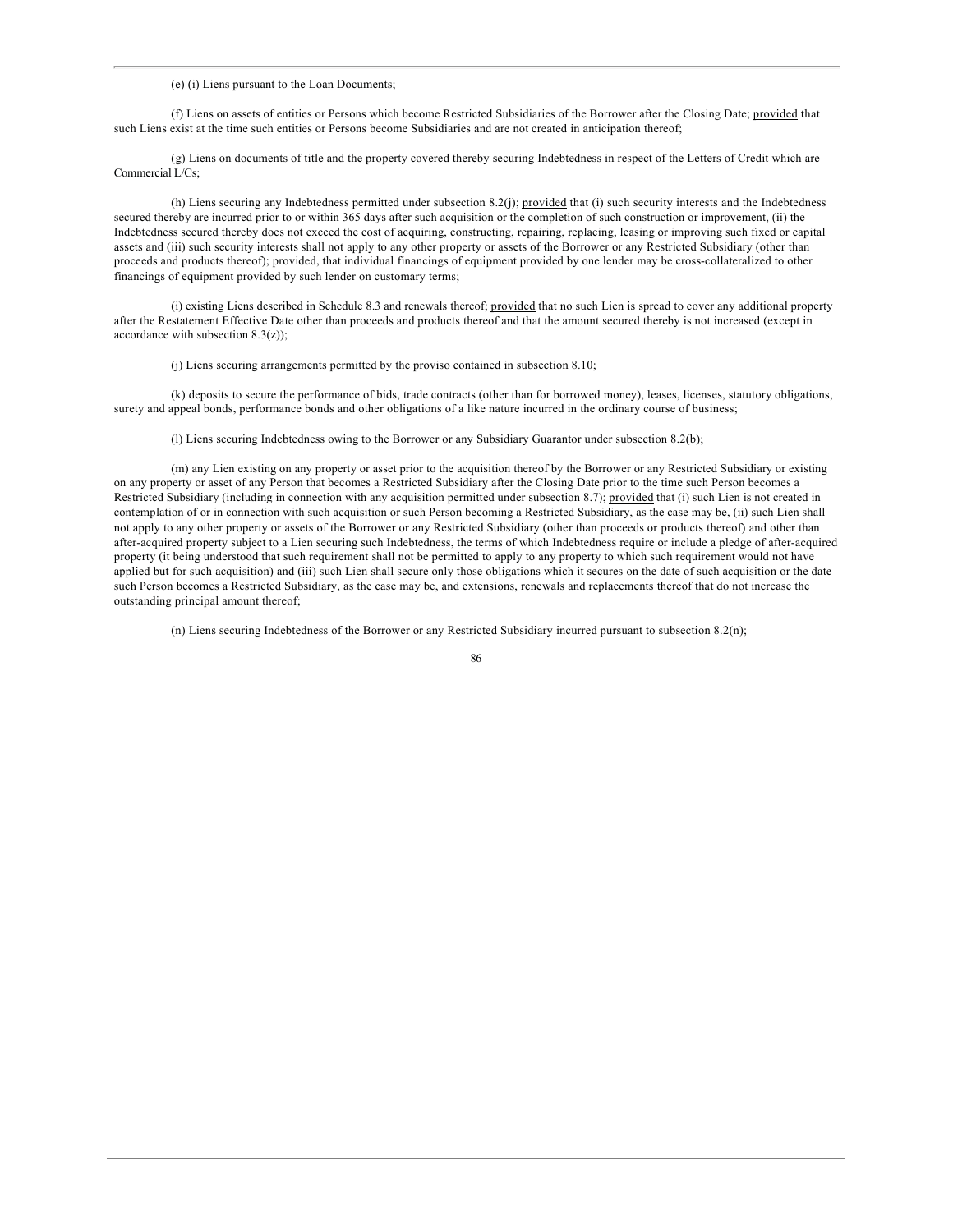(o) Liens securing any Permitted Refinancing permitted under subsection 8.2; provided that such security interests shall not apply to any property or assets that were not collateral for the Indebtedness being refinanced;

(p) Liens securing obligations of the Borrower or any Restricted Subsidiary incurred in the ordinary course of business in an aggregate amount not to exceed \$75,000,000 at any time;

(q) Liens securing judgments for the payment of money not constituting an Event of Default under Section 9(h) so long as such Liens (to the extent covering Collateral) are junior to the Liens created pursuant to the Security Documents;

(r) leases, licenses, subleases or sublicenses granted to others in the ordinary course of business and not interfering in any material respect with the business of the Borrower or any of its Restricted Subsidiaries;

(s) Liens (i) of a collection bank arising under Section 4-210 of the Uniform Commercial Code on items in the course of collection, and (ii) in favor of a banking or other financial institution arising as a matter of law or granted in the ordinary course of business and under customary general terms and conditions encumbering deposits (including the right of set-off) and which are within the general parameters customary in the banking industry; provided that, in the case of this clause (ii), unless such Liens are non-consensual and arise by operation of law, in no case shall any such Liens secure (either directly or indirectly) the repayment of any Indebtedness for borrowed money;

(t) Liens (i) on cash advances in favor of the seller of any property to be acquired in an Investment permitted pursuant to subsections 8.7(c), 8.7(k), 8.7(r), 8.7(t) or 8.7(u) to be applied against the purchase price for such Investment, or (ii) consisting of an agreement to dispose of any property in a disposition permitted under subsection 8.6, in each case, solely to the extent such Investment or disposition, as the case may be, would have been permitted on the date of the creation of such Lien;

(u) purported Liens evidenced by the filing of precautionary Uniform Commercial Code financing statements relating solely to operating leases of personal property entered into by the Borrower or any of its Restricted Subsidiaries in the ordinary course of business;

(v) any interest or title of a lessor, sublessor, licensee, sublicensee, licensor or sublicensor under any lease, sublease, license or sublicense arrangement (including software and other technology licenses) entered into by the Borrower or any other Restricted Subsidiary in the ordinary course of its business and which could not reasonably be expected, either individually or in the aggregate, to have a Material Adverse Effect;

(w) Liens on Cash Collateral granted in favor of any Lenders and/or the Issuing Lender created as a result of any requirement to Cash Collateralize pursuant to this Agreement;

(x) Liens solely on any cash earnest money deposits made by the Borrower or any of its Restricted Subsidiaries in connection with any letter of intent or purchase agreement permitted under this Agreement;

(y) Liens on cash or Cash Equivalents used to defease or to satisfy and discharge Indebtedness, provided that such defeasance or satisfaction and discharge is permitted hereunder;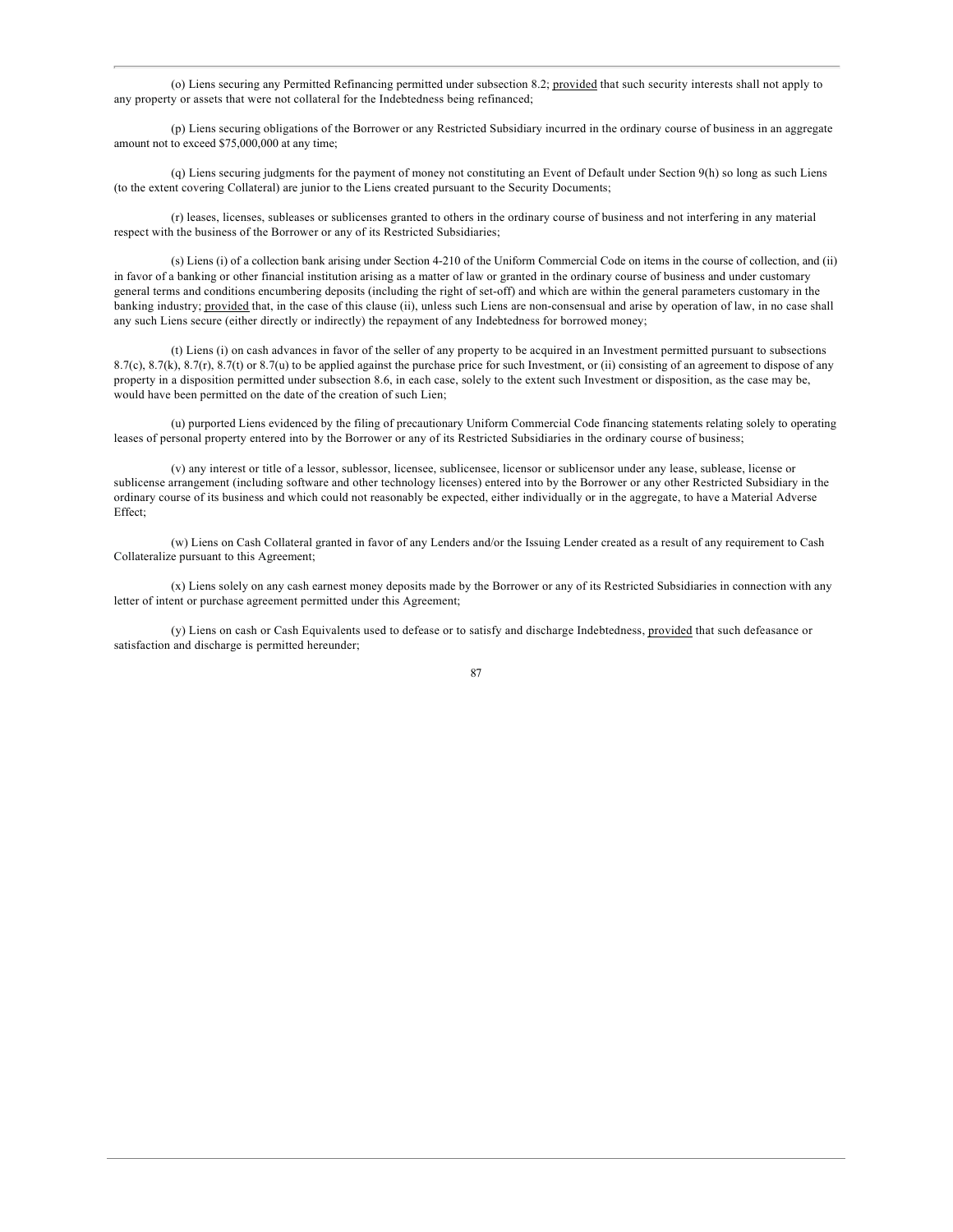(z) other Liens securing Indebtedness of the Borrower or any Restricted Subsidiary; provided that (i) with respect to any Liens securing Indebtedness on a pari passu basis with the Liens securing the Obligations, at the time of incurrence of such Lien, the Consolidated First Lien Net Leverage Ratio as of such date (determined on a pro forma basis, after giving effect to the incurrence of any Indebtedness and such Lien (but excluding the proceeds of any such Indebtedness in the calculation of unrestricted cash and Cash Equivalents)) is less than or equal to 4.00 to 1.00 and (ii) otherwise, the Consolidated Senior Secured Net Leverage Ratio as of such date (determined on a pro forma basis, after giving effect to the incurrence of any Indebtedness and such Lien (but excluding the proceeds of any such Indebtedness in the calculation of unrestricted cash and Cash Equivalents)) is less than or equal to 5.00 to 1.00; provided further that the Liens securing such Indebtedness are pari passu with, or junior to, the Liens securing the Obligations, and such Liens shall be subject to an intercreditor agreement reasonably satisfactory to the Administrative Agent;

(aa) Liens granted by any Receivables Subsidiary on any accounts receivable of such Receivables Subsidiary or accounts into which collections or proceeds of such accounts receivable are deposited, in each case arising in connection with a Receivables Facility; and

(bb) Liens securing Incremental Notes, provided that such Incremental Notes shall be secured only by Liens that are junior to the Liens securing the Obligations and such Liens shall be subject to intercreditor arrangements reasonably satisfactory to the Administrative Agent.

8.4 Limitation on Contingent Obligations. Create, incur, assume or suffer to exist any Contingent Obligation except:

(a) guarantees by the Borrower or any Restricted Subsidiaries of obligations to third parties made in the ordinary course of business in connection with relocation of employees of the Borrower or any of its Restricted Subsidiaries;

(b) guarantees by the Borrower and its Restricted Subsidiaries incurred in the ordinary course of business for an aggregate amount not to exceed  $$30,000,000$  at any one time;

(c) existing Contingent Obligations described in Schedule 8.4 including any extensions or renewals thereof;

(d) Contingent Obligations of the Borrower or any of its Restricted Subsidiaries in respect of any foreign currency exchange contracts, interest rate swap arrangements or other derivative contracts or transactions, other than any such contracts, arrangements or transactions entered into by the Borrower or any of its Restricted Subsidiaries for speculative purposes;

(e) Contingent Obligations of any Subsidiary Guarantor pursuant to the Guarantee and Collateral Agreement;

(f) guarantees by the Borrower and its Restricted Subsidiaries of (i) Indebtedness of the Borrower and its Restricted Subsidiaries permitted under subsection 8.2 (other than clause (f) thereof) and (ii) obligations (other than Indebtedness) of the Borrower and its Restricted Subsidiaries not prohibited hereunder; provided that (i) any guarantee by the Borrower or a Restricted Subsidiary of Indebtedness of a Restricted Subsidiary that is not a Subsidiary Guarantor shall only be permitted to the extent permitted by subsection 8.7(b) and (ii) with respect to any guarantee by a Subsidiary Guarantor, if the Indebtedness so guaranteed is subordinated in right of payment to the Obligations, such guarantee shall be subordinated in right of payment to the guarantee of the Obligations on terms at least as favorable on the whole to the Lenders as those contained in the documentation governing the Indebtedness being guaranteed;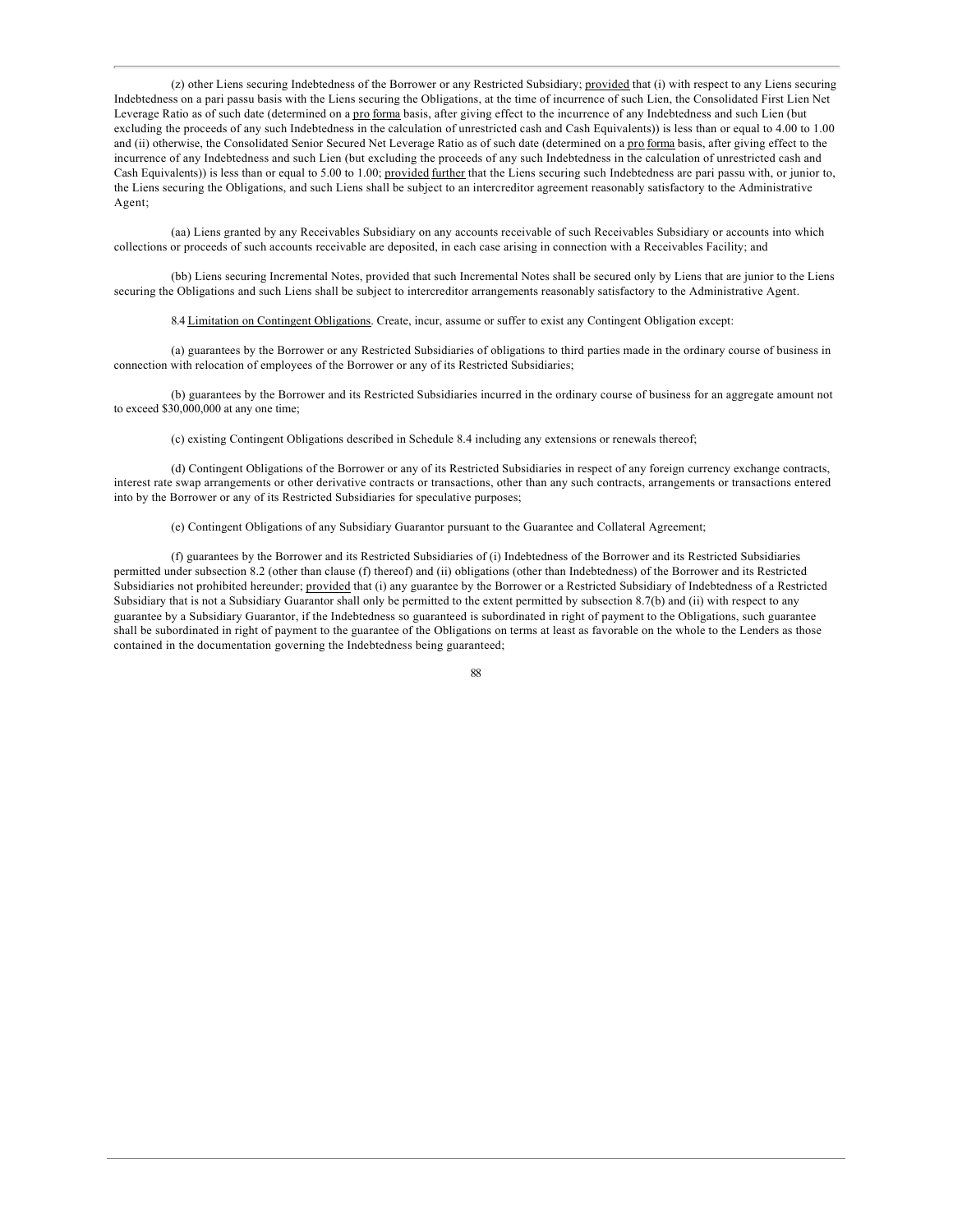(g) guarantees by the Borrower and any Subsidiary Guarantor of the obligations under the Senior Notes and any Permitted Refinancing thereof: and

(h) guarantees by the Borrower or any Restricted Subsidiary of Indebtedness permitted under subsection 8.2(f), so long as such guarantee is permitted by the terms of such subsection.

8.5 Prohibition of Fundamental Changes. Enter into any transaction of acquisition of, or merger or consolidation or amalgamation with, any other Person (including any Restricted Subsidiary or Affiliate of Parent or any of its Subsidiaries), or transfer all or substantially all of its assets to any Unrestricted Subsidiary or Foreign Subsidiary, or liquidate, wind up or dissolve itself (or suffer any liquidation or dissolution), or engage in any business other than business conducted or proposed to be conducted by the Borrower and its Restricted Subsidiaries on the Restatement Effective Date or any business that is similar, reasonably related, incidental, complementary or ancillary thereto, including without limitation in broadcasting and other media businesses, except for (a) the transactions otherwise permitted pursuant to subsections 8.6 and 8.7; provided that the Borrower may not merge, consolidate or amalgamate with any Person unless the Borrower is the continuing or surviving Person, (b) the liquidation or dissolution of any Restricted Subsidiary if the Borrower determines in good faith that such liquidation or dissolution is in the best interests of the Borrower and is not materially disadvantageous to the Lenders, (c)(i) any Restricted Subsidiary that is not a Subsidiary Guarantor may merge, amalgamate or consolidate with or into any other Restricted Subsidiary (provided that in any such transaction involving a Subsidiary Guarantor, a Subsidiary Guarantor must be the continuing or surviving Person) and (ii) the Borrower or any Restricted Subsidiary may change its legal form if the Borrower determines in good faith that such action is in the best interest of the Borrower and its Restricted Subsidiaries and is not materially disadvantageous to the Lenders (it being understood that in the case of any change in legal form, a Subsidiary that is a Subsidiary Guarantor will remain a Subsidiary Guarantor unless such Subsidiary Guarantor is otherwise permitted to cease being a Subsidiary Guarantor hereunder) and (d) any Restricted Subsidiary may dispose of any or all of its assets to the Borrower or to another Restricted Subsidiary (upon voluntary liquidation or otherwise); provided that if the transferor in such a transaction is a Subsidiary Guarantor, then (i) the transferee or assignee must be a Subsidiary Guarantor or the Borrower or (ii) to the extent constituting an Investment, such Investment must be a permitted Investment in or Indebtedness of a Restricted Subsidiary that is not a Subsidiary Guarantor in accordance with subsections 8.2 and 8.7 respectively or pursuant to a disposition permitted by subsection 8.6.

8.6 Prohibition on Sale of Assets. Convey, sell, lease, assign, transfer or otherwise dispose of any of its property, business or assets (including tax benefits, receivables and leasehold interests), whether now owned or hereafter acquired except:

(a) the sale or other disposition by the Borrower or any of its Restricted Subsidiaries of any personal property that, in the reasonable judgment of the Borrower, has become uneconomic, obsolete or worn out or no longer used or useful in the conduct of the business of the Borrower or any Restricted Subsidiaries, and which is disposed of in the ordinary course of business;

(b) sales of inventory by the Borrower or any of its Restricted Subsidiaries made in the ordinary course of business;

(c) any Restricted Subsidiary may sell, lease, transfer or otherwise dispose of any or all of its assets (upon voluntary liquidation or otherwise) to the Borrower or a wholly-owned Restricted Subsidiary that is a Domestic Subsidiary of the Borrower (including by way of merging such Subsidiary into another wholly-owned Restricted Subsidiary that is a Domestic Subsidiary or the Borrower) or make any investment permitted by subsection 8.7, and any Restricted Subsidiary may sell or otherwise dispose of, or part with control of any or all of, the stock of any Restricted Subsidiary to the Borrower, to a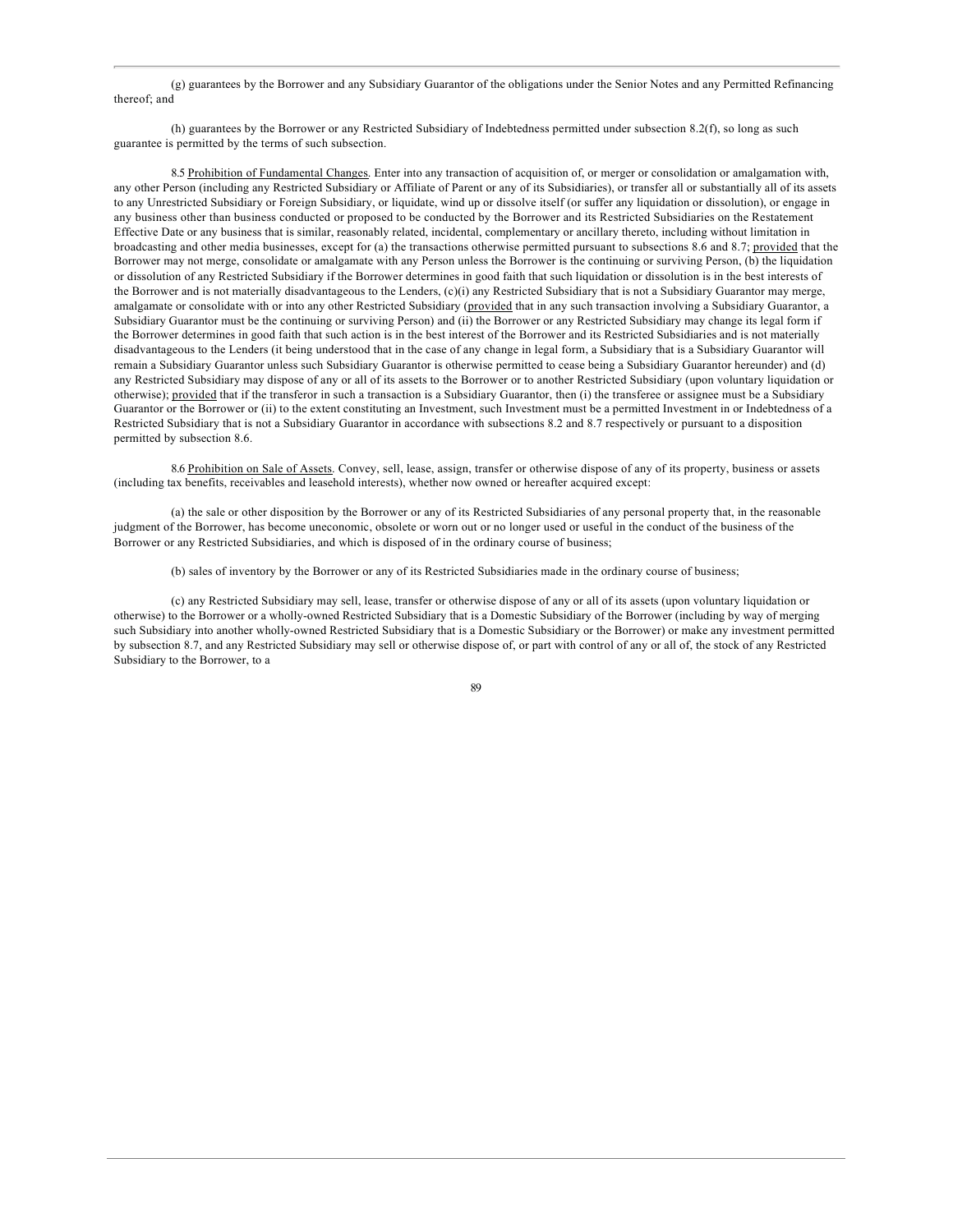wholly-owned Restricted Subsidiary that is a Domestic Subsidiary of the Borrower or to any other Restricted Subsidiary to the extent such transfer constitutes an investment permitted by subsection 8.7; provided that in either case such transfer shall not cause such wholly-owned Domestic Subsidiary to become a Foreign Subsidiary and provided further that no such transaction may be effected if it would result in the transfer of any assets of, or any stock of, a Restricted Subsidiary to another Restricted Subsidiary whose Capital Stock has not been pledged to the Administrative Agent or which has pledged a lesser percentage of its Capital Stock to the Administrative Agent than was pledged by the transferor Restricted Subsidiary unless, in any such case, after giving effect to such transaction, the stock of such other Restricted Subsidiary is not required to be pledged under the definition of Guarantee and Collateral Agreement or under subsection 7.10(b);

(d) any Foreign Subsidiary of the Borrower may sell, lease, transfer or otherwise dispose of any or all of its assets (upon voluntary liquidation or by merger, consolidation, transfer of assets, or otherwise) to the Borrower or a wholly-owned Restricted Subsidiary and any Foreign Subsidiary of the Borrower may sell or otherwise dispose of, or part control of any or all of, the Capital Stock of, or other equity interests in, any Foreign Subsidiary of the Borrower to a wholly-owned Restricted Subsidiary; provided that in either case such transfer shall not cause a Domestic Subsidiary to become a Foreign Subsidiary;

(e) the sale or other disposition by the Borrower or any of its Restricted Subsidiaries of other assets consummated after the Restatement Effective Date, provided that (i) such sale or other disposition shall be made for fair value on an arm's-length basis, (ii) with respect to the sale or other disposition of Broadcast Assets, if the consideration for such sale or other disposition exceeds \$10,000,000, the consideration for such sale or other disposition consists of at least 75% in cash and Cash Equivalents (provided that to the extent the consideration for all such sales or other dispositions made in reliance on this clause (e) of Broadcast Assets for which the consideration was \$10,000,000 or less exceeds \$50,000,000 in the aggregate, the consideration for any sale or other disposition of a Broadcast Asset made thereafter in reliance on this clause (e) shall consist of at least 75% in cash and Cash Equivalents), (iii) with respect to the sale or other disposition of assets that are not Broadcast Assets ("Non-Broadcast Assets"), to the extent the aggregate consideration for all such sales or other dispositions of Non-Broadcast Assets made in reliance on this clause (e) exceeds \$25,000,000 in the aggregate, the consideration for such sale or other disposition consists of at least 75% in cash and Cash Equivalents and (iv) at any time that the Consolidated Total Leverage Ratio for the Test Period most recently ended is greater than 5.00 to 1.00 and the Borrower has sold or disposed of assets in reliance on this clause (e) and subsection 8.6(f) in excess of \$500,000,000 in the aggregate, the Reinvestment Rights provided in subsection 4.6(b) shall only be available to the extent that, at the time of receipt of such Net Proceeds, no Term Loans remain outstanding;

(f) the one-time sale or other disposition by the Borrower or any of its Restricted Subsidiaries of a Non-Broadcast Asset, provided that (i) such sale or other disposition shall be made for fair value on an arm's-length basis, (ii) the Consolidated EBITDA of the Borrower and its Restricted Subsidiaries generated by such Non-Broadcast Asset for the Test Period most recently ended represents less than 5% of the Consolidated EBITDA of the Borrower and its Restricted Subsidiaries for such Test Period, (iii) at any time that the Consolidated Total Leverage Ratio for the Test Period most recently ended is greater than 5.00 to 1.00 and the Borrower has sold or disposed of assets in reliance on this clause (f) and subsection 8.6(e) in excess of \$500,000,000 in the aggregate, the Reinvestment Rights provided in subsection 4.6(b) shall only be available to the extent that, at the time of receipt of such Net Proceeds, no Term Loans remain outstanding and (iv) substantially concurrently with the consummation of such sale or other disposition, the Borrower shall provide the Administrative Agent with a certificate of a Responsible Officer certifying that such sale or other disposition is being effected pursuant to this clause (f) and that such sale or other disposition complies with the provisions of this clause (f);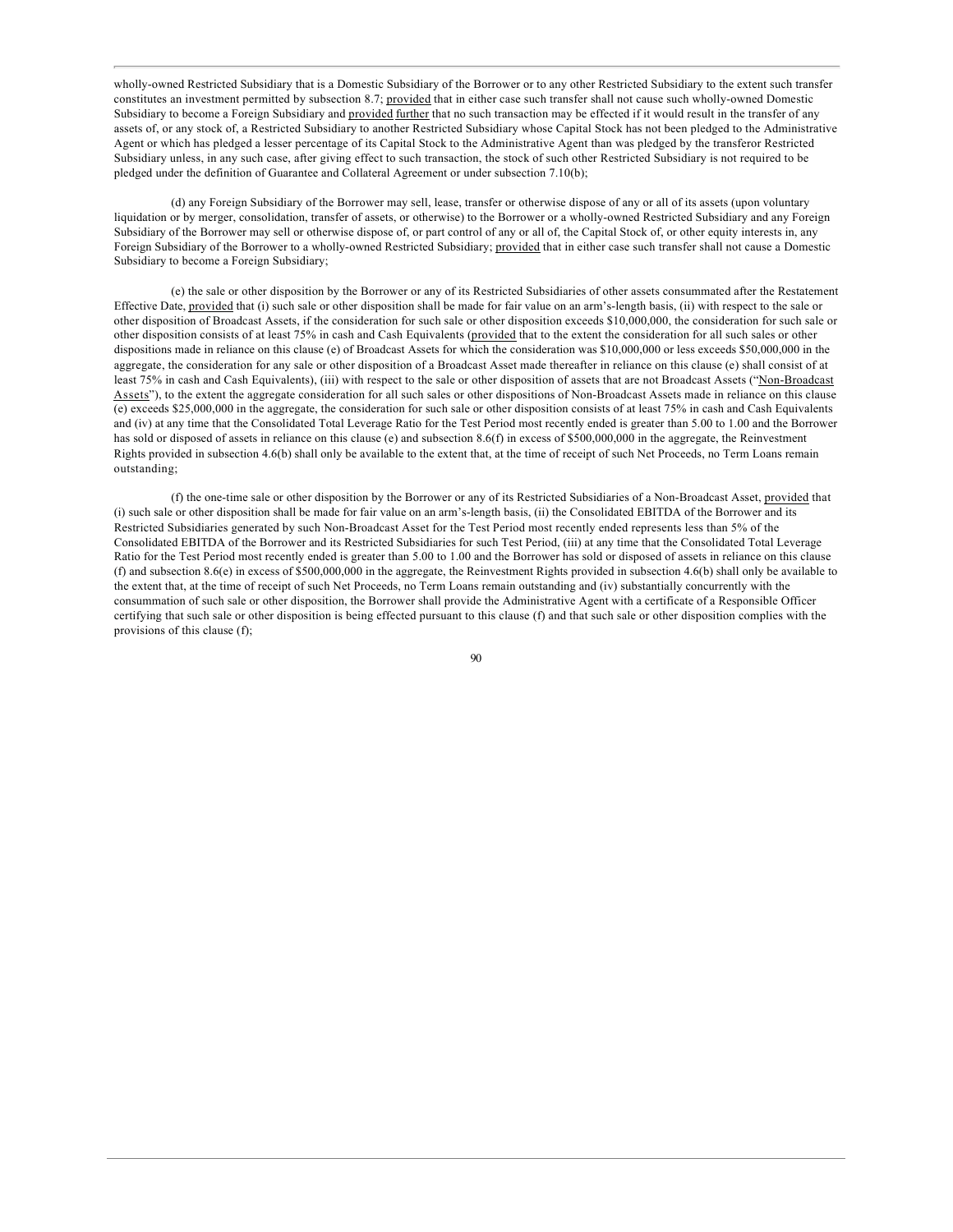(g) the sale or other disposition by the Borrower or any of its Restricted Subsidiaries (or a Divestiture Trust which holds assets) of  $(x)$ Stations (and related Broadcast Assets) listed on Schedule 8.6 or (y) Stations (and related Broadcast Assets) or other assets acquired in any acquisition permitted under subsection 8.7, in each case to the extent such sale or other disposition is required by applicable law or rule, regulation or order of the FCC; provided that (i) any such sale or other disposition shall be made for fair value on an arms' length basis, (ii) if the consideration for such sale or other disposition exceeds \$15,000,000, the consideration for such sale or other disposition consists of at least 75% in cash and Cash Equivalents, and (iii) the Net Proceeds from such sale or other disposition shall be applied in accordance with subsection 4.6;

(h) dispositions by the Borrower or any of its Restricted Subsidiaries of past due accounts receivable in connection with the collection, write down or compromise thereof;

(i) leases, subleases, or sublicenses of property by the Borrower or any of its Restricted Subsidiaries, and dispositions of intellectual property by the Borrower or any of its Restricted Subsidiaries in the ordinary course of business, in each case that do not materially interfere with the business of the Borrower and its Restricted Subsidiaries, and dispositions of intellectual property under a research or development agreement in which the other party receives a license to intellectual property that results from such agreement;

(i) transfers by the Borrower or any of its Restricted Subsidiaries of property subject to any casualty event, including any condemnation, taking or similar event and any destruction, damage or any other casualty loss;

(k) dispositions by the Borrower or any of its Restricted Subsidiaries in the ordinary course of business consisting of the abandonment of intellectual property which, in the reasonable good faith determination of the Borrower or any of its Restricted Subsidiaries, are uneconomical, negligible, obsolete or otherwise not material in the conduct of its business;

(I) sales by the Borrower or any of its Restricted Subsidiaries of immaterial non-core assets acquired in connection with a Business Acquisition which are not used in the business of the Borrower and its Restricted Subsidiaries;

(m) any disposition by the Borrower or any of its Restricted Subsidiaries of real property to a Governmental Authority as a result of a condemnation of such real property;

(n) exclusive or non-exclusive licenses or similar agreements entered into by the Borrower or any of its Restricted Subsidiaries in respect of intellectual property;

(o) the sale of any equity interest in an Unrestricted Subsidiary;

(p) any disposition, assignment or writedown by the Borrower or any of its Restricted Subsidiaries of the Gleiser Note;

(q) substantially concurrent sales, transfers and other dispositions by the Borrower or any of its Restricted Subsidiaries of business assets to the extent the assets provided by the Borrower or the applicable Restricted Subsidiary, as the case may be, are exchanged substantially simultaneously for business assets of comparable or greater usefulness to the business of the Borrower, provided that (i) no more than 30% of any consideration given by the Borrower or its Restricted Subsidiaries for such asset swap consists of cash or Cash Equivalents and (ii) the Borrower or such Restricted Subsidiary receives consideration at least equal to the fair market value (as determined in good faith by the Borrower) of the assets sold, transferred or otherwise disposed of (each such asset swap, a "Permitted Asset Swap");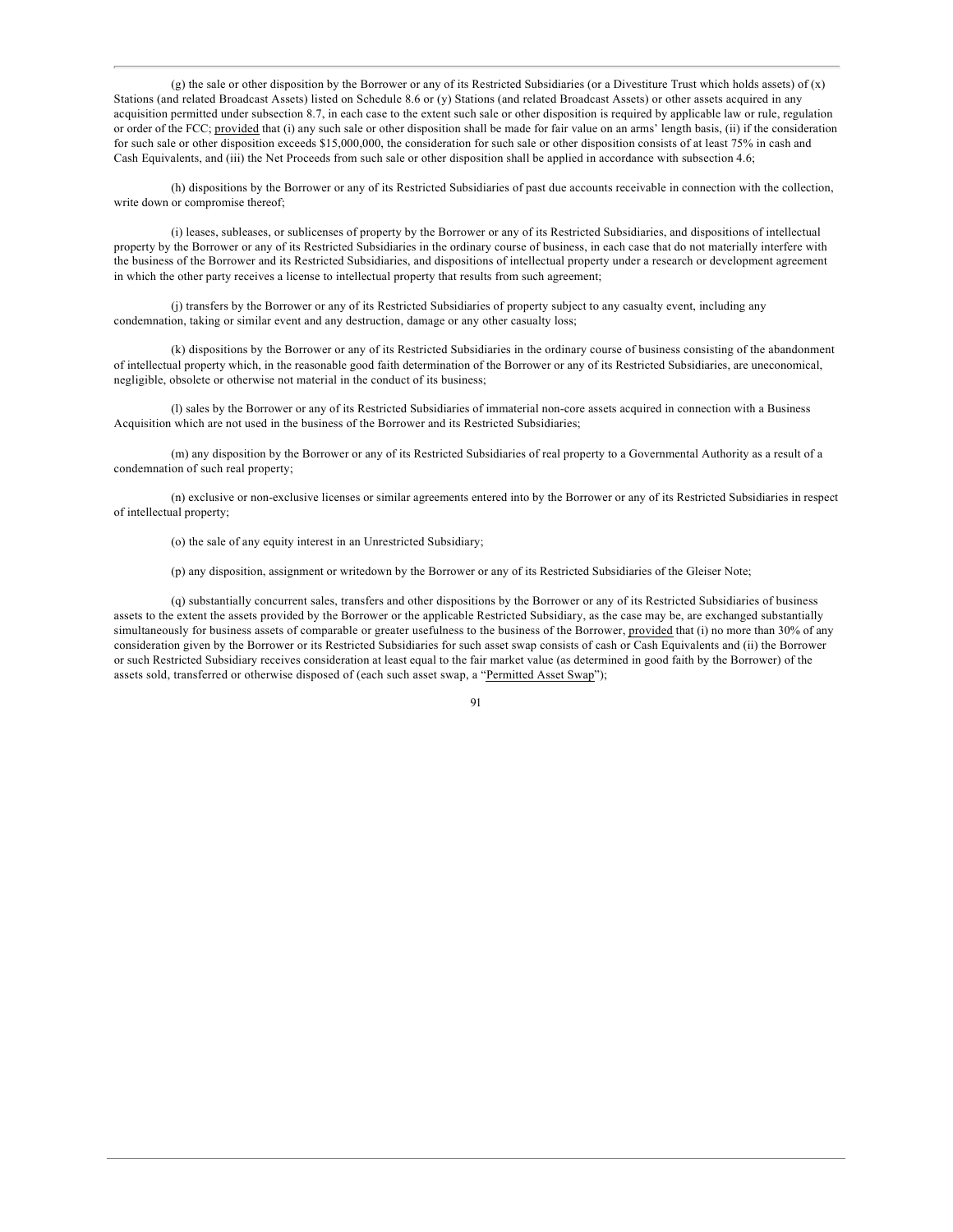(r) to the extent constituting dispositions, mergers, consolidations and liquidations permitted by subsection 8.5, Restricted Payments permitted by subsection 8.8, Investments permitted by Section 8.7 (other than Section 8.7(i)) and Liens permitted by subsection 8.3;

(s) dispositions by the Borrower or any of its Restricted Subsidiaries of cash and Cash Equivalents;

(t) dispositions by the Borrower or any of its Restricted Subsidiaries of Investments in joint ventures to the extent required by, or made pursuant to customary buy/sell arrangements between, the joint venture parties set forth in joint venture arrangements and similar binding arrangements:

(u) the unwinding by the Borrower or any of its Restricted Subsidiaries of any Swap Agreement in accordance with its terms;

(v) terminations of leases, subleases, licenses and sublicenses by the Borrower or any of its Restricted Subsidiaries in the ordinary course of business:

(w) sale leasebacks by the Borrower or any of its Restricted Subsidiaries permitted by subsection 8.10; and

(x) sales, transfers and dispositions by the Borrower or any of its Restricted Subsidiaries of accounts receivable pursuant to a Receivables Facility.

8.7 Limitation on Investments, Loans and Advances. Make any advance, loan, extension of credit or capital contribution to, or purchase any stock, bonds, notes, debentures or other securities of, or any assets constituting a business unit of, or make or maintain any other investment in, any Person (all of the foregoing, "Investments"), except:

(a) (i) loans or advances by the Borrower or any of its Restricted Subsidiaries in respect of intercompany accounts attributable to the operation of the Borrower's cash management system and (ii) loans or advances by the Borrower or any of its Restricted Subsidiaries to a Subsidiary Guarantor (or a Restricted Subsidiary that would be a Subsidiary Guarantor but for the lapse of time until such Restricted Subsidiary is required to be a Subsidiary Guarantor);

(b) Investments by the Borrower and its Restricted Subsidiaries in Subsidiaries of the Borrower that are not Subsidiary Guarantors; provided that at all times the aggregate amount of all such Investments at any time outstanding, together with any guarantees by the Borrower and its Restricted Subsidiaries of Indebtedness of a Restricted Subsidiary that is not a Subsidiary Guarantor, shall not exceed \$25,000,000;

(c) Investments by the Borrower and the Restricted Subsidiaries, not otherwise described in this subsection 8.7, in the Borrower or in Subsidiary Guarantors (or a Subsidiary that would be a Subsidiary Guarantor but for the lapse of time until such Subsidiary is required to be a Subsidiary Guarantor) that otherwise are not prohibited under the terms of this Agreement;

(d) any Restricted Subsidiary of the Borrower may make Investments in the Borrower (by way of capital contribution or otherwise);

#### $\Omega$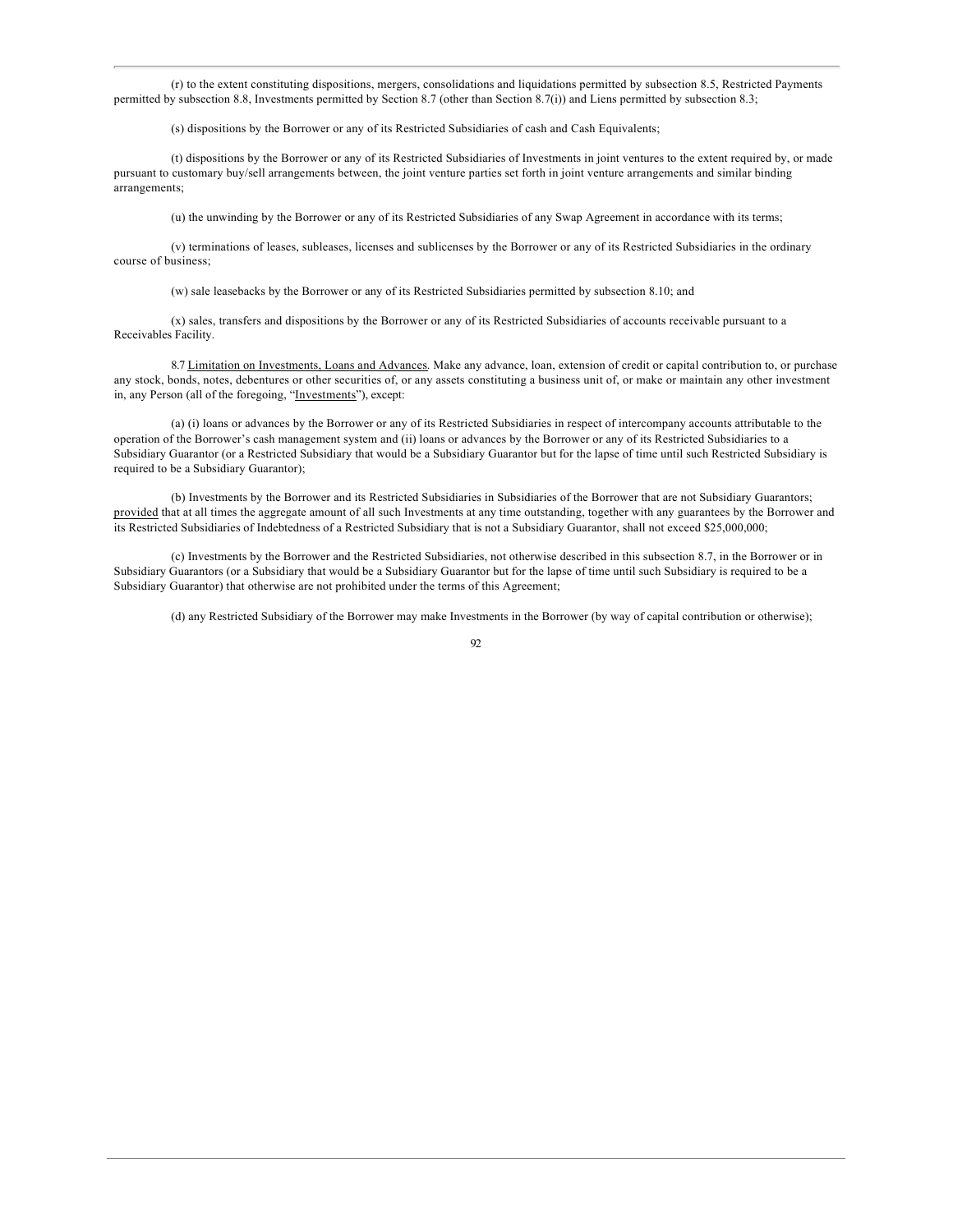(e) the Borrower and its Restricted Subsidiaries may invest in, acquire and hold (i) Cash Equivalents and cash and (ii) other cash equivalents invested in or held with any financial institutions to the extent such amounts under this clause (ii) do not exceed \$5,000,000 per individual institution and \$25,000,000 in the aggregate at any one time;

(f) the Borrower or any of its Restricted Subsidiaries may make travel and entertainment advances and relocation loans in the ordinary course of business to officers, employees and agents of the Borrower or any such Restricted Subsidiary not to exceed \$10,000,000 in the aggregate at any one time:

(g) the Borrower or any of its Restricted Subsidiaries may make payroll advances in the ordinary course of business;

(h) the Borrower or any of its Restricted Subsidiaries may acquire and hold receivables owing to it, if created or acquired in the ordinary course of business and payable or dischargeable in accordance with customary trade terms (provided that nothing in this clause shall prevent the Borrower or any Restricted Subsidiary from offering such concessionary trade terms, or from receiving such investments or any other investments in connection with the bankruptcy or reorganization of their respective suppliers or customers or the settlement of disputes with such customers or suppliers arising in the ordinary course of business, as management deems reasonable in the circumstances);

(i) the Borrower and its Restricted Subsidiaries may make Investments in connection with asset sales permitted by subsection  $8.6(e)$ , (f) or (g) or to which the Required Lenders consent;

(i) existing Investments of the Borrower described in Schedule 8.7;

(k) the Borrower and its Restricted Subsidiaries may in a single transaction or series of related transactions, make acquisitions (by merger, purchase, lease (including any lease that contains up-front payments and/or buyout options) or otherwise) of any business, division or line of business or all or substantially all of the outstanding Capital Stock of any corporation or other entity (other than any director's qualifying shares or any options for equity interests that cannot, as a matter of law, be cancelled, redeemed or otherwise extinguished without the express agreement of the holder thereof at or prior to acquisition) or any Station and Broadcast Assets related thereto as long as (i) immediately after giving effect thereto, no Default or Event of Default shall have occurred and be continuing (provided that this clause (i) shall not apply with respect to any acquisition made pursuant to a legally binding commitment entered into at a time when no Default existed or would result from the making of such acquisition), (ii) as of the date of such acquisition, the Consolidated First Lien Net Leverage Ratio (determined on a pro forma basis, after giving effect to such acquisition and any incurrence of Indebtedness in connection therewith (but excluding the proceeds of any such Indebtedness in the calculation of unrestricted cash and Cash Equivalents)) is less than or equal to the greater of (A) the Consolidated First Lien Net Leverage Ratio as of the last day of the most recently ended fiscal quarter and (B) 5.00 to 1.00, (iii) all actions required to be taken with respect to any acquired assets or acquired or newly formed Subsidiary under subsection 7.10 shall be taken substantially simultaneously with consummation of such acquisition (or such longer period of time as the Administrative Agent shall agree in its sole discretion), (iv) any acquisition of an Unrestricted Subsidiary pursuant to this clause (k) shall be an Investment permitted by a provision of this subsection 8.7 (other than this clause  $(k)$ ), (v) any such newly acquired Subsidiary shall not be liable for any Indebtedness except for Indebtedness permitted by subsection 8.2 and (vi) with respect to any such acquisition that involves aggregate consideration in excess of \$20,000,000, the Borrower has delivered to the Administrative Agent a certificate of a Responsible Officer to the effect set forth in clauses (i) through (v) above, together with all relevant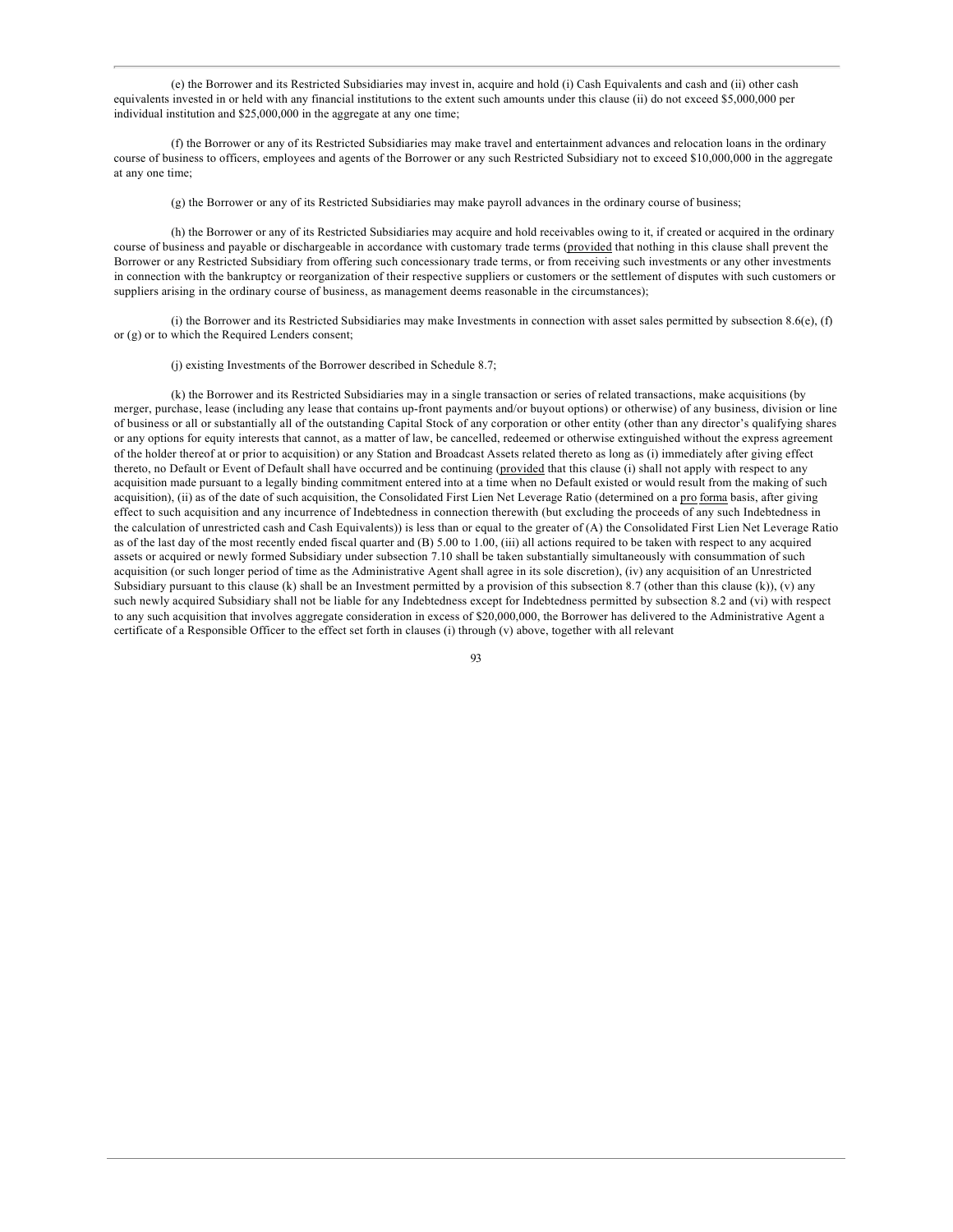financial information for the Person or assets to be acquired; provided that the aggregate consideration (whether cash or property, as valued in good faith by the board of directors of the Borrower) given by the Borrower and its Restricted Subsidiaries for all acquisitions consummated after the Restatement Effective Date in reliance on this clause (k) of Persons that do not, upon the acquisition thereof, become Subsidiary Guarantors shall not exceed the greater of  $(x)$  \$35,000,000 and  $(y)$  1% of Consolidated Total Assets;

(I) (i) Investments by the Borrower and any Restricted Subsidiaries in any business, division, line of business or Person acquired pursuant to a Permitted Acquisition so long as the conditions to the making of any Permitted Acquisition set forth in subsection 8.7(k) are satisfied mutatis mutandis with respect to the making of such Investment and (ii) Investments of any Person in existence at the time such Person becomes a Restricted Subsidiary pursuant to a Business Acquisition (provided that such Investment was not made in connection with or anticipation of such Person becoming a Restricted Subsidiary);

(m) the Borrower and its Restricted Subsidiaries may make loans or advances to, or acquisitions or other Investments in, other Persons (exclusive of (i) Unrestricted Subsidiaries and (ii) Persons which are, or become, Foreign Subsidiaries) that constitute or are in connection with joint ventures, provided the amount of such Investments shall not exceed in the aggregate \$30,000,000 at any time outstanding for Investments made with cash or Cash Equivalents and \$20,000,000 at any time outstanding for other Investments;

(n) the Borrower and its Restricted Subsidiaries may make loans or advances to, or other Investments in, or otherwise transfer funds (including by way of repayment of loans or advances) to, Foreign Subsidiaries that are Restricted Subsidiaries (including new Foreign Subsidiaries that are to become Restricted Subsidiaries); provided the amount of such Investments shall not exceed in the aggregate \$5,000,000 at any time outstanding;

(o) the Borrower or any of its Restricted Subsidiaries may acquire obligations of one or more directors, officers, employees, members or management or consultants of any of the Borrower or its Restricted Subsidiaries in connection with such person's acquisition of shares of the Borrower, so long as no cash is actually advanced by the Borrower or any of its Restricted Subsidiaries to such persons in connection with the acquisition of any such obligations;

(p) the Borrower and its Restricted Subsidiaries may acquire assets with the Net Proceeds from Asset Sales in accordance with the reinvestment rights provided under subsection 4.6(b);

(q) the Borrower and its Restricted Subsidiaries may acquire assets under a Permitted Asset Swap;

(r) the Borrower and its Restricted Subsidiaries may make other Investments in an aggregate amount not to exceed the Available Amount at such time;

#### $(s)$  [Reserved];

(t) the Borrower and its Restricted Subsidiaries may make Investments to the extent the consideration paid therefor consists solely of (i) Capital Stock, which is not Disqualified Stock, of any Restricted Subsidiary or (ii) the Net Proceeds of any substantially concurrent issuance of Capital Stock, which is not Disqualified Stock, by Parent or any Restricted Subsidiary (other than any issuance the proceeds of which have been included in the calculation of the Available Amount to the extent such proceeds have been applied pursuant to the definition of "Available Amount" to make an Investment pursuant to subsection 8.7(r) or a Restricted Payment pursuant to subsection 8.8(b), have been applied for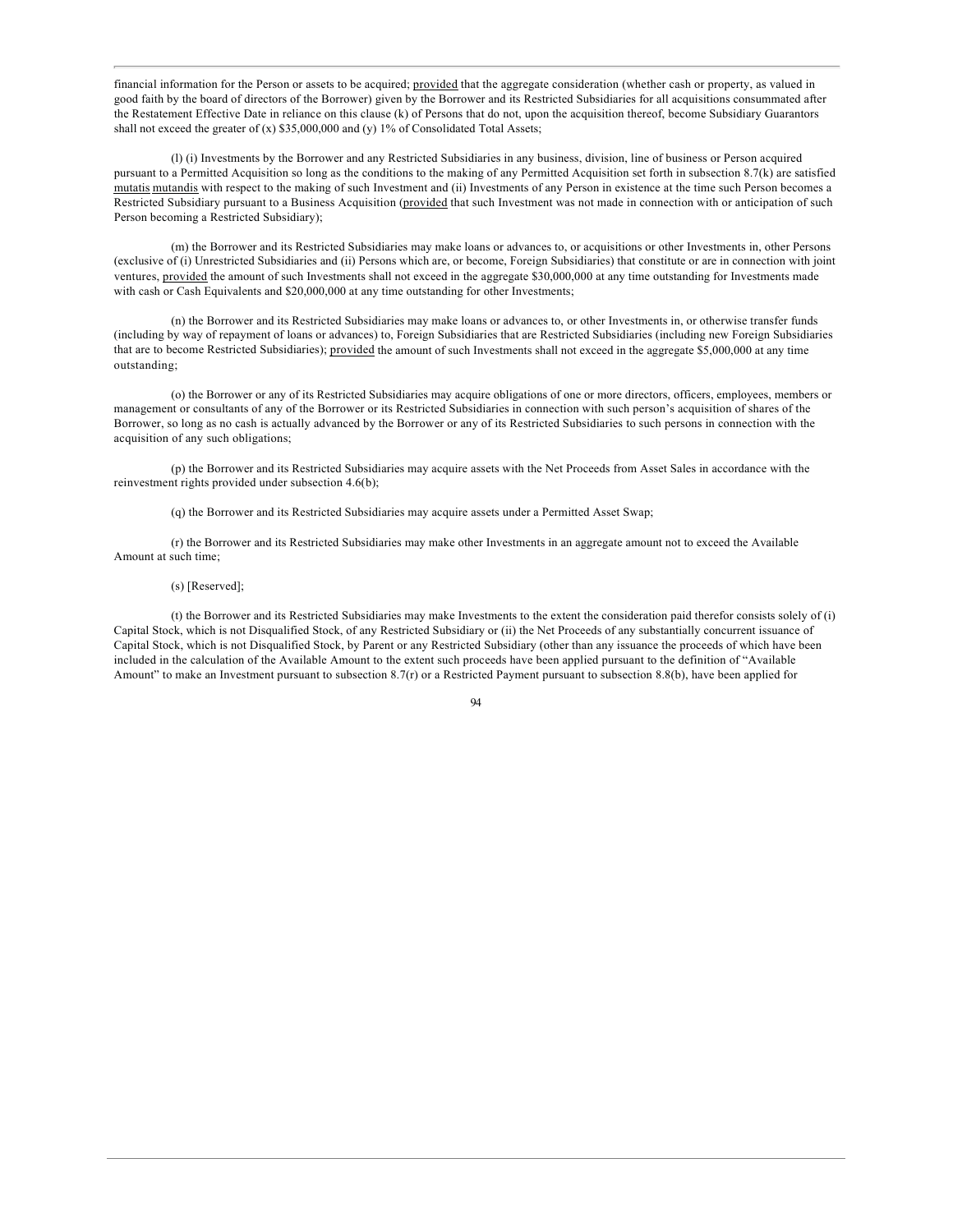Restricted Payments under subsection 8.8(c) or subsection 8.8(h) or have been applied for prepayments of Indebtedness under subsection 8.15(b)(iv)); provided that, (x) immediately before and after making such Investment, no Default or Event of Default shall have occurred and be continuing),  $(y)$  in the case of clause (ii) in respect of an issuance by Parent, the proceeds thereof have been contributed by Parent in cash as common equity to the Borrower or such Restricted Subsidiary and (z) in the case of clause (ii), such issuance is to a Person other than a Group Member; and

(u) the Borrower and its Restricted Subsidiaries may make other Investments not to exceed at any time outstanding, together with all other Investments made in reliance on this clause (u), the greater of (i) \$150,000,000 and (ii) the lesser of (x) 33% of consolidated total assets of the Borrower and its Restricted Subsidiaries as of the most recently ended fiscal quarter of the Borrower for which financial statements have been delivered pursuant to subsection 7.1(a) or 7.1(b), as applicable, and (y)  $$450,000,000$ ; and

(v) (i) the Borrower and its Restricted Subsidiaries may (x) make Investments in a Receivables Subsidiary in connection with a Receivables Facility; provided that any such Investment in a Receivables Subsidiary is in the form of a contribution of additional accounts receivable or as customary Investments in a Receivables Subsidiary in connection with a Receivables Facility and (y) make other customary Investments in connection with a Receivables Facility and (ii) a Receivables Subsidiary may purchase accounts receivable pursuant to a Securitization Repurchase Obligation in connection with a Receivables Facility.

For purposes of calculating the amount of any Investment, such amount shall equal (x) the amount actually invested less (y) any repayments, interest, returns, profits, dividends, distributions, income and similar amounts actually received in cash from such Investment (from dispositions or otherwise) (which amount referred to in this clause (y) shall not exceed the amount of such Investment at the time such Investment was made). The amount of any consideration paid for any Investment consisting of the provision of services or the transfer of non-cash assets shall be equal to the fair market value of such services or non-cash assets, as the case may be, as determined by the Borrower in good faith.

8.8 Limitation on Restricted Payments. Declare any dividends on any shares of any class of stock of any Group Member, or make any payment on account of, or set apart assets for a sinking or other analogous fund for, the purchase, redemption, retirement or other acquisition of any shares of any class of stock of any Group Member, whether now or hereafter outstanding, or make any other distribution in respect thereof, either directly or indirectly, whether in cash or property or in obligations of the Borrower or any of its Restricted Subsidiaries, or make any optional payment or prepayment on the principal of the Senior Notes or any Permitted Refinancing of the Senior Notes or redeem or otherwise acquire, purchase or defease any Senior Notes or any Permitted Refinancing thereof (all of the foregoing being referred to herein as "Restricted Payments"); except that:

(a) (i) any Group Member may declare or pay dividends to the Borrower or any Subsidiary Guarantor, (ii) any Group Member that is not a Loan Party may declare or pay dividends to any other Group Member that is not a Loan Party and (iii) any Restricted Subsidiary may declare and pay dividends ratably with respect to its Capital Stock;

(b) so long as no Default or Event of Default then exists or would result therefrom, the Borrower may make Restricted Payments in an aggregate amount not to exceed the Available Amount; provided that any usage of the Available Amount (other than clause (a) of the definition thereof) shall be permitted only if the Borrower could incur \$1 of additional Indebtedness under subsection 8.2(o) (with the Consolidated Total Net Leverage Ratio for such purpose being calculated (i) after giving pro forma effect to the making of such Restricted Payment and any Indebtedness incurred in connection therewith and (ii) excluding the proceeds of such Indebtedness in the determination of unrestricted cash and Cash Equivalents));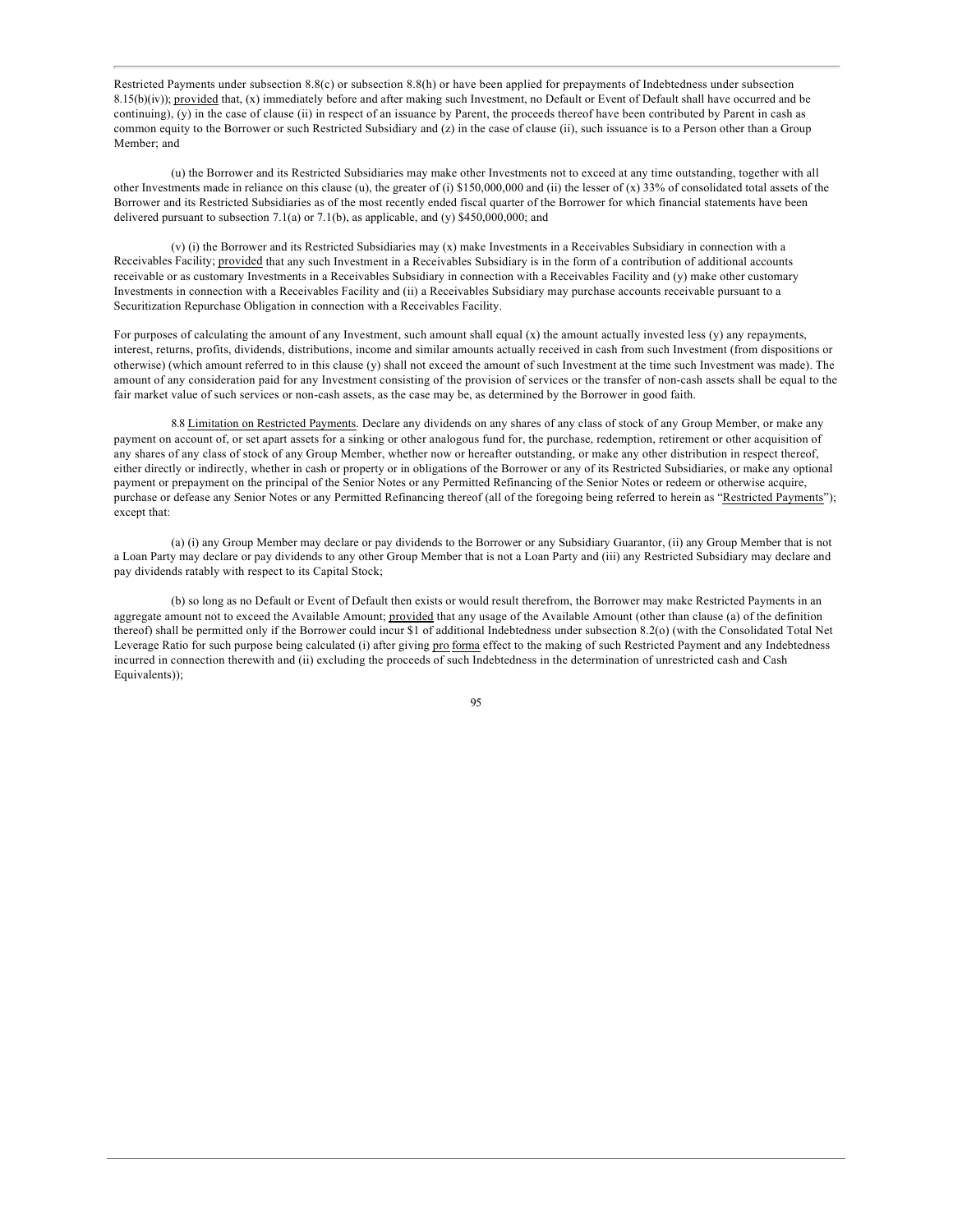(c) so long as no Default or Event of Default then exists or would result therefrom, the Borrower may, or may pay dividends or make distributions to Parent to permit Parent to, purchase its common stock or common stock options from former officers or employees of any Group Member upon the death, disability or termination of employment of such officer or employee, provided, that the amount of payments made under this clause (c) after the Restatement Effective Date shall not exceed \$5,000,000 in the aggregate in any fiscal year of the Borrower (with unused amounts in any fiscal year being carried over to succeeding fiscal years subject to a maximum (without giving effect to the following proviso) of \$10,000,000 in any fiscal year of the Borrower); provided further that such amount in any fiscal year may be increased by an amount not to exceed (i) the Net Proceeds from the sale of Capital Stock (other than Disqualified Stock) of Parent to any employee, member or the board of directors or consultant of any Group Member that occurs after the Restatement Effective Date, solely to the extent such Net Proceeds (x) have been contributed by Parent in cash as common equity to the Borrower and (y) have not been (A) included in the calculation of the Available Amount and applied to make an Investment pursuant to subsection  $8.7(r)$  or a Restricted Payment pursuant to subsection  $8.8(b)$ , (B) applied for Investments under subsection 8.7(t) or Restricted Payments under subsection 8.8(h) or (C) applied to make a prepayment of Indebtedness under subsection 8.15(b)(iv); plus (ii) the cash proceeds of key man life insurance policies received by the Borrower or its Restricted Subsidiaries after the Restatement Effective Date; less (iii) the amount of any Restricted Payments previously made with the cash proceeds described in clauses (i) and  $(ii);$ 

(d) so long as no Default or Event of Default then exists or would result therefrom, the Borrower may, or may pay dividends or make distributions to Parent to permit Parent to, make payments and/or net shares under employee benefit plans to settle option price payments owed by employees and directors with respect thereto, make payments in respect of or purchase restricted stock units and similar stock based awards thereunder and to settle employees' and directors' federal, state and income tax liabilities (if any) related thereto, provided that the aggregate amount of such payments made by the Borrower after the Restatement Effective Date shall not exceed \$5,000,000 in any fiscal year (with unused amounts in any fiscal year of the Borrower being carried over to succeeding fiscal years subject to a maximum of \$10,000,000 in any fiscal year);

### $(e)$  [Reserved];

(f) so long as no Default or Event of Default then exists or would result therefrom, any Group Member may make dividends or distributions within 60 days after the date of declaration thereof, if at the date of declaration such payment would have complied with the provisions of this Agreement;

(g) so long as no Default or Event of Default then exists or would result therefrom, the Borrower and its Restricted Subsidiaries may, directly (in the case of the Borrower) or indirectly (in the case of any Restricted Subsidiaries), make distributions to Parent to permit Parent to make cash payments in lieu of the issuance of fractional shares or interests in connection with the exercise of warrants, options or other rights or securities convertible into or exchangeable for Capital Stock of Parent; provided that any such cash payment shall not be for the purpose of evading the limitations of this covenant;

(h) the Borrower may make payments in respect of the Senior Notes and any Permitted Refinancing thereof and redeem, repurchase, retire or acquire any Capital Stock of Parent in exchange for, or out of the Net Proceeds of, the substantially concurrent sale or issuance (other than to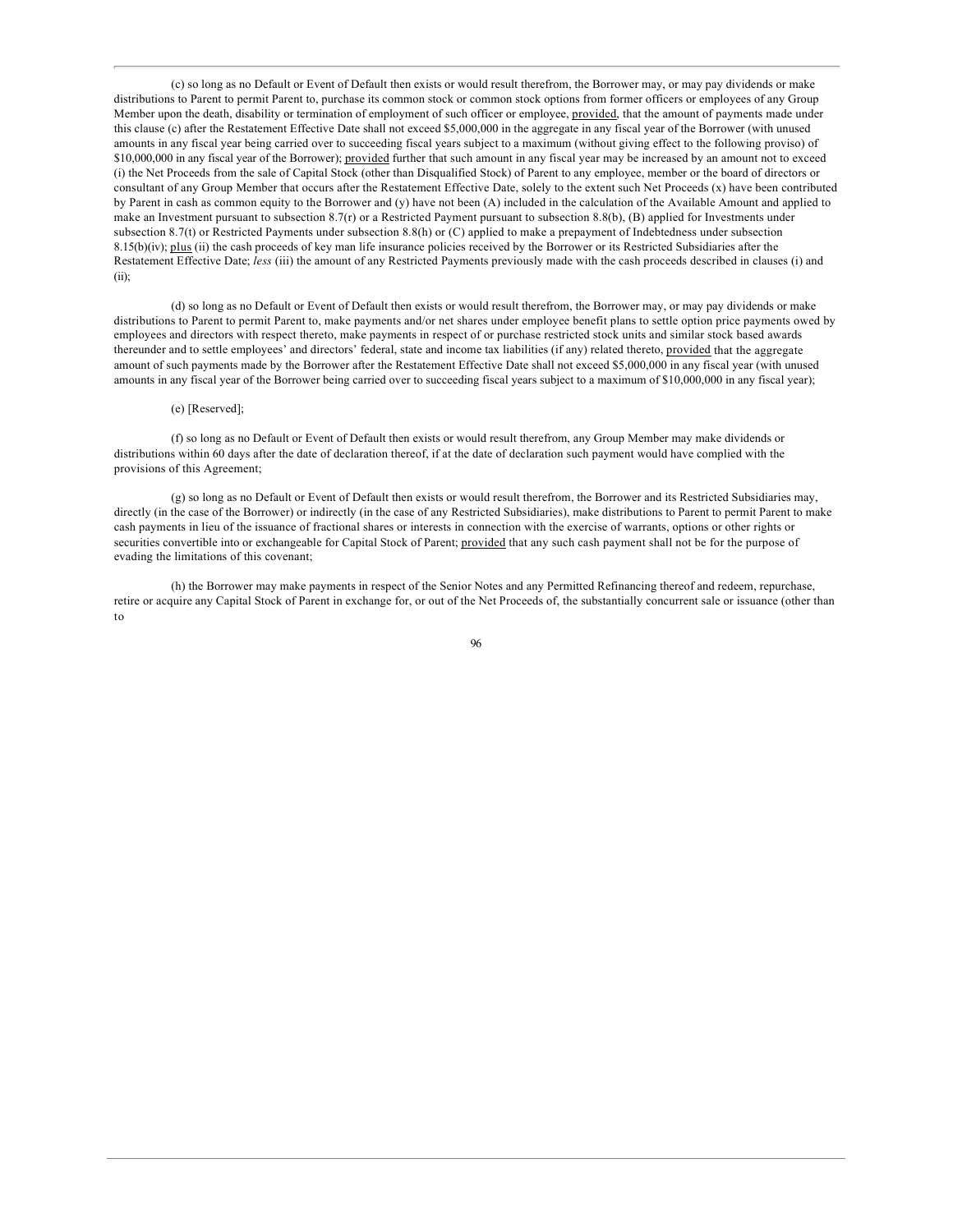any Group Member) of Capital Stock (other than any Disqualified Stock) of Parent, solely to the extent such Net Proceeds (i) have been contributed by Parent in cash as common equity to the Borrower and (ii) have not been (A) included in the calculation of the Available Amount and applied to make an Investment pursuant to subsection 8.7(r) or a Restricted Payment pursuant to subsection 8.8(b),  $(B)$  applied for Restricted Payments under subsection 8.8(c) or applied for Investments under subsection 8.7(t) or (C) applied to a prepayment of Indebtedness under subsection 8.15(b)(iv);

(i) the Borrower and its Restricted Subsidiaries may convert or exchange all or any part of the Senior Notes or any Permitted Refinancings thereof to Capital Stock (other than Disqualified Stock) of Parent;

(j) the Borrower and its Restricted Subsidiaries may make payments in respect of the Senior Notes and any Permitted Refinancing thereof (i) in connection with any refinancing of the Senior Notes or any Permitted Refinancing thereof permitted pursuant to the terms hereof or (ii) so long as (x) no Default or Event of Default then exists or would result therefrom and (y) as of the date of such payment, the Consolidated First Lien Net Leverage Ratio (determined on a pro forma basis, after giving effect to the prepayment of such Indebtedness and any Indebtedness incurred in connection with such prepayment) is less than or equal to 4.00 to 1.00;

(k) the Borrower may pay dividends or make distributions to Parent to permit Parent (i) to pay corporate overhead expenses incurred in the ordinary course of business and (ii) to pay amounts required for Parent to pay federal, state and local income Taxes imposed directly on Parent to the extent such Taxes are attributable to the income of the Borrower and its Restricted Subsidiaries (including, without limitation, by virtue of Parent being the common parent of a consolidated or combined Tax group of which the Borrower and/or its Restricted Subsidiaries are members); provided that the amount of any such dividends or distributions (plus any Taxes payable directly by the Borrower and its Restricted Subsidiaries) shall not exceed the amount of such Taxes that would have been payable directly by the Borrower and/or its Restricted Subsidiaries had the Borrower been the common parent of a separate Tax group that included only the Borrower and its Restricted Subsidiaries; and

(I) so long as no Default or Event of Default exists or would result therefrom, the Borrower may make payments in respect of the Senior Notes and any Permitted Refinancing thereof in an aggregate amount not to exceed the Declined Prepayment Amount.

8.9 Transactions with Affiliates. Enter into after the Restatement Effective Date any transaction, including any purchase, sale, lease or exchange of property or the rendering of any service, with any Affiliate (other than the Borrower or any Subsidiary Guarantor) except (a) for transactions which are otherwise not prohibited under this Agreement and which are upon fair and reasonable terms no less favorable in any material respect to the Borrower or such Restricted Subsidiary than it would obtain in a hypothetical comparable arm's length transaction with a Person not an Affiliate, (b) so long as no Event of Default under Section 9(a) or (f) has occurred and is continuing, the payment of monitoring fees, management fees or similar fees to Affiliates of the Borrower in an aggregate amount not to exceed \$2,500,000 during any fiscal year of the Borrower (it being understood that any such fees (within the annual cap) that are accrued and unpaid while an Event of Default under Section 9(a) or (f) continues may be paid at such time that no Event of Default under Section 9(a) or (f) is continuing, whether in the fiscal year of the Borrower when such fees were originally due and payable or in any subsequent fiscal year of the Borrower), (c) the reasonable and customary fees payable to the directors of the Group Members and reimbursement of reasonable out-of-pocket costs of the directors of the Group Members, (d) the payment of reasonable and customary indemnities to the directors, officers and employees of the Group Members in the ordinary course of business and (e) as permitted under subsection 8.2(b), subsection 8.3(l), subsections 8.4(a) and (f), subsection 8.6(c), subsection 8.7(c) and (d) and subsection 8.8 or (f) as set forth on Schedule 8.9.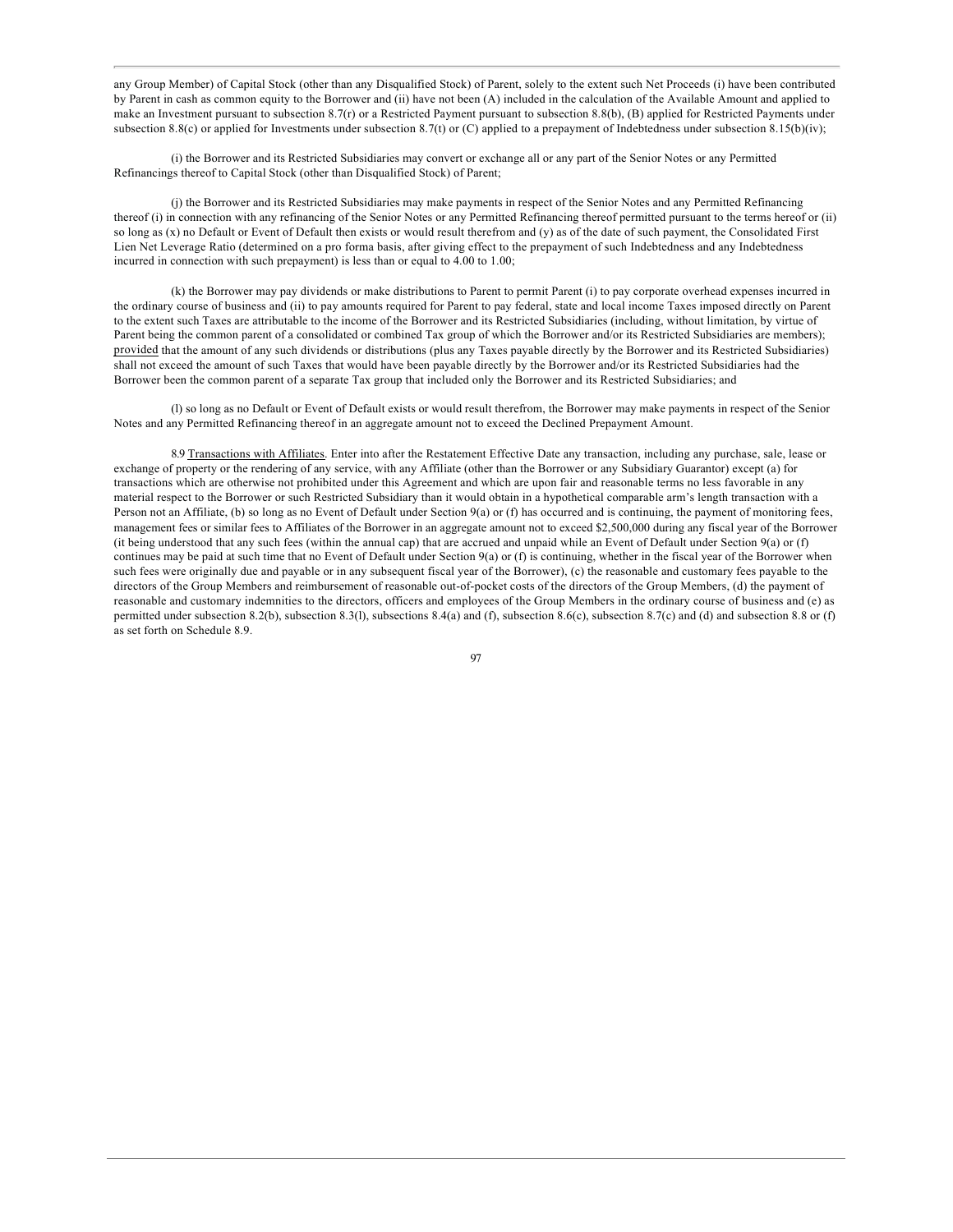8.10 Limitation on Sales and Leasebacks. Enter into any arrangement with any Person providing for the leasing by any Group Member of real or personal property which has been or is to be sold or transferred by such Group Member to such Person or to any other Person to whom funds have been or are to be advanced by such Person on the security of such property or rental obligations of such Group Member, provided that the Borrower or any of its Restricted Subsidiaries may enter into such arrangements covering property with an aggregate fair market value not exceeding \$150,000,000 during the term of this Agreement if the Net Proceeds from such sale leaseback arrangements are applied to the prepayment of Term Loans in accordance with the provisions of subsection 4.6(b); provided that the Reinvestment Rights provided in subsection 4.6(b) shall not be available with respect to such Net Proceeds.

8.11 Fiscal Year. Permit the fiscal year for financial reporting purposes of the Borrower to end on a day other than December 31, unless the Borrower shall have given at least 45 days prior written notice to the Administrative Agent.

8.12 Negative Pledge Clauses. Enter into or suffer to exist or become effective any agreement that prohibits or limits (other than a dollar limit, provided that such dollar limit is sufficient in amount to allow at all times the Liens to secure the Obligations) the ability of any Group Member to create, incur, assume or suffer to exist any Lien upon any of its property or revenues, whether now owned or hereafter acquired, to secure its obligations under the Loan Documents to which it is a party other than (a) this Agreement, the other Loan Documents and the Senior Notes (and any agreement governing any Permitted Refinancing in respect of the Loans or the Senior Notes, so long as any such prohibition or limitation contained in such refinancing agreement is not materially less favorable to the Lenders that that which exists as of the Restatement Effective Date), (b) any agreements governing any secured Indebtedness otherwise permitted hereby (in which case, any prohibition or limitation shall only be effective against the assets financed thereby), (c) an agreement prohibiting only the creation of Liens securing Subordinated Indebtedness, (d) pursuant to applicable law, (e) restrictions by reason of customary provisions restricting assignments, subletting or other transfers contained in leases, licenses and other similar agreements entered into in the ordinary course of business (provided that such restrictions are limited to the property or assets secured by such Liens or the property or assets subject to such leases, licenses, or similar agreements, as the case may be), (f) any prohibition or limitation that consists of customary restrictions and conditions contained in any agreement relating to the sale or sale-leaseback of any property permitted under this Agreement, (g) documents, agreements or constituent documents governing joint ventures, (h) any agreement in effect at the time a Restricted Subsidiary becomes a Restricted Subsidiary as long as such agreement was not entered into in contemplation of such Person becoming a Restricted Subsidiary, (i) agreements permitted under subsection 8.10, (j) restrictions arising in connection with cash or other deposits permitted under subsections 8.3 and 8.7 and limited to such cash or deposits and (k) customary non-assignment provisions in contracts entered into in the ordinary course of business.

8.13 Clauses Restricting Subsidiary Distributions. Enter into or suffer to exist or become effective any consensual encumbrance or restriction on the ability of any Restricted Subsidiary to (a) make Restricted Payments in respect of any Capital Stock of such Subsidiary held by, or pay any Indebtedness owed to, the Borrower or any other Restricted Subsidiary, (b) make loans or advances to, or other Investments in, the Borrower or any other Restricted Subsidiary or (c) transfer any of its assets to the Borrower or any other Restricted Subsidiary, except for such encumbrances or restrictions existing under or by reason of (i) any restrictions existing under the Loan Documents or the Senior Notes (or any agreement governing any Permitted Refinancing in respect of the Loans or the Senior Notes, so long as

 $Q\overline{Q}$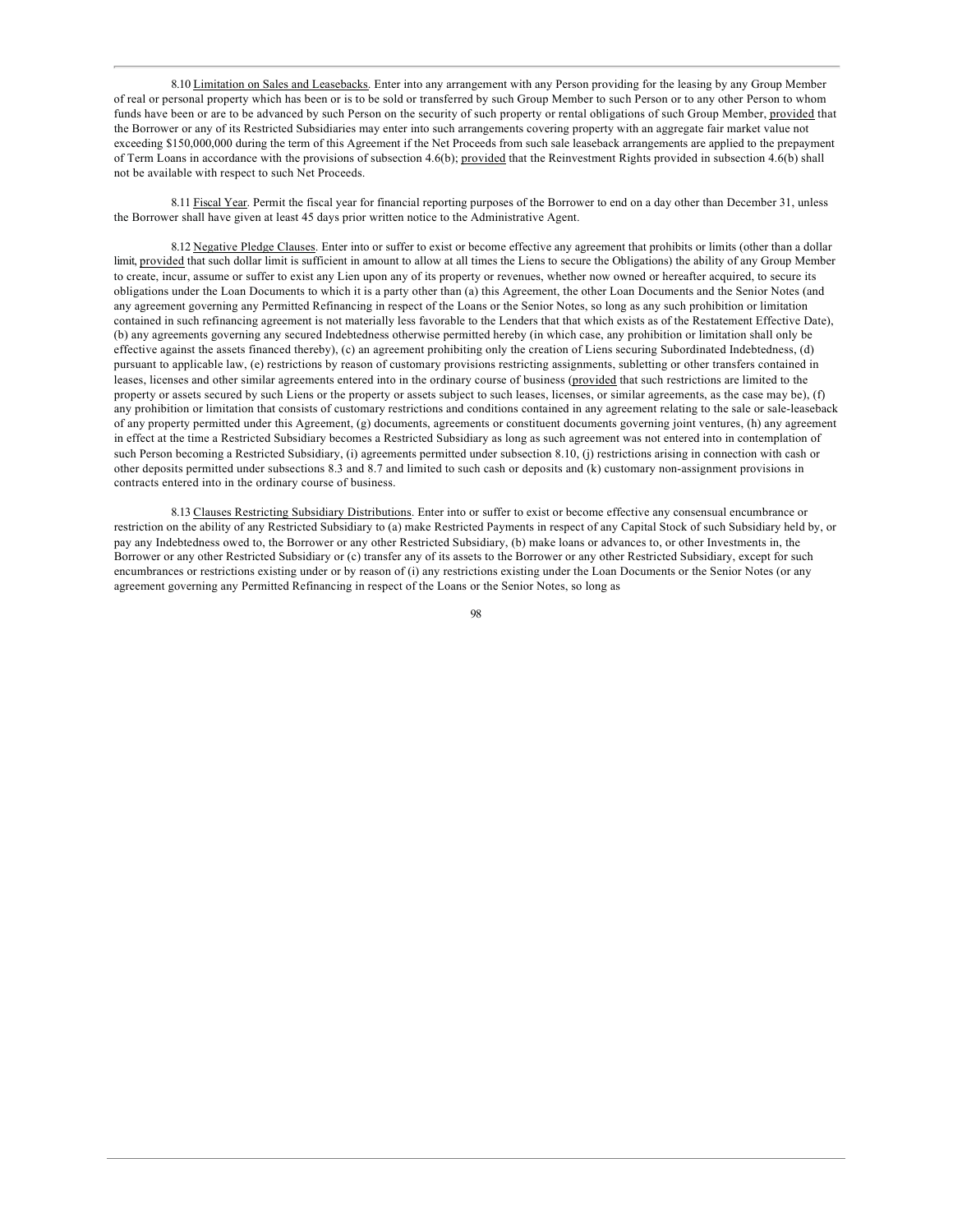any such restriction contained in such refinancing agreement is not materially less favorable to the Lenders that that which exists as of the Restatement Effective Date), (ii) any restrictions with respect to a Restricted Subsidiary imposed pursuant to an agreement that has been entered into in connection with the disposition of all or substantially all of the Capital Stock or all or substantially all of the assets of such Restricted Subsidiary, (iii) applicable law, (iv) restrictions in effect on the Restatement Effective Date contained in the agreements governing the Indebtedness in effect on the Restatement Effective Date and in any agreements governing any refinancing thereof if such restrictions are no more restrictive than those contained in the agreements as in effect on the Restatement Effective Date governing the Indebtedness being renewed, extended or refinanced, (v) customary non-assignment provisions with respect to contracts, leases or licensing agreements entered into by the Borrower or any of its Restricted Subsidiaries, in each case entered into in the ordinary course of business, (vi) customary provisions in joint venture agreements and other similar agreements entered into in the ordinary course of business, (vii) Liens permitted under subsection 8.3 and any documents or instruments governing the terms of any Indebtedness or other obligations secured by any such Liens; provided that such prohibitions or restrictions apply only to the assets subject to such Liens; (viii) any encumbrance or restriction with respect to a Restricted Subsidiary pursuant to an agreement relating to any Capital Stock or Indebtedness incurred by such Restricted Subsidiary on or prior to the date on which such Restricted Subsidiary was acquired by the Borrower and outstanding on such date as long as such agreement was not entered into in contemplation of such Person becoming a Restricted Subsidiary, (ix) any customary restriction on cash or other deposits imposed under agreements entered into in the ordinary course of business or net worth provisions in leases and other agreements entered into in the ordinary course of business, (x) provisions with respect to dividends, the disposition or distribution of assets or property in joint venture agreements, license agreements, asset sale agreements, sale-leaseback agreements, stock sale agreements and other similar agreements entered into in the ordinary course of business; (xi) restrictions on deposits imposed under contracts entered into in the ordinary course of business; and (xii) any restrictions under any Indebtedness permitted by subsection 8.2 if such restrictions are no more restrictive to the Borrower and its Restricted Subsidiaries than those contained under this Agreement.

8.14 FCC Licenses. Cause any of the FCC Licenses to be held at any time by any Person other than the Borrower or any of its whollyowned Restricted Subsidiaries that are Domestic Subsidiaries (with an exception for those Stations held in a Divestiture Trust pursuant to rule, regulation or order of the FCC).

8.15 Certain Payments of Indebtedness. (a) Make any payment in violation of any of the subordination provisions of any Subordinated Indebtedness or any payment of regularly scheduled interest or principal on any Subordinated Indebtedness at any time after the occurrence and during the continuation of an Event of Default under Section 9(a); or (b) make any payment or prepayment (including payments as a result of acceleration thereof) on any Subordinated Indebtedness or redeem or otherwise acquire, purchase or defease any Subordinated Indebtedness, except that (i) any Group Member may make any such payment in connection with any refinancing of any Subordinated Indebtedness permitted pursuant to the terms hereof; (ii) any Group Member may make payments in respect of any Subordinated Indebtedness so long as (x) no Default or Event of Default then exists or would result therefrom and (y) as of the date of such payment, the Consolidated First Lien Net Leverage Ratio (determined on a pro forma basis, after giving effect to the prepayment of such Indebtedness and any Indebtedness incurred in connection with such prepayment) is less than or equal to 4.00 to 1.00; (iii) any Group Member may prepay any Subordinated Indebtedness out of the Net Proceeds of the substantially concurrent sale or issuance (other than to any Group Member) of Capital Stock (other than any Disqualified Stock) of Parent, solely to the extent such Net Proceeds (x) have been contributed by Parent in cash as common equity to the Borrower and (y) have not been (1) included in the calculation of the Available Amount and applied to make an Investment pursuant to subsection 8.7(r) or a Restricted Payment pursuant to subsection 8.8(b) or (2) applied for Restricted Payments under subsections 8.8(c) or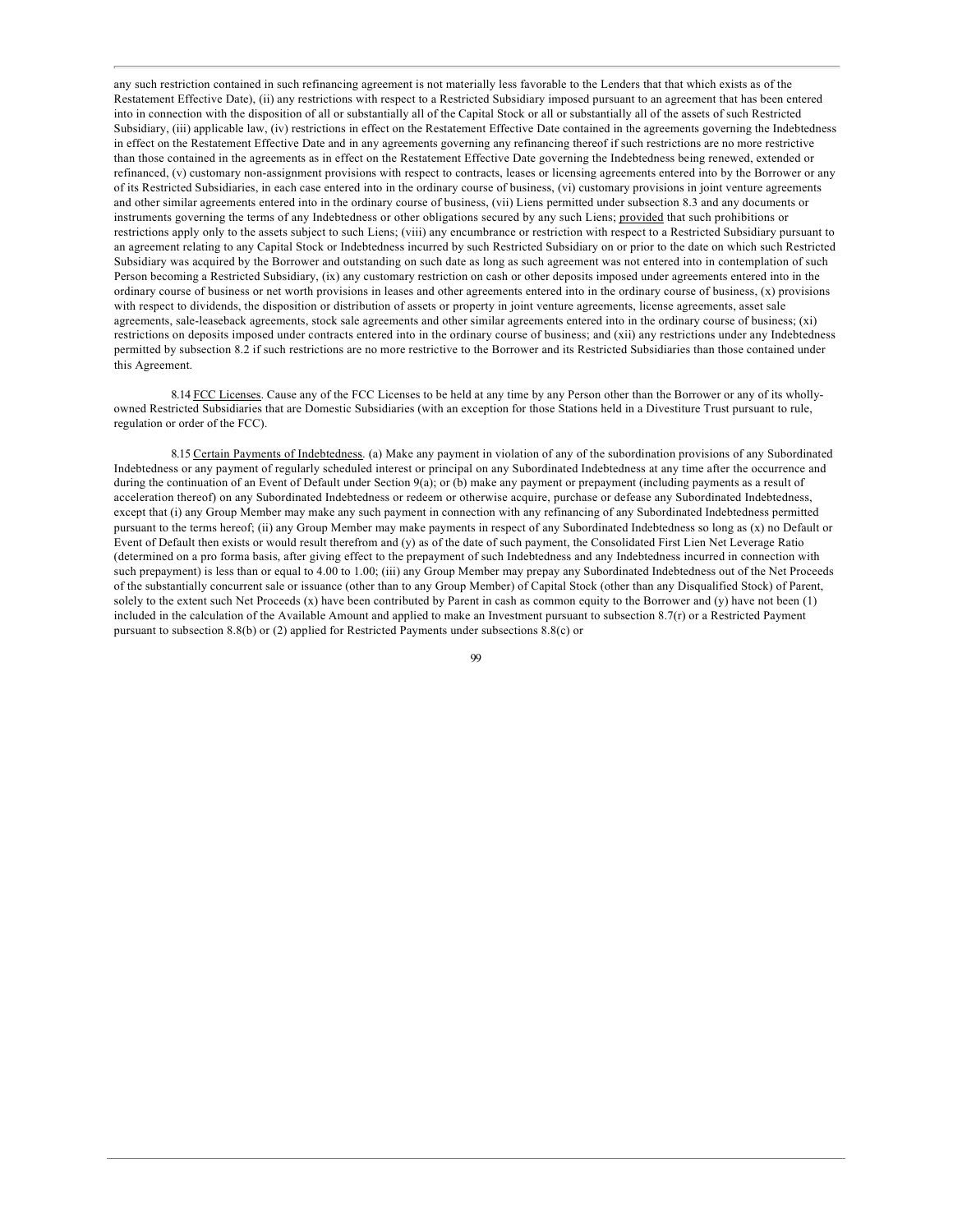8.8(h) or applied for Investments under subsection 8.7(t), and (iv) the Borrower and its Restricted Subsidiaries may convert or exchange all or any portion of any Subordinated Indebtedness to Capital Stock (other than Disqualified Stock) of Parent.

8.16 Amendment of Material Documents. Amend, modify, waive or otherwise change, or consent or agree to any material amendment, modification, waiver or other change to (a) its certificate of incorporation, by-laws or other organizational documents, (b) any indenture, credit agreement or other document entered into to evidence or govern the terms of any Indebtedness identified on Schedule 8.2 or permitted to be created, incurred or assumed pursuant to subsection 8.2 and, in each case, any indenture, credit agreement or other document entered into with respect to any extension, renewal, replacement or refinancing thereof or (c) any document entered into to evidence or govern the terms of any Preferred Stock, in each case except for any such amendment, modification or waiver that, (i) would not, in any material respect, adversely affect the interests of the Lenders and (ii) would otherwise not be prohibited hereunder.

## SECTION 9. EVENTS OF DEFAULT.

Upon the occurrence of any of the following events:

(a) The Borrower shall fail to (i) pay any principal of any Loan or Note or Revolving L/C Obligation when due in accordance with the terms hereof or (ii) pay any interest on any Loan or any other amount payable hereunder within three Business Days after any such interest or other amount becomes due in accordance with the terms thereof or hereof; or

(b) Any representation or warranty made or deemed made by any Loan Party in any Loan Document or which is contained in any certificate, guarantee, document or financial or other statement furnished under or in connection with this Agreement shall prove to have been incorrect in any material respect on or as of the date made or deemed made; or

(c) Any Loan Party shall default in the observance or performance of any agreement contained in subsection  $3.3(d)$ ,  $7.7(a)$  or Section 8 of this Agreement; provided that a default by the Borrower under subsection 8.1 shall not constitute an Event of Default with respect to the Term Facility or any Term Loans unless and until the Majority Revolving Lenders shall have terminated their Revolving Credit Commitments and declared all amounts under the Revolving Credit Facility to be due and payable (such period commencing with a default under subsection 8.1 and ending on the date on which the Majority Revolving Lenders with respect to the Revolving Credit Facility terminate and accelerate the Revolving Credit Facility, the "Term Loan Standstill Period"); or

(d) Any Loan Party shall default in the observance or performance of any other agreement contained in any Loan Document, and such default shall continue unremedied for a period of 30 days after written notice thereof from the Administrative Agent to the Borrower; or

(e) Parent or any of its Restricted Subsidiaries shall (A) default in any payment of principal of or interest on any Indebtedness (other than the Loans, the Revolving L/C Obligations and any intercompany debt) or in the payment of any Contingent Obligation (other than in respect of the Loans, the Revolving L/C Obligations or any intercompany debt) in respect of Indebtedness, beyond the period of grace, if any, provided in the instrument or agreement under which such Indebtedness or such Contingent Obligation was created; or (B) default in the observance or performance of any other agreement or condition relating to any such Indebtedness or Contingent Obligation in respect of Indebtedness or contained in any instrument or agreement evidencing, securing or relating thereto, or any other event shall occur or condition exist, the effect of which default or other event or condition is to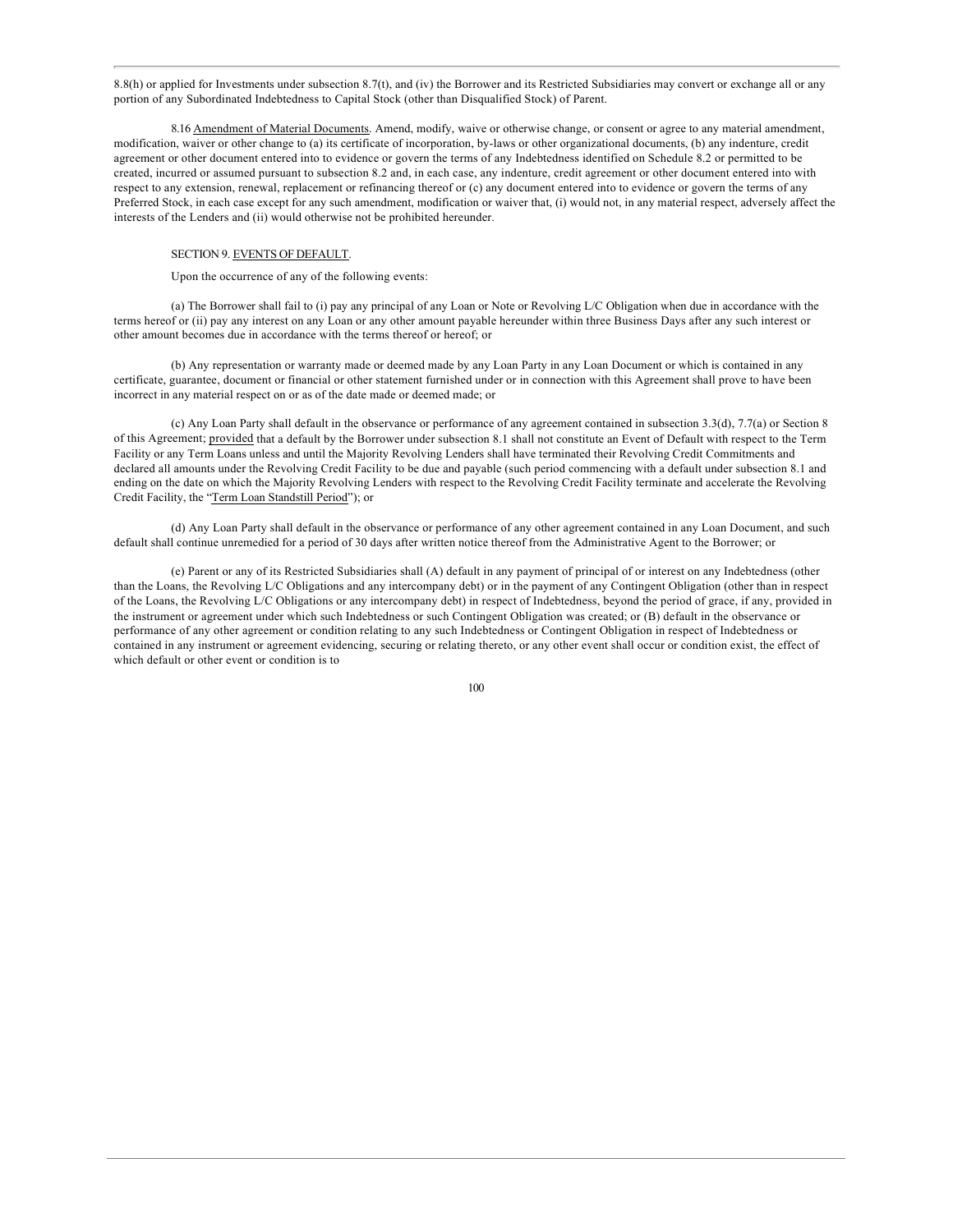cause, or to permit the holder or holders of such Indebtedness or beneficiary or beneficiaries of such Contingent Obligation (or a trustee or agent on behalf of such holder or holders or beneficiary or beneficiaries) to cause, with the giving of notice if required, such Indebtedness to become due prior to its stated maturity, any applicable grace period having expired, or such Contingent Obligation to become payable, any applicable grace period having expired, provided that the aggregate principal amount of all such Indebtedness and Contingent Obligations (without duplication of any Indebtedness and Contingent Obligations in respect thereof) which would then become due or payable as described in this Section 9(e) would equal or exceed \$35,000,000; or

(f) (i) Parent or any of its Restricted Subsidiaries (other than any Non-Significant Subsidiary) shall commence any case, proceeding or other action (A) under any existing or future law of any jurisdiction, domestic or foreign, relating to bankruptcy, insolvency, reorganization or relief of debtors, seeking to have an order for relief entered with respect to it, or seeking to adjudicate it a bankrupt or insolvent, or seeking reorganization, arrangement, adjustment, winding-up, liquidation, dissolution, composition or other relief with respect to it or a material portion of its assets, or (B) seeking appointment of a receiver, trustee, custodian or other similar official for it or for all or any substantial part of its assets, or Parent or any of its Restricted Subsidiaries (other than any Non-Significant Subsidiary) shall make a general assignment for the benefit of its creditors; or (ii) there shall be commenced against Parent or any of its Restricted Subsidiaries (other than any Non-Significant Subsidiary) any case, proceeding or other action of a nature referred to in clause (i) above which (A) results in the entry of an order for relief or any such adjudication or appointment or (B) remains undismissed, undischarged or unbonded for a period of 60 days; or (iii) there shall be commenced against Parent or any of its Restricted Subsidiaries (other than any Non-Significant Subsidiary) any case, proceeding or other action seeking issuance of a warrant of attachment, execution, distraint or similar process against all or any substantial part of its assets which results in the entry of an order for any such relief which shall not have been vacated, discharged, or stayed or bonded pending appeal within 60 days from the entry thereof; or (iv) Parent or any of its Restricted Subsidiaries (other than any Non-Significant Subsidiary) shall take any action in furtherance of, or indicating its consent to, approval of, or acquiescence in, any of the acts set forth in clause (i), (ii), or (iii) above; or (v) Parent or any of its Restricted Subsidiaries (other than any Non-Significant Subsidiary) shall generally not, or shall be unable to, or shall admit in writing its inability to, pay its debts as they become due; <sub>or</sub>

(g) (i) A Reportable Event shall have occurred; (ii) any Plan that is intended to be qualified under Section 401(a) of the Code shall lose its qualification; (iii) a non-exempt Prohibited Transaction shall have occurred with respect to any Plan; (iv) any Loan Party or any ERISA Affiliate shall have failed to make by its due date a required installment under Section 430(j) of the Code with respect to any Single Employer Plan or a required contribution to a Multiemployer Plan, in either case whether or not waived; (v) a determination shall have been made that any Single Employer Plan is, or is expected to be, in "at risk" status (within the meaning of Section 430 of the Code or Section 303 of ERISA); (vi) any Loan Party or any ERISA Affiliate shall have incurred any liability under Title IV of ERISA with respect to the termination of any Single Employer Plan, including but not limited to the imposition of any Lien in favor of the PBGC or any Single Employer Plan; (vii) any Loan Party or any ERISA Affiliate shall have been notified by the sponsor of a Multiemployer Plan that it has incurred or will be assessed Withdrawal Liability to such Multiemployer Plan and such Loan Party or ERISA Affiliate does not have reasonable grounds for contesting such Withdrawal Liability or is not contesting such Withdrawal Liability in a timely and appropriate manner; or (viii) any Loan Party or any ERISA Affiliate shall have received from the sponsor of a Multiemployer Plan a determination that such Multiemployer Plan is, or is expected to be, Insolvent, in Reorganization, terminated, or in "endangered" or "critical" status (within the meaning of Section 432 of the Code or Section 305 of ERISA; and in each case in clauses (i) through (viii) above, such event or condition, together with all other such events or conditions if any, would result in a Material Adverse Effect; or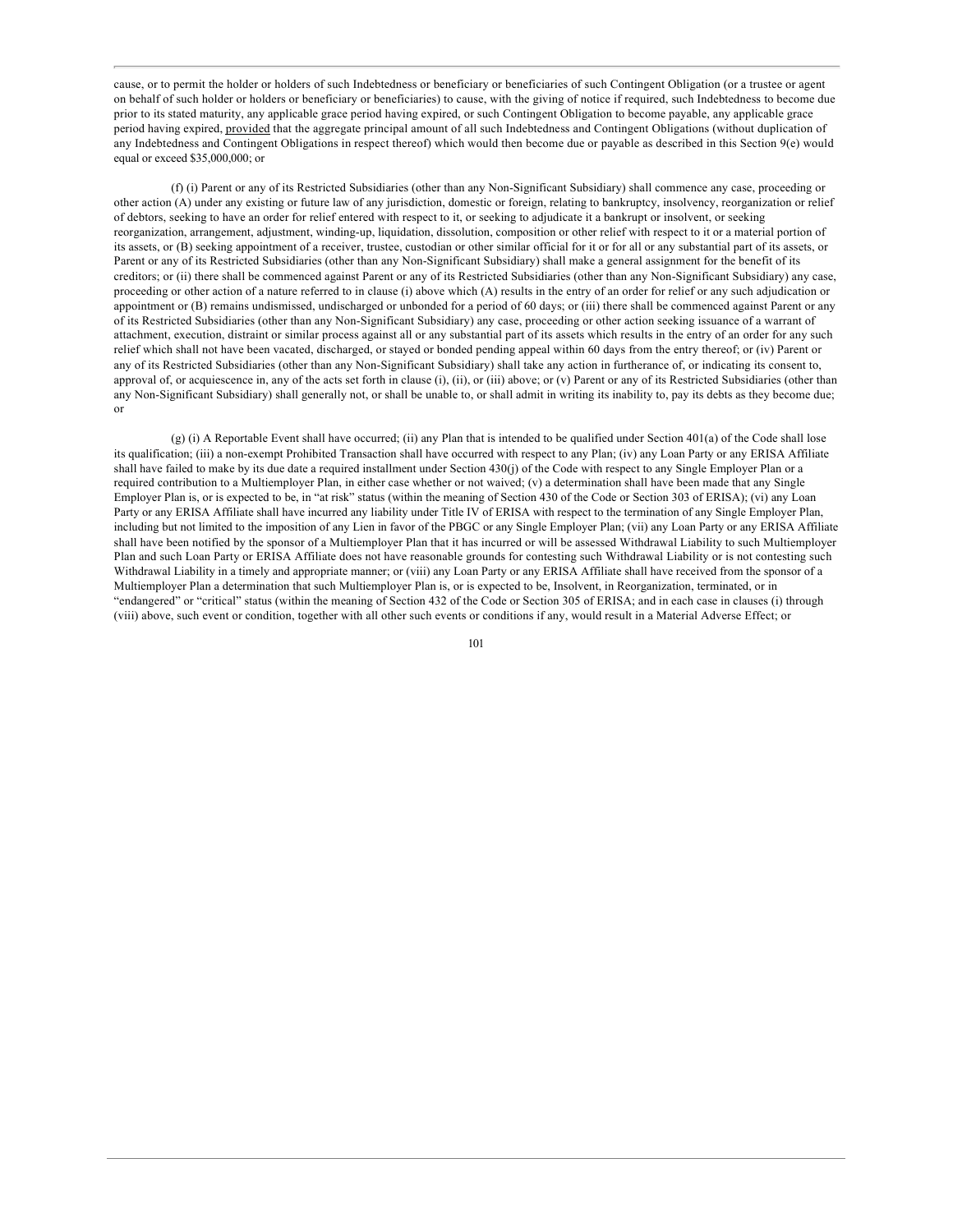(h) One or more judgments or decrees shall be entered against Parent or any of its Restricted Subsidiaries involving in the aggregate a liability (not paid or fully covered by insurance) of \$35,000,000 or more to the extent that all such judgments or decrees shall not have been vacated, discharged, stayed or bonded pending appeal within the time required by the terms of such judgment; or

(i) Except as contemplated by this Agreement or as provided in subsection 11.1, the guarantee contained in Section 2 of the Guarantee and Collateral Agreement shall cease, for any reason, to be in full force and effect or any Loan Party shall so assert in writing; or

(j) Except as contemplated by this Agreement or as provided in subsection 11.1, any Grantor (as defined in the Guarantee and Collateral Agreement) shall breach any covenant or agreement contained in the Guarantee and Collateral Agreement with the effect that the Guarantee and Collateral Agreement shall cease to be in full force and effect or the Lien granted thereby shall cease to be a Lien with the priority purported to be created thereby, in each case other than with respect to items of Collateral not exceeding \$2,500,000 in the aggregate or any Loan Party shall assert in writing that the Guarantee and Collateral Agreement is no longer in full force and or effect or the Lien granted by the Guarantee and Collateral Agreement is no longer of the priority purported to be created thereby; provided that there shall be no Event of Default under this Section 9(j) to the extent such Event of Default arises from the failure of the Administrative Agent to file financing statements or continuation statements under the Uniform Commercial Code in respect of any Lien granted by the Guarantee and Collateral Agreement; or

### (k) A Change in Control shall occur; or

(1) The loss, revocation or suspension of, or any material impairment in the ability to use, any one or more FCC Licenses with respect to any Station of the Borrower or any Restricted Subsidiary generating collective Broadcast Cash Flow equal to or greater than 15% of the total Broadcast Cash Flow of the Borrower and the Subsidiary Guarantors;

then, and in any such event, (a) if such event is an Event of Default with respect to the Borrower specified in clause (i) or (ii) of paragraph (f) above, automatically (i) the Commitments and the Issuing Lender's obligation to issue Letters of Credit shall immediately terminate and the Loans hereunder (with accrued interest thereon) and all other amounts owing under this Agreement and the Loans shall immediately become due and payable, and (ii) all obligations of the Borrower in respect of the Letters of Credit, although contingent and unmatured, shall become immediately due and payable and the Issuing Lender's obligation to issue Letters of Credit shall immediately terminate; (b) if such event is an Event of Default arising from a breach of subsection 8.1, any or all of the following actions may be taken:  $(X)$  (i) with the consent of the Majority Revolving Lenders, the Administrative Agent may, or upon the request of the Majority Revolving Lenders, the Administrative Agent shall, by notice to the Borrower declare the Revolving Credit Commitments to and the Issuing Lender's obligation to issue Letters of Credit to be terminated forthwith, whereupon the Revolving Credit Commitments and such obligation shall immediately terminate; and (ii) with the consent of the Majority Revolving Lenders, the Administrative Agent may, or upon the request of the Majority Revolving Lenders, the Administrative Agent shall, by notice to the Borrower, (A) declare the Revolving Credit Loans hereunder (with accrued interest thereon) and all other amounts owing under the Loan Documents with respect to the Revolving Credit Facility under this Agreement and the other Loan Documents to be due and payable forthwith, whereupon the same shall immediately become due and payable and (B) declare all or any portion of the obligations of the Borrower in respect of the Letters of Credit, although contingent and unmatured, to be due and payable forthwith, whereupon the same shall immediately become due and payable and/or demand that the Borrower discharge any or all of the obligations supported by the Letters of Credit by paying or prepaying any amount due or to become due in respect of such obligations; and (Y) subject to the provisoin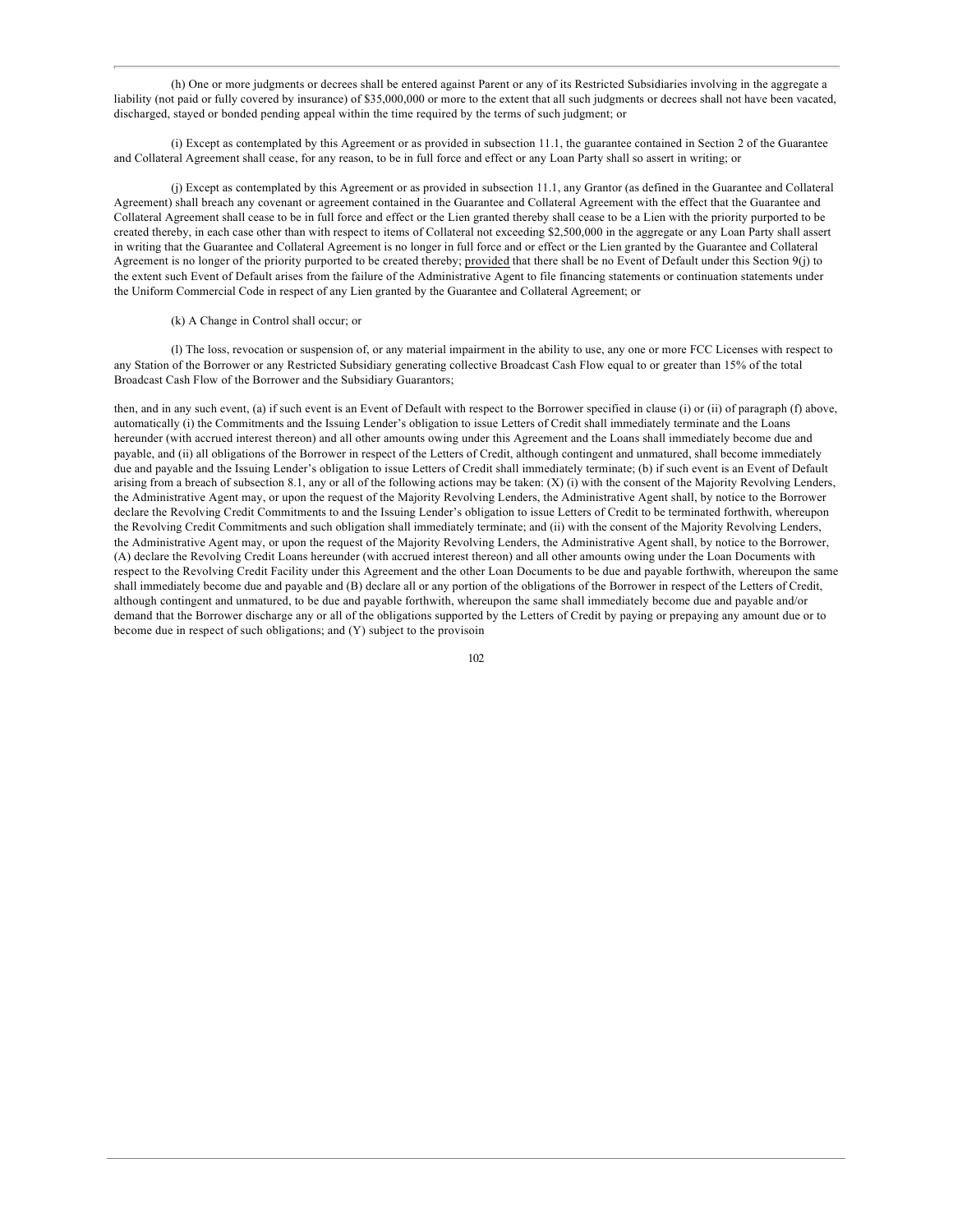paragraph (c) above and the expiration of the Term Loan Standstill Period (if applicable), with the consent of the Majority Term Lenders, the Administrative Agent may, or upon the request of the Majority Term Lenders, the Administrative Agent shall, by notice to the Borrower, declare the Term Loans hereunder (with accrued interest thereon) and all other amounts owing with respect to the Term Facility under this Agreement and the other Loan Documents to be due and payable forthwith, whereupon the same shall immediately become due and payable; and (c) if such event is any other Event of Default, so long as any such Event of Default shall be continuing, either or both of the following actions may be taken: (i) with the consent of the Required Lenders, the Administrative Agent may, or upon the request of the Required Lenders, the Administrative Agent shall, by notice to the Borrower declare the Commitments and the Issuing Lender's obligation to issue Letters of Credit to be terminated forthwith, whereupon the Commitments and such obligation shall immediately terminate; and (ii) with the consent of the Required Lenders, the Administrative Agent may, or upon the request of the Required Lenders, the Administrative Agent shall, by notice to the Borrower (A) declare all or a portion of the Loans of all Lenders hereunder (with accrued interest thereon) and all other amounts owing under this Agreement and such Loans to be due and payable forthwith, whereupon the same shall immediately become due and payable, and (B) declare all or a portion of the obligations of the Borrower in respect of the Letters of Credit, although contingent and unmatured, to be due and payable forthwith, whereupon the same shall immediately become due and payable and/or demand that the Borrower discharge any or all of the obligations supported by the Letters of Credit by paying or prepaying any amount due or to become due in respect of such obligations. All payments under this Section 9 on account of undrawn Letters of Credit shall be made by the Borrower directly to a cash collateral account established by the Administrative Agent for such purpose for application to the Borrower's Revolving L/C Obligations as drafts are presented under the Letters of Credit, with the balance, if any, to be applied to the Borrower's obligations under this Agreement and the Loans as the Administrative Agent shall determine with the approval of the Required Lenders. Except as expressly provided above in this Section 9, presentment, demand, protest and all other notices of any kind are hereby expressly waived

## SECTION 10. THE ADMINISTRATIVE AGENT AND THE ISSUING LENDER

10.1 Appointment. Each Lender hereby irrevocably designates and appoints JPMCB as the Administrative Agent under this Agreement and irrevocably authorizes JPMCB as Administrative Agent for such Lender to take such action on its behalf under the provisions of the Loan Documents and to exercise such powers and perform such duties as are expressly delegated to the Administrative Agent by the terms of the Loan Documents, together with such other powers as are reasonably incidental thereto. Notwithstanding any provision to the contrary elsewhere in this Agreement, the Administrative Agent shall not have any duties or responsibilities, except those expressly set forth herein, or any fiduciary relationship with any Lender, and no implied covenants, functions, responsibilities, duties, obligations or liabilities shall be read into the Loan Documents or otherwise exist against the Administrative Agent.

10.2 Delegation of Duties. The Administrative Agent may execute any of its duties under this Agreement and each of the other Loan Documents by or through agents or attorneys-in-fact and shall be entitled to advice of counsel concerning all matters pertaining to such duties. Without limiting the foregoing, the Administrative Agent may appoint any of its affiliates as its agent to perform the functions of the Administrative Agent hereunder relating to the advancing of funds to the Borrower and distribution of funds to the Lenders and to perform such other related functions of the Administrative Agent hereunder as are reasonably incidental to such functions. The Administrative Agent shall not be responsible for the negligence or misconduct of any agents or attorneys-in-fact selected by it with reasonable care, except as otherwise provided in subsection 10.3.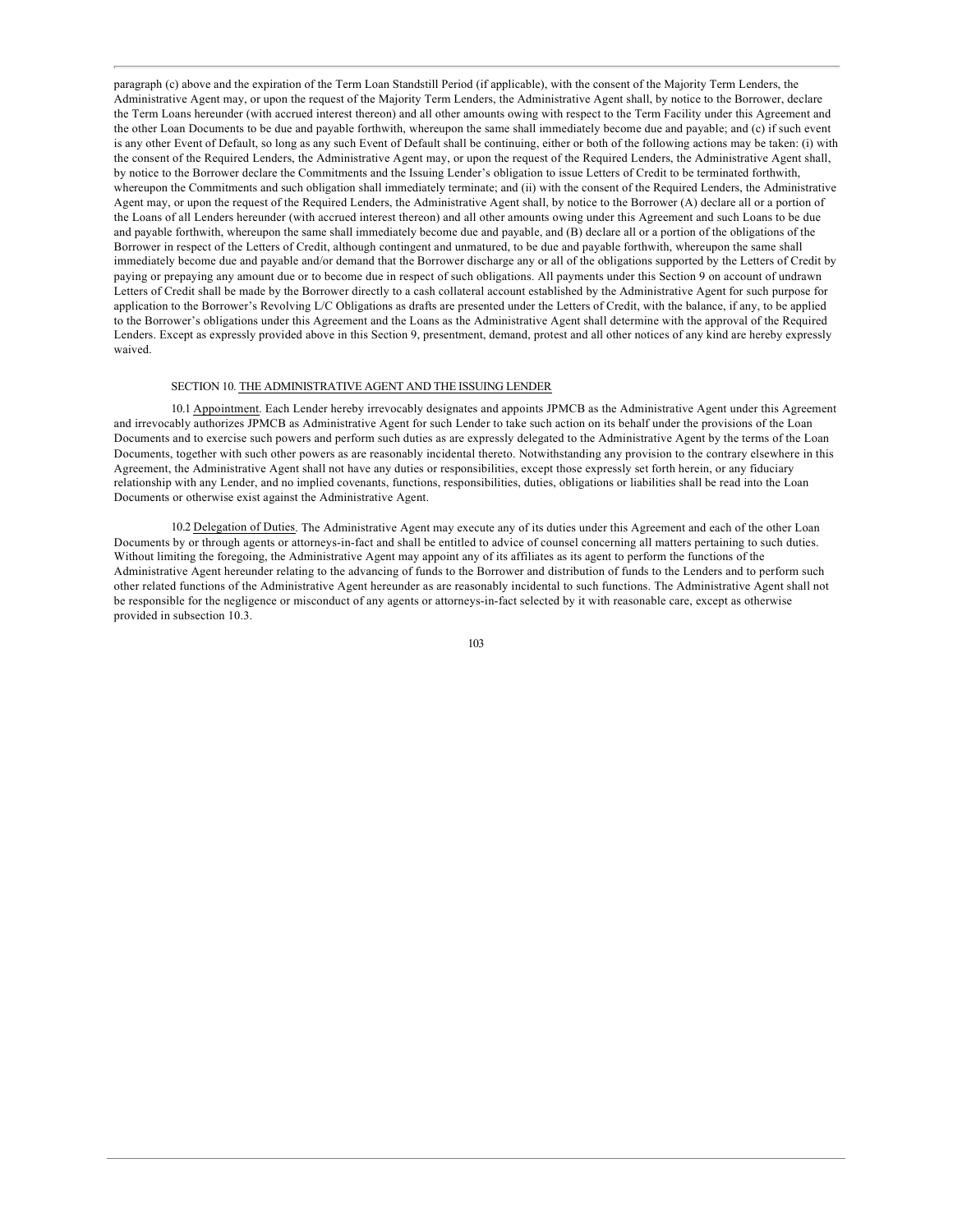103 Exculpatory Provisions. Neither the Administrative Agent nor any of its officers, directors, employees, agents, attorneys-in-fact, Affiliates or Subsidiaries shall be (i) liable for any action lawfully taken or omitted to be taken by it or such Person under or in connection with the Loan Documents (except for its or such Person's own gross negligence or willful misconduct), or (ii) responsible in any manner to any of the Lenders for any recitals, statements, representations or warranties made by any Loan Party or any officer thereof contained in the Loan Documents or in any certificate, report, statement or other document referred to or provided for in, or received by the Administrative Agent under or in connection with, the Loan Documents or for the value, validity, effectiveness, genuineness, enforceability or sufficiency of the Loan Documents or for any failure of any Loan Party to perform its obligations thereunder. The Administrative Agent shall not be under any obligation to any Lender to ascertain or to inquire as to the observance or performance of any of the agreements contained in, or conditions of, any Loan Document, or to inspect the properties, books or records of any Loan Party.

10.4 Reliance by the Administrative Agent. The Administrative Agent shall be entitled to rely, and shall be fully protected in relying, upon any Note, writing, resolution, notice, consent, certificate, affidavit, letter, cablegram, telegram, telecopy, electronic transmission, telex or teletype message, statement, order or other document or conversation believed by it to be genuine and correct and to have been signed, sent or made by the proper Person or Persons and upon advice and statements of legal counsel (including counsel to the Borrower), independent accountants and other experts selected by the Administrative Agent. The Administrative Agent may deem and treat the payee of any Note as the owner thereof for all purposes unless a written notice of assignment, negotiation or transfer thereof shall have been filed with the Administrative Agent. The Administrative Agent shall be fully justified in failing or refusing to take any action under any Loan Document unless it shall first receive such advice or concurrence of the Required Lenders (or, where unanimous consent of the Lenders is expressly required hereunder, such Lenders) as it deems appropriate or it shall first be indemnified to its satisfaction by the Lenders against any and all liability and expense which may be incurred by it by reason of taking or continuing to take any such action. The Administrative Agent shall in all cases be fully protected in acting, or in refraining from acting, under any Loan Document in accordance with a request of the Required Lenders, and such request and any action taken or failure to act pursuant thereto shall be binding upon all the Lenders and all future holders of the Notes.

10.5 Notice of Default. The Administrative Agent shall not be deemed to have knowledge or notice of the occurrence of any Default or Event of Default hereunder unless the Administrative Agent has received written notice from a Lender or the Borrower referring to this Agreement, describing such Default or Event of Default and stating that such notice is a "notice of default". In the event that the Administrative Agent receives such a notice, the Administrative Agent shall promptly give notice thereof to the Lenders. The Administrative Agent shall take such action with respect to such Default or Event of Default as shall be directed by the Required Lenders; provided that (i) the Administrative Agent shall not be required to take any action that exposes the Administrative Agent to liability or that is contrary to this Agreement or applicable law and (ii) unless and until the Administrative Agent shall have received such directions, the Administrative Agent may (but shall not be obligated to) take such action, or refrain from taking such action, with respect to such Default or Event of Default as it shall deem advisable in the best interests of the Lenders.

10.6 Non-Reliance on Administrative Agent and Other Lenders. Each Lender expressly acknowledges that neither the Administrative Agent nor any of its officers, directors, employees, agents, attorneys-in-fact, Subsidiaries or Affiliates has made any representations or warranties to it and that no act by the Administrative Agent hereafter taken, including any review of the affairs of the Loan Parties, shall be deemed to constitute any representation or warranty by the Administrative Agent to any Lender. Each Lender represents to the Administrative Agent that it has, independently and without reliance upon the Administrative Agent or any other Lender, and based on such documents and information as it has deemed appropriate, made its own appraisal of an investigation into the business, operations, property, financial and other condition and creditworthiness of the Loan Parties and made its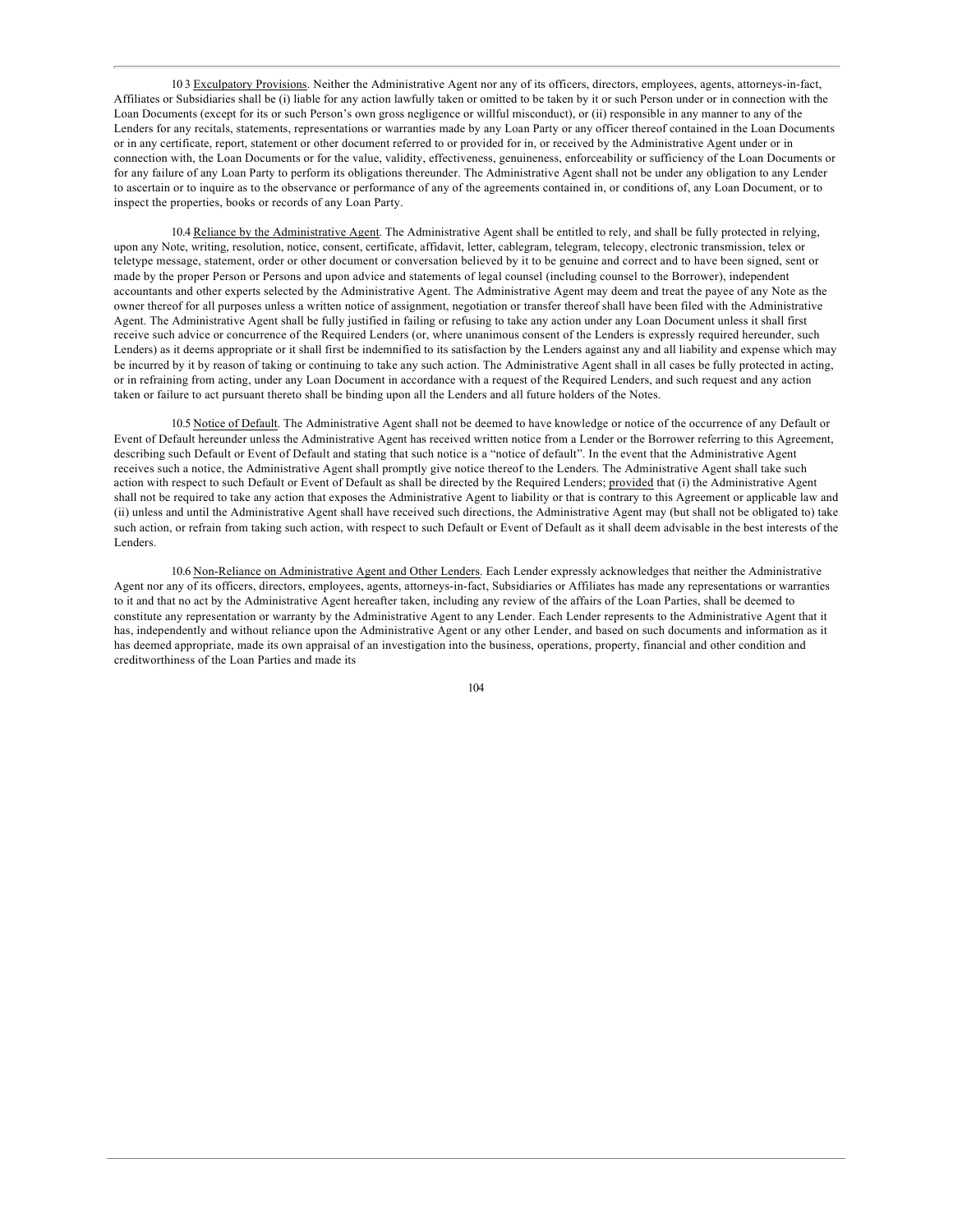own decision to make its Loans hereunder and participate in the Letters of Credit and enter into this Agreement. Each Lender also represents that it will, independently and without reliance upon the Administrative Agent or any other Lender, and based on such documents and information as it shall deem appropriate at the time, continue to make its own credit analysis, appraisals and decisions in taking or not taking action under the Loan Documents, and to make such investigation as it deems necessary to inform itself as to the business, operations, property, financial and other condition and creditworthiness of the Loan Parties. Except for notices, reports and other documents expressly required to be furnished to the Lenders by the Administrative Agent hereunder, the Administrative Agent shall not have any duty or responsibility to provide any Lender with any credit or other information concerning the business, financial condition, assets, liabilities, net assets, properties, results of operations, value, prospects and other condition or creditworthiness of the Loan Parties which may come into the possession of the Administrative Agent or any of its officers, directors, employees, agents, attorneys-in-fact, Affiliates or Subsidiaries.

10.7 Indemnification. The Lenders severally agree to indemnify the Administrative Agent in its capacity as such (to the extent not reimbursed by the Loan Parties and without limiting the obligation of the Loan Parties to do so), ratably (determined at the time such indemnity is sought) according to the respective amounts of their respective Commitments (or, to the extent such Commitments have been terminated, according to the respective outstanding principal amounts of the Loans and obligations, whether as Issuing Lender or a Participating Lender, with respect to Letters of Credit), from and against any and all liabilities, obligations, losses, damages, penalties, actions, judgments, suits, costs, expenses or disbursements of any kind whatsoever which may at any time (including at any time following the payment of the Loans) be imposed on, incurred by or asserted against the Administrative Agent in any way relating to or arising out of the Loan Documents or any documents contemplated by or referred to herein or the transactions contemplated hereby or any action taken or omitted by the Administrative Agent under or in connection with any of the foregoing; provided that no Lender shall be liable for the payment of any portion of such liabilities, obligations, losses, damages, penalties, actions, judgments, suits, costs, expenses or disbursements resulting from the Administrative Agent's gross negligence or willful misconduct. The agreements contained in this subsection 10.7 shall survive the payment of the Notes and all other amounts payable hereunder.

10.8 Administrative Agent in its Individual Capacity. The Administrative Agent and its Affiliates and Subsidiaries may make loans to, accept deposits from and generally engage in any kind of business with the Loan Parties as though the Administrative Agent were not the Administrative Agent hereunder. With respect to its Loans made or renewed by it, any Note issued to it and any Letter of Credit issued by or participated in by it, the Administrative Agent shall have the same rights and powers, duties and liabilities under the Loan Documents as any Lender and may exercise the same as though it were not Administrative Agent and the terms "Lender" and "Lenders" shall include the Administrative Agent in its individual capacities.

10.9 Successor Administrative Agent. The Administrative Agent may resign as Administrative Agent upon 30 days' notice to the Lenders. If the Administrative Agent shall resign as Administrative Agent under the Loan Documents, then the Required Lenders shall appoint from among the Lenders a successor agent for the Lenders which successor agent shall (unless an Event of Default under Section 9(a) or Section 9(f) shall have occurred and be continuing) be approved by the Borrower (which approval shall not be unreasonably withheld or delayed) whereupon such successor agent shall succeed to the rights, powers and duties of the Administrative Agent and the term "Administrative Agent" shall mean such successor agent effective upon its appointment, and the former Administrative Agent's rights, powers and duties as Administrative Agent shall be terminated, without any other or further act or deed on the part of such former Administrative Agent or any of the parties to this Agreement or any holders of the Notes. If no successor agent has accepted appointment as Administrative Agent by the date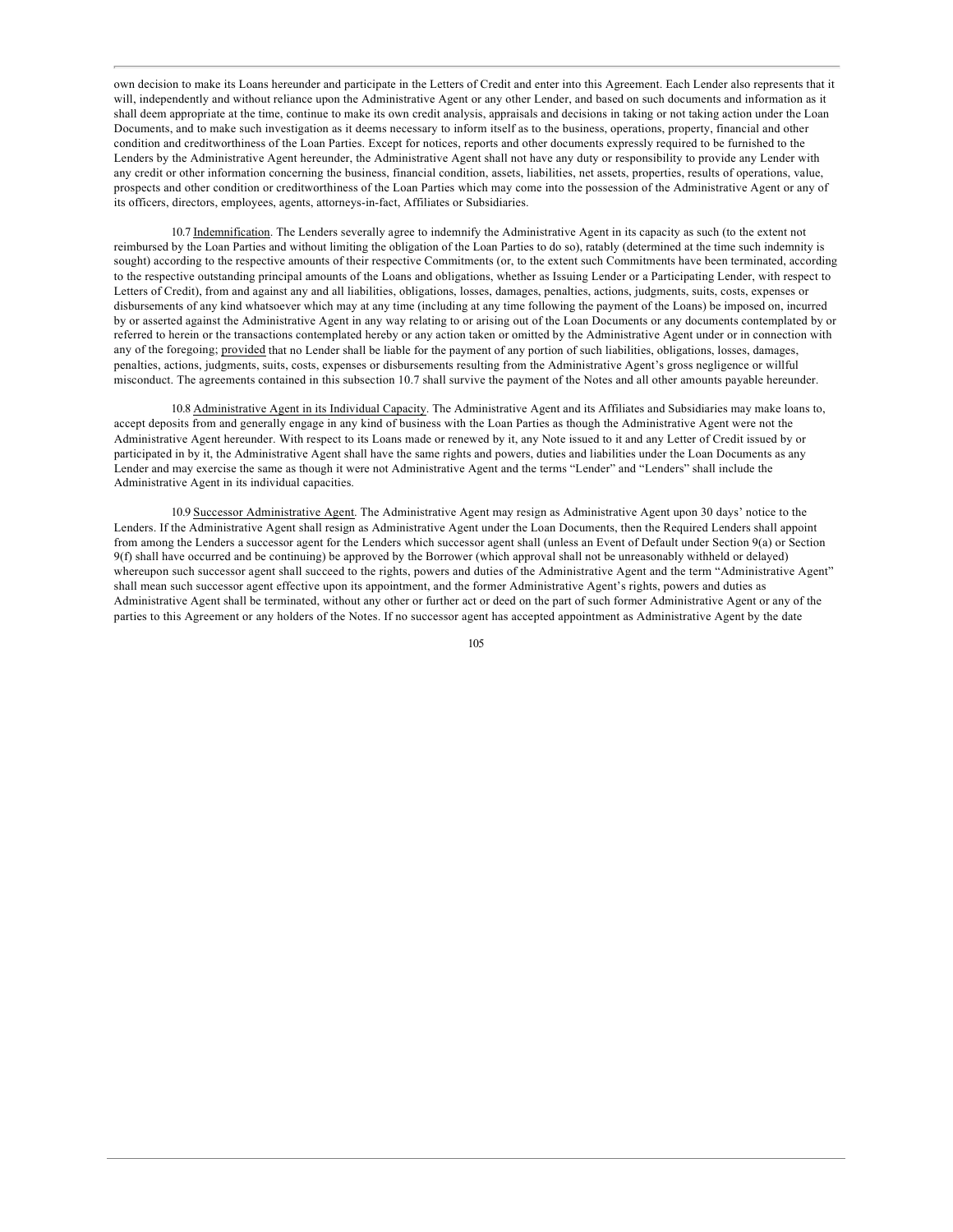that is 30 days following a retiring Administrative Agent's notice of resignation, the retiring Administrative Agent's resignation shall nevertheless thereupon become effective, and the Lenders shall assume and perform all of the duties of the Administrative Agent hereunder until such time, if any, as the Required Lenders appoint a successor agent as provided for above. After any retiring Administrative Agent's resignation hereunder as Administrative Agent, the provisions of this Section 10 shall inure to its benefit as to any actions taken or omitted to be taken by it while it was Administrative Agent under the Loan Documents.

1010 Issuing Lender as Issuer of Letters of Credit. Each Lender hereby acknowledges that the provisions of this Section 10 shall apply to the Issuing Lender, in its capacity as issuer of any Letter of Credit, in the same manner as such provisions are expressly stated to apply to the Administrative Agent.

10.11 No Other Agent Duties, Etc.. Anything herein to the contrary notwithstanding, none of the Persons acting as co-syndication agent, co-documentation agent, joint lead arranger or bookrunner listed on the cover page hereof or otherwise herein shall have any powers, duties or responsibilities under any of the Loan Documents, except in its capacity as the Administrative Agent, the Issuing Lender, the Swing Line Lender or any other Lender.

#### SECTION 11. MISCELLANEOUS

11.1 Amendments and Waivers. No Loan Document or any terms thereof may be amended, supplemented, waived or modified except in accordance with the provisions of this subsection 11.1. Except as expressly set forth in this Agreement, neither this Agreement nor any other Loan Document nor any provision hereof or thereof may be waived, amended, supplemented or modified except pursuant to a document in writing entered into by the Required Lenders and the Loan Parties that are party hereto or thereto, as applicable; provided, however, that:

(a) no such waiver and no such amendment, supplement or modification shall (i) directly or indirectly release all or substantially all of the Collateral or all or substantially all of the Guarantors from their obligations under the Guarantee and Collateral Agreement or (ii) reduce any percentage specified in the definition of Required Lenders, in each case without the written consent of all Lenders;

(b) no such waiver and no such amendment, supplement or modification shall (i) extend the scheduled maturity of any Loan or scheduled installment of any Loan or reduce any scheduled installment of any Loan or reduce the principal amount thereof or extend the expiry date of any Letter of Credit beyond the Revolving Credit Termination Date, or reduce the rate (provided that only the consent of the Required Lenders shall be necessary to amend the default rate provided in subsection 4.7(c) or to waive any obligation of the Borrower to pay interest at such default rate) or extend the time of payment of interest thereon, or change the method of calculating interest thereon, or reduce the amount or extend the time of payment of any fee payable to the Lenders hereunder, or increase the amount of any Commitment of any Lender without the consent of each Lender directly and adversely affected thereby (except that any amendment or modification of the financial covenant or defined terms used in the financial covenant in this Agreement shall not constitute a reduction in the rate of interest or fees for purposes of this clause (i)), (ii) amend, modify or waive any provision of this subsection 11.1 or consent to the assignment or transfer by any Loan Party of any of its rights and obligations under any Loan Document without the consent of all Lenders, (iii) amend, modify or waive subsection 4.16(a) in a manner that would by its terms alter the pro rata sharing of payments required thereby or (iv) amend, modify or waive Section 6.5 of the Guarantee and Collateral Agreement with respect to the priority of payments set forth therein, in each case, without the written consent of each Lender directly and adversely affected thereby: provided.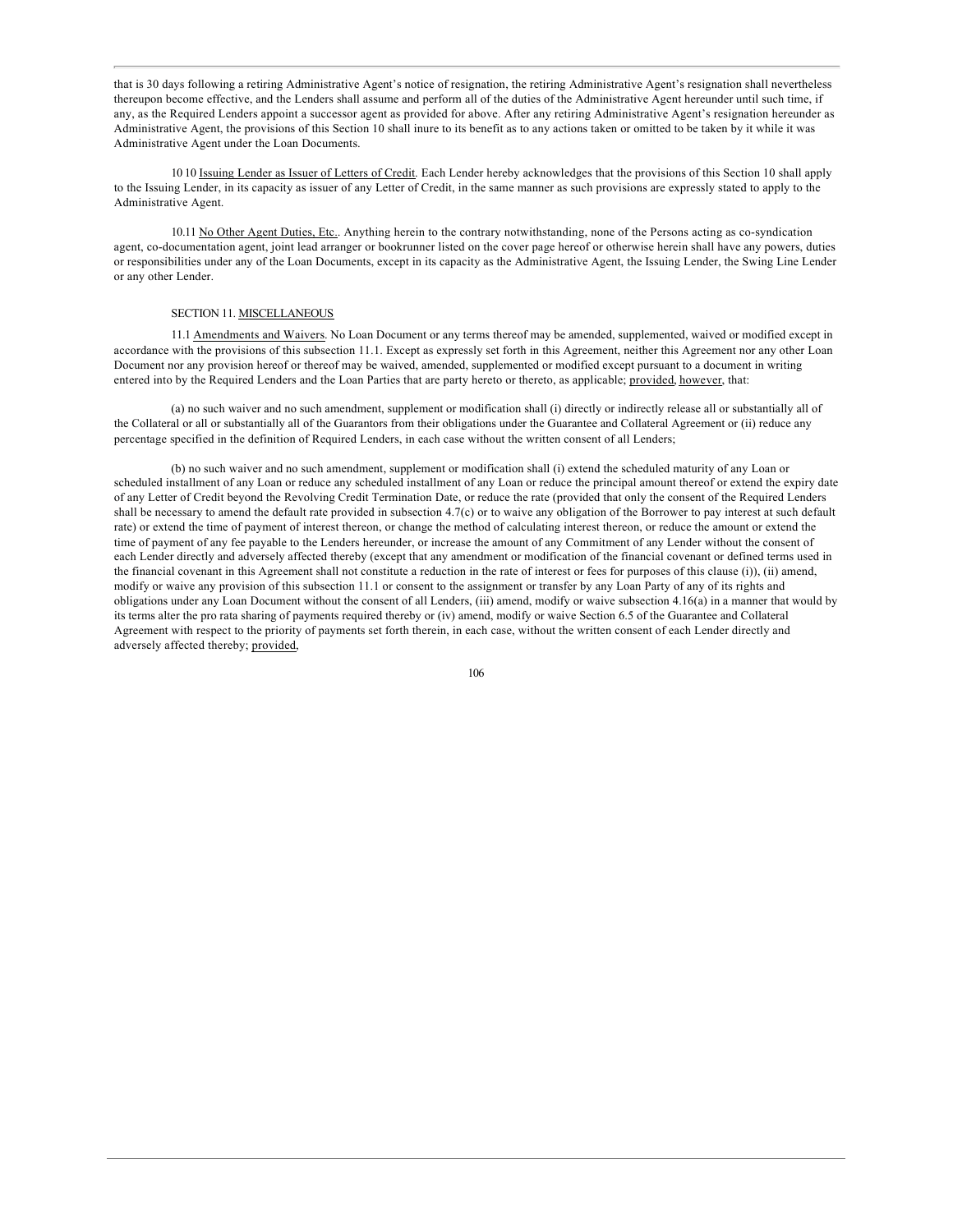that any such waiver, amendment, supplement or modification may be made without the consent of the Required Lenders if such waiver, amendment, supplement or modification otherwise satisfies the requirements of this clause (b);

 $(c)$  no such waiver and no such amendment, supplement or modification shall amend subsection 3.3(d) without the consent of Lenders holding more than 50% of the Revolving Credit Commitments in respect of the applicable maturing Revolving Credit Commitments (or if the Revolving Credit Commitments in respect of such maturing tranche have been cancelled the sum of (i) the L/C Participating Interests in the aggregate amount then available to be drawn under all outstanding Letters of Credit issued in respect of such maturing tranche and (ii) the aggregate then outstanding principal amount of Revolving L/C Obligations in respect of such maturing tranche);

(d) no such waiver and no such amendment, supplement or modification shall amend, modify or waive any provision of Section 10 or subsection 4.21 without the written consent of the then Issuing Lender and the Administrative Agent; and

(e) this Agreement and the other Loan Documents may be amended solely with the consent of the Administrative Agent to incorporate the terms of any Incremental Facility or to establish an Extension permitted by subsection 4.24.

Notwithstanding anything to the contrary contained herein, any amendment, modification or waiver of any provision of subsection 8.1 (and any defined terms solely as used therein) or any other provision to any Loan Document that has been added solely for the benefit of the Revolving Credit Facility (as may be agreed between the Majority Revolving Lenders and the Borrower) shall require the written consent of the Majority Revolving Lenders (and only the Majority Revolving Lenders) and each Loan Party party hereto. For the avoidance of doubt, it is understood and agreed that the Required Lenders may not, and nor shall the consent of the Required Lenders be needed to, amend, modify or waive any provision of subsection 8.1 (or any defined term as used therein) or any other provision to any Loan Document that has been added solely for the benefit of the Revolving Credit Facility (as may be agreed between the Majority Revolving Lenders and the Borrower).

Any such waiver and any such amendment, supplement or modification described in this subsection 11.1 shall apply equally to each of the Lenders and shall be binding upon each Loan Party, the Lenders, the Administrative Agent and all future holders of the Loans. No waiver, amendment, supplement or modification of any Letter of Credit shall extend the expiry date thereof without the written consent of the Participating Lenders. In the case of any waiver, the Borrower, the Lenders and the Administrative Agent shall be restored to their former position and rights hereunder and under the outstanding Loans, and any Default or Event of Default waived shall be deemed to be cured and not continuing; but no such waiver shall extend to any subsequent or other Default or Event of Default, or impair any right consequent thereon.

Furthermore, notwithstanding the foregoing, the Administrative Agent, with the consent of the Borrower, may amend, modify or supplement any Loan Document without the consent of any Lender or the Required Lenders in order to correct, amend or cure any ambiguity, inconsistency or defect or correct any typographical error or other manifest error in any Loan Document.

In connection with any proposed amendment, modification, waiver or termination (a "Proposed Change") requiring the consent of all Lenders or all affected Lenders, if the consent of the Required Lenders to such Proposed Change is obtained, but the consent to such Proposed Change of other Lenders whose consent is required is not obtained (any such Lender whose consent is not obtained as described in this subsection 11.1 being referred to as a "Non-Consenting Lender"), then, the Borrower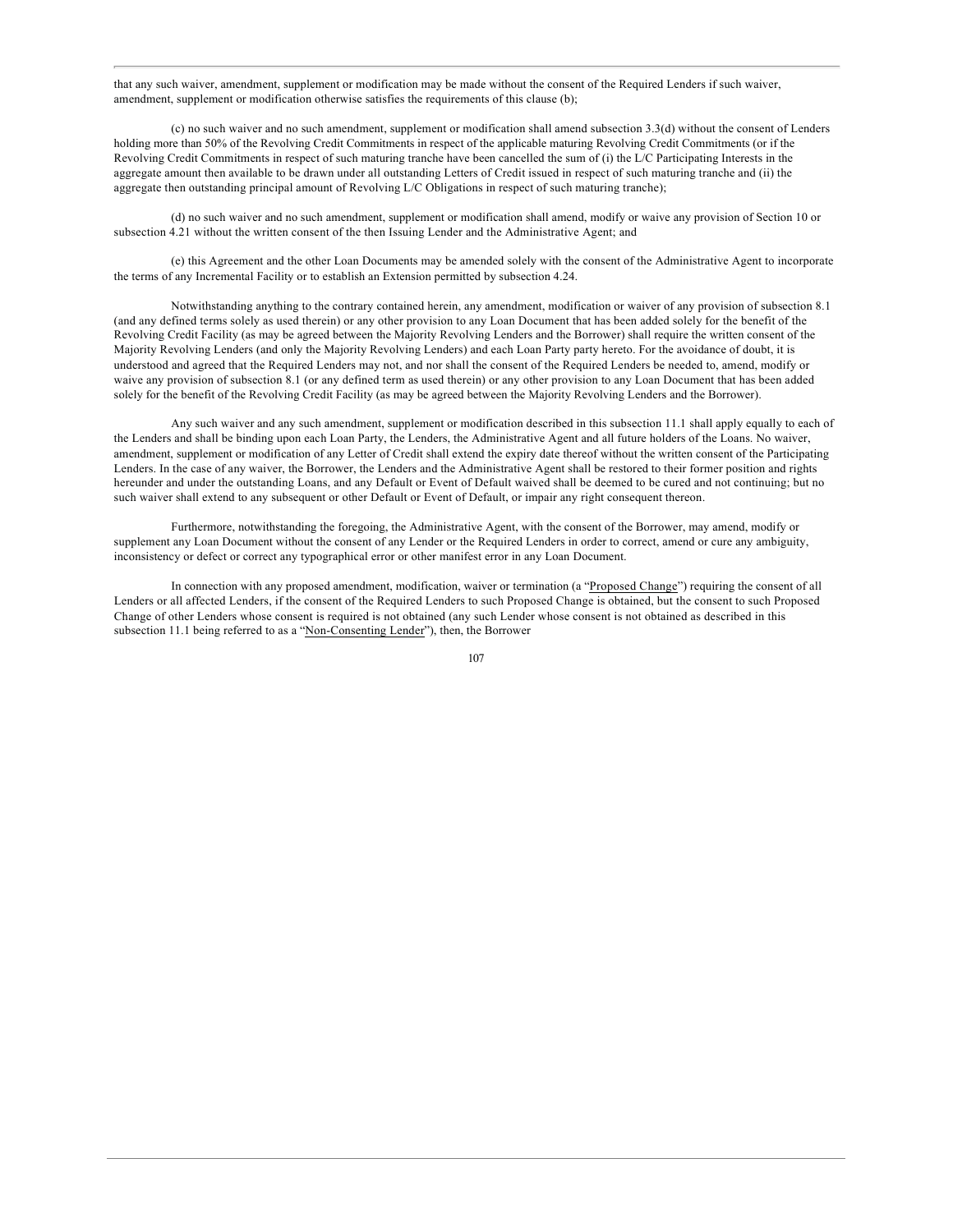may, at its sole expense and effort, upon notice to such Non-Consenting Lender and the Administrative Agent, require such Non-Consenting Lender to assign and delegate, without recourse (in accordance with and subject to the restrictions contained in subsection 11.6), all its interests, rights and obligations under this Agreement to an assignee that shall assume such obligations (which assignee may be another Lender, if a Lender accepts such assignment), provided that (i) (a) the Borrower shall have received the prior written consent of the Administrative Agent (and, if a Revolving Credit Commitment is being assigned, each Issuing Lender and the Swing Line Lender), which consent shall not unreasonably be withheld or delayed, (b) such Non-Consenting Lender shall have received payment of an amount equal to the outstanding principal amount of its Loans, participations in Letters of Credit funded under subsection 3.6(b) and participations under Swing Line Loans, accrued interest thereon, accrued fees and all other amounts payable to it hereunder from the assignee (to the extent of such outstanding principal and accrued interest and fees) or the Borrower (in the case of all other amounts), (c) the Borrower or such assignee shall have paid to the Administrative Agent the processing and recordation fee specified in subsection 11.6(d) and (d) such assignee has consented to the Proposed Change and (ii) substantially concurrently with satisfaction of the requirements set forth in clause (i) of this proviso, such Non-Consenting Lender shall be deemed to have assigned and delegated its interests, rights and obligations under this Agreement and such Non-Consenting Lender shall not be required to execute the Assignment and Assumption in connection therewith. If the Proposed Change to which the Non-Consenting Lender withholds consent would reduce the Applicable Margin for the period on or prior to the first anniversary of the Restatement Effective Date, the Borrower shall be required to pay such Non-Consenting Lender a 1% premium on the amount of such Non-Consenting Lender's Loans in connection with any assignment thereof pursuant to this paragraph.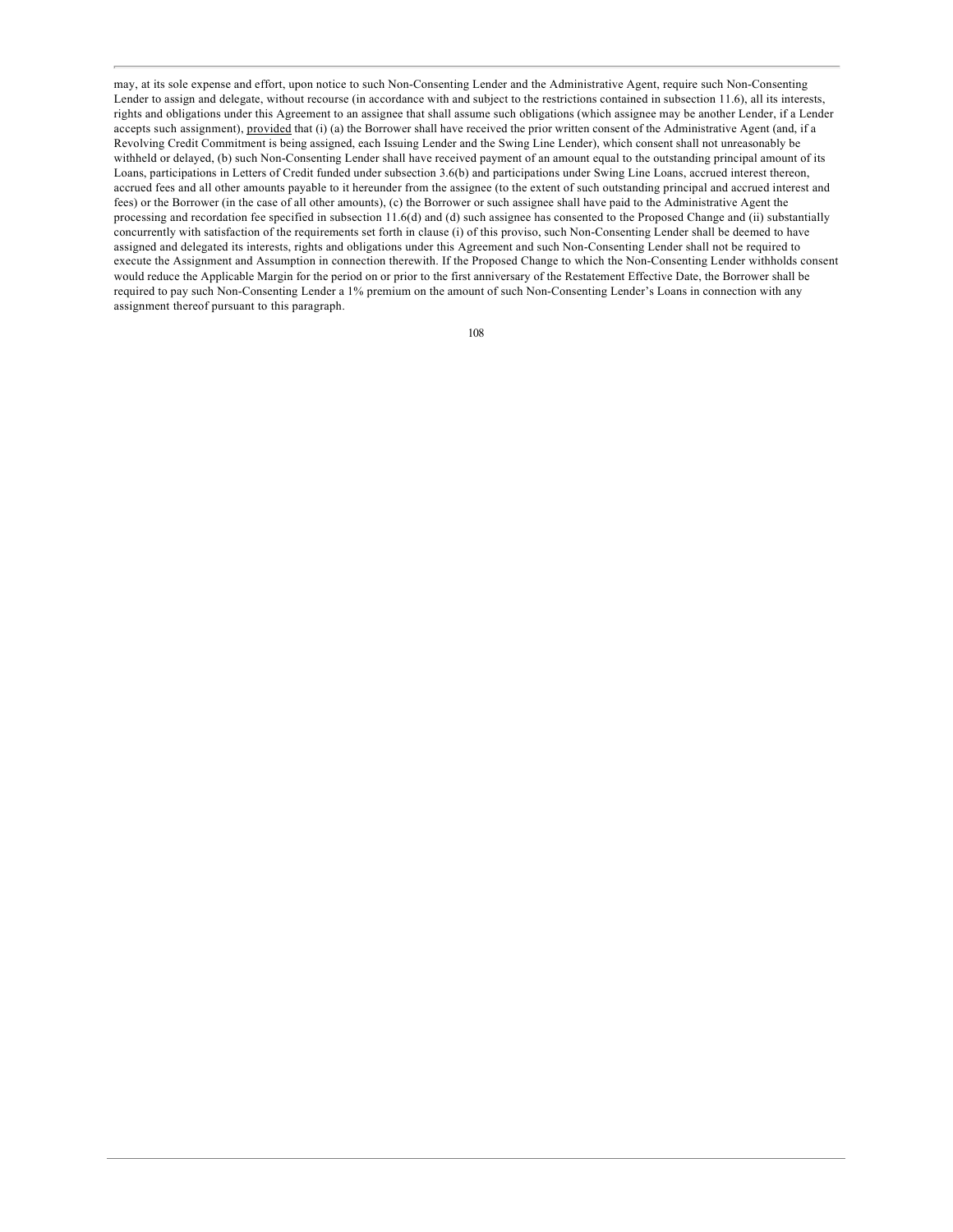Notwithstanding the foregoing, this Agreement may be amended (x) with the written consent of the Administrative Agent, the Borrower and the Lenders providing the relevant Replacement Term Loans (as defined below) to permit the refinancing, replacement or modification of all or any portion of the outstanding Term Loans or the term loans under any Incremental Term Facility ("Replaced Term Loans") with a replacement term loan hereunder ("Replacement Term Loans"); provided, that (a) the aggregate principal amount of such Replacement Term Loans shall not exceed the aggregate principal amount of such Replaced Term Loans, (b) the terms of Replacement Term Loans are (excluding pricing, fees, rate floors and optional prepayment or redemption terms), taken as a whole, no more favorable to the lenders providing such Replacement Term Loans than those applicable to the Replaced Term Loans (other than any covenants or other provisions applicable only to periods after the later of the Term Loan Maturity Date and the Revolving Credit Termination Date), (c) the maturity date of such Replacement Term Loans shall not be earlier than the maturity date of the Replaced Term Loans and (d) the weighted average life to maturity of such Replacement Term Loans shall not be shorter than the weighted average life to maturity of such Replaced Term Loans at the time of such refinancing and  $(y)$  with the written consent of the Administrative Agent, the Borrower and the Lenders providing the relevant Replacement Revolving Facility (as defined below) to permit the refinancing, replacement or modification of all or any portion of the Revolving Facility or any Incremental Revolving Facility (a "Replaced Revolving Facility") with a replacement revolving facility hereunder (a "Replacement Revolving Facility"); provided that (a) the aggregate amount of such Replacement Revolving Facility shall not exceed the aggregate amount of such Replaced Revolving Facility, (b) the termination date of such Replacement Revolving Facility shall be no earlier than the termination date of the Replaced Revolving Facility and (c) the terms of any such Replacement Revolving Facility are (excluding pricing, fees, rate floors and optional prepayment or redemption terms), taken as a whole, no more favorable to the lenders providing such Replacement Revolving Facility than those applicable to the Replaced Revolving Facility (other than any covenants or other provisions applicable only to periods after the later of the Term Loan Maturity Date and the Revolving Credit Termination Date).

11.2 Notices. All notices, requests and demands to or upon the respective parties hereto to be effective shall be in writing (including by telecopy or electronic transmission), and, unless otherwise expressly provided herein, shall be deemed to have been duly given or made when delivered by hand on a Business Day during recipient's normal business hours, or three Business Days after being deposited in the mail, postage prepaid, or, in the case of telecopy notice, when sent on a Business Day and received during recipient's normal business hours with confirmation of receipt received, addressed as follows in the case of each Loan Party and the Administrative Agent, and as set forth on its signature page hereto in the case of any Lender, or to such other address as may be hereafter notified by the respective parties hereto and any future holders of the Loans:

The Borrower<sup>.</sup>

In the case of the Borrower, with a copy to:

Cumulus Media Holdings Inc. 3280 Peachtree Road, N.W., Suite 2300 Atlanta, Georgia 30305 Attention: General Counsel Telecopy: (404) 260-6877

Jones Day 1420 Peachtree Street, N.E., Suite 800 Atlanta, Georgia 30309 Attention: John E. Zamer, Esq. Telecopy: (404) 581-8330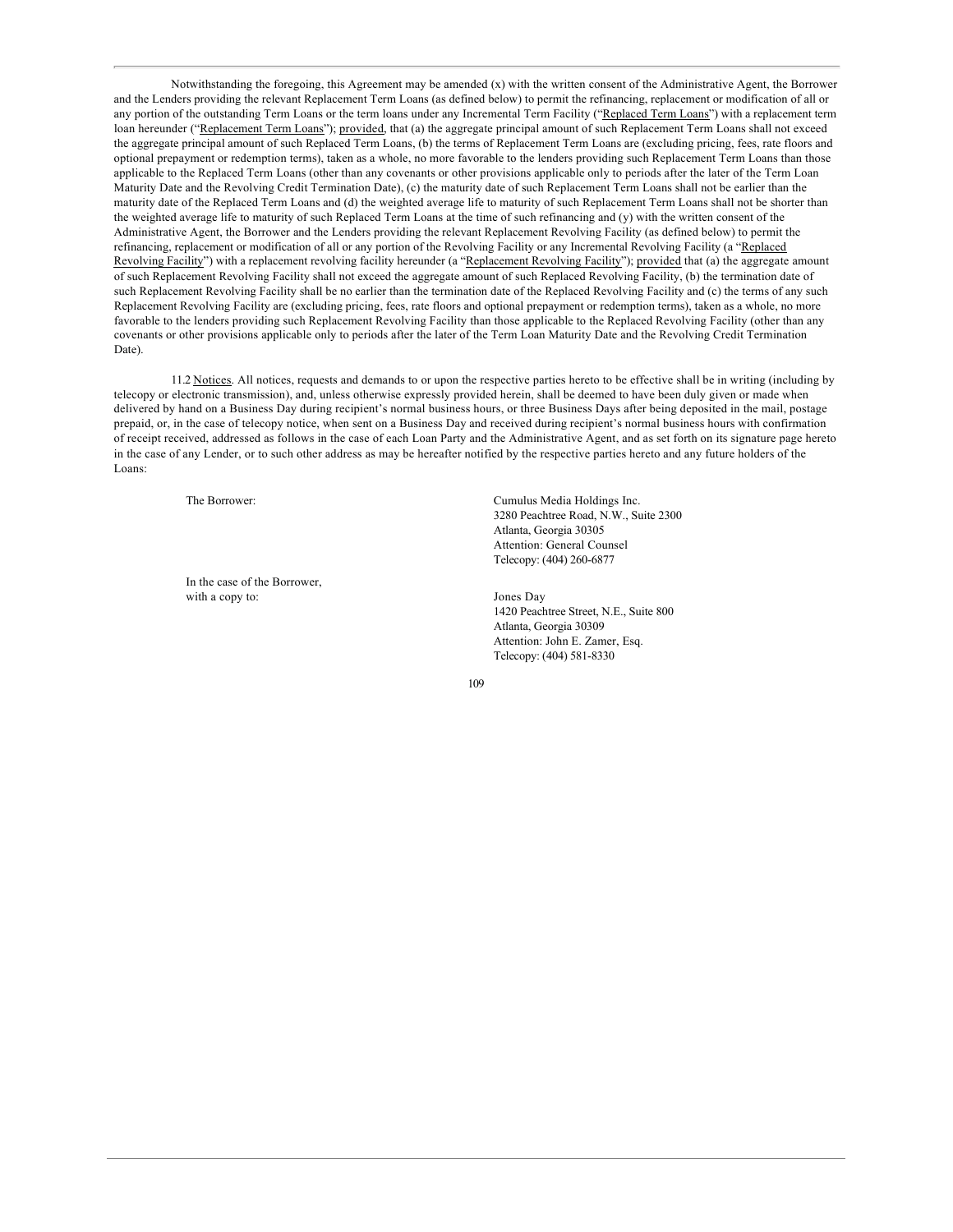| The Administrative Agent: | JPM organ Chase Bank, N.A.<br>Loan and Agency Services Group<br>500 Stanton Christiana Road, Ops 2, floor 2<br>Newark, DE, 19713-2107<br>Attention: Jonathan Krepol<br>Telecopy: (302) 634-3301 |
|---------------------------|-------------------------------------------------------------------------------------------------------------------------------------------------------------------------------------------------|
| With copies to:           | JPMorgan Chase Bank, N.A.<br>383 Madison Avenue, 24th Floor<br>New York, New York 10179<br>Telecopy: (212) 270-5127                                                                             |

provided that the failure to provide the copies of notices to the Borrower provided for in this subsection 11.2 shall not result in any liability to the Administrative Agent or any Lender.

Notices and other communications to the Lenders hereunder may be delivered or furnished by electronic communications pursuant to procedures approved by the Administrative Agent; provided that the foregoing shall not apply to notices pursuant to subsections 3.3, 3.7, 4.1, 4.3, 4.4, 4.5 and 4.6 unless otherwise agreed by the Administrative Agent and the applicable Lender. The Administrative Agent or the Borrower may, in its discretion, agree to accept notices and other communications to it hereunder by electronic communications pursuant to procedures approved by it; provided that approval of such procedures may be limited to particular notices or communications.

113 No Waiver; Cumulative Remedies. No failure to exercise and no delay in exercising, on the part of the Administrative Agent or any Lender, any right, remedy, power or privilege hereunder or under the Loan Documents, shall operate as a waiver thereof; nor shall any single or partial exercise of any right, remedy, power or privilege hereunder preclude any other or further exercise thereof or the exercise of any other right, remedy, power or privilege. The rights, remedies, powers and privileges herein provided are cumulative and not exclusive of any rights, remedies, powers and privileges provided by law.

11.4 Survival of Representations and Warranties. All representations and warranties made hereunder, in the other Loan Documents and in any document, certificate or statement delivered pursuant hereto or in connection herewith shall survive the execution and delivery of this Agreement, the making of the Loans, Letters of Credit and other extensions of credit hereunder.

### 11.5 Payment of Expenses. The Borrower agrees:

(a) to pay or reimburse the Administrative Agent, the Issuing Lender, the Arrangers, the Restatement Arrangers, the Restatement Bookrunners and their respective Affiliates for all of their reasonable out-of-pocket costs and expenses incurred in connection with the preparation, execution and delivery of, any amendment, supplement or modification to, or any waiver of, this Agreement and the other Loan Documents and any other documents prepared in connection herewith or therewith, and the consummation and administration of the transactions contemplated hereby and thereby, including the reasonable fees and disbursements (including filing and recording fees and expenses) of counsel to the Administrative Agent, the Arrangers, the Restatement Arrangers, the Restatement Bookrunners and the Lenders (which shall be limited to one counsel, FCC counsel and, if necessary, one local counsel in any relevant jurisdiction and expenses attributable to processing primary assignments and, solely in case of any actual or perceived conflict of interest, one additional counsel to the affected Lenders taken as a whole);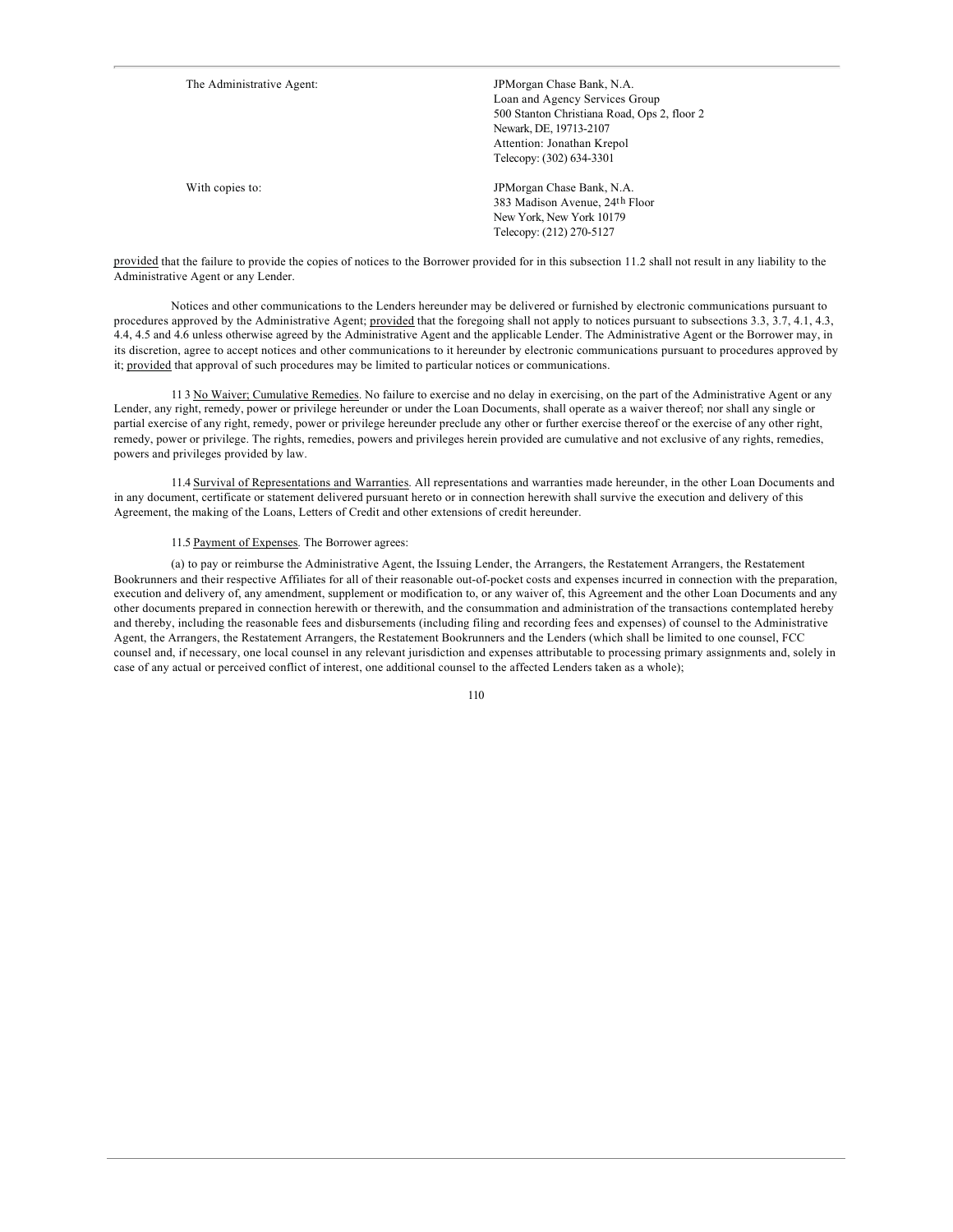(b) to pay or reimburse the Lenders and the Administrative Agent for all their reasonable out-of-pocket costs and expenses incurred in connection with, and to pay, indemnify, and hold the Administrative Agent and the Lenders harmless from and against any and all other liabilities, obligations, losses, damages, penalties, actions, judgments, suits, costs, expenses or disbursements of any kind or nature whatsoever arising out of or in connection with, the enforcement or preservation of any rights under any Loan Document and any such other documents or any workout or restructuring of the Loan Documents, limited to out-of-pocket costs, fees, disbursements and other charges of one counsel, FCC counsel and one local counsel in any relevant jurisdiction for the Administrative Agent and the Lenders taken as a whole (and, solely in case of any actual or perceived conflict of interest, one additional counsel to the affected Lenders taken as a whole) incurred in connection with the foregoing and in connection with advising the Administrative Agent with respect to its rights and responsibilities under this Agreement, the other Loan Documents and the documentation relating thereto.

(c) to pay, indemnify, and to hold the Administrative Agent and each Lender harmless from, any and all recording and filing fees and any and all liabilities with respect to, or resulting from any delay in paying similar fees, if any, which may be payable or determined to be payable in connection with the execution and delivery of, or consummation of any of the transactions contemplated by, or any amendment, supplement or modification of, or any waiver or consent under or in respect of, any Loan Document and any such other documents; and

(d) to pay, indemnify, and hold the Administrative Agent, each Arranger, each Restatement Arranger, each Restatement Bookrunner, the Issuing Lender and each Lender and their respective officers, directors, employees, affiliates, advisors, controlling persons and agents (each an "Indemnitee") harmless from and against any and all other liabilities, obligations, losses, damages (including punitive damages), penalties, fines, actions, judgments, suits, costs, expenses or disbursements of any kind or nature whatsoever (including reasonable experts' and consultants' fees and limited to reasonable fees and disbursements of one counsel, one FCC counsel and, if necessary, one local counsel in each appropriate jurisdiction, in each case for all Indemnitees taken as a whole (and, solely in the case of any actual or perceived conflict of interest where the Indemnitee affected by such conflict of interest informs the Borrower of such conflict and thereafter retains its own counsel, of another firm of counsel for such affected Indemnitee) and third party claims for personal injury or real or personal property damage) which may be incurred by or asserted against the Administrative Agent, any Arranger, any Restatement Arranger, any Restatement Bookrunner or any Lender (x) arising out of or in connection with any investigation, litigation or proceeding related to this Agreement, the other Loan Documents, the Loans, the actual or proposed use of proceeds of the Loans, or any of the other transactions contemplated hereby or thereby, whether or not the Administrative Agent, any Arranger, any Restatement Arranger, any Restatement Bookrunner or any of the Lenders is a party thereto, (y) with respect to any environmental matters, any environmental compliance expenses and remediation expenses in connection with the presence, suspected presence, release or suspected release of any Materials of Environmental Concern in or into the air, soil, groundwater, surface water or improvements at, on, about, under, or within the Properties, or any portion thereof, or elsewhere in connection with the transportation of Materials of Environmental Concern to or from the Properties, in each case to the extent required under Environmental Laws, or  $(z)$  without limiting the generality of the foregoing, by reason of or in connection with the execution, performance, delivery, enforcement or administration, of this Agreement, the other Credit Agreement and any such other documents, or transfer of, or payment or failure to make payments under, Letters of Credit (all the foregoing in this clause (d), collectively, the "indemnified liabilities"), provided that the Borrower shall have no obligation hereunder to any Indemnitee  $(x)$ with respect to indemnified liabilities to the extent they are found by a final, non-appealable judgment of a court to arise from the gross negligence or willful misconduct of, or material breach by, such Indemnitee, (y) under this subsection 11.5 for any taxes other than Other Taxes or taxes derived from a non-tax claim or (z) with respect to indemnified liabilities arising out of a dispute solely between Indemnified Parties not involving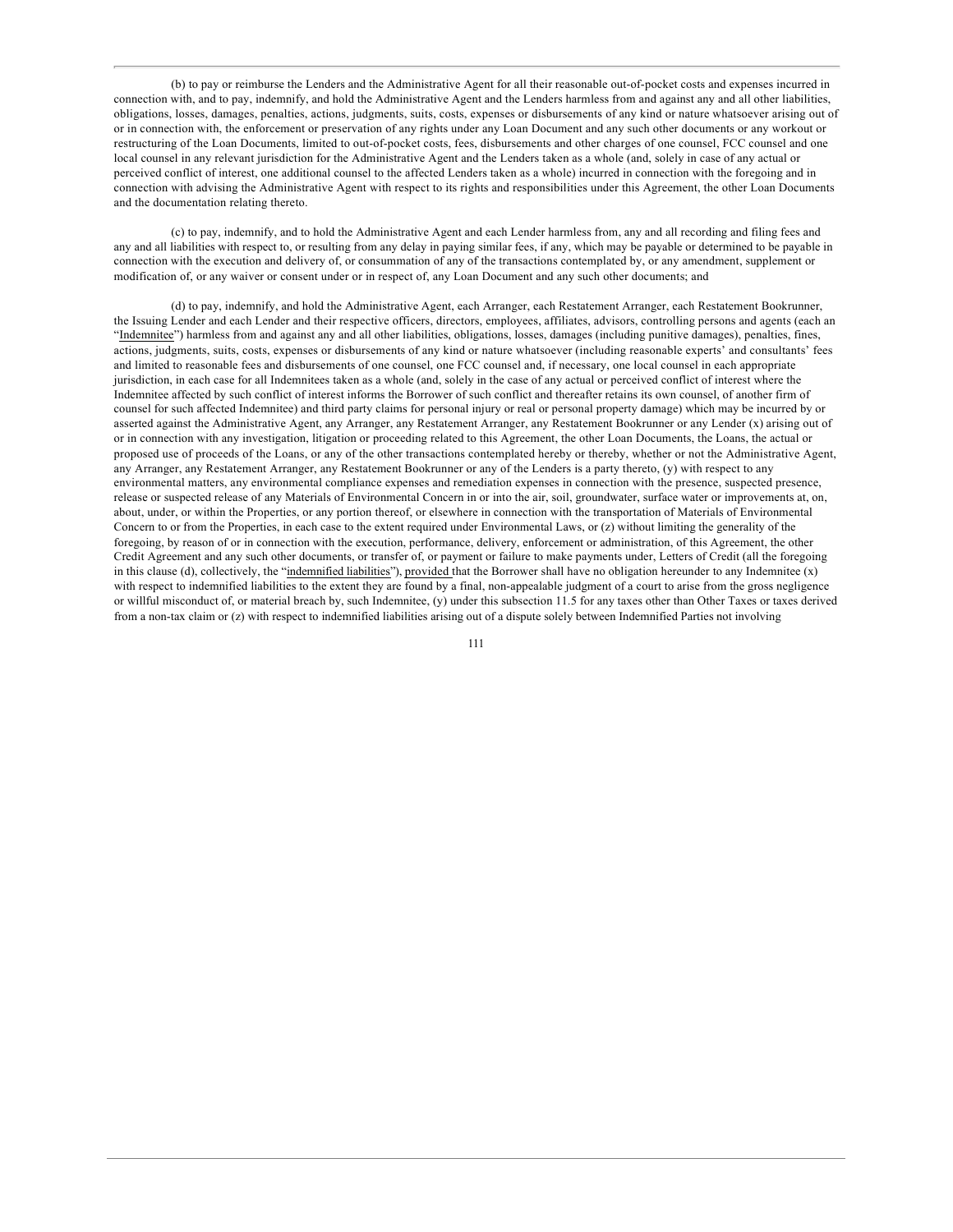an act or omission by the Borrower or any of its Affiliates (other than any such indemnified liabilities asserted against any Indemnitee in its capacity, or in fulfilling its role, as an agent, Arranger, Restatement Arranger, Restatement Bookrunner or similar role for any Facility (including any Incremental Facility)). All amounts due under this subsection 11.5 shall be payable not later than 10 days after written demand therefor. The agreements in this subsection 11.5 shall survive repayment of the Loans and all other amounts payable hereunder.

#### 11.6 Successors and Assigns; Participations; Purchasing Lenders.

(a) This Agreement shall be binding upon and inure to the benefit of Parent, the Borrower, the Lenders and the Administrative Agent, all future holders of the Loans, and their respective successors and assigns permitted hereby (including any Affiliate of the Issuing Lender that issues any Letter of Credit), except that (i) the Borrower may not assign or transfer any of its rights or obligations under this Agreement without the prior written consent of each Lender (and any attempted assignment or transfer by the Borrower without such consent shall be null and void) and (ii) no Lender may assign or otherwise transfer its rights and obligations hereunder except in accordance with this Section.

(b) Any Lender other than a Conduit Lender may, in the ordinary course of its business and in accordance with applicable law, at any time sell to one or more banks or other financial institutions or Lender Affiliates (other than a Disqualified Person or an Affiliated Lender (other than an Affiliated Debt Fund)) ("Participants") participating interests in any Loan owing to such Lender, any participating interest of such Lender in the Letters of Credit, any Note held by such Lender, any Commitment of such Lender or any other interest of such Lender hereunder and under the other Loan Documents. Notwithstanding anything to the contrary in the immediately preceding sentence, each Lender shall have the right to sell one or more participations in all or any part of its Loans or any other Obligation to one or more lenders or other Persons that provide financing to such Lender in the form of sales and repurchases of participations without having to satisfy the foregoing requirements. In the event of any such sale by a Lender of participating interests to a Participant, such Lender's obligations under this Agreement to the other parties to this Agreement shall remain unchanged, such Lender shall remain solely responsible for the performance thereof, such Lender shall remain the holder of any such Loan for all purposes under this Agreement and the other Loan Documents and the Borrower and the Administrative Agent shall continue to deal solely and directly with such Lender in connection with such Lender's rights and obligations under this Agreement and the other Loan Documents. Any agreement pursuant to which a Lender sells such a participation shall provide that such Lender shall retain the sole right to enforce this Agreement and to approve any amendment, modification or waiver of any provision of this Agreement; provided, that such agreement may provide that such Lender will not, without the consent of the Participant, agree to any amendment, modification or waiver that (1) requires the consent of each Lender directly and adversely affected thereby pursuant to Section 11.1(b) and (2) directly affects such Participant. The Borrower agrees that if amounts outstanding under this Agreement and the Loans are due and unpaid, or shall have been declared or shall have become due and payable upon the occurrence of an Event of Default, each Participant shall be deemed to have the right of setoff in respect of its participating interest in amounts owing under this Agreement and any Loan to the same extent as if the amount of its participating interest were owing directly to it as a Lender under this Agreement or any Loan; provided that such Participant shall only be entitled to such right of setoff if it shall have agreed in the agreement pursuant to which it shall have acquired its participating interest to share with the Lenders the proceeds thereof, as provided in subsection 11.7. The Borrower also agrees that each Participant shall be entitled to the benefits of, and shall be subject to the limitations of, subsections 4.17, 4.18, 4.19 and 4.20 with respect to its participation in the Letters of Credit and the Loans outstanding from time to time; provided that no Participant shall be entitled to receive (i) any greater amount pursuant to such subsections than the transferor Lender would have been entitled to receive in respect of the amount of the participation transferred by such transferor Lender to such Participant had no such transfer occurred or (ii)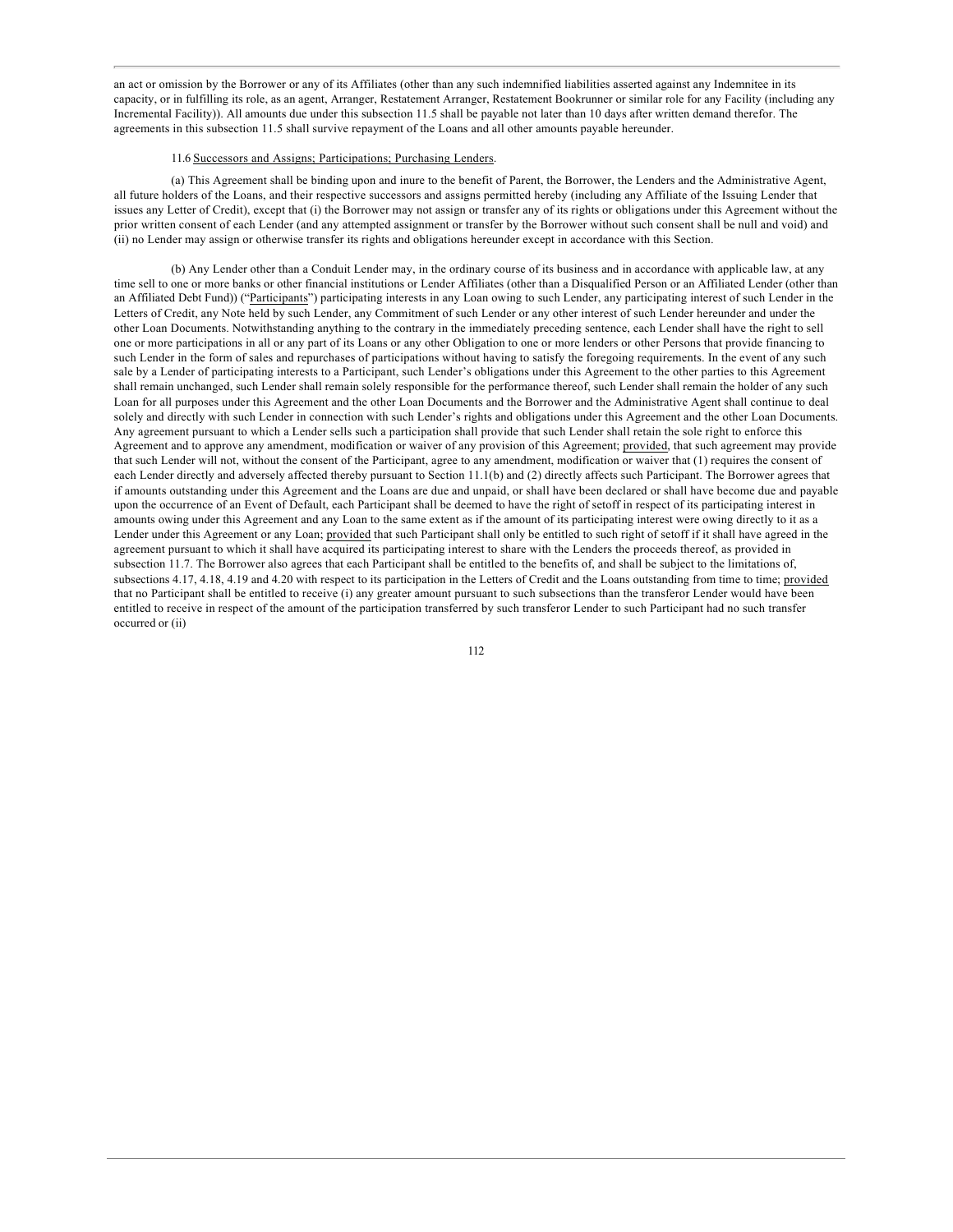the benefits of subsection 4.20 unless such Participant complies with subsections 4.20(f), 4.20(g), 4.20(h) and 4.20(i) as if it were a Lender. Each Lender that sells a participation, acting solely for this purpose as an agent of the Borrower, shall maintain a register on which it enters the name and address of each Participant and the principal amounts (and stated interest) of each Participant's interest in the Loans or other obligations under this Agreement (the "Participant Register"). No Lender shall have any obligation to disclose all or any portion of the Participant Register to any Person except to the extent such disclosure is necessary to establish that any Loan, Letter of Credit or Note is in registered form under Section 5f.103.1(c) of the U.S. Treasury Regulations. The entries in the Participant Register shall be conclusive absent manifest error, and such Lender, each Loan Party and the Administrative Agent shall treat each person whose name is recorded in the Participant Register pursuant to the terms hereof as the owner of such participation for all purposes of this Agreement, notwithstanding notice to the contrary.

(c) Any Lender other than any Conduit Lender may, in the ordinary course of its business and in accordance with applicable law, with the prior written consent (not to be unreasonably withheld or delayed) of:

(i) the Administrative Agent; provided that no consent of the Administrative Agent shall be required for an assignment of all or a portion of a Term Loan to a Lender, a Lender Affiliate or an Approved Fund;

(ii) the Swing Line Lender and the Issuing Lenders; provided that no consent of the Swing Line Lender or Issuing Lenders shall be required for an assignment of Term Loan only; and

(iii) the Borrower; provided that  $(A)$  (i) no consent of the Borrower shall be required for an assignment to a Lender, a Lender Affiliate or an Approved Fund or (ii) if an Event of Default under Section 9(a) or (f) has occurred and is continuing and (B) the Borrower shall be deemed to have consented to any assignment unless the Borrower has objected thereto by written notice to the Administrative Agent within 10 Business Days after having received notice thereof,

sell to any Eligible Assignee (an "Assignee"), all or any part of its rights and obligations under this Agreement, the Notes and the other Loan Documents and, with respect to the Letters of Credit, such Lender's L/C Participating Interest, pursuant to an Assignment and Assumption executed by such Assignee, such assigning Lender (except as otherwise permitted by subsection 4.22 and subsection 11.1) and, to the extent their consent is required, the Borrower, the Swing Line Lender, the Issuing Lenders and the Administrative Agent, and delivered to the Administrative Agent for its acceptance and recording in the Register (as defined below); provided that (A) each such sale pursuant to this subsection 11.6(c) of less than all of a Lender's rights and obligations (I) to a Person which is not then a Lender, a Lender Affiliate or an Approved Fund shall be of Commitments and/or Loans of not less than \$5,000,000 (or in the case of the Term Facility, \$1,000,000) and (II) to a Person which is then a Lender, a Lender Affiliate or an Approved Fund may be in any amount and (B) each Assignee shall comply with the provisions of subsection 4.20 hereof; provided, further that the foregoing shall not prohibit a Lender from selling participating interests in accordance with subsection 11.6(a) in all or any portion of its Loans (without duplication). For purposes of clause (A) of the first proviso contained in the preceding sentence, the amount described therein shall be aggregated in respect of each Lender and its Lender Affiliates, if any. Upon such execution, delivery, acceptance and recording, from and after the effective date determined pursuant to such Assignment and Assumption, (x) the Assignee thereunder shall be a party hereto and, to the extent provided in such Assignment and Assumption, have the rights and obligations of a Lender hereunder with the Commitments and Loans as set forth therein, and (y) the assigning Lender thereunder shall, to the extent of the interest transferred, as reflected in such Assignment and Assumption, be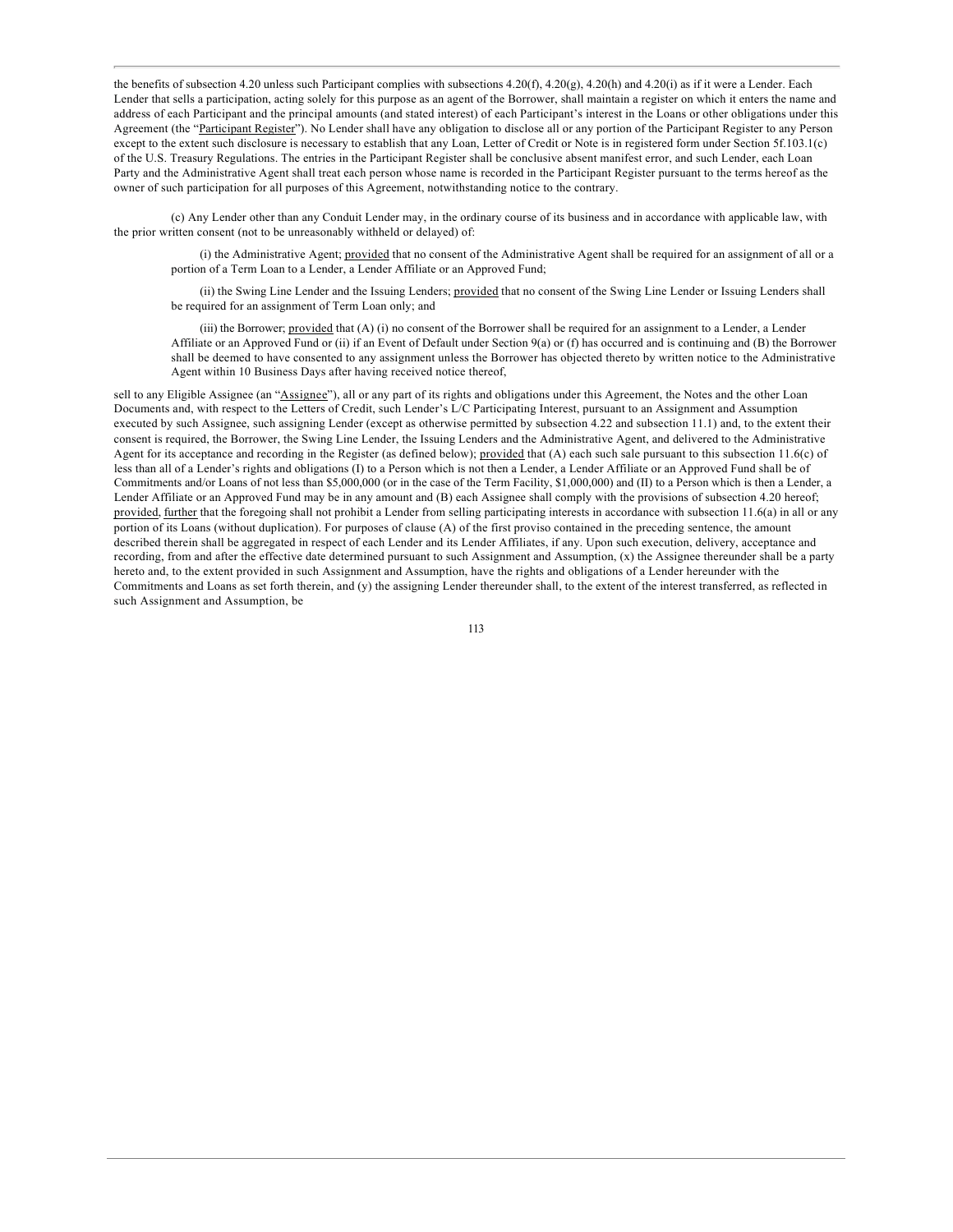released from its obligations under this Agreement (and, in the case of an Assignment and Assumption covering all or the remaining portion of an assigning Lender's rights and obligations under this Agreement, such assigning Lender shall cease to be a party hereto but shall continue to be entitled to the benefits of subsections 4.17, 4.18, 4.19, 4.20 and 11.5). Such Assignment and Assumption shall be deemed to amend this Agreement to the extent, and only to the extent, necessary to reflect the addition of such Assignee and the resulting adjustment of Commitment Percentages arising from the purchase by such Assignee of all or a portion of the rights and obligations of such assigning Lender under this Agreement. Notwithstanding the foregoing, any Conduit Lender may assign at any time to its designating Lender hereunder without the consent of the Borrower or the Administrative Agent any or all of the Loans it may have funded hereunder and pursuant to its designation agreement and without regard to the limitations set forth in the first sentence of this subsection 11.6(c); provided that such designating Lender complies with subsection 4.20 and shall not be entitled to receive any greater amounts under this Agreement (including subsections 4.18 and 4.20) than the assigning Conduit Lender was entitled to receive immediately prior to such assignment in respect of the Loans subject to such assignment.

Notwithstanding anything to the contrary set forth in this Agreement (including subsection 4.16(a) or  $11.7(a)$ ) or any other Loan Document, any Lender may assign all or any portion of its rights and obligations under this Agreement, the Notes and the other Loan Documents and, with respect to the Letters of Credit, such Lender's L/C Participating Interest to an Affiliated Lender; provided that any such assignment (other than any such assignment to an Affiliated Debt Fund) shall be subject to the following additional conditions: (1) no Event of Default under Section  $9(a)$  or (f) shall have occurred and be continuing immediately before and after giving effect to such assignment, (2) after giving effect to such assignment and to all other assignments with all Affiliated Lenders, the aggregate principal amount of all Term Loans then held by all Affiliated Lenders shall not exceed 25% of the aggregate unpaid principal amount of the Term Loans then outstanding, (3) the Affiliated Lender shall execute a waiver in form and substance reasonably satisfactory to the Administrative Agent that it shall have no right whatsoever so long as such Person is an Affiliated Lender (i) to vote as a Lender with respect to any amendment, modification, waiver, consent or other such action with respect to any of the terms of this Agreement or any other Loan Document (it being understood that such interest will be deemed voted in the same proportion as the allocation of voting with respect to such matter by those Lenders who are not Affiliated Lenders), provided that, notwithstanding the foregoing, (x) such Affiliated Lender shall be permitted to vote as a Lender if such amendment, modification, waiver, consent or other such action (A) requires the vote of all Lenders or all affected Lenders and all other Lenders or all other affected Lenders, as the case may be, have given their consent thereto, or (B) disproportionately affects such Affiliated Lender in its capacity as a Lender as compared to other Lenders that are not Affiliated Lenders and (y) no amendment, modification, waiver, consent or other action shall deprive any Affiliated Lender of its share of any payments which the Lenders are entitled to share on a pro rata basis hereunder without consent of such Affiliated Lender, (ii) subject to subclause (i) of clause (3) of this paragraph, to otherwise vote as a Lender on any matter related to this Agreement or any other Loan Document, (iii) to, in its capacity as a Lender, attend (or receive any notice of) any meeting, conference call or correspondence with the Administrative Agent or any Lender or receive any information from the Administrative Agent or any Lender, (iv) to receive advice of counsel to the Administrative Agent or to Lenders other than Affiliated Lenders or to challenge the Lenders' attorney-client privilege or (v) to make or bring any claim, in its capacity as a Lender, against the Administrative Agent or any Lender with respect to the duties and obligations of such Persons under the Loan Documents (except with respect to rights expressly retained under subclause (i) of clause (3) of this paragraph), (4) each Affiliated Lender shall acknowledge and agree that the Loans owned by it shall be non-voting under sections  $1126$  and  $1129$  of the Bankruptcy Code in the event that any proceeding thereunder shall be instituted by or against any Group Member, or, alternatively, to the extent that the foregoing non-voting designation is deemed unenforceable for any reason, each Affiliated Lender shall vote in such proceedings in the same proportion as the allocation of voting with respect to such matter by those Lenders who are not Affiliated Lenders, except to the extent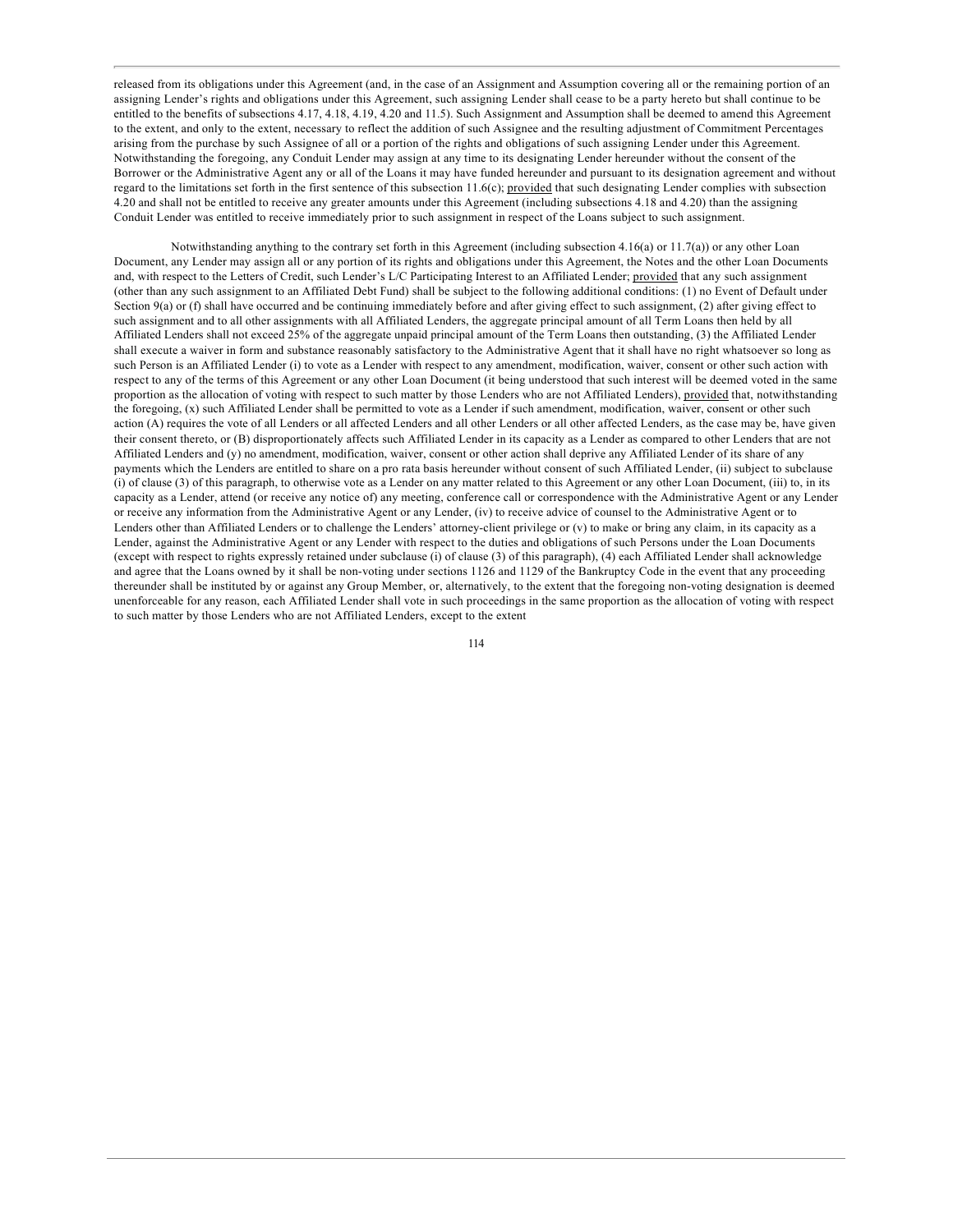that any plan of reorganization proposes to treat the obligations held by such Affiliated Lender in a manner that is less favorable in any material respect to such Affiliated Lender than the proposed treatment of similar obligations held by Lenders that are not Affiliated Lenders, (5) no Revolving Credit Commitments, Revolving Credit Loans or L/C Participating Interests shall be assigned to any Affiliated Lender; (6) any Loans assigned to the Borrower or any Subsidiary shall be cancelled promptly upon such assignment and (7) no proceeds of Revolving Credit Loans shall be used by the Borrower or any Subsidiary to purchase Term Loans; provided further that any assignment to an Affiliated Debt Fund shall be subject to the condition that Affiliated Debt Funds shall not account for 49.9% or more of the amounts included in determining whether the Required Lenders (or the Majority Term Lenders in respect of the Term Facility) have consented to any amendment, modification or waiver pursuant to Section 11.1.

For the purposes of this subsection 11.6, "Approved Fund" means any Person (other than a Disqualified Person) that is engaged in making, purchasing, holding or investing in bank loans and similar extensions of credit in the ordinary course of its business and that is administered or managed by (a) a Lender, (b) an Affiliate of a Lender or (c) an entity or an affiliate of an entity that administers or manages a Lender.

(d) The Administrative Agent acting on behalf of and as agent for the Borrower, shall maintain at the address of the Administrative Agent referred to in subsection 11.2 a copy of each Assignment and Assumption delivered to it and a register (the "Register") for the recordation of the names and addresses of the Lenders and the Commitment of, the principal amount (and stated interest) of any Term Loans, Swing Line Loans and/or Revolving Credit Loans owing to, and if such Lender has any Revolving Credit Commitments and/or the L/C Participating Interests owing to each Lender. The entries in the Register shall be conclusive, in the absence of manifest error, and the Borrower, the Administrative Agent and the Lenders shall treat each Person whose name is recorded in the Register as the owner of the Loans or L/C Participating Interests recorded therein for all purposes of this Agreement, notwithstanding any notice to the contrary. The Register shall be available for inspection by the Borrower or any Lender at any reasonable time and from time to time upon reasonable prior notice. No assignment shall be effective for purposes of this agreement unless it has been recorded in the Register as provided in this paragraph.

(e) Upon its receipt of an Assignment and Assumption executed by an assigning Lender, an Assignee and any other party required to executed such Assignment and Assumption pursuant to this subsection 11.6, together with payment to the Administrative Agent of a registration and processing fee of \$3,500, the Administrative Agent shall (i) promptly accept such Assignment and Assumption and (ii) on the effective date determined pursuant thereto, record the information contained therein in the Register and give notice of such acceptance and recordation to the Lenders and the Borrower. The Assignee, if it shall not be a Lender, shall deliver to the Administrative Agent an administrative questionnaire in which the Assignee designates one or more credit contacts to whom all syndicate-level information (which may contain material non-public information about the Borrower and its Affiliates and their related parties or their respective securities) will be made available and who may receive such information in accordance with the assignee's compliance procedures and applicable laws, including Federal and state securities laws.

(f) The Borrower authorizes each Lender to disclose to any Participant or Assignee (each, a "Transferee") and any prospective Transferee or to any pledgee referred to in subsection 11.6(g) or to any direct or indirect contractual counterparty in swap agreements or such contractual counterparty's professional advisor (so long as such contractual counterparty or professional advisor to such contractual counterparty agrees to be bound by confidentiality provisions at least as restrictive as those of subsection 11.15) any and all financial information in such Lender's possession concerning the Borrower and its Subsidiaries which has been delivered to such Lender by or on behalf of the Borrower pursuant to this Agreement or which has been delivered to such Lender by or on behalf of the Borrower in connection with such Lender's credit evaluation of the Borrower and its Subsidiaries and Affiliates prior to becoming a party to this Agreement: provided that no such information shall be provided by any Lender to any Disqualified Lender.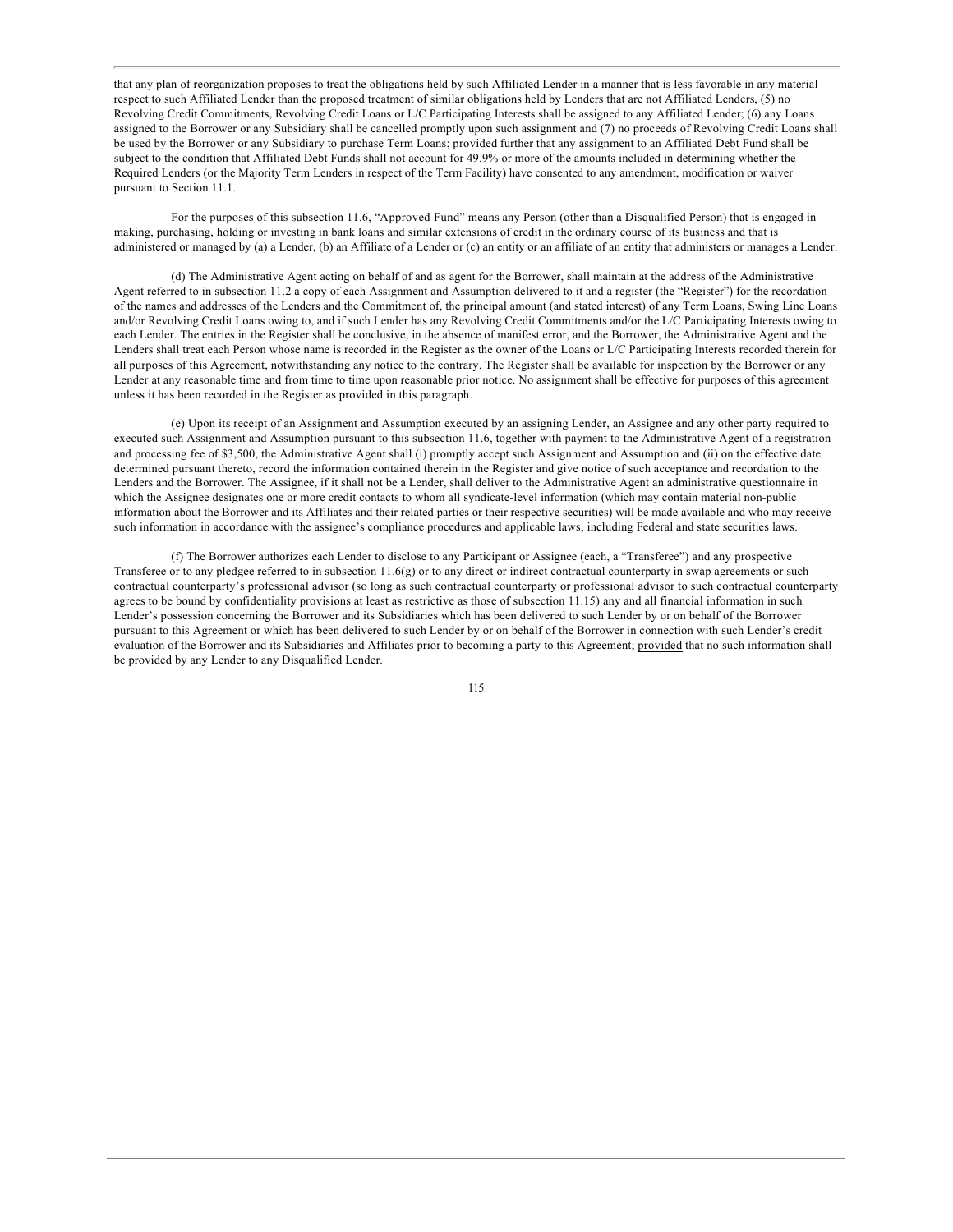$(g)$  For avoidance of doubt, the parties to this Agreement acknowledge that the provisions of this subsection concerning assignments of Loans and Notes relate only to absolute assignments and that such provisions do not prohibit assignments creating security interests, including any pledge or assignment (i) by a Lender of any Loan or Note to any Federal Reserve Bank or central bank having jurisdiction over such lender in accordance with applicable law and (ii) by a Lender Affiliate which is a fund to its trustee in support of its obligations to its trustee; provided that any transfer of Loans or Notes upon, or in lieu of, enforcement of or the exercise of remedies under any such pledge shall be treated as an assignment thereof which shall not be made without compliance with the requirements of this subsection 11.6.

(h) The Borrower, upon receipt of written notice from the relevant Lender, agrees to issue Notes to any Lender requiring Notes to facilitate transactions of the type described in paragraph (g) above.

(i) The Borrower, each Lender and the Administrative Agent hereby confirms that it will not institute against a Conduit Lender or ioin any other Person in instituting against a Conduit Lender any bankruptcy, reorganization, arrangement, insolvency or liquidation proceeding under any state bankruptcy or similar law, for one year and one day after the payment in full of the latest maturing commercial paper note issued by such Conduit Lender; provided, however (i) that each Lender designating any Conduit Lender hereby agrees to indemnify, save and hold harmless each other party hereto for any loss, cost, damage or expense arising out of its inability to institute such a proceeding against such Conduit Lender during such period forbearance and (ii) the foregoing shall not prohibit or limit the ability of any such Person to file claims against a Conduit Lender in connection with any such proceeding.

### 11.7 Adjustments; Set-off.

(a) Except as otherwise expressly set forth in this Agreement (including subsections 4.23, 4.24 and 11.6), if any Lender (a "Benefited Lender") shall at any time receive any payment of all or part of any of its Term Loans, Revolving Credit Loans (other than payment of Swing Line Loans) or L/C Participating Interests, as the case may be, or interest thereon, or receive any collateral in respect thereof (whether voluntarily or involuntarily, by set-off, pursuant to events or proceedings of the nature referred to in Section 9(f), or otherwise) in a greater proportion than any such payment to and collateral received by any other Lender, if any, in respect of such other Lender's L/C Participating Interests, Term Loans or Revolving Credit Loans, as the case may be, or interest thereon, such Benefited Lender shall purchase for cash from the other Lenders such portion of each such other Lender's L/C Participating Interests, Term Loans or Revolving Credit Loans, as the case may be, or shall provide such other Lenders with the benefits of any such collateral, or the proceeds thereof, as shall be necessary to cause such Benefited Lender to share the excess payment or benefits of such collateral or proceeds ratably with each of the Lenders; provided, however, that if all or any portion of such excess payment or benefits is thereafter recovered from such Benefited Lender, such purchase shall be rescinded, and the purchase price and benefits returned, to the extent of such recovery, but without interest; provided, further, that to the extent prohibited by applicable law as described in the definition of "Excluded Swap Obligation", no amounts received from, or set off with respect to, any Guarantor shall be applied to any Excluded Swap Obligations of such Guarantor. The Borrower agrees that each Lender so purchasing a portion of another Lender's Loans and/or L/C Participating Interests may exercise all rights of payment (including rights of set-off) with respect to such portion as fully as if such Lender were the direct holder of such portion. The Administrative Agent shall promptly give the Borrower notice of any set-off, provided that the failure to give such notice shall not affect the validity of such set-off.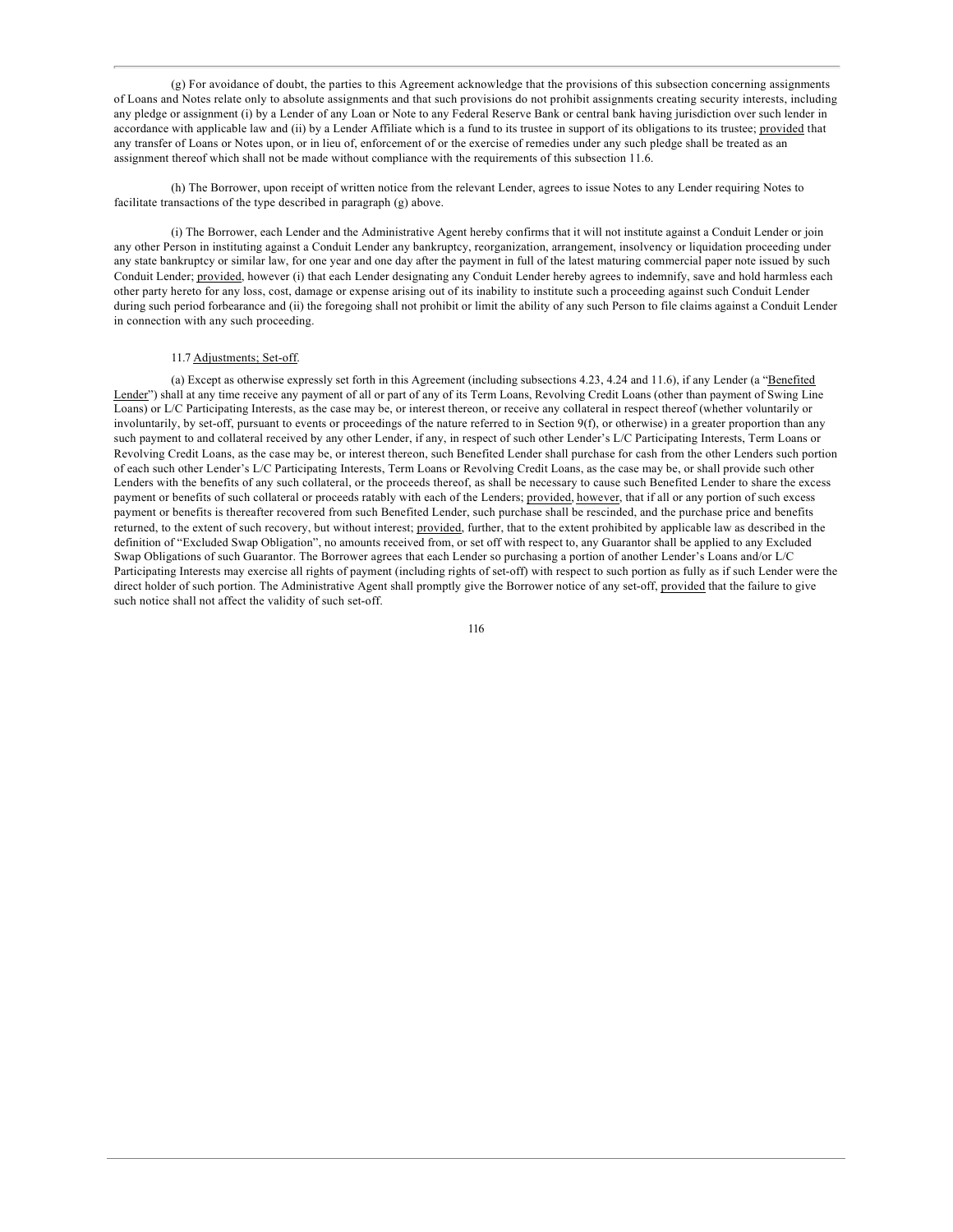(b) Upon the occurrence of an Event of Default specified in Section 9(a) or Section 9(f), the Administrative Agent and each Lender are hereby irrevocably authorized at any time and from time to time without notice to the Borrower, any such notice being hereby waived by the Borrower, to set off and appropriate and apply any and all deposits (general or special, time or demand, provisional or final), in any currency, and any other credits, indebtedness or claims, in any currency, in each case whether direct or indirect, absolute or contingent, matured or unmatured, at any time held or owing by the Administrative Agent or such Lender or any of their respective Affiliates to or for the credit or the account of the Borrower or any part thereof in such amounts as the Administrative Agent or such Lender may elect, on account of the liabilities of the Borrower hereunder and under the other Loan Documents and claims of every nature and description of the Administrative Agent or such Lender against the Borrower in any currency, whether arising hereunder, or otherwise, under any other Loan Document as the Administrative Agent or such Lender may elect, whether or not the Administrative Agent or such Lender has made any demand for payment and although such liabilities and claims may be contingent or unmatured. The Administrative Agent and each Lender shall notify the Borrower promptly of any such setoff made by it and the application made by it of the proceeds thereof, provided that the failure to give such notice shall not affect the validity of such setoff and application. The rights of the Administrative Agent and each Lender under this paragraph are in addition to other rights and remedies (including other rights of setoff) which the Administrative Agent or such Lender may have.

11.8 Counterparts. This Agreement may be executed by one or more of the parties to this Agreement on any number of separate counterparts and all of said counterparts taken together shall be deemed to constitute one and the same instrument. A set of the copies of this Agreement signed by all the parties shall be lodged with the Borrower and the Administrative Agent. This Agreement shall become effective with respect to the Borrower, the Administrative Agent and the Lenders when the Administrative Agent shall have received a signature page of this Agreement executed by the Borrower and the Lenders, or, in the case of any Lender, shall have received telephonic confirmation from such Lender stating that such Lender has executed counterparts of this Agreement or the signature pages hereto and sent the same to the Administrative Agent. Delivery of an executed signature page of this Agreement by e-mail or facsimile transmission shall be effective as delivery of a manually executed counterpart hereof.

11.9 Integration. Except for matters set forth in the Fee Letter, this Agreement and the other Loan Documents represent the entire agreement of the Loan Parties, the Administrative Agent and the Lenders with respect to the subject matter hereof and thereof, and there are no promises, undertakings, representations or warranties by the Administrative Agent or any Lender relative to the subject matter hereof or thereof not expressly set forth or referred to herein or in the other Loan Documents.

11.10 GOVERNING LAW; NO THIRD PARTY RIGHTS. THIS AGREEMENT AND THE LOANS AND THE RIGHTS AND OBLIGATIONS OF THE PARTIES UNDER THIS AGREEMENT AND THE LOANS SHALL BE GOVERNED BY, AND CONSTRUED AND INTERPRETED IN ACCORDANCE WITH. THE LAWS OF THE STATE OF NEW YORK. THIS AGREEMENT IS SOLELY FOR THE BENEFIT OF THE PARTIES HERETO AND THEIR RESPECTIVE SUCCESSORS AND ASSIGNS, AND, EXCEPT AS SET FORTH IN SUBSECTION 11.6, NO OTHER PERSONS SHALL HAVE ANY RIGHT, BENEFIT, PRIORITY OR INTEREST UNDER, OR BECAUSE OF THE EXISTENCE OF. THIS AGREEMENT.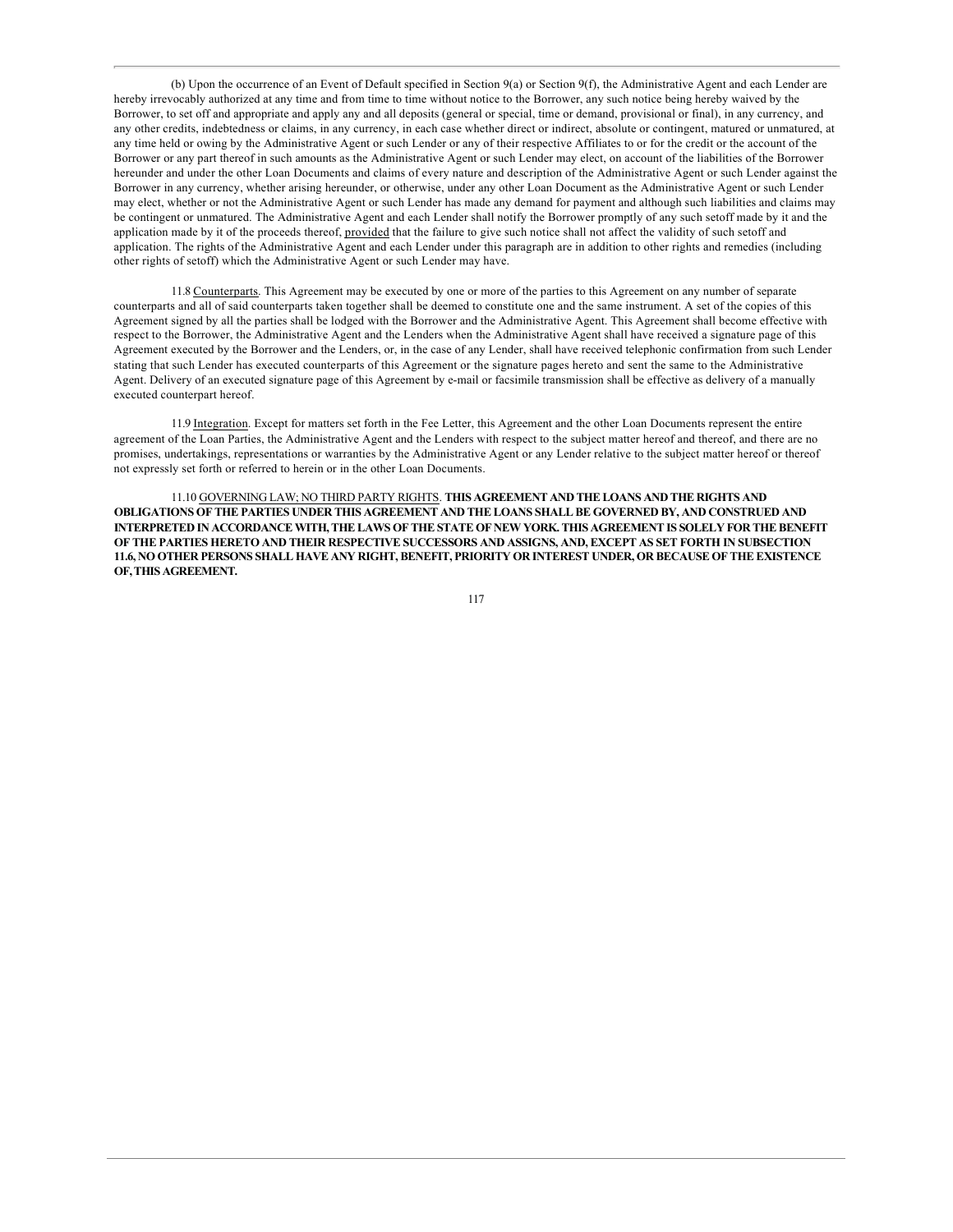## 11 11 SUBMISSION TO JURISDICTION; WAIVERS. EACH PARTY TO THIS AGREEMENT HEREBY IRREVOCABLY AND UNCONDITIONALLY:

(i) SUBMITS FOR ITSELF AND ITS PROPERTY IN ANY LEGAL ACTION OR PROCEEDING RELATING TO THIS CREDIT AGREEMENT OR ANY OF THE OTHER LOAN DOCUMENTS, OR FOR RECOGNITION AND ENFORCEMENT OF ANY JUDGMENT IN RESPECT THEREOF, TO THE EXCLUSIVE GENERAL JURISDICTION OF THE COURTS OF THE STATE OF NEW YORK SITTING IN THE BOROUGH OF MANHATTAN, THE COURTS OF THE UNITED STATES OF AMERICA FOR THE SOUTHERN DISTRICT OF NEW YORK, AND THE APPELLATE COURTS FROM ANY THEREOF;

(ii) CONSENTS THAT ANY SUCH ACTION OR PROCEEDING MAY BE BROUGHT IN SUCH COURTS, AND WAIVES ANY OBJECTION THAT IT MAY NOW OR HEREAFTER HAVE TO THE VENUE OF ANY SUCH ACTION OR PROCEEDING IN ANY SUCH COURT OR THAT SUCH ACTION OR PROCEEDING WAS BROUGHT IN AN INCONVENIENT COURT AND AGREES NOT TO PLEAD OR  $CLAM$ THE SAME $\cdot$ 

(iii) AGREES THAT SERVICE OF PROCESS IN ANY SUCH ACTION OR PROCEEDING MAY BE EFFECTED BY MAILING A COPY THEREOF BY REGISTERED OR CERTIFIED MAIL (OR ANY SUBSTANTIALLY SIMILAR FORM OF MAIL). POSTAGE PREPAID, TO SUCH PARTY AT ITS ADDRESS SET FORTH IN SUBSECTION 11.2 OR AT SUCH OTHER ADDRESS OF WHICH THE ADMINISTRATIVE AGENT SHALL HAVE BEEN NOTIFIED PURSUANT THERETO;

(iv) AGREES THAT NOTHING CONTAINED HEREIN SHALL AFFECT THE RIGHT TO EFFECT SERVICE OF PROCESS IN ANY OTHER MANNER PERMITTED BY LAW OR SHALL LIMIT THE RIGHT TO SUE IN ANY OTHER JURISDICTION;

(v) WAIVES, TO THE MAXIMUM EXTENT NOT PROHIBITED BY LAW, ANY RIGHT IT MAY HAVE TO CLAIM OR RECOVER IN ANY LEGAL ACTION OR PROCEEDING REFERRED TO IN THIS SECTION ANY SPECIAL, INDIRECT, PUNITIVE OR CONSEQUENTIAL DAMAGES; PROVIDED, HOWEVER, THAT NOTHING CONTAINED IN THIS CLAUSE (v) SHALL LIMIT OR IMPAIR THE BORROWER'S INDEMNIFICATION OR REIMBURSEMENT OBLIGATIONS UNDER SUBSECTION 11.5 IN RESPECT OF ANY THIRD PARTY CLAIMS ALLEGING SUCH SPECIAL, INDIRECT, PUNITIVE OR CONSEQUENTIAL DAMAGES; AND

(vi) EACH PARTY HERETO UNCONDITIONALLY WAIVES TRIAL BY JURY IN ANY LEGAL ACTION OR PROCEEDING REFERRED TO IN PARAGRAPH (a) ABOVE.

11.12 Acknowledgements. Each of Parent and the Borrower hereby acknowledges that:

(a) it has been advised by counsel in the negotiation, execution and delivery of this Agreement and the other Loan Documents;

(b) none of the Administrative Agent or any Lender has any fiduciary relationship to any Loan Party, and the relationship between the Administrative Agent and the Lenders, on the one hand, and the Loan Parties, on the other hand, is solely that of creditor and debtor; and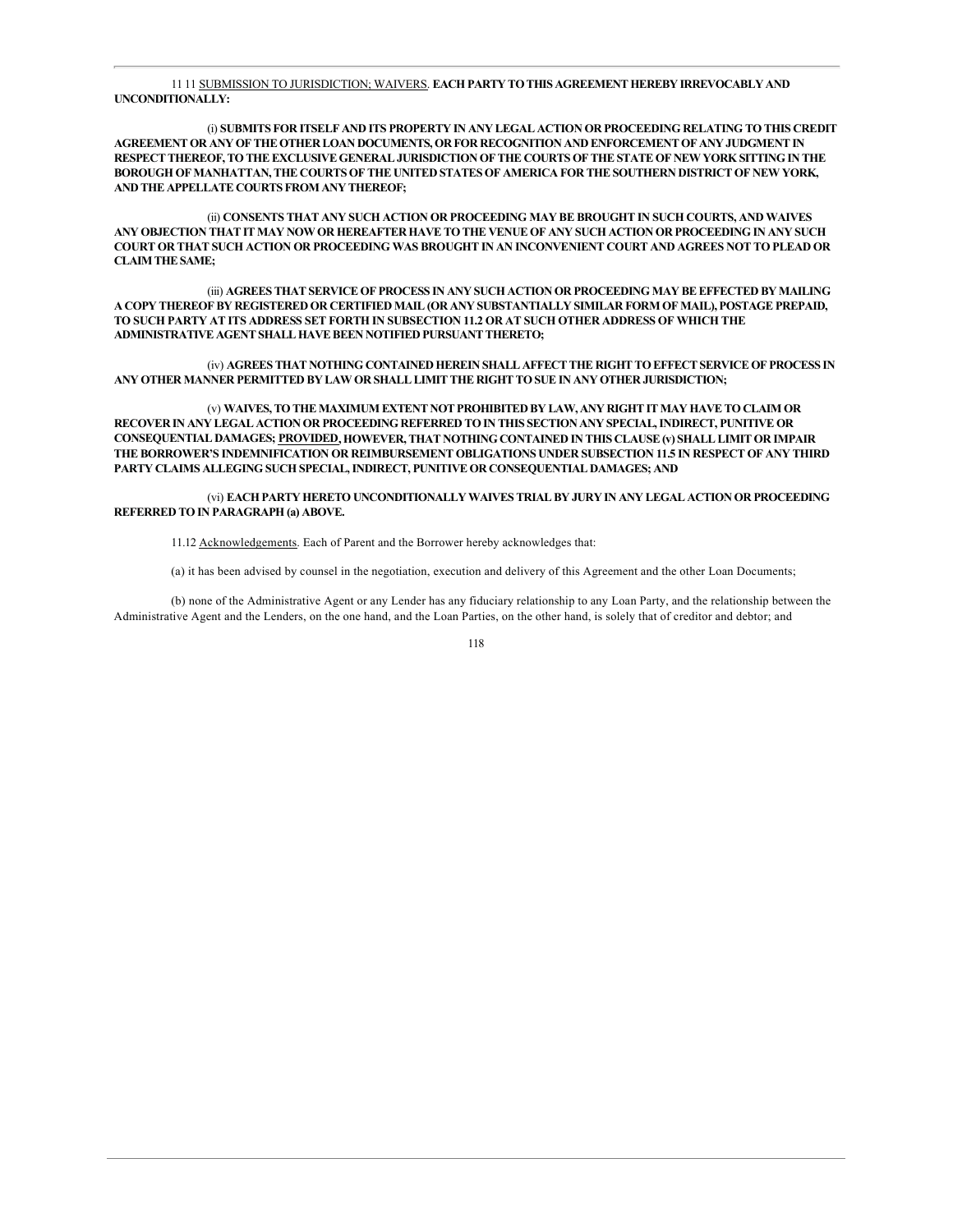(c) no joint venture exists among the Lenders or among any Loan Parties and the Lenders.

### 11 13 Releases of Guarantees and Liens.

(a) Notwithstanding anything to the contrary contained herein or in any other Loan Document, the Administrative Agent is hereby irrevocably authorized by each Lender (without requirement of notice to or consent of any Lender except as expressly required by subsection 11.1) and the Administrative Agent hereby agrees to take any action requested by the Borrower having the effect of releasing or evidencing the release of any collateral or guarantee obligations (i) to the extent necessary to permit consummation of any transaction not prohibited by any Loan Document or that has been consented to in accordance with subsection 11.1 or (ii) under the circumstances described in paragraph (b) below.

(b) At such time as the Loans, the L/C Obligations and the other obligations under the Loan Documents (other than obligations under or in respect of Specified Swap Agreements or Specified Cash Management Agreements and contingent indemnity obligations not due and payable) shall have been paid in full in cash, the Commitments have been terminated and no Letters of Credit shall be outstanding, the collateral shall be released from the Liens created by the Guarantee and Collateral Agreement, and the Guarantee and Collateral Agreement and all obligations (other than those expressly stated to survive such termination) of the Administrative Agent and each Loan Party under the Guarantee and Collateral Agreement shall terminate, all without delivery of any instrument or performance of any act by any Person.

#### 11.14 [Reserved].

11.15 Confidentiality. Each of the Administrative Agent and each Lender agrees to keep confidential all non-public information provided to it by any Loan Party, the Administrative Agent or any Lender pursuant to or in connection with this Agreement; provided that nothing herein shall prevent the Administrative Agent or any Lender from disclosing any such information (a) to the Administrative Agent or any other Lender, (b) subject to an agreement to comply with confidentiality provisions at least as restrictive as those of this Section, to any actual or prospective Transferee or any pledgee referred to in subsection 11.6(g) or any direct or indirect counterparty to any swap agreement (or any professional advisor to such counterparty), (c) to its Affiliates or to its employees, directors, agents, attorneys, accountants and other professional advisors or those of any of its Affiliates (it being understood that the Persons to whom such disclosure is made will be informed of the confidential nature of such information and instructed to keep such information confidential), (d) upon the request or demand of any Governmental Authority, (e) in response to any order of any court or other Governmental Authority or as may otherwise be required pursuant to any Requirement of Law, (f) if requested or required to do so in connection with any litigation or similar proceeding,  $(g)$  that has been publicly disclosed (other than in violation of this subsection 11.15), (h) to the National Association of Insurance Commissioners or any similar organization or any nationally recognized rating agency that requires access to information about a Lender's investment portfolio in connection with ratings issued with respect to such Lender (it being understood that any rating agency to whom such disclosure is made will be informed of the confidential nature of such information and instructed to keep such information confidential) or (i) in connection with the exercise of any remedy hereunder or under any other Loan Document; provided that, unless prohibited by applicable law or court order, such Lender or the Administrative Agent shall use reasonable efforts to notify the Borrower of any disclosure pursuant to clauses (d) or (e).

Each Lender acknowledges that information furnished to it pursuant to this Agreement or the other Loan Documents may include material non-public information concerning the Borrower and its Affiliates and their related parties or their respective securities, and confirms that it has developed

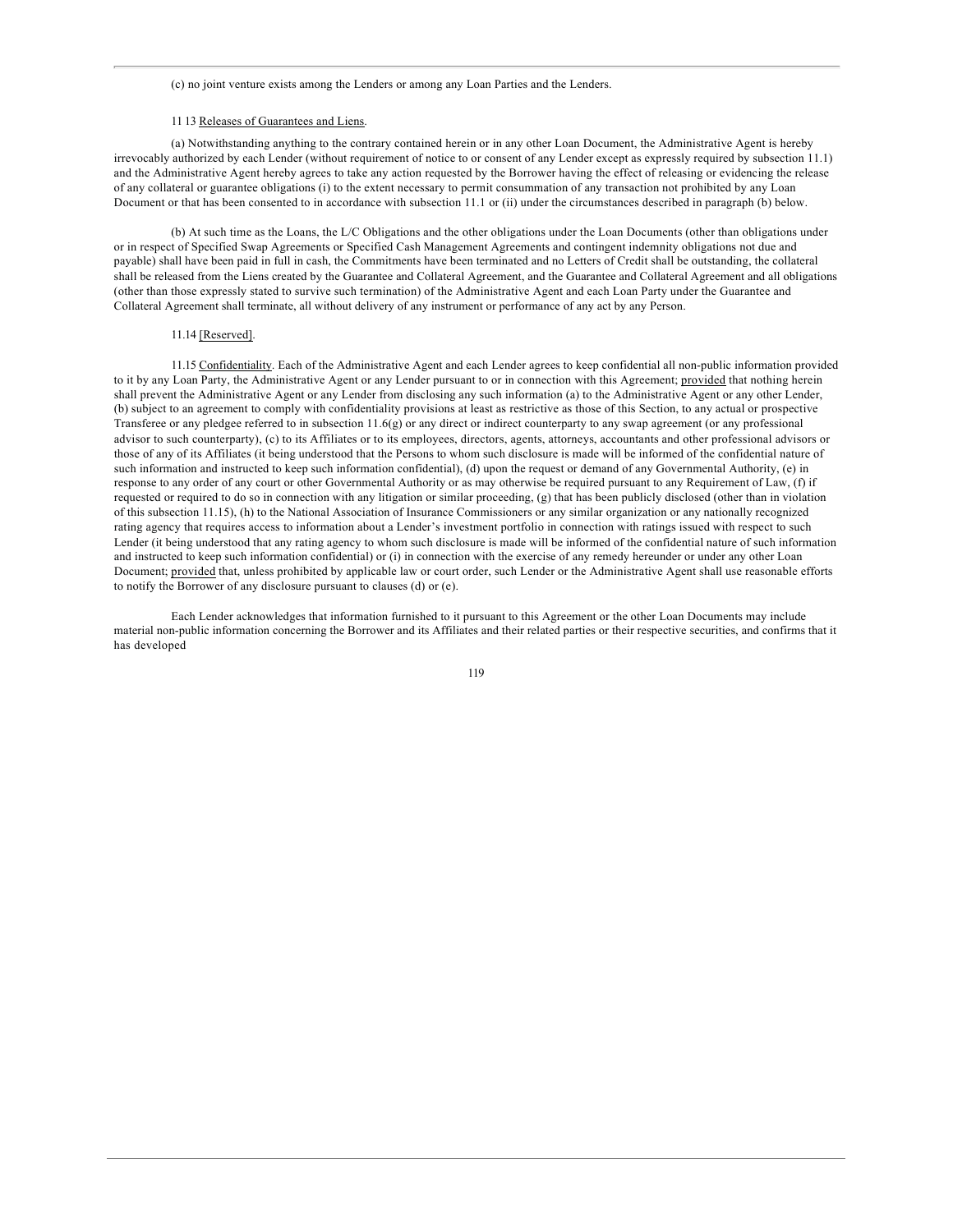compliance procedures regarding the use of material non-public information and that it will handle such material non-public information in accordance with those procedures and applicable law, including Federal and state securities laws.

All information, including requests for waivers and amendments, furnished by the Borrower or the Administrative Agent pursuant to, or in the course of administering, this Agreement or the other Loan Documents will be syndicate-level information, which may contain material nonpublic information about the Borrower and its Affiliates and their related parties or their respective securities. Accordingly, each Lender represents to the Borrower and the Administrative Agent that it has identified in its administrative questionnaire a credit contact who may receive information that may contain material non-public information in accordance with its compliance procedures and applicable law, including Federal and state securities laws.

11 16 Usury Savings. Notwithstanding any other provision herein, the aggregate interest rate charged hereunder, including all charges or fees in connection therewith deemed in the nature of interest under applicable law, shall not exceed the Highest Lawful Rate (as such term is defined below). If the rate of interest (determined without regard to the preceding sentence) under this Agreement at any time exceeds the Highest Lawful Rate (as defined below), the outstanding amount of the Loans made hereunder shall bear interest at the Highest Lawful Rate until the total amount of interest due hereunder equals the amount of interest which would have been due hereunder if the stated rates of interest set forth in this Agreement had at all times been in effect. In addition, if and when the Loans made hereunder are repaid in full the total interest due hereunder (taking into account the increase provided for above) is less than the total amount of interest which would have been due hereunder if the stated rates of interest set forth in this Agreement had at all times been in effect, then to the extent permitted by law, the Borrower shall pay to the Administrative Agent an amount equal to the difference between the amount of interest paid and the amount of interest which would have been paid if the Highest Lawful Rate had at all times been in effect. Notwithstanding the foregoing, it is the intention of the Lenders and the Borrower to conform strictly to any applicable usury laws. Accordingly, if any Lender contracts for, charges, or receives any consideration which constitutes interest in excess of the Highest Lawful Rate, then any such excess shall be cancelled automatically and, if previously paid, shall at such Lender's option be applied to the outstanding amount of the Loans made hereunder or be refunded to the Borrower. As used in this paragraph, the term "Highest Lawful Rate" means the maximum lawful interest rate, if any, that at any time or from time to time may be contracted for, charged, or received under the laws applicable to such Lender which are presently in effect or, to the extent allowed by law, under such applicable laws which may hereafter be in effect and which allow a higher maximum nonusurious interest rate than applicable laws now allow.

11.17 Severability. Any provision of this Agreement that is prohibited or unenforceable in any jurisdiction shall, as to such jurisdiction, be ineffective to the extent of such prohibition or unenforceability without invalidating the remaining provisions hereof, and any such prohibition or unenforceability in any jurisdiction shall not invalidate or render unenforceable such provision in any other jurisdiction.

11.18 Patriot Act. Each Lender that is subject to the requirements of the USA Patriot Act (Title III of Pub. L. 107-56 (signed into law October 26, 2001)) (the "Act") hereby notifies the Borrower that pursuant to the requirements of the Act, it is required to obtain, verify and record information that identifies the Borrower and each other Loan Party, which information includes the name and address of the Borrower and each other Loan Party and other information that will allow such Lender to identify the Borrower and each other Loan Party in accordance with the Act.

### 11.19 Reaffirmation Agreement; Consents.

(a) Each Lender hereby consents to the amendments to the Security Documents and the other Loan Documents set forth in the Reaffirmation Agreement.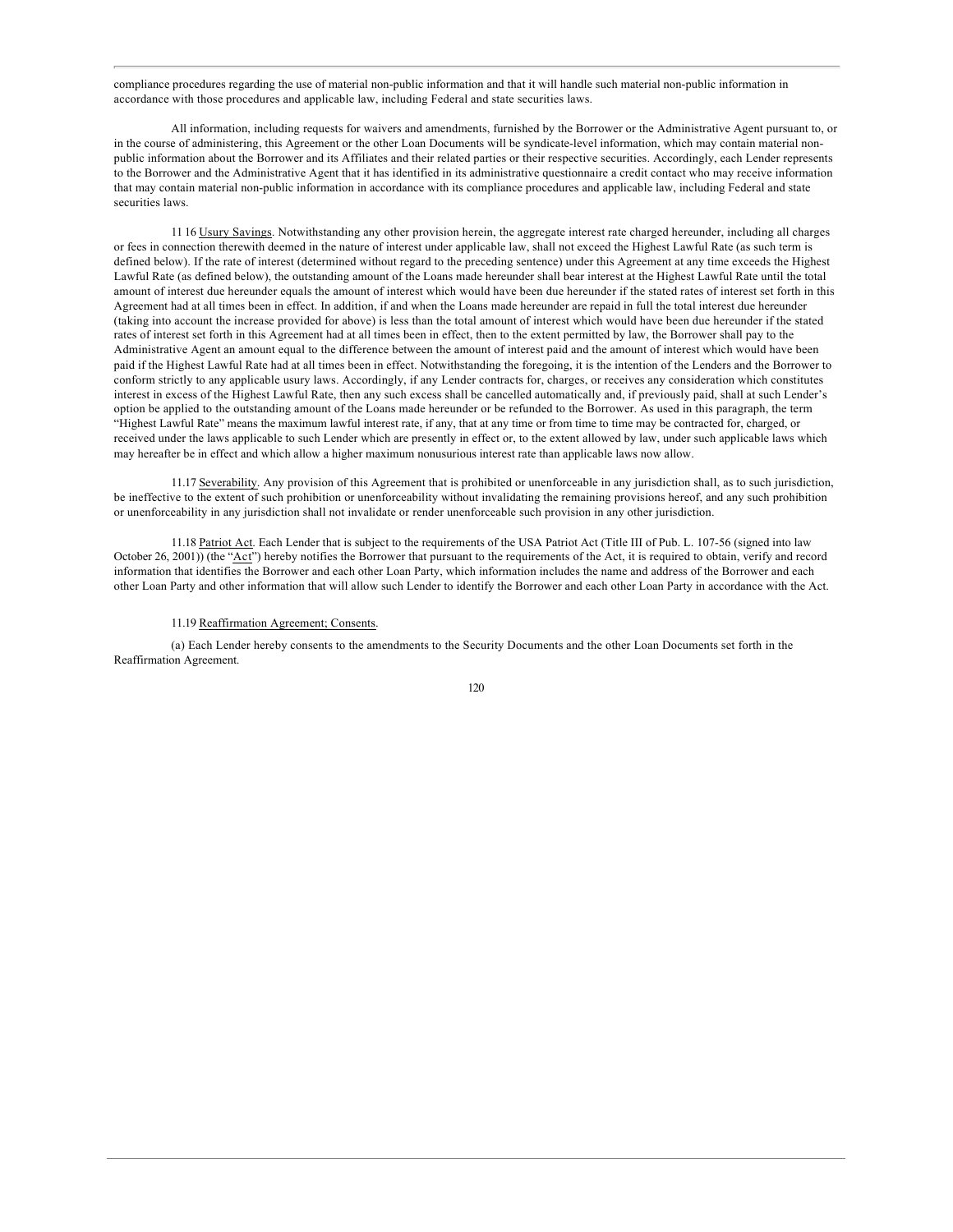(b) The Required Lenders (as defined in the Existing Credit Agreement) hereby waive the requirement for two Working Days' notice with respect to any optional prepayment of Loans (as defined in the Existing Credit Agreement) on the Restatement Effective Date.

11 20 No Novation. The terms and conditions of the Existing Credit Agreement are amended as set forth in, and restated in their entirety and superseded by, this Agreement. Nothing in this Agreement shall be deemed to be a novation of any of the Obligations as defined in the Existing Credit Agreement. Notwithstanding any provision of this Agreement or any other Loan Document or instrument executed in connection herewith, the execution and delivery of this Agreement and the incurrence of Obligations hereunder shall be in substitution for, but not in payment of, the Obligations owed by the Loan Parties under the Existing Credit Agreement. From and after the Restatement Effective Date, each reference to the "Agreement", "Credit Agreement" or other reference originally applicable to the Existing Credit Agreement contained in any Loan Document shall be a reference to this Agreement, as amended, supplemented, restated or otherwise modified from time to time.

[REMAINDER OF PAGE INTENTIONALLY LEFT BLANK]

<sup>121</sup>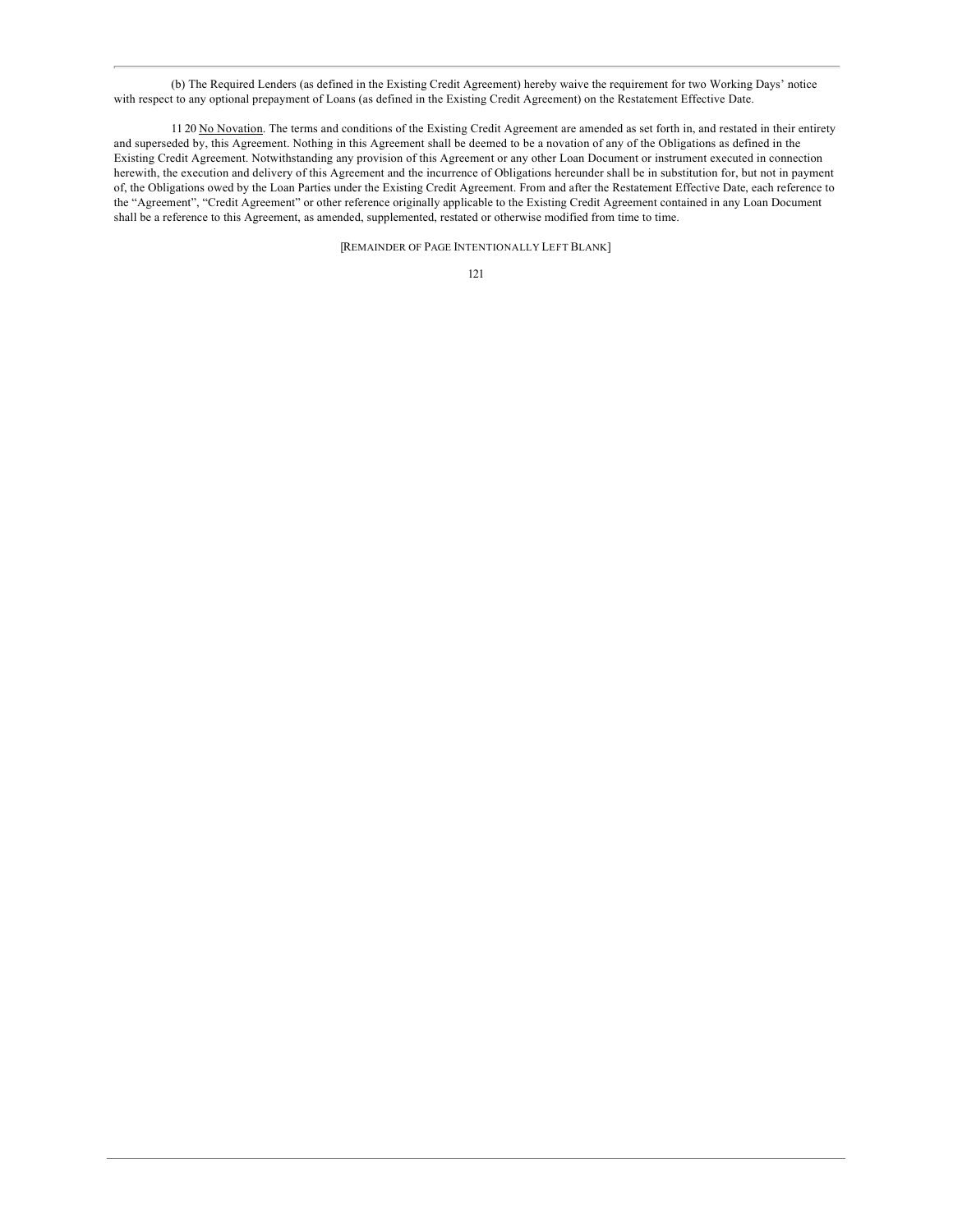IN WITNESS WHEREOF, the parties hereto have caused this Agreement to be duly executed and delivered as of the day and year first above written.

## CUMULUS MEDIA INC.

By: /s/ Richard S. Denning Name: Richard S. Denning

Title: Senior Vice President

CUMULUS MEDIA HOLDINGS INC.

By: /s/ Richard S. Denning Name: Richard S. Denning Title: Senior Vice President

Credit Agreement Signature Page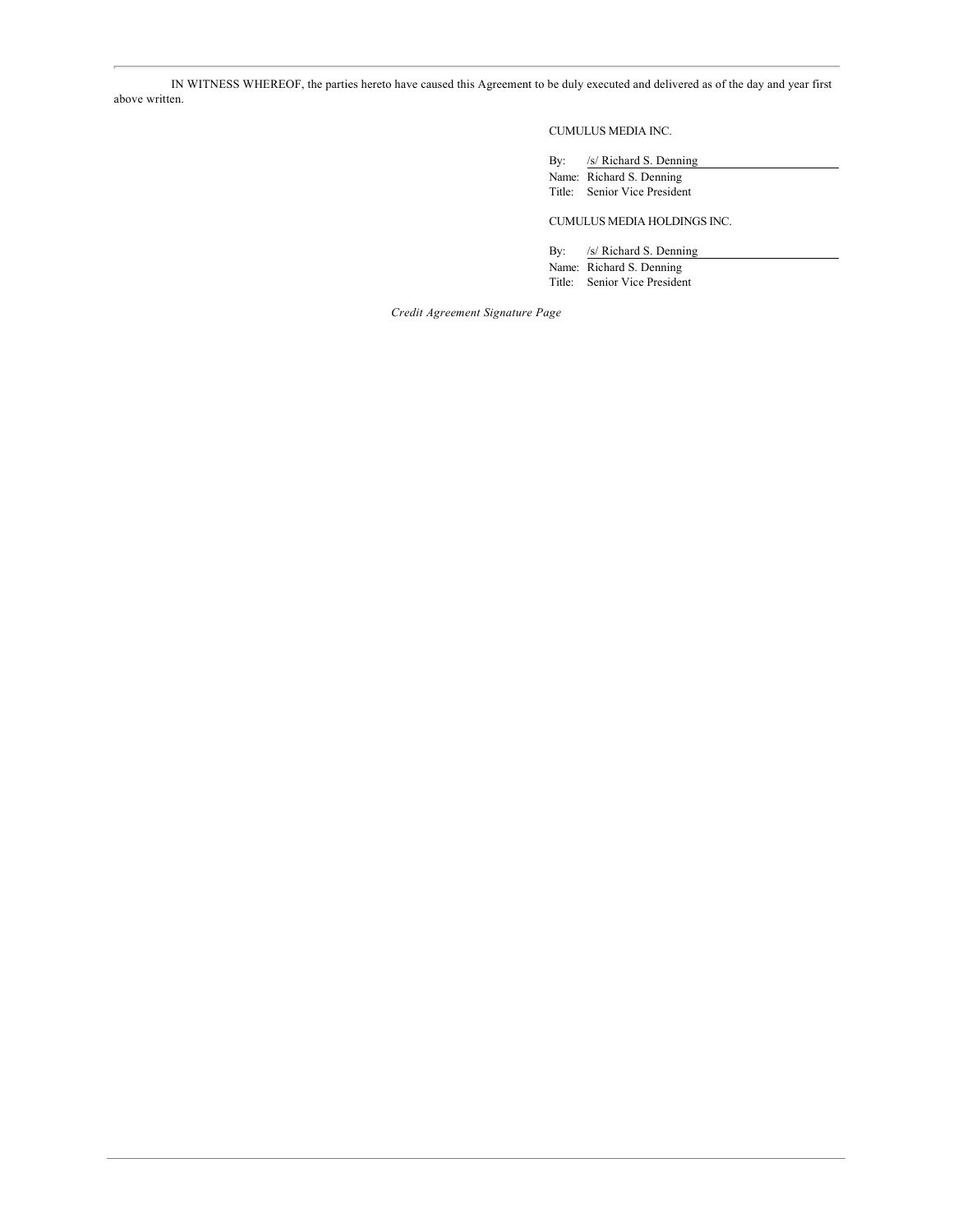JPMORGAN CHASE BANK, N.A., as Administrative Agent and Issuing Lender

By: /s/ Tina Ruyter

Name: Tina Ruyter<br>Title: Executive Director

Credit Agreement Signature Page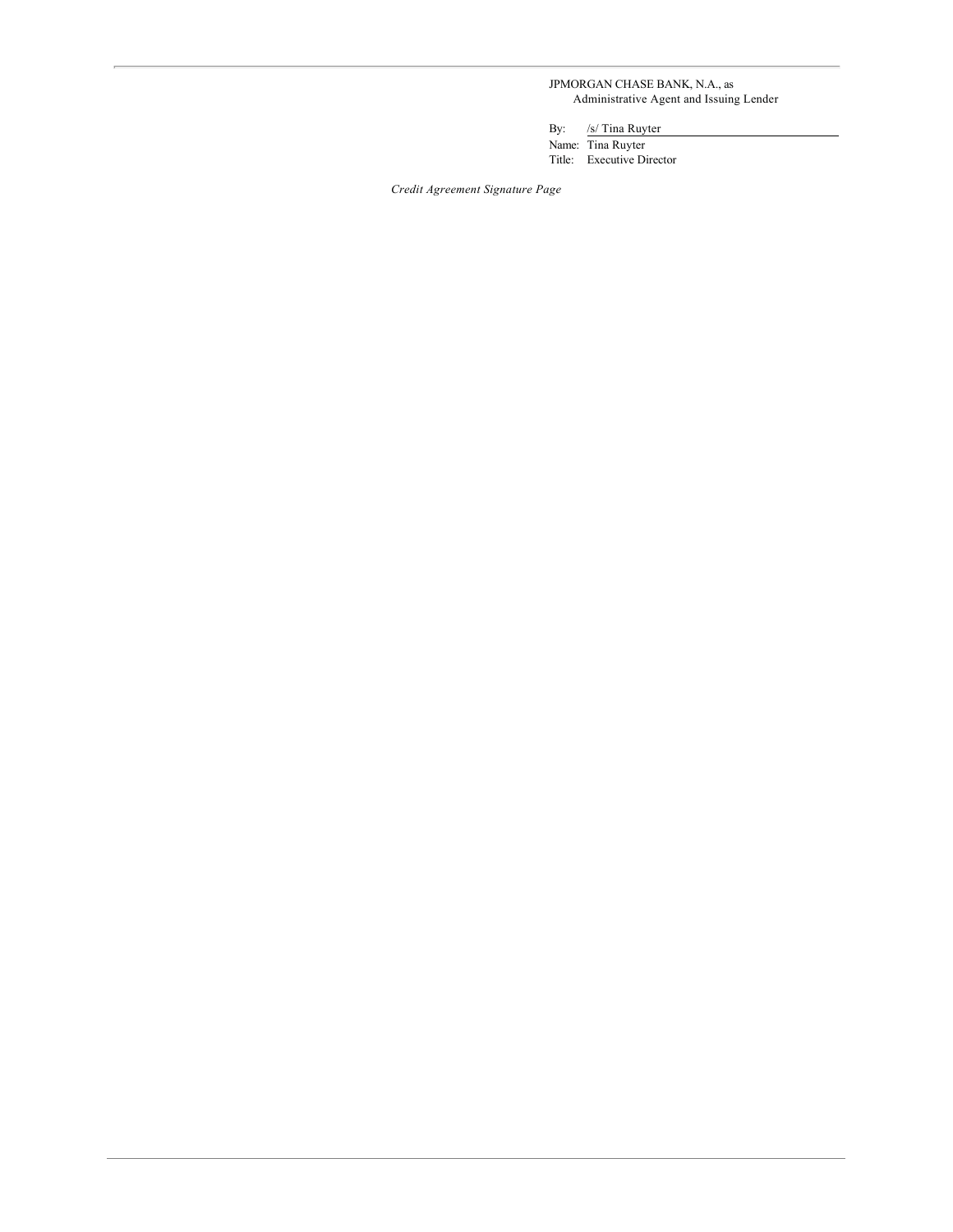JPMORGAN CHASE BANK, N.A., as  $\rm{a}$  Lender

By:  $/s/$  Tina Ruyter

Name: Tina Ruyter<br>Title: Executive Director

Credit Agreement Signature Page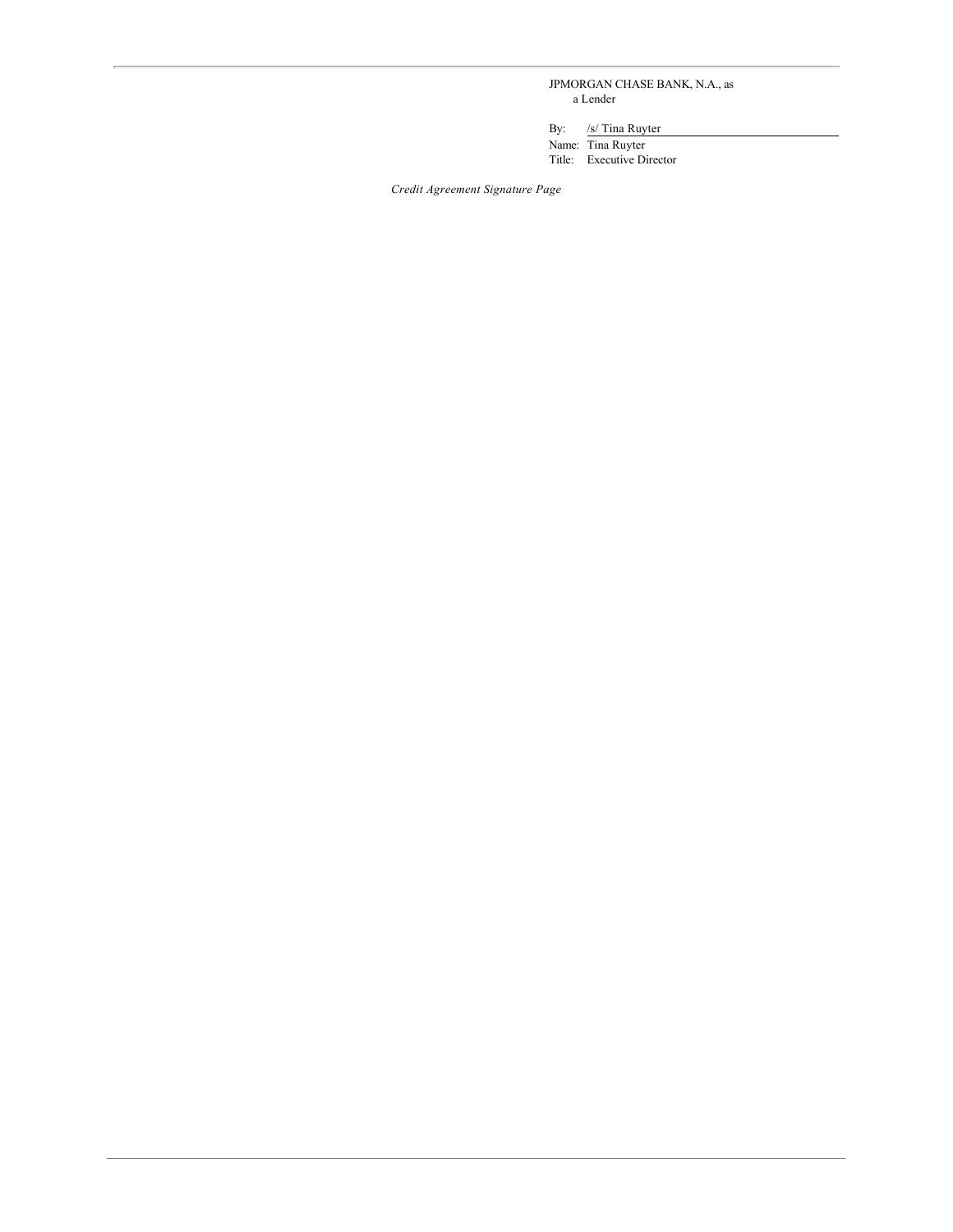# ROYAL BANK OF CANADA, as a Lender

By: /s/ William Caggiano<br>Name: William Caggiano Title: Authorized Signatory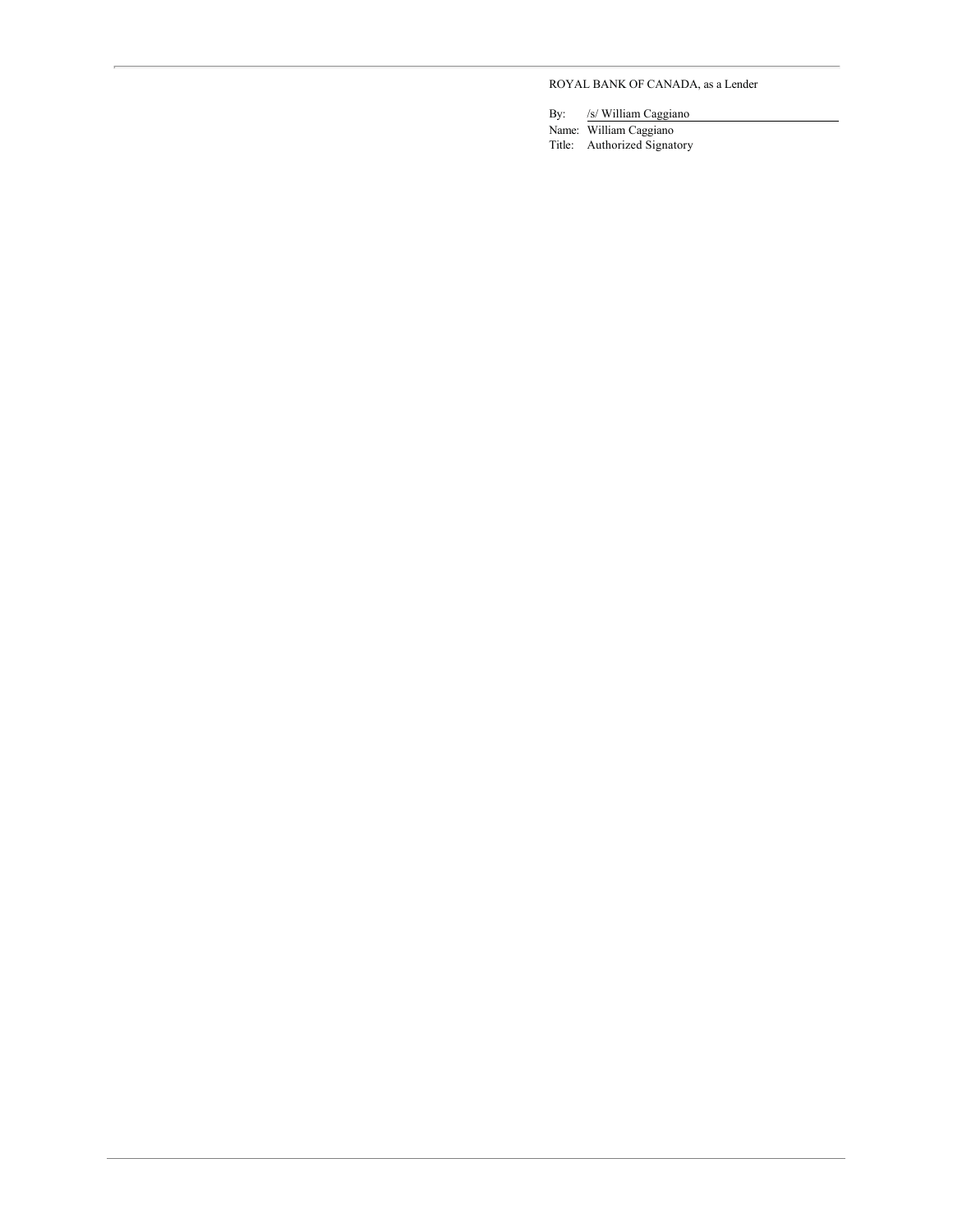MIHI LLC, as a Lender

By: /s/ Andrew Underwood<br>Name: Andrew Underwood Title: Authorized Signatory

By: /s/ Ayesha Farooqi

Name: Ayesha Farooqi Title: Authorized Signatory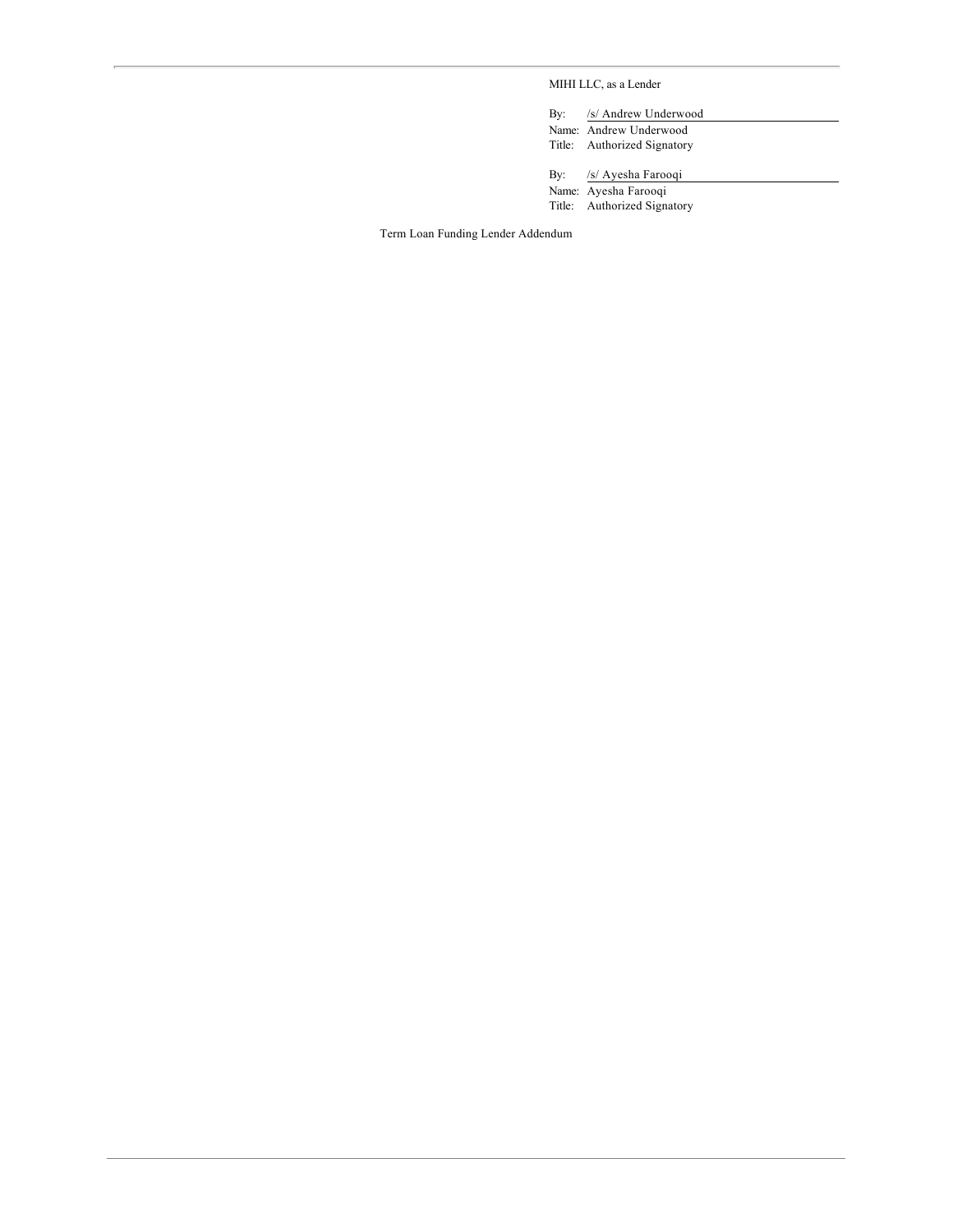# GOLDMAN SACHS BANK USA, as a Lender

By: /s/ Robert Ehudin<br>Name: Robert Ehudin Title: Authorized Signatory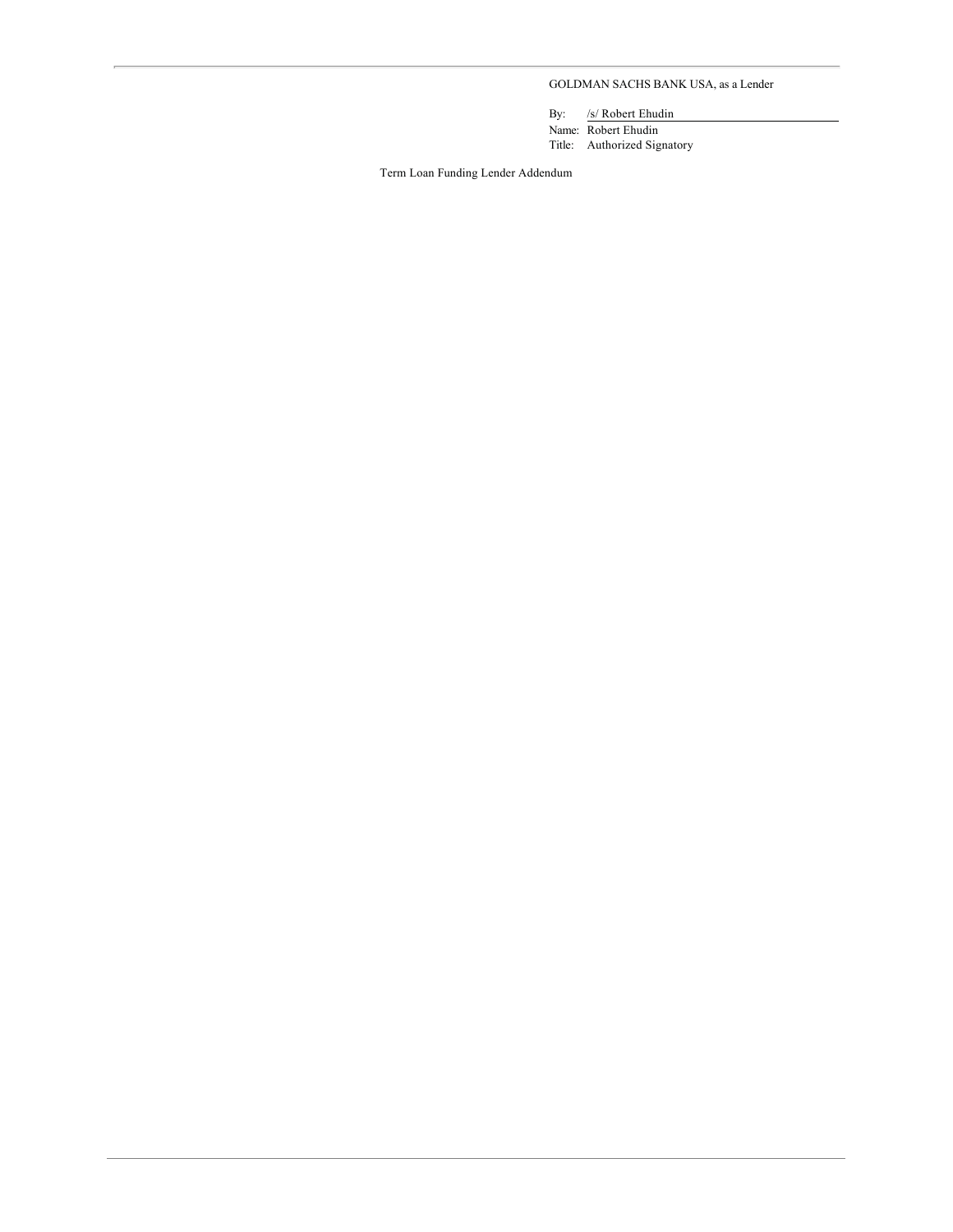FIFTH THIRD BANK, as a Lender

By: /s/ Holly Sims<br>Name: Holly Sims Title: Vice President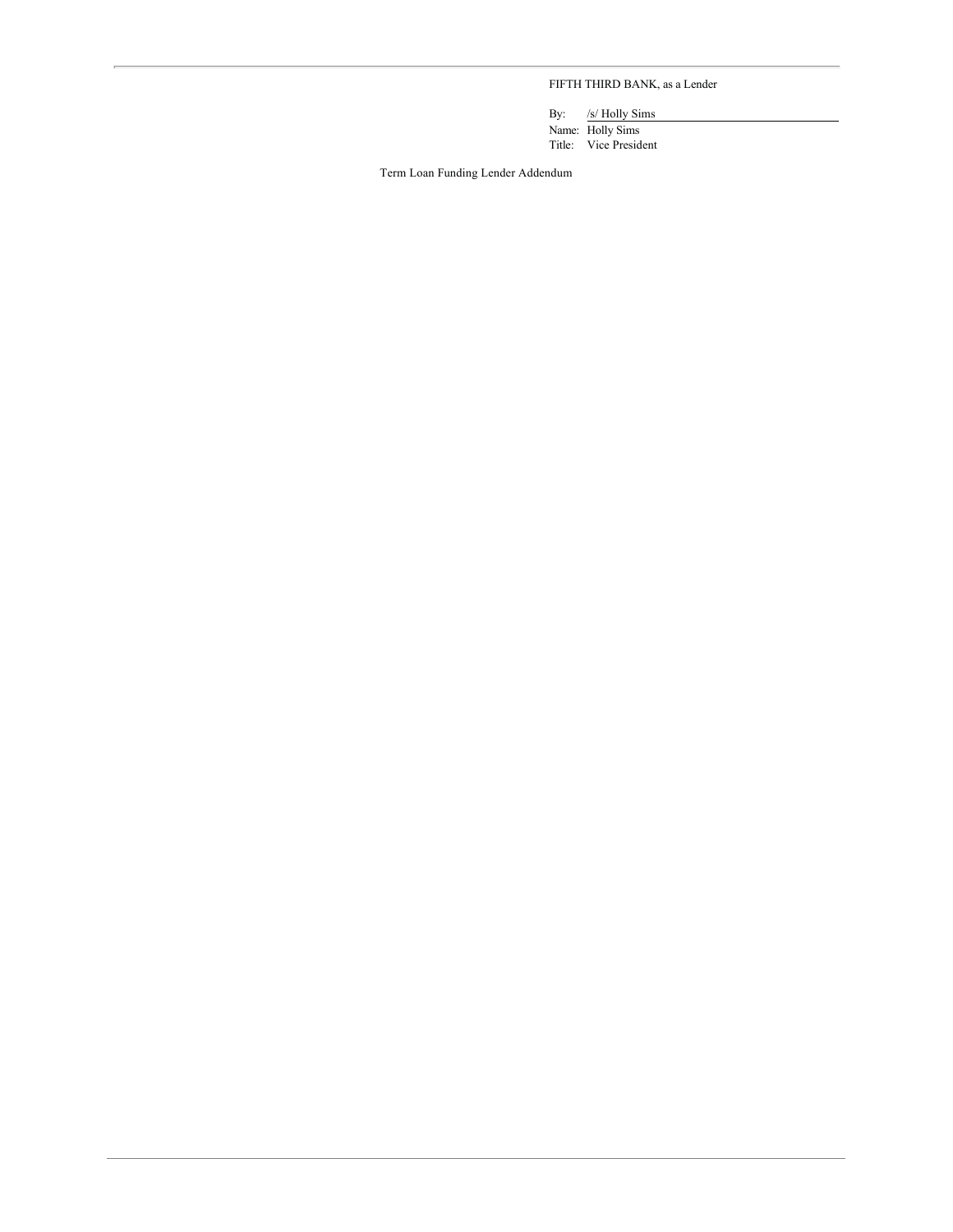# ING CAPITAL LLC, as a Lender

By: /s/ William C. James<br>Name: William C. James

Title: Managing Director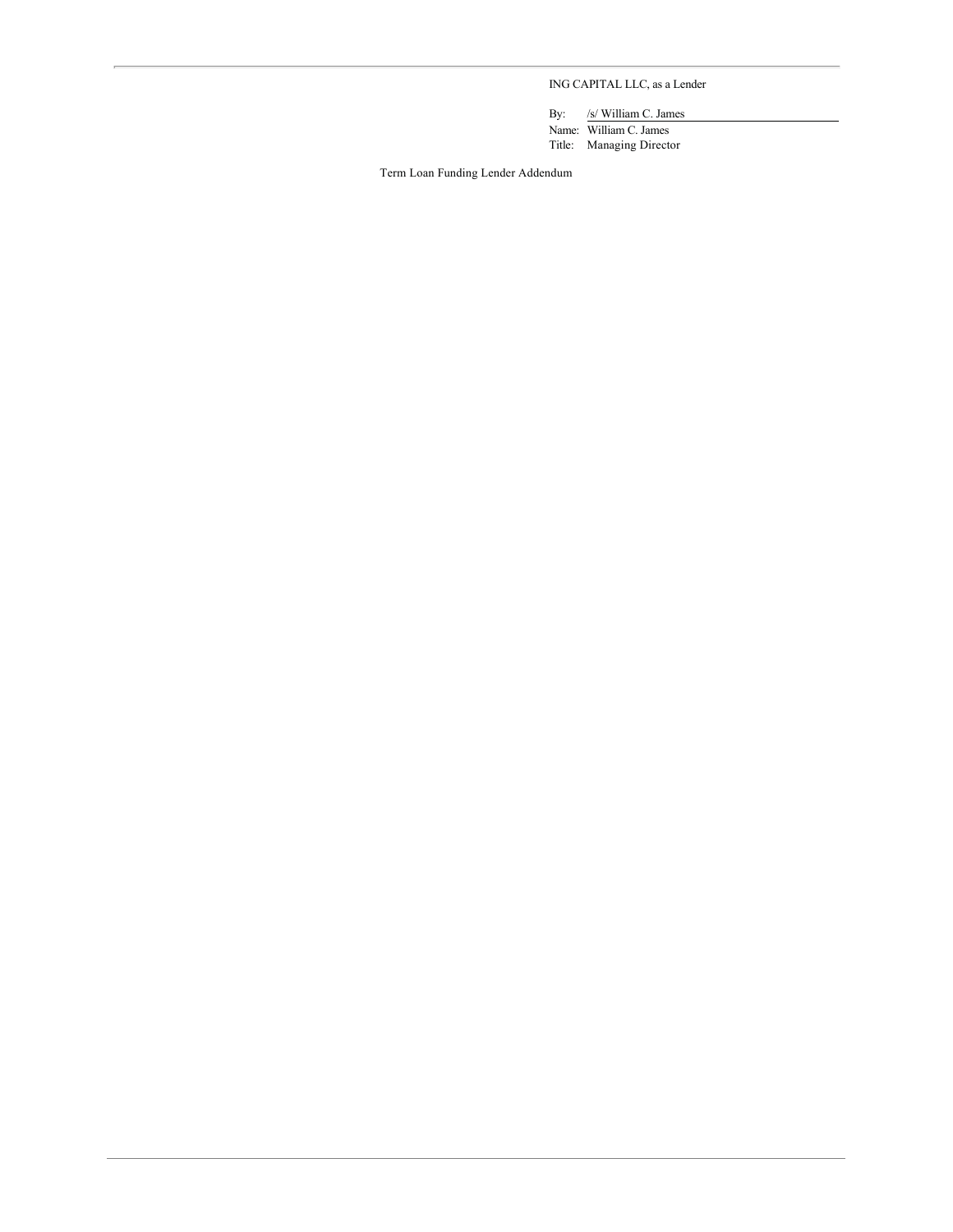CREDIT SUISSE AG, CAYMAN ISLANDS BRANCH, as a Lender

By: /s/ Christopher Day

Name: Christopher Day Title: Authorized Signatory

/s/ Samuel Miller By:

Name: Samuel Miller<br>Title: Authorized Signatory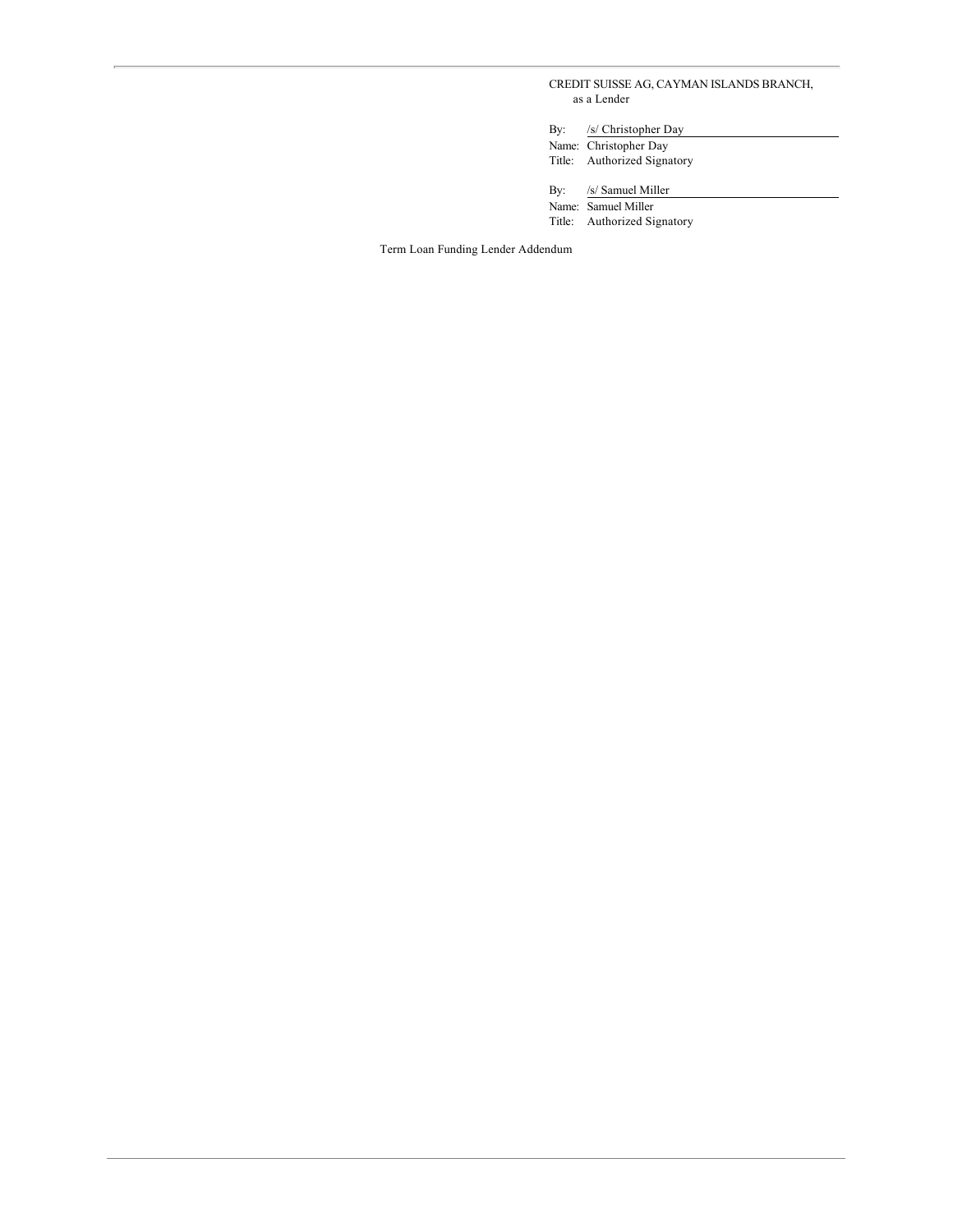#### TERM LENDER ADDENDUM (TERM LOAN FUNDING LENDER)

Reference is made to the Amended and Restated Credit Agreement, dated as of December 23, 2013 (the "Credit Agreement"), among Cumulus Media Inc., Cumulus Media Holdings Inc. (the "Borrower"), the Lenders party thereto, JPMorgan Chase Bank, N.A., as Administrative Agent, and the other agents party thereto. Capitalized terms not defined herein shall have the meanings ascribed to them in the Credit Agreement.

Upon execution and delivery of this Term Lender Addendum by the undersigned, the undersigned hereby:

(A) commits to make on the Restatement Effective Date a Term Loan in amount set forth on Schedule 1 under the heading "Term Loan Commitment Funding Amount"; and

(B) agrees to all of the provisions of the Credit Agreement and acknowledges that it will become (or continue to be) a party to the Credit Agreement as of the Restatement Effective Date as a Lender.

To the extent that the undersigned is an Existing Term Lender, the undersigned hereby consents to the amendment and restatement of the Existing Credit Agreement in the form of the Credit Agreement.

IN WITNESS WHEREOF, the parties hereto have caused this Term Lender Addendum to be duly executed and delivered by their proper and duly authorized officers as of this day of December, 2013.

> JPMorgan Chase Bank, NA (Name of Lender)

By: /s/ Tina Ruyter

Name: Tina Ruyter Title: Executive Director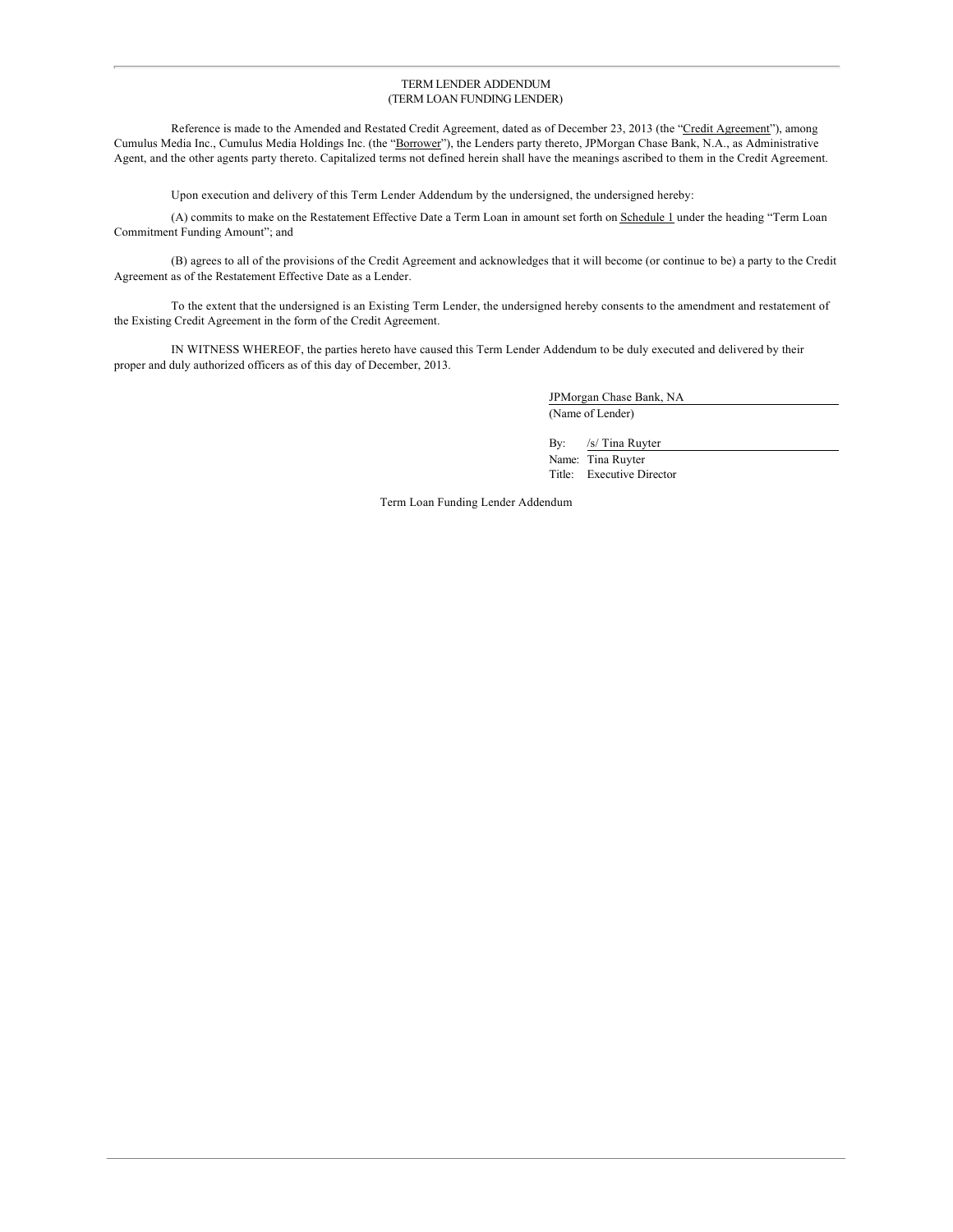Acknowledged and Accepted by:

JPMORGAN CHASE BANK, N.A., as Administrative Agent

By: /s/ Tina Ruyter

Name: Tina Ruyter Title: Executive Director

[Term Loan Funding Lender Addendum Signature Page]